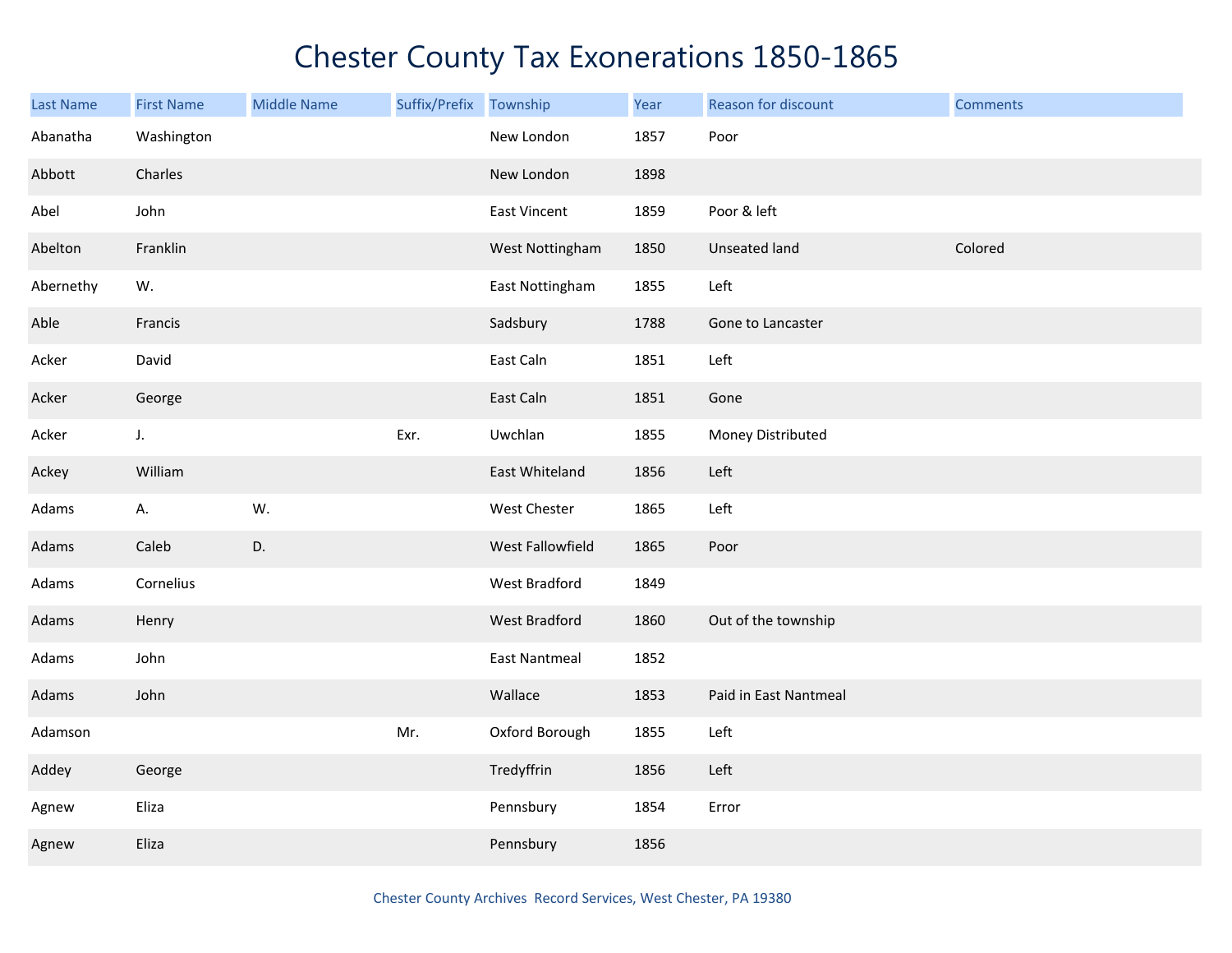| Last Name  | <b>First Name</b> | <b>Middle Name</b> | Suffix/Prefix Township |                     | Year | Reason for discount | <b>Comments</b> |
|------------|-------------------|--------------------|------------------------|---------------------|------|---------------------|-----------------|
| Agnew      | Eliza             |                    |                        | Pennsbury           | 1856 | Refuse              |                 |
| Agnew      | Eliza             |                    |                        | Pennsbury           | 1857 |                     |                 |
| Agnew      | Elizabeth         |                    |                        | Pennsbury           | 1853 |                     |                 |
| Agnew      | William           |                    |                        | Kennett             | 1853 |                     |                 |
| Ahn        | Aaron             |                    |                        | Valley              | 1865 | Left                |                 |
| Ahn        | David             |                    |                        | Phoenixville        | 1860 | Left                |                 |
| Ahn        | David             |                    |                        | West Caln           | 1865 | Left                |                 |
| Ahn        | Davis             |                    |                        | Tredyffrin          | 1855 | Left                |                 |
| Ahn        | Davis             |                    |                        | Tredyffrin          | 1857 |                     |                 |
| Ahn        | Davis             |                    |                        | Tredyffrin          | 1859 | Left                |                 |
| Aiensworth | Robert            |                    |                        | West Chester        | 1854 | Left                |                 |
| Aikin      | Marshall          |                    |                        | <b>Upper Oxford</b> | 1859 |                     |                 |
| Aimsworth  | John              |                    |                        | Pocopson            | 1857 | Left                |                 |
| Aimsworth  | Robert            |                    |                        | West Chester        | 1853 | Not found           |                 |
| Ainsworth  | John              |                    |                        | Valley              | 1859 | Poor                |                 |
| Ainsworth  | John              |                    |                        | Valley              | 1860 | Poor                |                 |
| Ainsworth  | R.                | L.                 |                        | West Chester        | 1857 | Left                |                 |
| Ainsworth  | Robert            |                    |                        | Valley              | 1859 | Poor                |                 |
| Ainsworth  | Robert            |                    |                        | Valley              | 1860 | Left                |                 |
| Ainsworth  | Robert            |                    |                        | Valley              | 1865 | Very Poor           |                 |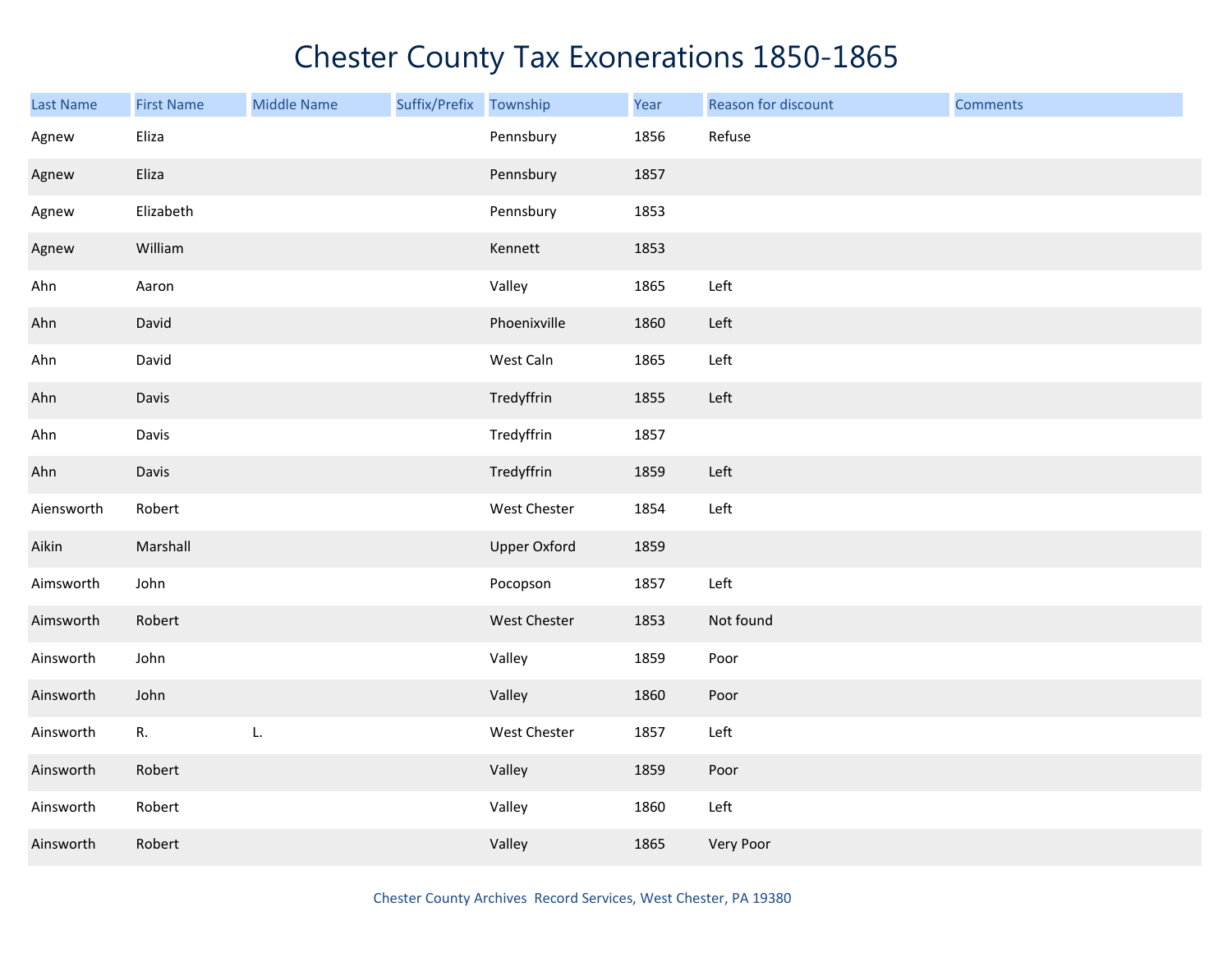| Last Name | <b>First Name</b> | <b>Middle Name</b> | Suffix/Prefix Township |                     | Year | Reason for discount | <b>Comments</b> |
|-----------|-------------------|--------------------|------------------------|---------------------|------|---------------------|-----------------|
| Ainsworth | Robert            |                    |                        | West Goshen         | 1859 | Left                |                 |
| Airgood   | Henry             |                    |                        | Sadsbury            | 1859 | Poor                |                 |
| Airgood   | Henry             |                    |                        | Sadsbury            | 1860 | Poor                |                 |
| Airgood   | John              |                    |                        | Highland            | 1860 | Left                |                 |
| Airgood   | John              |                    |                        | Sadsbury            | 1865 | Poor                |                 |
| Airgood   | John              |                    |                        | West Fallowfield    | 1865 | Poor                |                 |
| Airgood   | Sebastian         |                    |                        | Sadsbury            | 1860 | Poor                |                 |
| Airs      | Samuel            |                    |                        | West Fallowfield    | 1857 | Poor                |                 |
| Aitken    | Barclay           |                    |                        | Willistown          | 1865 | Error               |                 |
| Aken      | Marshall          |                    |                        | <b>Upper Oxford</b> | 1853 | Dog Dead            |                 |
| Akins     | Samuel            |                    |                        | Tredyffrin          | 1857 |                     |                 |
| Akuff     | Morgan            |                    |                        | <b>Upper Oxford</b> | 1853 | Left                |                 |
| Albany    | John              |                    |                        | New Garden          | 1850 |                     |                 |
| Albright  | Frank             |                    |                        | Valley              | 1857 | Left                |                 |
| Albright  | Henry             |                    |                        | Sadsbury            | 1856 | Left                |                 |
| Albright  | Lewis             |                    |                        | Sadsbury            | 1856 | Left                |                 |
| Albright  | Lewis             |                    |                        | Sadsbury            | 1860 | Left                |                 |
| Albright  | William           |                    |                        | Sadsbury            | 1853 | Left                |                 |
| Alder     | John              | J.                 |                        | West Whiteland      | 1851 | Rated on age        | Single Freeman  |
| Alexander | Elisha            |                    |                        | East Nottingham     | 1855 |                     |                 |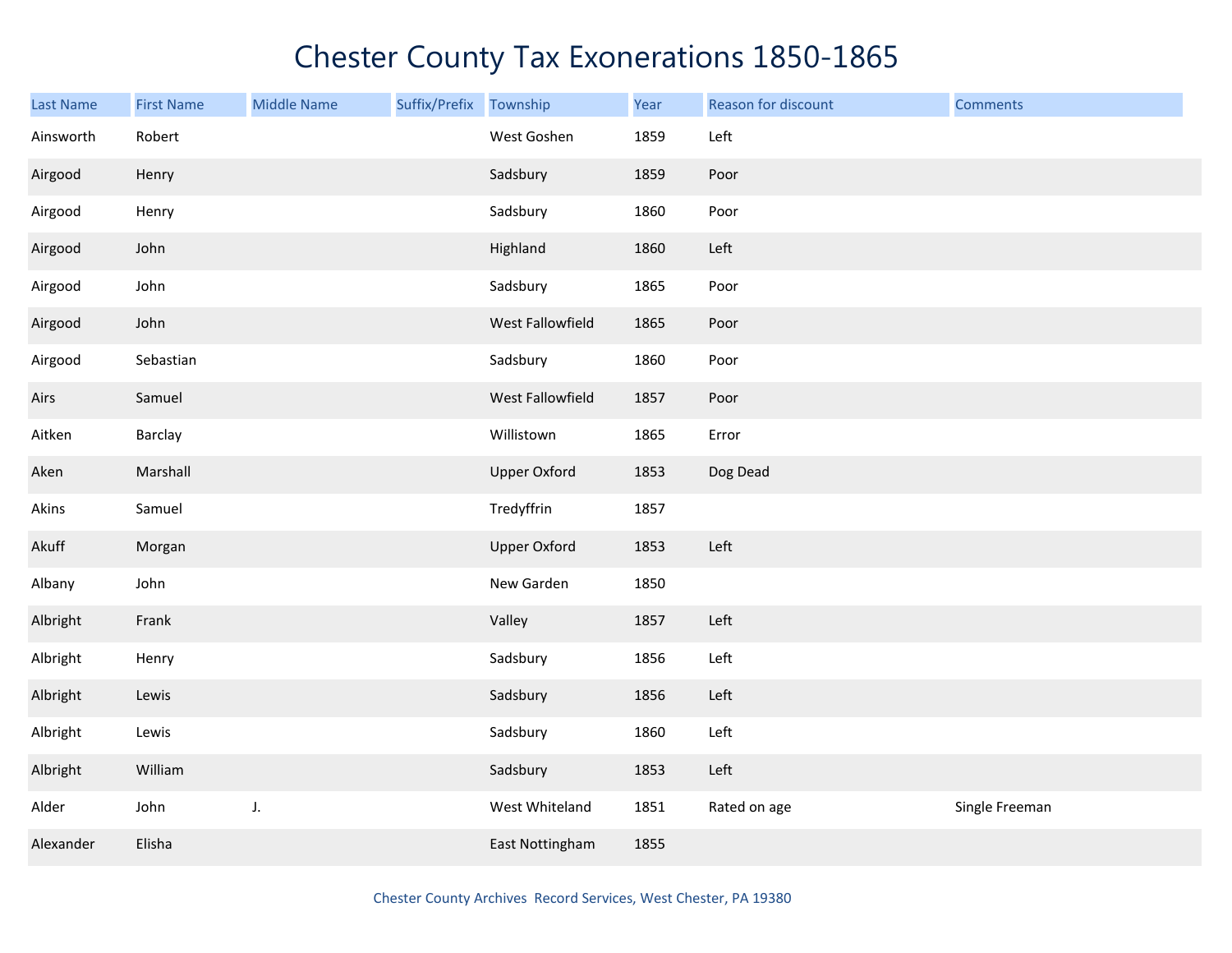| <b>Last Name</b> | <b>First Name</b> | <b>Middle Name</b> | Suffix/Prefix Township |                  | Year | Reason for discount | <b>Comments</b> |
|------------------|-------------------|--------------------|------------------------|------------------|------|---------------------|-----------------|
| Alexander        | George            | W.                 |                        | Lower Oxford     | 1857 |                     |                 |
| Alexander        | James             |                    |                        | Lower Oxford     | 1857 | Left                | Inmate          |
| Alexander        | London            |                    |                        | Lower Oxford     | 1851 |                     |                 |
| Alexander        | Peter             |                    |                        | Willistown       | 1857 | Not in township     |                 |
| Alexander        | Robert            |                    |                        | West Nottingham  | 1850 | Left the township   |                 |
| Alexander        | William           |                    |                        | West Fallowfield | 1857 | Deceased            |                 |
| Alford           | Enoch             |                    |                        | London Grove     | 1851 |                     |                 |
| Alias            | William           |                    |                        | Londonderry      | 1856 | Unseated land       |                 |
| Alison           | Elizabeth         |                    |                        | Penn             | 1857 | No Dog              |                 |
| Alison           | Lewis             |                    |                        | Sadsbury         | 1856 | Left                |                 |
| All              | Samuel            |                    |                        | Lower Oxford     | 1857 | Deceased            | Inmate          |
| Allan            | Charles           |                    |                        | West Whiteland   | 1855 | Poor                |                 |
| Allaways         | Ajalon            |                    |                        | East Whiteland   | 1854 |                     |                 |
| Allbright        | Francis           |                    |                        | London Grove     | 1850 |                     |                 |
| Allbright        | Henry             |                    |                        | Sadsbury         | 1855 |                     |                 |
| Allen            | Ellis             |                    |                        | New Garden       | 1855 | Error on Watch      |                 |
| Allen            | Jacob             |                    |                        | East Marlborough | 1849 | Left                | Inmate          |
| Allen            | Jacob             | G.                 |                        | New London       | 1852 | Left                |                 |
| Allen            | James             |                    |                        | West Chester     | 1856 | Left                |                 |
| Allen            | James             |                    |                        | Willistown       | 1856 |                     |                 |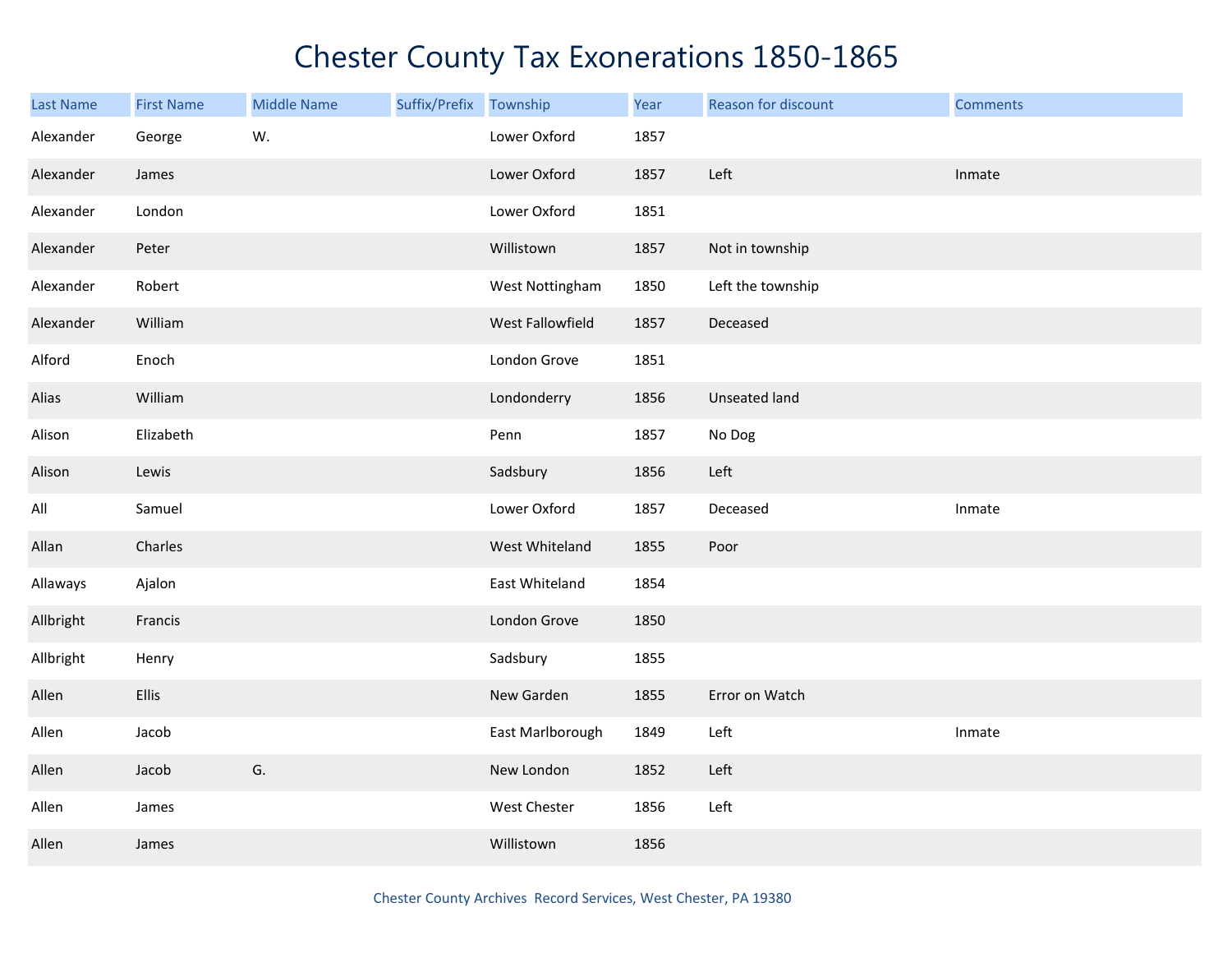| Last Name | <b>First Name</b> | <b>Middle Name</b> | Suffix/Prefix | Township             | Year | Reason for discount | <b>Comments</b> |
|-----------|-------------------|--------------------|---------------|----------------------|------|---------------------|-----------------|
| Allen     | James             |                    |               | Willistown           | 1857 | Left                |                 |
| Allen     | Peter             |                    |               | Tredyffrin           | 1856 | Deceased            |                 |
| Allen     | Richard           |                    |               | East Caln            | 1851 | Gone                |                 |
| Allen     | Robert            |                    |               | <b>East Bradford</b> | 1851 | Poor                | Inmate          |
| Allison   |                   |                    |               | Warwick              | 1859 | Moved out           |                 |
| Allison   | Aaron             |                    |               | West Chester         | 1855 | Left                |                 |
| Allison   | Clark             |                    |               | Sadsbury             | 1860 | Left                |                 |
| Allison   | George            |                    |               | <b>Upper Uwchlan</b> | 1860 | Poor & Sick         |                 |
| Allison   | James             |                    |               | Uwchlan              | 1851 | Poor                | Inmate          |
| Allison   | James             |                    |               | Uwchlan              | 1857 | Poor                |                 |
| Allison   | John              |                    |               | Lower Oxford         | 1857 | Left                | Single Freeman  |
| Allison   | Robert            |                    |               | Sadsbury             | 1856 | Left                |                 |
| Alloways  | Ajalin            |                    |               | East Whiteland       | 1850 |                     | Crossed out     |
| Alloways  | Ajalon            |                    |               | East Whiteland       | 1855 |                     |                 |
| Alloways  | Ajalon            |                    |               | East Whiteland       | 1856 | Poor                |                 |
| Alloways  | Ajalon            |                    |               | East Whiteland       | 1857 | Poor                |                 |
| Aloways   | Ajolon            |                    |               | East Whiteland       | 1859 | Poor                |                 |
| Altemus   | Marshall          |                    |               | East Marlborough     | 1852 |                     |                 |
| Altmore   | Anthony           |                    |               | Birmingham           | 1857 | Left                |                 |
| Ames      | Isaac             |                    |               | Sadsbury             | 1850 | Left the township   | Inmate          |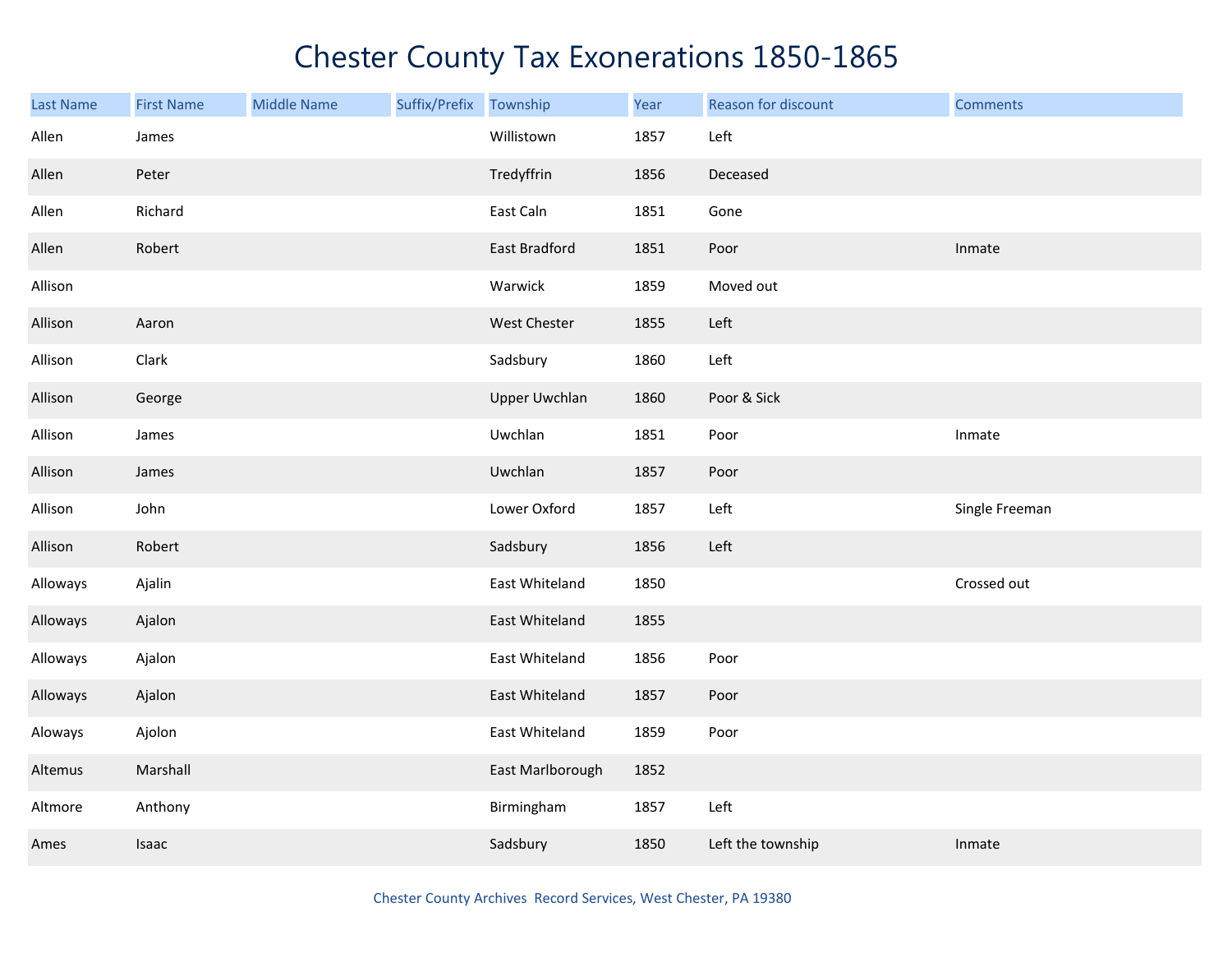| <b>Last Name</b> | <b>First Name</b> | <b>Middle Name</b> | Suffix/Prefix Township |                      | Year | Reason for discount | <b>Comments</b> |
|------------------|-------------------|--------------------|------------------------|----------------------|------|---------------------|-----------------|
| Ammon            | Frederick         |                    |                        | Honey Brook          | 1853 |                     |                 |
| Amole            | Christopher       |                    |                        | Warwick              | 1859 | Left the township   |                 |
| Amole            | Cris              |                    |                        | <b>East Nantmeal</b> | 1852 |                     |                 |
| Amole            | Davis             |                    |                        | Warwick              | 1865 | Left                |                 |
| Amole            | Hiram             |                    |                        | Warwick              | 1857 |                     |                 |
| Amole            | John              |                    |                        | South Coventry       | 1865 | Left                |                 |
| Amole            | Levi              |                    |                        | Warwick              | 1850 | Left                |                 |
| Amole            | William           |                    |                        | Warwick              | 1850 | Left                |                 |
| Anderson         | Alexander         |                    |                        | Valley               | 1860 | Poor                |                 |
| Anderson         | Eli               |                    |                        | Uwchlan              | 1851 | Lives in Brandywine | Single Freeman  |
| Anderson         | Elisha            |                    |                        | East Nottingham      | 1850 | Somewhere out west  | Single Freeman  |
| Anderson         | Isaac             | Η.                 |                        | Pennsbury            | 1853 |                     |                 |
| Anderson         | James             |                    |                        | East Marlborough     | 1857 | Twice taxed         |                 |
| Anderson         | James             |                    |                        | Lower Oxford         | 1859 |                     |                 |
| Anderson         | James             |                    |                        | New London           | 1898 |                     |                 |
| Anderson         | John              |                    |                        | East Nottingham      | 1853 | Error               |                 |
| Anderson         | John              |                    |                        | East Nottingham      | 1855 |                     |                 |
| Anderson         | John              |                    |                        | London Grove         | 1851 |                     |                 |
| Anderson         | John              |                    |                        | New London           | 1852 | Left                |                 |
| Anderson         | John              |                    |                        | Phoenixville         | 1860 | Deceased            |                 |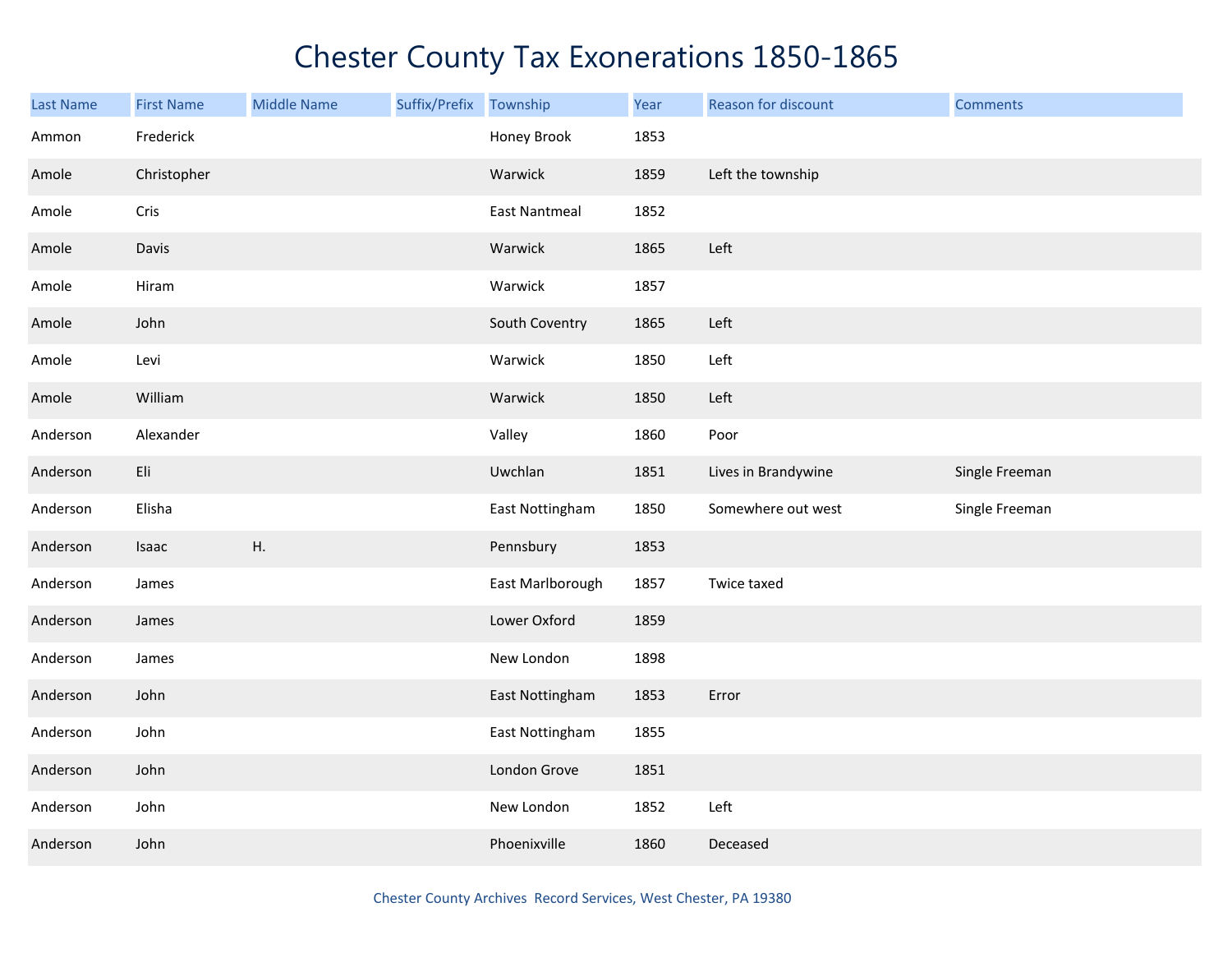| <b>Last Name</b> | <b>First Name</b> | <b>Middle Name</b> | Suffix/Prefix Township |                  | Year | Reason for discount | <b>Comments</b> |
|------------------|-------------------|--------------------|------------------------|------------------|------|---------------------|-----------------|
| Anderson         | R.                |                    |                        | East Nottingham  | 1834 | Discount for land   |                 |
| Anderson         | Risdon            |                    |                        | Pennsbury        | 1850 | Out                 |                 |
| Anderson         | Samuel            |                    |                        | Pennsbury        | 1857 |                     | Colored         |
| Anderson         | Thomas            |                    |                        | East Nottingham  | 1850 | Somewhere out west  | Single Freeman  |
| Anderson         | Thomas            |                    |                        | East Nottingham  | 1853 | Left                |                 |
| Anderson         | Thomas            |                    |                        | Hopewell         | 1857 | Left                |                 |
| Anderson         | William           | А.                 |                        | Kennett Square   | 1859 | Left                |                 |
| Anderson         | William           |                    |                        | New Garden       | 1860 | Poor                |                 |
| Anderson         | William           | W.                 |                        | West Nottingham  | 1865 | Left                |                 |
| Andeson          | James             | <b>B.</b>          |                        | West Brandywine  | 1860 | Very Poor           |                 |
| Andlers          | Fred              |                    |                        | East Brandywine  | 1857 | Left                |                 |
| Andrews          | Amos              |                    |                        | Downingtown      | 1860 | Left                |                 |
| Andrews          | Amos              |                    |                        | East Caln        | 1854 | Poor                |                 |
| Andrews          | Jacob             |                    |                        | Sadsbury         | 1859 | Left                |                 |
| Andrews          | James             |                    |                        | West Marlborough | 1865 | Left                |                 |
| Andrews          | P.                |                    |                        | East Caln        | 1853 |                     |                 |
| Andrews          | Robert            |                    |                        | London Grove     | 1853 |                     |                 |
| Andrews          | William           |                    |                        | West Chester     | 1852 |                     |                 |
| Anglem           | James             |                    |                        | East Whiteland   | 1850 |                     |                 |
| Ankram           | Α.                |                    |                        | Lower Oxford     | 1853 | Left                |                 |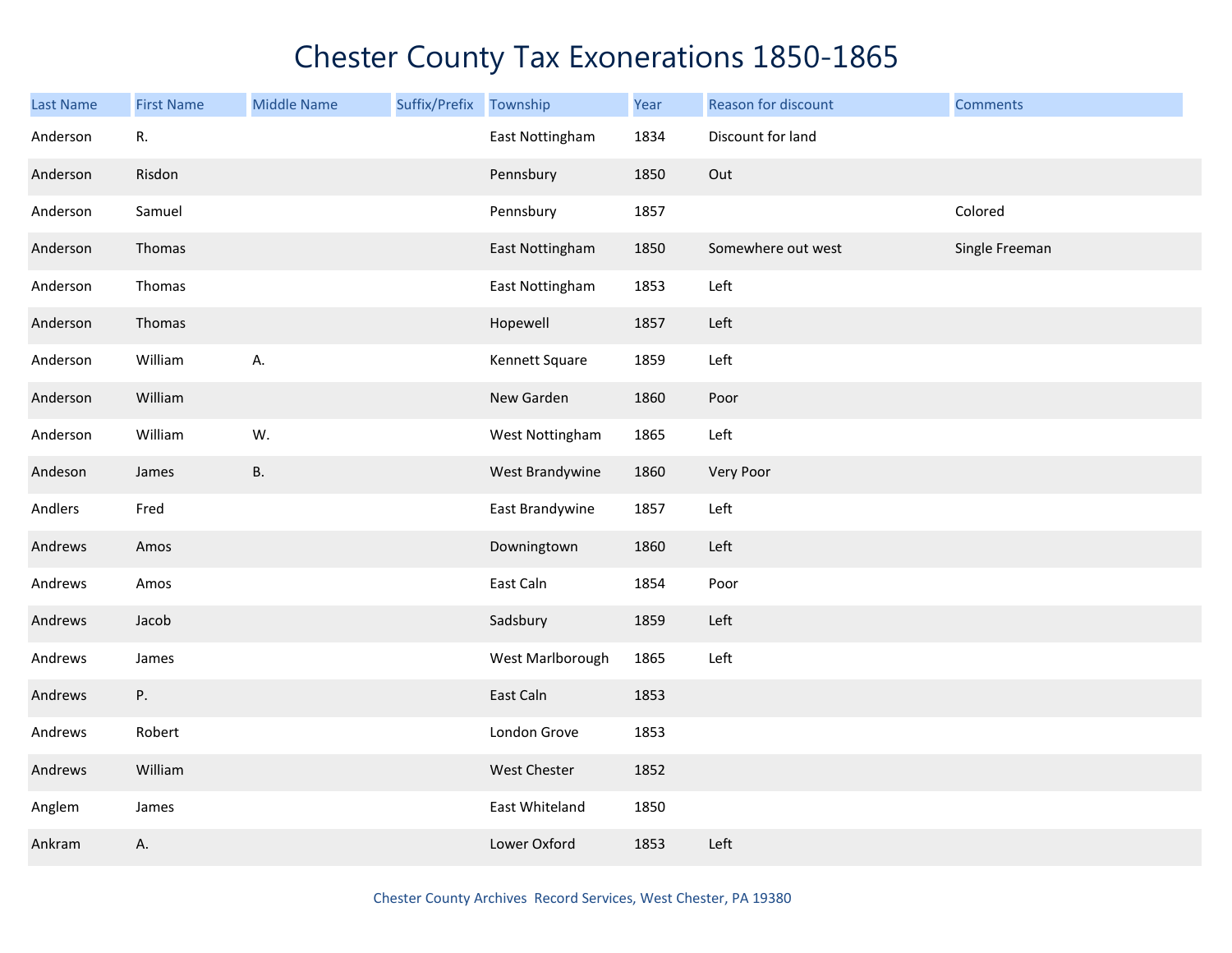| Last Name | <b>First Name</b> | <b>Middle Name</b> | Suffix/Prefix | Township            | Year | Reason for discount     | <b>Comments</b> |
|-----------|-------------------|--------------------|---------------|---------------------|------|-------------------------|-----------------|
| Ankram    | Archabald         |                    |               | Lower Oxford        | 1851 |                         |                 |
| Apheous   | Charles           |                    |               | Highland            | 1857 | Poor                    |                 |
| Archer    | Abner             |                    |               | East Marlborough    | 1849 | Refused to pay          | Inmate          |
| Archer    | Abner             |                    |               | East Marlborough    | 1855 | Left                    |                 |
| Archer    | Abner             |                    |               | West Marlborough    | 1850 | Poor                    |                 |
| Archer    | Milton            |                    |               | Sadsbury            | 1857 | Left                    |                 |
| Archer    | Taylor            |                    |               | East Marlborough    | 1857 | Pays tax on real estate |                 |
| Arches    | Aaron             |                    |               | East Marlborough    | 1850 | Poor                    | Inmate          |
| Arches    | Aaron             |                    |               | East Marlborough    | 1852 | Deceased                |                 |
| Arches    | Taylor            |                    |               | East Marlborough    | 1850 | Poor                    | Inmate          |
| Aregood   | Sebastian         |                    |               | Sadsbury            | 1855 |                         |                 |
| Armes     | John              |                    |               | <b>East Vincent</b> | 1850 | Refuses to pay          |                 |
| Armsbey   | William           |                    |               | West Chester        | 1860 | Poor                    |                 |
| Armsley   | William           |                    |               | West Chester        | 1857 | Poor                    |                 |
| Armstrong | Andrew            |                    |               | Lower Oxford        | 1857 |                         |                 |
| Armstrong | Edward            |                    |               | West Chester        | 1850 |                         |                 |
| Armstrong | Francis           |                    |               | West Caln           | 1861 | Error                   |                 |
| Armstrong | G.                | D.                 |               | New London          | 1859 |                         |                 |
| Armstrong | George            |                    |               | East Whiteland      | 1859 | Removed                 |                 |
| Armstrong | John              |                    |               | New London          | 1859 |                         |                 |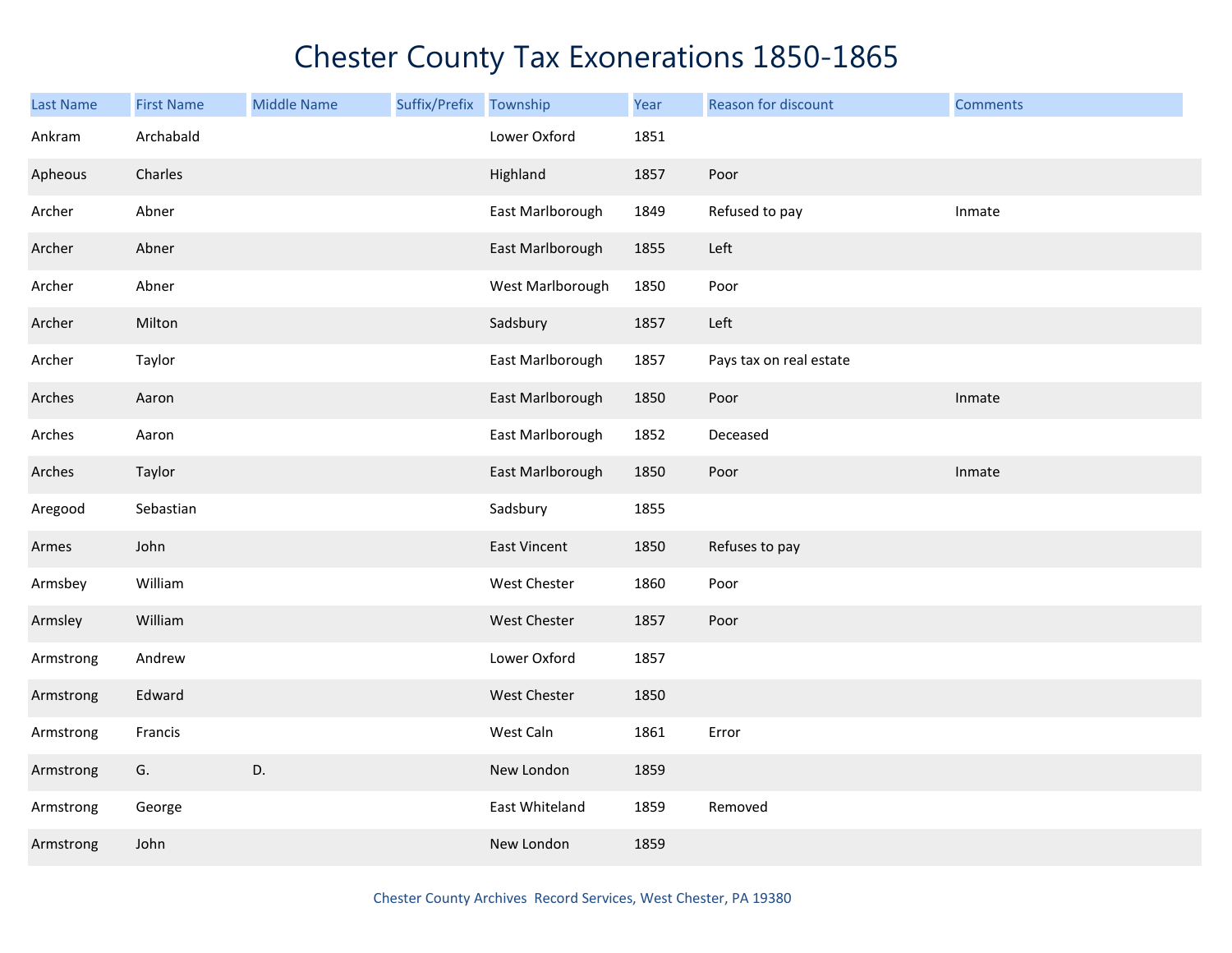| <b>Last Name</b> | <b>First Name</b> | <b>Middle Name</b> | Suffix/Prefix Township |                 | Year | Reason for discount | <b>Comments</b> |
|------------------|-------------------|--------------------|------------------------|-----------------|------|---------------------|-----------------|
| Armstrong        | John              |                    |                        | West Caln       | 1853 | Dog Dead            |                 |
| Armstrong        | John              |                    |                        | West Chester    | 1852 |                     |                 |
| Armstrong        | John              |                    |                        | Willistown      | 1856 |                     |                 |
| Armstrong        | John              |                    |                        | Willistown      | 1857 | Left the township   |                 |
| Armstrong        | John              |                    |                        | Willistown      | 1859 | Left                |                 |
| Armstrong        | Thomas            |                    |                        | New Garden      | 1850 |                     |                 |
| Armstrong        | Thomas            |                    |                        | West Chester    | 1850 |                     |                 |
| Arter            | John              |                    |                        | East Brandywine | 1850 | Poor                |                 |
| Arters           | Amos              |                    |                        | East Brandywine | 1865 | Left                |                 |
| Arters           | James             |                    |                        | East Brandywine | 1853 | In Wallace          |                 |
| Arters           | John              |                    |                        | East Caln       | 1858 |                     |                 |
| Arters           | William           |                    |                        | East Brandywine | 1850 |                     |                 |
| Arther           | William           |                    |                        | East Vincent    | 1852 |                     |                 |
| Arthur           | Joseph            |                    |                        | London Grove    | 1853 |                     |                 |
| Arturs           | Amos              |                    |                        | West Bradford   | 1856 | Left                |                 |
| Arturs           | Amos              |                    |                        | West Bradford   | 1857 | Cripple             |                 |
| Arturs           | Rees              |                    |                        | West Bradford   | 1857 | Left                |                 |
| Ash              | David             |                    |                        | West Caln       | 1855 | Error               |                 |
| Ash              | David             |                    |                        | West Caln       | 1861 |                     |                 |
| Ash              | Franklin          |                    |                        | Lower Oxford    | 1857 | Left                | Inmate          |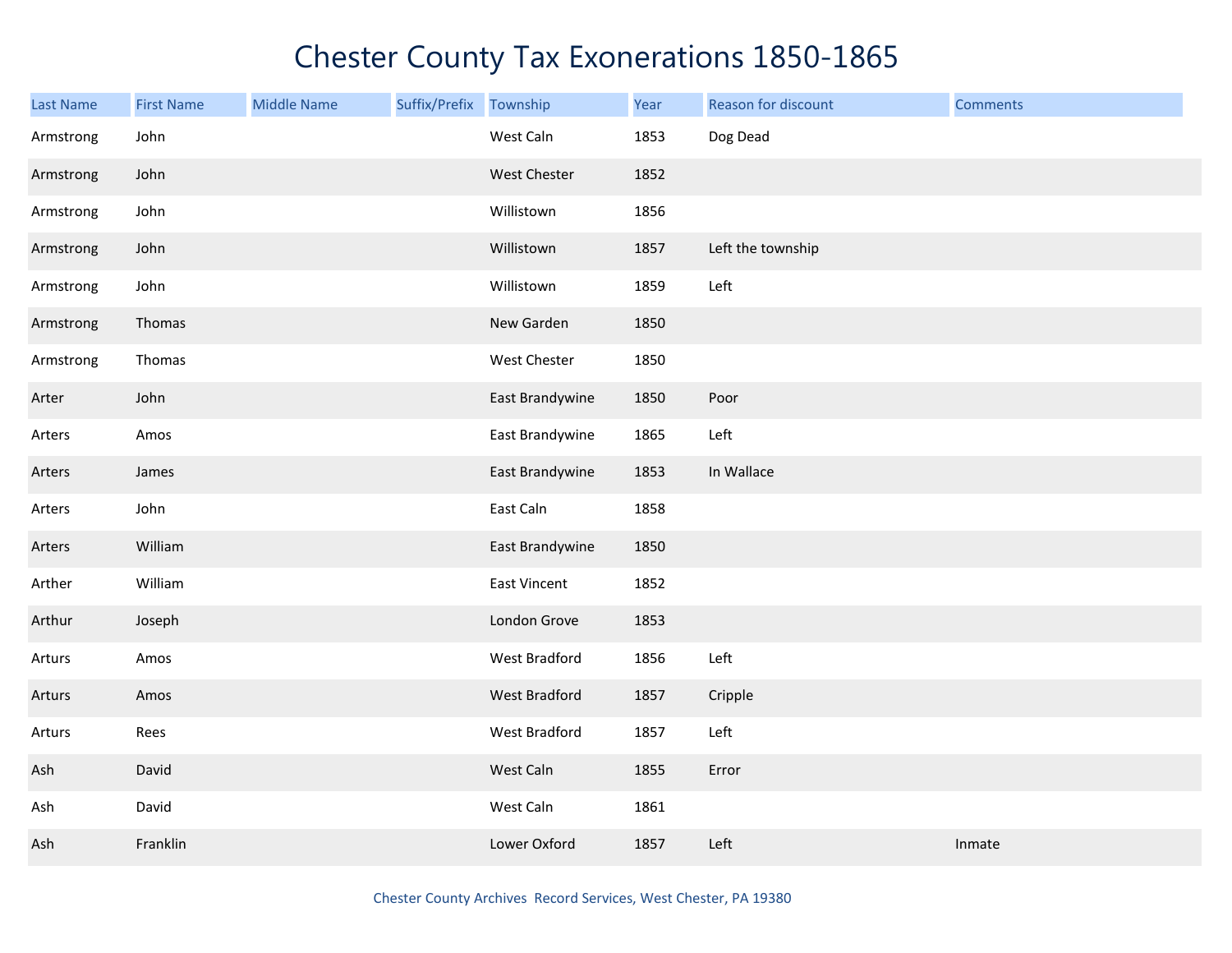| <b>Last Name</b> | <b>First Name</b> | <b>Middle Name</b> | Suffix/Prefix | Township             | Year | Reason for discount  | <b>Comments</b>            |
|------------------|-------------------|--------------------|---------------|----------------------|------|----------------------|----------------------------|
| Ash              | Irwin             |                    |               | West Pikeland        | 1855 | Left                 |                            |
| Ash              | John              |                    |               | <b>East Vincent</b>  | 1860 | Can't be found       |                            |
| Ash              | John              |                    |               | Phoenixville         | 1897 |                      | 1st & 2nd & 4th & 6th Ward |
| Ash              | Samuel            | L.                 |               | West Caln            | 1865 | Left                 |                            |
| Ash              | Thomas            | D.                 |               | West Caln            | 1861 | Error                |                            |
| Ash              | William           |                    |               | East Vincent         | 1855 | Poor                 |                            |
| Ashbridge        | Α.                | S.                 |               | East Caln            | 1853 |                      |                            |
| Ashburner        | А.                | Ε.                 |               | West Chester         | 1854 | Unseated land        |                            |
| Ashburner        | А.                | Ε.                 |               | West Chester         | 1855 |                      |                            |
| Ashburner        | А.                | E.                 |               | West Chester         | 1857 | <b>Unseated land</b> |                            |
| Ashburner        | Thomas            |                    |               | West Chester         | 1860 | Left                 |                            |
| Ashter           | James             |                    |               | Sadsbury             | 1850 | Left the township    | Inmate                     |
| Ashton           | James             |                    |               | Highland             | 1857 | Poor                 |                            |
| Atkeson          | Charles           |                    |               | East Nottingham      | 1834 | Gone                 | Inmate                     |
| Atkin            | James             |                    |               | <b>Upper Oxford</b>  | 1853 | Left                 |                            |
| Atkins           | Caleb             |                    |               | <b>West Bradford</b> | 1850 |                      |                            |
| Atkins           | Josiah            |                    |               | West Bradford        | 1865 | Dead                 |                            |
| Atkins           | Thomas            |                    |               | East Nottingham      | 1834 | Dog killed           |                            |
| Atkins           | Wesly             |                    |               | <b>East Nantmeal</b> | 1855 | Left                 |                            |
| Atwood           | James             |                    |               | <b>West Chester</b>  | 1857 | Error                |                            |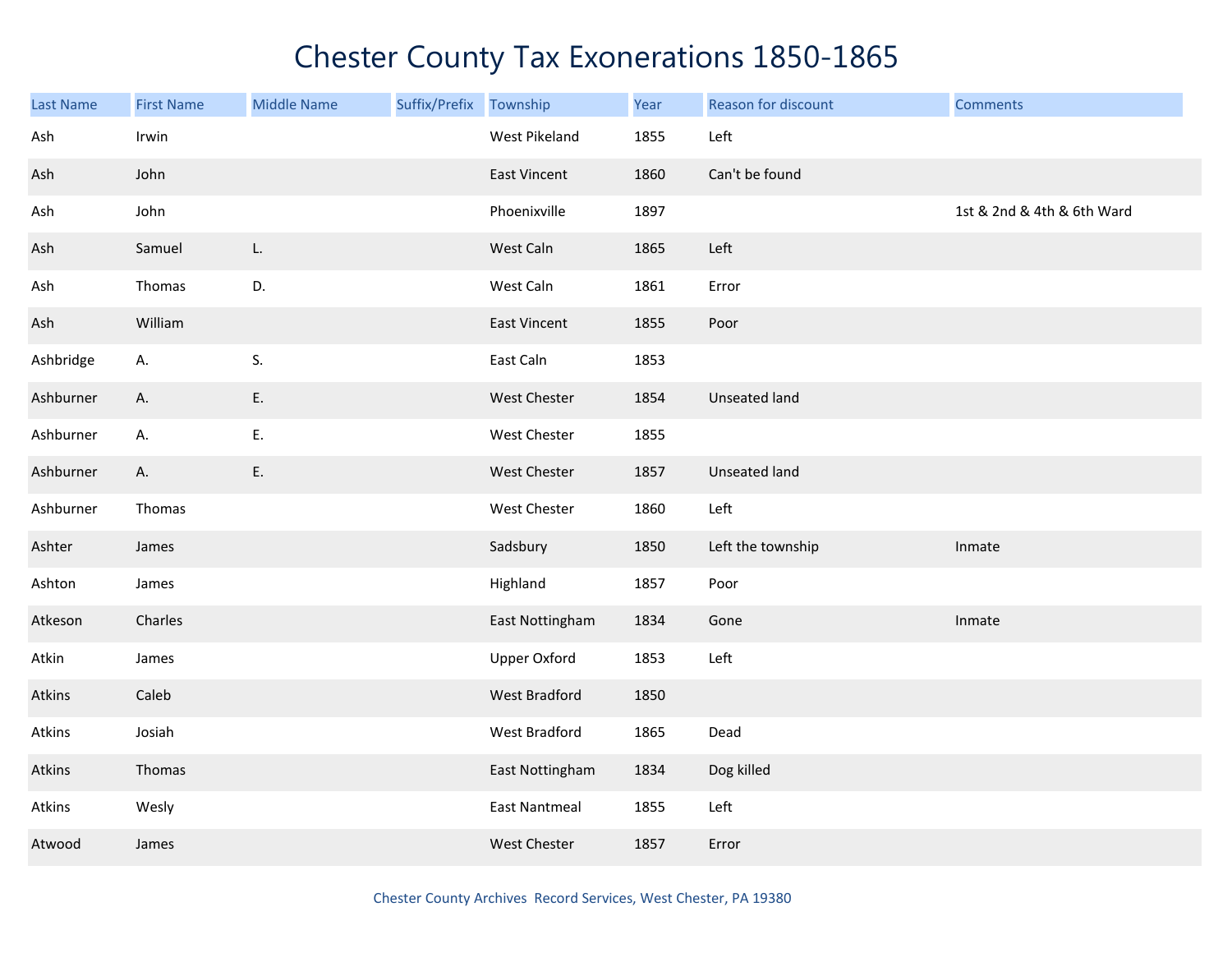| <b>Last Name</b> | <b>First Name</b> | <b>Middle Name</b> | Suffix/Prefix | Township             | Year | Reason for discount | <b>Comments</b> |
|------------------|-------------------|--------------------|---------------|----------------------|------|---------------------|-----------------|
| Augee            | Clinton           |                    |               | West Chester         | 1850 |                     |                 |
| Augue            |                   |                    | Mrs.          | Phoenixville         | 1897 |                     | 4th & 5th Ward  |
| Augustus         | Francis           |                    |               | East Nottingham      | 1834 | Run off             | Inmate          |
| Auston           | Zebulon           |                    |               | East Nottingham      | 1834 | No Dog              |                 |
| Awl              | Samuel            |                    |               | West Nottingham      | 1853 |                     |                 |
| Ax               | William           |                    |               | Honey Brook          | 1856 | Left                | Inmate          |
| Ayers            | David             |                    |               | <b>West Nantmeal</b> | 1865 | Poor                |                 |
| Ayers            | George            |                    |               | New London           | 1850 | Not found           | Inmate          |
| Ayers            | $J_{\star}$       | Westley            |               | Charlestown          | 1857 | Left                |                 |
| Ayers            | M.                | <b>B.</b>          |               | East Caln            | 1865 | Poor                |                 |
| Ayers            | Milton            |                    |               | West Fallowfield     | 1855 | Left                |                 |
| Ayres            | Elizabeth         |                    |               | East Caln            | 1858 | Error               |                 |
| Ayres            | Mariah            |                    |               | East Caln            | 1858 | Error               |                 |
| Babb             | Hiram             |                    |               | <b>West Bradford</b> | 1850 |                     |                 |
| <b>Babb</b>      | John              | Η.                 |               | West Chester         | 1852 |                     |                 |
| Babb             | John              | ${\sf H}.$         |               | West Chester         | 1860 | Gone to War         |                 |
| Babb             | John              |                    |               | West Marlborough     | 1849 | Unseated land       |                 |
| Babb             | W.                | Η.                 |               | Sadsbury             | 1857 | Left                |                 |
| Bachael          | Charles           |                    |               | <b>East Vincent</b>  | 1850 | Refused to pay      |                 |
| Bachman          | Joseph            |                    |               | South Coventry       | 1898 | Died 3 years since  |                 |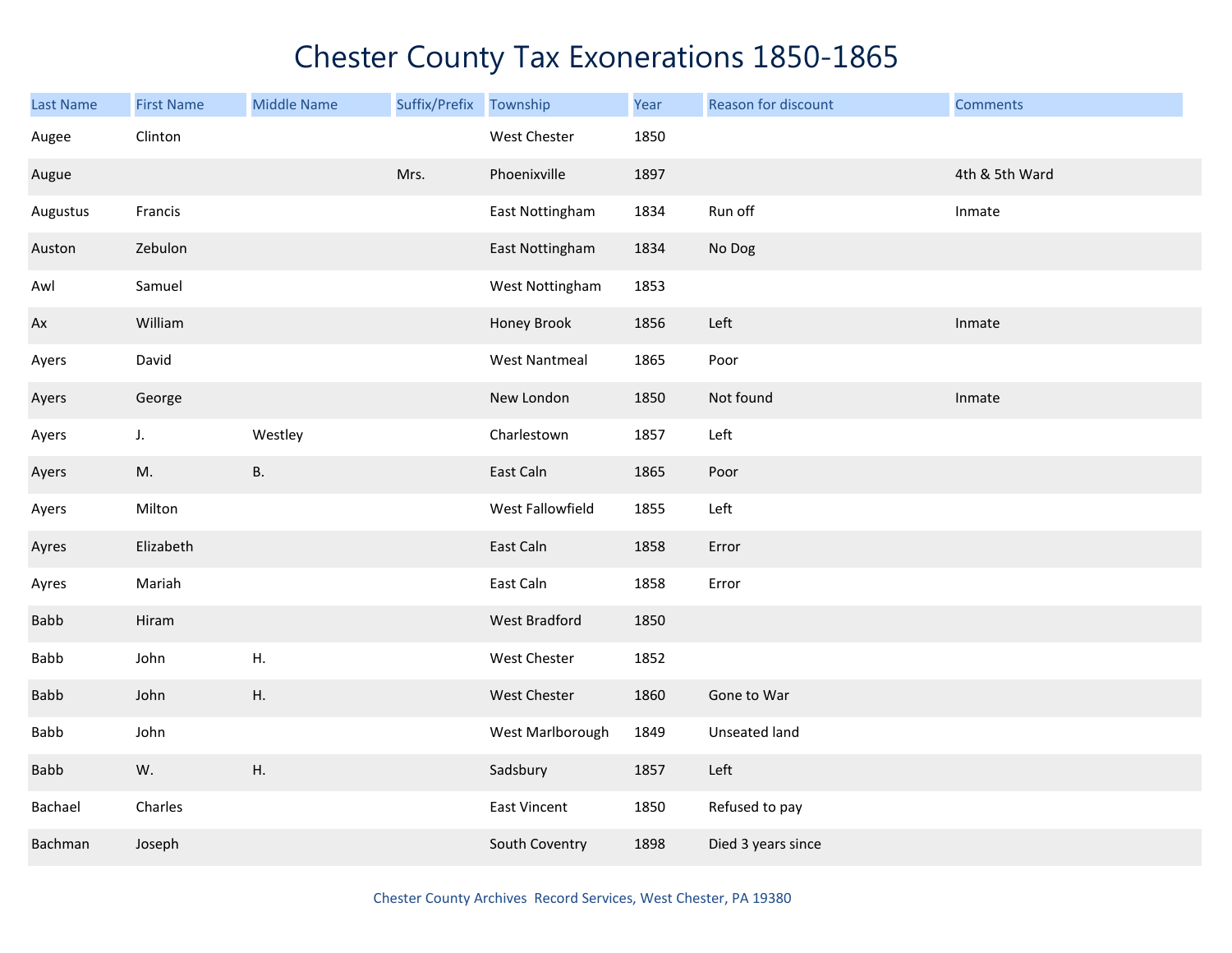| <b>Last Name</b> | <b>First Name</b> | <b>Middle Name</b> | Suffix/Prefix | Township            | Year | Reason for discount | <b>Comments</b> |
|------------------|-------------------|--------------------|---------------|---------------------|------|---------------------|-----------------|
| Bachman          | Reuben            |                    |               | North Coventry      | 1860 | Poor                |                 |
| Bachtel          | Samuel            |                    |               | <b>Upper Oxford</b> | 1856 |                     |                 |
| Backwalter       | John              |                    |               | Uwchlan             | 1851 | Discounted          |                 |
| Baddet           | Horace            |                    |               | East Caln           | 1853 |                     |                 |
| Baddett          | Isaac             |                    |               | East Caln           | 1853 |                     |                 |
| Badosy           | Benjamin          |                    |               | West Whiteland      | 1853 | Not found           |                 |
| Badson           | Daniel            |                    |               | Franklin            | 1854 |                     |                 |
| Badson           | Duke              |                    |               | New London          | 1850 | Too poor to pay     |                 |
| Bailey           | Amos              |                    |               | East Caln           | 1853 |                     |                 |
| Bailey           | Amos              |                    |               | East Whiteland      | 1859 | Removed             |                 |
| Bailey           | <b>B.</b>         | Β.                 |               | West Bradford       | 1856 | Poor                |                 |
| Bailey           | David             |                    |               | East Marlborough    | 1852 |                     |                 |
| Bailey           | David             |                    |               | East Marlborough    | 1857 | Poor                |                 |
| Bailey           | David             |                    |               | East Marlborough    | 1860 | Poor                |                 |
| Bailey           | Elizabeth         |                    |               | Londonderry         | 1860 | Dog hung            |                 |
| Bailey           | Ezra              |                    |               | Uwchlan             | 1856 | Left                |                 |
| Bailey           | George            |                    |               | Downingtown         | 1860 | Left                |                 |
| Bailey           | George            |                    |               | Tredyffrin          | 1860 | Left                |                 |
| Bailey           | Η.                |                    |               | <b>Upper Oxford</b> | 1853 | Left                |                 |
| Bailey           | Henry             |                    |               | Lower Oxford        | 1857 | Error               | Inmate          |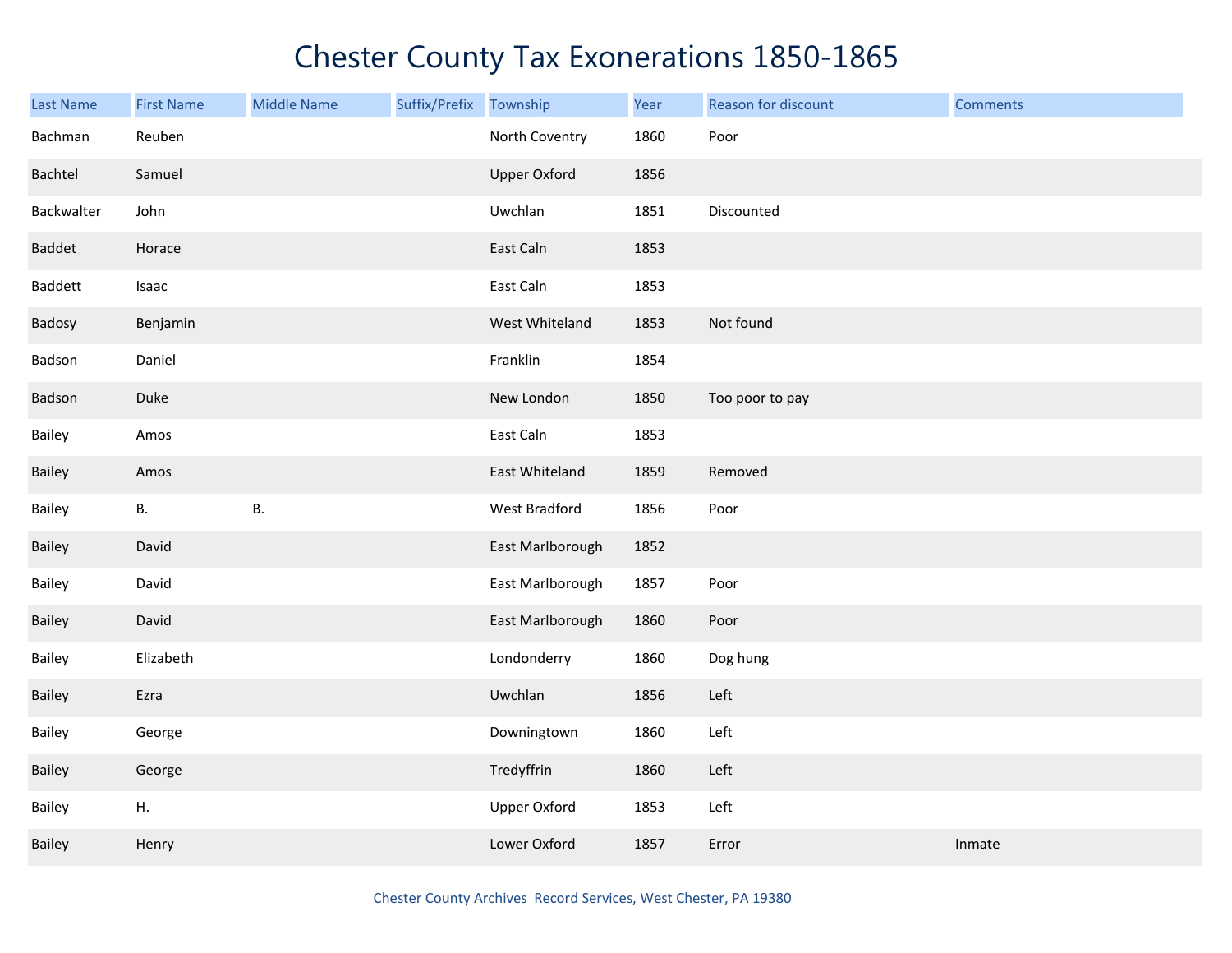| <b>Last Name</b> | <b>First Name</b> | <b>Middle Name</b> | Suffix/Prefix | Township         | Year | Reason for discount  | <b>Comments</b> |
|------------------|-------------------|--------------------|---------------|------------------|------|----------------------|-----------------|
| Bailey           | Isaac             |                    |               | East Nottingham  | 1855 | Left                 |                 |
| Bailey           | Isaac             |                    |               | Easttown         | 1856 | Left                 |                 |
| Bailey           | $J_{\star}$       |                    |               | Uwchlan          | 1853 |                      |                 |
| Bailey           | Jabes             |                    |               | Newlin           | 1853 | Left                 |                 |
| Bailey           | Jacob             |                    |               | Pennsbury        | 1854 | No Dog               |                 |
| Bailey           | Joel              | C.                 |               | Valley           | 1856 | Left                 |                 |
| Bailey           | Levi              |                    |               | East Marlborough | 1857 | Refused to pay state |                 |
| Bailey           | Levi              |                    |               | Sadsbury         | 1865 | Left                 |                 |
| Bailey           | Marhsall          |                    |               | Lower Oxford     | 1853 | Left                 |                 |
| Bailey           | Marshall          |                    |               | Pocopson         | 1856 | Left                 |                 |
| Bailey           | Ρ.                |                    |               | West Chester     | 1857 | Left                 |                 |
| Bailey           | Reuben            |                    |               | Kennett          | 1850 | Error                | Single Freeman  |
| Bailey           | Samuel            | Ρ.                 |               | London Grove     | 1853 |                      |                 |
| Bailey           | Samuel            | L.                 |               | West Chester     | 1865 | Left                 |                 |
| Bailey           | Thomas            |                    |               | East Brandywine  | 1853 | Left                 |                 |
| Bailey           | Thomas            |                    |               | Highland         | 1855 | Poor                 |                 |
| Bailey           | Thomas            | J.                 |               | West Fallowfield | 1859 |                      |                 |
| Bailey           | William           |                    |               | West Chester     | 1855 | Left                 |                 |
| Bailey           | William           |                    |               | West Fallowfield | 1855 | Left                 |                 |
| Bailey           | William           |                    |               | West Marlborough | 1859 | Left                 |                 |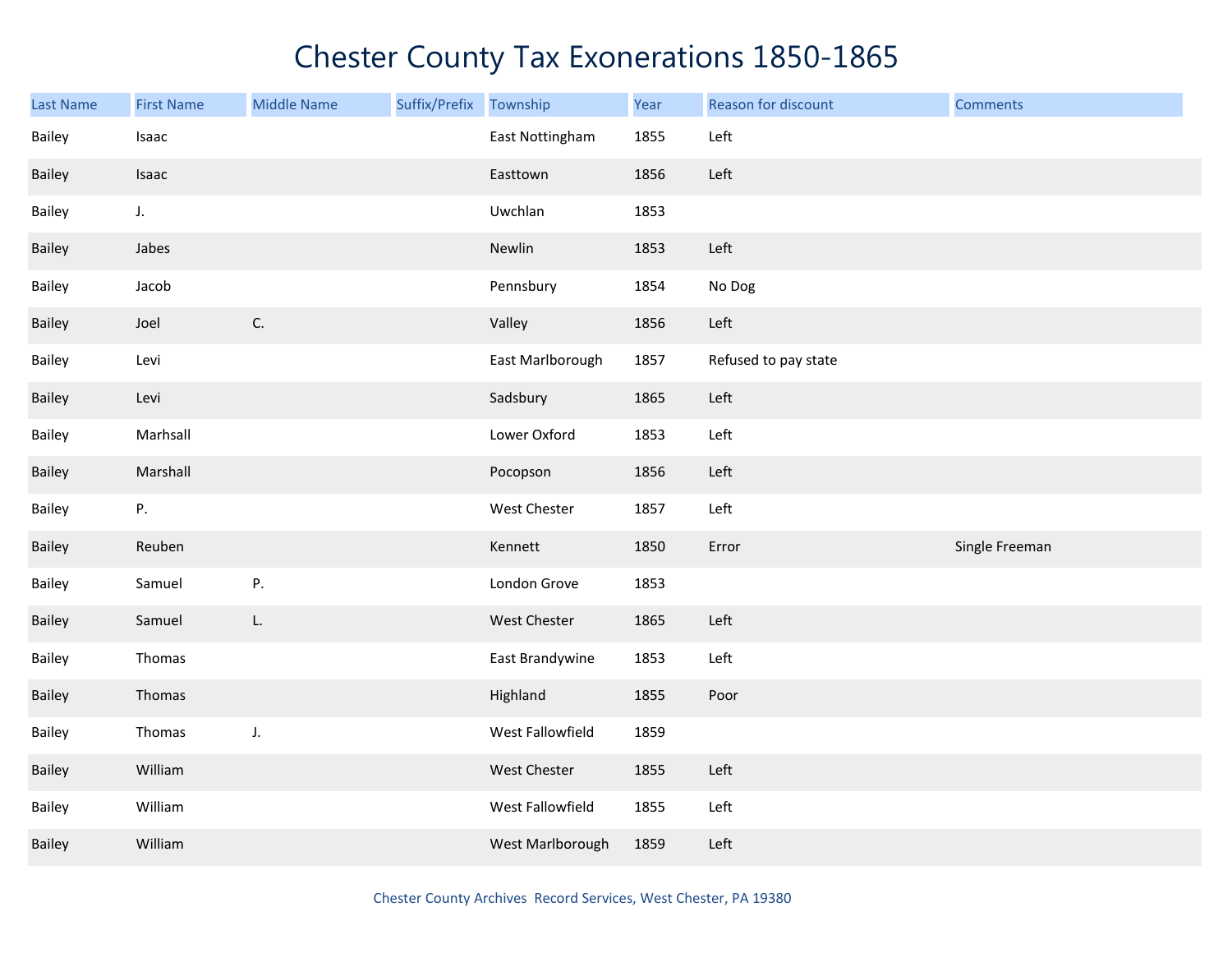| <b>Last Name</b> | <b>First Name</b> | <b>Middle Name</b> | Suffix/Prefix | Township         | Year | Reason for discount     | <b>Comments</b> |
|------------------|-------------------|--------------------|---------------|------------------|------|-------------------------|-----------------|
| Bailey           | William           |                    |               | West Whiteland   | 1855 | Poor                    |                 |
| Bailey           | Yarnall           |                    |               | West Chester     | 1855 | Left                    |                 |
| Baily            | Amos              |                    |               | East Brandywine  | 1857 | Left                    |                 |
| Baily            | David             |                    |               | East Marlborough | 1859 | Poor                    | Old man         |
| Baily            | Evan              |                    |               | Highland         | 1859 | Error                   |                 |
| Baily            | Evan              |                    |               | West Marlborough | 1857 | Left                    |                 |
| Baily            | Ezekiel           |                    |               | East Bradford    | 1851 | Error in Occupation tax |                 |
| Baily            | Ezra              |                    |               | Uwchlan          | 1851 | Refuses to pay          | Single Freeman  |
| Baily            | Humphry           |                    |               | East Marlborough | 1850 | Left                    | Inmate          |
| Baily            | Isaac             |                    |               | East Brandywine  | 1856 | Poor                    |                 |
| Baily            | Isaac             |                    |               | East Brandywine  | 1857 | Poor                    |                 |
| Baily            | John              | J.                 |               | Westtown         | 1862 | Army                    |                 |
| Baily            | Powell            |                    |               | Willistown       | 1859 | Left                    |                 |
| Baily            | Richard           |                    |               | East Brandywine  | 1857 | Left                    |                 |
| Baily            | Samul             | P.                 |               | East Bradford    | 1851 | Pays freehold tax       | Single Freeman  |
| Baily            | Thomas            |                    |               | East Brandywine  | 1857 | Left                    |                 |
| Baily            | Thomas            |                    |               | East Caln        | 1853 |                         |                 |
| Baily            | William           | ${\sf P}.$         |               | West Goshen      | 1859 | Left                    |                 |
| Baily            | William           |                    |               | West Goshen      | 1859 | Left                    |                 |
| Bain             | William           | Η.                 |               | West Whiteland   | 1851 | Poor                    | Inmate          |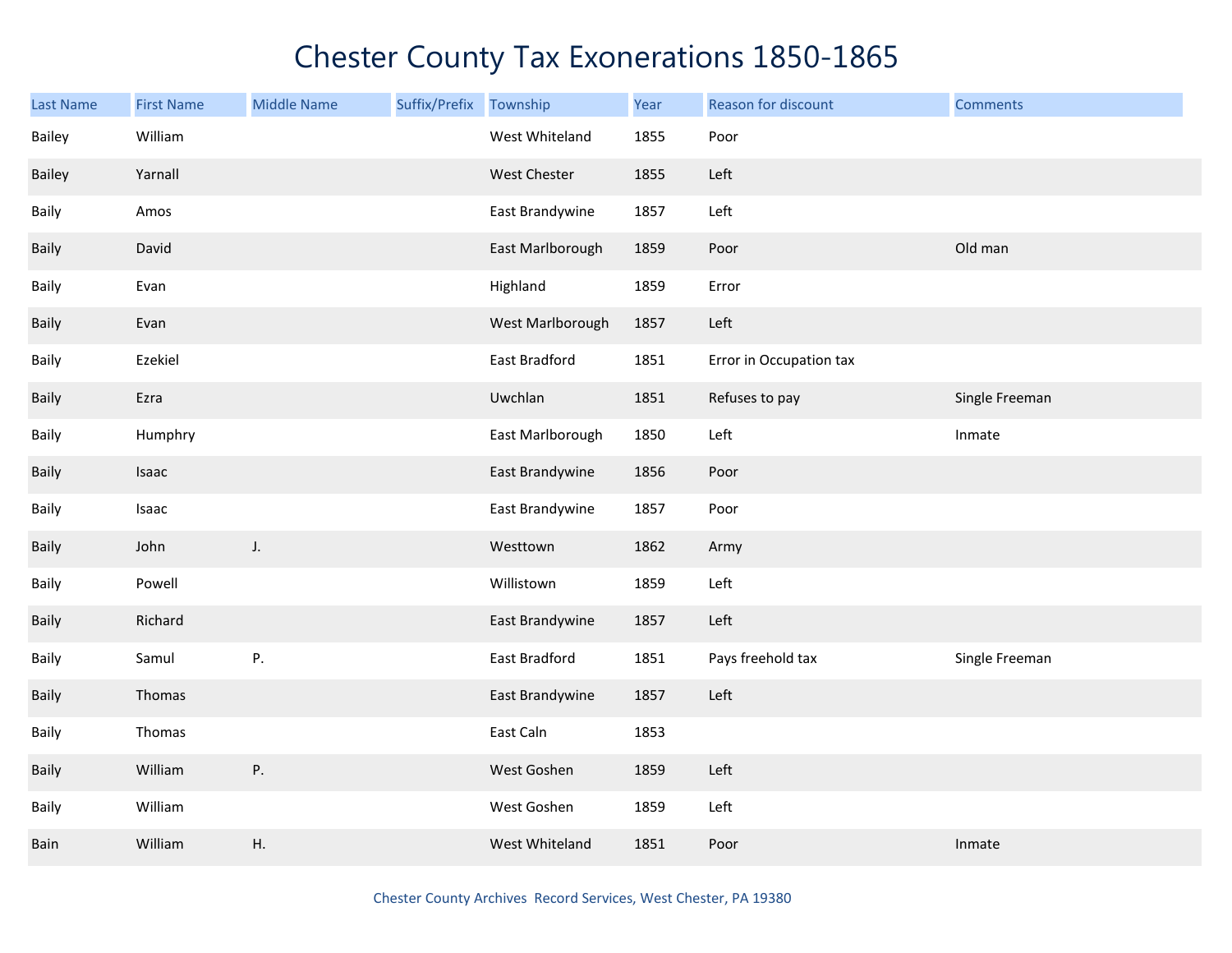| <b>Last Name</b> | <b>First Name</b> | <b>Middle Name</b> | Suffix/Prefix | Township         | Year | Reason for discount | <b>Comments</b> |
|------------------|-------------------|--------------------|---------------|------------------|------|---------------------|-----------------|
| <b>Baines</b>    | Jacob             |                    |               | East Marlborough | 1849 | Error               |                 |
| Bair             | David             |                    |               | Sadsbury         | 1865 | Deceased            |                 |
| Bair             | Isaac             |                    |               | Sadsbury         | 1865 | Left                |                 |
| Bairnard         | Jesse             |                    |               | North Coventry   | 1856 | Left                |                 |
| Baker            | Alfred            |                    |               | West Marlborough | 1850 | Error               |                 |
| Baker            | Aron              |                    |               | London Grove     | 1856 | Mistake             |                 |
| Baker            | Charles           |                    |               | East Marlborough | 1855 | Left                |                 |
| Baker            | Charles           |                    |               | London Grove     | 1856 | Left                | Inmate          |
| Baker            | Daniel            |                    |               | West Chester     | 1860 | Poor                |                 |
| Baker            | Esau              |                    |               | West Chester     | 1855 | Left                |                 |
| Baker            | Evan              |                    |               | West Marlborough | 1859 | Poor                |                 |
| Baker            | Franklin          |                    |               | East Caln        | 1856 | Left                |                 |
| Baker            | Franklin          |                    |               | West Brandywine  | 1860 | Very Poor           |                 |
| Baker            | Franklin          |                    |               | West Marlborough | 1850 | Left the township   |                 |
| Baker            | $J_{\star}$       |                    |               | London Grove     | 1856 | Mistake             |                 |
| Baker            | J.                | T.                 |               | West Fallowfield | 1855 | Left                |                 |
| Baker            | Jacob             |                    |               | Londonderry      | 1857 | Error               |                 |
| Baker            | John              |                    |               | Phoenixville     | 1860 | Error               |                 |
| Baker            | John              |                    |               | West Chester     | 1857 | Left                |                 |
| Baker            | Joseph            | R.                 |               | West Marlborough | 1865 | Unknown             |                 |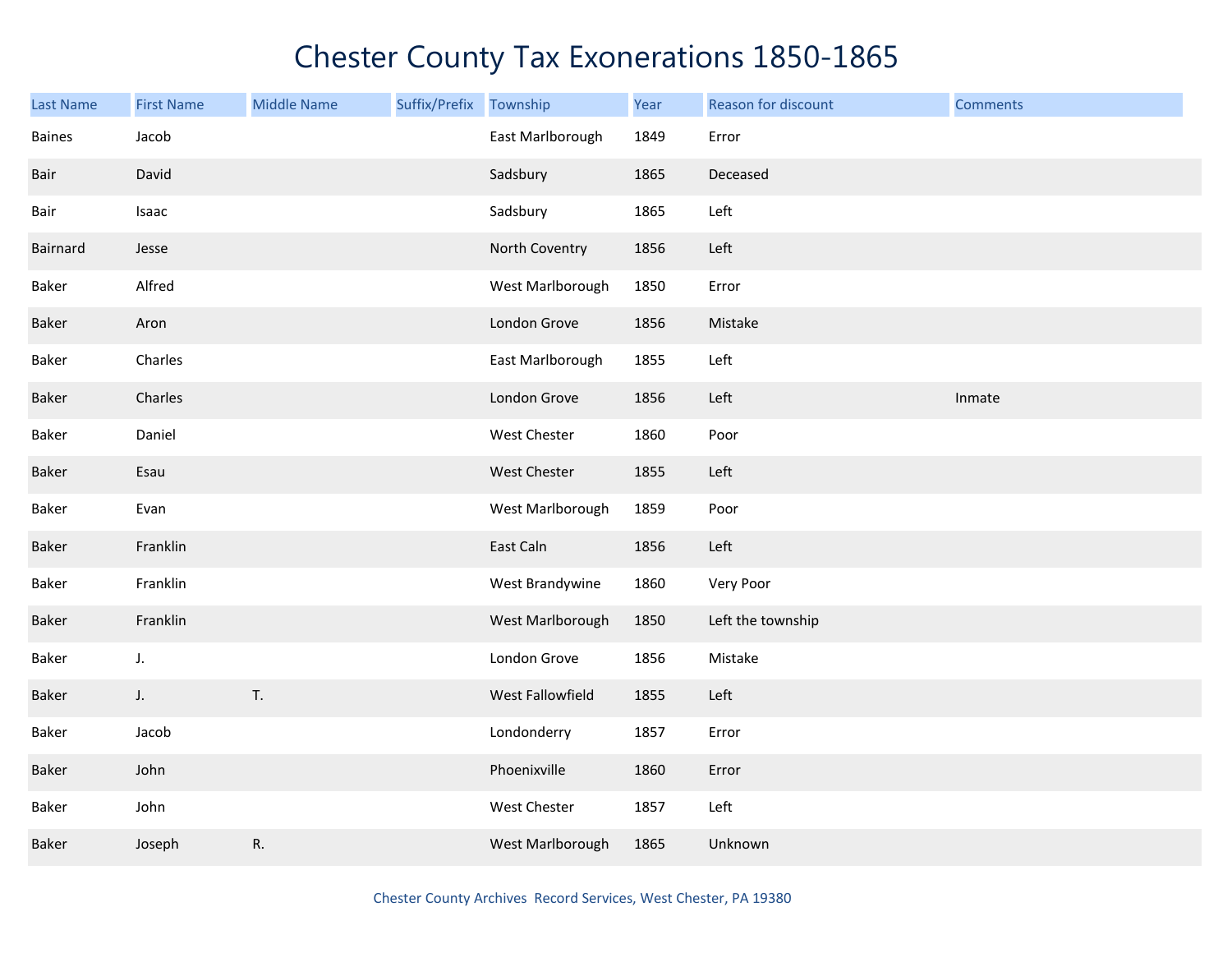| <b>Last Name</b> | <b>First Name</b> | <b>Middle Name</b> | Suffix/Prefix | Township             | Year | Reason for discount | <b>Comments</b> |
|------------------|-------------------|--------------------|---------------|----------------------|------|---------------------|-----------------|
| Baker            | Lewis             |                    |               | Londonderry          | 1859 |                     |                 |
| Baker            | Lewis             |                    |               | Londonderry          | 1860 | Dog run off         |                 |
| Baker            | Mahlon            |                    |               | Londonderry          | 1865 | Left                |                 |
| Baker            | Martin            |                    |               | West Pikeland        | 1857 | Left the township   |                 |
| Baker            | Mifflin           |                    |               | London Grove         | 1857 | Taxed too much      |                 |
| Baker            | Mifflin           | J.                 |               | New London           | 1859 |                     |                 |
| Baker            | Peter             |                    |               | East Caln            | 1851 | Gone                |                 |
| Baker            | Phineas           |                    |               | Highland             | 1857 | Poor                |                 |
| Baker            | Samuel            |                    |               | Londonderry          | 1850 |                     |                 |
| Baker            | Sarah             |                    |               | West Nottingham      | 1865 | Poor                |                 |
| Baker            | T.                | Jefferson          |               | London Grove         | 1855 | Left                | Single Freeman  |
| Baker            | Thomas            |                    |               | <b>East Bradford</b> | 1857 | Left                |                 |
| Baker            | Thomas            |                    | Jr.           | West Fallowfield     | 1859 | Left                |                 |
| Baker            | William           |                    |               | <b>West Chester</b>  | 1857 | Left                |                 |
| Baker            | William           |                    |               | West Chester         | 1865 | Left                |                 |
| Baker            | William           |                    |               | West Whiteland       | 1860 | Deceased            |                 |
| Baker            | William           |                    |               | Willistown           | 1850 |                     | Landholder      |
| Baker            | William           | R.                 |               | Willistown           | 1860 |                     |                 |
| Baldwin          | Amos              |                    |               | East Marlborough     | 1855 | Left                |                 |
| Baldwin          | Amos              |                    |               | East Whiteland       | 1856 | Left                |                 |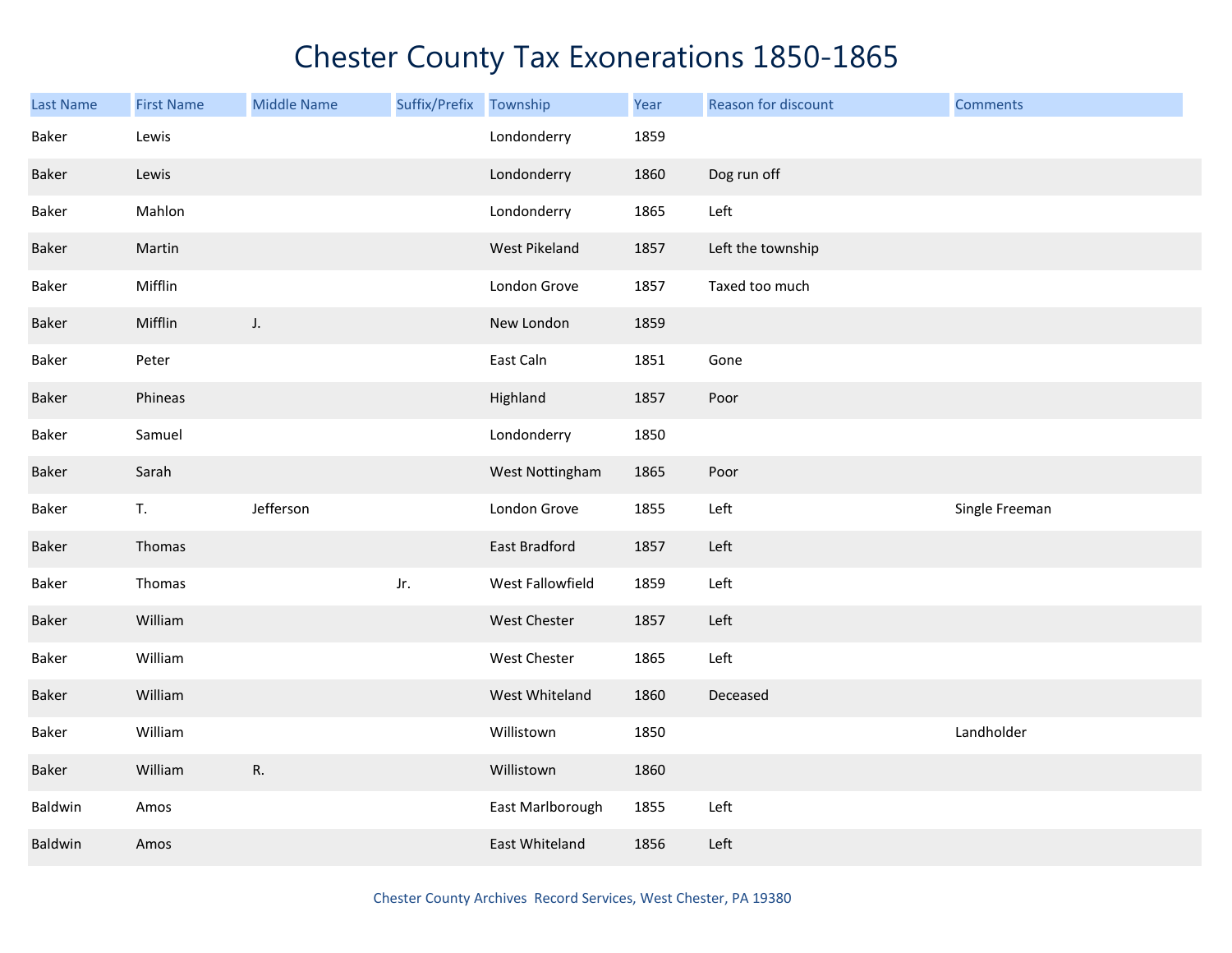| Last Name | <b>First Name</b> | <b>Middle Name</b> | Suffix/Prefix | Township             | Year | Reason for discount | <b>Comments</b>            |
|-----------|-------------------|--------------------|---------------|----------------------|------|---------------------|----------------------------|
| Baldwin   | C.                | Η.                 |               | Sadsbury             | 1857 | Left                |                            |
| Baldwin   | Charles           | Α.                 |               | Sadsbury             | 1854 | Left                |                            |
| Baldwin   | David             |                    |               | West Whiteland       | 1855 | Left                |                            |
| Baldwin   | E.                | Η.                 |               | West Chester         | 1860 | Left                |                            |
| Baldwin   | Elwood            |                    |               | West Chester         | 1865 | Left                |                            |
| Baldwin   | G.                | W.                 |               | East Whiteland       | 1865 | Error               |                            |
| Baldwin   | G.                | Η.                 |               | Sadsbury             | 1857 | Left                |                            |
| Baldwin   | Hadley            |                    |               | Newlin               | 1865 | Left                |                            |
| Baldwin   | Hannum            |                    |               | East Marlborough     | 1857 | Left                |                            |
| Baldwin   | Jacob             | S.                 |               | West Fallowfield     | 1857 | Error               |                            |
| Baldwin   | Johnson           |                    |               | Downingtown, East    | 1898 | Deceased            |                            |
| Baldwin   | Joshua            |                    |               | Newlin               | 1853 | Left                |                            |
| Baldwin   | Joshua            |                    |               | Tredyffrin           | 1857 |                     |                            |
| Baldwin   | Levi              |                    |               | West Bradford        | 1850 |                     |                            |
| Baldwin   | Levi              |                    |               | West Bradford        | 1860 | Error               |                            |
| Baldwin   | Lewis             | Η.                 |               | East Marlborough     | 1859 | Out                 |                            |
| Baldwin   | Lewis             |                    |               | Westtown             | 1857 | Left                |                            |
| Baldwin   | R.                | J.                 |               | Phoenixville         | 1897 | Pottstown           | 1st & 2nd & 4th & 6th Ward |
| Baldwin   | Robert            |                    |               | Birmingham           | 1857 | Left township       |                            |
| Baldwin   | Robert            |                    |               | <b>West Bradford</b> | 1849 |                     |                            |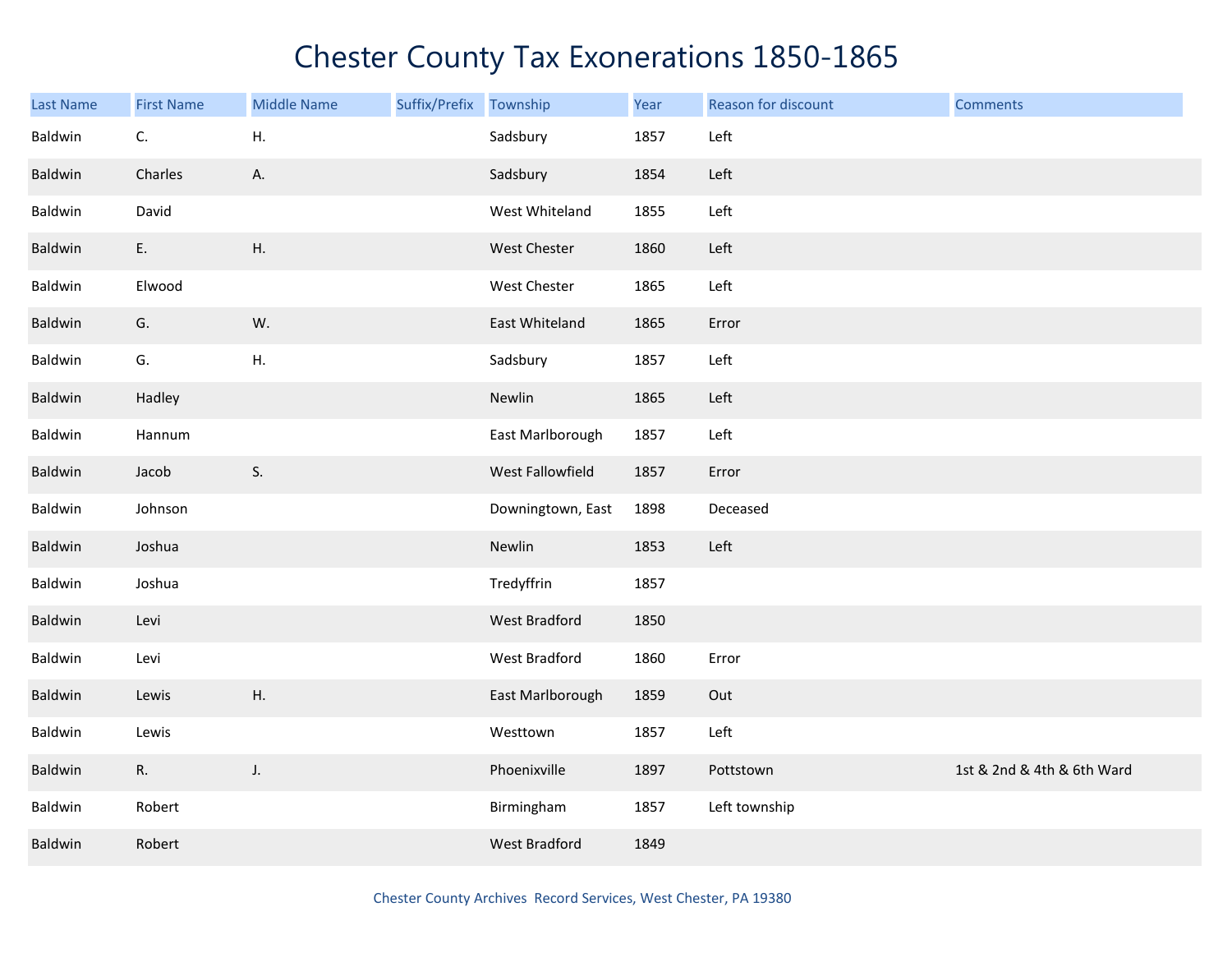| <b>Last Name</b> | <b>First Name</b> | <b>Middle Name</b> | Suffix/Prefix | Township         | Year | Reason for discount | <b>Comments</b> |
|------------------|-------------------|--------------------|---------------|------------------|------|---------------------|-----------------|
| Baldwin          | Thomas            |                    |               | Newlin           | 1856 | Left the township   |                 |
| Baldwin          | William           |                    |               | East Marlborough | 1849 | Not found           | Inmate          |
| Baldwin          | William           |                    |               | Highland         | 1865 | Poor                |                 |
| Baldwin          | William           |                    |               | New Garden       | 1859 | Left                |                 |
| Baldwin          | William           |                    | Jr.           | Pocopson         | 1859 | Left                |                 |
| Baldwin          | William           |                    |               | West Bradford    | 1856 | Poor                |                 |
| Baldwin          | William           |                    |               | West Bradford    | 1865 | Poor                |                 |
| Baley            | Even              |                    |               | Londonderry      | 1850 | Out                 |                 |
| Baley            | Isaac             |                    |               | West Goshen      | 1851 |                     |                 |
| Baley            | Patrick           |                    |               | London Grove     | 1856 | Left                | Single Freeman  |
| Ballentine       | Archabald         |                    |               | West Brandywine  | 1850 | Poor                | Inmate          |
| Balten           | Marshall          |                    | Jr.           | Pocopson         | 1857 | Left                |                 |
| Balwin           | David             |                    |               | West Whiteland   | 1853 | Left                |                 |
| Bancroft         | Samuel            |                    |               | East Caln        | 1854 | Left                |                 |
| Bandaning        | John              |                    |               | Honey Brook      | 1853 | Left                |                 |
| Bane             | Abner             |                    |               | Birmingham       | 1859 | Poor                |                 |
| Bane             | Abner             |                    |               | Birmingham       | 1860 | Left                |                 |
| Bane             | Abner             |                    |               | East Bradford    | 1857 | Left                |                 |
| Bane             | Abner             |                    |               | West Goshen      | 1851 |                     |                 |
| Bane             | Abner             |                    |               | West Goshen      | 1855 | Poor                |                 |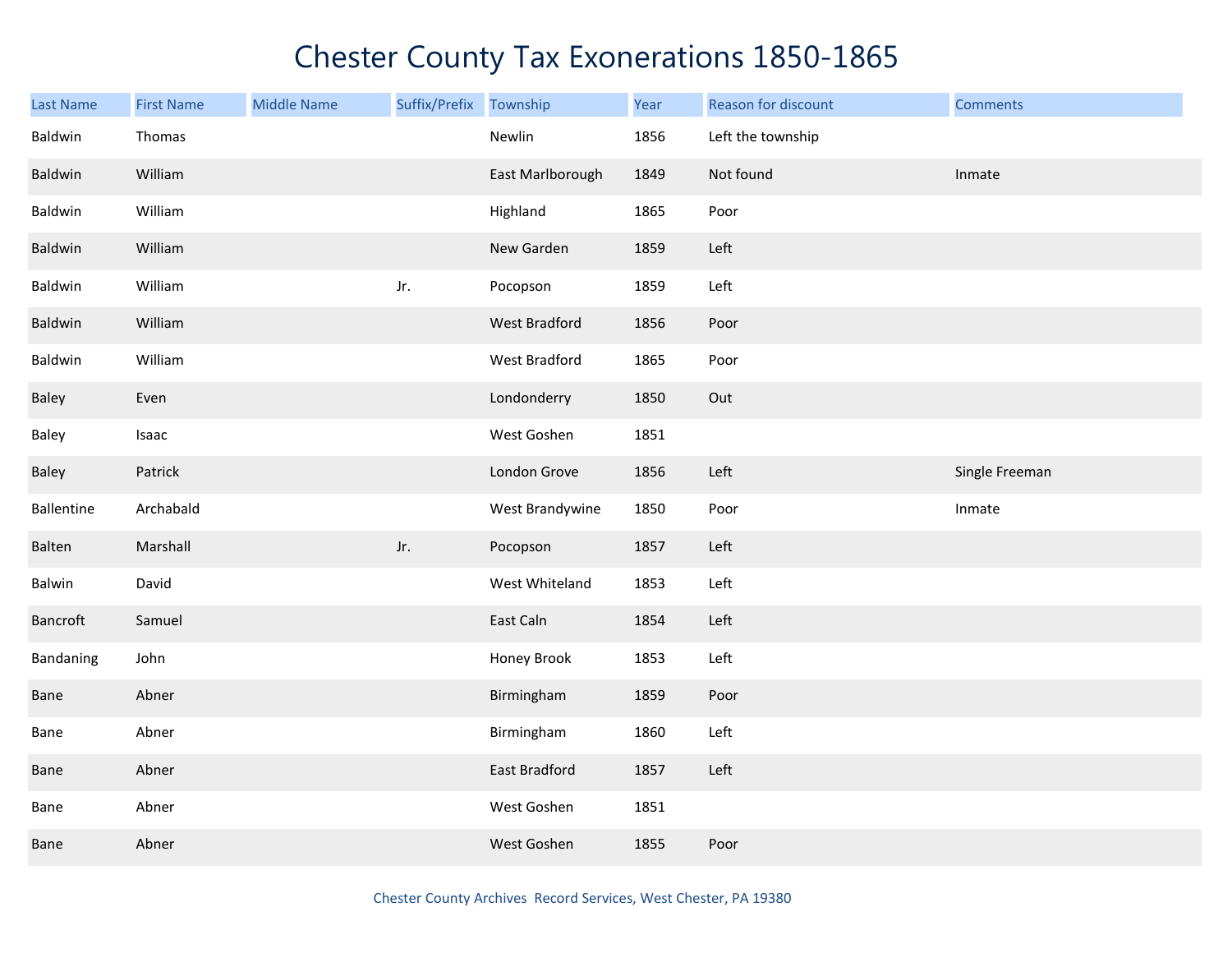| <b>Last Name</b> | <b>First Name</b> | <b>Middle Name</b> | Suffix/Prefix Township |                      | Year | Reason for discount   | <b>Comments</b>        |
|------------------|-------------------|--------------------|------------------------|----------------------|------|-----------------------|------------------------|
| Bane             | Abner             |                    |                        | West Goshen          | 1859 | Old & Poor            |                        |
| Bane             | Abner             |                    |                        | West Goshen          | 1860 | Poor                  |                        |
| Bane             | Abner             |                    |                        | West Whiteland       | 1850 |                       | Inmate                 |
| Bane             | Abner             |                    |                        | West Whiteland       | 1865 | Poor                  |                        |
| Bane             | Barnet            |                    |                        | Tredyffrin           | 1849 |                       | Delinquent Militia Men |
| Bane             | Barret            |                    |                        | Tredyffrin           | 1849 |                       | Dog tax                |
| Bane             | Eber              |                    |                        | Newlin               | 1865 | Left                  |                        |
| Bane             | Thomas            |                    |                        | East Bradford        | 1851 | Gone to Indiana       | Single Freeman         |
| Bane             | Thomas            | F.                 |                        | West Goshen          | 1855 | Poor                  |                        |
| Bane             | Washington        |                    |                        | East Whiteland       | 1850 |                       |                        |
| Bane             | William           |                    |                        | Wallace              | 1857 | Poor                  |                        |
| Bane             | William           |                    |                        | <b>West Nantmeal</b> | 1859 |                       |                        |
| Bane             | William           |                    |                        | <b>West Nantmeal</b> | 1860 | Poor                  |                        |
| Banghart         | S.                | T.                 |                        | Downingtown, East    | 1898 |                       |                        |
| Bann             | John              |                    |                        | Sadsbury             | 1850 |                       | Colored/Inmate         |
| Barber           | Edward            |                    |                        | East Nottingham      | 1850 | Lives in Lower Oxford | Inmate                 |
| Barber           | James             |                    |                        | London Britain       | 1898 |                       |                        |
| Barber           | John              |                    |                        | London Britain       | 1865 | Left                  |                        |
| Barber           | John              | J.                 |                        | West Chester         | 1865 | Left                  |                        |
| Barber           | Joseph            |                    |                        | East Marlborough     | 1859 | Out                   |                        |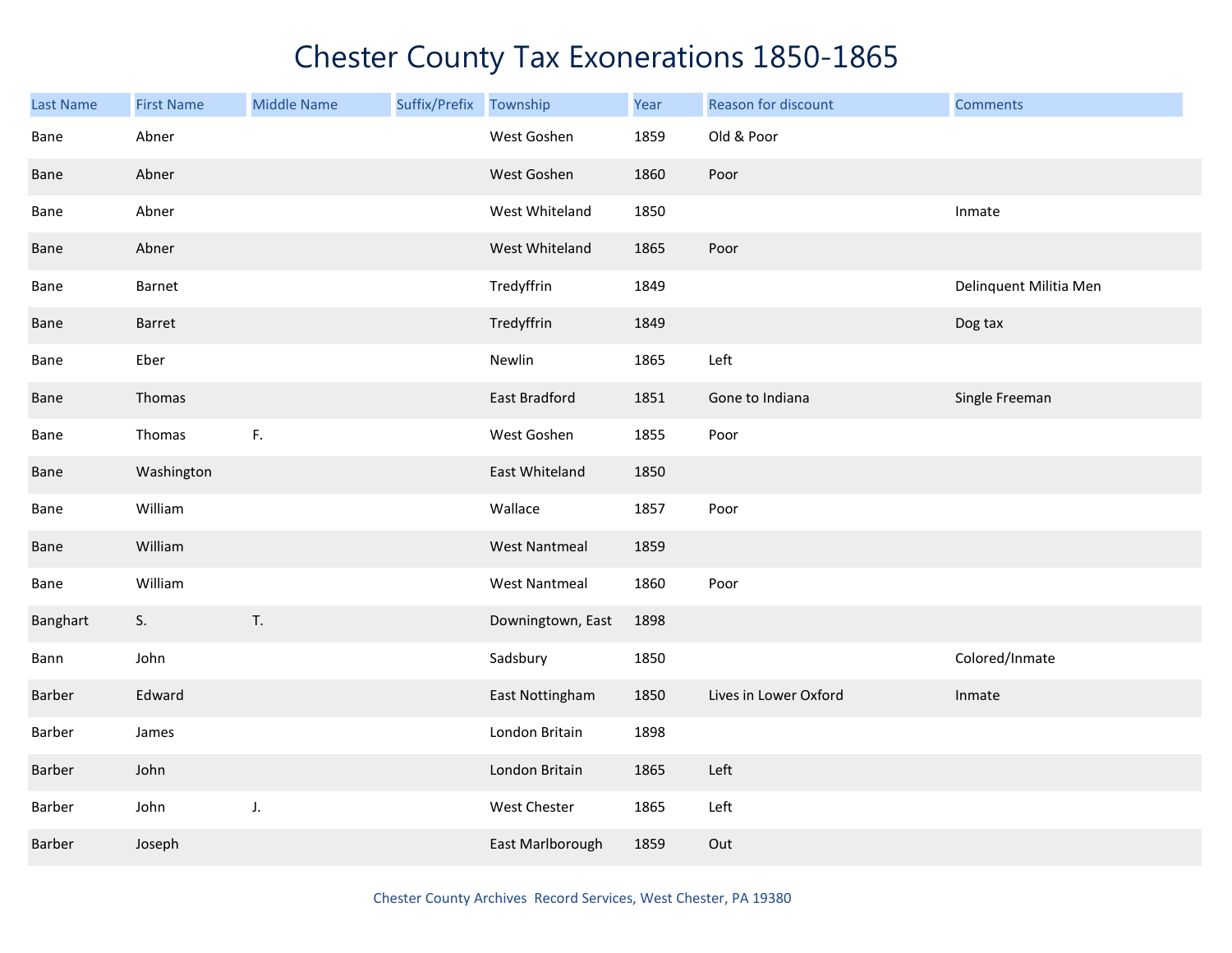| Last Name     | <b>First Name</b> | <b>Middle Name</b> | Suffix/Prefix Township |                      | Year | Reason for discount | <b>Comments</b> |
|---------------|-------------------|--------------------|------------------------|----------------------|------|---------------------|-----------------|
| Barber        | Joseph            |                    |                        | New London           | 1852 | Left                |                 |
| Barber        | Joseph            |                    |                        | West Marlborough     | 1853 | Poor                |                 |
| Barber        | William           |                    |                        | New London           | 1850 | Left township       | Inmate          |
| Barber        | William           |                    |                        | New London           | 1852 | Left                |                 |
| Barber        | William           |                    |                        | West Whiteland       | 1850 |                     | Single Freeman  |
| Barbin        | Joseph            |                    |                        | West Marlborough     | 1860 | Left                |                 |
| Barbon        | Joseph            |                    |                        | Kennett              | 1857 | Left                |                 |
| Barbour       | John              |                    |                        | Lower Oxford         | 1857 | Left                | Single Freeman  |
| Barclay       | John              | M.                 |                        | Valley               | 1859 | Left                |                 |
| Barclay       | John              | M.                 |                        | West Fallowfield     | 1857 | Left                |                 |
| Barclay       | John              |                    |                        | <b>West Nantmeal</b> | 1865 | Left                |                 |
| Bard          | Samuel            |                    |                        | West Caln            | 1865 | Poor                |                 |
| Barett        | Hiram             |                    |                        | Franklin             | 1855 | Poor                |                 |
| <b>Barges</b> | Hugh              |                    |                        | <b>East Vincent</b>  | 1857 |                     |                 |
| Barington     | Stephen           |                    |                        | New London           | 1898 |                     |                 |
| Barington     | William           |                    |                        | <b>Upper Oxford</b>  | 1859 |                     |                 |
| Barlow        | Ashton            |                    |                        | West Bradford        | 1865 | Poor                |                 |
| Barman        | Thomas            |                    |                        | <b>West Chester</b>  | 1853 | Not found           |                 |
| Barn          | James             |                    |                        | Phoenixville         | 1860 | Left                |                 |
| Barnard       | Bernard           |                    |                        | Phoenixville         | 1860 | Error               | Crossed out     |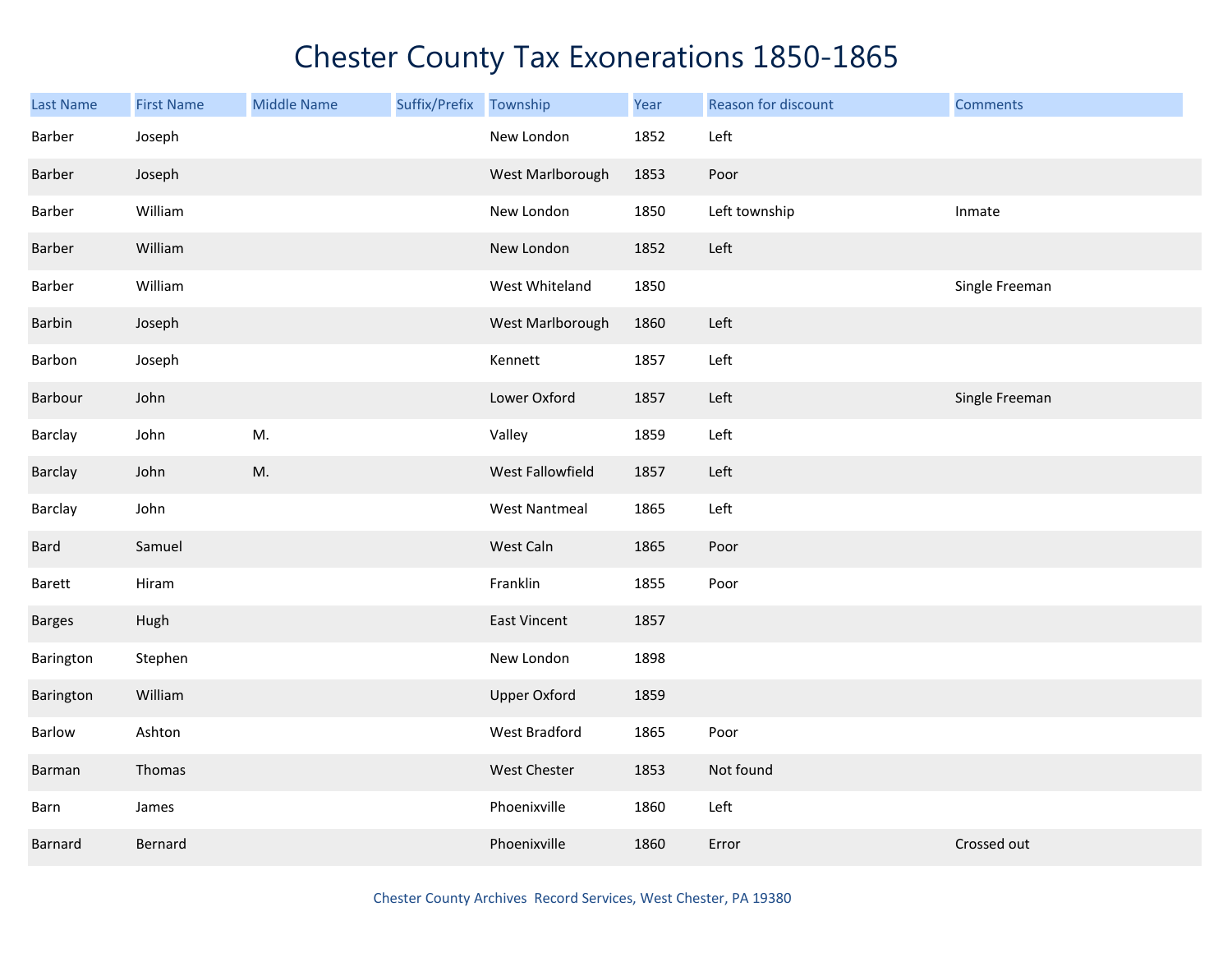| <b>Last Name</b> | <b>First Name</b> | <b>Middle Name</b> | Suffix/Prefix Township |                     | Year | Reason for discount | <b>Comments</b> |
|------------------|-------------------|--------------------|------------------------|---------------------|------|---------------------|-----------------|
| Barnard          | John              |                    |                        | Kennett             | 1850 | Colored             | Inmate          |
| Barnard          | John              | W.                 |                        | New Garden          | 1865 | Left                |                 |
| Barnard          | Vincent           |                    |                        | Pocopson            | 1853 |                     |                 |
| <b>Barnes</b>    | Samuel            |                    |                        | Pennsbury           | 1860 | Poor                |                 |
| Barnes           | Samuel            |                    |                        | Pocopson            | 1859 | Poor & Cripple      |                 |
| Barnet           | Andrew            |                    |                        | Lower Oxford        | 1860 | Left                |                 |
| Barnet           | James             |                    |                        | Newlin              | 1859 | Left                |                 |
| Barnett          | Alexander         |                    |                        | Willistown          | 1850 | Left the township   | Single Freeman  |
| Barnett          | Andrew            |                    |                        | East Nottingham     | 1855 | Poor                |                 |
| Barnett          | Andrew            |                    |                        | Lower Oxford        | 1850 | Left the township   | Inmate          |
| Barnett          | Andrew            |                    |                        | Lower Oxford        | 1851 |                     |                 |
| Barnett          | Andrew            |                    |                        | Lower Oxford        | 1853 |                     |                 |
| Barnett          | Andrew            |                    |                        | Lower Oxford        | 1857 |                     | Inmate          |
| Barnett          | Andrew            |                    |                        | Lower Oxford        | 1859 | Poor                |                 |
| Barnett          | Andrew            |                    |                        | Lower Oxford        | 1865 | Poor                |                 |
| Barnett          | James             |                    |                        | Lower Oxford        | 1850 | Left the township   | Inmate          |
| Barnett          | Joseph            |                    |                        | East Pikeland       | 1853 | Left                |                 |
| Barnett          | Levi              |                    |                        | London Grove        | 1855 | Left                | Inmate          |
| Barnett          | Lewis             |                    |                        | East Bradford       | 1853 |                     |                 |
| Barnett          | Patrick           |                    |                        | <b>West Chester</b> | 1860 | Left                |                 |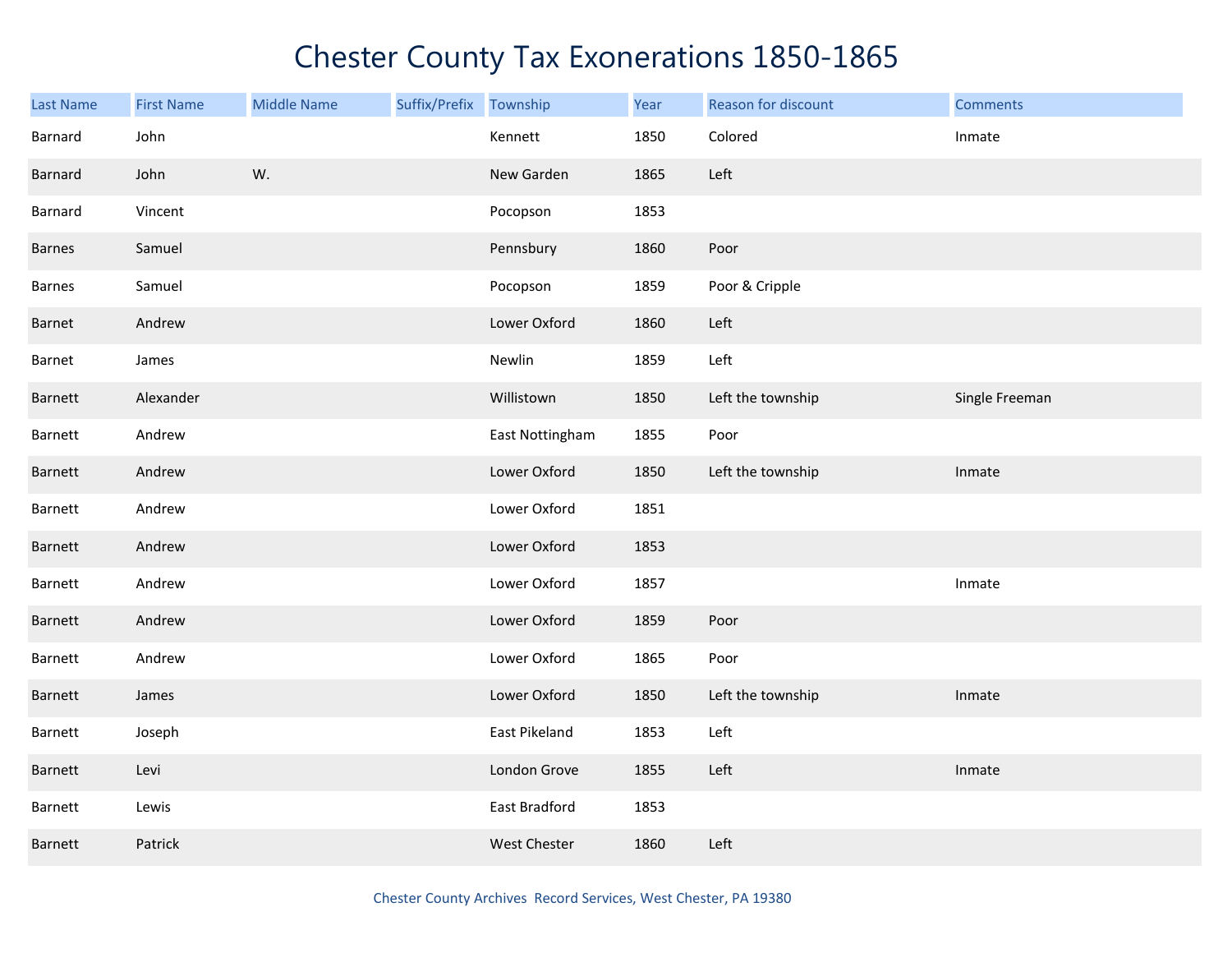| <b>Last Name</b> | <b>First Name</b> | <b>Middle Name</b> | Suffix/Prefix | Township         | Year | Reason for discount | <b>Comments</b> |
|------------------|-------------------|--------------------|---------------|------------------|------|---------------------|-----------------|
| Barnett          | Samuel            |                    |               | Newlin           | 1857 | Left                |                 |
| Barns            | Samuel            |                    |               | Kennett          | 1856 | Left                |                 |
| Barr             | Charles           |                    |               | Willistown       | 1865 | Left                |                 |
| Barr             | George            |                    |               | Easttown         | 1854 |                     |                 |
| Barr             | Jackson           |                    |               | Londonderry      | 1855 | Poor                |                 |
| Barr             | Jackson           |                    |               | West Fallowfield | 1850 | Left the township   | Inmate          |
| Barr             | Joseph            |                    |               | Londonderry      | 1856 | Left                |                 |
| Barr             | Maris             |                    |               | East Brandywine  | 1860 | Left                |                 |
| Barr             | Morris            |                    |               | Wallace          | 1857 | Left the township   |                 |
| Barr             | Thomas            | M.                 |               | West Fallowfield | 1857 | Poor                |                 |
| Barr             | William           |                    |               | Highland         | 1865 | Left                |                 |
| Barr             | William           |                    |               | Londonderry      | 1859 | Left                |                 |
| Barr             | William           |                    |               | West Fallowfield | 1850 | Left the township   | Single Freeman  |
| Barrack          | Elihu             |                    |               | Londonderry      | 1856 | Error               |                 |
| Barrage          | William           |                    |               | Londonderry      | 1857 | Poor                |                 |
| Barre            | William           |                    |               | Highland         | 1857 | Left                |                 |
| Barre            | William           | W.                 |               | West Pikeland    | 1860 | Left                |                 |
| Barren           | Philip            |                    |               | Thornbury        | 1859 | Poor                |                 |
| Barret           | William           |                    |               | West Whiteland   | 1851 | Left the township   | Single Freeman  |
| Barrett          | Abner             |                    |               | Easttown         | 1854 |                     |                 |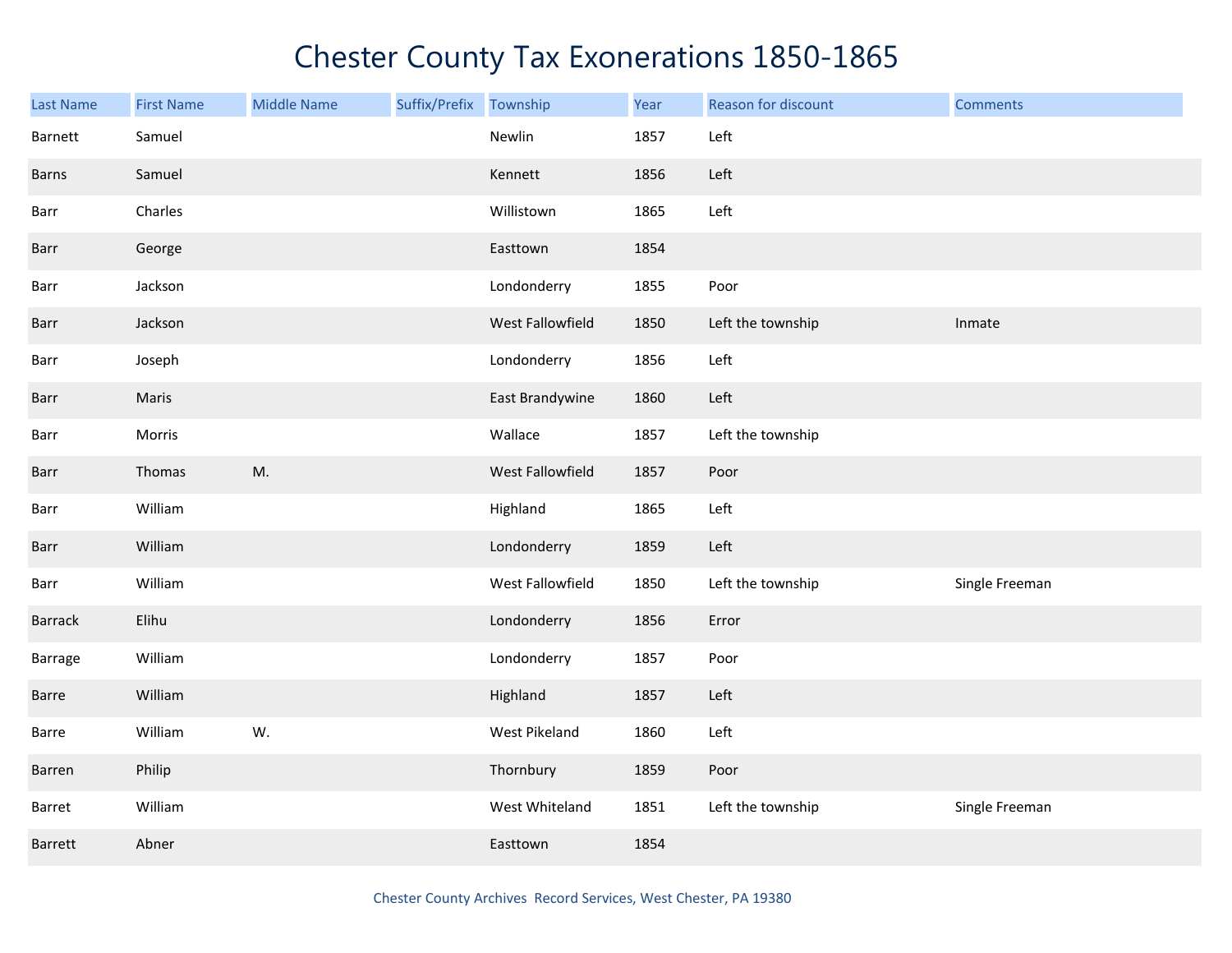| Last Name   | <b>First Name</b> | <b>Middle Name</b> | Suffix/Prefix | Township             | Year     | Reason for discount | <b>Comments</b> |
|-------------|-------------------|--------------------|---------------|----------------------|----------|---------------------|-----------------|
| Barrett     | Isaac             | Ρ.                 |               | West Whiteland       | 1860     | Left                |                 |
| Barrett     | Jacob             |                    |               | West Whiteland       | 1860     | Left                |                 |
| Barrett     | John              |                    |               | <b>West Nantmeal</b> | 1857     | Left                |                 |
| Barrett     | John              |                    |               | Westtown             | 1862     | Left                |                 |
| Barrett     | Jonathan          |                    |               | Upper Uwchlan        | 1859     | Deceased            |                 |
| Barrett     | Joshua            |                    |               | Penn                 | 1850     | Left                |                 |
| Barrett     | Samuel            |                    |               | Pennsbury            | 1856     |                     |                 |
| Barrett     | William           |                    |               | Thornbury            | 1865     | Alien               |                 |
| Barry       | Edward            |                    |               | East Nottingham      | 1859     | Left                |                 |
| Barry       | William           |                    |               | Thornbury            | 1859     | Left                |                 |
| Barsley     | James             |                    |               | East Brandywine      | 1860     | Left                |                 |
| Bartel      | George            |                    |               | Uwchlan              | 1852     | Left                |                 |
| Barten      | Joseph            |                    | Rev.          | East Whiteland       | 1850     |                     |                 |
| Bartholomew | Benjamin          |                    |               | East Whiteland       | 1854     |                     |                 |
| Bartholomew | Benjamin          |                    |               | East Whiteland       | 1856     | Error               |                 |
| Bartholomew | Jacob             |                    |               | <b>East Nantmeal</b> | $\sf ND$ | Not found           | 1700s           |
| Bartleson   | Thomas            |                    |               | Tredyffrin           | 1855     | Left                |                 |
| Bartley     | Harper            |                    |               | Kennett              | 1850     | Left township       | Single Freeman  |
| Bartley     | Joseph            |                    |               | Kennett Square       | 1857     | Poor                |                 |
| Bartolet    | Benjamin          |                    |               | <b>West Vincent</b>  | 1860     | Unseated land       |                 |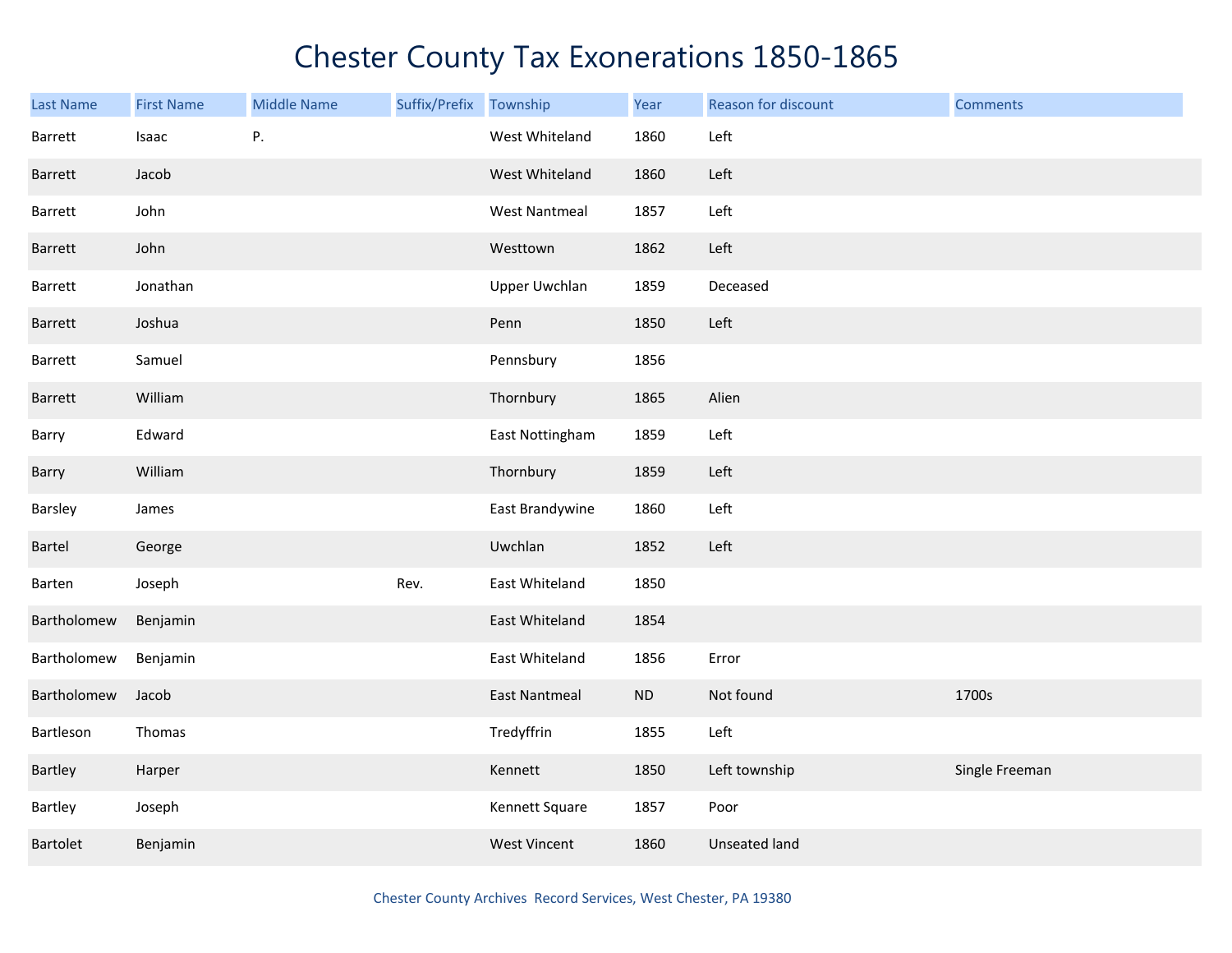| <b>Last Name</b> | <b>First Name</b> | <b>Middle Name</b> | Suffix/Prefix | Township         | Year | Reason for discount | <b>Comments</b> |
|------------------|-------------------|--------------------|---------------|------------------|------|---------------------|-----------------|
| Barton           | David             |                    |               | West Bradford    | 1853 | Error               |                 |
| Barton           | Frank             |                    |               | London Britain   | 1898 |                     |                 |
| Barton           | James             |                    |               | New Garden       | 1859 | Poor                |                 |
| Barton           | James             |                    |               | New Garden       | 1860 | Poor                |                 |
| Barton           | James             |                    |               | Pocopson         | 1854 | Left                |                 |
| Barton           | James             |                    |               | Pocopson         | 1855 | Left                |                 |
| Barton           | Thomas            |                    |               | West Marlborough | 1850 | Left the township   |                 |
| Bartson          | Martin            |                    |               | Phoenixville     | 1860 | Left                |                 |
| Bash             | Henry             |                    |               | Sadsbury         | 1850 | Can't be found      | Inmate          |
| Batchel          | John              |                    |               | Londonderry      | 1855 | Dead Dog            |                 |
| Batchell         | Mathias           |                    |               | Phoenixville     | 1860 | Left                |                 |
| Bateman          | Lewis             |                    |               | Tredyffrin       | 1853 | Left                |                 |
| Bateman          | Lewis             |                    |               | Tredyffrin       | 1855 | Left                |                 |
| <b>Bates</b>     | Robert            |                    |               | Honey Brook      | 1854 | Poor                |                 |
| Bates            | Robert            |                    |               | Honey Brook      | 1857 | Poor                |                 |
| <b>Bates</b>     | William           |                    |               | East Nottingham  | 1857 | Poor                |                 |
| <b>Bates</b>     | William           |                    |               | Lower Oxford     | 1860 | Left                |                 |
| Bateszel         | John              |                    |               | Phoenixville     | 1860 | Duplicate           |                 |
| Bath             | Jonathan          |                    |               | Charlestown      | 1850 | Unseated land       |                 |
| Bathen           | Thomas            |                    |               | East Marlborough | 1855 | Left                |                 |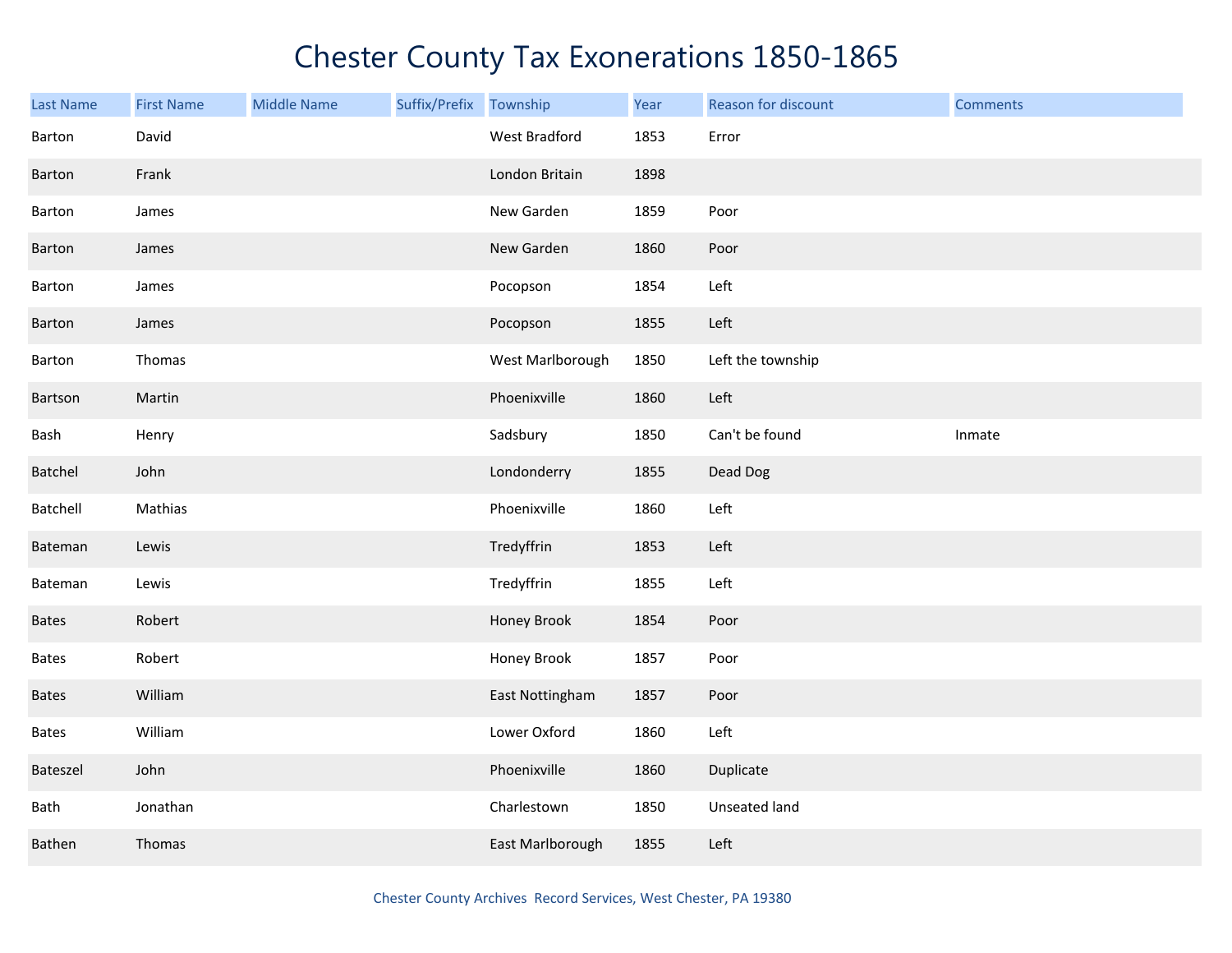| Last Name     | <b>First Name</b> | <b>Middle Name</b> | Suffix/Prefix Township |                      | Year | Reason for discount | <b>Comments</b> |
|---------------|-------------------|--------------------|------------------------|----------------------|------|---------------------|-----------------|
| Batson        | Duke              |                    |                        | Franklin             | 1856 |                     |                 |
| Batten        | John              |                    |                        | East Brandywine      | 1859 | Left                |                 |
| Batten        | John              |                    |                        | East Whiteland       | 1856 | Left                |                 |
| Batterbury    | George            | Α.                 |                        | West Chester         | 1865 | Unseated land       |                 |
| <b>Battin</b> | Isaac             |                    |                        | Newlin               | 1854 | Left                |                 |
| Battin        | John              |                    |                        | <b>West Bradford</b> | 1849 |                     |                 |
| Battin        | John              |                    |                        | West Bradford        | 1850 |                     |                 |
| Battin        | Marshall          |                    |                        | <b>West Bradford</b> | 1849 |                     |                 |
| Battin        | V.                | <b>B.</b>          |                        | West Chester         | 1859 | Error               |                 |
| Batton        | William           |                    |                        | West Brandywine      | 1857 | Error               |                 |
| Bauer         | F.                |                    |                        | West Chester         | 1860 | Left                |                 |
| Baugh         | Edwin             | S.                 |                        | Uwchlan              | 1857 | Left                |                 |
| Baugh         | Francis           |                    |                        | North Coventry       | 1856 | Left                |                 |
| Baugh         | Jacob             |                    |                        | Tredyffrin           | 1856 | Left                |                 |
| Baugh         | Joseph            |                    |                        | East Caln            | 1856 | Left                |                 |
| Baugh         | Peter             | Τ.                 |                        | West Fallowfield     | 1860 | Left                |                 |
| Baugh         | William           | I.                 |                        | New London           | 1855 | Poor                |                 |
| Bauldwin      | Joshua            |                    |                        | East Caln            | 1851 | Deceased            |                 |
| Baum          | David             |                    |                        | East Brandywine      | 1853 | In Wallace          |                 |
| Baum          | George            |                    |                        | Charlestown          | 1850 | Left                | Freeman         |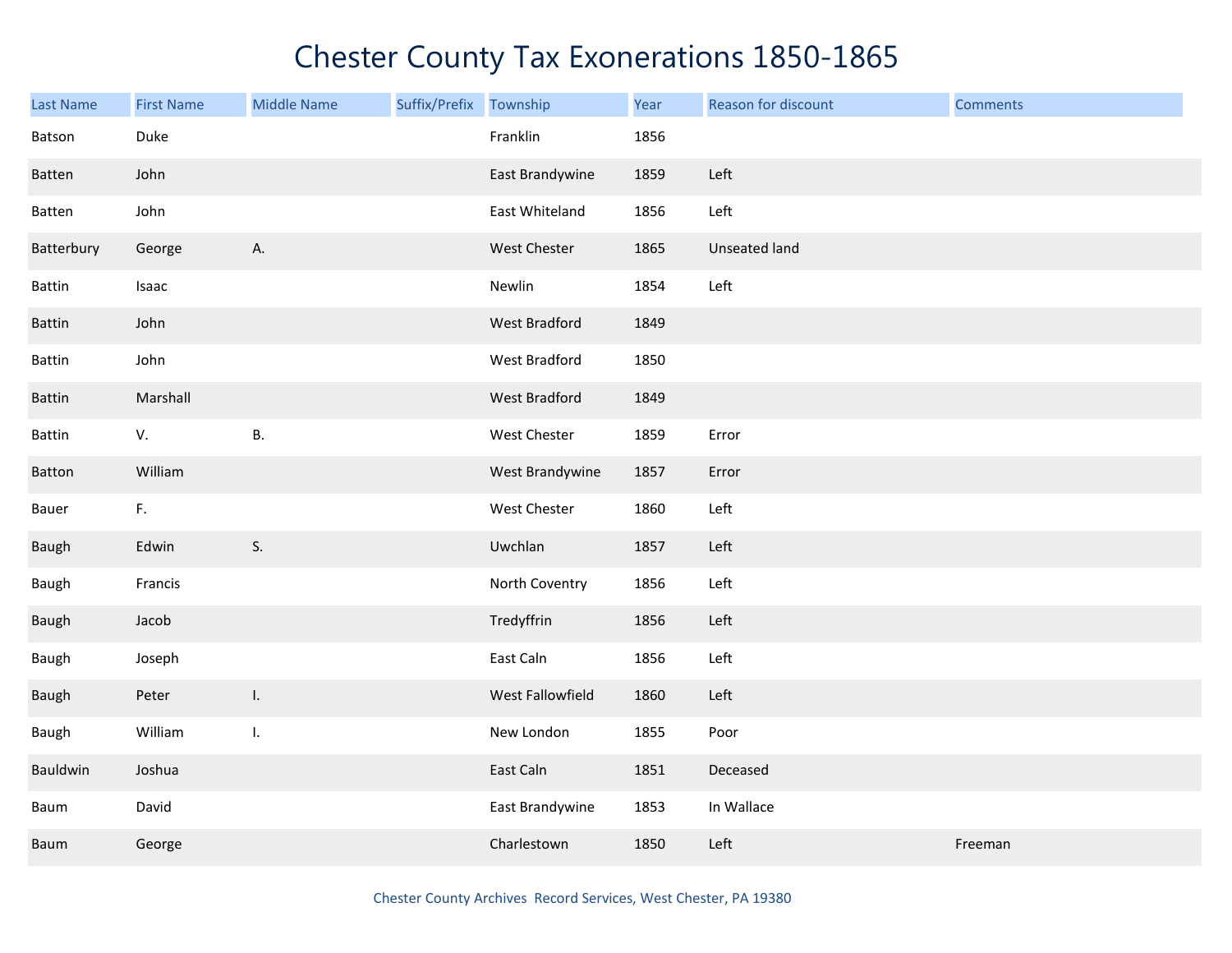| <b>Last Name</b> | <b>First Name</b> | <b>Middle Name</b> | Suffix/Prefix Township |                     | Year | Reason for discount | <b>Comments</b>            |
|------------------|-------------------|--------------------|------------------------|---------------------|------|---------------------|----------------------------|
| Baum             | Isacher           |                    |                        | East Caln           | 1856 | Left                |                            |
| Baum             | Isichar           |                    |                        | East Brandywine     | 1865 | Poor                |                            |
| Baum             | Issacher          |                    |                        | West Brandywine     | 1857 | Error               |                            |
| Baum             | Samuel            |                    |                        | <b>East Vincent</b> | 1850 | Error               |                            |
| Baumgard         | John              |                    |                        | South Coventry      | 1853 | Left                |                            |
| Bavington        | Levi              |                    |                        | Lower Oxford        | 1851 |                     |                            |
| Baxter           | David             |                    |                        | Sadsbury            | 1856 | Left                |                            |
| <b>Baylets</b>   | Laurance          |                    |                        | Sadsbury            | 1850 | Left the township   | Inmate                     |
| Bayletts         | Charles           |                    |                        | Phoenixville        | 1860 | Minor               |                            |
| Beachtel         | Charles           |                    |                        | East Vincent        | 1851 | Poor                |                            |
| Beady            | John              |                    |                        | Phoenixville        | 1860 | Poor                |                            |
| Beale            | Benjamin          |                    |                        | West Whiteland      | 1855 | Poor                |                            |
| Beale            | George            | T.                 |                        | East Whiteland      | 1854 |                     |                            |
| Beamont          | William           |                    |                        | Easttown            | 1860 | Left                |                            |
| Bean             |                   |                    | "Bros"                 | Phoenixville        | 1897 |                     | 1st & 2nd & 4th & 6th Ward |
| Bean             | Washington        |                    |                        | West Fallowfield    | 1850 | Left the township   | Single Freeman             |
| Bear             | Henry             |                    |                        | West Fallowfield    | 1855 | Poor                |                            |
| Bear             | Isaac             |                    |                        | East Whiteland      | 1855 |                     |                            |
| Beard            | Daniel            |                    |                        | <b>East Vincent</b> | 1851 | Left                |                            |
| Beard            | Harman            |                    |                        | East Pikeland       | 1855 | Left                |                            |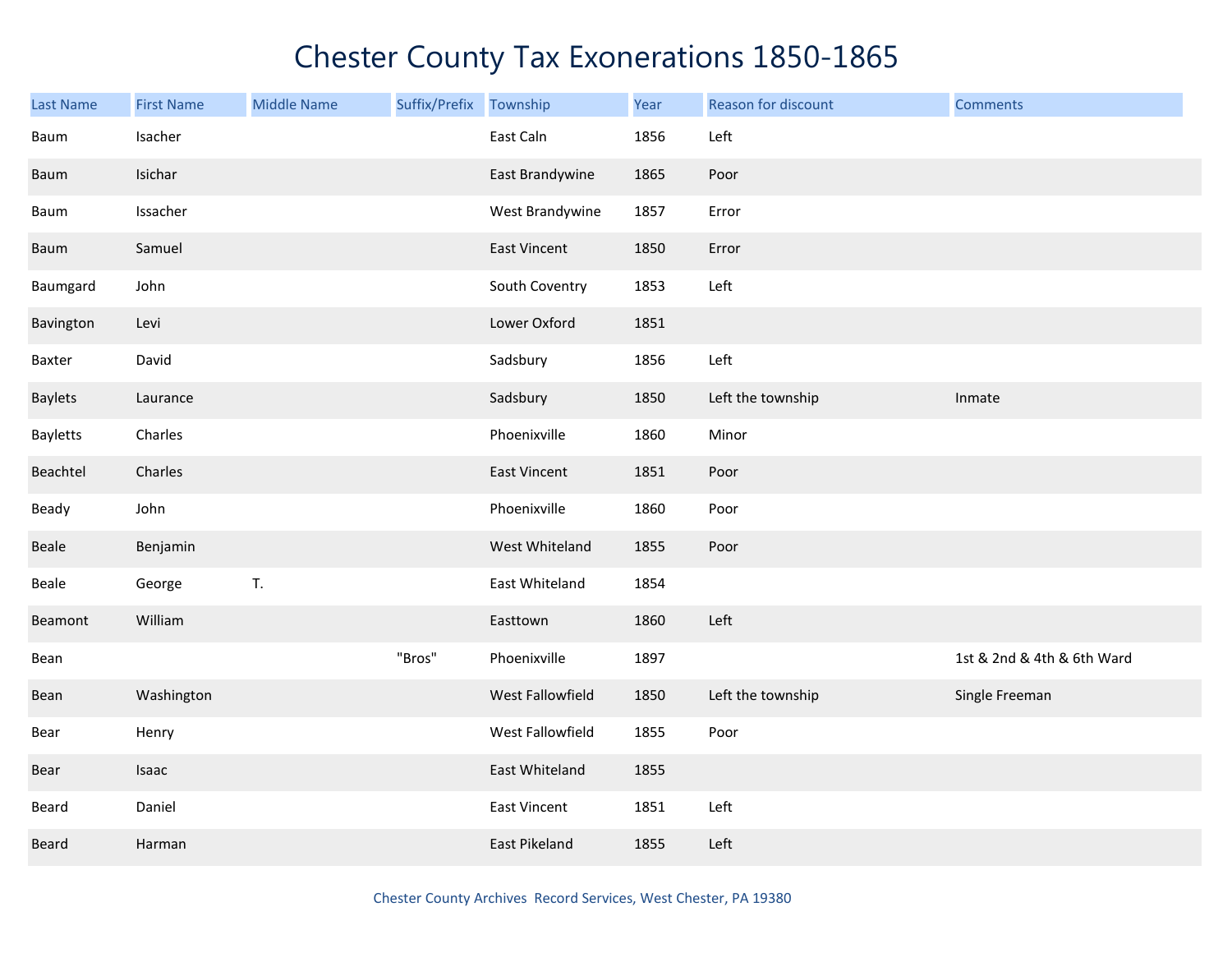| <b>Last Name</b> | <b>First Name</b> | <b>Middle Name</b> | Suffix/Prefix | Township            | Year | Reason for discount | <b>Comments</b> |
|------------------|-------------------|--------------------|---------------|---------------------|------|---------------------|-----------------|
| Beard            | Harman            |                    |               | West Pikeland       | 1856 | Left                |                 |
| Bearde           | Henry             |                    |               | <b>West Vincent</b> | 1851 |                     |                 |
| Beary            | Christian         |                    |               | South Coventry      | 1850 | Gone                | Single Freeman  |
| Beaty            | Jacob             | E.                 |               | West Marlborough    | 1859 | Left                |                 |
| Beaty            | Patrick           |                    |               | West Goshen         | 1860 | Left                |                 |
| Beaumont         | Norris            |                    |               | East Whiteland      | 1850 |                     |                 |
| Beaumont         | Norris            |                    |               | East Whiteland      | 1856 | Poor                |                 |
| Beaumont         | Thomas            |                    |               | East Whiteland      | 1856 | Left                |                 |
| Beaver           | Phineas           |                    |               | Tredyffrin          | 1856 | Left                |                 |
| Beck             | David             |                    |               | West Caln           | 1850 | Left the township   | Single Freeman  |
| Beck             | Isaac             |                    |               | Tredyffrin          | 1856 | Left                |                 |
| Beckwith         | Cassius           |                    |               | New Garden          | 1859 | Left                |                 |
| Becon            | George            | S.                 |               | East Whiteland      | 1859 | Mistake             |                 |
| <b>Beddis</b>    | Benjamin          |                    |               | East Brandywine     | 1857 | Left                |                 |
| Beeby            | Benjamin          |                    |               | Willistown          | 1857 | Left the township   |                 |
| Beecher          | Cyrus             |                    |               | West Brandywine     | 1851 |                     |                 |
| Beecher          | Jacob             |                    |               | West Brandywine     | 1856 | Poor                |                 |
| Beecher          | Jacob             |                    |               | West Brandywine     | 1857 | Poor                |                 |
| Beecher          | Jacob             |                    |               | West Brandywine     | 1860 | Very Poor           |                 |
| Beecher          | William           |                    |               | West Brandywine     | 1865 | Poor                |                 |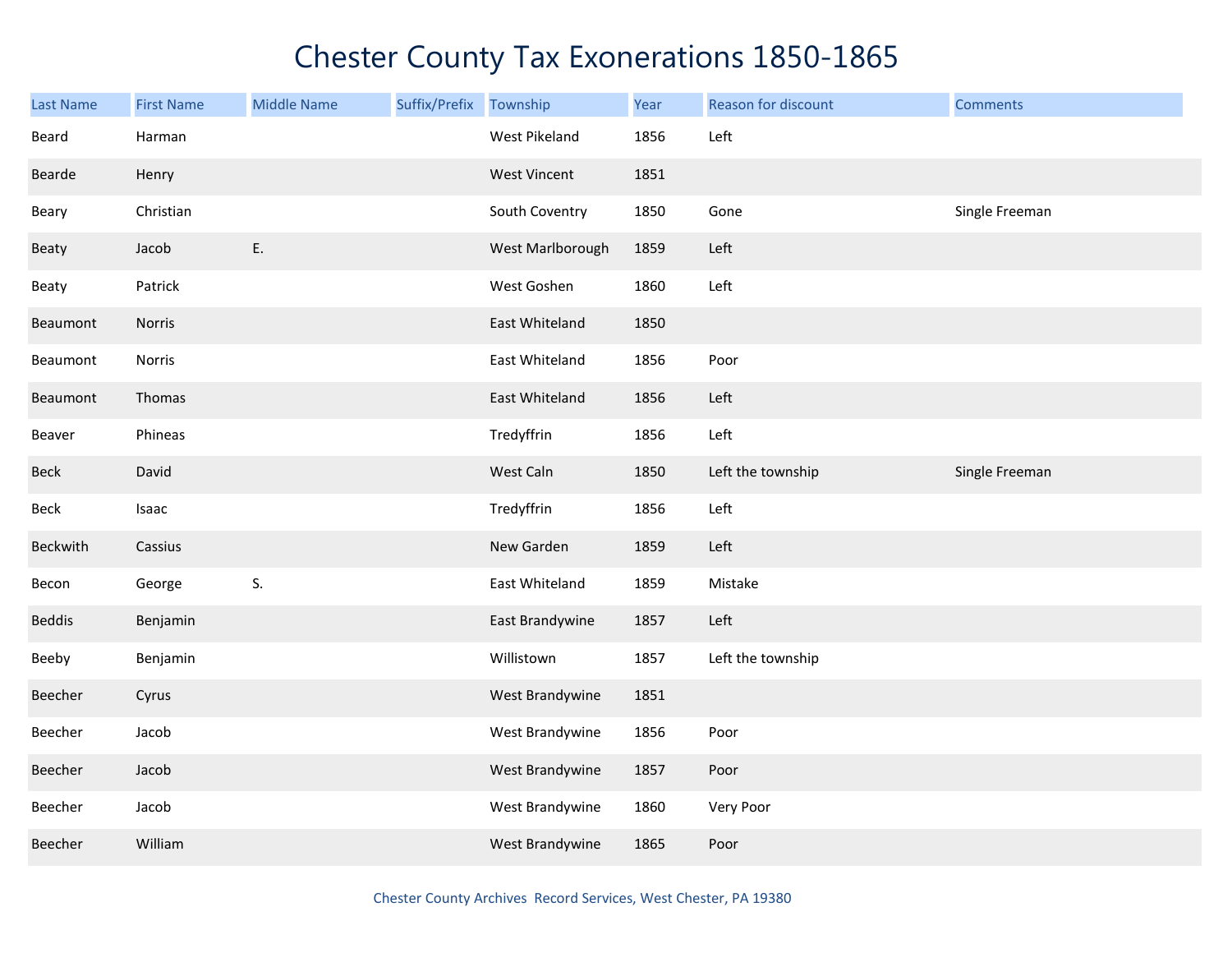| Last Name | <b>First Name</b> | <b>Middle Name</b> | Suffix/Prefix | Township             | Year | Reason for discount  | <b>Comments</b> |
|-----------|-------------------|--------------------|---------------|----------------------|------|----------------------|-----------------|
| Beeden    | Benjamin          |                    |               | West Fallowfield     | 1859 | Left                 |                 |
| Beekley   | John              |                    |               | North Coventry       | 1856 | Left                 |                 |
| Beekly    | Henry             |                    |               | <b>East Nantmeal</b> | 1855 | Left                 |                 |
| Beeler    | Townsend          |                    |               | <b>East Vincent</b>  | 1851 | Left                 |                 |
| Beerbower | Levi              |                    |               | Phoenixville         | 1897 |                      | 4th & 5th Ward  |
| Beithie   | Richard           |                    |               | Willistown           | 1850 | Deceased             | Inmate          |
| Beitzel   | Charles           |                    |               | Sadsbury             | 1865 | Left                 |                 |
| Belentine | George            |                    |               | Downingtown, East    | 1898 | Won't pay            |                 |
| Belfant   | John              |                    |               | East Bradford        | 1860 | Left                 |                 |
| Bell      | John              |                    |               | Londonderry          | 1856 | <b>Unseated land</b> |                 |
| Bell      | William           |                    |               | East Vincent         | 1852 |                      |                 |
| Bell      | William           |                    | Jr.           | West Whiteland       | 1850 | Error                | Single Freeman  |
| Bell      | William           |                    |               | West Whiteland       | 1851 | Paid land tax        | Inmate          |
| Benagan   | Henry             |                    |               | Valley               | 1856 | Left                 |                 |
| Bench     | William           |                    |               | <b>West Nantmeal</b> | 1859 | Poor                 |                 |
| Bench     | William           |                    |               | <b>West Nantmeal</b> | 1860 | Left                 |                 |
| Bench     | William           |                    |               | <b>West Nantmeal</b> | 1865 | Poor                 |                 |
| Bender    | Benjamin          | F.                 |               | Honey Brook          | 1857 | Left                 |                 |
| Bender    | James             | H.                 |               | Honey Brook          | 1859 | Poor                 |                 |
| Benn      | Robert            | S.                 |               | Sadsbury             | 1850 | Gone                 | Single Freeman  |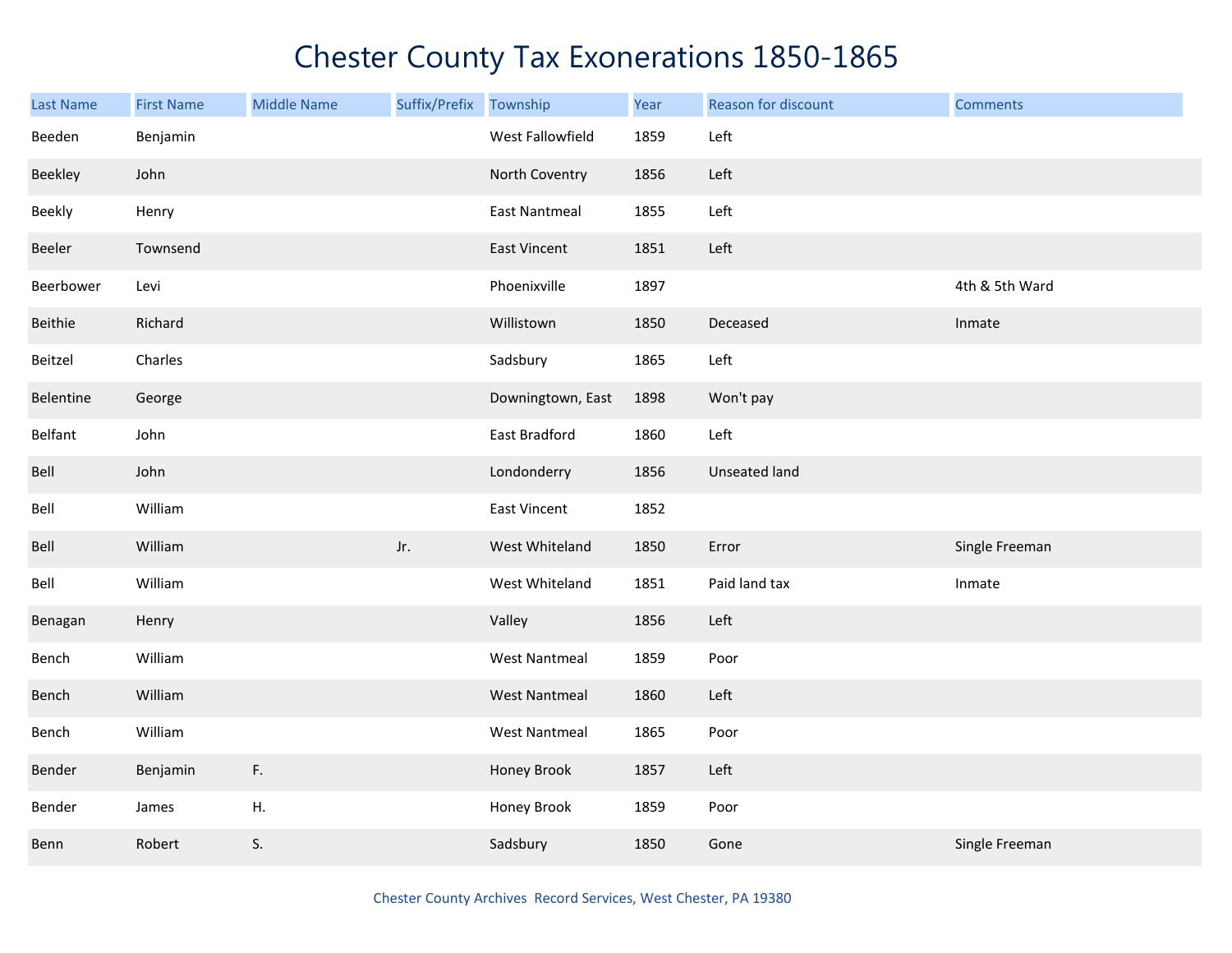| <b>Last Name</b> | <b>First Name</b> | <b>Middle Name</b> | Suffix/Prefix | Township            | Year | Reason for discount | <b>Comments</b> |
|------------------|-------------------|--------------------|---------------|---------------------|------|---------------------|-----------------|
| Benner           | E.                |                    |               | Uwchlan             | 1857 | Left                |                 |
| Benner           | Elhannan          |                    |               | <b>West Vincent</b> | 1853 |                     |                 |
| Benner           | Ellis             |                    | & Co.         | East Coventry       | 1860 | Error               |                 |
| Benner           | Henry             |                    |               | North Coventry      | 1857 | Left                |                 |
| Benner           | Laurance          |                    |               | Sadsbury            | 1855 |                     |                 |
| Benner           | Lloyd             |                    |               | Westtown            | 1857 | Left                |                 |
| Benner           | William           |                    |               | East Brandywine     | 1850 |                     |                 |
| Benner           | William           |                    |               | East Brandywine     | 1853 | Left                |                 |
| Benner           | William           |                    |               | East Brandywine     | 1857 | Pays land tax       |                 |
| Bennet           | James             |                    |               | East Caln           | 1858 |                     |                 |
| Bennet           | John              | W.                 |               | Westtown            | 1860 | Left                |                 |
| Bennet           | Joseph            |                    |               | Sadsbury            | 1855 |                     |                 |
| Bennett          | Charles           |                    |               | East Bradford       | 1857 | Poor                |                 |
| Bennett          | Charles           | J.                 |               | West Chester        | 1865 | Left                |                 |
| Bennett          | E.                | J.                 |               | East Bradford       | 1853 |                     |                 |
| Bennett          | Edward            |                    |               | Honey Brook         | 1853 |                     |                 |
| Bennett          | Emla              | I.                 |               | West Chester        | 1853 | Left                |                 |
| Bennett          | George            |                    |               | West Chester        | 1853 | Left                |                 |
| Bennett          | George            |                    |               | West Chester        | 1856 | Left                |                 |
| Bennett          | Hannah            |                    |               | Kennett             | 1850 | Money               | Single Freeman  |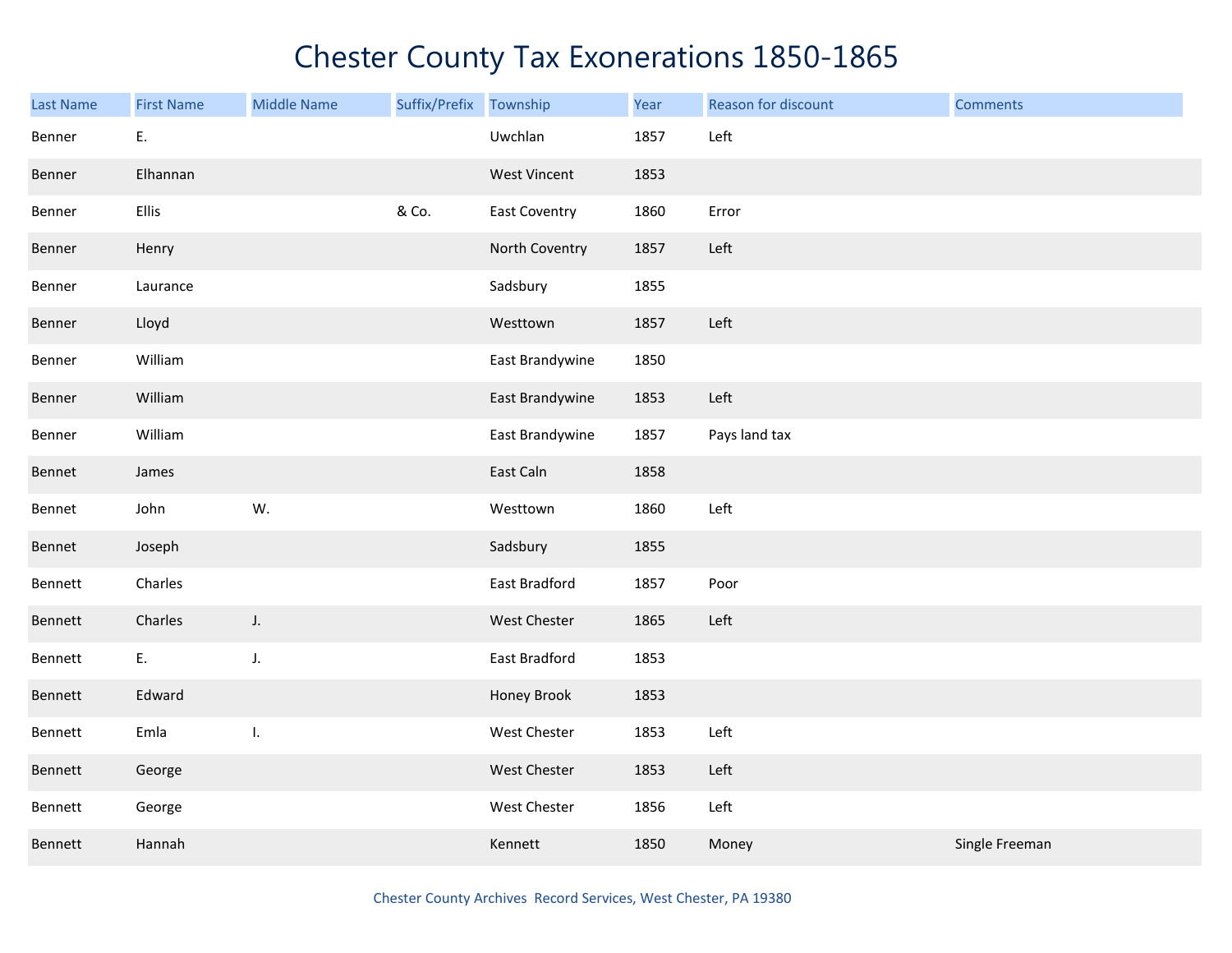| Last Name   | <b>First Name</b> | <b>Middle Name</b> | Suffix/Prefix Township |                     | Year | Reason for discount | <b>Comments</b> |
|-------------|-------------------|--------------------|------------------------|---------------------|------|---------------------|-----------------|
| Bennett     | L.                | J.                 |                        | West Chester        | 1856 | Poor                |                 |
| Bennett     | $\mathbf{L}$      | J.                 |                        | West Chester        | 1857 | Poor                |                 |
| Bennett     | James             |                    |                        | East Bradford       | 1851 | Pays freehold tax   | Inmate          |
| Bennett     | James             |                    |                        | East Brandywine     | 1855 | Poor                |                 |
| Bennett     | James             |                    |                        | Wallace             | 1859 | Left                |                 |
| Bennett     | Jesse             |                    |                        | <b>West Chester</b> | 1865 | Left                |                 |
| Bennett     | John              |                    |                        | West Bradford       | 1857 | Left                |                 |
| Bennett     | John              |                    |                        | West Chester        | 1860 | Left                |                 |
| Bennett     | Joseph            |                    |                        | East Caln           | 1853 |                     |                 |
| Bennett     | Thomas            |                    |                        | East Vincent        | 1851 | Not found           |                 |
| Bennett     | Thomas            |                    |                        | East Vincent        | 1852 |                     |                 |
| Bennett     | William           | W.                 |                        | West Chester        | 1856 | Left                |                 |
| Benney      | James             |                    |                        | West Chester        | 1865 | Poor                |                 |
| Bent        | John              |                    |                        | Franklin            | 1854 |                     |                 |
| Bentley     | Evan              | C.                 | Jr.                    | West Brandywine     | 1851 |                     |                 |
| Bently      | Henry             | Η.                 |                        | <b>West Vincent</b> | 1865 | Left                |                 |
| Bentzing    | Thomas            |                    |                        | Valley              | 1856 | Left                |                 |
| Bergen      | Adam              |                    |                        | Phoenixville        | 1860 | Left                |                 |
| Berkenhizer | George            |                    |                        | Downingtown, East   | 1898 | Not here            |                 |
| Berkinhizer | James             |                    |                        | West Caln           | 1855 | Error               |                 |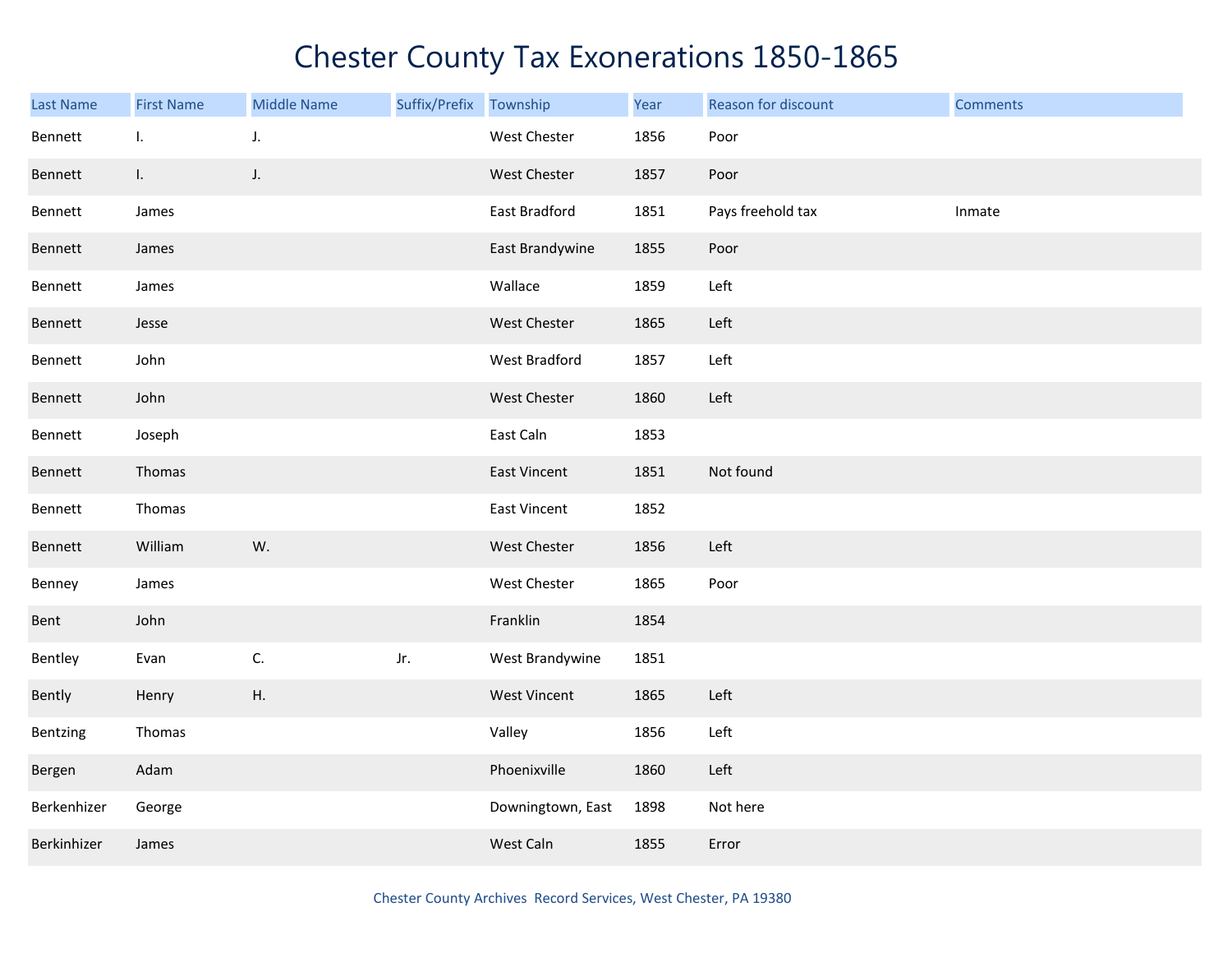| Last Name   | <b>First Name</b> | <b>Middle Name</b> | Suffix/Prefix | Township             | Year | Reason for discount  | <b>Comments</b> |
|-------------|-------------------|--------------------|---------------|----------------------|------|----------------------|-----------------|
| Bernard     |                   |                    | & Preston     | West Chester         | 1860 | Error                |                 |
| Bernard     | Eusebius          |                    |               | West Bradford        | 1849 |                      |                 |
| Bernard     | John              |                    |               | Highland             | 1857 | Poor                 |                 |
| Bernard     | Milton            |                    |               | East Marlborough     | 1859 |                      |                 |
| Bernard     | Pusey             |                    |               | <b>Upper Oxford</b>  | 1856 |                      |                 |
| Bernard     | Richard           | C.                 |               | <b>Upper Oxford</b>  | 1856 |                      |                 |
| Bernard     | Richard           | C.                 |               | <b>Upper Oxford</b>  | 1860 | Left                 |                 |
| Bernard     | Sarah             |                    |               | West Marlborough     | 1859 | Unseated land        |                 |
| Bernard     | Wilson            |                    |               | London Grove         | 1855 | New Garden           |                 |
| Berry       | Abraham           |                    |               | Tredyffrin           | 1853 | Left                 |                 |
| Berry       | John              |                    |               | Phoenixville         | 1860 | Left                 |                 |
| Berry       | Mark              |                    |               | West Caln            | 1850 | Poor                 | Tenant          |
| Berry       | Michael           |                    |               | West Whiteland       | 1851 | Deceased             | Single Freeman  |
| Berst       | James             | A.                 |               | <b>West Nantmeal</b> | 1859 | Left                 |                 |
| Berstler    | Jacob             |                    |               | New London           | 1857 | Poor                 |                 |
| Best        | Andrew            |                    |               | London Grove         | 1857 | Left                 |                 |
| Best        | Benjamin          |                    |               | West Marlborough     | 1857 | Left                 |                 |
| <b>Best</b> | Eliza             |                    |               | London Grove         | 1865 | Unseated land        |                 |
| Best        | Elizabeth         |                    |               | West Marlborough     | 1865 | Poor                 |                 |
| Best        | James             |                    |               | West Marlborough     | 1849 | <b>Unseated land</b> |                 |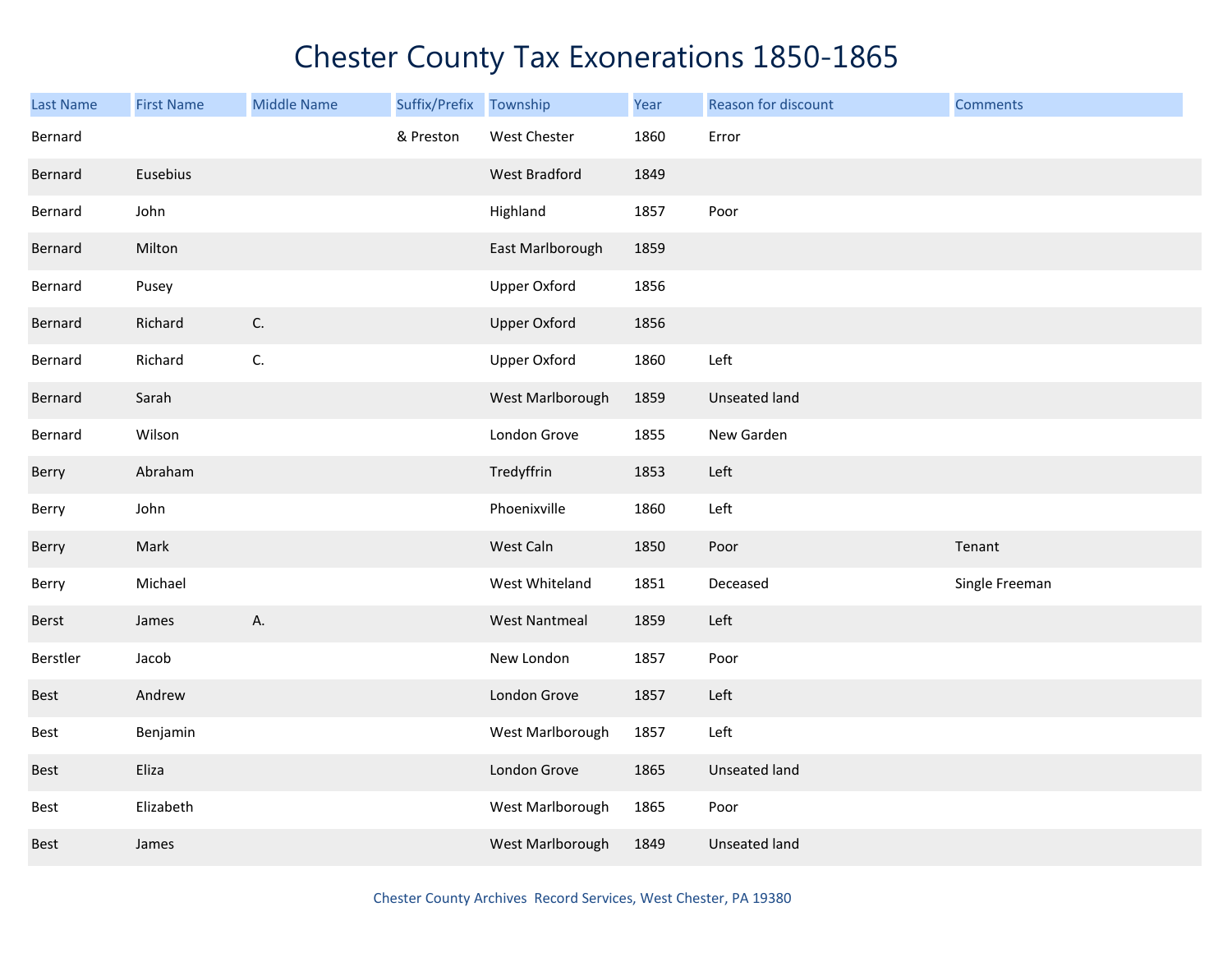| Last Name     | <b>First Name</b> | <b>Middle Name</b> | Suffix/Prefix | Township         | Year | Reason for discount | <b>Comments</b> |
|---------------|-------------------|--------------------|---------------|------------------|------|---------------------|-----------------|
| Best          | Miller            |                    |               | London Grove     | 1853 |                     |                 |
| Best          | Miller            |                    |               | London Grove     | 1856 | Left                | Inmate          |
| Best          | Miller            |                    |               | West Marlborough | 1857 | Left                |                 |
| <b>Best</b>   | Thomas            |                    | Jr.           | New Garden       | 1853 | Left                |                 |
| Best          | William           |                    |               | London Grove     | 1853 |                     |                 |
| Betchel       | Jacob             |                    |               | West Pikeland    | 1857 | Unable to pay       |                 |
| Betsel        | Henry             |                    |               | Phoenixville     | 1860 | Error               |                 |
| <b>Bettes</b> | Joseph            |                    |               | East Brandywine  | 1856 | Left                |                 |
| <b>Betts</b>  | Albert            |                    |               | Kennett Square   | 1857 | Left                |                 |
| Bewley        | Samuel            |                    |               | Tredyffrin       | 1849 | Poor                |                 |
| Bewley        | Samuel            |                    |               | Tredyffrin       | 1850 |                     |                 |
| Bewley        | Samuel            |                    |               | Tredyffrin       | 1856 | Poor                |                 |
| Bewley        | Samuel            |                    |               | Tredyffrin       | 1857 |                     |                 |
| Bewley        | Samuel            |                    |               | Tredyffrin       | 1859 |                     |                 |
| Bewley        | Samuel            |                    |               | Tredyffrin       | 1860 | Left                |                 |
| <b>Bhick</b>  | James             |                    |               | Warwick          | 1859 | Not found           |                 |
| <b>Bias</b>   | Frank             |                    |               | London Britain   | 1898 |                     |                 |
| Bice          | Samuel            |                    |               | West Brandywine  | 1851 | Poor                |                 |
| Bice          | Samuel            |                    |               | West Brandywine  | 1851 |                     |                 |
| <b>Bice</b>   | Samuel            |                    |               | West Caln        | 1861 | Poor                |                 |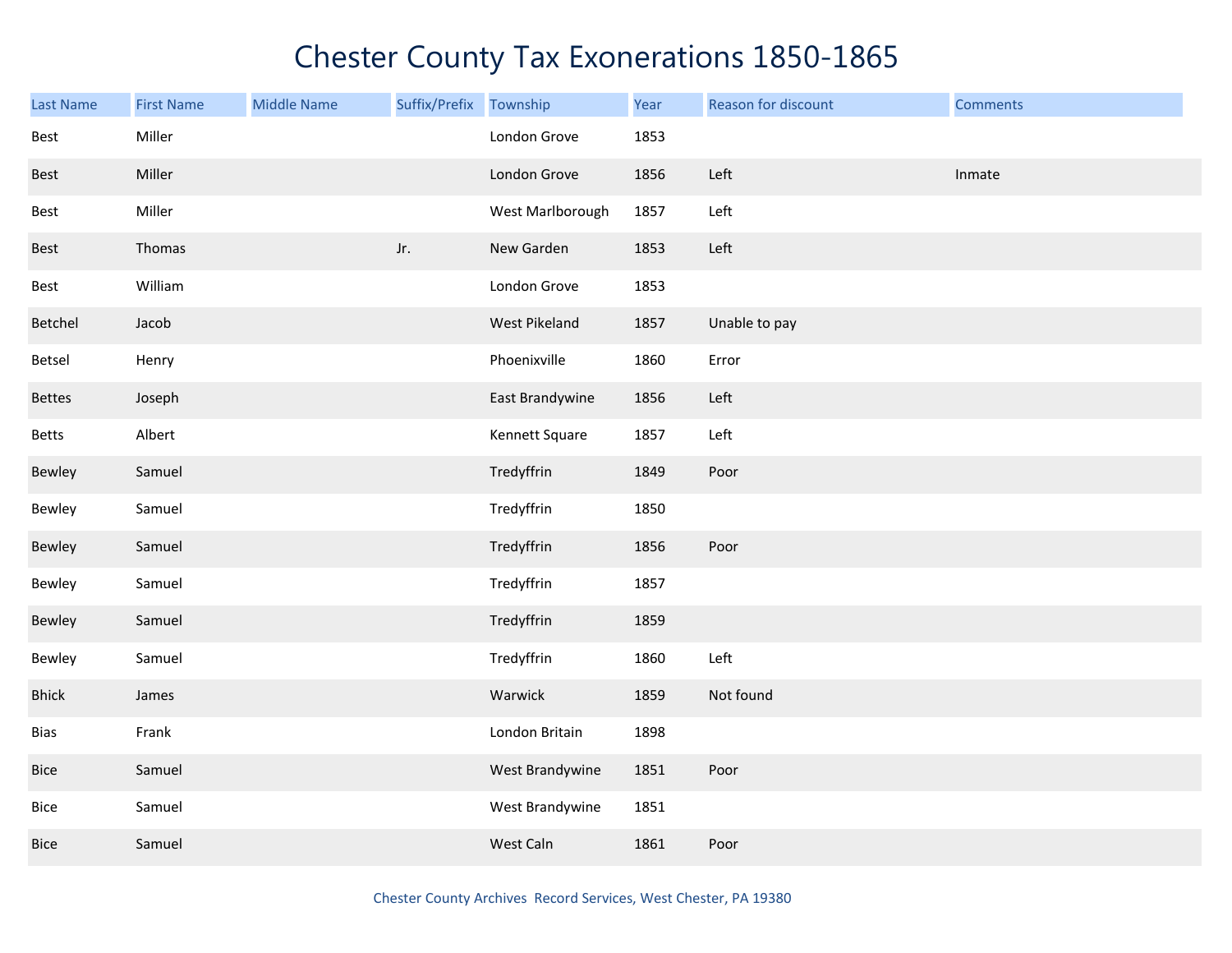| Last Name         | <b>First Name</b> | <b>Middle Name</b> | Suffix/Prefix | Township            | Year | Reason for discount   | <b>Comments</b> |
|-------------------|-------------------|--------------------|---------------|---------------------|------|-----------------------|-----------------|
| Bickel            | Charles           |                    |               | Honey Brook         | 1855 |                       |                 |
| Bickel            | Edward            | F.                 |               | West Pikeland       | 1865 | Left                  |                 |
| Bickel            | Riter             |                    |               | Kennett             | 1857 | Left                  |                 |
| <b>Bickens</b>    | Benjamin          |                    |               | New London          | 1852 | Left                  |                 |
| <b>Bickens</b>    | Kelso             |                    |               | East Nottingham     | 1850 | Lives in Upper Oxford | Single Freeman  |
| <b>Bickens</b>    | Samuel            |                    |               | East Caln           | 1851 | Gone                  |                 |
| <b>Bickerings</b> | Franklin          |                    |               | Lower Oxford        | 1851 |                       |                 |
| <b>Bicking</b>    | David             |                    |               | <b>Upper Oxford</b> | 1859 |                       |                 |
| <b>Bicking</b>    | Edmund            |                    |               | West Marlborough    | 1849 | Unseated land         |                 |
| <b>Bicking</b>    | Elkana            |                    |               | <b>Upper Oxford</b> | 1853 | Poor                  |                 |
| <b>Bicking</b>    | Joseph            | А.                 |               | Downingtown, East   | 1898 | Removied              |                 |
| <b>Bicking</b>    | Samuel            |                    | Sr.           | Uwchlan             | 1851 | Gone                  | Inmate          |
| <b>Bicking</b>    | Samuel            |                    |               | West Brandywine     | 1850 | Left the township     | Inmate          |
| <b>Bickings</b>   | <b>B.</b>         |                    |               | Lower Oxford        | 1853 | Left                  |                 |
| <b>Bickings</b>   | Benjamin          |                    |               | East Nottingham     | 1850 | Lives in New London   | Inmate          |
| <b>Bickings</b>   | Benjamin          | $\mathsf F.$       |               | Highland            | 1860 | Left                  |                 |
| <b>Bickings</b>   | David             |                    |               | West Goshen         | 1857 | Left                  |                 |
| Biddle            | Benjamin          |                    |               | East Caln           | 1853 |                       |                 |
| Biddle            | Benjamin          |                    |               | West Whiteland      | 1865 | Left                  |                 |
| Biderman          | William           |                    |               | <b>West Chester</b> | 1855 | Left                  |                 |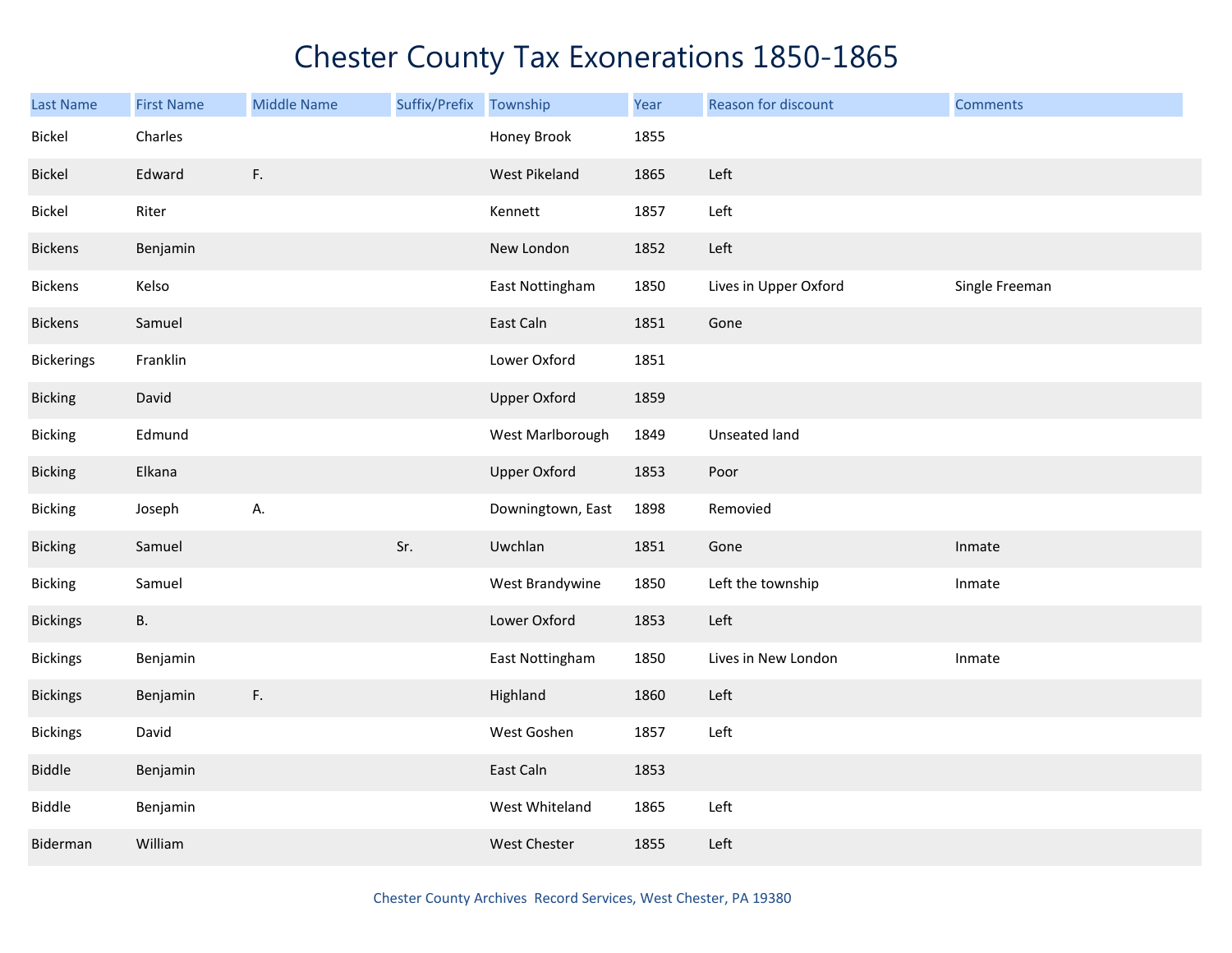| Last Name     | <b>First Name</b> | <b>Middle Name</b> | Suffix/Prefix Township |                  | Year | Reason for discount | <b>Comments</b> |
|---------------|-------------------|--------------------|------------------------|------------------|------|---------------------|-----------------|
| <b>Biggs</b>  | Benjamin          |                    |                        | London Britain   | 1898 |                     |                 |
| <b>Bigler</b> | Patrick           |                    |                        | West Whiteland   | 1860 | Left                |                 |
| <b>Biles</b>  | Amos              |                    |                        | New London       | 1859 |                     |                 |
| <b>Biles</b>  | John              |                    |                        | New London       | 1859 |                     |                 |
| Bind          | Jesse             |                    |                        | London Britain   | 1859 | Poor                |                 |
| Binder        | George            | M.                 |                        | East Vincent     | 1850 | Error               |                 |
| Binder        | Jeremiah          |                    |                        | East Vincent     | 1856 | Left                |                 |
| Bingaman      | Frederick         |                    |                        | Uwchlan          | 1853 |                     |                 |
| Bingaman      | John              | ${\sf R}.$         |                        | West Whiteland   | 1865 | Left                |                 |
| Birch         | Moses             |                    |                        | Birmingham       | 1860 | Left                |                 |
| Bird          | Jesse             |                    |                        | Franklin         | 1856 | Left                |                 |
| <b>Bird</b>   | Jesse             |                    |                        | London Britain   | 1865 | Left                |                 |
| Bird          | Jesse             |                    |                        | New London       | 1852 | Left                |                 |
| Birdsell      | Augustin          |                    |                        | East Marlborough | 1852 |                     |                 |
| Birney        | David             |                    |                        | East Nottingham  | 1857 | Left                |                 |
| Bishop        | Davis             |                    |                        | West Chester     | 1852 | Error               |                 |
| Bishop        | George            | N.                 |                        | Phoenixville     | 1897 | Won't pay           | 4th & 5th Ward  |
| Bishop        | John              |                    |                        | Uwchlan          | 1850 | Left                |                 |
| Bishop        | Simon             |                    |                        | Pennsbury        | 1850 | Out                 | Colored         |
| Bishop        | Wayne             |                    |                        | Westtown         | 1862 | In Army             |                 |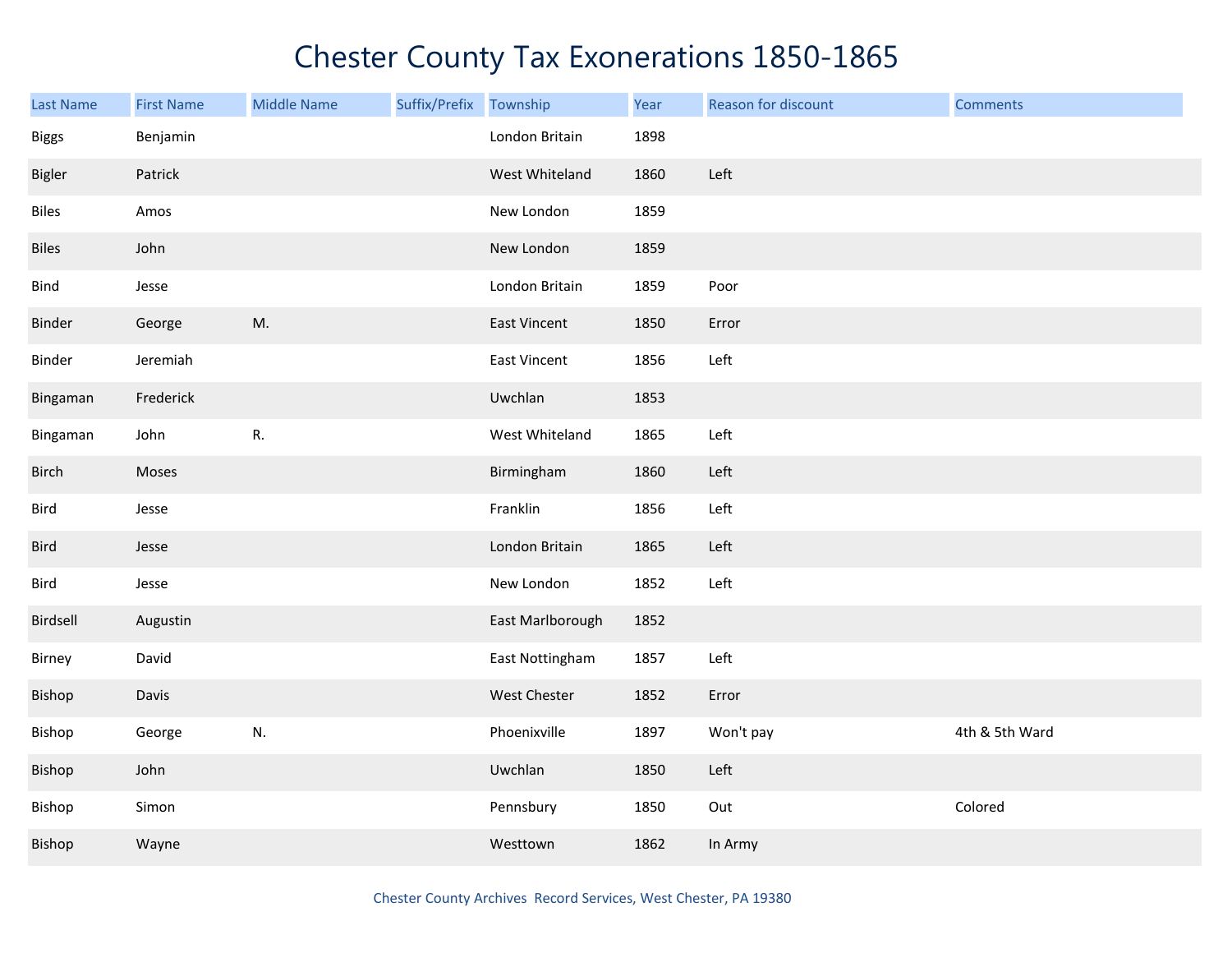| Last Name    | <b>First Name</b> | <b>Middle Name</b> | Suffix/Prefix | Township             | Year      | Reason for discount | <b>Comments</b> |
|--------------|-------------------|--------------------|---------------|----------------------|-----------|---------------------|-----------------|
| Bishop       | Wayne             |                    |               | Willistown           | 1859      | Left                |                 |
| Bixler       | Isaac             |                    |               | East Whiteland       | 1857      | Left                |                 |
| <b>Black</b> | А.                | D.                 |               | West Caln            | 1853      | Left                |                 |
| <b>Black</b> | Benjamin          |                    |               | East Whiteland       | 1850      |                     |                 |
| <b>Black</b> | Charles           |                    |               | East Whiteland       | 1850      |                     |                 |
| Black        | Charles           |                    |               | East Whiteland       | 1854      |                     |                 |
| Black        | Charles           |                    |               | East Whiteland       | 1855      |                     |                 |
| <b>Black</b> | Charles           |                    |               | East Whiteland       | 1856      | Left                |                 |
| Black        | Charles           |                    |               | East Whiteland       | 1857      | Left                |                 |
| <b>Black</b> | Joseph            | W.                 |               | Downingtown, East    | 1898      | Removed             |                 |
| Black        | R.                |                    |               | West Chester         | 1857      | Left                |                 |
| <b>Black</b> | Robert            |                    |               | Honey Brook          | 1850      | Unable to pay       | Inmate          |
| Black        | Robert            |                    |               | Honey Brook          | 1853      |                     |                 |
| <b>Black</b> | Robert            |                    |               | Honey Brook          | 1854      | Poor                |                 |
| Black        | Robert            |                    |               | Honey Brook          | 1855      |                     |                 |
| <b>Black</b> | Samuel            |                    |               | West Marlborough     | 1859      | Left                |                 |
| Blackley     | William           |                    |               | East Whiteland       | 1850      |                     |                 |
| Blackstone   | Thomas            |                    |               | East Caln            | 1854      | Left                |                 |
| Blair        | John              |                    |               | <b>East Nantmeal</b> | <b>ND</b> | Gone                | 1700s           |
| Blair        | Lewis             | M.                 |               | West Chester         | 1865      | Left                |                 |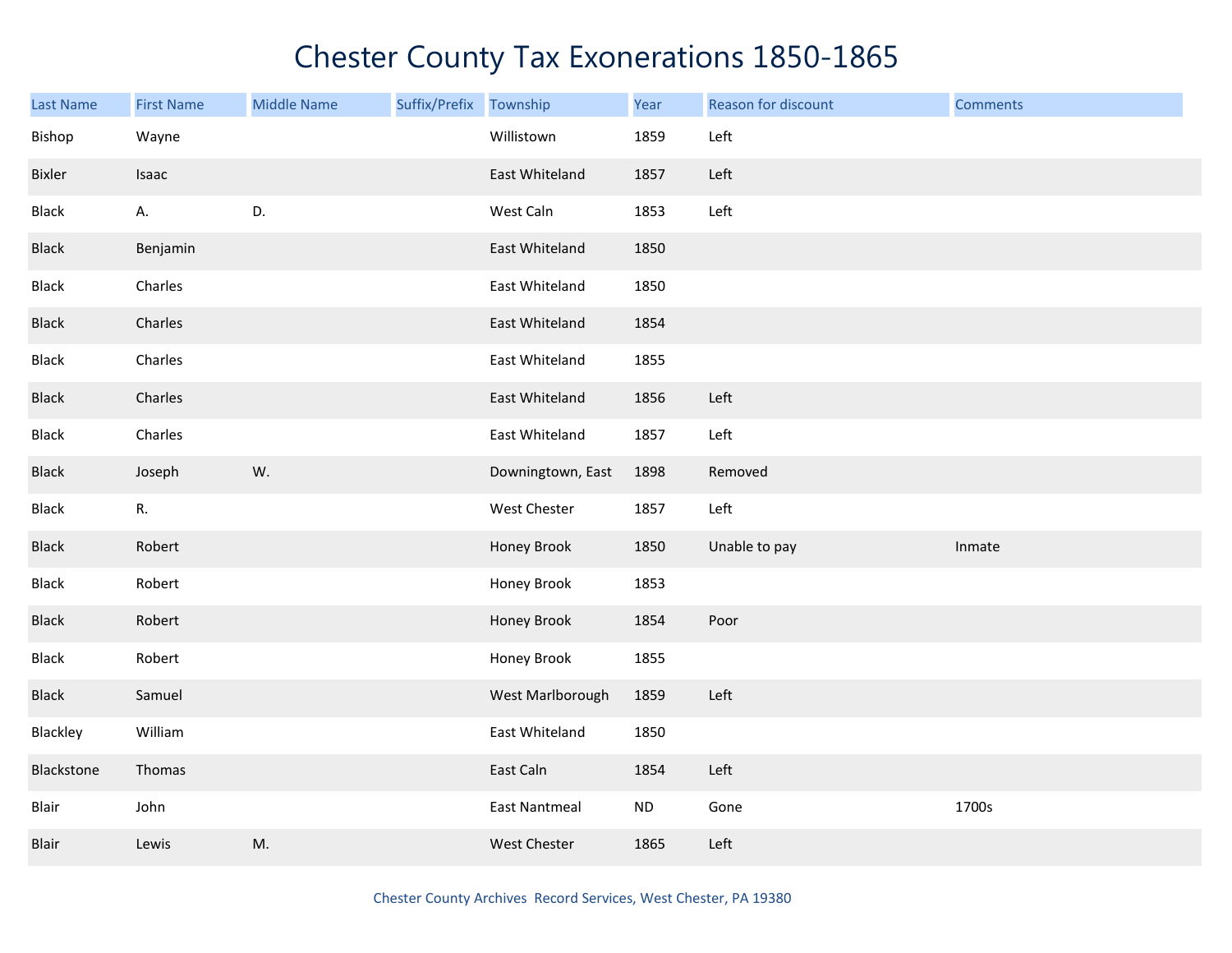| <b>Last Name</b> | <b>First Name</b> | <b>Middle Name</b> | Suffix/Prefix | Township         | Year | Reason for discount | <b>Comments</b> |
|------------------|-------------------|--------------------|---------------|------------------|------|---------------------|-----------------|
| Blakeney         | James             |                    |               | West Whiteland   | 1850 |                     | Single Freeman  |
| Blank            | Lewis             |                    |               | Phoenixville     | 1860 | Cannot be found     |                 |
| Bleker           | George            | H.                 |               | Kennett          | 1853 |                     |                 |
| Blenkin          | N.                |                    |               | West Chester     | 1856 | Left                |                 |
| Blewit           | Benjamin          | J.                 |               | Warwick          | 1856 |                     |                 |
| Blewit           | Benjamin          |                    |               | Warwick          | 1857 |                     |                 |
| Blight           | J.                |                    |               | Sadsbury         | 1865 | Left                |                 |
| Blinken          | Nimrod            |                    |               | West Goshen      | 1860 | Poor                |                 |
| Blondon          | Montrien          |                    |               | West Vincent     | 1857 |                     | Paid            |
| Bloomer          | Joseph            |                    |               | Uwchlan          | 1853 |                     |                 |
| Bloomer          | Joseph            |                    |               | Uwchlan          | 1856 | Poor                |                 |
| <b>Boakes</b>    | John              |                    |               | East Bradford    | 1853 |                     |                 |
| Bodey            | Conrad            |                    |               | East Vincent     | 1853 | Left                |                 |
| Bodey            | Lewis             |                    |               | Phoenixville     | 1860 | Left                |                 |
| Bodle            | Edward            |                    |               | East Marlborough | 1859 | Poor                |                 |
| Boice            | Edward            |                    |               | West Marlborough | 1857 | Left                |                 |
| Boice            | Robert            |                    |               | West Brandywine  | 1850 | Deceased            | Inmate          |
| Boker            | John              |                    |               | East Whiteland   | 1860 | Left                |                 |
| <b>Bokes</b>     | John              |                    |               | Birmingham       | 1852 |                     | Inmate          |
| <b>Bokes</b>     | John              |                    |               | Newlin           | 1857 | Left                |                 |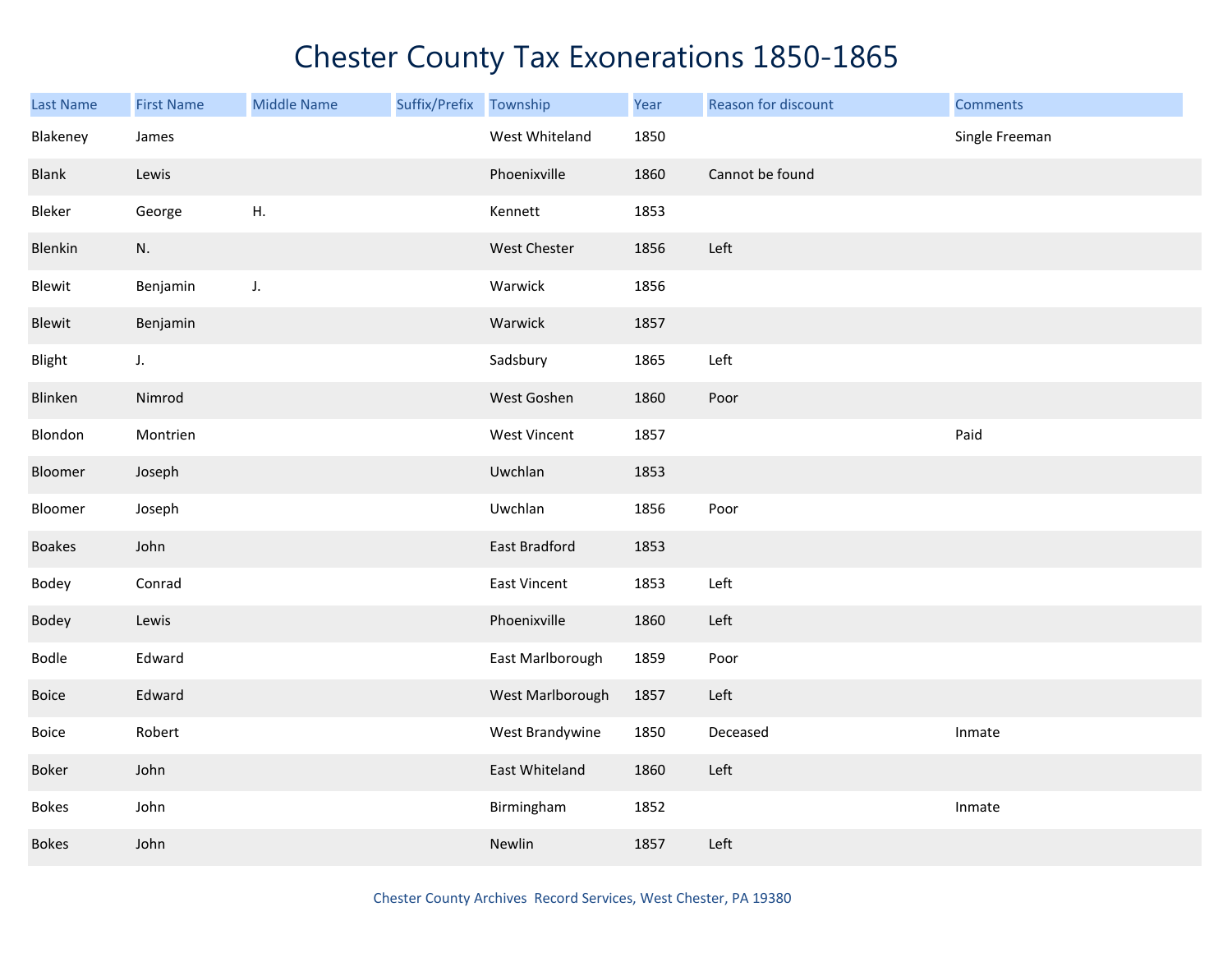| Last Name    | <b>First Name</b> | <b>Middle Name</b> | Suffix/Prefix Township |                 | Year | Reason for discount | <b>Comments</b> |
|--------------|-------------------|--------------------|------------------------|-----------------|------|---------------------|-----------------|
| <b>Bokes</b> | John              |                    |                        | Newlin          | 1860 | Left                |                 |
| Bolmar       | Anthony           |                    |                        | West Chester    | 1856 | Error               |                 |
| Boman        | John              | ${\sf H}.$         |                        | Highland        | 1855 | Left                |                 |
| Boman        | William           |                    |                        | Penn            | 1850 | No Dog              |                 |
| Bond         | Benjamin          | J.                 |                        | East Whiteland  | 1854 |                     |                 |
| Bond         | Benjamin          | J.                 |                        | East Whiteland  | 1855 |                     |                 |
| Bond         | James             |                    |                        | East Whiteland  | 1857 | Left                |                 |
| Bond         | Samuel            |                    |                        | East Whiteland  | 1859 | Removed             |                 |
| Bondbridge   | David             |                    |                        | East Caln       | 1853 |                     |                 |
| Boner        | John              |                    |                        | Charlestown     | 1853 | Deceased            |                 |
| Bones        | James             | M.                 |                        | East Brandywine | 1856 | Left                |                 |
| Bones        | James             | M.                 |                        | East Caln       | 1858 |                     |                 |
| Bones        | James             |                    |                        | West Bradford   | 1859 | Left                |                 |
| Bones        | William           |                    |                        | East Brandywine | 1865 | Left                |                 |
| Boney        | Joseph            |                    |                        | Willistown      | 1856 | Left                |                 |
| Boney        | Patrick           |                    |                        | Easttown        | 1855 | Poor                |                 |
| Bonner       | David             |                    |                        | Phoenixville    | 1860 | Error               |                 |
| Bonner       | John              |                    | Estate                 | Phoenixville    | 1860 |                     |                 |
| Bonner       | John              |                    |                        | West Chester    | 1853 | Left                |                 |
| Bonner       | M.                |                    |                        | West Chester    | 1857 | Left                |                 |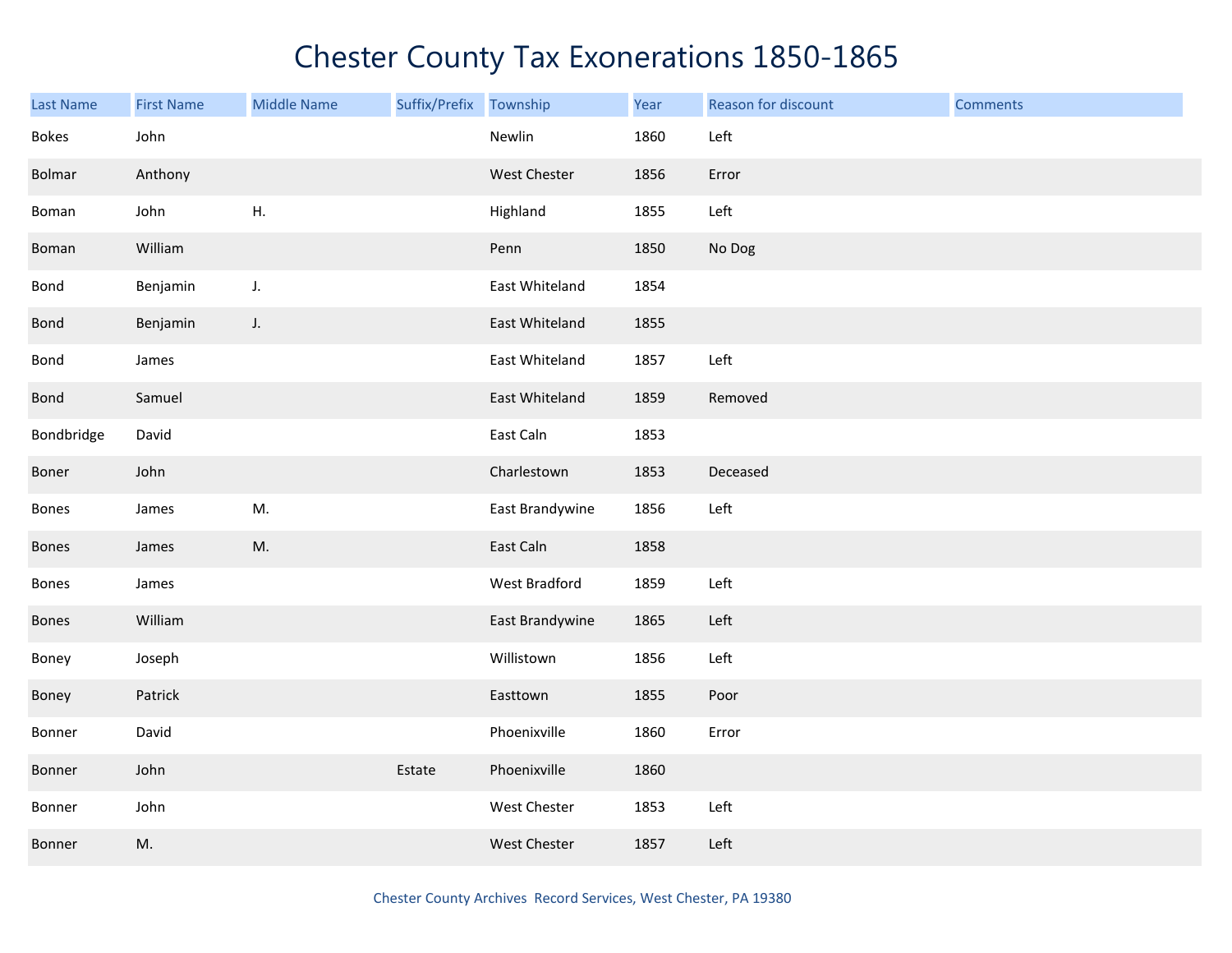| <b>Last Name</b> | <b>First Name</b> | <b>Middle Name</b> | Suffix/Prefix | Township             | Year | Reason for discount | <b>Comments</b> |
|------------------|-------------------|--------------------|---------------|----------------------|------|---------------------|-----------------|
| Bonsall          | Caleb             |                    |               | East Bradford        | 1859 | Poor                |                 |
| Bonsall          | Caleb             |                    |               | East Bradford        | 1860 | Poor                |                 |
| Bonsall          | Caleb             |                    |               | Pocopson             | 1854 | Left                |                 |
| Bonsall          | Caleb             |                    |               | Pocopson             | 1855 | Left                |                 |
| Bonsall          | Evan              |                    |               | Tredyffrin           | 1857 |                     |                 |
| Bonsall          | Morris            |                    |               | Tredyffrin           | 1850 | Gone                |                 |
| Bonsor           | William           |                    |               | <b>East Coventry</b> | 1860 | Left                |                 |
| Boon             | Samuel            |                    |               | Lower Oxford         | 1850 | Dog Dead            |                 |
| Boon             | Samuel            |                    |               | Lower Oxford         | 1853 |                     |                 |
| Boon             | Thomas            |                    |               | Downingtown, East    | 1898 | Removed             |                 |
| Booser           | Lydia             |                    |               | Penn                 | 1852 | Poor                |                 |
| Booser           | Margarett         |                    |               | Penn                 | 1852 | Poor                |                 |
| Booth            | John              |                    |               | East Bradford        | 1851 | Cannot be found     | Single Freeman  |
| Booth            | John              |                    |               | New London           | 1852 | No Dog              |                 |
| Booth            | Milton            |                    |               | Londonderry          | 1856 | Dog Dead            |                 |
| Booth            | Thomas            |                    |               | New London           | 1857 | Pays tax on land    |                 |
| Boothe           | John              | S.                 |               | New London           | 1860 | Gone in army        |                 |
| Boothe           | Joseph            |                    |               | East Brandywine      | 1850 | Left                |                 |
| Boozer           | Jacob             | Ρ.                 |               | Newlin               | 1856 | Very poor           |                 |
| Boozer           | Lydia             |                    |               | Penn                 | 1853 |                     |                 |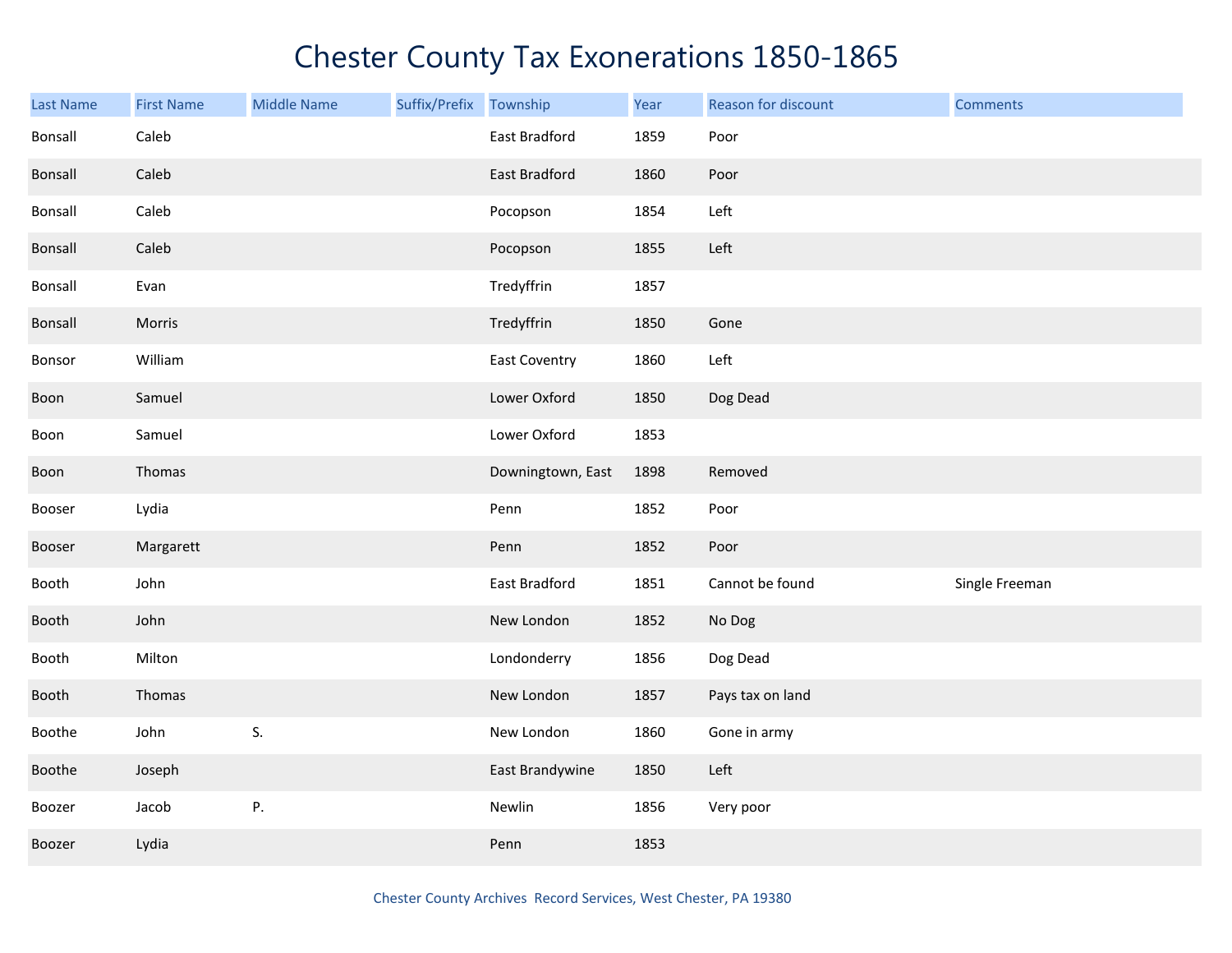| <b>Last Name</b> | <b>First Name</b> | <b>Middle Name</b> | Suffix/Prefix Township |                      | Year | Reason for discount | <b>Comments</b> |
|------------------|-------------------|--------------------|------------------------|----------------------|------|---------------------|-----------------|
| Boozer           | Lydia             |                    |                        | Penn                 | 1856 | Poor                |                 |
| Boozer           | Lydia             |                    |                        | Penn                 | 1857 | Poor                |                 |
| Bottomly         | William           |                    |                        | Uwchlan              | 1855 | Left                |                 |
| Bough            | Charles           |                    |                        | Uwchlan              | 1853 |                     |                 |
| Boughman         | John              |                    |                        | <b>East Vincent</b>  | 1852 |                     |                 |
| Bowas            | Edward            |                    |                        | Phoenixville         | 1860 | Poor                |                 |
| Bowden           | David             |                    |                        | West Chester         | 1856 | Left                |                 |
| Bowden           | James             |                    |                        | East Nottingham      | 1857 | Left                |                 |
| Bowden           | James             |                    |                        | London Grove         | 1860 | Poor                |                 |
| Bowen            | Joseph            |                    |                        | London Britain       | 1855 | Left                |                 |
| Bower            | August            |                    |                        | Uwchlan              | 1857 | Left                |                 |
| Bower            | August            |                    |                        | Wallace              | 1853 | Left                |                 |
| Bower            | Jacob             |                    |                        | Pennsbury            | 1850 | Out                 |                 |
| <b>Bowers</b>    | August            |                    |                        | <b>Upper Uwchlan</b> | 1859 | Left                |                 |
| <b>Bowers</b>    | George            |                    |                        | London Britain       | 1865 |                     |                 |
| <b>Bowers</b>    | Thomas            |                    |                        | Lower Oxford         | 1851 |                     |                 |
| <b>Bowers</b>    | Thomas            |                    |                        | Lower Oxford         | 1853 |                     |                 |
| <b>Bowers</b>    | Thomas            |                    |                        | Lower Oxford         | 1857 | Poor                | Single Freeman  |
| Bowers           | Thomas            |                    |                        | Lower Oxford         | 1859 | Poor                |                 |
| <b>Bowers</b>    | Thomas            |                    |                        | Lower Oxford         | 1860 | Poor                |                 |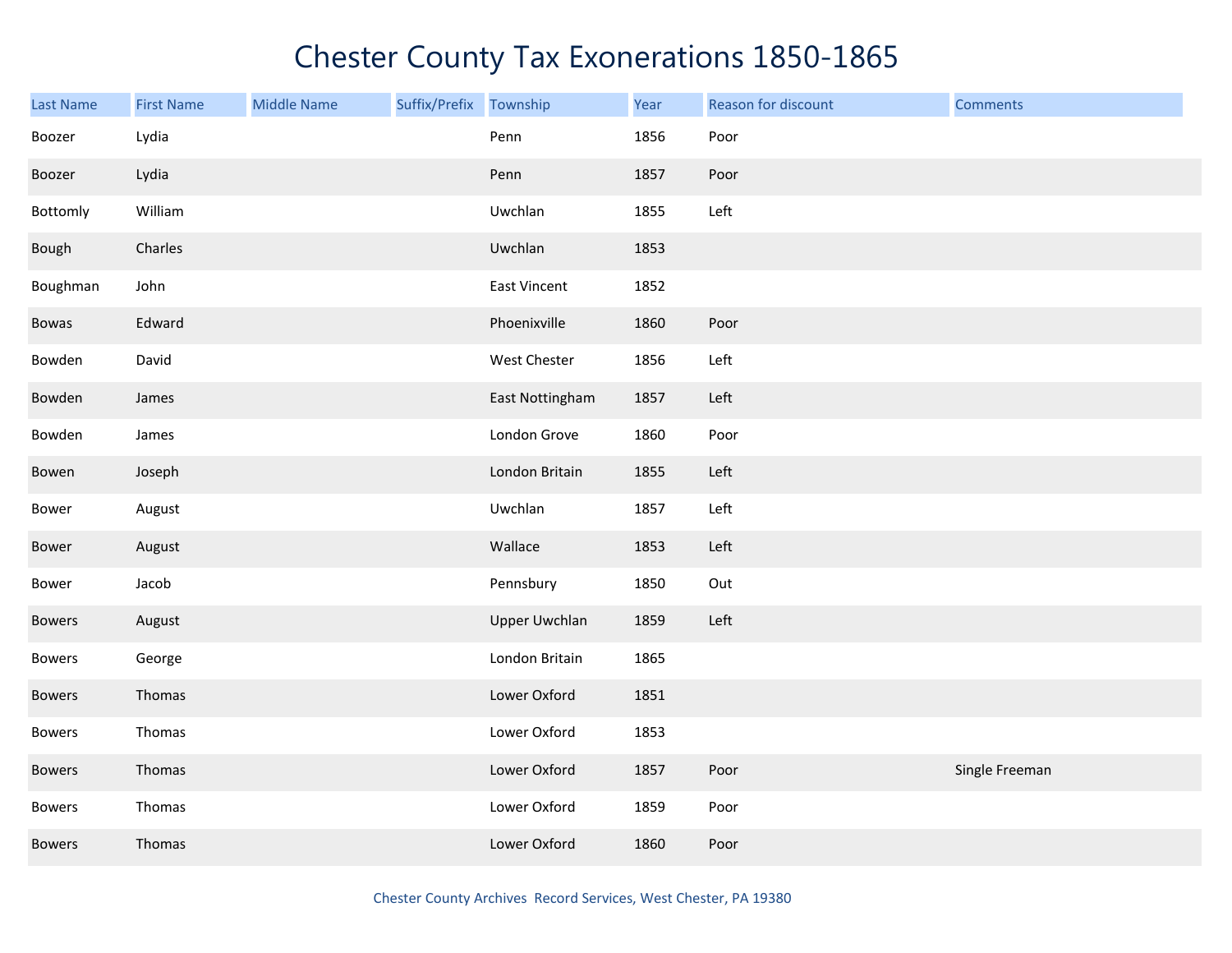| Last Name | <b>First Name</b> | <b>Middle Name</b> | Suffix/Prefix | Township            | Year | Reason for discount | <b>Comments</b> |
|-----------|-------------------|--------------------|---------------|---------------------|------|---------------------|-----------------|
| Bowger    | Martin            |                    |               | Kennett             | 1853 |                     |                 |
| Bowles    | Job               |                    |               | Kennett             | 1853 |                     |                 |
| Bowman    | Abram             |                    |               | East Coventry       | 1865 | Left                |                 |
| Bowman    | Cas               |                    |               | New London          | 1898 |                     |                 |
| Boyce     | Samuel            |                    |               | West Caln           | 1855 | Poor                |                 |
| Boyce     | Samuel            |                    |               | West Caln           | 1865 | Poor                |                 |
| Boyd      | Aaron             |                    |               | East Caln           | 1865 | Poor                |                 |
| Boyd      | Andrew            |                    |               | East Nottingham     | 1857 | Left                |                 |
| Boyd      | Andrew            |                    |               | Pennsbury           | 1853 |                     |                 |
| Boyd      | Benjamin          |                    |               | <b>Upper Oxford</b> | 1850 |                     |                 |
| Boyd      | Benjamin          |                    |               | <b>Upper Oxford</b> | 1853 | Poor                |                 |
| Boyd      | Benjamin          |                    |               | <b>Upper Oxford</b> | 1856 |                     | Colored         |
| Boyd      | Benjamin          |                    |               | <b>Upper Oxford</b> | 1857 | Poor                |                 |
| Boyd      | Benjamin          |                    |               | <b>Upper Oxford</b> | 1859 |                     |                 |
| Boyd      | Canada            |                    |               | East Nottingham     | 1857 | Left                |                 |
| Boyd      | G.                | W.                 |               | Sadsbury            | 1853 | Error               |                 |
| Boyd      | Isaac             |                    |               | Oxford Borough      | 1860 | Error               |                 |
| Boyd      | James             |                    |               | Honey Brook         | 1854 | Under age           |                 |
| Boyd      | James             |                    |               | Honey Brook         | 1865 | Worthless           |                 |
| Boyd      | John              |                    |               | Sadsbury            | 1788 | Charged to land     | Pequea          |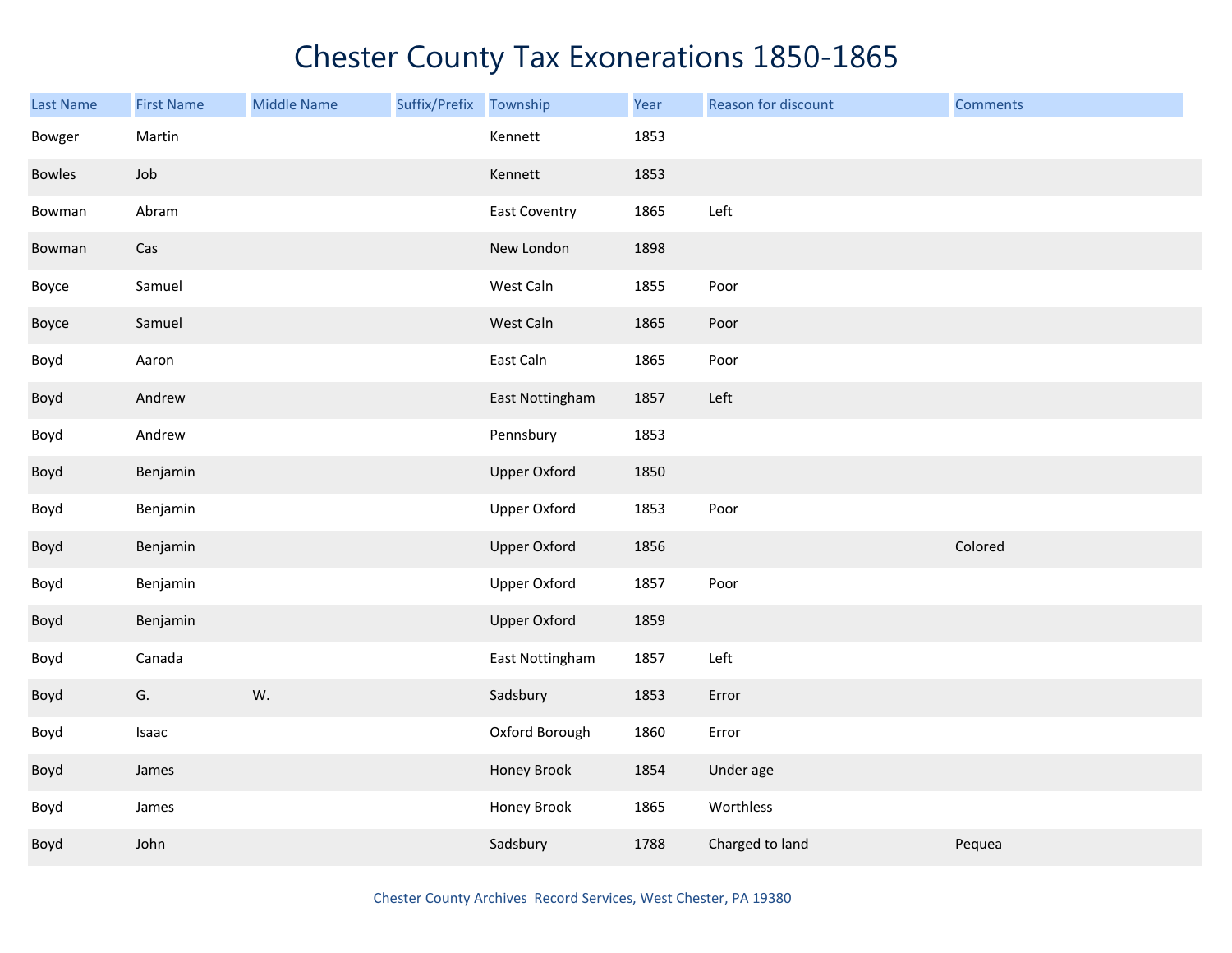| Last Name | <b>First Name</b> | <b>Middle Name</b> | Suffix/Prefix | Township             | Year | Reason for discount | <b>Comments</b> |
|-----------|-------------------|--------------------|---------------|----------------------|------|---------------------|-----------------|
| Boyd      | John              |                    |               | Warwick              | 1853 | Gone                |                 |
| Boyd      | John              |                    |               | Warwick              | 1856 |                     |                 |
| Boyd      | John              |                    |               | Warwick              | 1859 | Poor                |                 |
| Boyd      | John              |                    |               | Warwick              | 1860 | Very Poor           |                 |
| Boyd      | Joshua            | T.                 |               | New London           | 1860 | Left the township   |                 |
| Boyd      | Oliver            |                    |               | East Bradford        | 1853 |                     |                 |
| Boyd      | Robert            | К.                 |               | West Nottingham      | 1859 | Left                |                 |
| Boyd      | Thomas            |                    |               | Phoenixville         | 1860 | Left                |                 |
| Boye      | Nicholas          |                    |               | East Brandywine      | 1865 | Left                |                 |
| Boyer     | Andrew            |                    |               | Honey Brook          | 1857 | Left                |                 |
| Boyer     | Andrew            |                    |               | Londonderry          | 1855 | Dead Dog            |                 |
| Boyer     | Ben               |                    |               | Franklin             | 1857 | Poor                |                 |
| Boyer     | Benjamin          |                    |               | West Nottingham      | 1857 | Dog Dead            |                 |
| Boyer     | Benjamin          |                    |               | West Nottingham      | 1857 | <b>Black</b>        |                 |
| Boyer     | Edward            |                    |               | Phoenixville         | 1860 | Error               |                 |
| Boyer     | Isaac             |                    |               | <b>East Nantmeal</b> | 1850 | Left                |                 |
| Boyer     | Isaac             |                    |               | <b>East Nantmeal</b> | 1852 |                     |                 |
| Boyer     | Isaac             |                    |               | <b>East Nantmeal</b> | 1856 |                     |                 |
| Boyer     | James             | А.                 |               | <b>West Nantmeal</b> | 1853 | Left                | Crossed out     |
| Boyer     | John              |                    |               | Phoenixville         | 1860 | Error               |                 |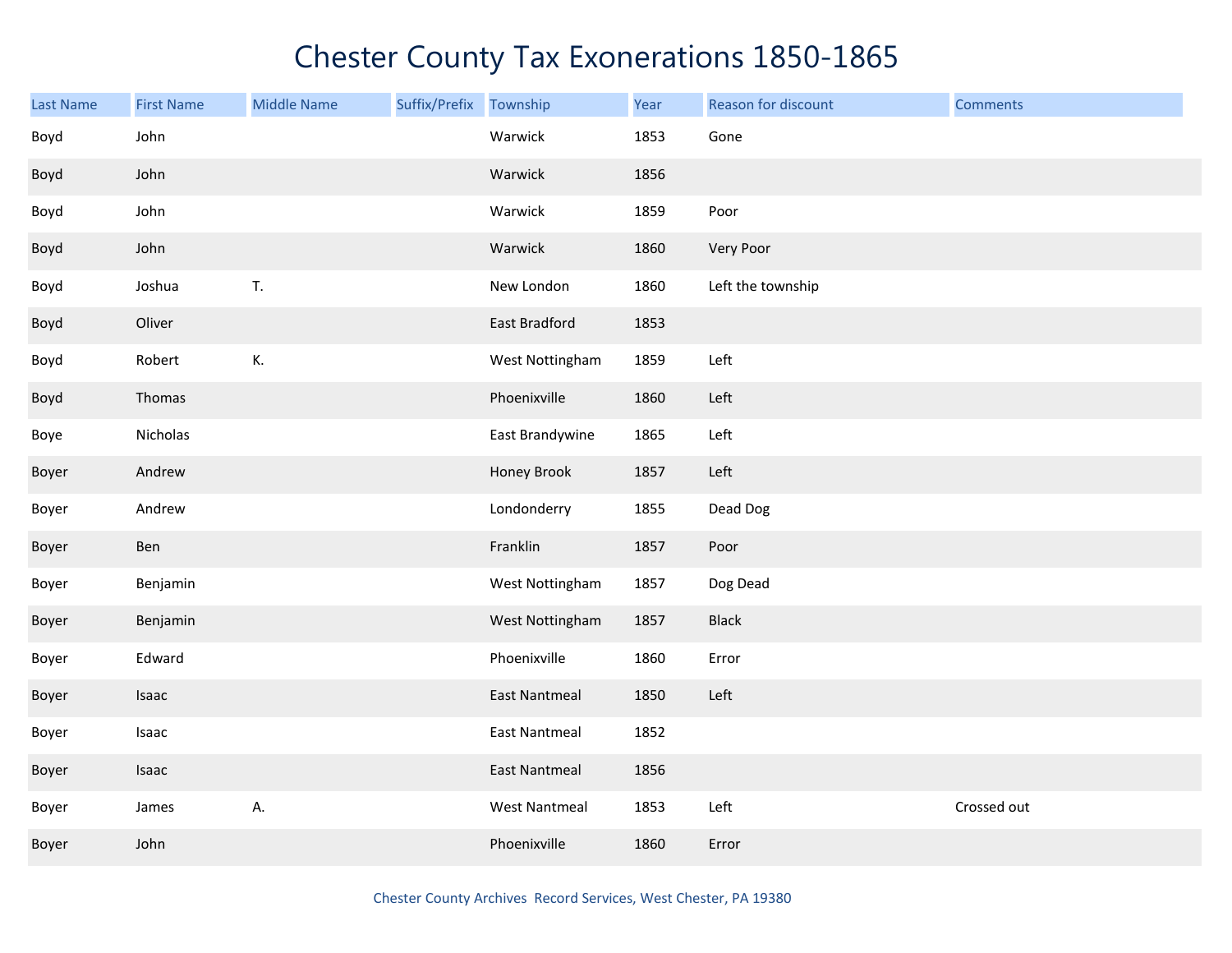| <b>Last Name</b> | <b>First Name</b> | <b>Middle Name</b> | Suffix/Prefix | Township       | Year | Reason for discount | <b>Comments</b>        |
|------------------|-------------------|--------------------|---------------|----------------|------|---------------------|------------------------|
| Boyer            | John              |                    |               | Phoenixville   | 1860 | Error               |                        |
| Boyer            | John              |                    |               | Phoenixville   | 1860 | Error               |                        |
| Boyer            | Joseph            |                    |               | West Chester   | 1853 | Left                |                        |
| Boyer            | Martin            |                    |               | Kennett        | 1850 |                     | Single Freeman         |
| Boyer            | Martin            |                    |               | New Garden     | 1853 | Poor                |                        |
| Boyer            | Martin            |                    |               | New Garden     | 1857 | Poor                |                        |
| Boyer            | Martin            |                    |               | New Garden     | 1860 | Poor                |                        |
| Boyer            | Riter             |                    |               | West Whiteland | 1855 | Error               |                        |
| Boyer            | Samuel            |                    |               | Tredyffrin     | 1849 |                     | Delinquent Militia Men |
| Boyer            | Samuel            |                    |               | Tredyffrin     | 1849 |                     | Dog tax                |
| Boyer            | Thomas            |                    |               | Warwick        | 1860 | Dead                |                        |
| Boyers           | Edward            |                    |               | Phoenixville   | 1860 | Poor                |                        |
| <b>Boyers</b>    | Mary              | Ε.                 |               | West Whiteland | 1850 | Error               |                        |
| Boyl             | John              |                    |               | London Britain | 1855 | Left                |                        |
| Boyl             | Joseph            |                    |               | Phoenixville   | 1860 | Poor                |                        |
| Boyl             | Peter             |                    |               | Phoenixville   | 1860 | Poor                |                        |
| Boyle            | Anthony           |                    |               | Pennsbury      | 1856 | Left                |                        |
| Boyle            | Erno              |                    |               | Pocopson       | 1853 |                     |                        |
| Boyle            | John              |                    |               | Elk            | 1860 | In Franklin         |                        |
| Boyle            | Patrick           |                    |               | Phoenixville   | 1860 | Left                |                        |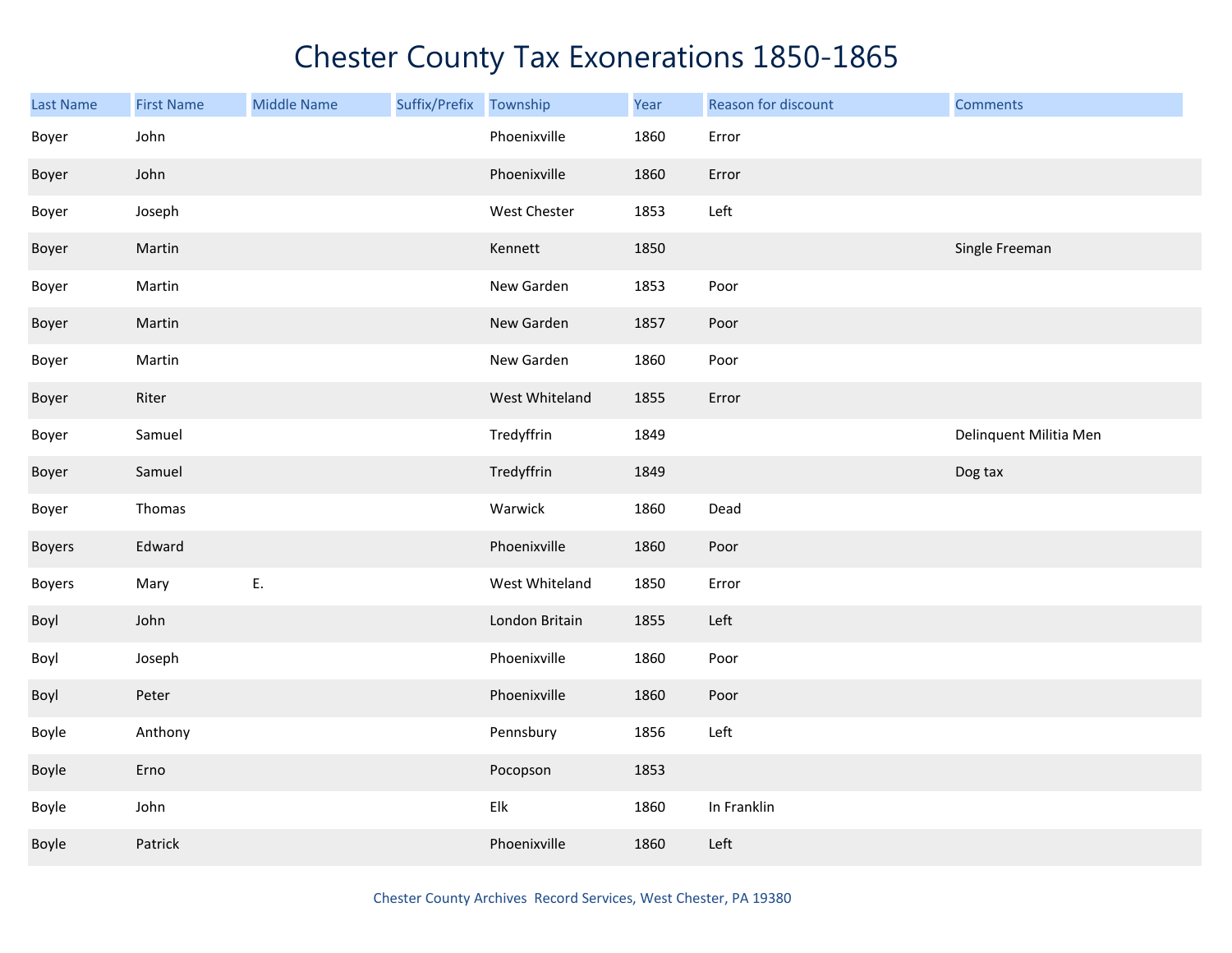| <b>Last Name</b> | <b>First Name</b> | <b>Middle Name</b> | Suffix/Prefix Township |                  | Year | Reason for discount | <b>Comments</b>    |
|------------------|-------------------|--------------------|------------------------|------------------|------|---------------------|--------------------|
| Boyle            | Peter             |                    |                        | Phoenixville     | 1860 | Error               |                    |
| Brabson          | Levi              |                    |                        | West Nottingham  | 1860 | Poor                |                    |
| Bracken          | John              |                    |                        | Penn             | 1857 | No Dog              |                    |
| Brackenridge     | Abraham           |                    |                        | Newlin           | 1853 |                     |                    |
| Brackenridge     | David             |                    |                        | East Caln        | 1853 |                     |                    |
| Brackenridge     | Robert            |                    |                        | East Caln        | 1853 |                     |                    |
| Brackenridge     | Samuel            |                    |                        | East Bradford    | 1853 |                     |                    |
| Brackenridge     | William           |                    |                        | Wallace          | 1860 | Error               |                    |
| Brackinridge     | William           |                    |                        | Wallace          | 1859 | Error               |                    |
| Bradberry        | Joseph            |                    |                        | Sadsbury         | 1857 | Left                |                    |
| Bradberry        | Robert            |                    |                        | Kennett          | 1856 | Left                |                    |
| Bradbury         | Robert            |                    |                        | Kennett          | 1850 | Not found           | Inmate             |
| Braden           | Andrew            |                    |                        | East Marlborough | 1849 | Poor                | Single Freeman     |
| Braden           | Henry             |                    |                        | East Brandywine  | 1857 | Not a citizen       |                    |
| Braden           | Henry             |                    |                        | East Brandywine  | 1865 | Poor                |                    |
| <b>Bradford</b>  | Samuel            |                    |                        | East Nottingham  | 1853 | Left                |                    |
| <b>Bradley</b>   | Christian         |                    |                        | Phoenixville     | 1860 | Left                |                    |
| <b>Bradley</b>   | Dan               |                    |                        | London Grove     | 1855 | Left                | Inmate             |
| <b>Bradley</b>   | Daniel            |                    |                        | London Grove     | 1855 | Poor                | Inmate/Crossed out |
| <b>Bradley</b>   | Daniel            |                    |                        | New Garden       | 1853 | Left                |                    |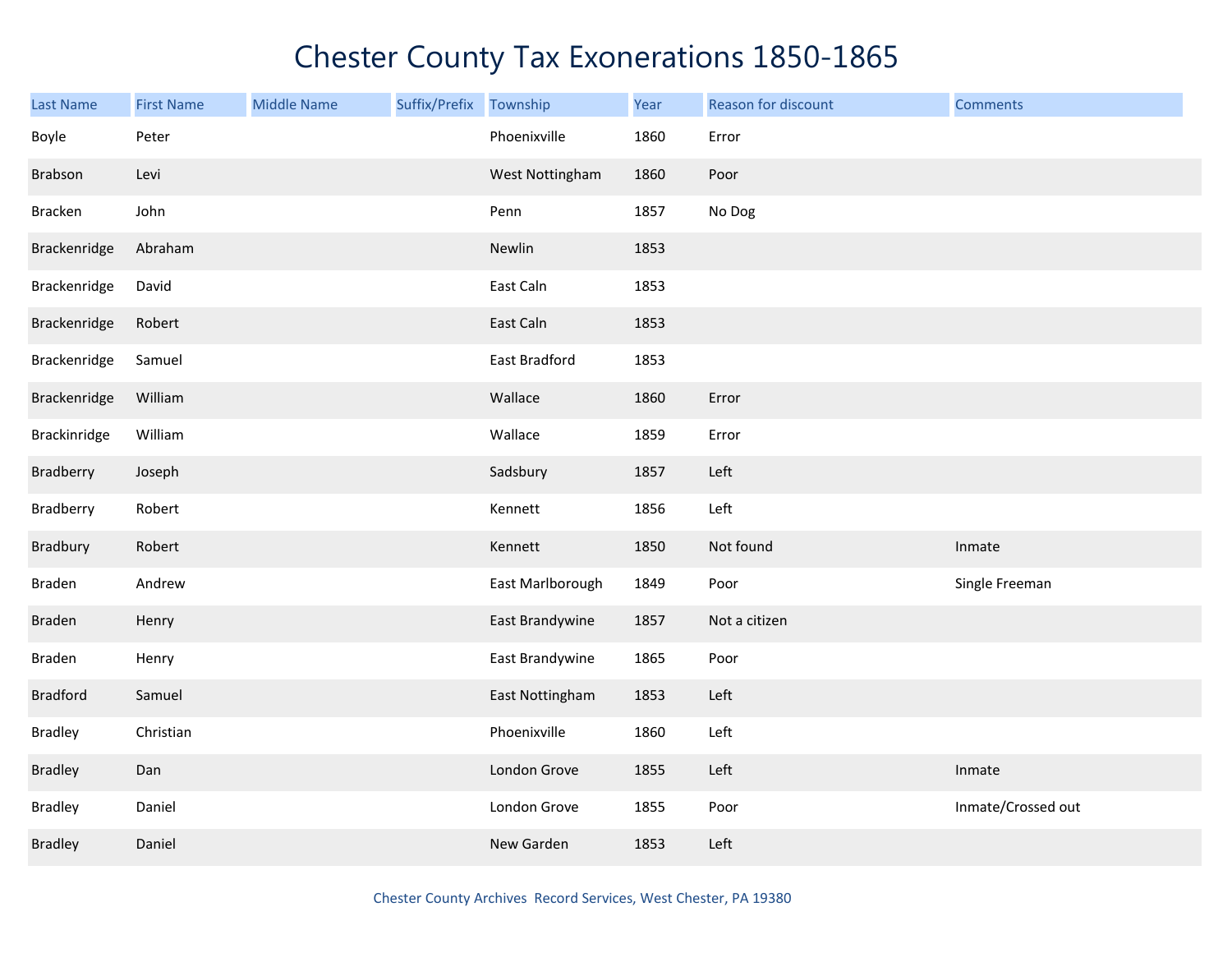| <b>Last Name</b> | <b>First Name</b> | <b>Middle Name</b> | Suffix/Prefix | Township         | Year | Reason for discount | <b>Comments</b>            |
|------------------|-------------------|--------------------|---------------|------------------|------|---------------------|----------------------------|
| <b>Bradley</b>   | Dominick          |                    |               | West Marlborough | 1853 | Poor                |                            |
| <b>Bradley</b>   | John              |                    |               | Phoenixville     | 1860 | Minor               |                            |
| <b>Bradley</b>   | John              |                    |               | Phoenixville     | 1860 | Left                |                            |
| <b>Bradley</b>   | John              |                    |               | Phoenixville     | 1897 |                     | 1st & 2nd & 4th & 6th Ward |
| <b>Bradley</b>   | John              |                    |               | West Marlborough | 1850 | Cannot be got       |                            |
| <b>Bradley</b>   | John              |                    |               | West Marlborough | 1851 |                     |                            |
| <b>Bradley</b>   | Lafayette         |                    |               | Highland         | 1856 | Left                |                            |
| <b>Bradley</b>   | Patrick           |                    |               | London Grove     | 1860 | Gone                |                            |
| <b>Bradley</b>   | Richard           |                    |               | East Marlborough | 1860 | Left                |                            |
| <b>Bradley</b>   | Richard           |                    |               | West Marlborough | 1855 |                     |                            |
| <b>Bradley</b>   | William           |                    |               | East Brandywine  | 1850 | Left                |                            |
| <b>Bradley</b>   | William           |                    |               | Valley           | 1856 | Left                |                            |
| <b>Bradly</b>    | Patrick           |                    |               | London Grove     | 1859 | Left                |                            |
| Bradway          | Mark              |                    |               | East Nottingham  | 1850 | Out west            | Single Freeman             |
| Brady            | James             |                    |               | West Chester     | 1857 | Left                |                            |
| Brady            | John              |                    |               | Lower Oxford     | 1859 | Error               |                            |
| <b>Brakin</b>    | John              |                    |               | Penn             | 1852 | Left                |                            |
| Bramberry        | David             |                    |               | Londonderry      | 1856 | Left                |                            |
| <b>Bramum</b>    | C.                |                    |               | Willistown       | 1856 | Left                |                            |
| <b>Branan</b>    | Peter             |                    |               | Pocopson         | 1853 |                     |                            |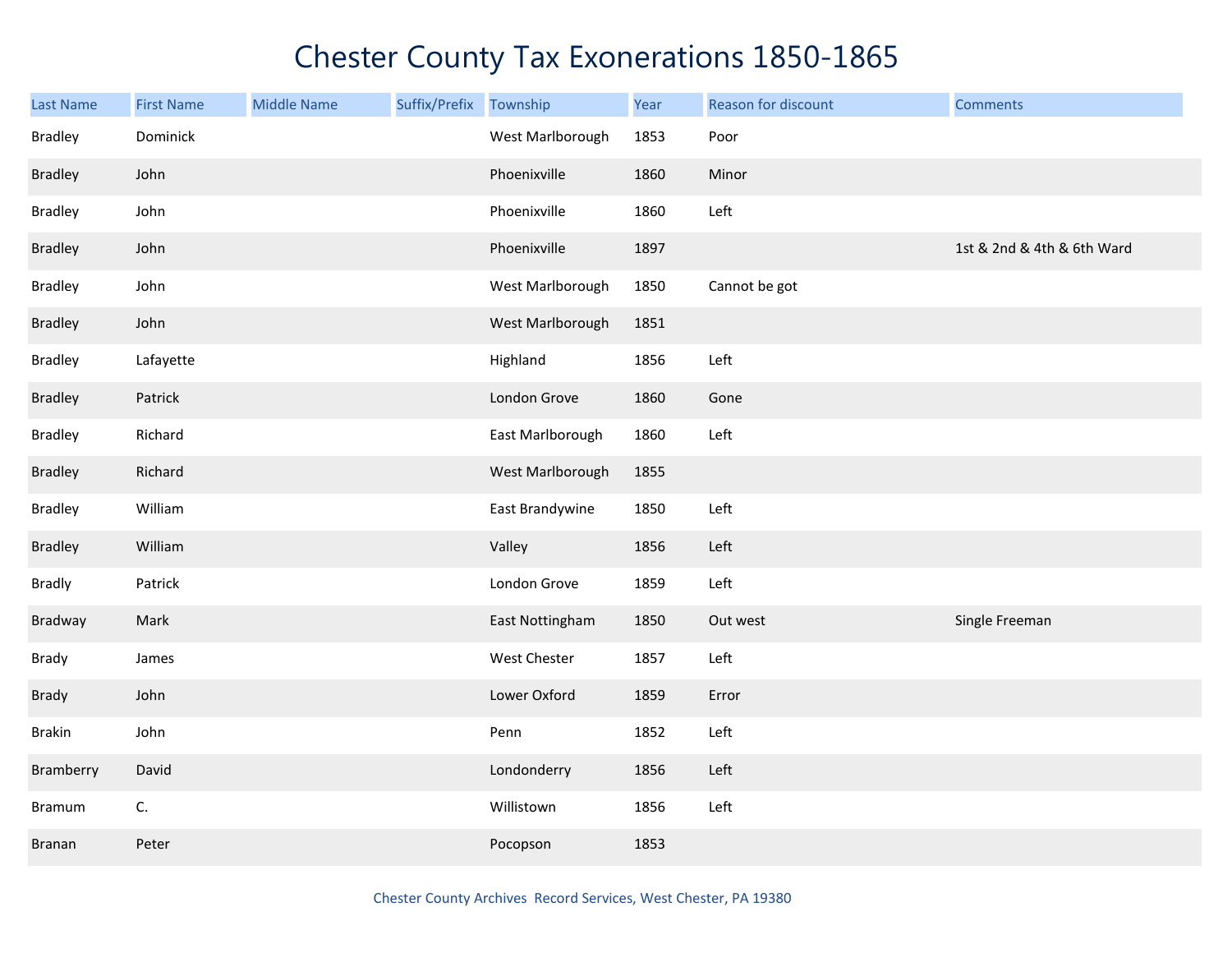| Last Name     | <b>First Name</b> | <b>Middle Name</b> | Suffix/Prefix | Township         | Year | Reason for discount | <b>Comments</b> |
|---------------|-------------------|--------------------|---------------|------------------|------|---------------------|-----------------|
| Branan        | Peter             |                    |               | West Bradford    | 1849 |                     |                 |
| Braney        | John              |                    |               | Phoenixville     | 1860 | Left                |                 |
| Brannan       | William           |                    |               | Charlestown      | 1855 | Left                |                 |
| Brannen       | William           |                    |               | East Whiteland   | 1857 | Poor                |                 |
| Brannon       | Patrick           |                    |               | East Whiteland   | 1860 | Left                |                 |
| Brannon       | Thomas            |                    |               | Willistown       | 1859 | Left                |                 |
| Brannon       | William           |                    |               | Charlestown      | 1853 | Poor                |                 |
| Branon        | John              |                    |               | Phoenixville     | 1860 | Left                |                 |
| Branson       | Joseph            |                    |               | Valley           | 1859 | Poor                |                 |
| Branson       | Joseph            |                    |               | Valley           | 1860 | Left                |                 |
| Branson       | Owen              | Η.                 |               | West Brandywine  | 1850 | Left the township   | Inmate          |
| Brathy        | Roger             |                    |               | Phoenixville     | 1860 | Cannot be found     |                 |
| Brayman       | Patrick           |                    |               | Charlestown      | 1853 | Left                |                 |
| Breacested    | John              |                    |               | East Marlborough | 1860 | Paid in Kennett     |                 |
| Breckenridge  | David             |                    |               | West Whiteland   | 1860 | Poor                |                 |
| Breckinridge  | Robert            |                    |               | East Caln        | 1860 | Deceased            |                 |
| Breen         | Patrick           |                    |               | West Chester     | 1853 | Left                |                 |
| <b>Brenan</b> | Thomas            |                    |               | Phoenixville     | 1897 |                     | 4th & 5th Ward  |
| Breslan       | Charles           |                    |               | Phoenixville     | 1860 | Duplicate           |                 |
| Breslan       | Neal              |                    |               | Phoenixville     | 1860 | Error               |                 |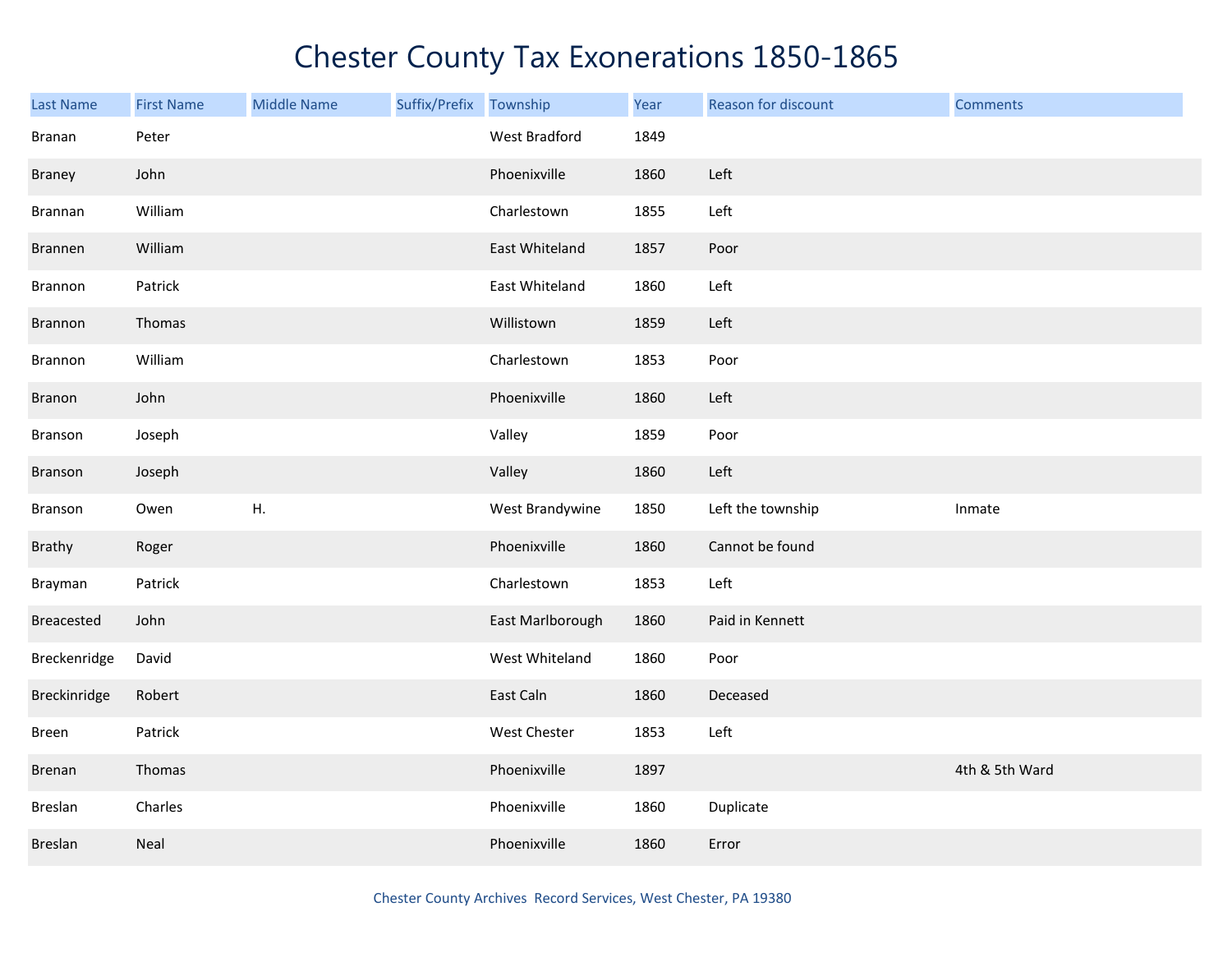| <b>Last Name</b> | <b>First Name</b> | <b>Middle Name</b> | Suffix/Prefix Township |                      | Year | Reason for discount      | <b>Comments</b> |
|------------------|-------------------|--------------------|------------------------|----------------------|------|--------------------------|-----------------|
| Breslan          | Patrick           |                    |                        | Phoenixville         | 1860 | Error                    |                 |
| <b>Brian</b>     | Joseph            | W.                 |                        | Pennsbury            | 1850 | Out                      |                 |
| <b>Briggs</b>    | Malcobs           |                    |                        | West Whiteland       | 1860 | Poor                     |                 |
| <b>Briley</b>    | Samuel            |                    |                        | Tredyffrin           | 1853 | Poor                     |                 |
| Bringhurst       | E.                | L.                 |                        | <b>East Coventry</b> | 1857 | Error                    |                 |
| Bringhurst       | Thomas            |                    |                        | Uwchlan              | 1860 | Poor                     |                 |
| Brinton          | David             |                    |                        | Westtown             | 1865 | Left                     |                 |
| Brinton          | Frederick         |                    |                        | Thornbury            | 1857 | Left                     |                 |
| Brinton          | Weldon            |                    |                        | Pennsbury            | 1850 | Out                      |                 |
| Brinton          | Weldon            |                    |                        | Pennsbury            | 1854 | Dead                     |                 |
| Brinton          | William           |                    |                        | Birmingham           | 1857 | Left township            |                 |
| Brinton          | William           |                    |                        | New Garden           | 1856 | Left                     |                 |
| Brinton          | William           |                    |                        | Newlin               | 1853 | Left                     |                 |
| Brinton          | William           |                    |                        | Sadsbury             | 1788 | Gone to East Fallowfield |                 |
| Brion            | D.                |                    |                        | West Chester         | 1857 | Left                     |                 |
| Britton          | John              |                    |                        | <b>West Nantmeal</b> | 1859 | Poor                     |                 |
| Britton          | Joseph            |                    |                        | <b>East Nantmeal</b> | 1852 |                          |                 |
| <b>Britton</b>   | Joseph            |                    |                        | <b>East Nantmeal</b> | 1853 | Poor                     |                 |
| Britton          | Peter             |                    |                        | Tredyffrin           | 1850 | Gone                     |                 |
| <b>Britton</b>   | Peter             |                    |                        | <b>West Vincent</b>  | 1860 | Poor                     |                 |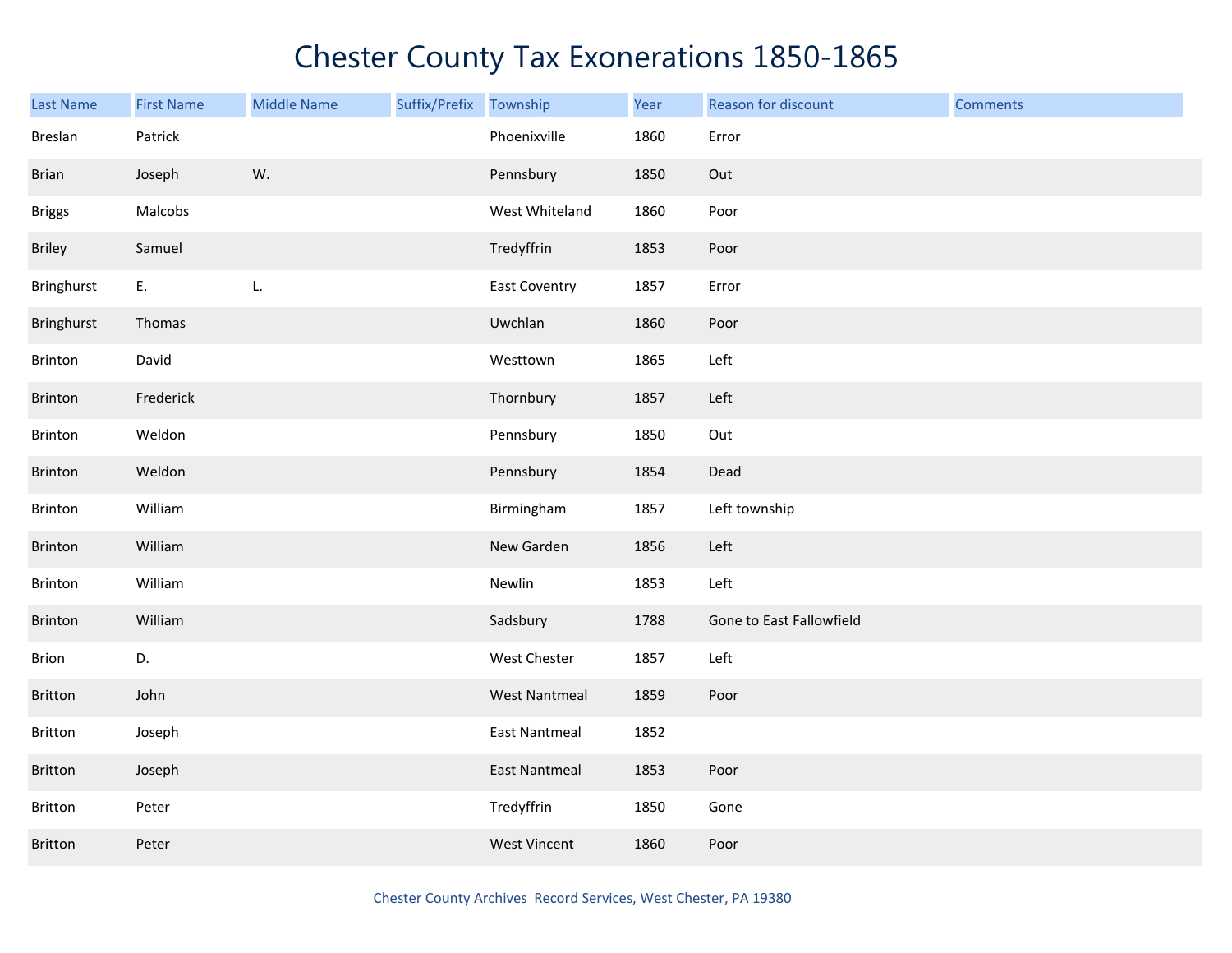| Last Name        | <b>First Name</b> | <b>Middle Name</b> | Suffix/Prefix | Township            | Year | Reason for discount | <b>Comments</b> |
|------------------|-------------------|--------------------|---------------|---------------------|------|---------------------|-----------------|
| Broadbelt        | Edward            |                    |               | Willistown          | 1860 |                     |                 |
| <b>Broadbelt</b> | James             |                    |               | Easttown            | 1856 | Left                |                 |
| <b>Brogan</b>    | А.                |                    | & J.          | New London          | 1852 | No Dog              |                 |
| Brogan           | Benjamin          |                    |               | West Nottingham     | 1850 | In Philadelphia     | Single Freeman  |
| Brogan           | Denis             |                    |               | London Grove        | 1850 |                     |                 |
| Brogan           | Edward            |                    |               | Kennett             | 1850 |                     | Single Freeman  |
| Brogan           | Francis           |                    |               | West Bradford       | 1850 |                     |                 |
| Brogan           | Hugh              |                    |               | Phoenixville        | 1860 | Left                |                 |
| Brogan           | James             |                    |               | West Nottingham     | 1857 | Gone                |                 |
| Brogan           | Patrick           |                    |               | East Whiteland      | 1857 | Poor                |                 |
| Brogan           | Rufus             |                    |               | West Chester        | 1860 | Left                |                 |
| Brogan           | Solomon           |                    |               | London Britain      | 1853 | Left                |                 |
| Brogan           | Wash              |                    |               | Londonderry         | 1856 | Left                |                 |
| <b>Brogan</b>    | William           | W.                 |               | Franklin            | 1859 | Left                |                 |
| Brogen           | James             |                    |               | East Whiteland      | 1854 |                     |                 |
| Brogin           | Gibens            | G.                 |               | West Chester        | 1852 |                     |                 |
| <b>Bromer</b>    | Robert            |                    |               | East Nottingham     | 1834 | Not in township     | Single Freeman  |
| Brook            | Benjamin          |                    |               | <b>Upper Oxford</b> | 1860 | Poor                |                 |
| Brook            | Jesse             |                    |               | Charlestown         | 1850 | Left                | Freeman         |
| <b>Brooke</b>    | Benjamin          |                    |               | <b>Upper Oxford</b> | 1853 | Poor                |                 |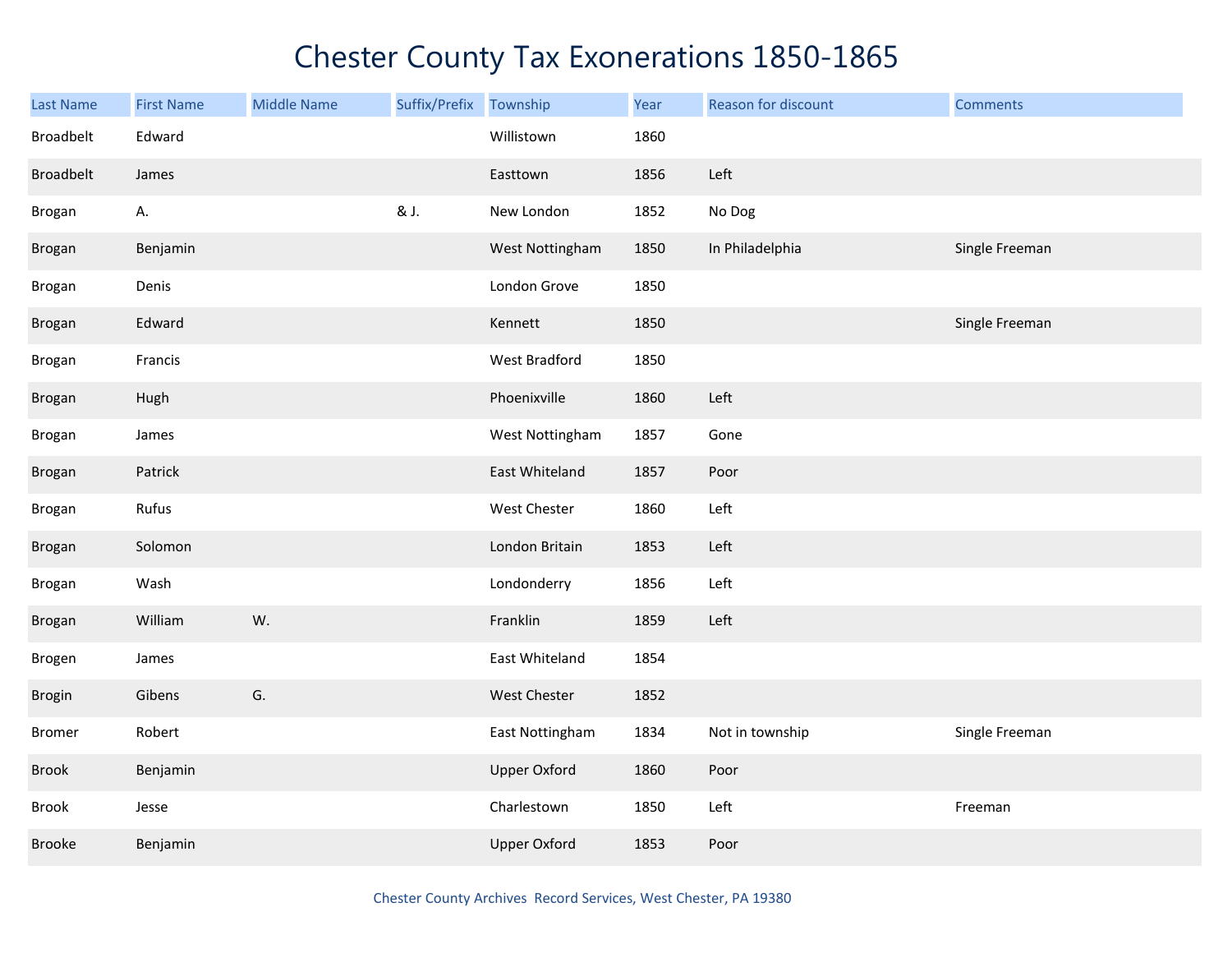| <b>Last Name</b> | <b>First Name</b> | <b>Middle Name</b> | Suffix/Prefix | Township             | Year | Reason for discount | <b>Comments</b> |
|------------------|-------------------|--------------------|---------------|----------------------|------|---------------------|-----------------|
| Brooke           | Thomas            |                    | Estate        | London Grove         | 1853 |                     |                 |
| Brooke           | William           |                    |               | <b>West Nantmeal</b> | 1853 | Poor                |                 |
| <b>Brooks</b>    | Benjamin          |                    |               | <b>Upper Oxford</b>  | 1850 |                     |                 |
| <b>Brooks</b>    | Benjamin          |                    |               | <b>Upper Oxford</b>  | 1856 |                     | Colored         |
| <b>Brooks</b>    | D.                | H.                 |               | West Chester         | 1857 | Left                |                 |
| <b>Brooks</b>    | Franklin          |                    |               | North Coventry       | 1860 | Left                |                 |
| <b>Brooks</b>    | Jesse             |                    |               | Pocopson             | 1850 | Left the township   | Inmate          |
| <b>Brooks</b>    | John              |                    |               | Londonderry          | 1857 | Left                |                 |
| <b>Brooks</b>    | John              |                    |               | West Pikeland        | 1856 | Left                |                 |
| <b>Brooks</b>    | Joseph            |                    |               | Londonderry          | 1853 | Left                |                 |
| <b>Brooks</b>    | William           |                    |               | Sadsbury             | 1853 | Left                |                 |
| Broom            | John              |                    |               | Sadsbury             | 1850 | Left the township   | Inmate          |
| <b>Broomal</b>   |                   |                    | Mrs.          | Tredyffrin           | 1900 |                     |                 |
| Broomal          | <b>B.</b>         | F.                 |               | <b>Upper Oxford</b>  | 1859 |                     |                 |
| Broomall         | Benjamin          |                    |               | Upper Oxford         | 1853 | Poor                |                 |
| Broomall         | John              |                    |               | <b>West Vincent</b>  | 1865 | Left                |                 |
| Broomall         | Joneh             |                    |               | <b>East Nantmeal</b> | 1853 | Left                | Crossed out     |
| Broomall         | Josiah            |                    |               | Wallace              | 1856 | Deceased            |                 |
| Broomall         | Thomas            |                    |               | <b>West Nantmeal</b> | 1850 | Left the township   | Inmate          |
| Broomell         | Franklin          |                    |               | <b>Upper Oxford</b>  | 1856 |                     |                 |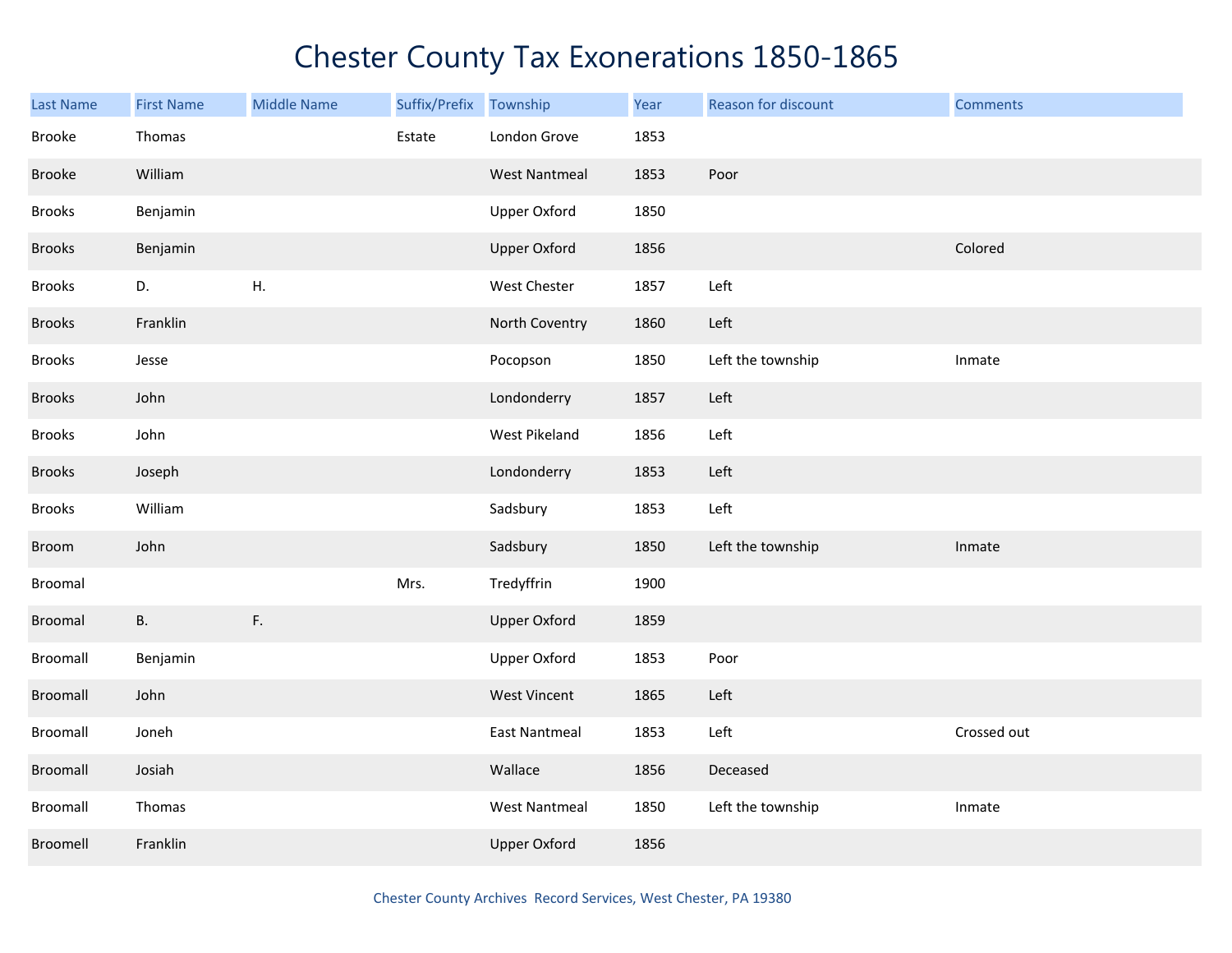| <b>Last Name</b> | <b>First Name</b> | <b>Middle Name</b> | Suffix/Prefix Township |                      | Year | Reason for discount | <b>Comments</b> |
|------------------|-------------------|--------------------|------------------------|----------------------|------|---------------------|-----------------|
| Broomell         | Josiah            |                    |                        | <b>West Nantmeal</b> | 1850 | Left the township   | Inmate          |
| Broomer          | Franklin          |                    |                        | London Grove         | 1850 |                     |                 |
| Broomhall        | Abraham           |                    |                        | West Chester         | 1856 | Poor                |                 |
| Broomhall        | Abram             |                    |                        | West Chester         | 1865 | Poor                |                 |
| Broomhall        | Caleb             |                    |                        | Charlestown          | 1857 |                     |                 |
| Broomhall        | Edward            |                    |                        | East Caln            | 1851 | Gone                |                 |
| Broomhall        | Humphrey          |                    |                        | West Chester         | 1855 | Not of age          |                 |
| Broomhall        | Humphrey          |                    |                        | West Chester         | 1856 | Left                |                 |
| Broomhall        | Humphrey          |                    |                        | West Chester         | 1865 | Dead                |                 |
| Broomhall        | John              |                    |                        | Thornbury            | 1855 |                     |                 |
| Broomhall        | M.                | <b>B.</b>          |                        | West Chester         | 1860 | Deceased            |                 |
| Broomhall        | Samuel            |                    |                        | West Chester         | 1856 | Left                |                 |
| Broomhall        | Thomas            |                    |                        | Wallace              | 1856 | Left                |                 |
| Brophy           | James             |                    |                        | Phoenixville         | 1860 | Left                |                 |
| Brophy           | James             |                    |                        | Phoenixville         | 1860 | Left                |                 |
| Brophy           | Joseph            | J.                 |                        | Downingtown, East    | 1898 | Removed             |                 |
| Brophy           | Michael           |                    |                        | Oxford Borough       | 1856 | "Not"               |                 |
| Brosby           | John              |                    |                        | East Nottingham      | 1859 | Left                |                 |
| <b>Brosius</b>   | E.                |                    |                        | Kennett              | 1853 |                     |                 |
| <b>Brosius</b>   | Edwin             |                    |                        | Kennett Square       | 1857 | Error               |                 |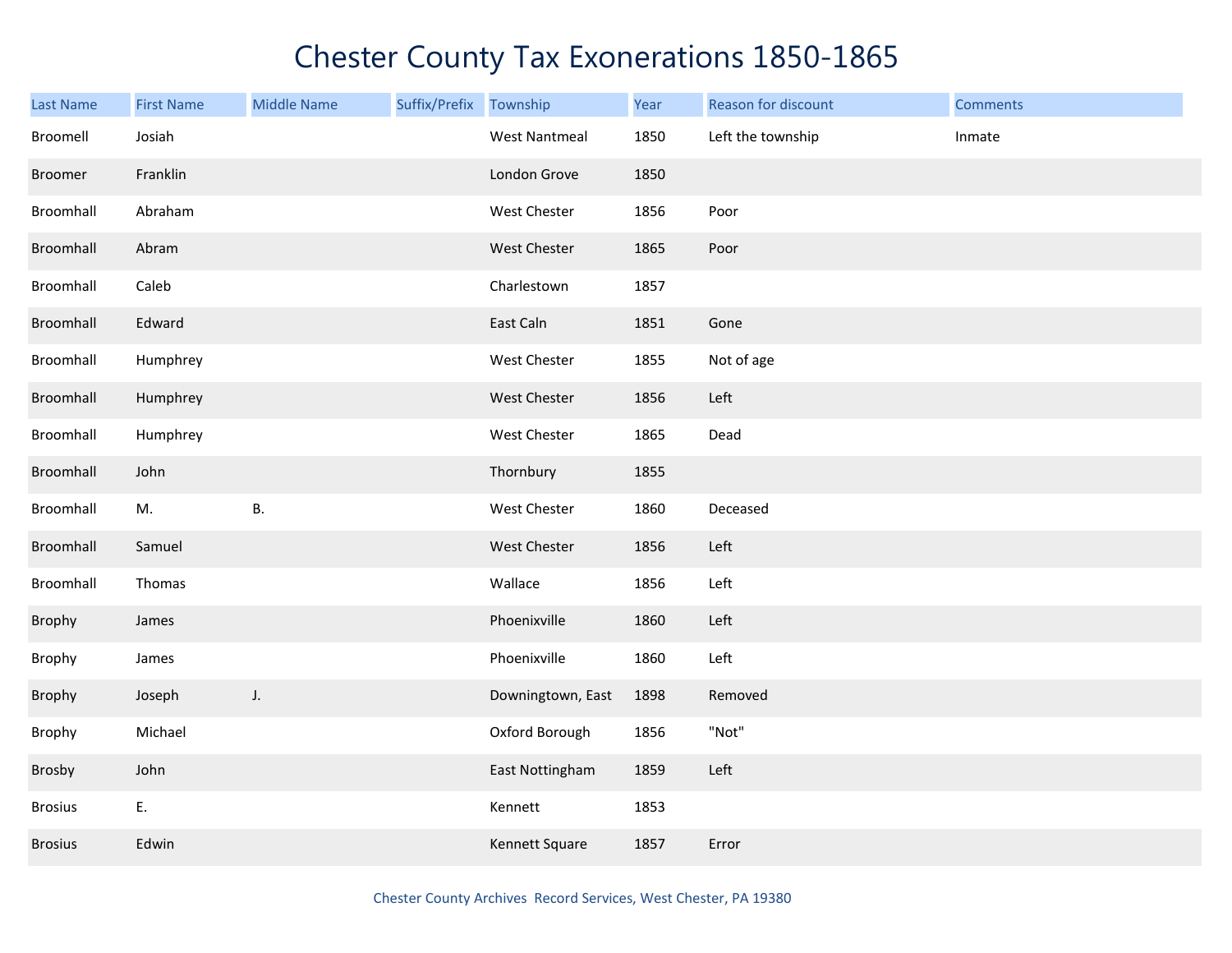| Last Name      | <b>First Name</b> | <b>Middle Name</b> | Suffix/Prefix Township |                     | Year | Reason for discount | <b>Comments</b> |
|----------------|-------------------|--------------------|------------------------|---------------------|------|---------------------|-----------------|
| <b>Brosius</b> | Henry             |                    |                        | East Marlborough    | 1849 | Refuses to pay      | Single Freeman  |
| <b>Brosius</b> | Henry             |                    |                        | East Marlborough    | 1850 | Poor                | Single Freeman  |
| <b>Brosius</b> | Henry             |                    |                        | East Marlborough    | 1855 | Left                |                 |
| <b>Brosius</b> | Henry             |                    |                        | Kennett             | 1850 |                     | Crossed out     |
| <b>Brosius</b> | Henry             |                    |                        | Pocopson            | 1853 |                     |                 |
| <b>Brosius</b> | Isaac             |                    |                        | East Marlborough    | 1855 | Left                |                 |
| <b>Brosius</b> | Levi              |                    |                        | <b>Upper Oxford</b> | 1859 |                     |                 |
| <b>Brower</b>  | John              |                    |                        | <b>East Vincent</b> | 1860 | Left                |                 |
| <b>Brower</b>  | William           |                    |                        | West Fallowfield    | 1857 | Error               |                 |
| Brown          | Aaron             |                    |                        | West Vincent        | 1865 | Left                |                 |
| Brown          | Aaron             |                    |                        | Westtown            | 1857 | Left                |                 |
| Brown          | Abner             |                    |                        | Tredyffrin          | 1857 |                     |                 |
| Brown          | Aldus             | J.                 |                        | Downingtown, East   | 1898 | No good             |                 |
| Brown          | Anderson          |                    |                        | Newlin              | 1850 | Poor                |                 |
| Brown          | Anderson          |                    |                        | Newlin              | 1853 | Poor                |                 |
| Brown          | Anderson          |                    |                        | Pocopson            | 1853 | Left                |                 |
| Brown          | Atley             |                    |                        | Downingtown         | 1860 | Left                |                 |
| Brown          | Benjamin          |                    |                        | East Brandywine     | 1850 | Poor                |                 |
| Brown          | Benjamin          |                    |                        | Oxford Borough      | 1865 | Left                |                 |
| Brown          | Cephas            |                    |                        | West Pikeland       | 1855 | Left                |                 |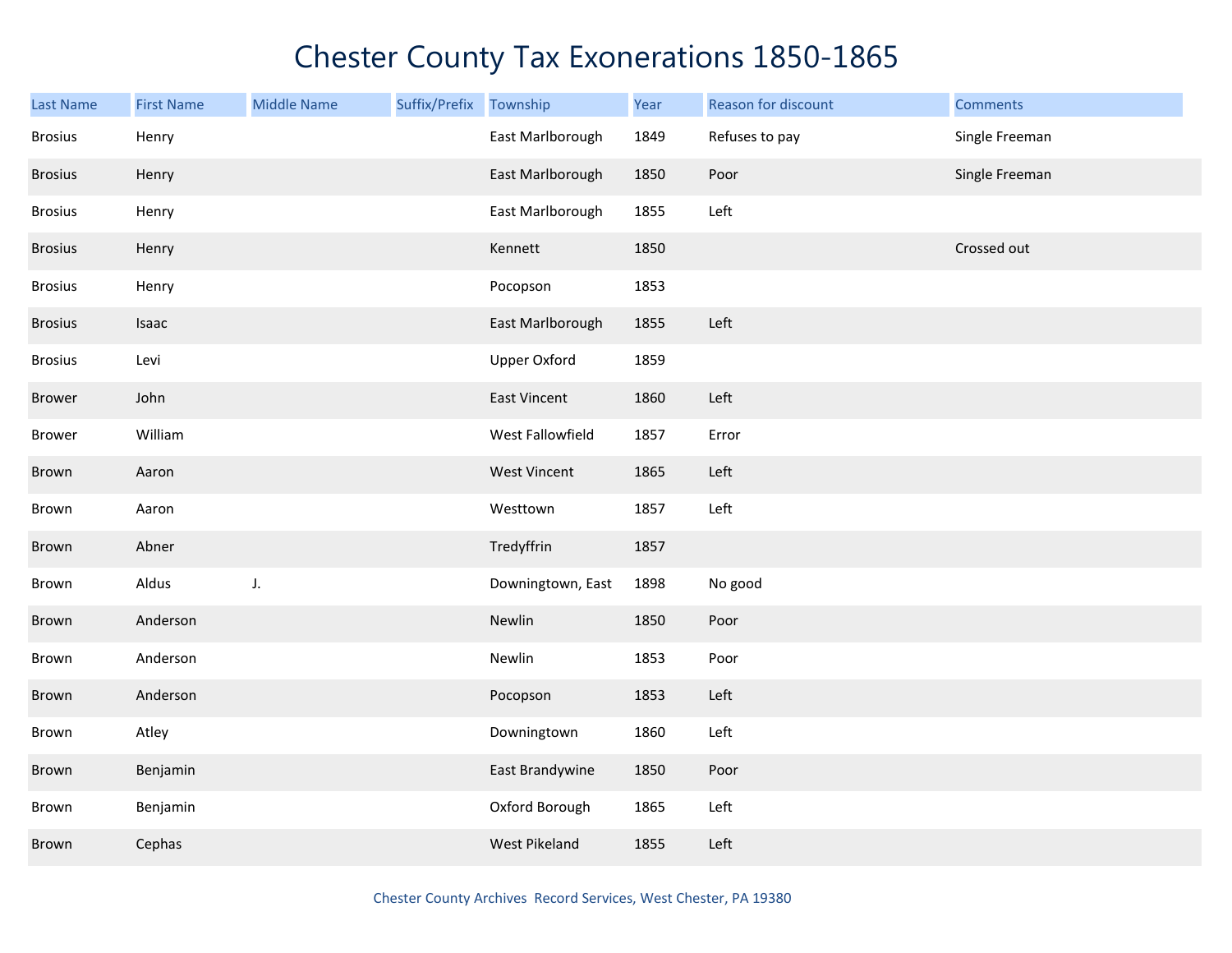| <b>Last Name</b> | <b>First Name</b> | <b>Middle Name</b> | Suffix/Prefix Township |                      | Year | Reason for discount | <b>Comments</b> |
|------------------|-------------------|--------------------|------------------------|----------------------|------|---------------------|-----------------|
| Brown            | Charles           | Η.                 |                        | Tredyffrin           | 1853 | Dead                |                 |
| Brown            | Daniel            |                    |                        | <b>Upper Oxford</b>  | 1853 | Poor                |                 |
| Brown            | Daniel            |                    |                        | <b>Upper Oxford</b>  | 1856 |                     | Colored         |
| Brown            | Daniel            |                    |                        | <b>Upper Oxford</b>  | 1857 | Poor                |                 |
| Brown            | David             |                    |                        | London Britain       | 1857 |                     |                 |
| Brown            | David             |                    |                        | West Chester         | 1859 | Left                |                 |
| Brown            | Davis             |                    |                        | West Caln            | 1865 | Left                |                 |
| Brown            | Eli               |                    |                        | London Britain       | 1857 | Left                |                 |
| Brown            | Eli               |                    |                        | Penn                 | 1850 | Left                |                 |
| Brown            | Eli               |                    |                        | Pennsbury            | 1859 | Poor                |                 |
| Brown            | Elisha            |                    |                        | East Nottingham      | 1834 | No Dog              |                 |
| Brown            | Elizabeth         |                    |                        | Kennett              | 1850 | Money               | Single Freeman  |
| Brown            | Ellis             |                    |                        | Franklin             | 1860 | Left                |                 |
| Brown            | Esther            |                    |                        | Kennett              | 1850 | Money               | Single Freeman  |
| Brown            | Forrester         |                    |                        | East Whiteland       | 1850 |                     |                 |
| Brown            | Forrester         |                    |                        | East Whiteland       | 1854 |                     |                 |
| Brown            | Forrester         |                    |                        | East Whiteland       | 1855 |                     |                 |
| Brown            | Forrester         |                    |                        | East Whiteland       | 1857 | Poor                | Crossed out     |
| Brown            | George            |                    |                        | Charlestown          | 1855 | Left                |                 |
| Brown            | George            | W.                 |                        | <b>East Nantmeal</b> | 1850 | Left                | Single Freeman  |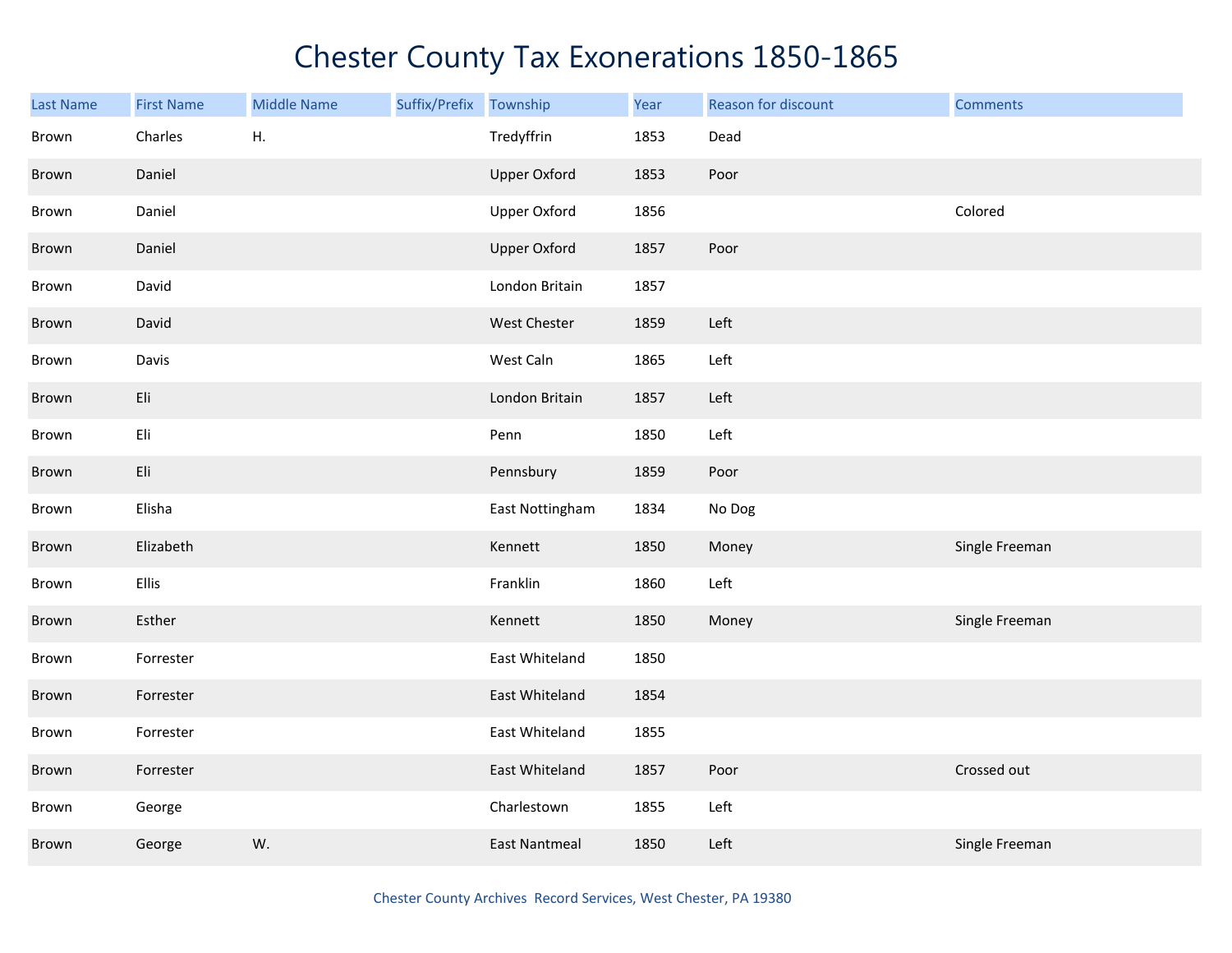| <b>Last Name</b> | <b>First Name</b> | <b>Middle Name</b> | Suffix/Prefix | Township             | Year | Reason for discount | <b>Comments</b> |
|------------------|-------------------|--------------------|---------------|----------------------|------|---------------------|-----------------|
| Brown            | George            |                    |               | London Britain       | 1850 | Left township       | Inmate          |
| Brown            | George            |                    |               | Pocopson             | 1857 | Left                |                 |
| Brown            | George            |                    |               | <b>West Nantmeal</b> | 1850 | Left the township   | Single Freeman  |
| Brown            | H.                |                    |               | New London           | 1898 |                     |                 |
| Brown            | Hadly             |                    |               | Lower Oxford         | 1851 |                     |                 |
| Brown            | Harvey            |                    |               | East Nottingham      | 1855 | Dog                 |                 |
| Brown            | Harvey            |                    |               | West Nottingham      | 1853 |                     |                 |
| Brown            | Harvy             |                    |               | East Nottingham      | 1857 | Left                |                 |
| Brown            | Henry             |                    |               | East Coventry        | 1853 | Not found           |                 |
| Brown            | Henry             |                    |               | North Coventry       | 1856 | Left                |                 |
| Brown            | Isaac             |                    |               | East Marlborough     | 1849 | Colored             | Inmate          |
| Brown            | Isaac             |                    |               | East Nottingham      | 1853 | Deceased            |                 |
| Brown            | J.                | W.                 |               | West Caln            | 1855 | Error               |                 |
| Brown            | Jacob             |                    |               | West Nottingham      | 1860 | Moved away          |                 |
| Brown            | James             | S.                 |               | Charlestown          | 1855 | Unnaturalized       |                 |
| Brown            | James             | T.                 |               | Charlestown          | 1857 | Left                |                 |
| Brown            | James             | T.                 |               | East Whiteland       | 1850 |                     |                 |
| Brown            | James             | T.                 |               | East Whiteland       | 1855 |                     |                 |
| Brown            | James             | T.                 |               | East Whiteland       | 1857 | Left                |                 |
| Brown            | James             | F.                 |               | East Whiteland       | 1860 | Poor                |                 |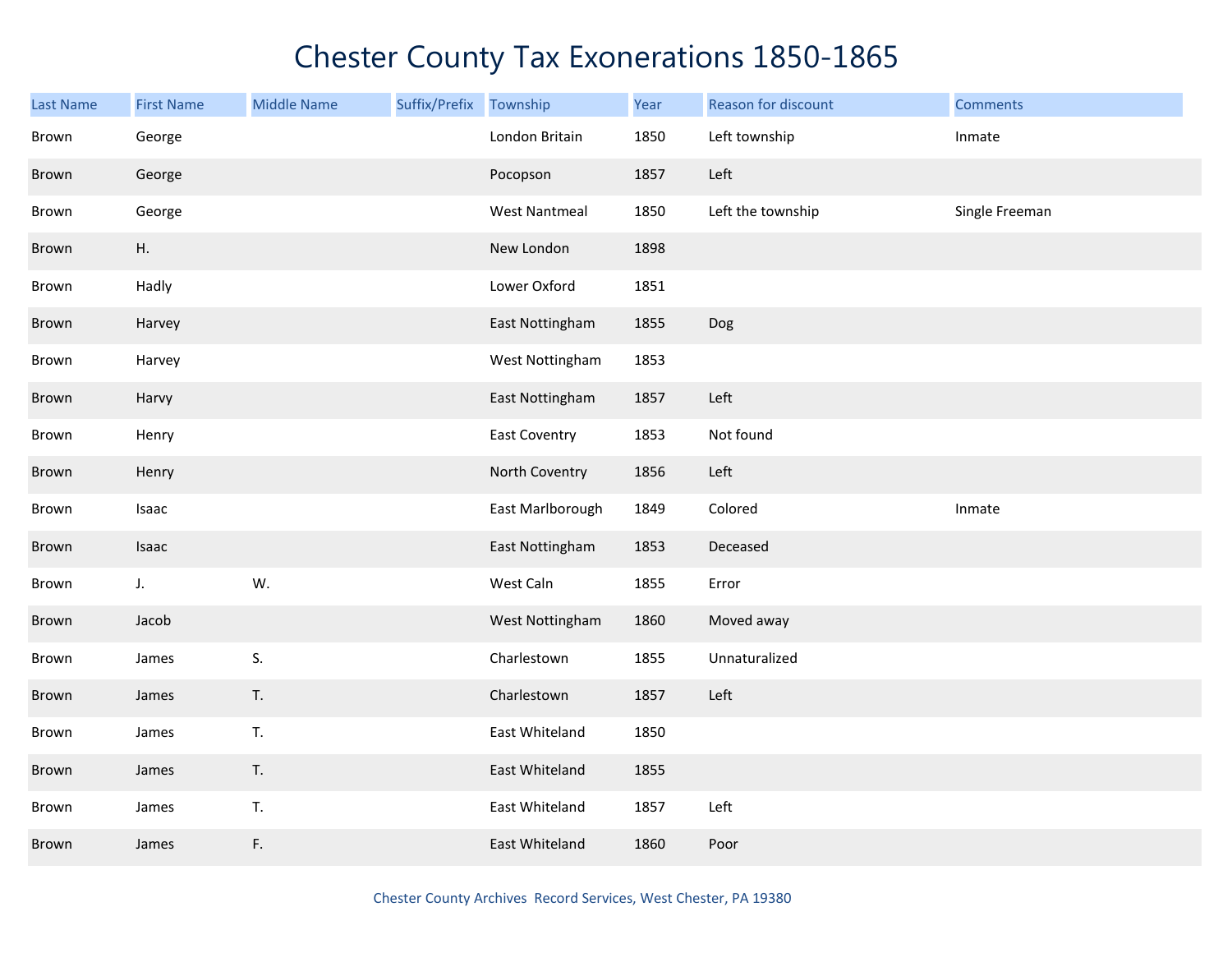| <b>Last Name</b> | <b>First Name</b> | <b>Middle Name</b> | Suffix/Prefix | Township         | Year | Reason for discount    | <b>Comments</b> |
|------------------|-------------------|--------------------|---------------|------------------|------|------------------------|-----------------|
| Brown            | James             | F.                 |               | East Whiteland   | 1865 | Old & Poor             |                 |
| Brown            | James             | W.                 |               | West Caln        | 1854 | Error                  |                 |
| Brown            | James             |                    |               | West Chester     | 1853 |                        |                 |
| Brown            | James             |                    |               | West Fallowfield | 1857 | Cannot be found        |                 |
| Brown            | James             |                    |               | West Marlborough | 1850 | Poor                   |                 |
| Brown            | James             |                    |               | West Whiteland   | 1850 | Colored                |                 |
| Brown            | James             |                    |               | West Whiteland   | 1855 | Poor                   |                 |
| Brown            | Job               |                    |               | West Nottingham  | 1865 | Error                  |                 |
| Brown            | John              | Η.                 |               | East Nottingham  | 1857 | Left                   |                 |
| Brown            | John              |                    |               | Lower Oxford     | 1857 | Error                  | Inmate          |
| Brown            | John              |                    |               | New London       | 1860 | Left the township/poor |                 |
| Brown            | John              |                    |               | West Caln        | 1855 | Error                  |                 |
| Brown            | John              |                    |               | West Marlborough | 1851 |                        |                 |
| Brown            | John              |                    |               | West Marlborough | 1860 | Poor                   |                 |
| Brown            | John              |                    |               | West Marlborough | 1865 | Left                   |                 |
| Brown            | John              |                    |               | West Nottingham  | 1859 | Error                  |                 |
| Brown            | John              |                    |               | West Nottingham  | 1860 | Poor                   |                 |
| Brown            | Joseph            |                    |               | East Nottingham  | 1857 | Left                   |                 |
| Brown            | Joseph            |                    |               | London Grove     | 1855 | Poor                   | Single Freeman  |
| Brown            | Joseph            |                    |               | Pocopson         | 1854 | Left                   |                 |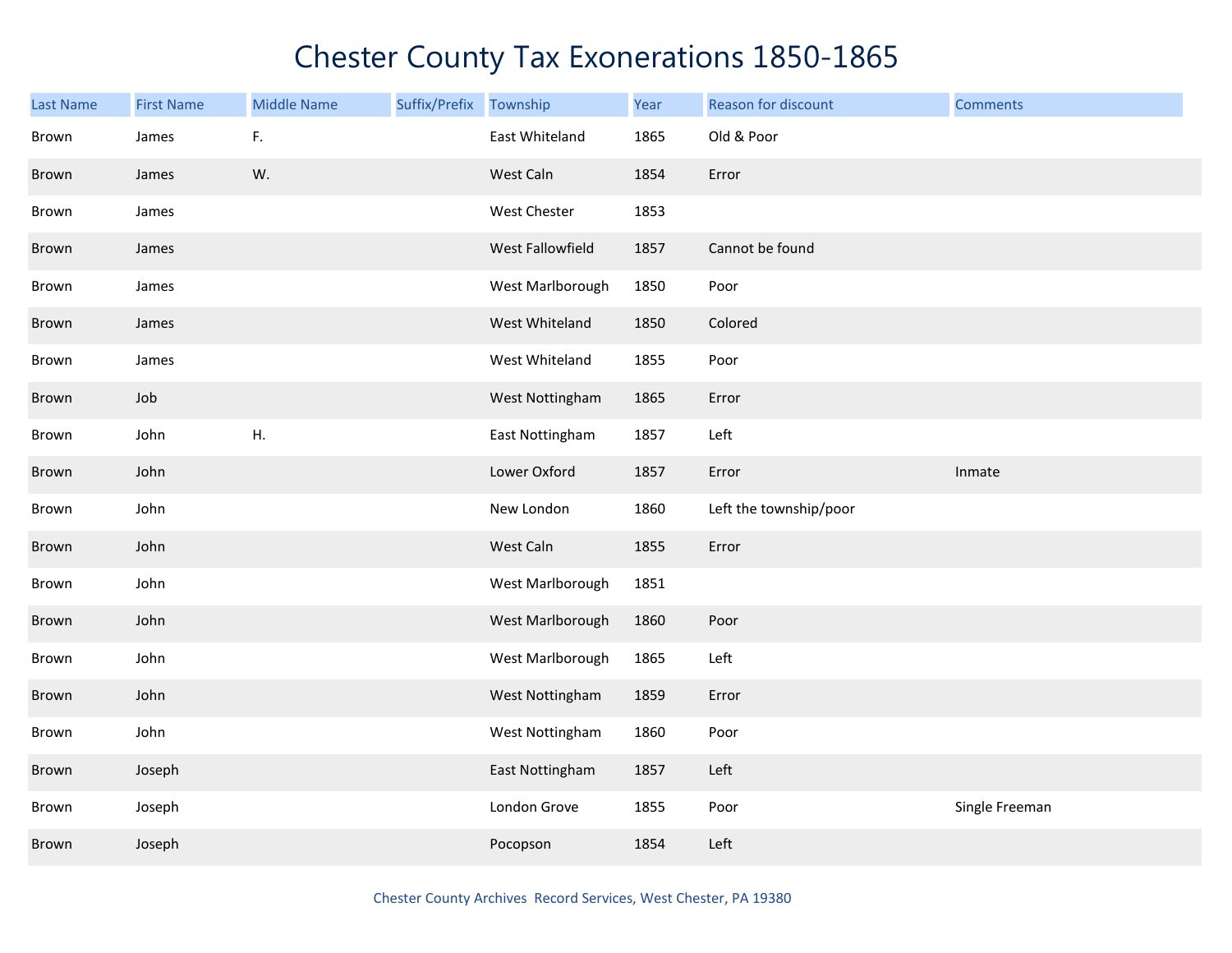| <b>Last Name</b> | <b>First Name</b>           | <b>Middle Name</b> | Suffix/Prefix | Township             | Year | Reason for discount | <b>Comments</b> |
|------------------|-----------------------------|--------------------|---------------|----------------------|------|---------------------|-----------------|
| Brown            | Joseph                      |                    |               | Pocopson             | 1860 | Left                |                 |
| Brown            | Joseph                      | ${\sf R}.$         |               | Tredyffrin           | 1849 | Gone                |                 |
| Brown            | Joseph                      |                    |               | Tredyffrin           | 1853 | Left                |                 |
| Brown            | Joseph                      |                    |               | Tredyffrin           | 1857 |                     |                 |
| Brown            | Joseph                      |                    |               | West Marlborough     | 1855 |                     |                 |
| Brown            | Joseph                      |                    |               | West Marlborough     | 1855 |                     |                 |
| Brown            | Joseph                      |                    |               | West Nottingham      | 1859 | Left                |                 |
| Brown            | Lewis                       | K.                 |               | East Nottingham      | 1855 | Left                |                 |
| Brown            | $\mathsf{Lot}$              |                    |               | Warwick              | 1853 | Gone                |                 |
| Brown            | $\ensuremath{\mathsf{Lot}}$ |                    |               | <b>West Nantmeal</b> | 1859 | Poor                |                 |
| Brown            | Lot                         |                    |               | <b>West Nantmeal</b> | 1860 | Poor                |                 |
| Brown            | Michael                     |                    |               | London Britain       | 1852 | Left                |                 |
| Brown            | Milton                      |                    |               | Newlin               | 1850 | Gone                |                 |
| Brown            | Milton                      |                    |               | West Marlborough     | 1855 |                     |                 |
| Brown            | Milton                      |                    |               | West Marlborough     | 1860 | Poor                |                 |
| Brown            | Moses                       | M.                 |               | Westtown             | 1857 | Left                |                 |
| Brown            | Moses                       |                    |               | Westtown             | 1860 | Left                |                 |
| Brown            | Nathan                      |                    |               | Downingtown, East    | 1898 | Colored             |                 |
| Brown            | Nathan                      |                    |               | Franklin             | 1857 | Poor                |                 |
| Brown            | Neal                        |                    |               | Easttown             | 1856 | Left                |                 |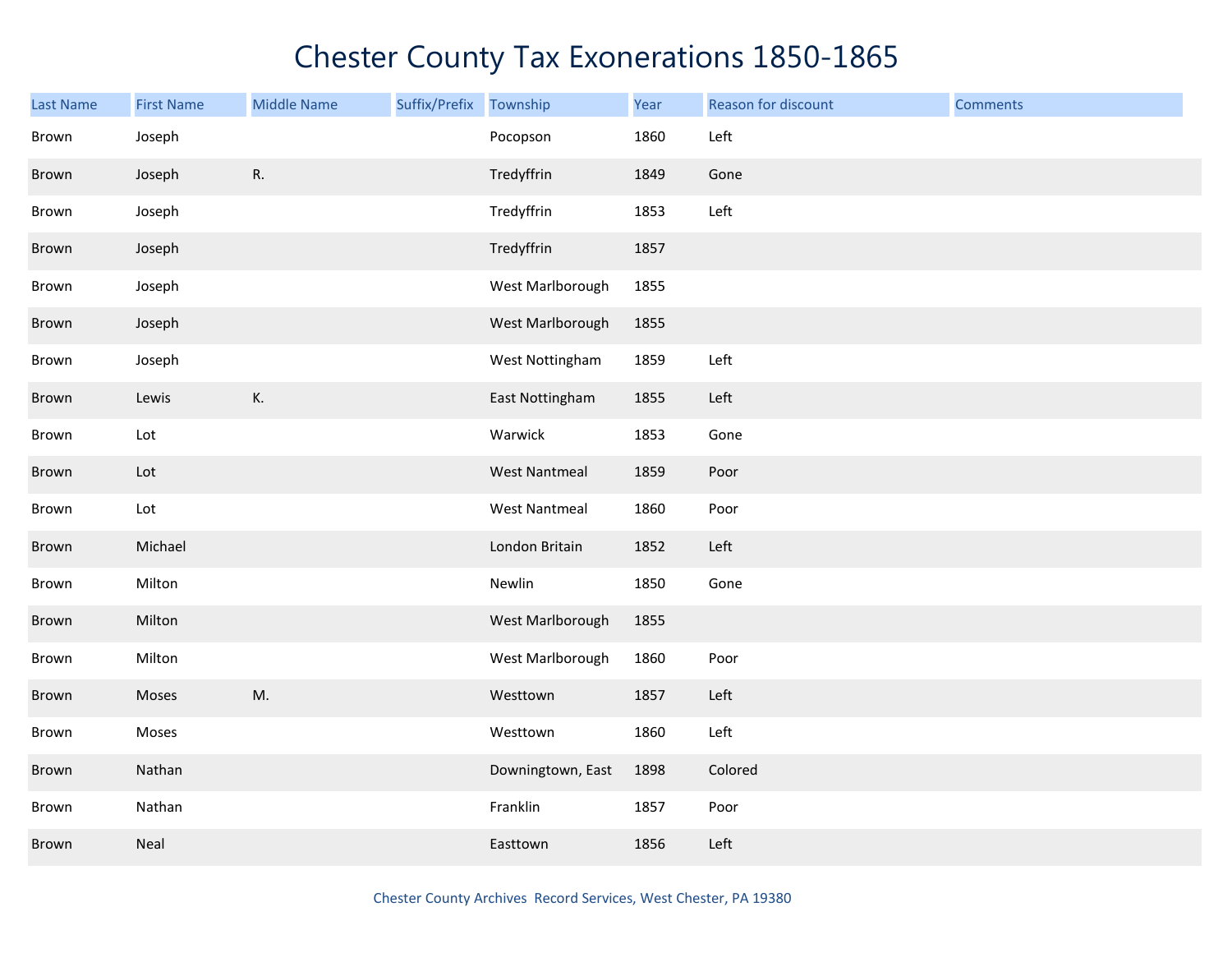| Last Name | <b>First Name</b> | <b>Middle Name</b> | Suffix/Prefix | Township             | Year | Reason for discount | <b>Comments</b> |
|-----------|-------------------|--------------------|---------------|----------------------|------|---------------------|-----------------|
| Brown     | Neal              |                    |               | Tredyffrin           | 1857 |                     |                 |
| Brown     | Owen              |                    |               | London Britain       | 1857 | Colored             |                 |
| Brown     | Patrick           |                    |               | West Marlborough     | 1857 | Left                |                 |
| Brown     | Phineas           |                    |               | New London           | 1850 | No Dog              | Inmate          |
| Brown     | Pierce            |                    |               | Franklin             | 1857 | Error               |                 |
| Brown     | Ralph             |                    |               | Downingtown, East    | 1898 | No good             |                 |
| Brown     | Riley             |                    |               | Pocopson             | 1850 | Left the township   | Inmate          |
| Brown     | Riley             |                    |               | West Chester         | 1856 | Left                |                 |
| Brown     | Robert            |                    |               | East Nottingham      | 1853 |                     |                 |
| Brown     | Samuel            |                    |               | <b>Upper Oxford</b>  | 1856 |                     | of Color        |
| Brown     | Samuel            |                    |               | Upper Oxford         | 1860 | Poor                |                 |
| Brown     | Theodore          |                    |               | Newlin               | 1860 | Left                |                 |
| Brown     | Thomas            |                    |               | East Nottingham      | 1850 | Not found           | Single Freeman  |
| Brown     | Thomas            | T.                 |               | East Nottingham      | 1859 | Left                |                 |
| Brown     | Thomas            |                    |               | <b>West Chester</b>  | 1853 |                     |                 |
| Brown     | Thomas            |                    |               | <b>West Nantmeal</b> | 1850 | Unable to pay       | Inmate          |
| Brown     | Townsend          |                    |               | Pennsbury            | 1854 |                     |                 |
| Brown     | William           |                    |               | East Nottingham      | 1857 | Left                |                 |
| Brown     | William           |                    |               | New London           | 1852 | Left                |                 |
| Brown     | William           |                    |               | Newlin               | 1850 | Poor                |                 |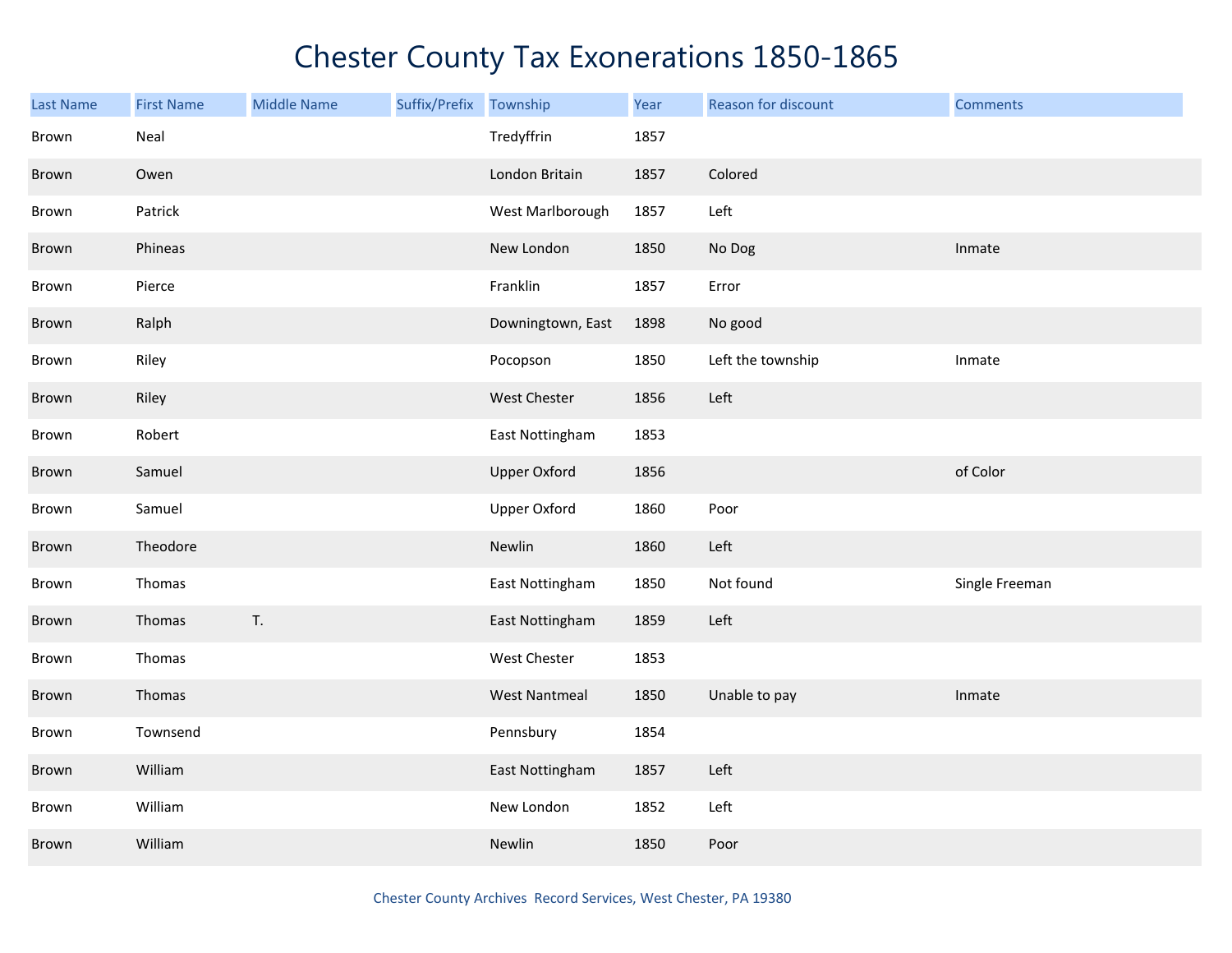| Last Name      | <b>First Name</b> | <b>Middle Name</b> | Suffix/Prefix | Township            | Year | Reason for discount    | <b>Comments</b>            |
|----------------|-------------------|--------------------|---------------|---------------------|------|------------------------|----------------------------|
| Brown          | William           |                    |               | Newlin              | 1853 | Poor                   |                            |
| Brown          | William           |                    |               | Newlin              | 1854 | Poor                   |                            |
| Brown          | William           |                    |               | Newlin              | 1855 |                        |                            |
| Brown          | William           |                    |               | Pocopson            | 1854 | Left                   |                            |
| Brown          | William           |                    |               | Pocopson            | 1859 | Left                   |                            |
| Brown          | William           | Η.                 | Jr.           | South Coventry      | 1853 | Left                   |                            |
| Brown          | William           |                    |               | West Chester        | 1857 | Left                   |                            |
| Brown          | William           | R.                 |               | West Goshen         | 1860 | Left                   |                            |
| Brown          | William           |                    |               | West Nottingham     | 1865 | Dead                   |                            |
| Brown          | Wilson            |                    |               | West Chester        | 1860 | Poor                   |                            |
| Brownback      | Η.                | I.                 |               | Phoenixville        | 1897 | Claims he will not pay | 1st & 2nd & 4th & 6th Ward |
| Brownberry     | Η.                | J.                 |               | Londonderry         | 1865 | Left                   |                            |
| Broyer         | Michael           |                    |               | East Whiteland      | 1860 | Alien                  |                            |
| Broyer         | Patrick           |                    |               | East Whiteland      | 1860 | Alien                  |                            |
| <b>Bruce</b>   | Emmor             |                    |               | West Whiteland      | 1850 |                        | Inmate                     |
| Bruce          | Joel              |                    |               | West Chester        | 1859 | Poor                   |                            |
| Bruin          | Daniel            |                    |               | Phoenixville        | 1860 | Left                   |                            |
| <b>Brumall</b> | <b>B.</b>         | F.                 |               | <b>Upper Oxford</b> | 1860 | Poor                   |                            |
| Bruner         | Owen              | F.                 |               | Honey Brook         | 1856 | Left                   | Inmate                     |
| Bryan          | Joel              | R.                 |               | Pocopson            | 1857 | Left                   |                            |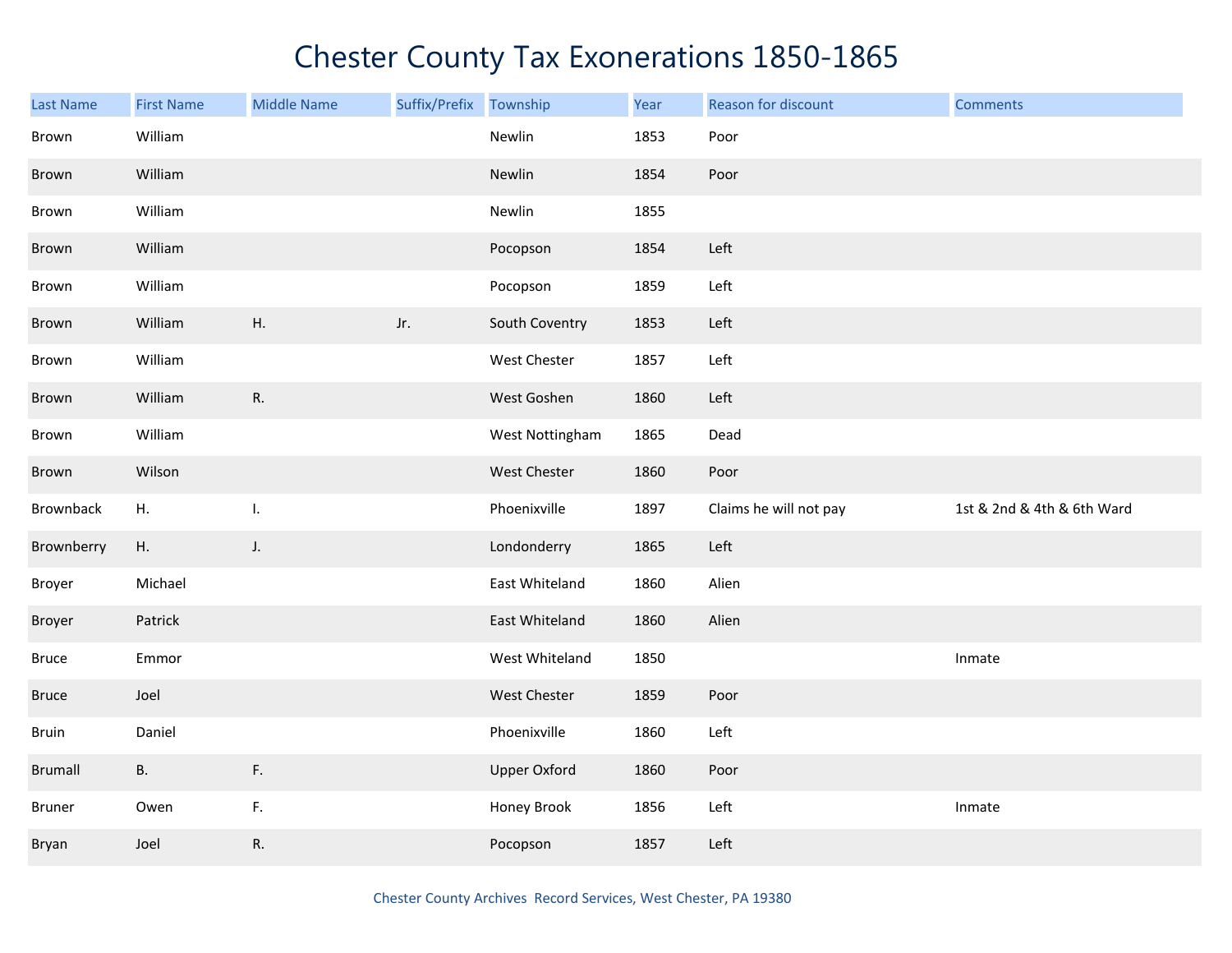| <b>Last Name</b> | <b>First Name</b> | <b>Middle Name</b> | Suffix/Prefix Township |                      | Year | Reason for discount  | <b>Comments</b> |
|------------------|-------------------|--------------------|------------------------|----------------------|------|----------------------|-----------------|
| Buchanan         | David             |                    |                        | Honey Brook          | 1855 |                      |                 |
| Buchanan         | Jesse             |                    |                        | Honey Brook          | 1853 |                      |                 |
| Buchanan         | John              |                    |                        | West Caln            | 1850 | Unseated land        | Tanner          |
| Buchanan         | Samuel            |                    |                        | <b>West Nantmeal</b> | 1859 | Error                |                 |
| Buchanan         | William           | S.                 |                        | West Caln            | 1850 | Unseated land        |                 |
| Buchanan         | William           |                    |                        | <b>West Nantmeal</b> | 1850 | Left the township    | Single Freeman  |
| Bucher           | Benjamin          |                    |                        | West Brandywine      | 1851 |                      |                 |
| <b>Bucherd</b>   | Samuel            |                    |                        | <b>East Vincent</b>  | 1853 | Not found            |                 |
| <b>Buck</b>      | James             |                    |                        | London Grove         | 1853 |                      |                 |
| Buckalew         | Howard            |                    |                        | East Nottingham      | 1855 | Dog Dead             |                 |
| Buckalew         | Jesse             |                    |                        | East Nottingham      | 1855 | Poor                 |                 |
| <b>Buckalew</b>  | John              |                    |                        | East Nottingham      | 1850 | Poor & unable to pay | Inmate          |
| Buckalloo        | William           |                    |                        | East Nottingham      | 1850 | Lives in Cattawissa  | Inmate          |
| <b>Buckalu</b>   | Jesse             |                    |                        | East Nottingham      | 1857 | Left                 |                 |
| Buckelew         | Jeremiah          |                    |                        | East Nottingham      | 1850 | Lives in Cattawisa   | Inmate          |
| <b>Buckhart</b>  | Frederick         |                    |                        | East Whiteland       | 1860 | Left                 |                 |
| <b>Buckhart</b>  | Frederick         |                    |                        | Tredyffrin           | 1857 |                      |                 |
| <b>Buckley</b>   | Daniel            |                    |                        | Thornbury            | 1862 | Poor                 |                 |
| <b>Buckley</b>   | Dennis            |                    |                        | London Britain       | 1860 | Left                 |                 |
| <b>Buckley</b>   | Edmund            |                    |                        | Valley               | 1856 | Left                 |                 |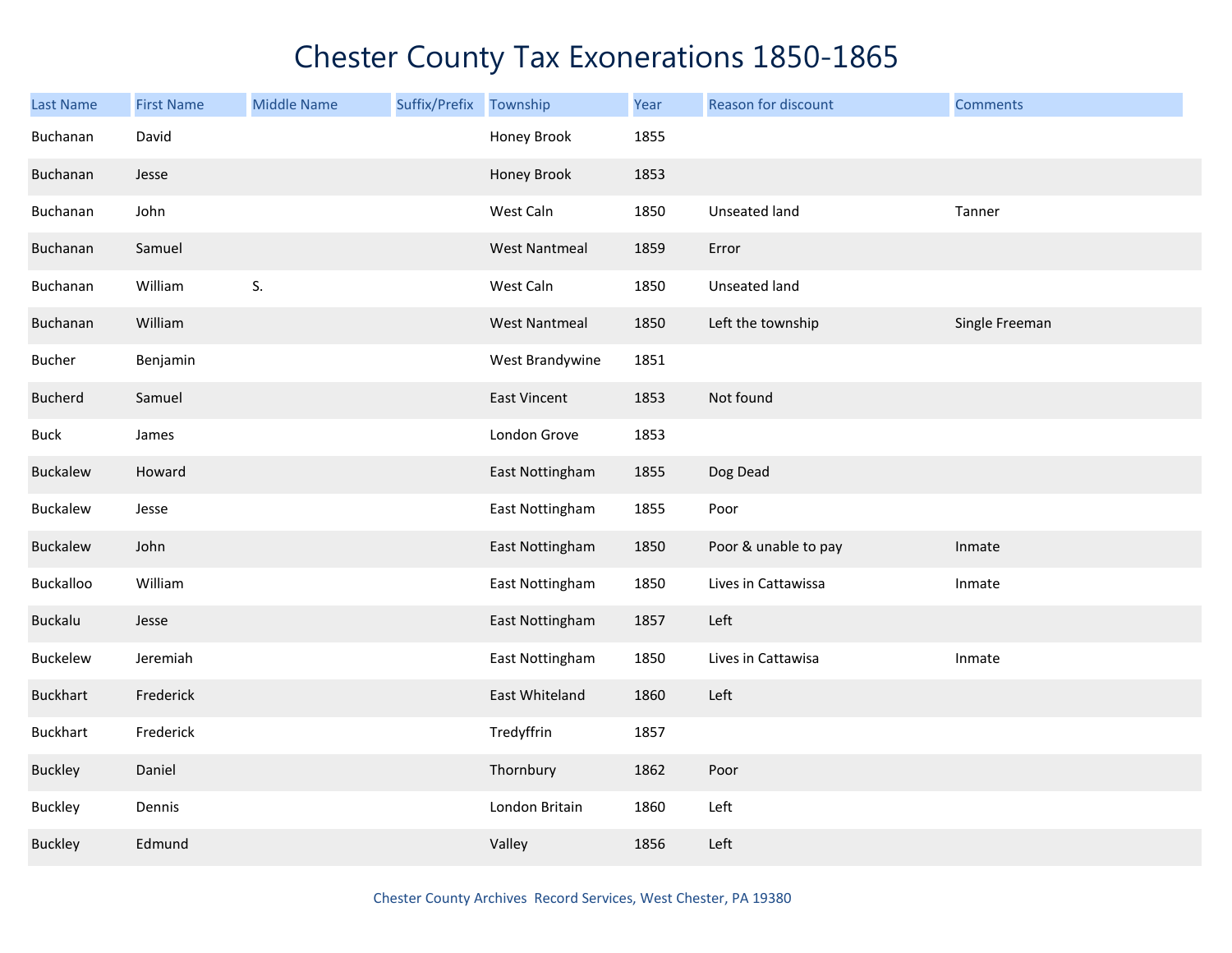| <b>Last Name</b> | <b>First Name</b> | <b>Middle Name</b> | Suffix/Prefix | Township             | Year | Reason for discount | <b>Comments</b>            |
|------------------|-------------------|--------------------|---------------|----------------------|------|---------------------|----------------------------|
| <b>Buckley</b>   | James             |                    |               | East Whiteland       | 1850 |                     |                            |
| <b>Buckley</b>   | Jerry             |                    |               | East Whiteland       | 1857 | Left                |                            |
| <b>Buckley</b>   | John              |                    |               | Franklin             | 1857 | Poor                |                            |
| <b>Buckley</b>   | John              |                    |               | Franklin             | 1859 | Left                |                            |
| <b>Buckley</b>   | John              |                    |               | Phoenixville         | 1897 |                     | 1st & 2nd & 4th & 6th Ward |
| <b>Buckley</b>   | John              |                    |               | West Whiteland       | 1851 | Left the township   | Inmate                     |
| <b>Buckley</b>   | Joseph            |                    |               | West Whiteland       | 1855 | Poor                |                            |
| <b>Buckley</b>   | Nathan            | D.                 |               | West Nottingham      | 1850 | Left the township   | Crossed out                |
| Buckley          | Patrick           |                    |               | New London           | 1859 |                     |                            |
| <b>Buckley</b>   | Thomas            |                    |               | West Whiteland       | 1851 | Left the township   | Single Freeman             |
| <b>Buckley</b>   | William           |                    | Estate        | Phoenixville         | 1897 | Settled             | 4th & 5th Ward             |
| <b>Buckley</b>   | William           |                    |               | Phoenixville         | 1897 |                     | 1st & 2nd & 4th & 6th Ward |
| <b>Buckner</b>   | Newton            | J.                 |               | Sadsbury             | 1865 | Army                |                            |
| Buckwalter       | Benjamin          |                    |               | West Whiteland       | 1850 |                     | Single Freeman             |
| Buckwalter       | Daniel            |                    |               | Charlestown          | 1855 | Left                |                            |
| Buckwalter       | David             |                    |               | Uwchlan              | 1856 | Error               |                            |
| Buckwalter       | Evi               |                    |               | <b>West Nantmeal</b> | 1850 | Left the township   | Single Freeman             |
| Buckwalter       | Henry             | Η.                 |               | <b>Upper Uwchlan</b> | 1865 | Left                |                            |
| Buckwalter       | John              | Η.                 |               | Charlestown          | 1860 | Left                |                            |
| Buckwalter       | Lewis             |                    |               | <b>West Vincent</b>  | 1865 | Left                |                            |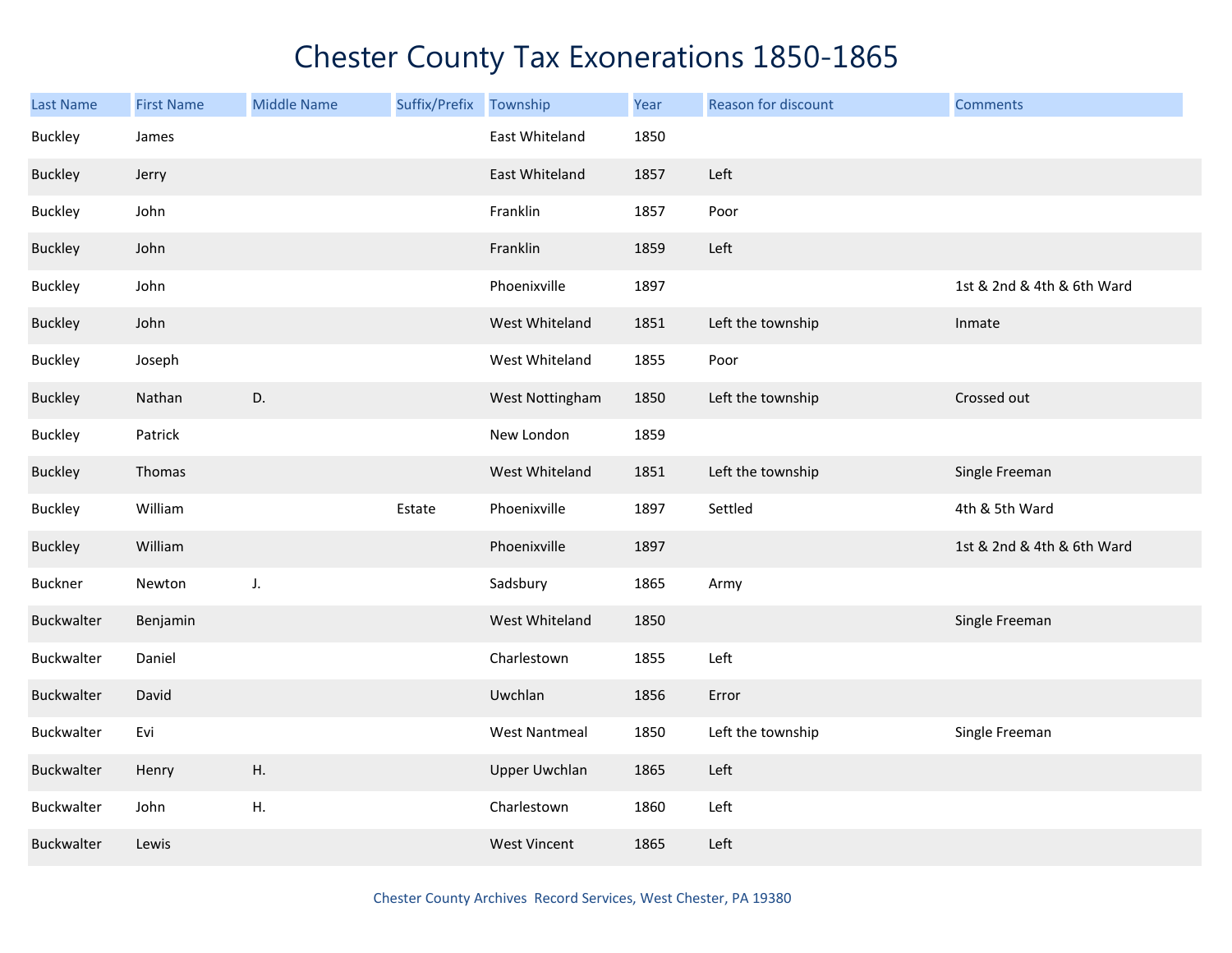| Last Name      | <b>First Name</b> | <b>Middle Name</b> | Suffix/Prefix Township |                      | Year | Reason for discount | <b>Comments</b> |
|----------------|-------------------|--------------------|------------------------|----------------------|------|---------------------|-----------------|
| Buckwalter     | Samuel            |                    |                        | Charlestown          | 1855 | Error               |                 |
| Buckwalter     | Seth              |                    |                        | <b>East Vincent</b>  | 1859 | Poor                |                 |
| Buckwalter     | Seth              |                    |                        | <b>East Vincent</b>  | 1860 | Deceased            |                 |
| Buckwalter     | William           | S.                 |                        | Kennett              | 1853 |                     |                 |
| <b>Budd</b>    | Daniel            |                    |                        | West Brandywine      | 1850 | Left the township   | Inmate          |
| <b>Budd</b>    | Daniel            |                    |                        | West Brandywine      | 1857 | Left                |                 |
| Budghouse      | James             |                    |                        | Pocopson             | 1857 | Left                |                 |
| Buffington     | George            |                    |                        | Willistown           | 1857 | Unable to pay       |                 |
| Buffington     | James             | M.                 |                        | Uwchlan              | 1857 | Left                |                 |
| Buffington     | James             | M.                 |                        | <b>West Nantmeal</b> | 1850 |                     | Inmate          |
| Buffinton      | Joseph            |                    |                        | Newlin               | 1854 | Left                |                 |
| <b>Buffit</b>  | William           |                    |                        | East Caln            | 1854 | Poor                |                 |
| <b>Buffitt</b> | William           |                    |                        | East Caln            | 1853 |                     |                 |
| Bugal          | Charles           |                    |                        | Easttown             | 1854 |                     |                 |
| Bugle          | Charles           |                    |                        | East Whiteland       | 1855 |                     |                 |
| <b>Bugle</b>   | Charles           |                    |                        | Willistown           | 1850 | Unable to pay       | Inmate          |
| <b>Bugless</b> | T.                | Η.                 |                        | West Chester         | 1865 | Dead                |                 |
| <b>Bugless</b> | Thomas            | Η.                 |                        | West Chester         | 1860 | Poor                |                 |
| Bull           | Levi              |                    |                        | Warwick              | 1853 | Error               | Land Holder     |
| Bull           | Octaves           |                    |                        | Warwick              | 1857 |                     |                 |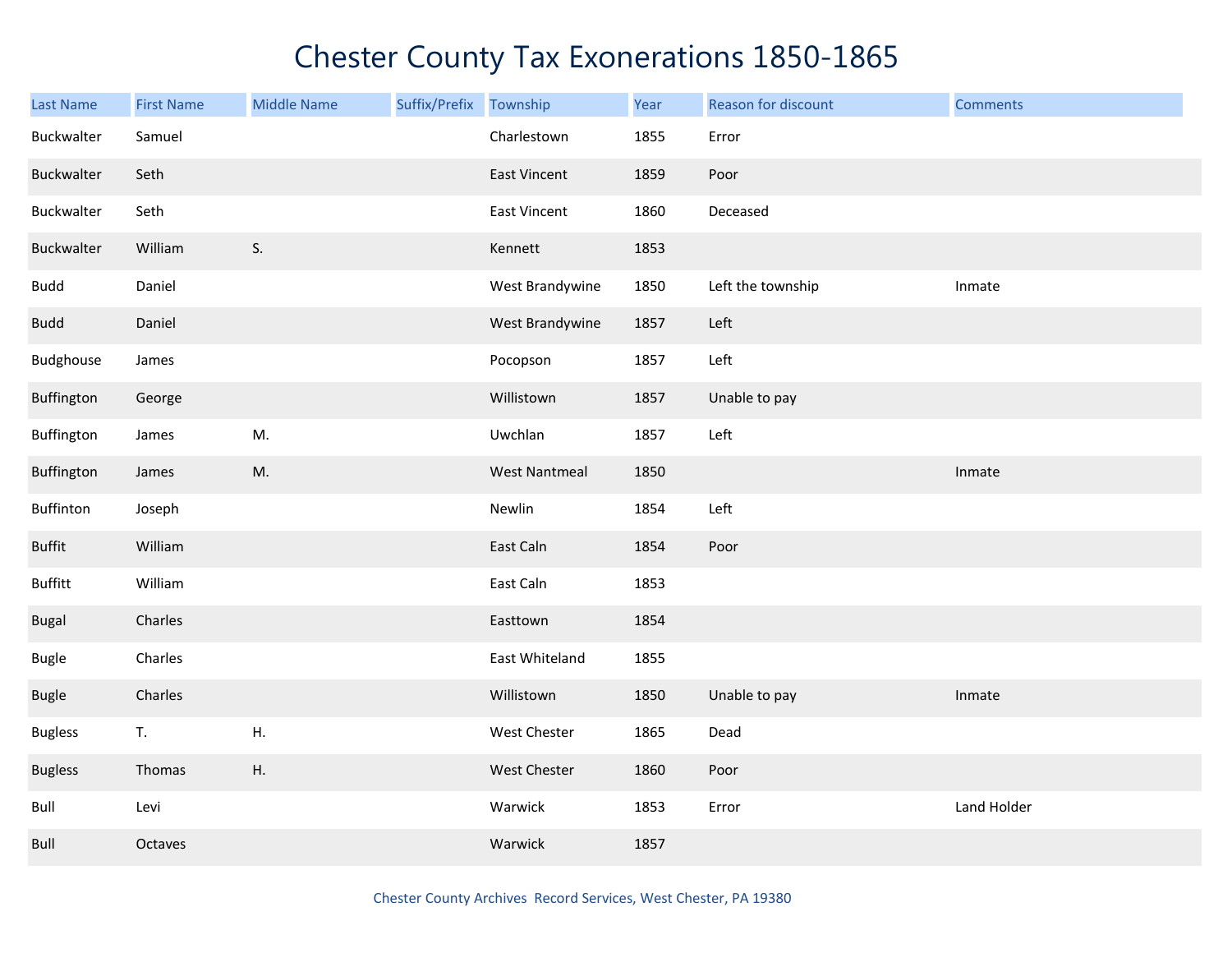| <b>Last Name</b> | <b>First Name</b> | <b>Middle Name</b> | Suffix/Prefix | Township             | Year | Reason for discount | <b>Comments</b> |
|------------------|-------------------|--------------------|---------------|----------------------|------|---------------------|-----------------|
| Bull             | Thomas            | К.                 |               | Warwick              | 1853 | Error               | Land Holder     |
| <b>Buller</b>    | Davis             |                    |               | <b>East Nantmeal</b> | 1856 | Left                | Single Freeman  |
| <b>Buller</b>    | William           |                    |               | East Brandywine      | 1850 | Left                |                 |
| <b>Bulling</b>   | Jacob             |                    |               | <b>East Vincent</b>  | 1859 | Poor                |                 |
| <b>Bulling</b>   | Jacob             |                    |               | <b>East Vincent</b>  | 1860 | Left                |                 |
| <b>Bullinger</b> | Joseph            |                    |               | West Chester         | 1855 | Left                |                 |
| <b>Bullock</b>   | Aaron             |                    |               | West Chester         | 1853 |                     |                 |
| <b>Bullock</b>   | Aaron             |                    |               | West Chester         | 1855 | Dead                |                 |
| <b>Bullock</b>   | Chalkley          |                    |               | West Chester         | 1860 | Deceased            |                 |
| <b>Bullock</b>   | Thomas            |                    |               | East Nottingham      | 1855 | Left                |                 |
| Bun              | Abram             |                    |               | North Coventry       | 1857 | Error               |                 |
| <b>Bunn</b>      | John              | G.                 |               | East Brandywine      | 1853 | Poor                |                 |
| Bunn             | John              |                    |               | North Coventry       | 1853 | Left                |                 |
| Bunn             | John              |                    |               | Wallace              | 1856 | Poor                |                 |
| Bunn             | William           |                    |               | Honey Brook          | 1853 | Left                |                 |
| <b>Bunns</b>     | John              |                    |               | Easttown             | 1855 | Left                |                 |
| Bunten           | Isaac             |                    |               | Lower Oxford         | 1850 | Left the township   | Single Freeman  |
| <b>Bunting</b>   | Ebenezer          |                    |               | Lower Oxford         | 1850 | Left the township   | Single Freeman  |
| <b>Bunting</b>   | Ebenezer          |                    |               | Lower Oxford         | 1851 |                     |                 |
| <b>Bunting</b>   | Horatio           |                    |               | Lower Oxford         | 1850 | Dog Dead            |                 |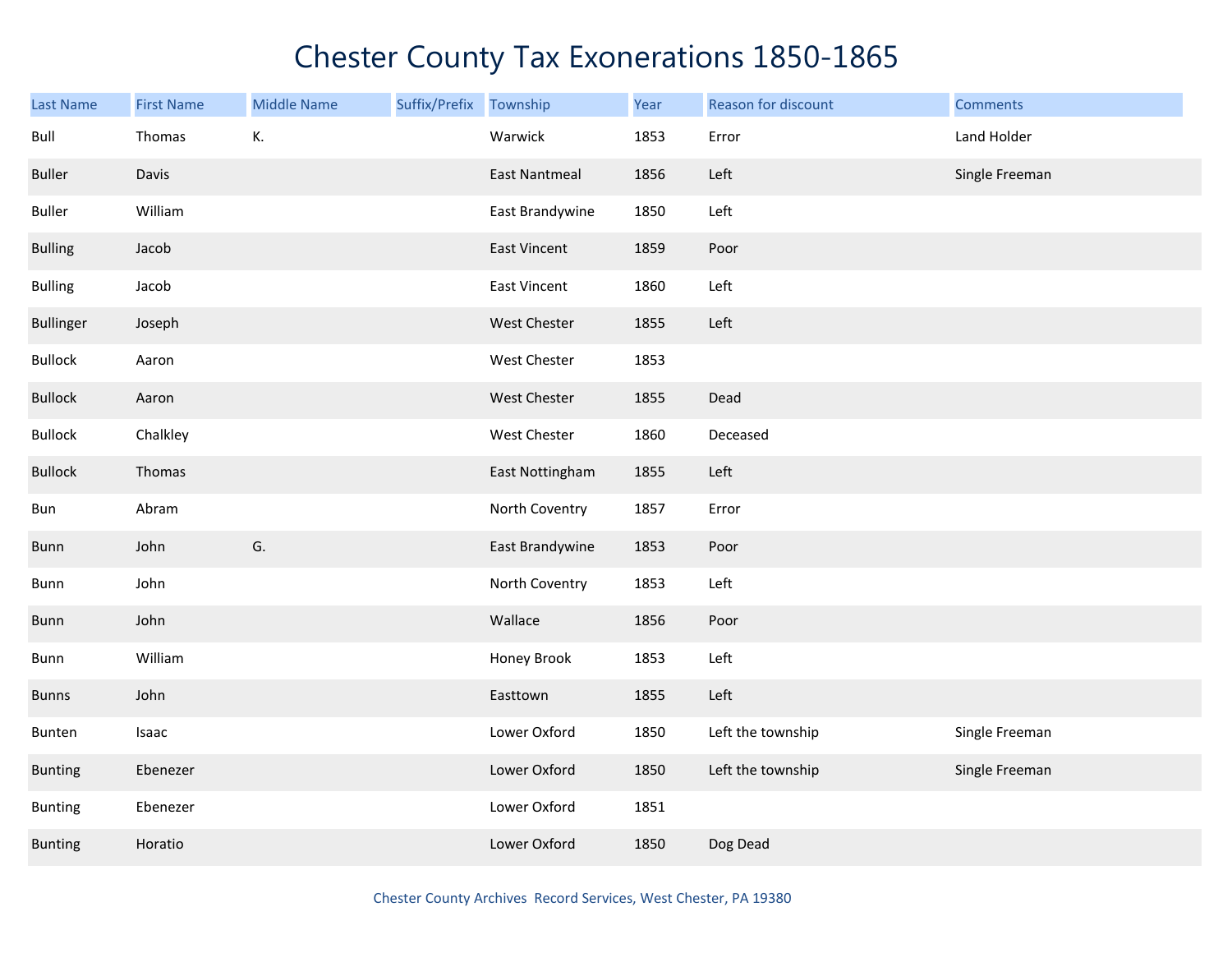| Last Name      | <b>First Name</b> | <b>Middle Name</b> | Suffix/Prefix | Township            | Year | Reason for discount  | <b>Comments</b>            |
|----------------|-------------------|--------------------|---------------|---------------------|------|----------------------|----------------------------|
| <b>Bunting</b> | Joseph            |                    |               | <b>Upper Oxford</b> | 1865 | Poor                 |                            |
| <b>Bunting</b> | Robert            |                    |               | Lower Oxford        | 1857 | Error                |                            |
| <b>Bunting</b> | Thomas            |                    |               | East Caln           | 1856 | Deceased             |                            |
| <b>Bunting</b> | Thomas            |                    |               | West Bradford       | 1855 | Left                 |                            |
| <b>Bunting</b> | W.                | C.                 |               | <b>Upper Oxford</b> | 1859 |                      |                            |
| <b>Bunting</b> | W.                | $\mathsf{C}.$      |               | <b>Upper Oxford</b> | 1860 | Left                 |                            |
| <b>Bunting</b> | Washington        | C.                 |               | Lower Oxford        | 1860 | Paid in Upper Oxford |                            |
| <b>Bunting</b> | Washington        |                    |               | <b>Upper Oxford</b> | 1853 | Poor                 |                            |
| <b>Bunting</b> | William           | W.                 |               | Lower Oxford        | 1850 | Left the township    | Single Freeman             |
| <b>Bunting</b> | William           |                    |               | Lower Oxford        | 1851 |                      |                            |
| <b>Bunting</b> | William           |                    |               | <b>Upper Oxford</b> | 1865 | Poor                 |                            |
| <b>Burches</b> | John              |                    |               | Phoenixville        | 1860 | Left                 |                            |
| Burdsall       | А.                | L.                 |               | West Chester        | 1859 | Left                 |                            |
| Burgantine     | James             |                    |               | East Nottingham     | 1855 |                      |                            |
| <b>Burge</b>   | John              |                    |               | Tredyffrin          | 1859 | Left                 |                            |
| Burgentine     | James             |                    |               | Franklin            | 1857 | Left                 |                            |
| Burgentine     | John              |                    |               | East Nottingham     | 1855 | Left                 |                            |
| <b>Burgess</b> | Joseph            |                    |               | Phoenixville        | 1897 |                      | 1st & 2nd & 4th & 6th Ward |
| Burgoyne       | Bice              |                    |               | West Brandywine     | 1853 | Left                 |                            |
| <b>Burk</b>    | John              |                    |               | Phoenixville        | 1860 | Duplicate            |                            |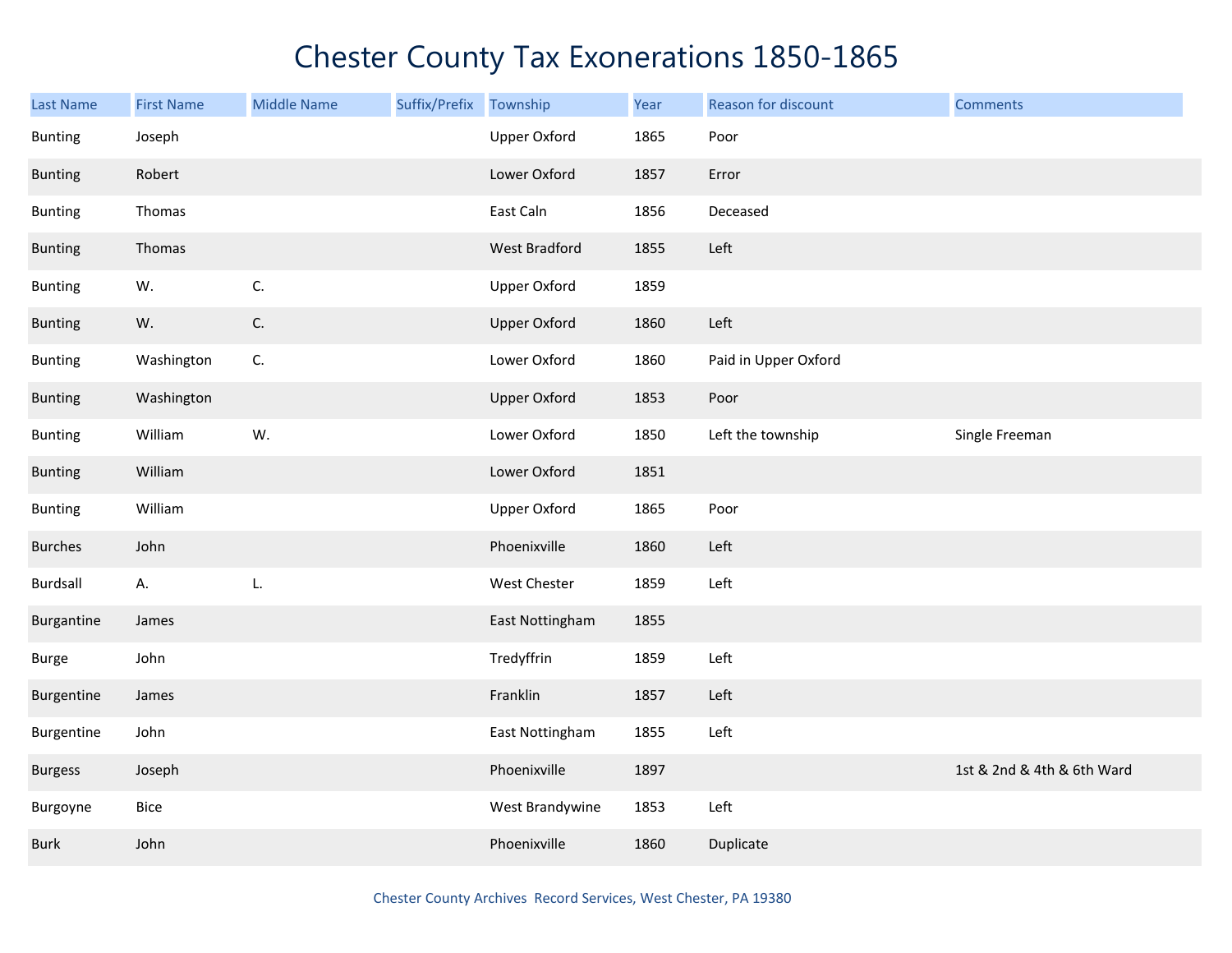| Last Name   | <b>First Name</b> | <b>Middle Name</b> | Suffix/Prefix Township |                  | Year | Reason for discount | <b>Comments</b> |
|-------------|-------------------|--------------------|------------------------|------------------|------|---------------------|-----------------|
| <b>Burk</b> | Thomas            |                    |                        | London Grove     | 1851 |                     |                 |
| Burke       | Edward            |                    |                        | East Nottingham  | 1857 | Left                |                 |
| Burke       | Thomas            |                    |                        | Willistown       | 1857 | Left the township   |                 |
| Burkey      | William           |                    |                        | West Brandywine  | 1857 | Poor                |                 |
| Burky       | William           |                    |                        | Honey Brook      | 1855 |                     |                 |
| Burlan      | Patrick           |                    |                        | New Garden       | 1852 |                     |                 |
| Burnell     | Benjamin          |                    |                        | East Bradford    | 1851 | Error in State tax  |                 |
| Burner      | Robert            |                    |                        | Sadsbury         | 1850 | Gone to California  | Single Freeman  |
| Burnett     | Cyrus             |                    |                        | East Brandywine  | 1857 |                     |                 |
| Burnett     | Cyrus             |                    |                        | East Brandywine  | 1859 | Poor                |                 |
| Burnett     | Cyrus             |                    |                        | East Brandywine  | 1860 | Left                |                 |
| Burnett     | Jackson           |                    |                        | East Whiteland   | 1850 |                     |                 |
| Burnett     | James             |                    |                        | East Brandywine  | 1856 | Left                |                 |
| Burnett     | James             |                    |                        | Uwchlan          | 1850 | Poor                |                 |
| Burnett     | James             |                    |                        | Uwchlan          | 1857 | Left                |                 |
| Burnett     | James             |                    |                        | Uwchlan          | 1859 | Poor                |                 |
| Burnett     | James             |                    |                        | West Whiteland   | 1865 | Left                |                 |
| Burnett     | John              |                    |                        | West Chester     | 1859 | Left                |                 |
| Burnett     | Joseph            | T.                 |                        | West Chester     | 1860 | Gone to War         |                 |
| Burnite     | Jeremiah          |                    |                        | West Fallowfield | 1860 | Left                |                 |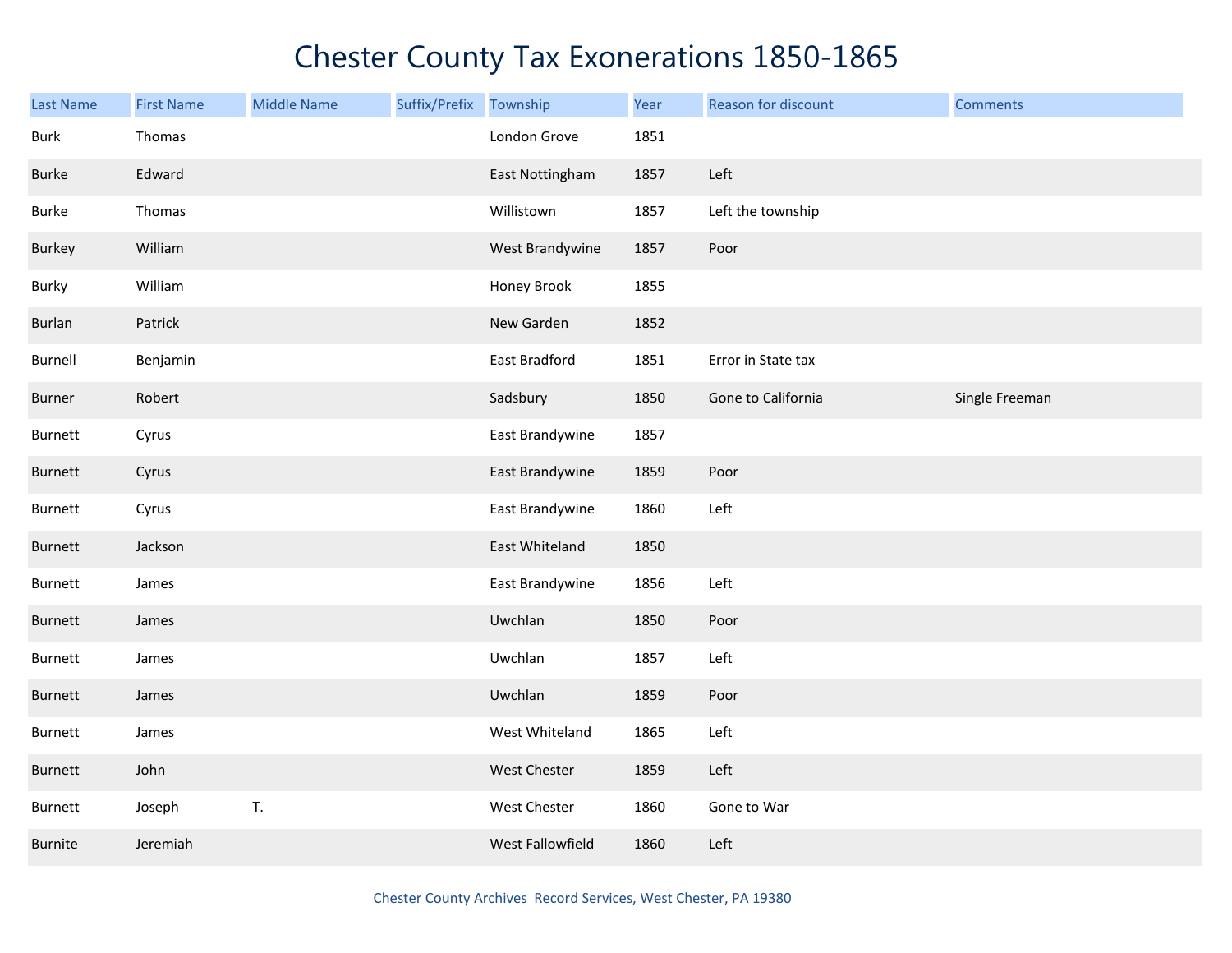| <b>Last Name</b> | <b>First Name</b> | <b>Middle Name</b> | Suffix/Prefix | Township         | Year | Reason for discount | <b>Comments</b> |
|------------------|-------------------|--------------------|---------------|------------------|------|---------------------|-----------------|
| Burnite          | Samuel            |                    |               | West Fallowfield | 1859 | Left                |                 |
| <b>Burns</b>     | Abraham           |                    |               | East Caln        | 1854 | Left                |                 |
| Burns            | Andrew            |                    |               | East Caln        | 1851 | Gone                |                 |
| Burns            | Andrew            |                    |               | West Bradford    | 1853 | Worthless           |                 |
| Burns            | Andrew            |                    |               | West Bradford    | 1855 | Poor                |                 |
| Burns            | Benjamin          |                    |               | New Garden       | 1850 |                     |                 |
| Burns            | Charles           | Ε.                 |               | Uwchlan          | 1865 | Very Poor           |                 |
| Burns            | Charles           |                    |               | West Chester     | 1855 |                     |                 |
| Burns            | Henry             |                    |               | Easttown         | 1855 | Left                |                 |
| <b>Burns</b>     | Henry             | S.                 |               | West Chester     | 1859 | Left                |                 |
| Burns            | Isaac             |                    |               | London Grove     | 1859 | Left                |                 |
| Burns            | John              |                    |               | East Caln        | 1851 | Gone                |                 |
| <b>Burns</b>     | John              |                    |               | Honey Brook      | 1859 | Left                |                 |
| Burns            | John              |                    |               | Honey Brook      | 1865 | Under age           |                 |
| Burns            | John              | В.                 |               | West Chester     | 1854 | Left                |                 |
| Burns            | Joseph            |                    |               | Easttown         | 1854 |                     |                 |
| Burns            | Joseph            |                    |               | Easttown         | 1855 | Poor                |                 |
| Burns            | Joseph            |                    |               | Willistown       | 1857 | Unable to pay       |                 |
| <b>Burns</b>     | Joseph            |                    |               | Willistown       | 1865 | Left                |                 |
| <b>Burns</b>     | Laurence          |                    |               | West Bradford    | 1850 |                     |                 |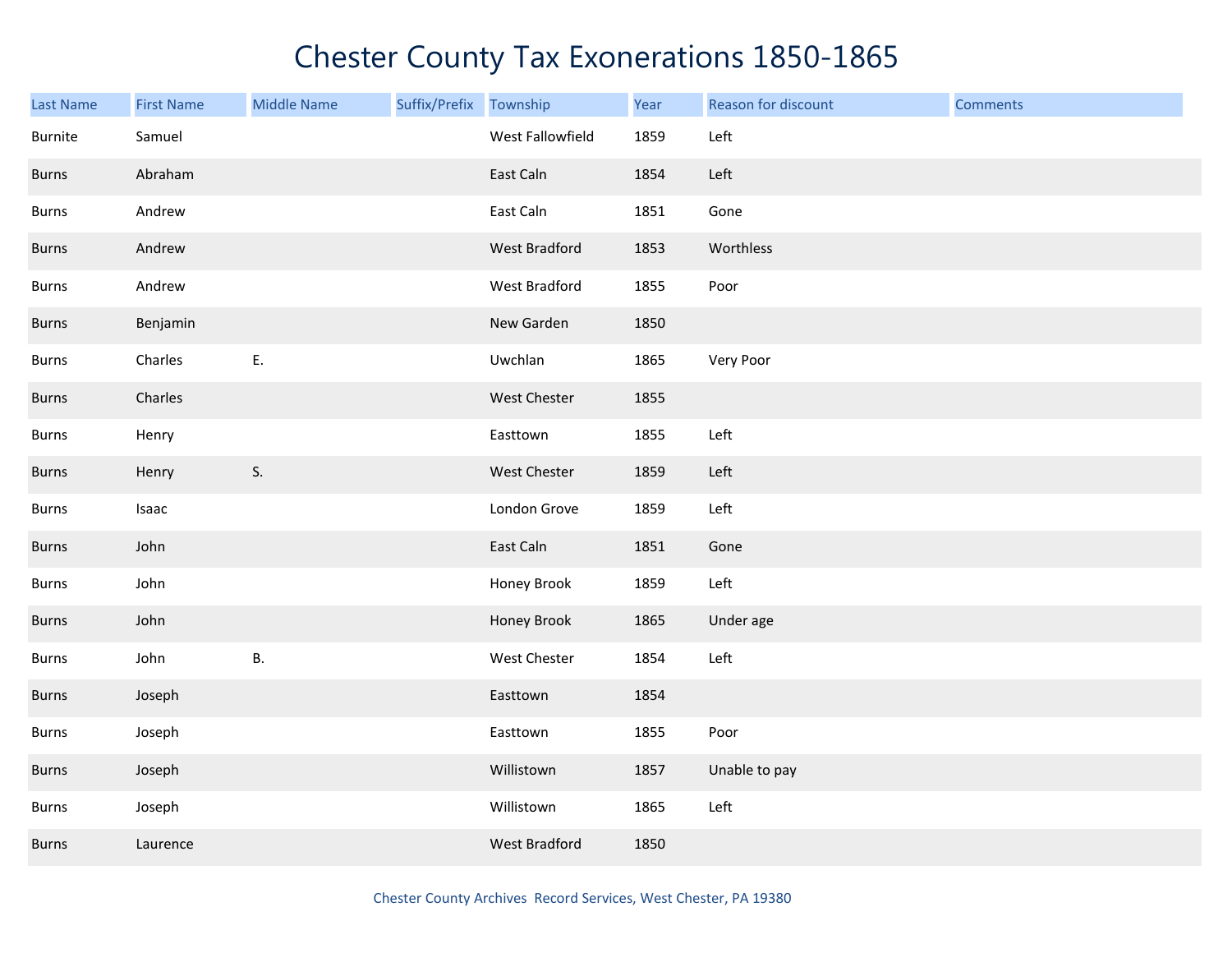| Last Name      | <b>First Name</b> | <b>Middle Name</b> | Suffix/Prefix | Township             | Year | Reason for discount | <b>Comments</b> |
|----------------|-------------------|--------------------|---------------|----------------------|------|---------------------|-----------------|
| <b>Burns</b>   | Michael           |                    |               | Pocopson             | 1855 | Left                |                 |
| Burns          | Michael           |                    |               | Westtown             | 1851 | Gone away           |                 |
| Burns          | Patrick           |                    |               | Valley               | 1855 | Poor                |                 |
| <b>Burns</b>   | Peter             |                    |               | Tredyffrin           | 1853 | Left                |                 |
| <b>Burns</b>   | Thomas            |                    |               | Valley               | 1860 | Poor                |                 |
| Burns          | Walter            | W.                 |               | West Chester         | 1859 | Left                |                 |
| Burns          | William           | Η.                 |               | Uwchlan              | 1855 | Poor                |                 |
| Burns          | William           |                    |               | West Chester         | 1854 | Left                |                 |
| <b>Burt</b>    | Fredd             |                    | g             | West Goshen          | 1850 | Poor                |                 |
| Burtaugh       | Bartholomew       |                    |               | West Whiteland       | 1855 | Left                |                 |
| Burtin         | Allen             |                    |               | New Garden           | 1850 |                     |                 |
| Bush           | David             | $\mathsf F.$       |               | East Pikeland        | 1859 | Under age           |                 |
| Bush           | Jacob             |                    |               | West Pikeland        | 1865 | Error               |                 |
| Bush           | Jeremiah          |                    |               | <b>West Nantmeal</b> | 1859 | Poor                |                 |
| Bush           | Jeremiah          |                    |               | <b>West Nantmeal</b> | 1860 | Poor                |                 |
| Busher         | Elias             |                    |               | West Bradford        | 1856 | Left                |                 |
| Busler         | William           |                    |               | West Bradford        | 1850 |                     |                 |
| Busser         |                   |                    | & Stevenson   | Honey Brook          | 1856 | Lot                 |                 |
| Bustler        | Jacob             |                    |               | East Nottingham      | 1850 | Not found           | Inmate          |
| <b>Bustler</b> | Jacob             |                    |               | New London           | 1859 |                     |                 |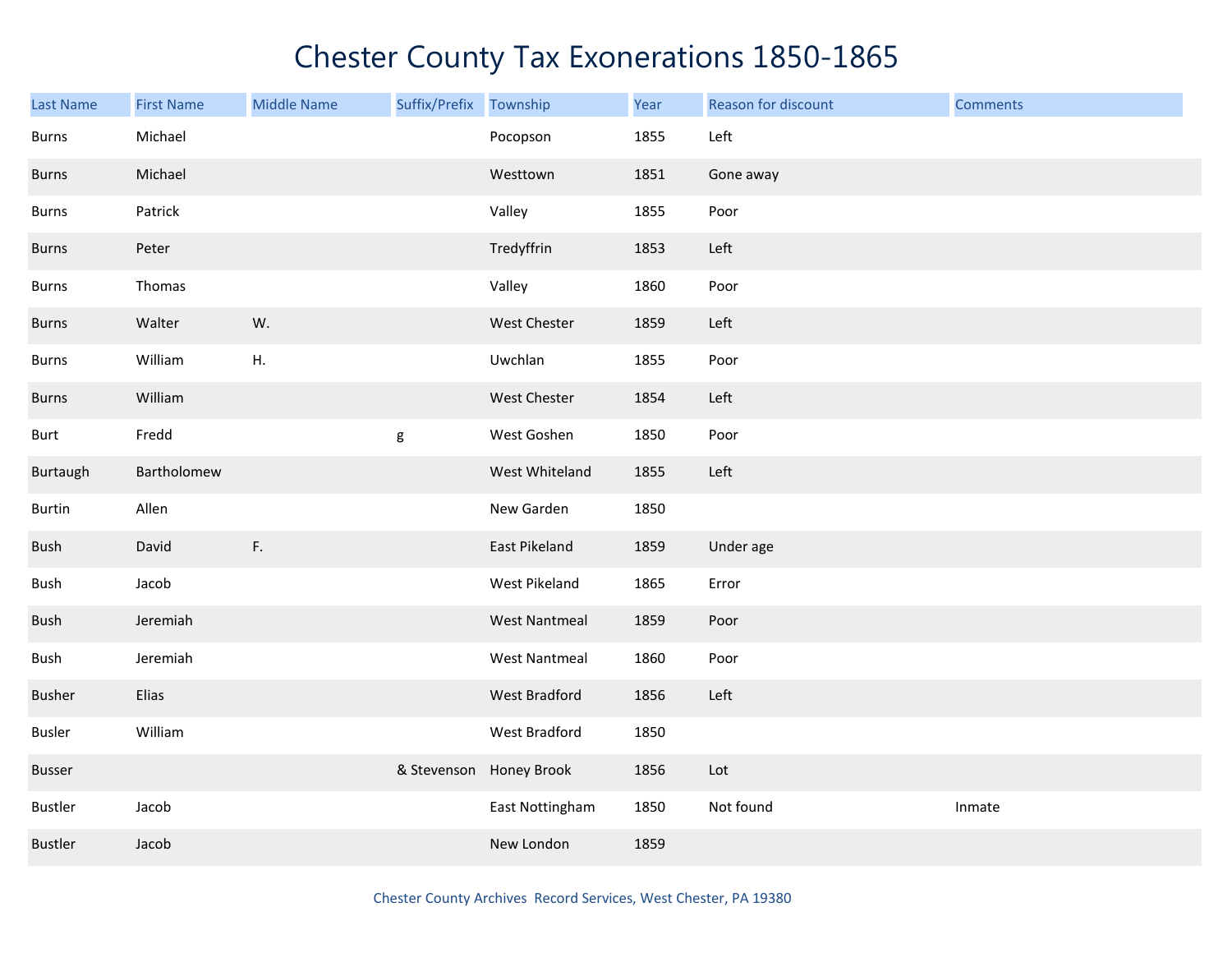| <b>Last Name</b> | <b>First Name</b> | <b>Middle Name</b> | Suffix/Prefix Township |                 | Year | Reason for discount | <b>Comments</b> |
|------------------|-------------------|--------------------|------------------------|-----------------|------|---------------------|-----------------|
| <b>Bustler</b>   | Philip            |                    |                        | West Brandywine | 1853 | Poor                |                 |
| Butcher          | Stephen           |                    |                        | Lower Oxford    | 1857 |                     | Colored/Inmate  |
| Butler           | Elijah            |                    | Heirs of               | West Brandywine | 1857 | Unseated land       |                 |
| <b>Butler</b>    | Elijah            |                    | Heirs                  | West Brandywine | 1860 | Unseated land       |                 |
| <b>Butler</b>    | Elisha            |                    |                        | West Caln       | 1855 |                     |                 |
| Butler           | Enoch             |                    |                        | East Brandywine | 1853 | Poor                |                 |
| Butler           | Enoch             |                    |                        | East Brandywine | 1857 | Poor                |                 |
| <b>Butler</b>    | Enoch             |                    |                        | East Brandywine | 1859 | Poor                |                 |
| Butler           | Enoch             |                    |                        | East Brandywine | 1860 | Poor                |                 |
| <b>Butler</b>    | Jacob             |                    |                        | Franklin        | 1860 | Left                |                 |
| Butler           | Jacob             |                    |                        | Penn            | 1853 |                     |                 |
| <b>Butler</b>    | Jacob             |                    |                        | Penn            | 1855 | Poor                |                 |
| Butler           | Jacob             |                    |                        | Penn            | 1857 | Poor                |                 |
| <b>Butler</b>    | James             |                    |                        | Pennsbury       | 1856 |                     | Colored         |
| <b>Butler</b>    | John              |                    |                        | East Nottingham | 1859 | Left                |                 |
| Butler           | John              | W.                 |                        | East Nottingham | 1860 | Deceased            |                 |
| Butler           | John              |                    |                        | East Whiteland  | 1850 |                     |                 |
| <b>Butler</b>    | John              |                    |                        | East Whiteland  | 1854 |                     |                 |
| Butler           | John              | А.                 |                        | Penn            | 1855 | Poor                |                 |
| <b>Butler</b>    | Martin            |                    |                        | Uwchlan         | 1851 |                     |                 |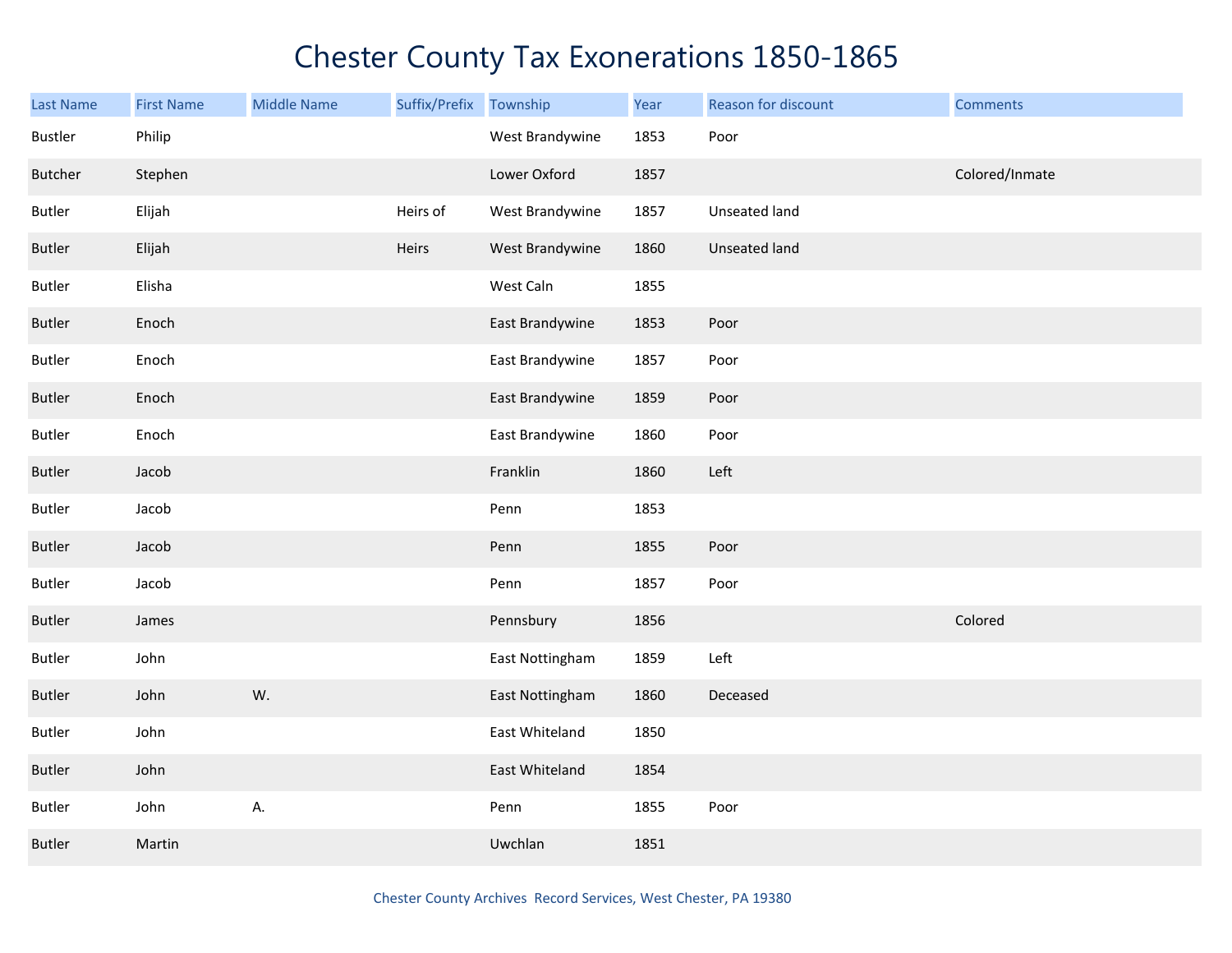| <b>Last Name</b> | <b>First Name</b> | <b>Middle Name</b> | Suffix/Prefix | Township         | Year | Reason for discount | <b>Comments</b> |
|------------------|-------------------|--------------------|---------------|------------------|------|---------------------|-----------------|
| Butler           | Martin            |                    |               | Uwchlan          | 1852 | Left                |                 |
| <b>Butler</b>    | Michael           |                    |               | West Whiteland   | 1851 | Left the township   | Inmate          |
| <b>Butler</b>    | Michael           |                    |               | West Whiteland   | 1855 | Left                |                 |
| <b>Butler</b>    | Morton            |                    |               | Penn             | 1855 | Poor                |                 |
| Butler           | Morton            |                    |               | Penn             | 1855 | Error               |                 |
| <b>Butler</b>    | Nathan            | <b>B.</b>          |               | East Nottingham  | 1853 | Error               |                 |
| Butler           | Nathan            |                    |               | London Grove     | 1853 |                     |                 |
| <b>Butler</b>    | Nathan            |                    |               | Penn             | 1850 | Left                |                 |
| Butler           | Nathan            |                    | Jr.           | Penn             | 1855 | Poor                |                 |
| <b>Butler</b>    | Nathan            |                    | Sr.           | Penn             | 1856 | Too poor to pay     |                 |
| Butler           | Nathan            |                    |               | Penn             | 1857 | Not in township     |                 |
| <b>Butler</b>    | Patrick           |                    |               | Lower Oxford     | 1857 | Deceased            | Inmate          |
| Butler           | Quincey           |                    |               | New Garden       | 1856 | Left                |                 |
| <b>Butler</b>    | Robert            |                    |               | East Marlborough | 1859 | Poor                |                 |
| Butterworth      | William           |                    |               | East Brandywine  | 1856 | Left                |                 |
| <b>Buzzard</b>   | John              | W.                 |               | Charlestown      | 1850 | Left                | Freeman         |
| Bye              | Samuel            |                    |               | Elk              | 1860 |                     |                 |
| Bye              | Samuel            |                    |               | New Garden       | 1859 | Left                |                 |
| Byerley          | John              |                    |               | Wallace          | 1857 | Error               |                 |
| Byers            | John              |                    |               | Sadsbury         | 1850 | Cannot be found     | Single Freeman  |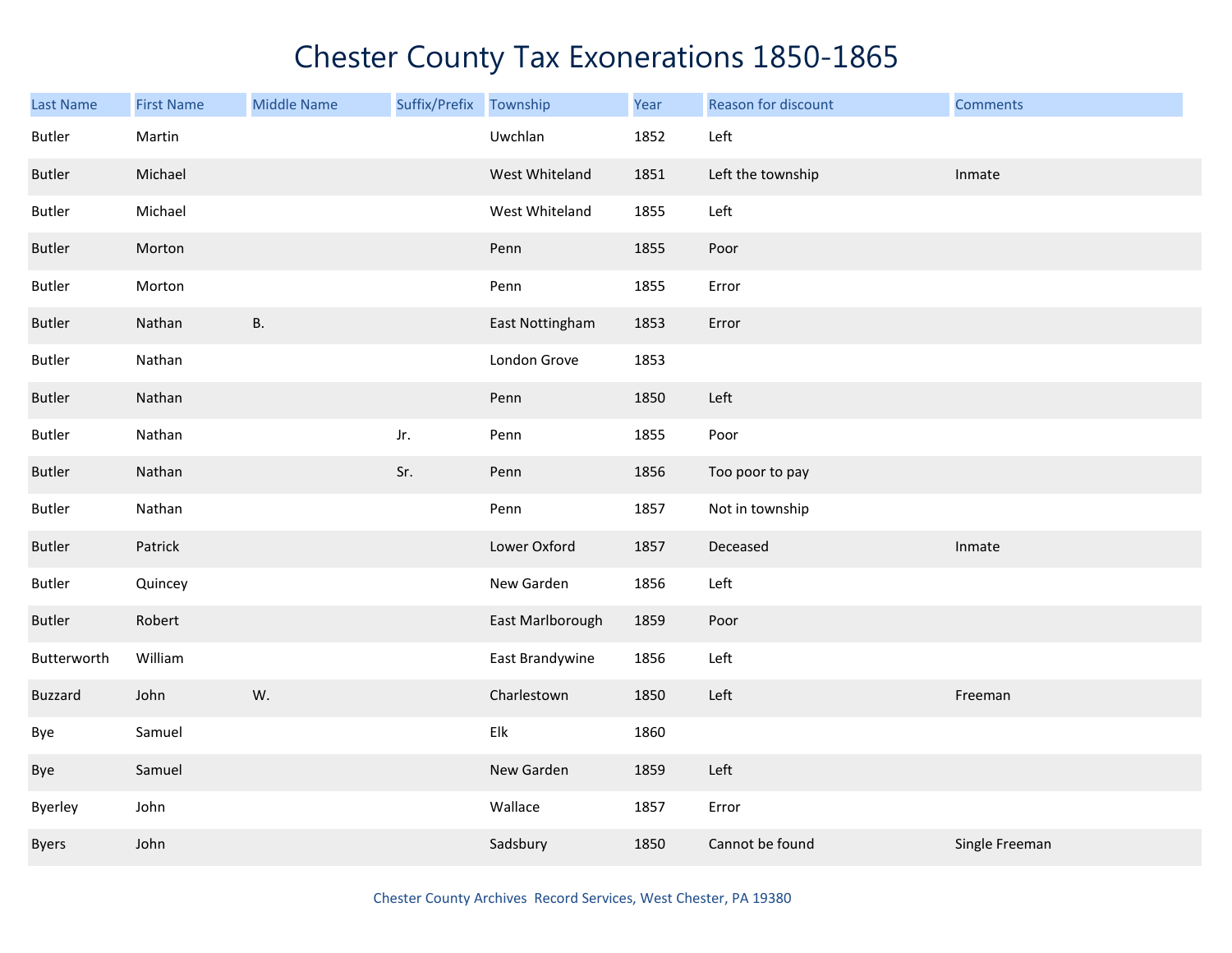| <b>Last Name</b> | <b>First Name</b> | <b>Middle Name</b> | Suffix/Prefix Township |                 | Year | Reason for discount | <b>Comments</b> |
|------------------|-------------------|--------------------|------------------------|-----------------|------|---------------------|-----------------|
| Byon             | William           |                    |                        | East Caln       | 1860 | Poor                |                 |
| Byrne            | Daniel            |                    |                        | Phoenixville    | 1860 | Left                |                 |
| Byrne            | Thomas            |                    |                        | Phoenixville    | 1860 | Duplicate           |                 |
| Cachill          | Michael           |                    |                        | West Chester    | 1856 | Left                |                 |
| Cade             | William           | R.                 |                        | West Chester    | 1854 |                     |                 |
| Cade             | William           | R.                 |                        | West Chester    | 1855 | Poor                |                 |
| Cade             | William           | R.                 |                        | West Chester    | 1860 | Poor                |                 |
| Cadwalader       | Davis             |                    |                        | West Whiteland  | 1865 | Drunken             |                 |
| Caffersie        | James             |                    |                        | Lower Oxford    | 1859 |                     |                 |
| Caffney          | David             |                    |                        | Uwchlan         | 1859 | Left                |                 |
| Cahill           | Michael           |                    |                        | East Bradford   | 1859 | Left                |                 |
| Caid             | William           | R.                 |                        | West Chester    | 1852 |                     |                 |
| Cain             | Eli               |                    |                        | East Caln       | 1858 |                     |                 |
| Cain             | Eli               |                    |                        | Uwchlan         | 1851 | Gone away           | Single Freeman  |
| Cain             | John              |                    |                        | East Vincent    | 1857 |                     |                 |
| Cain             | John              |                    |                        | West Brandywine | 1856 | Poor                |                 |
| Cain             | John              |                    |                        | West Chester    | 1853 |                     |                 |
| Cain             | John              |                    |                        | West Chester    | 1854 | Error               |                 |
| Cain             | John              |                    |                        | West Chester    | 1856 | Error               |                 |
| Cain             | Joseph            |                    |                        | Uwchlan         | 1852 | Poor                |                 |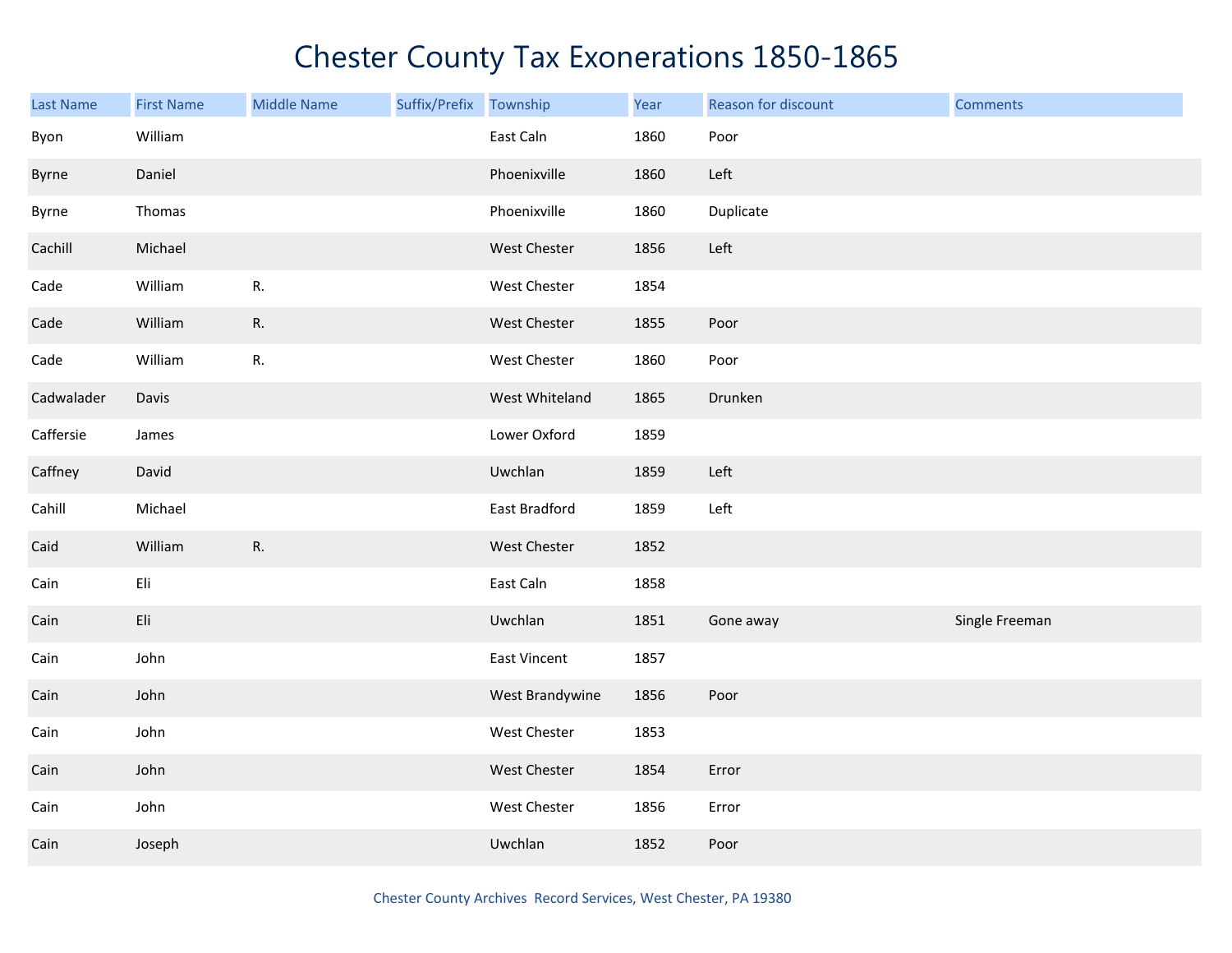| <b>Last Name</b> | <b>First Name</b> | <b>Middle Name</b> | Suffix/Prefix | Township            | Year | Reason for discount    | <b>Comments</b>            |
|------------------|-------------------|--------------------|---------------|---------------------|------|------------------------|----------------------------|
| Cain             | Michael           |                    |               | East Marlborough    | 1857 | Left                   |                            |
| Cain             | Stephen           |                    |               | Kennett             | 1857 | Left                   |                            |
| Cain             | Thomas            |                    |               | West Pikeland       | 1856 | Left                   |                            |
| Caine            | Michael           |                    |               | Phoenixville        | 1897 | Duplicated             | 1st & 2nd & 4th & 6th Ward |
| Calahan          | Bernard           |                    |               | Penn                | 1856 | Left township          |                            |
| Calahan          | Daniel            |                    |               | Phoenixville        | 1860 | Error                  |                            |
| Calahan          | Daniel            |                    |               | Phoenixville        | 1860 | Error                  |                            |
| Calahan          | James             |                    |               | Phoenixville        | 1860 | Left                   |                            |
| Calahan          | William           |                    |               | Phoenixville        | 1860 | Left                   |                            |
| Caldwell         | J.                |                    |               | <b>West Chester</b> | 1857 | Left                   |                            |
| Caldwell         | James             |                    |               | West Chester        | 1855 | Left                   |                            |
| Caldwell         | John              | S.                 |               | West Bradford       | 1849 |                        |                            |
| Caldwell         | John              |                    |               | West Chester        | 1855 | Left                   |                            |
| Caldwell         | Samuel            |                    |               | East Bradford       | 1857 | Left                   |                            |
| Calhoun          | John              |                    |               | Phoenixville        | 1897 | Claims he does not owe | 1st & 2nd & 4th & 6th Ward |
| Callaghan        | Peter             |                    |               | West Chester        | 1856 | Left                   |                            |
| Callahan         | John              |                    |               | New London          | 1852 | Left                   |                            |
| Callahan         | Samuel            |                    |               | Valley              | 1855 | Dead                   |                            |
| Callahan         | William           |                    |               | Charlestown         | 1857 | Alien                  |                            |
| Callahan         | William           |                    |               | Charlestown         | 1860 | Poor                   |                            |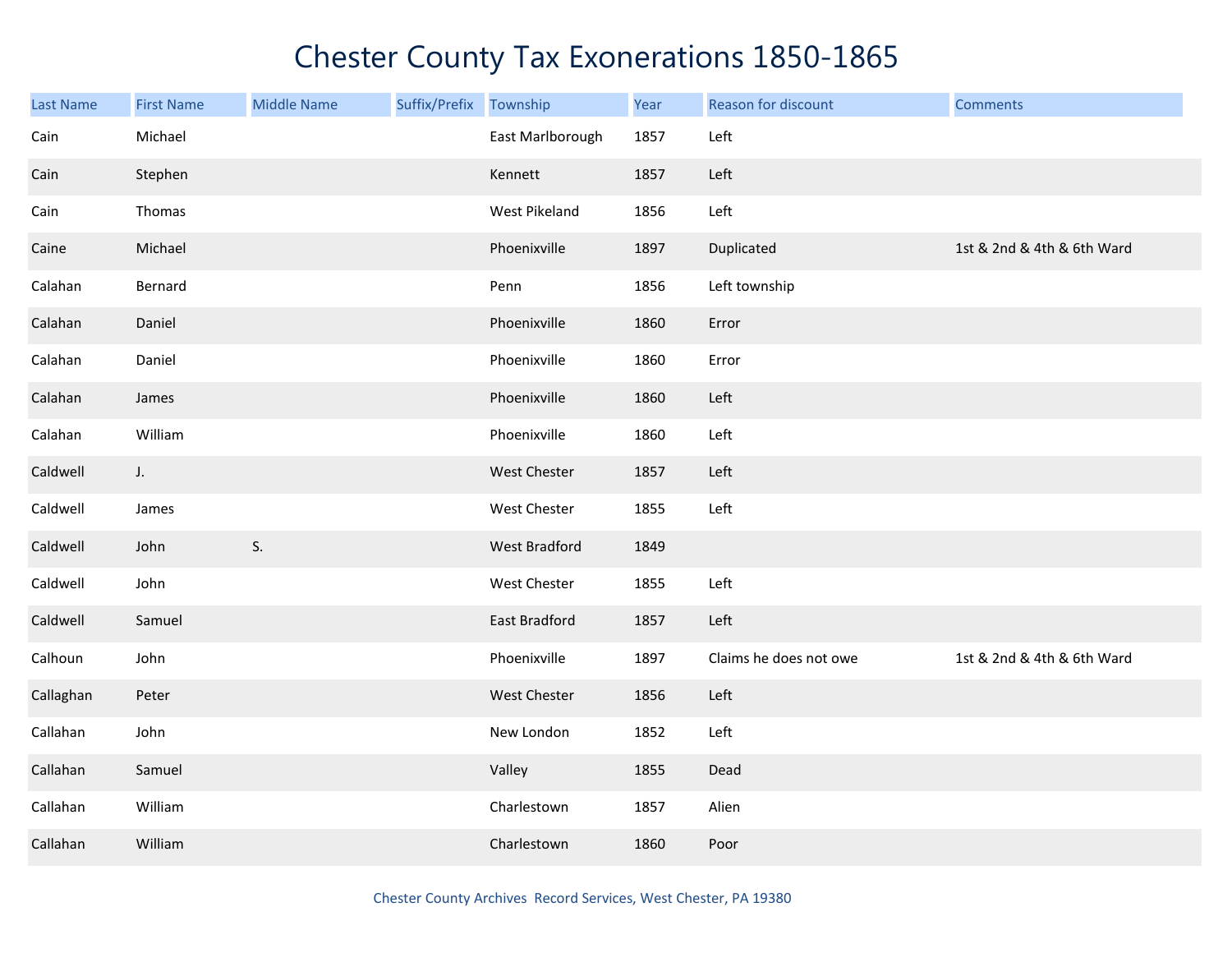| <b>Last Name</b> | <b>First Name</b> | <b>Middle Name</b> | Suffix/Prefix | Township            | Year | Reason for discount | <b>Comments</b> |
|------------------|-------------------|--------------------|---------------|---------------------|------|---------------------|-----------------|
| Callahan         | William           |                    |               | Valley              | 1856 | Left                |                 |
| Callighan        | William           |                    |               | Charlestown         | 1855 | Unnaturalized       |                 |
| Calvert          | James             |                    |               | Kennett             | 1850 | Left township       | Single Freeman  |
| Calvert          | William           |                    |               | Kennett             | 1850 | Left township       | Inmate          |
| Cambell          | James             |                    |               | Newlin              | 1853 | Left                |                 |
| Cambell          | John              |                    |               | New London          | 1852 | Left                |                 |
| Camby            | Oliver            |                    |               | Newlin              | 1856 | Very porr           |                 |
| Cameron          | Adam              |                    |               | East Nottingham     | 1834 | Dog Dead            |                 |
| Cameron          | William           |                    |               | East Nottingham     | 1857 | Left                |                 |
| Cammel           | Patrick           |                    |               | West Marlborough    | 1851 |                     |                 |
| Cammel           | William           |                    |               | London Grove        | 1850 |                     |                 |
| Cammell          | James             |                    |               | East Vincent        | 1852 |                     |                 |
| Campbell         | Alex              |                    |               | West Chester        | 1859 | Left                |                 |
| Campbell         | David             |                    |               | Valley              | 1859 | Poor                |                 |
| Campbell         | Felix             |                    |               | Downingtown         | 1860 | Left                |                 |
| Campbell         | James             | M.                 |               | East Vincent        | 1859 | Left                |                 |
| Campbell         | James             | M.                 |               | East Vincent        | 1860 | Poor                |                 |
| Campbell         | James             | W.                 |               | West Nottingham     | 1860 | Moved away          |                 |
| Campbell         | John              |                    |               | <b>Upper Oxford</b> | 1853 | Left                |                 |
| Campbell         | John              |                    |               | Valley              | 1856 | Left                |                 |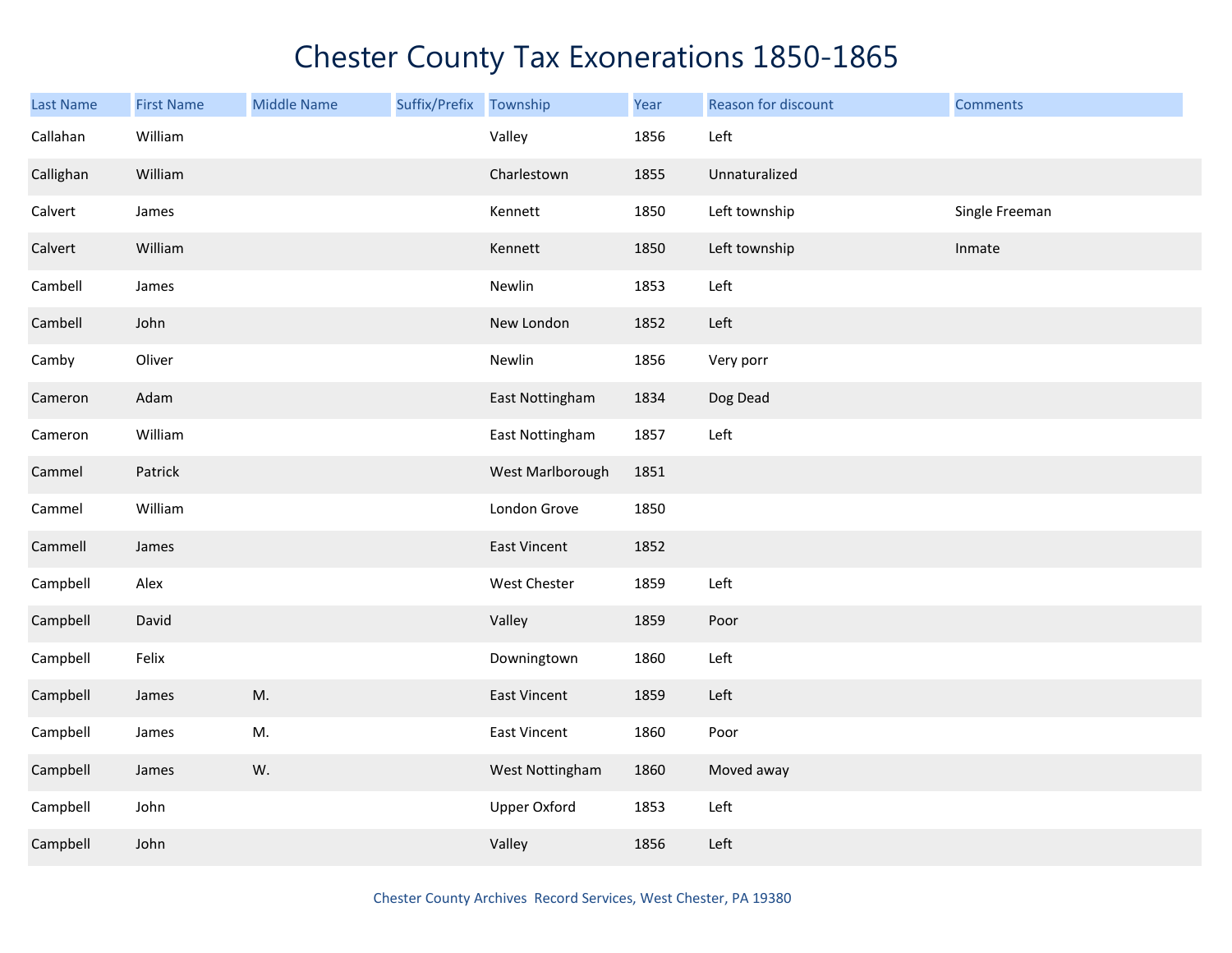| <b>Last Name</b> | <b>First Name</b> | <b>Middle Name</b> | Suffix/Prefix Township |                  | Year | Reason for discount  | <b>Comments</b> |
|------------------|-------------------|--------------------|------------------------|------------------|------|----------------------|-----------------|
| Campbell         | John              | C.                 |                        | West Nottingham  | 1865 | Army                 |                 |
| Campbell         | John              |                    |                        | Willistown       | 1856 | Left                 |                 |
| Campbell         | Michael           |                    |                        | East Coventry    | 1856 | Error                |                 |
| Campbell         | Michael           |                    |                        | South Coventry   | 1853 | Left                 |                 |
| Campbell         | Patrick           |                    |                        | West Marlborough | 1853 | Sick                 |                 |
| Campbell         | Patrick           |                    |                        | West Marlborough | 1857 | Error                |                 |
| Campbell         | Samuel            |                    |                        | North Coventry   | 1855 |                      |                 |
| Campbell         | Samuel            |                    |                        | North Coventry   | 1857 | Poor                 |                 |
| Campbell         | Samuel            |                    |                        | West Marlborough | 1857 | Left                 |                 |
| Campbell         | Thomas            |                    |                        | Lower Oxford     | 1859 |                      |                 |
| Campbell         | Thomas            |                    |                        | New London       | 1857 | No Dog               |                 |
| Campbell         | William           |                    |                        | Tredyffrin       | 1849 | <b>Unseated land</b> |                 |
| Campton          | James             |                    |                        | Willistown       | 1857 | Left the township    |                 |
| Canady           | James             |                    |                        | West Bradford    | 1859 | Very Poor            |                 |
| Canary           | William           |                    |                        | Thornbury        | 1865 | Left                 |                 |
| Canby            | James             |                    |                        | Phoenixville     | 1860 | Left                 |                 |
| Canby            | Oliver            |                    |                        | Newlin           | 1855 |                      |                 |
| Canby            | Oliver            |                    |                        | Newlin           | 1857 | Left                 |                 |
| Cander           | Franklin          |                    |                        | West Chester     | 1854 | Left                 |                 |
| Cander           | Franklin          |                    |                        | West Chester     | 1855 | Left                 |                 |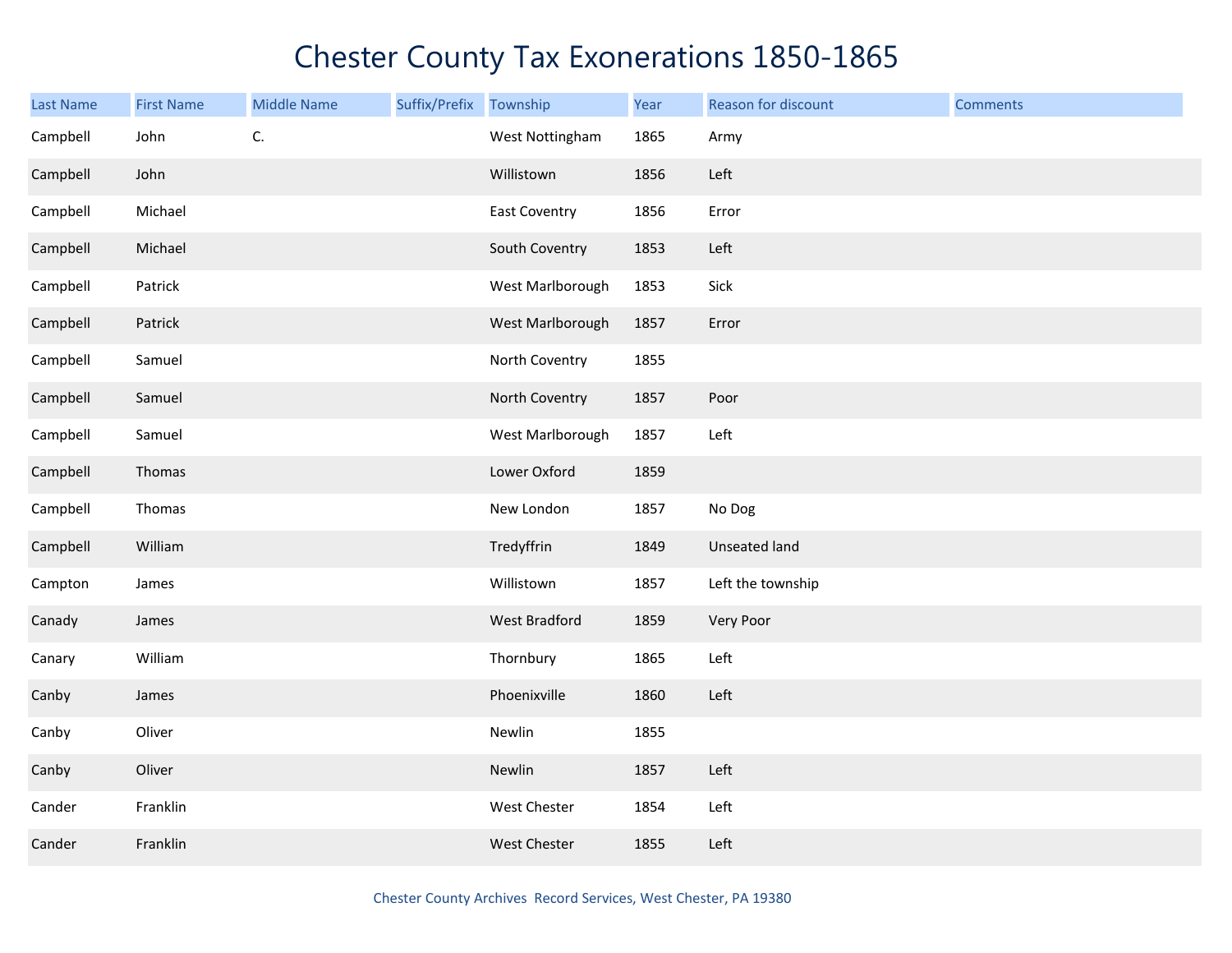| <b>Last Name</b> | <b>First Name</b> | <b>Middle Name</b> | Suffix/Prefix | Township            | Year | Reason for discount | <b>Comments</b>            |
|------------------|-------------------|--------------------|---------------|---------------------|------|---------------------|----------------------------|
| Canders          | Chalkley          |                    |               | Honey Brook         | 1859 | Left                |                            |
| Canders          | Robert            |                    |               | Honey Brook         | 1865 | Dead                |                            |
| Cane             | Edward            |                    |               | Phoenixville        | 1860 | Gone                |                            |
| Cane             | John              |                    |               | Phoenixville        | 1860 | Error               |                            |
| Cann             | Hamilton          |                    |               | Phoenixville        | 1860 | Left                |                            |
| Cannon           | Hugh              |                    |               | East Caln           | 1854 | Poor                |                            |
| Cannon           | James             |                    |               | East Brandywine     | 1859 | Left                |                            |
| Canouse          | Jacob             |                    |               | Highland            | 1857 | Poor                |                            |
| Capie            | James             |                    |               | West Chester        | 1857 | Left                |                            |
| Carberry         | Daniel            |                    |               | West Whiteland      | 1850 |                     | Single Freeman             |
| Carberry         | Edward            |                    |               | West Whiteland      | 1850 |                     | Inmate                     |
| Carberry         | Mary              |                    | Estate        | Phoenixville        | 1897 | No good             | 4th & 5th Ward             |
| Carbery          | Morris            |                    |               | Uwchlan             | 1855 | Error               |                            |
| Care             | Thomas            |                    |               | Warwick             | 1850 | Infirm              |                            |
| Carel            | Patrick           |                    |               | New London          | 1859 |                     |                            |
| Carer            | Christian         |                    |               | West Pikeland       | 1859 | Left                |                            |
| Carer            | Frederick         |                    |               | West Pikeland       | 1860 | Left                |                            |
| Carey            | Catharine         | P. G.              | Adm.          | Phoenixville        | 1897 | Can't be collected  | 1st & 2nd & 4th & 6th Ward |
| Carey            | John              |                    |               | Phoenixville        | 1860 | Poor                |                            |
| Carey            | Joshua            |                    |               | <b>West Vincent</b> | 1860 | Left                |                            |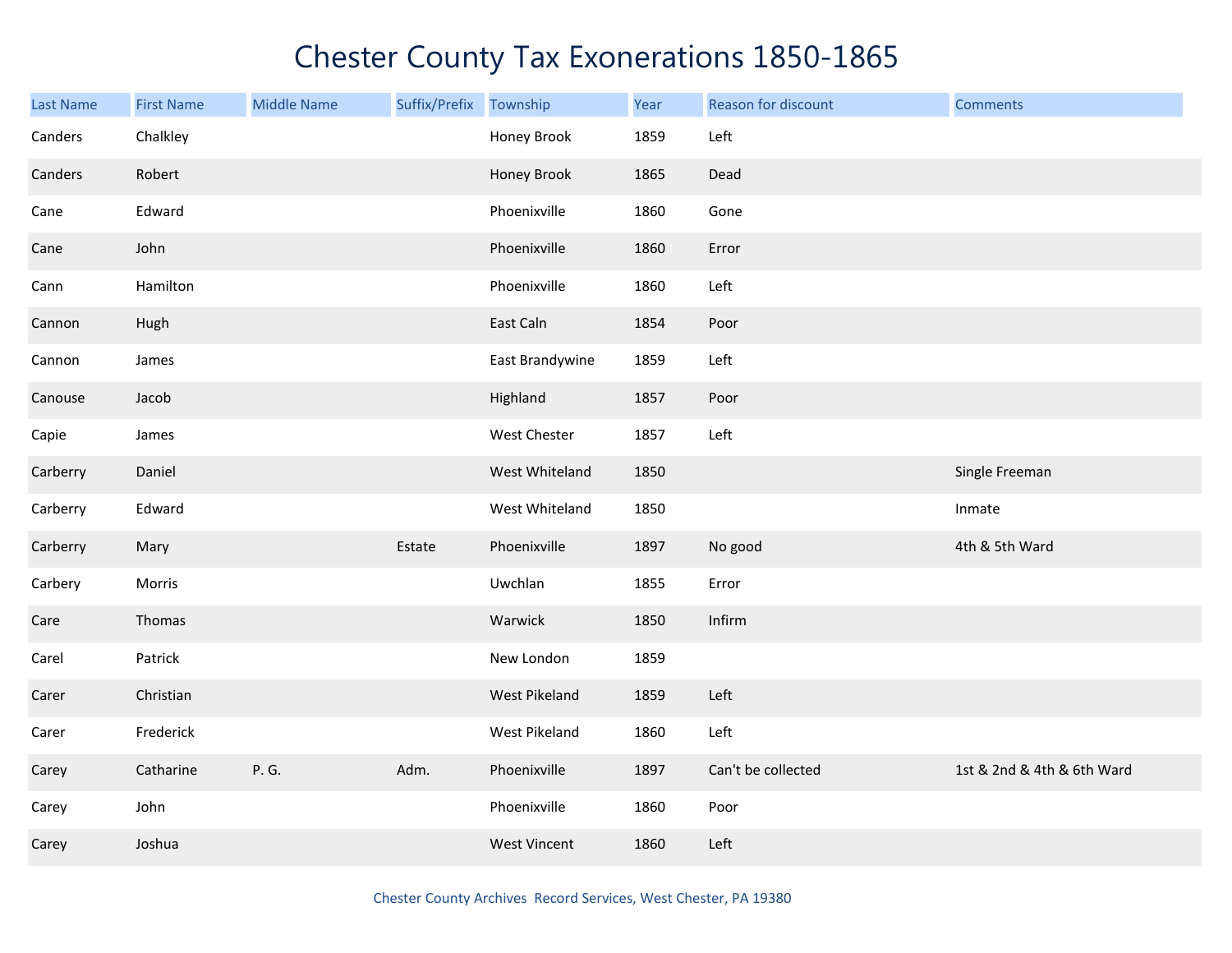| Last Name | <b>First Name</b> | <b>Middle Name</b> | Suffix/Prefix Township |                      | Year | Reason for discount | <b>Comments</b>            |
|-----------|-------------------|--------------------|------------------------|----------------------|------|---------------------|----------------------------|
| Carey     | Ρ.                | G.                 |                        | Phoenixville         | 1897 |                     | 1st & 2nd & 4th & 6th Ward |
| Carey     | Patrick           |                    |                        | Westtown             | 1855 | Left                |                            |
| Carey     | Robert            |                    |                        | West Chester         | 1857 | Left                |                            |
| Carey     | Thomas            |                    |                        | West Chester         | 1865 | Left                |                            |
| Carey     | Thomas            |                    |                        | Westtown             | 1855 | Poor                |                            |
| Carfrey   | David             |                    |                        | <b>West Nantmeal</b> | 1855 | Poor                |                            |
| Carigan   | James             |                    |                        | Phoenixville         | 1860 | Duplicate           |                            |
| Carl      | James             |                    |                        | East Brandywine      | 1860 | Left                |                            |
| Carle     | Esther            |                    |                        | East Vincent         | 1850 | Error               | Assessed to J. Mitchel     |
| Carlin    | Daniel            |                    |                        | Phoenixville         | 1860 | Error               |                            |
| Carlin    | Daniel            |                    |                        | Phoenixville         | 1860 | Left                |                            |
| Carlin    | John              |                    |                        | Phoenixville         | 1860 | Duplicate           |                            |
| Carlin    | Michael           |                    |                        | Phoenixville         | 1860 | Error               |                            |
| Carlisle  | James             | T.                 |                        | East Nottingham      | 1853 | Left                |                            |
| Carlyle   | Samuel            |                    |                        | Penn                 | 1852 | No Dog              |                            |
| Carmell   | Charles           |                    |                        | East Bradford        | 1853 |                     |                            |
| Carmell   | Isaac             |                    |                        | West Goshen          | 1850 | Left the township   |                            |
| Carnahan  | Hugh              |                    |                        | Tredyffrin           | 1859 | Left                |                            |
| Carnes    | James             |                    |                        | Phoenixville         | 1860 | Gone                |                            |
| Carpenter | C.                |                    |                        | Pennsbury            | 1853 |                     |                            |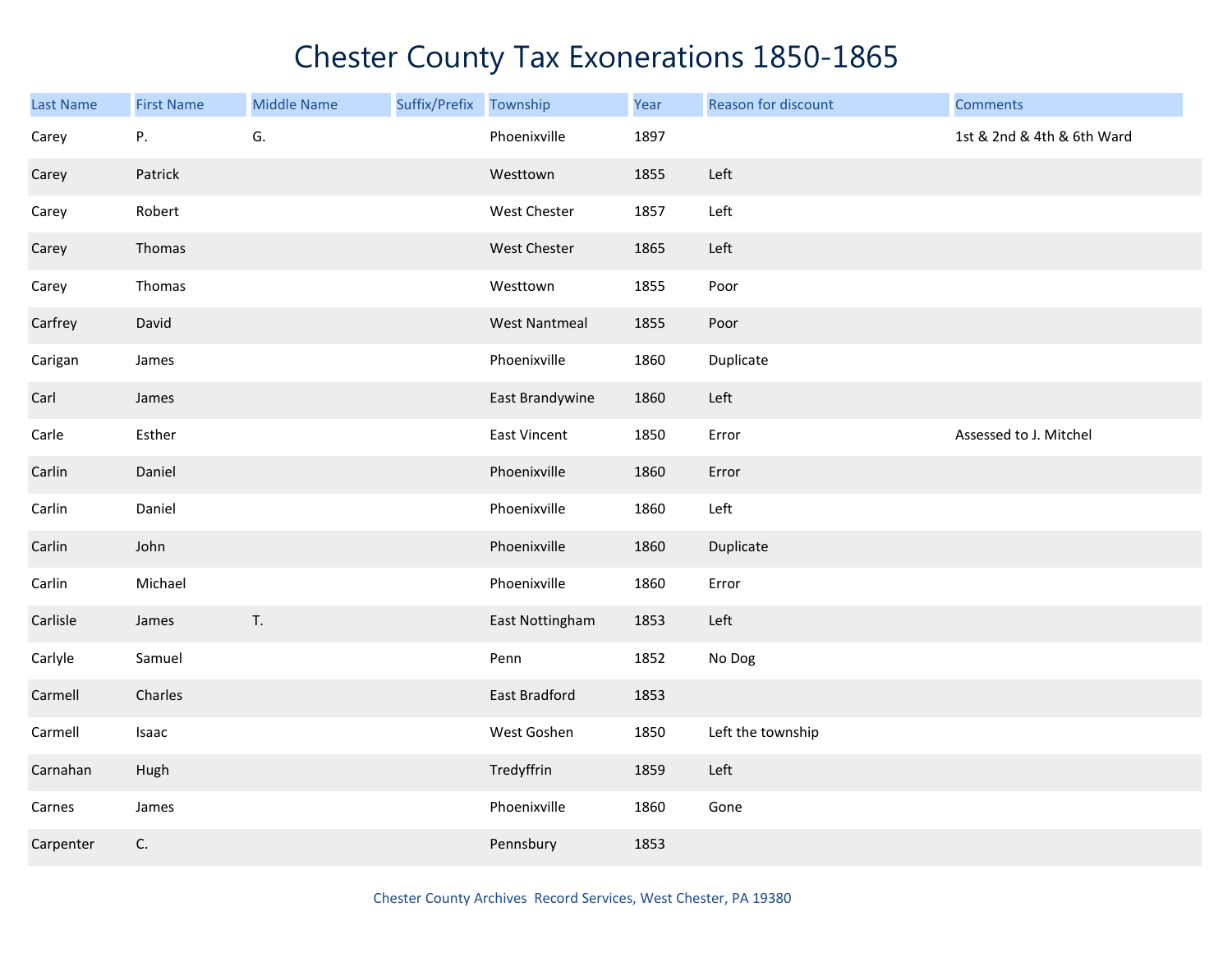| <b>Last Name</b> | <b>First Name</b> | <b>Middle Name</b> | Suffix/Prefix | Township        | Year | Reason for discount | <b>Comments</b> |
|------------------|-------------------|--------------------|---------------|-----------------|------|---------------------|-----------------|
| Carpenter        | Cyrus             |                    |               | Pennsbury       | 1856 | Gone                |                 |
| Carpenter        | Cyrus             |                    |               | Pennsbury       | 1857 | Poor                |                 |
| Carpenter        | David             |                    |               | Lower Oxford    | 1853 |                     |                 |
| Carpenter        | David             |                    |               | New London      | 1860 | Left & Poor         |                 |
| Carpenter        | Eli               |                    |               | Uwchlan         | 1855 | Left                |                 |
| Carpenter        | James             |                    |               | New London      | 1859 |                     |                 |
| Carpenter        | Joseph            |                    |               | Hopewell        | 1855 |                     |                 |
| Carpenter        | Joseph            |                    |               | Hopewell        | 1856 | Left                |                 |
| Carpenter        | Lewis             | А.                 |               | West Brandywine | 1865 | Left                |                 |
| Carr             | Clement           |                    |               | Tredyffrin      | 1859 |                     |                 |
| Carr             | Clement           |                    |               | Tredyffrin      | 1860 |                     |                 |
| Carr             | David             |                    |               | East Nottingham | 1855 | Dead                |                 |
| Carr             | David             |                    |               | West Nottingham | 1853 |                     |                 |
| Carr             | Edward            |                    |               | West Bradford   | 1849 |                     |                 |
| Carr             | Edward            |                    |               | West Bradford   | 1850 |                     |                 |
| Carr             | Harry             |                    |               | New London      | 1898 |                     |                 |
| Carr             | Hugh              |                    |               | Uwchlan         | 1853 |                     |                 |
| Carr             | James             |                    |               | East Nottingham | 1855 |                     |                 |
| Carr             | James             |                    |               | Kennett         | 1850 | Left township       | Single Freeman  |
| Carr             | James             |                    |               | Lower Oxford    | 1850 | Left the township   | Inmate          |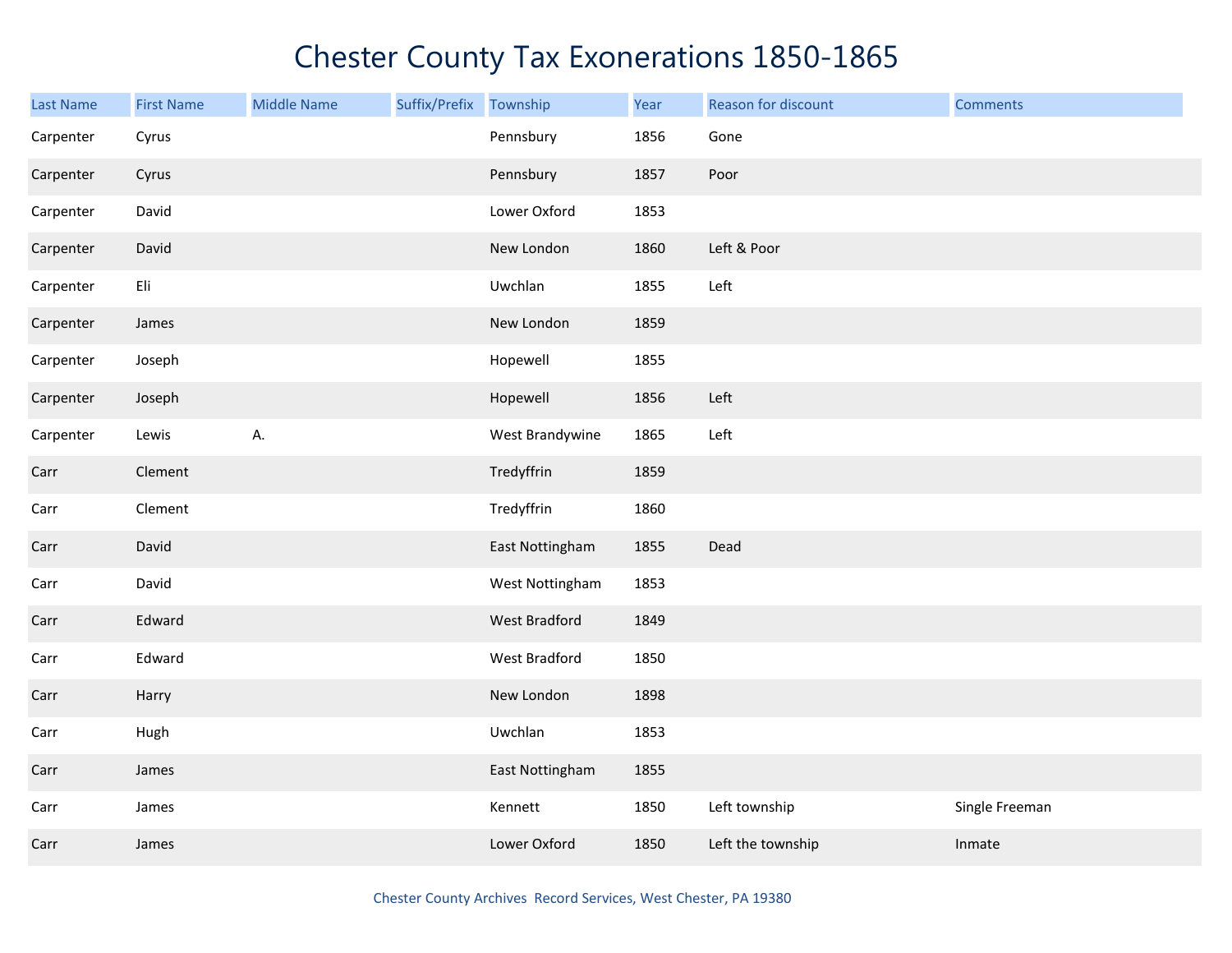| <b>Last Name</b> | <b>First Name</b> | <b>Middle Name</b> | Suffix/Prefix | Township             | Year | Reason for discount | <b>Comments</b> |
|------------------|-------------------|--------------------|---------------|----------------------|------|---------------------|-----------------|
| Carr             | James             |                    |               | Lower Oxford         | 1865 | Left                |                 |
| Carr             | John              |                    |               | West Whiteland       | 1865 | Left                |                 |
| Carr             | Leonard           |                    |               | Tredyffrin           | 1856 | Left                |                 |
| Carr             | McClees           |                    |               | Tredyffrin           | 1859 |                     |                 |
| Carr             | McClees           |                    |               | Tredyffrin           | 1860 |                     |                 |
| Carr             | Silas             | S.                 |               | Uwchlan              | 1855 | Left                |                 |
| Carr             | Thompson          |                    |               | West Nottingham      | 1850 | Left the township   | Inmate          |
| Carr             | William           |                    |               | Hopewell             | 1855 |                     |                 |
| Carr             | William           |                    |               | Hopewell             | 1856 | Left                |                 |
| Carr             | William           |                    |               | Phoenixville         | 1860 | Left                |                 |
| Carren           | Joseph            |                    |               | Sadsbury             | 1856 | Left                |                 |
| Carrey           | Thomas            |                    |               | London Grove         | 1859 | Left                |                 |
| Carroll          | Peter             |                    |               | Kennett              | 1857 | Left                |                 |
| Carroll          | Peter             |                    |               | New Garden           | 1856 | Left                |                 |
| Carry            | Dennis            |                    |               | West Chester         | 1854 | Left                |                 |
| Carsin           | Daniel            |                    |               | Phoenixville         | 1860 | Poor                |                 |
| Carson           | Azariah           |                    |               | <b>West Nantmeal</b> | 1859 | Left                |                 |
| Carson           | Bart              |                    |               | West Brandywine      | 1865 | Poor                |                 |
| Carson           | Davis             |                    |               | West Caln            | 1861 | Left                |                 |
| Carson           | Edward            |                    |               | Kennett              | 1850 | Left township       | Inmate          |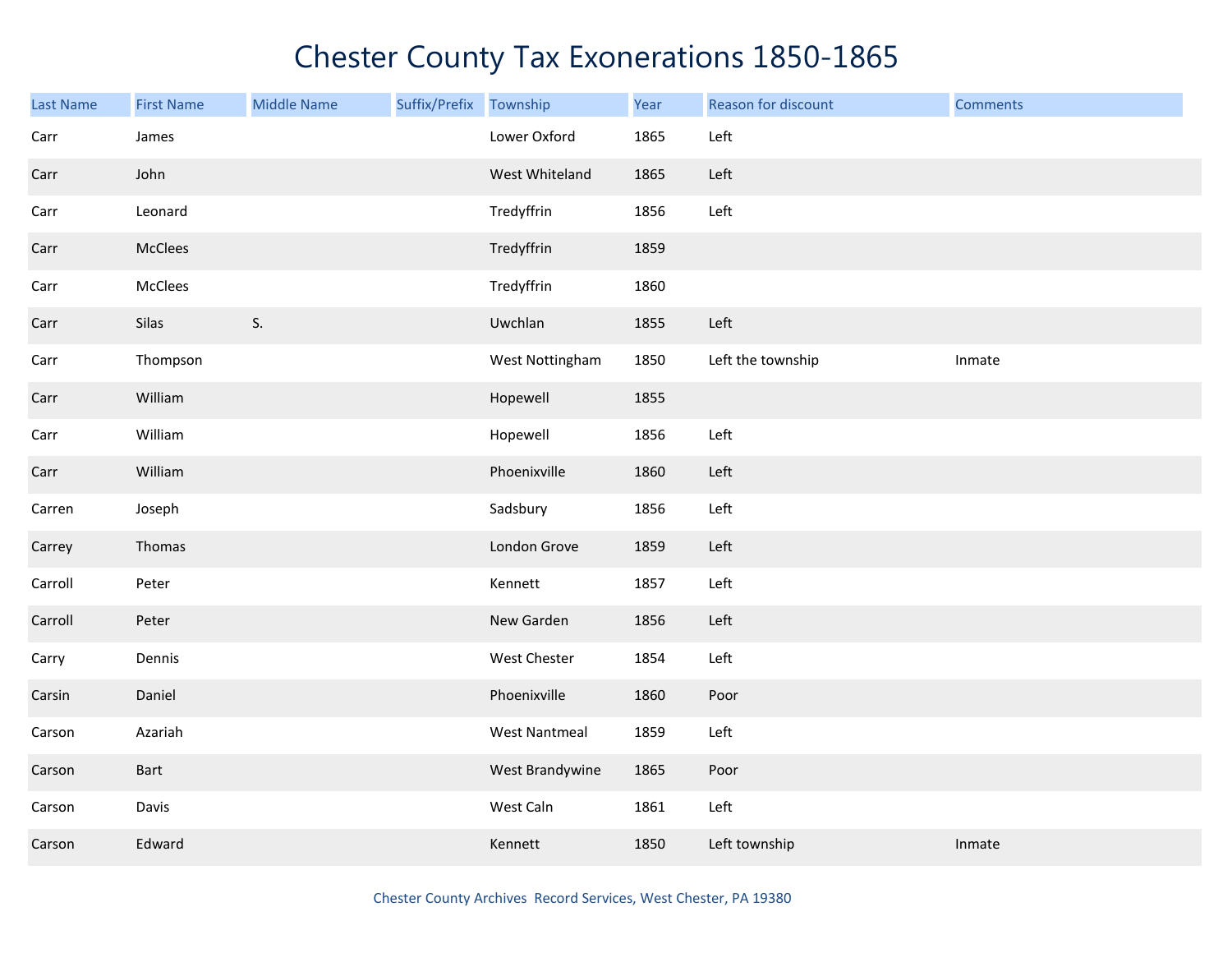| Last Name | <b>First Name</b> | <b>Middle Name</b> | Suffix/Prefix | Township             | Year | Reason for discount | <b>Comments</b> |
|-----------|-------------------|--------------------|---------------|----------------------|------|---------------------|-----------------|
| Carson    | John              |                    |               | Wallace              | 1859 | Left                |                 |
| Carson    | John              |                    |               | West Caln            | 1850 |                     |                 |
| Carson    | John              |                    |               | West Caln            | 1853 | Left                |                 |
| Carson    | John              |                    |               | West Caln            | 1861 | Poor                |                 |
| Carson    | John              |                    |               | <b>West Vincent</b>  | 1865 | Dead                |                 |
| Carson    | Joseph            |                    |               | Uwchlan              | 1851 |                     | Inmate          |
| Carson    | Joseph            |                    |               | Uwchlan              | 1852 |                     |                 |
| Carson    | Joseph            |                    |               | Uwchlan              | 1853 |                     |                 |
| Carson    | Joseph            |                    |               | Wallace              | 1853 | Left                |                 |
| Carson    | Joseph            |                    |               | Wallace              | 1860 | Poor                |                 |
| Carson    | Joseph            |                    |               | West Brandywine      | 1856 | Left                |                 |
| Carson    | William           |                    |               | East Nottingham      | 1850 | Not found           | Single Freeman  |
| Carson    | William           |                    |               | East Nottingham      | 1857 | Left                |                 |
| Carson    | William           |                    |               | Elk                  | 1860 | Left                |                 |
| Carson    | William           |                    |               | Kennett              | 1850 | Left township       | Inmate          |
| Carson    | William           |                    |               | <b>West Nantmeal</b> | 1850 | Unable to pay       | Inmate          |
| Cartell   | Joseph            |                    |               | East Brandywine      | 1850 | Left                |                 |
| Carter    | George            |                    |               | Phoenixville         | 1860 | Poor                |                 |
| Carter    | George            | W.                 |               | Tredyffrin           | 1853 | Left                |                 |
| Carter    | Jacob             |                    |               | West Nottingham      | 1853 |                     |                 |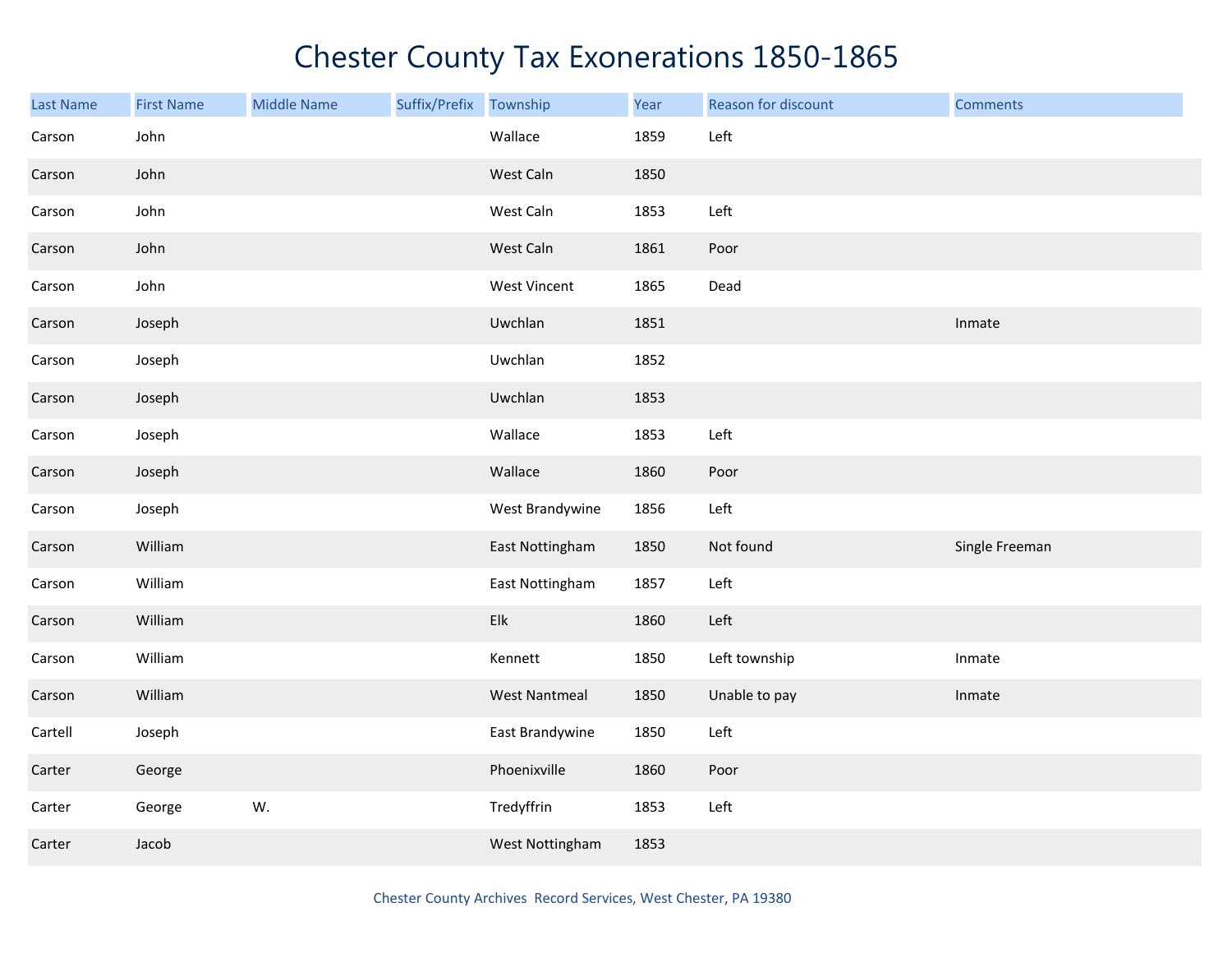| <b>Last Name</b> | <b>First Name</b> | <b>Middle Name</b> | Suffix/Prefix | Township             | Year | Reason for discount | <b>Comments</b> |
|------------------|-------------------|--------------------|---------------|----------------------|------|---------------------|-----------------|
| Carter           | James             |                    |               | Valley               | 1855 | Poor                |                 |
| Carter           | James             |                    |               | West Caln            | 1855 | Left                |                 |
| Carter           | John              | W.                 |               | Sadsbury             | 1850 | Cannot be found     | Single Freeman  |
| Carter           | John              |                    |               | West Vincent         | 1865 | Left                |                 |
| Carter           | Joseph            |                    |               | Pennsbury            | 1860 | Deceased            |                 |
| Carter           | Patrick           |                    |               | West Chester         | 1855 | Left                |                 |
| Carter           | Patrick           |                    |               | West Chester         | 1860 | Soldier             |                 |
| Carter           | Patrick           |                    |               | West Chester         | 1865 | Left                |                 |
| Carter           | Richard           |                    |               | West Pikeland        | 1856 | Left                |                 |
| Carter           | Samuel            |                    |               | <b>East Nantmeal</b> | 1855 |                     |                 |
| Carter           | Samuel            | В.                 |               | West Chester         | 1852 |                     |                 |
| Carter           | Thomas            |                    |               | East Whiteland       | 1857 | Left                |                 |
| Cartney          | Michael           |                    |               | Phoenixville         | 1860 | Left                |                 |
| Carus            | John              |                    |               | <b>East Vincent</b>  | 1857 |                     |                 |
| Caruth           | John              |                    |               | Lower Oxford         | 1853 |                     |                 |
| Caruth           | John              |                    |               | Lower Oxford         | 1857 |                     | Inmate          |
| Caruthers        | Benjamin          | Ε.                 |               | East Caln            | 1865 | Left                |                 |
| Carver           | John              |                    |               | Honey Brook          | 1856 | Not found           |                 |
| Carver           | John              |                    |               | Tredyffrin           | 1849 |                     | Dog tax         |
| Cary             | Dan               |                    |               | London Grove         | 1855 | Left                | Inmate          |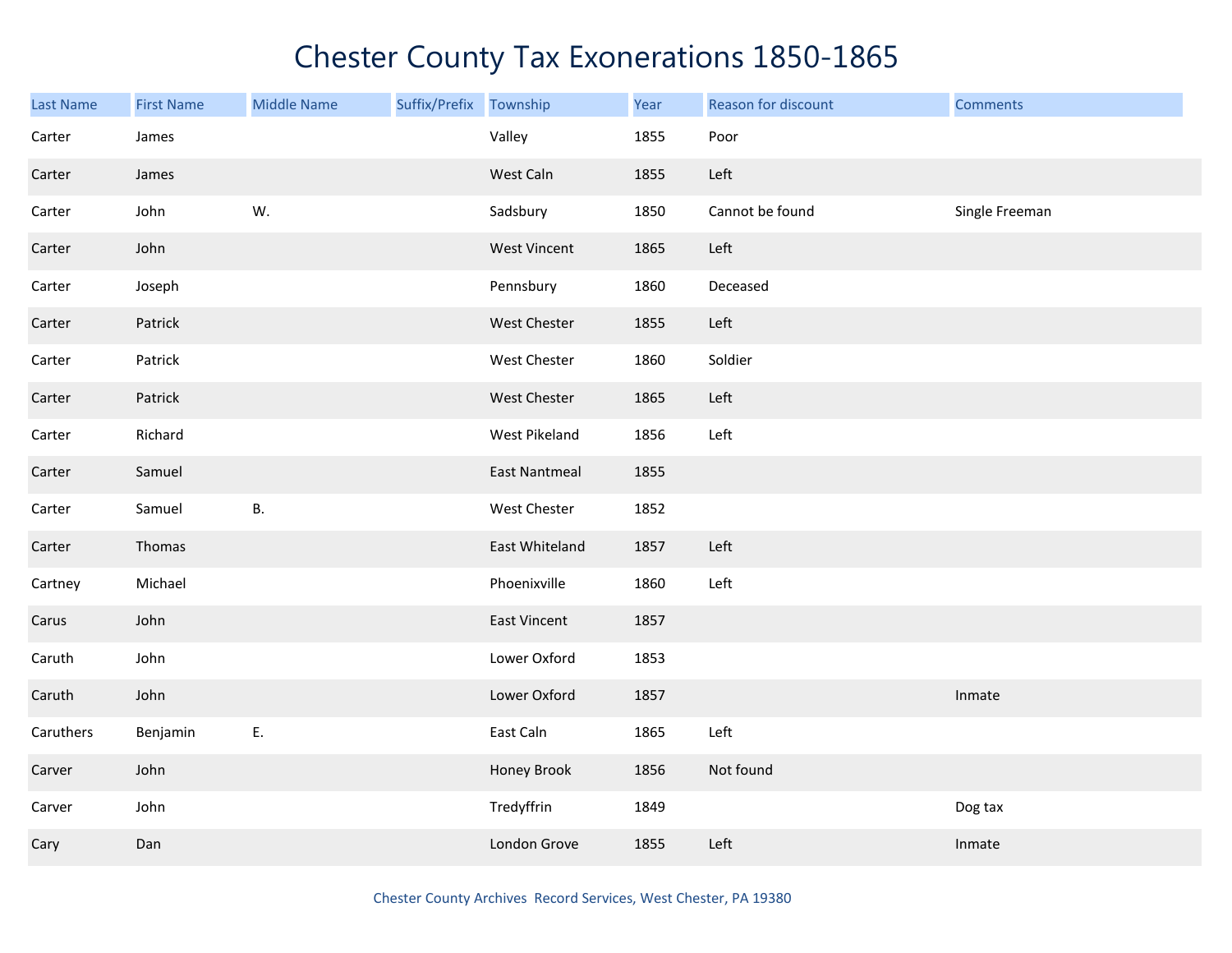| <b>Last Name</b> | <b>First Name</b> | <b>Middle Name</b> | Suffix/Prefix | Township            | Year | Reason for discount | <b>Comments</b> |
|------------------|-------------------|--------------------|---------------|---------------------|------|---------------------|-----------------|
| Cary             | John              |                    |               | West Chester        | 1855 |                     |                 |
| Caryle           | William           |                    |               | London Britain      | 1855 | Left                |                 |
| Casho            | Jacob             |                    |               | London Grove        | 1853 |                     |                 |
| Caskey           | Leslie            |                    |               | Phoenixville        | 1860 | Left                |                 |
| Casper           | T.                | J.                 |               | West Chester        | 1865 | Left                |                 |
| Cassedy          | Michael           |                    |               | Phoenixville        | 1860 | Left                |                 |
| Cassey           | Jeremiah          |                    |               | Lower Oxford        | 1857 |                     | Inmate          |
| Cassey           | Jeremiah          |                    |               | Lower Oxford        | 1857 | Poor                | Single Freeman  |
| Cassey           | Jeremiah          |                    |               | Lower Oxford        | 1860 | Poor                |                 |
| Cassey           | Jeremiah          |                    |               | <b>Upper Oxford</b> | 1856 |                     |                 |
| Cassey           | John              |                    |               | Lower Oxford        | 1857 | Irish               | Single Freeman  |
| Cassey           | John              |                    |               | Uwchlan             | 1851 | Gone away           | Single Freeman  |
| Cassick          | John              |                    |               | Kennett             | 1850 | Left township       | Single Freeman  |
| Castle           | Michael           |                    |               | East Whiteland      | 1850 |                     |                 |
| Catanaught       | William           |                    |               | Phoenixville        | 1860 |                     |                 |
| Cathers          | Francis           |                    |               | West Nottingham     | 1850 | Left the township   |                 |
| Cathrain         | James             |                    |               | London Grove        | 1856 | Poor                | Inmate          |
| Cating           | James             |                    |               | East Nottingham     | 1857 | Left                |                 |
| Caton            | Thomas            |                    |               | Uwchlan             | 1850 | Unable to pay       |                 |
| Caton            | Thomas            |                    |               | Uwchlan             | 1851 | Gone                | Inmate          |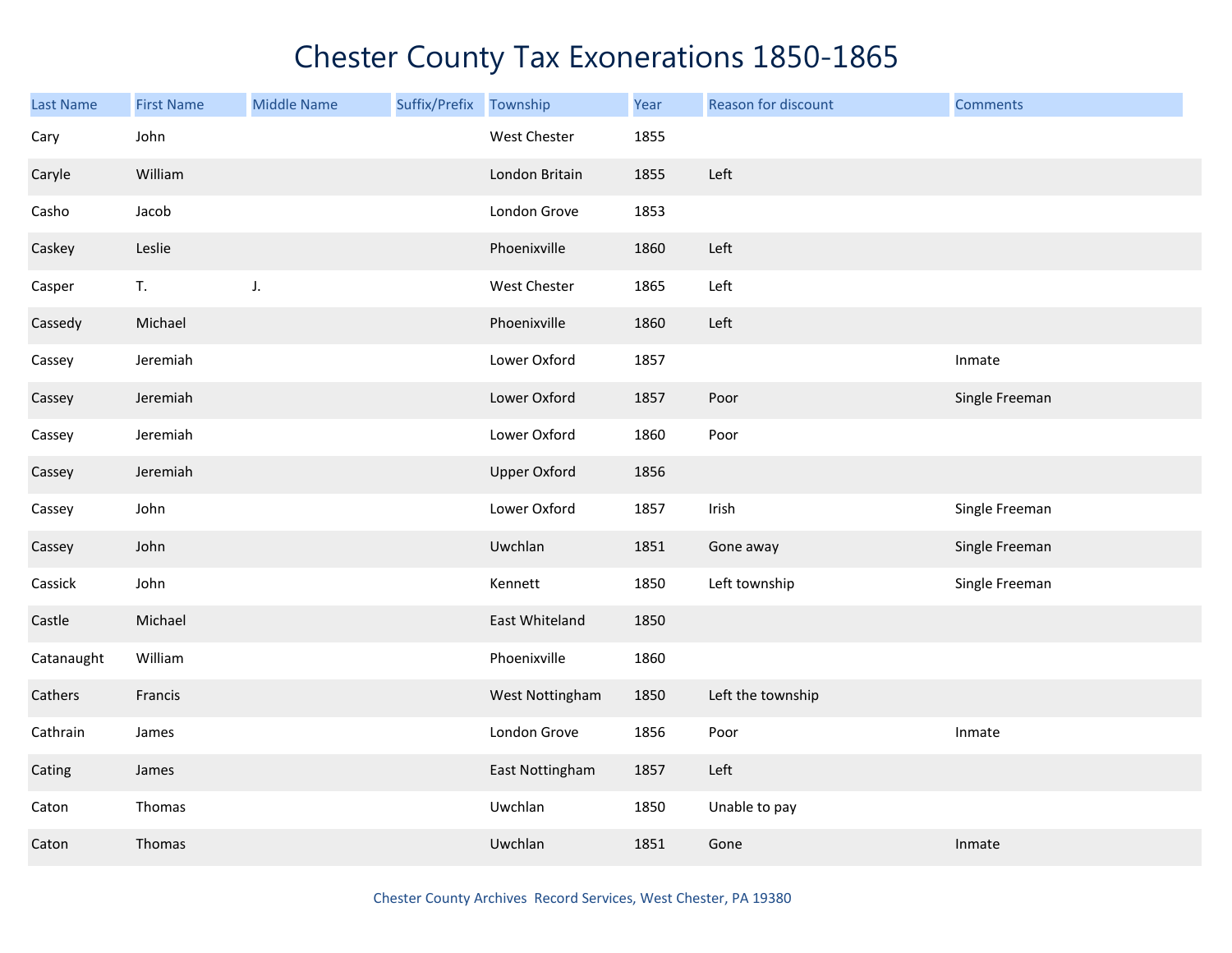| Last Name   | <b>First Name</b> | <b>Middle Name</b> | Suffix/Prefix Township |                      | Year | Reason for discount  | <b>Comments</b> |
|-------------|-------------------|--------------------|------------------------|----------------------|------|----------------------|-----------------|
| Catran      | Isaac             |                    |                        | Uwchlan              | 1850 | Left                 |                 |
| Catran      | John              |                    |                        | Uwchlan              | 1850 | Left                 |                 |
| Cauffman    | John              |                    |                        | New London           | 1898 |                      |                 |
| Cauler      | James             |                    |                        | <b>East Coventry</b> | 1850 | Poor                 |                 |
| Cauler      | Michael           |                    |                        | East Vincent         | 1857 |                      |                 |
| Cave        | Reuben            |                    |                        | Willistown           | 1850 | Left the county      | Inmate          |
| Cavenaugh   | Michael           |                    |                        | Kennett              | 1857 | Left                 |                 |
| Ceashore    | William           |                    |                        | New London           | 1852 | Left                 |                 |
| Chalfant    | Aaron             |                    |                        | New London           | 1852 | Left                 |                 |
| Chalfant    | Joel              |                    |                        | West Marlborough     | 1860 | Poor                 |                 |
| Chalfant    | John              |                    |                        | Sadsbury             | 1850 | Lives in Fallowfield | Single Freeman  |
| Chalfant    | John              |                    |                        | Valley               | 1865 | Dead                 |                 |
| Chalfant    | <b>Myers</b>      |                    |                        | West Brandywine      | 1857 | Left                 |                 |
| Chalfant    | William           |                    |                        | East Marlborough     | 1859 |                      |                 |
| Chalfin     | James             |                    |                        | Penn                 | 1852 | Error                |                 |
| Chalfont    | Chalkly           |                    |                        | West Marlborough     | 1851 |                      |                 |
| Chamberlain | George            | G.                 |                        | East Brandywine      | 1856 | Left                 |                 |
| Chamberlain | James             |                    |                        | Sadsbury             | 1850 | Gone to Lancaster    | Single Freeman  |
| Chamberlain | James             |                    |                        | Tredyffrin           | 1853 | Left                 |                 |
| Chamberlain | M.                |                    |                        | West Chester         | 1857 | Left                 |                 |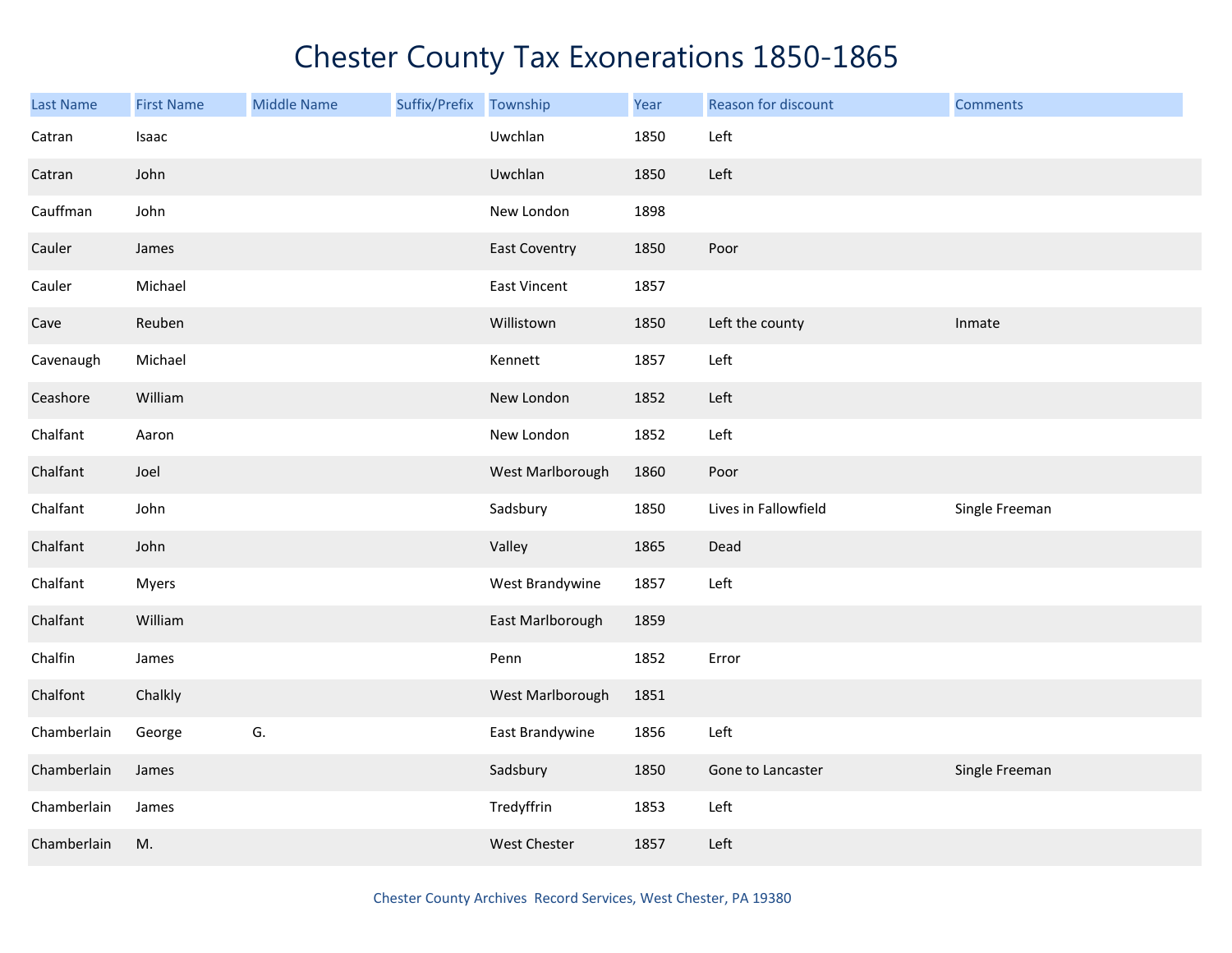| <b>Last Name</b> | <b>First Name</b> | <b>Middle Name</b> | Suffix/Prefix Township |                     | Year | Reason for discount | <b>Comments</b> |
|------------------|-------------------|--------------------|------------------------|---------------------|------|---------------------|-----------------|
| Chamberlain      | Rachel            |                    |                        | New Garden          | 1853 | Poor                |                 |
| Chamberlain      | Robert            |                    |                        | Sadsbury            | 1857 | Error               |                 |
| Chamberlain      | Titus             |                    |                        | <b>Upper Oxford</b> | 1860 | Left                |                 |
| Chamberlin       |                   |                    |                        | West Chester        | 1853 |                     |                 |
| Chamberlin       | Thomas            |                    |                        | West Chester        | 1860 | Left                |                 |
| Chambers         | Charles           |                    |                        | West Bradford       | 1865 | Left                |                 |
| Chambers         | Cyrus             |                    | Jr.                    | Kennett Square      | 1856 | Left                |                 |
| Chambers         | David             | D.                 |                        | London Grove        | 1851 |                     |                 |
| Chambers         | David             |                    |                        | New Garden          | 1856 | Left                |                 |
| Chambers         | David             | <b>B.</b>          |                        | New Garden          | 1859 | Left                |                 |
| Chambers         | Elwood            |                    |                        | West Nottingham     | 1857 | Left                |                 |
| Chambers         | Isaac             | N.                 |                        | London Britain      | 1855 | Error               |                 |
| Chambers         | James             | T.                 |                        | New Garden          | 1853 | Left                |                 |
| Chambers         | Joseph            | D.                 |                        | East Marlborough    | 1850 | Error               |                 |
| Chambers         | Joshua            |                    |                        | New Garden          | 1855 |                     |                 |
| Chambers         | Joshua            |                    |                        | New Garden          | 1859 | Left                |                 |
| Chambers         | Samuel            |                    |                        | West Chester        | 1865 | Error               |                 |
| Chambers         | Samuel            |                    |                        | West Nottingham     | 1853 |                     |                 |
| Chandlee         | John              | <b>B.</b>          |                        | Pennsbury           | 1865 | Left                |                 |
| Chandler         | Alexander         |                    |                        | New Garden          | 1859 | Left                |                 |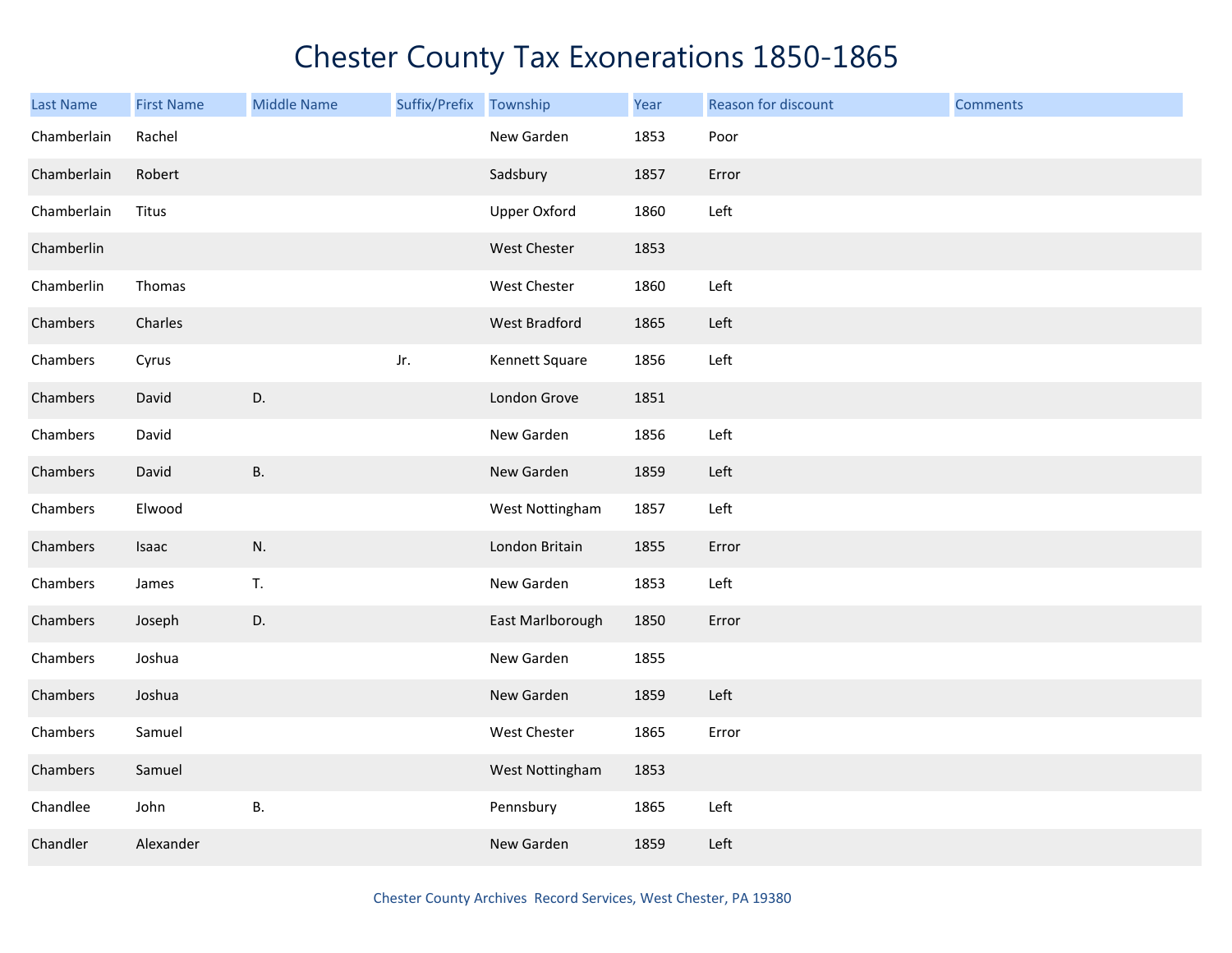| <b>Last Name</b> | <b>First Name</b> | <b>Middle Name</b> | Suffix/Prefix Township |                  | Year | Reason for discount | <b>Comments</b> |
|------------------|-------------------|--------------------|------------------------|------------------|------|---------------------|-----------------|
| Chandler         | D.                | W.                 |                        | West Chester     | 1857 | Left                |                 |
| Chandler         | Daniel            | W.                 |                        | Kennett          | 1850 | Left township       | Single Freeman  |
| Chandler         | George            |                    |                        | East Marlborough | 1849 | Poor                | Inmate          |
| Chandler         | George            |                    |                        | New Garden       | 1856 | Poor                |                 |
| Chandler         | George            |                    |                        | West Fallowfield | 1860 | Poor                |                 |
| Chandler         | George            |                    |                        | West Fallowfield | 1865 | Poor                |                 |
| Chandler         | Hannah            | M.                 |                        | New Garden       | 1852 |                     |                 |
| Chandler         | Isaac             |                    |                        | West Marlborough | 1857 | Left                |                 |
| Chandler         | Jacob             |                    |                        | East Marlborough | 1850 | Poor                | Single Freeman  |
| Chandler         | Jacob             |                    |                        | East Marlborough | 1857 | Left                |                 |
| Chandler         | Jacob             |                    |                        | West Marlborough | 1853 | Poor                |                 |
| Chandler         | James             |                    |                        | East Marlborough | 1855 | Left                |                 |
| Chandler         | James             |                    |                        | Highland         | 1857 | Left                |                 |
| Chandler         | James             |                    |                        | London Grove     | 1853 |                     |                 |
| Chandler         | James             |                    |                        | West Marlborough | 1853 | Poor                |                 |
| Chandler         | James             |                    |                        | West Marlborough | 1860 |                     |                 |
| Chandler         | John              |                    |                        | East Marlborough | 1850 | Poor                | Single Freeman  |
| Chandler         | John              |                    |                        | East Marlborough | 1852 |                     |                 |
| Chandler         | John              |                    |                        | East Marlborough | 1857 | Left                |                 |
| Chandler         | John              |                    |                        | East Marlborough | 1859 | Left                |                 |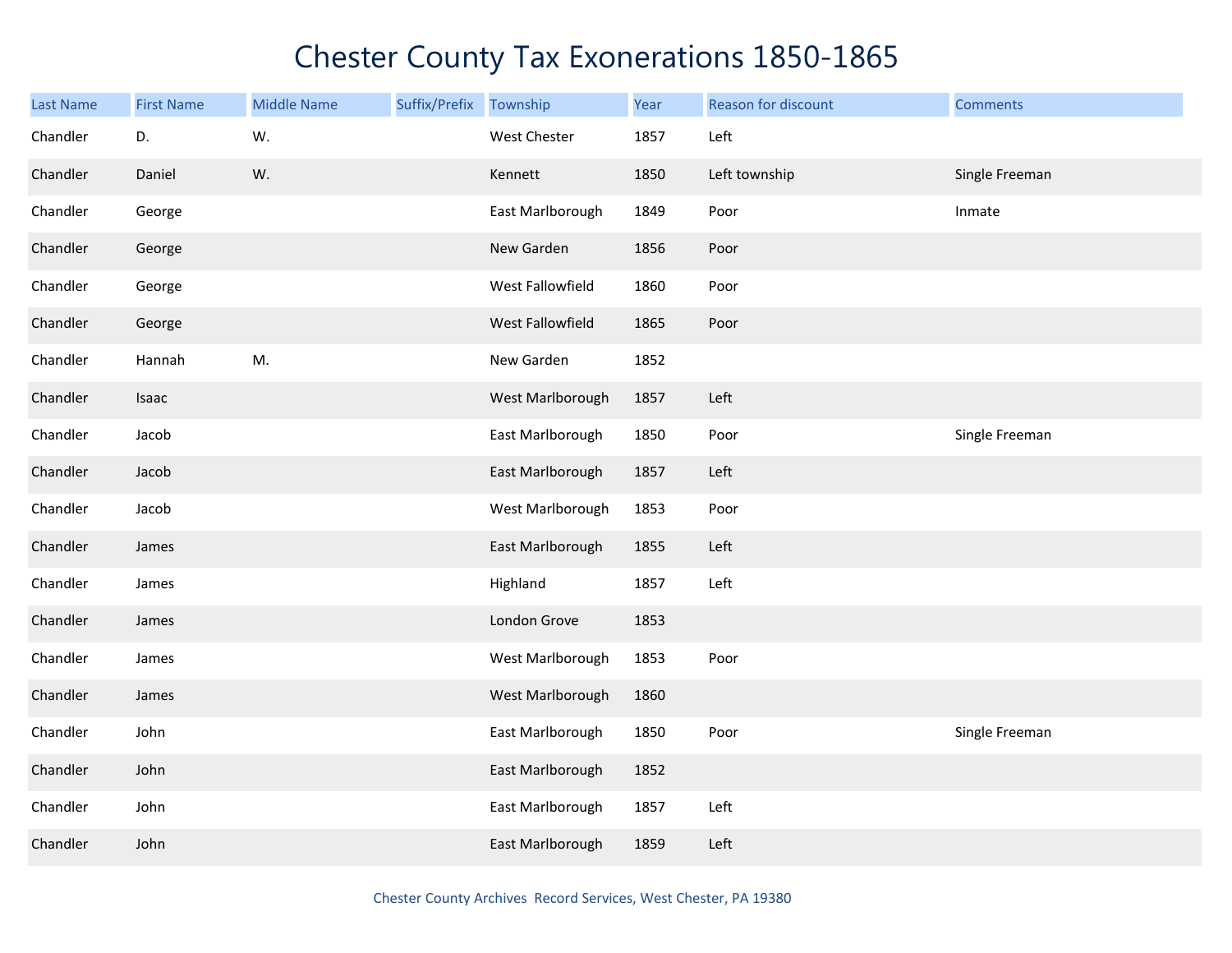| Last Name | <b>First Name</b> | <b>Middle Name</b> | Suffix/Prefix | Township         | Year | Reason for discount | <b>Comments</b> |
|-----------|-------------------|--------------------|---------------|------------------|------|---------------------|-----------------|
| Chandler  | Joseph            |                    |               | East Marlborough | 1857 | Left                |                 |
| Chandler  | Joseph            |                    | Jr.           | New Garden       | 1859 | Poor                |                 |
| Chandler  | Joseph            |                    |               | New Garden       | 1860 | Poor                |                 |
| Chandler  | Joseph            |                    |               | Newlin           | 1860 | Left                |                 |
| Chandler  | Joshua            |                    |               | Franklin         | 1856 |                     |                 |
| Chandler  | Joshua            |                    |               | New Garden       | 1860 | Poor                |                 |
| Chandler  | Joshua            |                    |               | Valley           | 1856 | Left                |                 |
| Chandler  | Nathan            |                    |               | Londonderry      | 1855 | Left                |                 |
| Chandler  | Nathan            |                    |               | Willistown       | 1859 | Left                |                 |
| Chandler  | Spencer           |                    | Heirs of      | New Garden       | 1850 | Unseated land       |                 |
| Chandler  | Swithen           |                    | Heirs of      | New Garden       | 1850 | Unseated land       |                 |
| Chandler  | Swithen           |                    |               | New Garden       | 1859 | Poor                |                 |
| Chandler  | William           |                    |               | East Marlborough | 1850 | Poor                | Inmate          |
| Chandler  | William           |                    |               | London Grove     | 1851 |                     |                 |
| Chandler  | William           |                    |               | Sadsbury         | 1850 | Dog killed          |                 |
| Chandler  | William           |                    |               | West Marlborough | 1853 | Old & Poor          |                 |
| Chanlder  | Joseph            |                    |               | East Marlborough | 1859 | Out                 |                 |
| Channel   | Robert            |                    |               | Warwick          | 1850 | In New Jersey       |                 |
| Chapman   | George            |                    |               | East Nottingham  | 1853 | Left                |                 |
| Chapman   | George            |                    |               | West Nottingham  | 1860 | Moved away          |                 |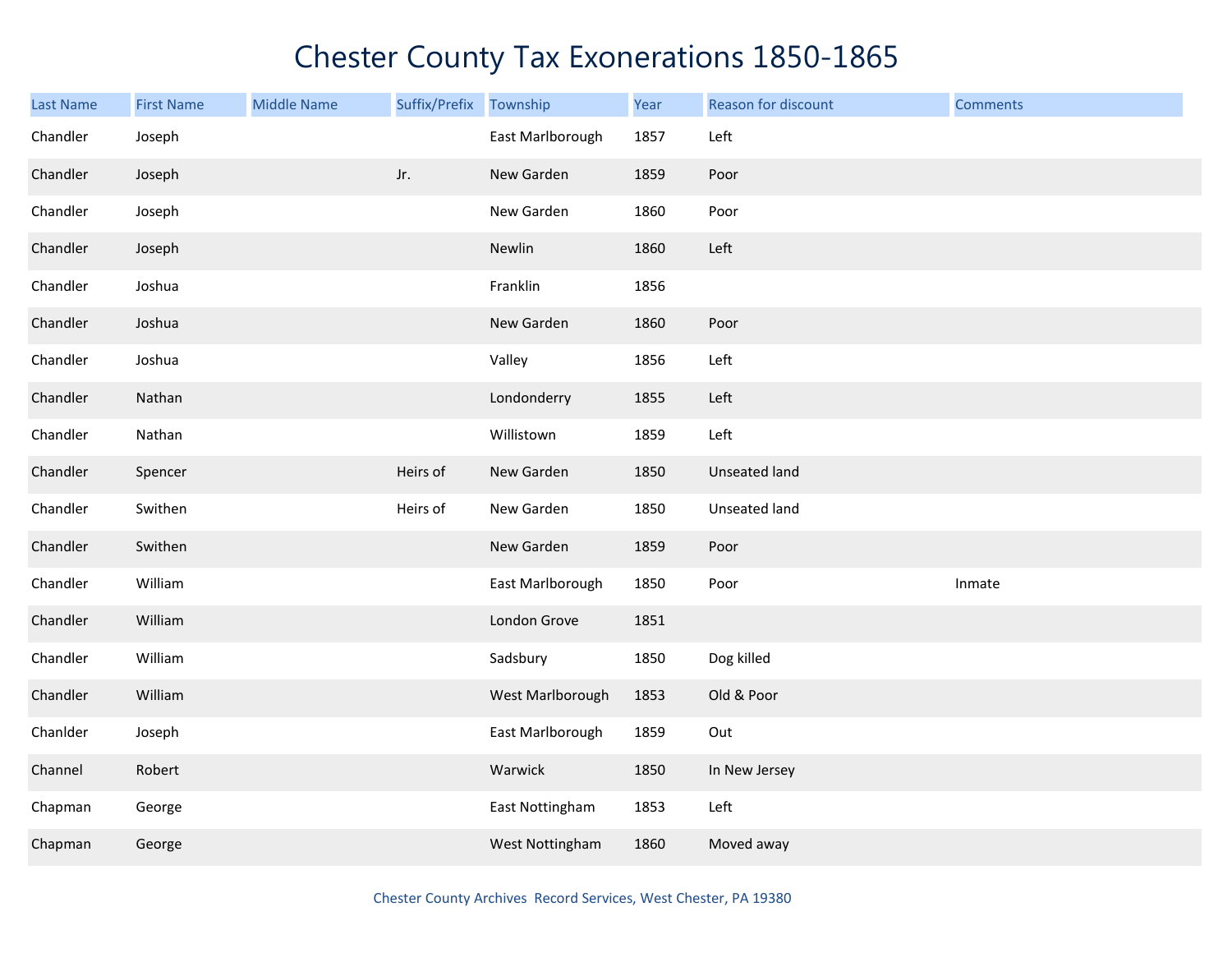| <b>Last Name</b> | <b>First Name</b> | <b>Middle Name</b> | Suffix/Prefix Township |                      | Year | Reason for discount | <b>Comments</b> |
|------------------|-------------------|--------------------|------------------------|----------------------|------|---------------------|-----------------|
| Chapman          | William           |                    |                        | Franklin             | 1854 |                     |                 |
| Chapman          | William           |                    |                        | Franklin             | 1855 | Poor                |                 |
| Chapman          | William           |                    |                        | New London           | 1850 | Unable to pay       | Inmate          |
| Chapman          | William           |                    |                        | Sadsbury             | 1865 | Left                |                 |
| Chase            | Edward            | M.                 |                        | Honey Brook          | 1865 | Left                |                 |
| Chayney          | M.                |                    |                        | West Chester         | 1859 | Poor                |                 |
| Cheever          | Franklin          |                    |                        | West Goshen          | 1850 | Error               |                 |
| Cheevers         | Franklin          |                    |                        | Thornbury            | 1853 |                     |                 |
| Cheyney          | А.                |                    |                        | West Chester         | 1865 | Poor                |                 |
| Cheyney          | M.                |                    |                        | West Chester         | 1865 | Poor                |                 |
| Cheyney          | William           | S.                 |                        | Kennett              | 1853 |                     |                 |
| Cheyney          | William           |                    |                        | West Chester         | 1855 | Left                |                 |
| Cheyney          | William           | S.                 |                        | West Chester         | 1859 | Left                |                 |
| Chreswiler       | Henry             |                    |                        | <b>West Nantmeal</b> | 1850 |                     | Inmate          |
| Chrisman         |                   |                    | & Irey                 | Honey Brook          | 1850 | Error               |                 |
| Chrisman         | David             |                    |                        | <b>East Nantmeal</b> | 1850 | Left                | Single Freeman  |
| Chrisman         | David             |                    |                        | West Vincent         | 1855 | Left                | Inmate          |
| Chrisman         | Davis             |                    |                        | Uwchlan              | 1851 |                     |                 |
| Chrisman         | Davis             |                    |                        | Uwchlan              | 1852 | Left                |                 |
| Chrisman         | Elias             |                    |                        | East Caln            | 1854 | Deceased            |                 |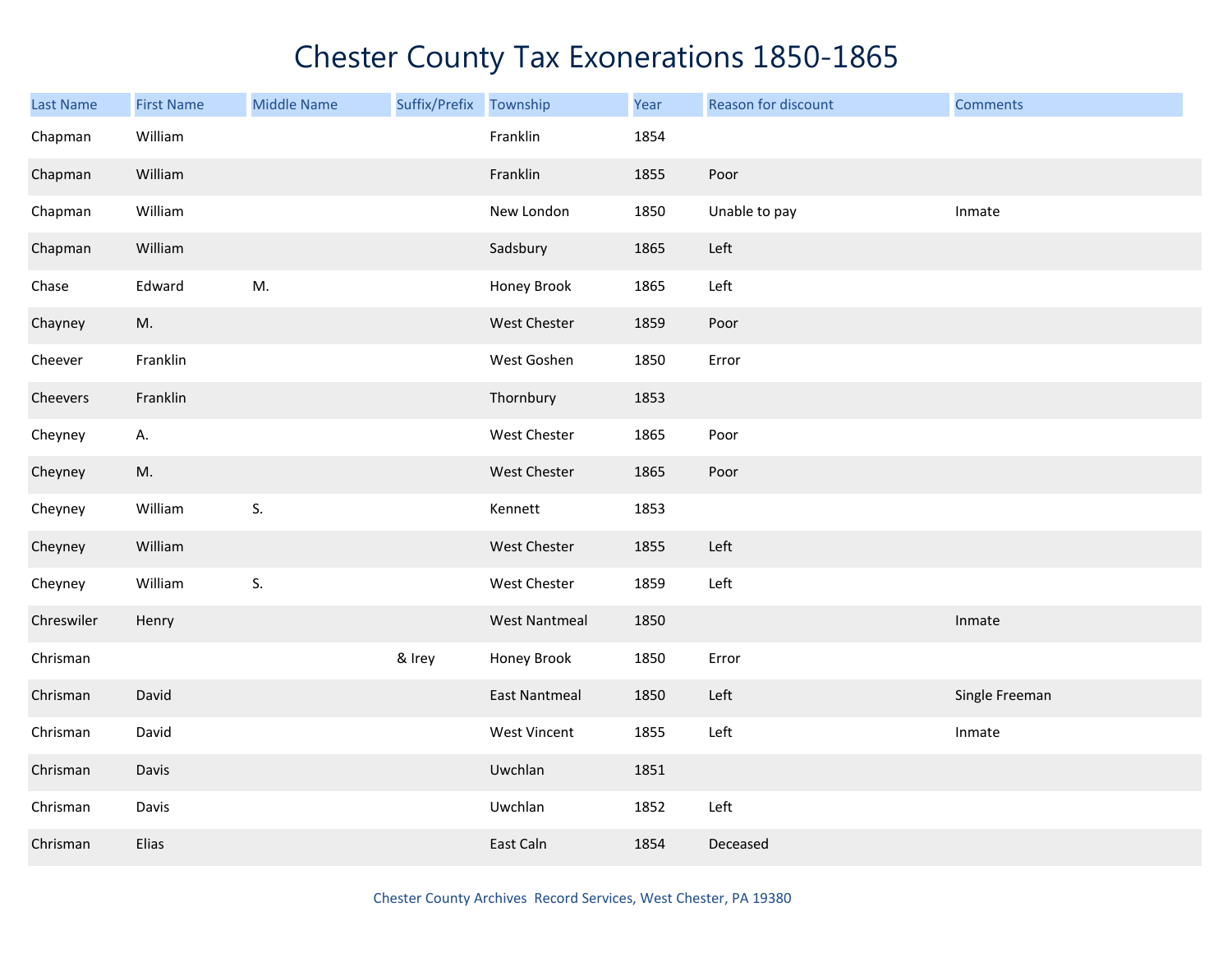| <b>Last Name</b> | <b>First Name</b> | <b>Middle Name</b> | Suffix/Prefix Township |                      | Year | Reason for discount | <b>Comments</b> |
|------------------|-------------------|--------------------|------------------------|----------------------|------|---------------------|-----------------|
| Chrisman         | J.                | Η.                 |                        | Uwchlan              | 1857 | Left                |                 |
| Chrisman         | Jacob             |                    | Jr.                    | <b>East Nantmeal</b> | 1855 |                     |                 |
| Chrisman         | Jacob             |                    | Sr.                    | <b>East Nantmeal</b> | 1855 | Deceased            |                 |
| Chrisman         | Jacob             |                    |                        | <b>East Nantmeal</b> | 1856 | Left                | Inmate          |
| Chrisman         | John              |                    |                        | East Brandywine      | 1859 | Left                |                 |
| Chrisman         | John              |                    |                        | North Coventry       | 1857 | Error               |                 |
| Chrisman         | John              |                    |                        | Uwchlan              | 1857 | Left                |                 |
| Chrisman         | Phebe             |                    |                        | Uwchlan              | 1850 | Personal            |                 |
| Chrisman         | Phebe             |                    |                        | Uwchlan              | 1851 | Won't pay           |                 |
| Chrisman         | Samuel            |                    |                        | <b>West Vincent</b>  | 1860 | Left                |                 |
| Chrisman         | William           |                    |                        | East Brandywine      | 1857 | Pays land tax       |                 |
| Christel         | John              |                    |                        | West Pikeland        | 1857 | Left the township   |                 |
| Christman        | Elias             |                    |                        | West Brandywine      | 1851 | Poor                |                 |
| Christman        | Eliza             |                    |                        | Phoenixville         | 1897 |                     | 4th & 5th Ward  |
| Christman        | Jacob             |                    |                        | East Vincent         | 1850 | Not found           |                 |
| Christman        | Jacob             |                    | Jr.                    | East Vincent         | 1850 | Error               |                 |
| Christman        | Jacob             |                    |                        | East Vincent         | 1856 | Left                |                 |
| Christman        | John              |                    |                        | East Vincent         | 1851 | Under age           |                 |
| Christman        | John              | <b>B.</b>          |                        | <b>West Nantmeal</b> | 1850 | Unseated land       |                 |
| Christy          | Eli               | G.                 |                        | East Nottingham      | 1853 | Left                |                 |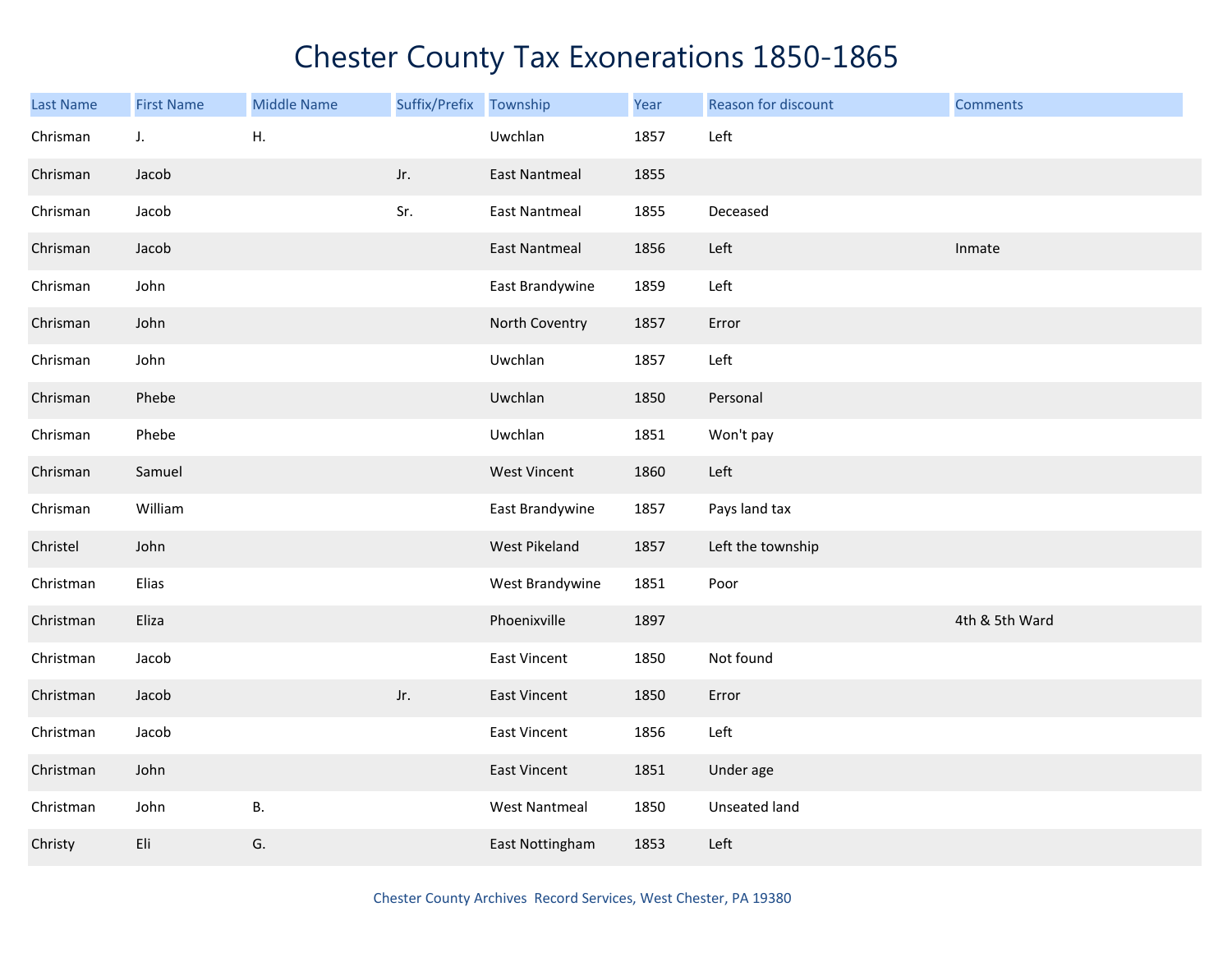| <b>Last Name</b> | <b>First Name</b> | <b>Middle Name</b> | Suffix/Prefix | Township             | Year | Reason for discount | <b>Comments</b> |
|------------------|-------------------|--------------------|---------------|----------------------|------|---------------------|-----------------|
| Christy          | J.                |                    |               | West Brandywine      | 1856 | Dog Dead            |                 |
| Christy          | James             | T.                 |               | Valley               | 1856 | Error               |                 |
| Christy          | Joseph            |                    |               | Londonderry          | 1864 |                     |                 |
| Christy          | Joseph            |                    |               | Londonderry          | 1865 | Left                |                 |
| Christy          | Joseph            |                    |               | Penn                 | 1856 | Left township       |                 |
| Christy          | Joseph            |                    |               | West Brandywine      | 1850 | Left the township   | Inmate          |
| Christy          | Joseph            |                    |               | West Brandywine      | 1853 | No Dog              |                 |
| Christy          | Joseph            |                    |               | West Goshen          | 1850 | Left the township   |                 |
| Christy          | S.                |                    |               | West Brandywine      | 1856 | Dog Dead            |                 |
| Christy          | William           |                    |               | West Brandywine      | 1853 | Not found           |                 |
| Christy          | William           |                    |               | West Chester         | 1855 | Left                |                 |
| Chriswell        | Thomas            |                    |               | Penn                 | 1852 | No property         |                 |
| Chriswiler       | John              |                    |               | <b>West Nantmeal</b> | 1850 | Sick                | Inmate          |
| Chron            | Henry             | Η.                 |               | <b>East Vincent</b>  | 1852 |                     |                 |
| Churchman        | Amassa            |                    |               | Kennett              | 1850 | Left township       | Single Freeman  |
| Churchman        | Amassa            |                    |               | Kennett              | 1859 | Poor                |                 |
| Churley          | William           |                    |               | Valley               | 1856 | Left                |                 |
| Clapman          | Charles           |                    |               | East Brandywine      | 1856 | Poor                |                 |
| Clapp            | William           |                    |               | Phoenixville         | 1860 | Left                |                 |
| Clapton          | William           |                    |               | West Marlborough     | 1865 | Left                |                 |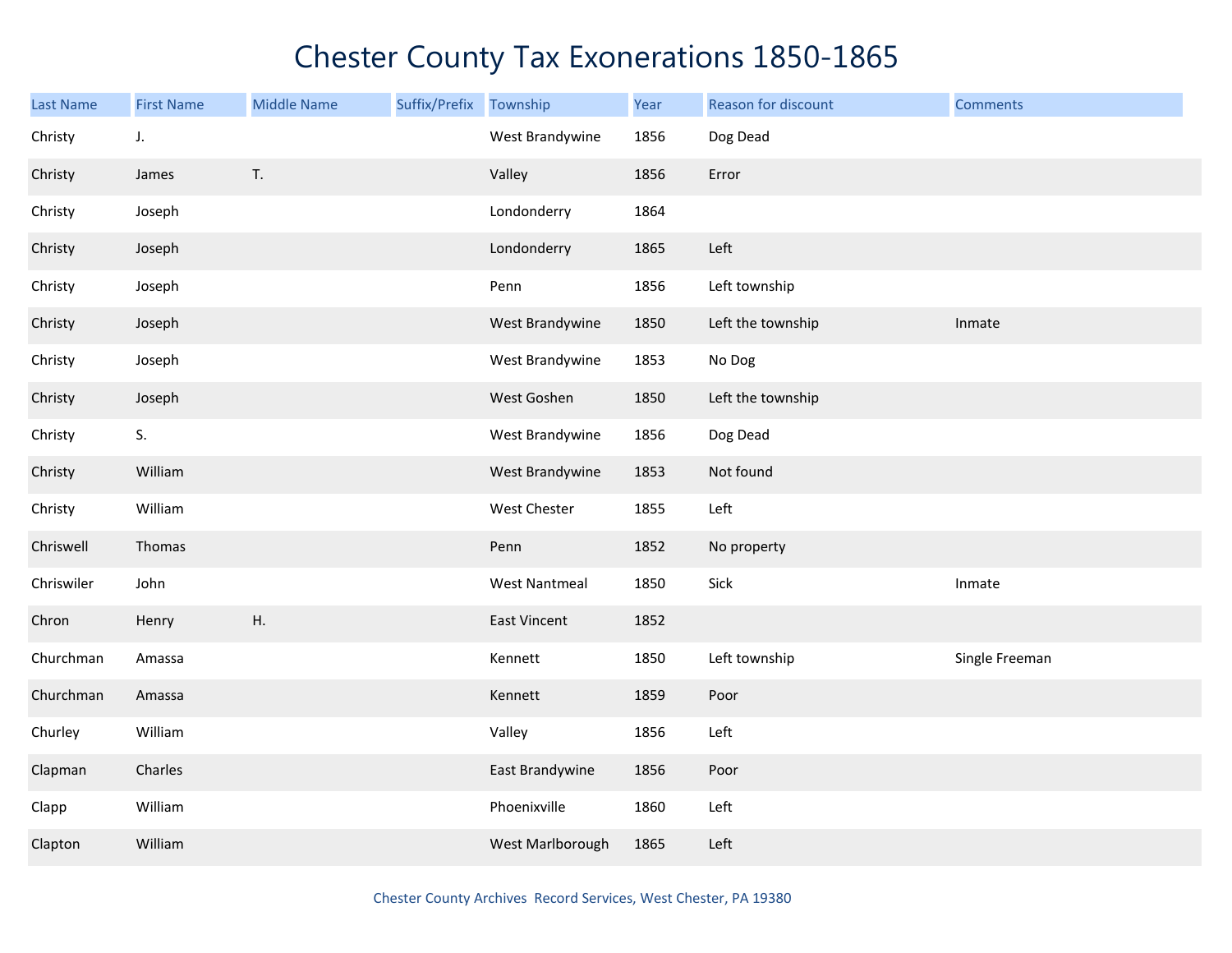| Last Name | <b>First Name</b> | <b>Middle Name</b> | Suffix/Prefix | Township            | Year | Reason for discount         | <b>Comments</b> |
|-----------|-------------------|--------------------|---------------|---------------------|------|-----------------------------|-----------------|
| Clare     | Hiram             |                    |               | East Marlborough    | 1859 | Left in January or February |                 |
| Clark     | Christopher       |                    |               | West Chester        | 1860 | Left                        |                 |
| Clark     | Daniel            |                    |               | Sadsbury            | 1854 | Left                        |                 |
| Clark     | Franklin          |                    |               | Pocopson            | 1853 |                             |                 |
| Clark     | Henry             |                    |               | Kennett             | 1850 | Colored                     | Inmate          |
| Clark     | Henry             |                    |               | West Marlborough    | 1860 | Left                        |                 |
| Clark     | Hugh              |                    |               | West Vincent        | 1853 |                             |                 |
| Clark     | Humphrey          |                    |               | West Bradford       | 1857 |                             |                 |
| Clark     | J.                | Υ.                 |               | East Caln           | 1854 | Left                        |                 |
| Clark     | $J_{\star}$       | Harvey             |               | West Caln           | 1861 |                             |                 |
| Clark     | John              | L.                 |               | East Bradford       | 1859 | Left                        |                 |
| Clark     | John              |                    |               | Franklin            | 1854 |                             |                 |
| Clark     | John              |                    |               | Lower Oxford        | 1850 | Left the township           | Inmate          |
| Clark     | John              |                    |               | Sadsbury            | 1865 | Error                       |                 |
| Clark     | John              |                    |               | <b>Upper Oxford</b> | 1850 |                             |                 |
| Clark     | John              |                    |               | West Caln           | 1861 | Left                        |                 |
| Clark     | Joseph            |                    |               | Charlestown         | 1850 | Left                        | Inmate          |
| Clark     | Joseph            | <b>B.</b>          |               | Londonderry         | 1850 |                             |                 |
| Clark     | Joseph            | В.                 |               | Londonderry         | 1853 | Mistake                     |                 |
| Clark     | Lambert           |                    |               | East Bradford       | 1853 |                             |                 |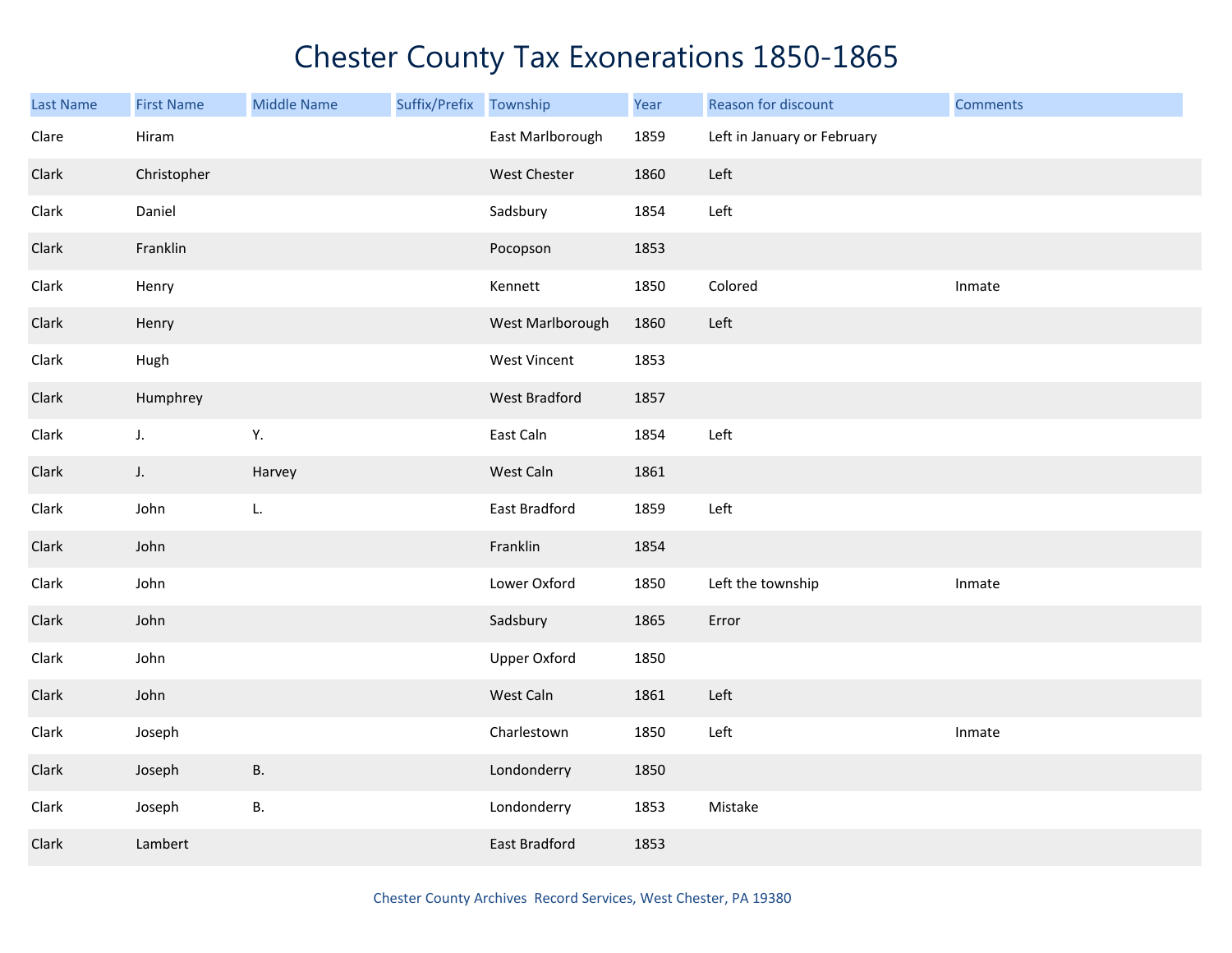| <b>Last Name</b> | <b>First Name</b> | <b>Middle Name</b> | Suffix/Prefix | Township         | Year | Reason for discount       | <b>Comments</b>            |
|------------------|-------------------|--------------------|---------------|------------------|------|---------------------------|----------------------------|
| Clark            | Mary              |                    |               | West Chester     | 1865 | Left & Poor               |                            |
| Clark            | Miles             |                    |               | Phoenixville     | 1860 | Error                     |                            |
| Clark            | N.                | Η.                 |               | West Marlborough | 1850 | Left the township         | Single Freeman             |
| Clark            | Nelson            |                    |               | West Bradford    | 1849 |                           |                            |
| Clark            | Patrick           |                    | Estate        | Phoenixville     | 1897 |                           | 4th & 5th Ward             |
| Clark            | Rufus             | J.                 |               | East Marlborough | 1857 | Payed tax in Philadelphia |                            |
| Clark            | Rufus             | J.                 |               | East Marlborough | 1859 | Left                      |                            |
| Clark            | Rufus             |                    |               | East Marlborough | 1860 | Left                      |                            |
| Clark            | Samuel            | S.                 |               | New Garden       | 1856 | Left                      |                            |
| Clark            | Samuel            |                    |               | New Garden       | 1857 | Got no money              |                            |
| Clark            | Samuel            |                    |               | New Garden       | 1859 | Left                      |                            |
| Clark            | Samuel            |                    |               | Sadsbury         | 1859 | Left                      |                            |
| Clark            | Samuel            |                    |               | West Fallowfield | 1850 | Poor                      | Inmate                     |
| Clark            | Thomas            |                    |               | Phoenixville     | 1897 | No good                   | 4th & 5th Ward             |
| Clark            | William           |                    |               | East Marlborough | 1849 | Not found                 | Inmate                     |
| Clark            | William           |                    |               | East Marlborough | 1852 |                           |                            |
| Clark            | William           |                    |               | East Marlborough | 1859 | "I don't know"            |                            |
| Clark            | William           |                    |               | East Marlborough | 1860 | Left                      |                            |
| Clark            | William           |                    | Sr.           | Phoenixville     | 1897 |                           | 1st & 2nd & 4th & 6th Ward |
| Clark            | William           |                    |               | Sadsbury         | 1854 | Left                      |                            |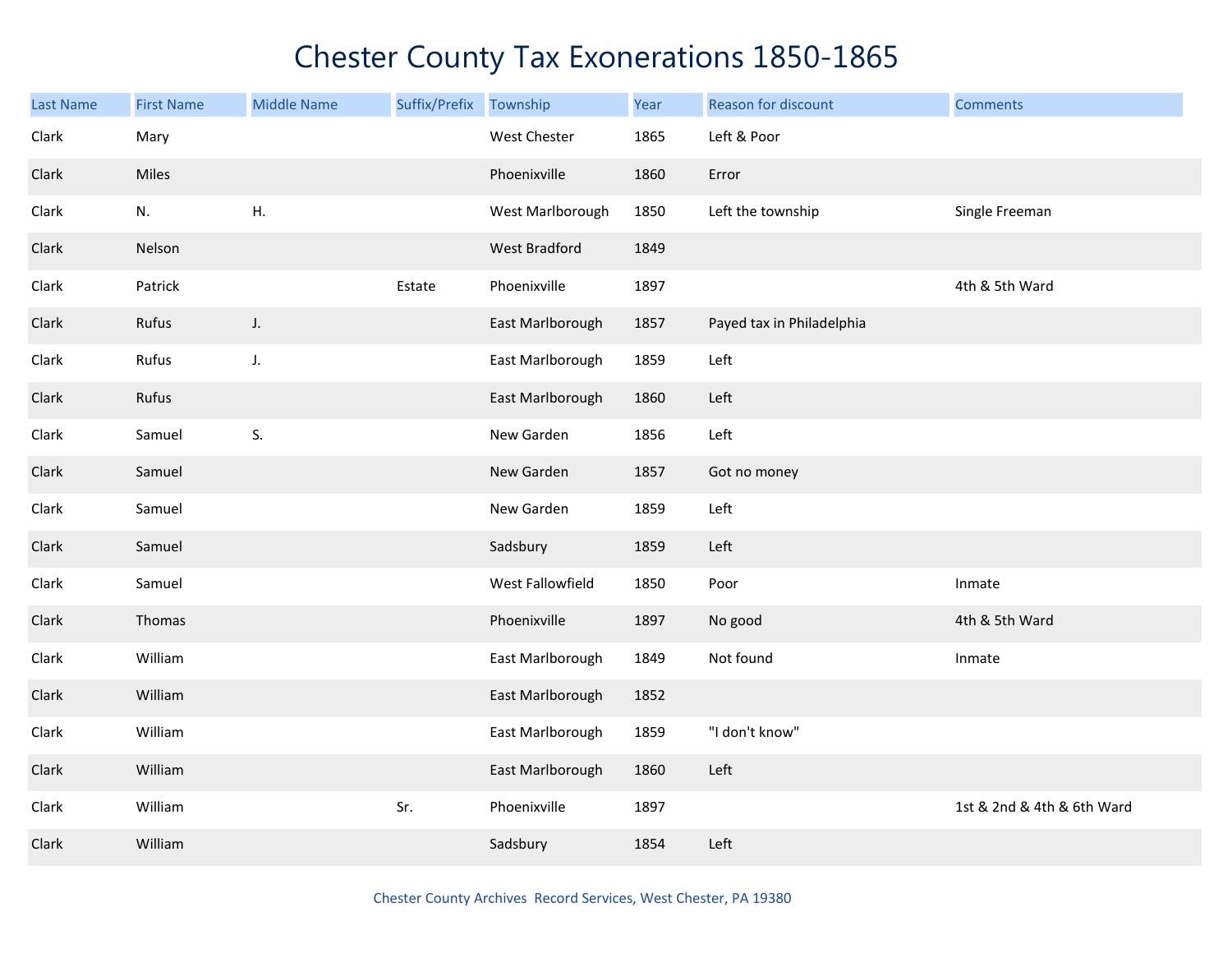| Last Name   | <b>First Name</b> | <b>Middle Name</b> | Suffix/Prefix | Township             | Year | Reason for discount    | <b>Comments</b>            |
|-------------|-------------------|--------------------|---------------|----------------------|------|------------------------|----------------------------|
| Clark       | William           | J.                 |               | <b>Upper Uwchlan</b> | 1865 | Left                   |                            |
| Clark       | William           |                    |               | West Brandywine      | 1857 | Poor                   |                            |
| Clark       | William           |                    |               | West Chester         | 1852 |                        |                            |
| Clark       | William           | H.                 |               | West Chester         | 1855 | Left                   |                            |
| Clark       | William           |                    |               | West Chester         | 1859 | Poor                   |                            |
| Clark       | William           |                    |               | West Chester         | 1860 | Soldier                |                            |
| Clark       | William           |                    |               | West Marlborough     | 1857 | Left                   |                            |
| Clarr       | Jacob             | J.                 |               | Phoenixville         | 1860 | Left                   |                            |
| Clay        | James             |                    |               | North Coventry       | 1850 | Unable to pay          | Inmate                     |
| Clay        | Peter             | L.                 |               | <b>East Coventry</b> | 1860 | Left                   |                            |
| Clay        | Peter             | L.                 |               | East Vincent         | 1857 |                        |                            |
| Clayton     | Shay              |                    |               | <b>West Chester</b>  | 1856 | Poor                   |                            |
| Cleary      | James             |                    | Estate        | Phoenixville         | 1897 |                        | 1st & 2nd & 4th & 6th Ward |
| Clegg       | Isaac             |                    |               | Phoenixville         | 1860 | Duplicate              |                            |
| Clelland    | William           |                    |               | West Marlborough     | 1850 | Cannot be found        |                            |
| Clengeman   | George            |                    |               | Warwick              | 1860 | Left                   |                            |
| Clevenstine | George            |                    |               | East Pikeland        | 1850 | In Schuylkill township | Single Freeman             |
| Clevenstine | Jacob             |                    |               | Phoenixville         | 1860 | Left                   |                            |
| Clevenstine | John              |                    |               | East Whiteland       | 1854 |                        |                            |
| Clevenstine | John              |                    |               | West Fallowfield     | 1855 | Left                   |                            |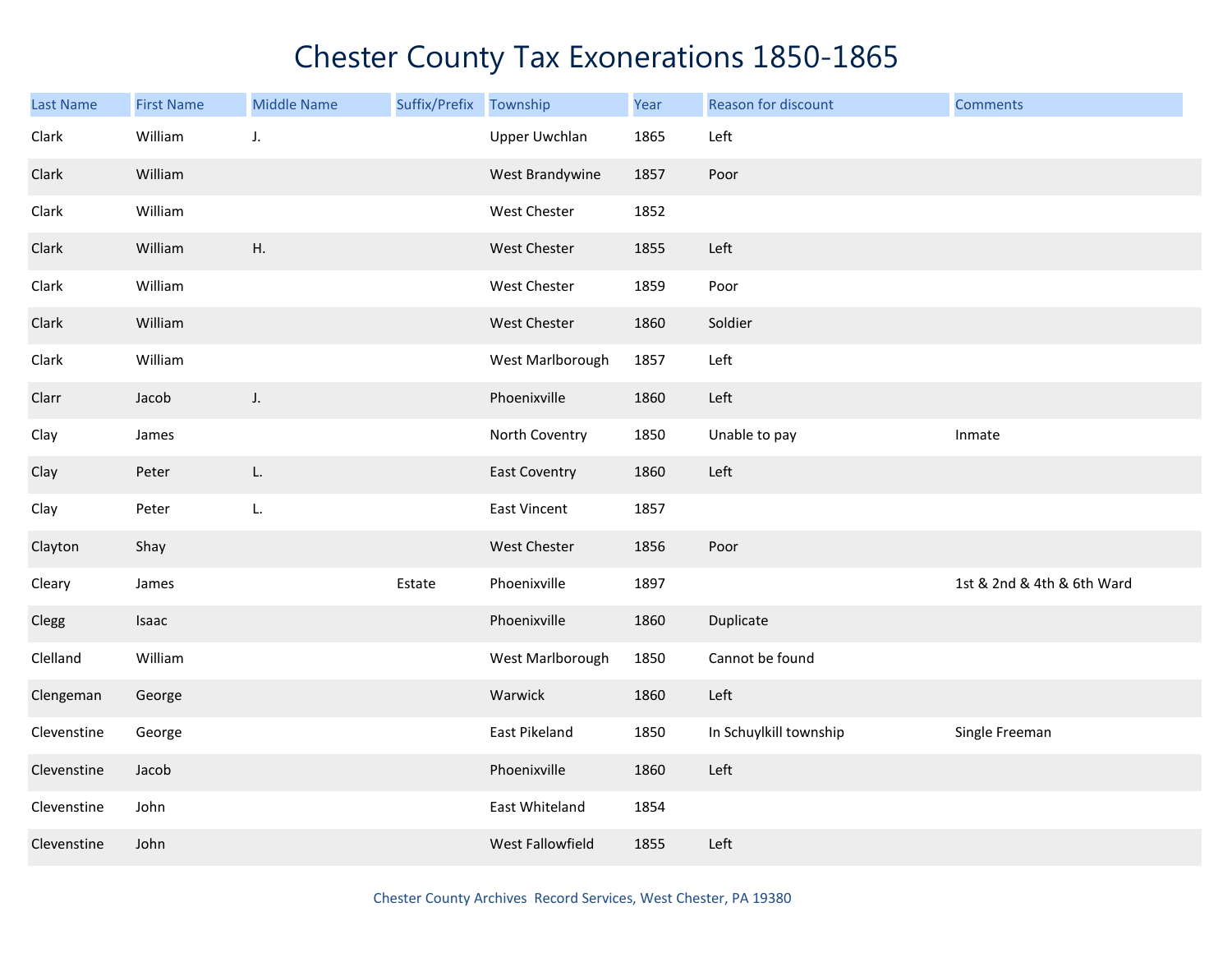| <b>Last Name</b> | <b>First Name</b> | <b>Middle Name</b> | Suffix/Prefix | Township             | Year | Reason for discount | <b>Comments</b> |
|------------------|-------------------|--------------------|---------------|----------------------|------|---------------------|-----------------|
| Click            | Joseph            |                    |               | West Brandywine      | 1851 | Dog Sold            |                 |
| Click            | Joseph            |                    |               | West Brandywine      | 1851 |                     |                 |
| Click            | Josiah            |                    |               | East Brandywine      | 1850 | Poor                |                 |
| Clift            | Frank             |                    |               | London Britain       | 1898 |                     |                 |
| Clifton          | Richard           |                    |               | East Pikeland        | 1853 | Left                |                 |
| Climenson        | Joseph            |                    |               | Honey Brook          | 1850 | Left township       | Single Freeman  |
| Climer           | William           |                    |               | Honey Brook          | 1854 | Left                |                 |
| Cline            | Charles           |                    |               | <b>East Coventry</b> | 1850 | Left                |                 |
| Cline            | John              |                    |               | <b>East Coventry</b> | 1850 | Gone                |                 |
| Clingaman        | Daniel            |                    |               | <b>West Nantmeal</b> | 1859 | Left                |                 |
| Clingan          | Thomas            | J.                 |               | West Fallowfield     | 1850 | Dead                | Single Freeman  |
| Clingan          | William           |                    |               | West Fallowfield     | 1850 | Paid land tax       | Inmate          |
| Clingenman       | George            |                    |               | Warwick              | 1859 | Left                |                 |
| Cliniff          | William           |                    |               | Kennett              | 1860 | Left                |                 |
| Cliniff          | William           |                    |               | Pennsbury            | 1856 | Left                |                 |
| Clintock         | William           |                    |               | Highland             | 1859 | Left                |                 |
| Clinton          | Michael           |                    |               | East Whiteland       | 1857 | Left                |                 |
| Clinton          | Michael           |                    |               | East Whiteland       | 1860 | Left                |                 |
| Clipp            | James             |                    |               | Charlestown          | 1857 | Left                |                 |
| Clorr            | John              |                    |               | West Chester         | 1850 |                     |                 |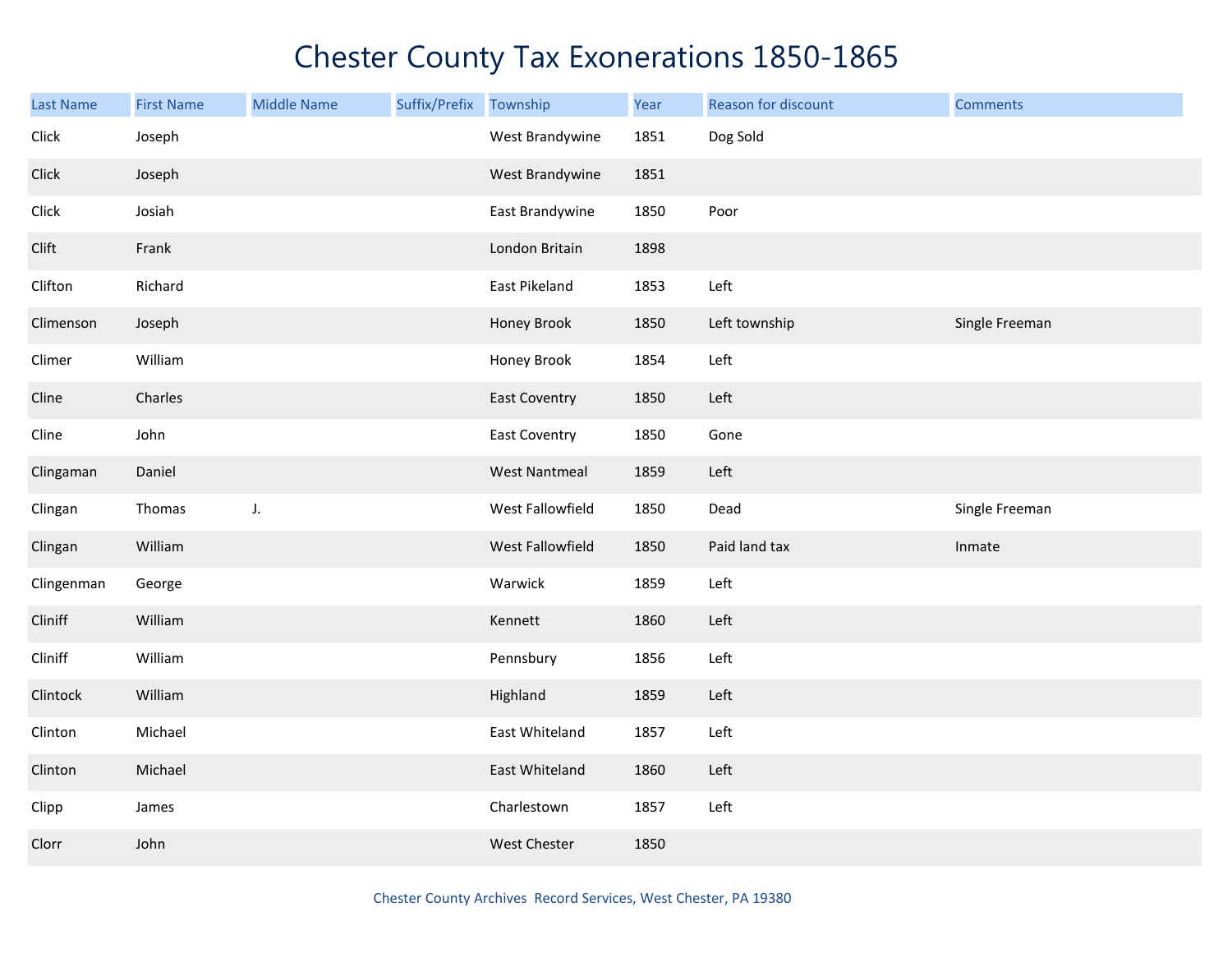| Last Name | <b>First Name</b> | <b>Middle Name</b> | Suffix/Prefix | Township             | Year | Reason for discount   | <b>Comments</b> |
|-----------|-------------------|--------------------|---------------|----------------------|------|-----------------------|-----------------|
| Cloud     | Allen             |                    |               | Kennett              | 1859 | Left                  |                 |
| Cloud     | Glenn             | $\mathsf{C}.$      |               | East Nottingham      | 1859 | Poor                  |                 |
| Cloud     | Jefferson         |                    |               | Kennett              | 1850 | Left township         | Single Freeman  |
| Cloud     | Jefferson         |                    |               | Kennett              | 1859 | Left                  |                 |
| Cloud     | John              |                    |               | Lower Oxford         | 1851 |                       |                 |
| Cloud     | John              | T.                 |               | Lower Oxford         | 1859 | Left                  |                 |
| Cloud     | John              |                    |               | Penn                 | 1852 | No property           |                 |
| Cloud     | John              |                    |               | Penn                 | 1853 |                       |                 |
| Cloud     | John              | T.                 |               | Penn                 | 1856 | Not 21 when assessed  |                 |
| Cloud     | John              |                    |               | Penn                 | 1857 | Poor                  |                 |
| Cloud     | L.                |                    |               | <b>East Nantmeal</b> | 1853 | Gone                  |                 |
| Cloud     | Marshall          |                    |               | Pennsbury            | 1865 | Left                  |                 |
| Cloud     | Nathaniel         |                    |               | Birmingham           | 1859 | Left                  |                 |
| Cloud     | Pusey             |                    |               | East Marlborough     | 1859 | Error                 |                 |
| Cloud     | Robert            |                    |               | Lower Oxford         | 1851 |                       |                 |
| Cloud     | Thomas            |                    |               | East Nottingham      | 1850 | Lives in Lower Oxford | Inmate          |
| Cloud     | Washington        |                    |               | Highland             | 1857 | Left                  |                 |
| Cloud     | William           | <b>B.</b>          |               | Pocopson             | 1853 |                       |                 |
| Clower    | Kilim             | J.                 |               | West Pikeland        | 1854 | Left                  |                 |
| Clowsier  | James             |                    |               | Westtown             | 1860 | Left                  |                 |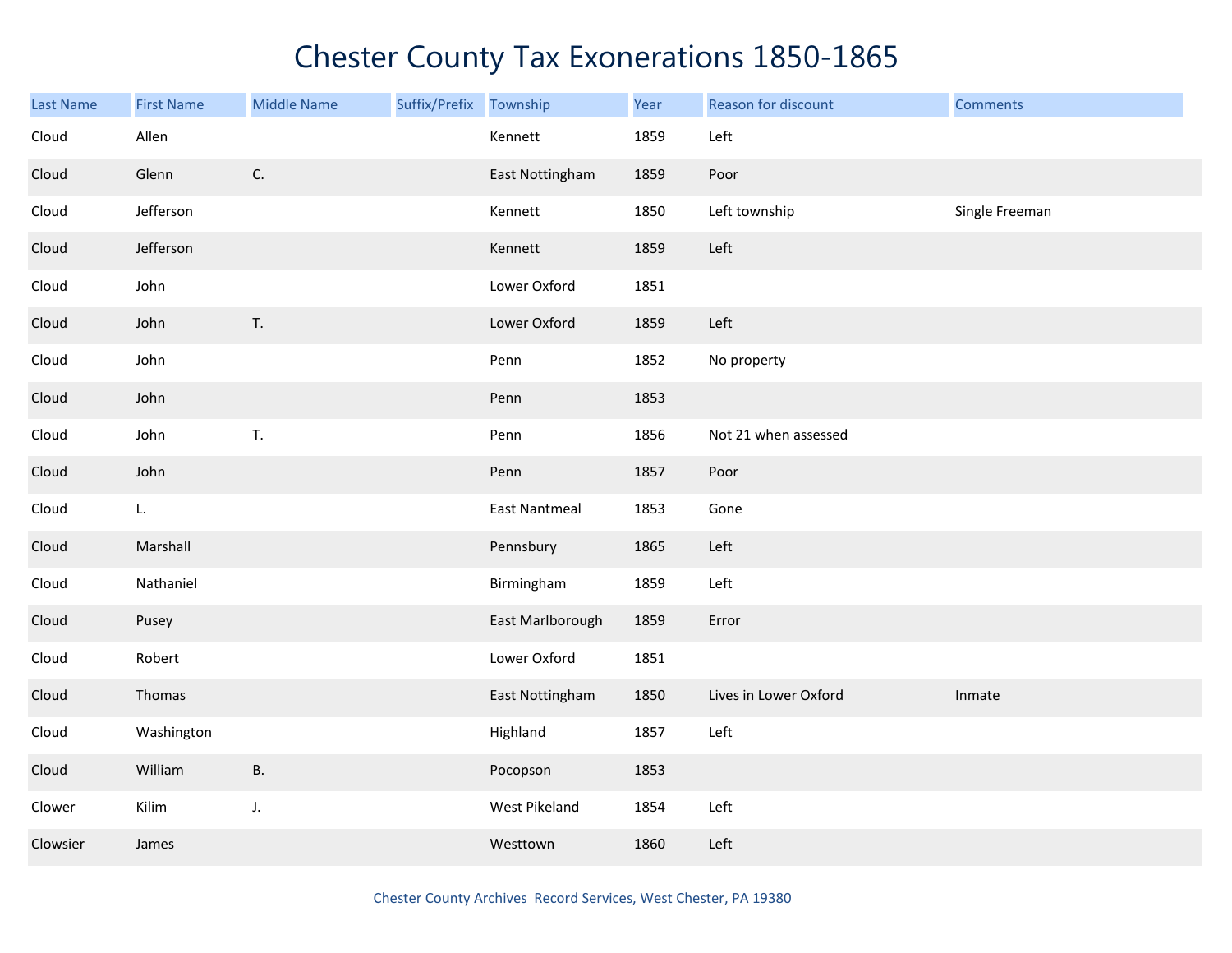| <b>Last Name</b> | <b>First Name</b> | <b>Middle Name</b> | Suffix/Prefix | Township            | Year | Reason for discount | <b>Comments</b> |
|------------------|-------------------|--------------------|---------------|---------------------|------|---------------------|-----------------|
| Clump            | John              |                    |               | Charlestown         | 1865 | Poorhouse           |                 |
| Clyne            | John              |                    |               | Sadsbury            | 1850 | Cannot be found     | Single Freeman  |
| Coate            | Ezra              |                    |               | East Bradford       | 1853 |                     |                 |
| Coates           | Ezra              |                    |               | Honey Brook         | 1850 | Sick                | Inmate          |
| Coates           | О.                | Η.                 |               | New London          | 1898 |                     |                 |
| Coates           | Stalker           |                    |               | Highland            | 1856 | Poor                |                 |
| Coates           | Stalker           |                    |               | Highland            | 1857 | Left                |                 |
| Coates           | Warrick           |                    |               | Londonderry         | 1860 | Dog shot            |                 |
| Coats            | Edward            |                    |               | West Chester        | 1853 |                     |                 |
| Coats            | Samuel            |                    |               | Londonderry         | 1850 | Out                 |                 |
| Coburn           | Henry             |                    |               | West Marlborough    | 1860 | Left                |                 |
| Cochlin          | James             |                    |               | West Chester        | 1854 | Error               |                 |
| Cochlin          | James             |                    |               | West Chester        | 1855 | Poor                |                 |
| Cochlin          | John              |                    |               | <b>West Chester</b> | 1859 | Left                |                 |
| Cochlin          | Michael           |                    |               | <b>West Chester</b> | 1856 | Left                |                 |
| Cochran          | Cornelius         |                    |               | Birmingham          | 1857 | Left township       |                 |
| Cochran          | Davis             | Β.                 |               | Willistown          | 1853 |                     |                 |
| Cochran          | Davis             |                    |               | Willistown          | 1860 |                     |                 |
| Cochran          | George            |                    |               | West Marlborough    | 1857 | Left                |                 |
| Cochran          | George            |                    |               | West Marlborough    | 1859 | Left                |                 |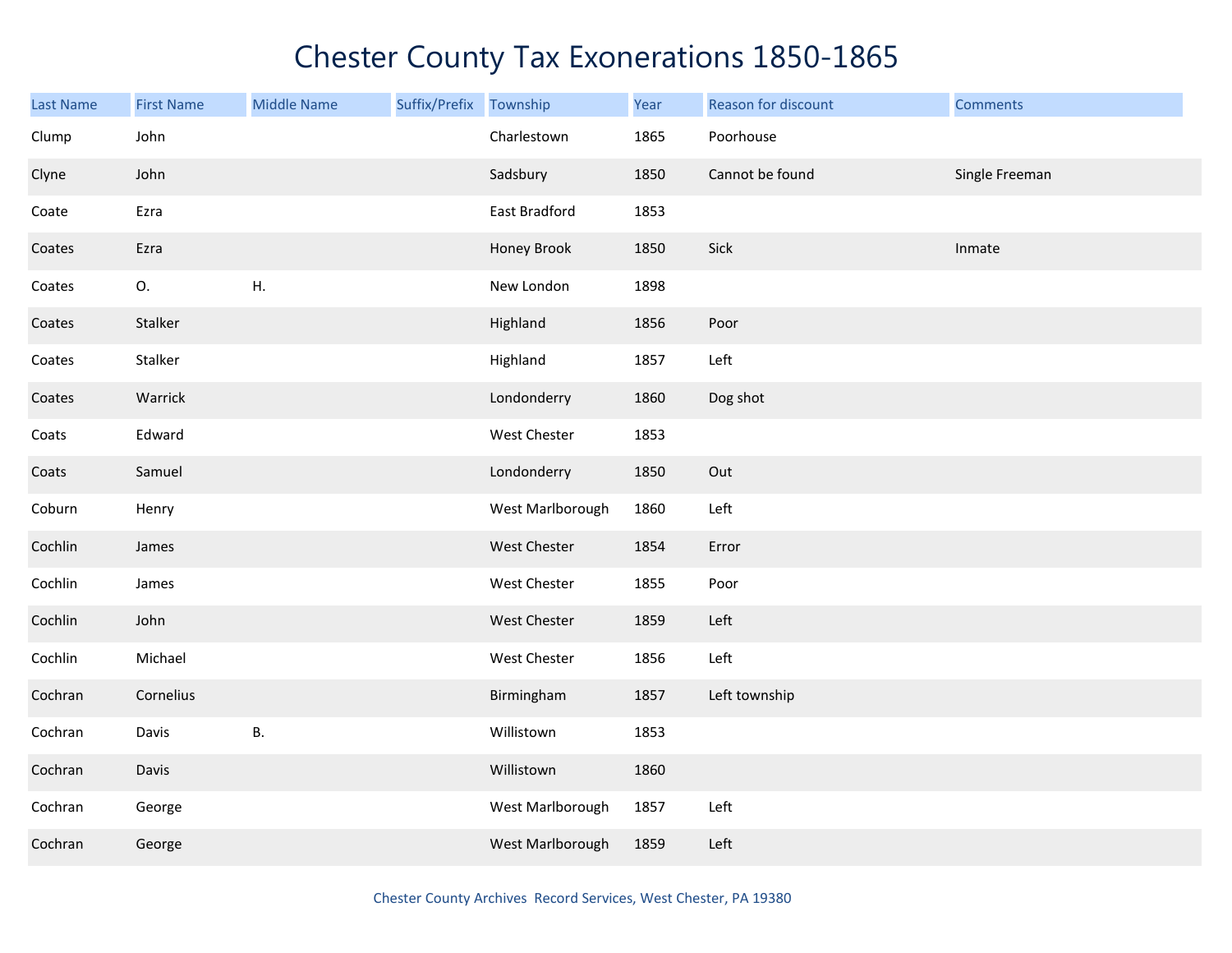| <b>Last Name</b> | <b>First Name</b> | <b>Middle Name</b> | Suffix/Prefix Township |                      | Year | Reason for discount | <b>Comments</b> |
|------------------|-------------------|--------------------|------------------------|----------------------|------|---------------------|-----------------|
| Cochran          | James             |                    |                        | Highland             | 1857 | Poor                |                 |
| Cochran          | James             |                    |                        | London Grove         | 1859 | Left                |                 |
| Cochran          | James             |                    |                        | Londonderry          | 1855 | Left                |                 |
| Cochran          | Joseph            |                    |                        | Honey Brook          | 1853 | Left                |                 |
| Cochran          | Robert            |                    |                        | Uwchlan              | 1850 | Left the township   |                 |
| Cochran          | Stephen           |                    |                        | Highland             | 1859 | Very Poor           |                 |
| Cody             | Patrick           |                    |                        | West Chester         | 1860 | Very Poor           |                 |
| Coffee           | John              |                    |                        | Phoenixville         | 1860 | Left                |                 |
| Coffee           | Timothy           |                    |                        | East Caln            | 1865 | Alien               |                 |
| Coffield         | James             |                    |                        | <b>West Bradford</b> | 1850 |                     |                 |
| Coffman          | Isaac             |                    |                        | West Whiteland       | 1850 |                     | Single Freeman  |
| Coffman          | Isaac             |                    | Sr.                    | West Whiteland       | 1850 |                     | Inmate          |
| Coffman          | Jacob             |                    |                        | Easttown             | 1850 | Deceased            | Inmate          |
| Coffman          | Samuel            |                    |                        | East Whiteland       | 1850 | Error               |                 |
| Coffrey          | David             |                    |                        | Honey Brook          | 1854 | Poor                |                 |
| Coffroad         | Michael           |                    |                        | West Caln            | 1850 | Poor                | Tenant          |
| Coffroad         | Michael           |                    |                        | West Caln            | 1853 | Left                |                 |
| Coffroth         | John              |                    |                        | Honey Brook          | 1865 | Poor                |                 |
| Cofield          | John              | Ρ.                 |                        | Valley               | 1856 | Left                |                 |
| Coheen           | Edward            |                    |                        | <b>Upper Uwchlan</b> | 1859 | Poor                |                 |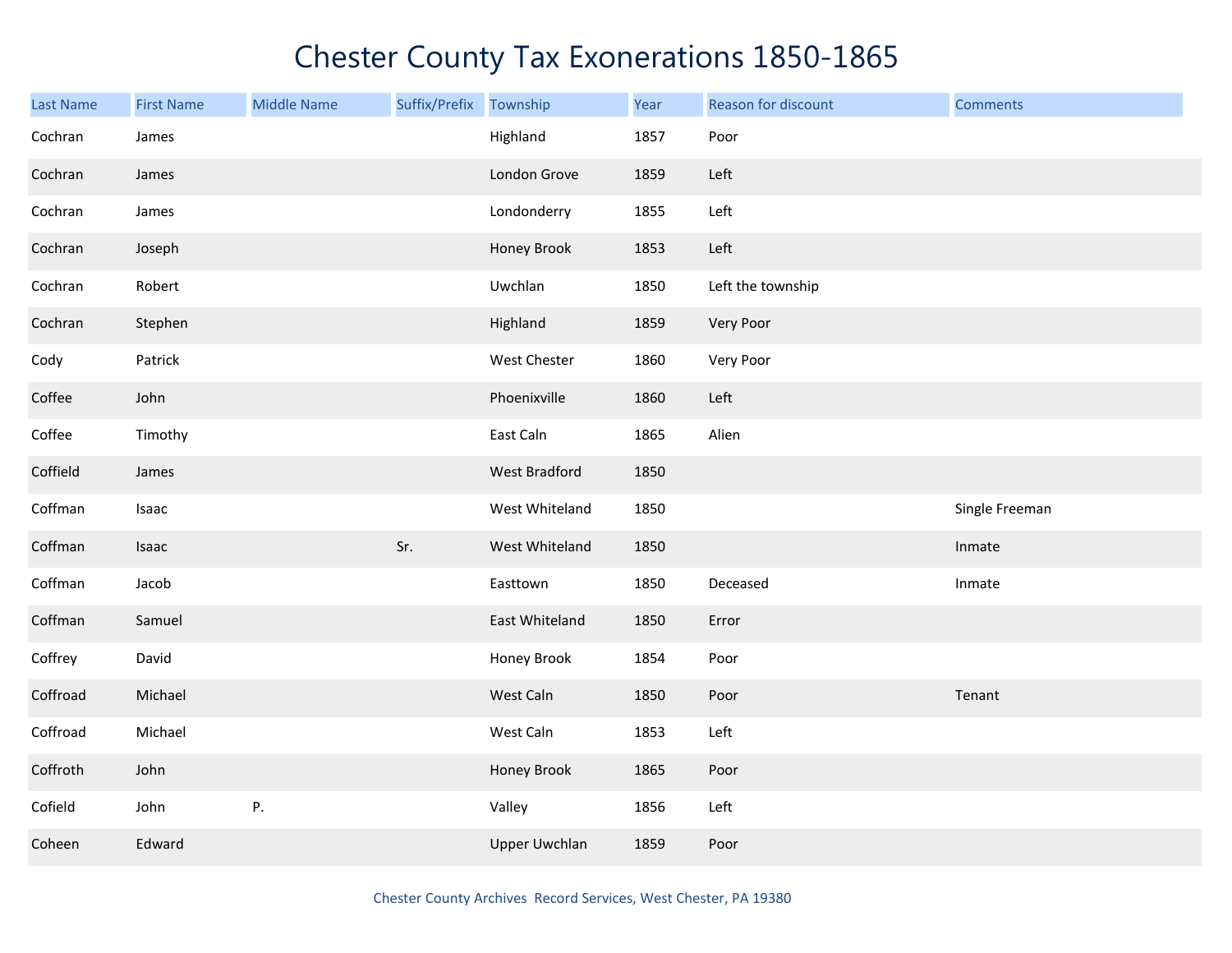| <b>Last Name</b> | <b>First Name</b> | <b>Middle Name</b> | Suffix/Prefix | Township          | Year | Reason for discount   | <b>Comments</b> |
|------------------|-------------------|--------------------|---------------|-------------------|------|-----------------------|-----------------|
| Cohron           | George            |                    |               | London Grove      | 1851 |                       |                 |
| Colbert          | Thomas            |                    |               | Uwchlan           | 1853 |                       |                 |
| Cole             | John              |                    |               | Willistown        | 1850 | Gone away             | Single Freeman  |
| Cole             | Nathan            |                    |               | Downingtown, East | 1898 | <b>Additional tax</b> |                 |
| Colehower        | John              |                    |               | Tredyffrin        | 1856 | Left                  |                 |
| Coleman          | John              |                    |               | East Nottingham   | 1857 | Left                  |                 |
| Coleman          | John              |                    |               | Elk               | 1860 | Out of state          |                 |
| Coleman          | Joseph            |                    |               | East Nottingham   | 1855 |                       |                 |
| Coleman          | Richard           |                    |               | New Garden        | 1860 | Poor                  |                 |
| Coles            | <b>B.</b>         | F.                 |               | Kennett Square    | 1857 | Went to Jail          |                 |
| Collens          | Barney            |                    |               | East Whiteland    | 1855 |                       |                 |
| Collens          | Barney            |                    |               | East Whiteland    | 1856 | Left                  | Crossed out     |
| Collens          | Barney            |                    |               | East Whiteland    | 1857 | Left                  |                 |
| Collier          | James             |                    |               | Tredyffrin        | 1860 | Left                  |                 |
| Collin           | Benjamin          |                    |               | West Caln         | 1853 | Worthless             |                 |
| Collins          | Amos              |                    |               | Tredyffrin        | 1849 | Deceased              |                 |
| Collins          | Barney            |                    |               | East Caln         | 1854 | Left                  |                 |
| Collins          | Benjamin          |                    |               | West Caln         | 1854 | Poor                  |                 |
| Collins          | Dennis            |                    |               | Phoenixville      | 1897 | Can't be collected    | 4th & 5th Ward  |
| Collins          | John              |                    |               | East Brandywine   | 1853 | Poor                  |                 |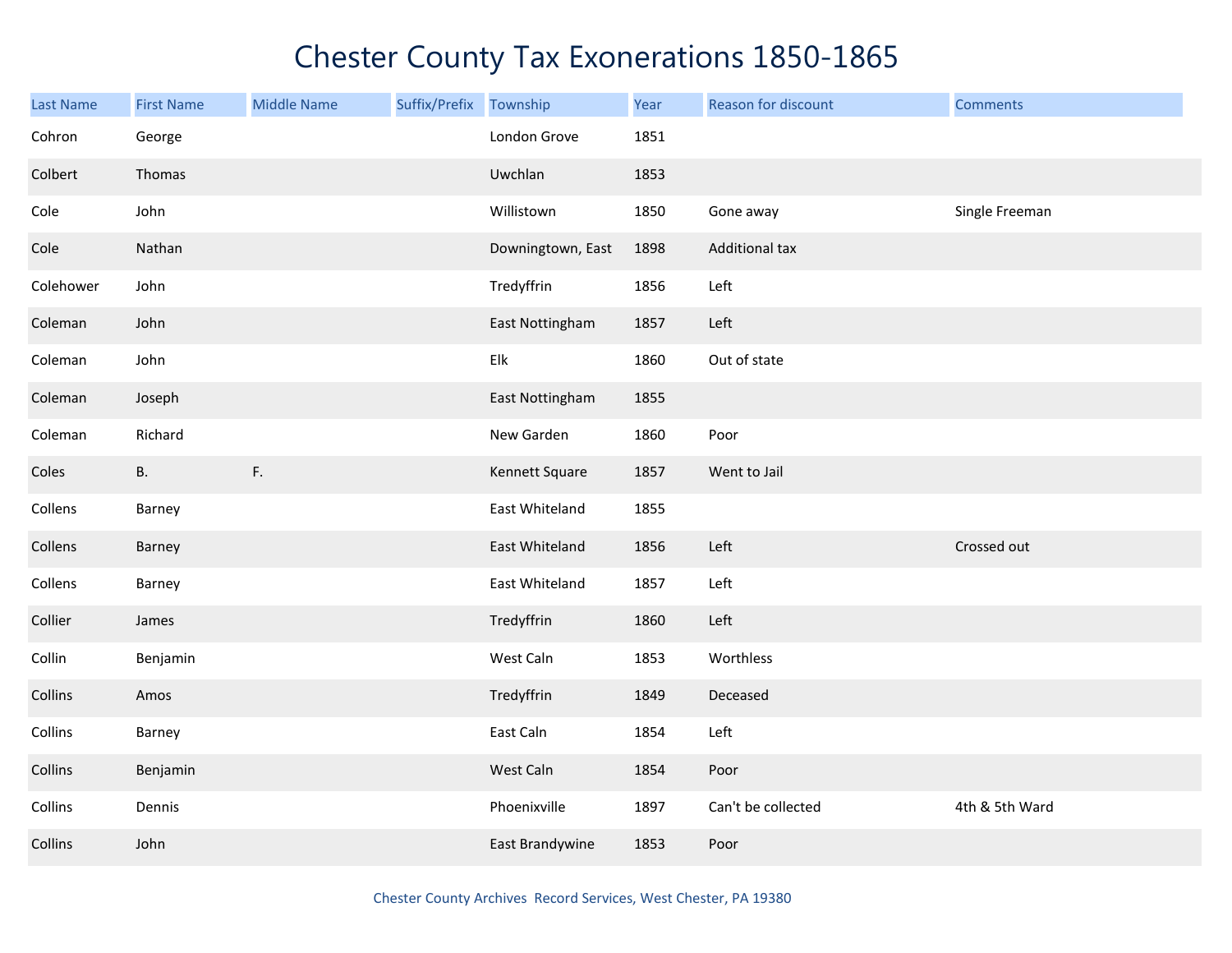| <b>Last Name</b> | <b>First Name</b> | <b>Middle Name</b> | Suffix/Prefix | Township             | Year | Reason for discount | <b>Comments</b> |
|------------------|-------------------|--------------------|---------------|----------------------|------|---------------------|-----------------|
| Collins          | John              |                    |               | Kennett              | 1859 | Left                |                 |
| Collins          | John              |                    |               | Uwchlan              | 1850 |                     | Colored         |
| Collins          | John              |                    |               | West Bradford        | 1857 | Poor                |                 |
| Collins          | Owen              |                    |               | West Marlborough     | 1857 | Poor                |                 |
| Collins          | Owen              |                    |               | West Marlborough     | 1859 | Poor                |                 |
| Collins          | Thomas            |                    |               | Sadsbury             | 1865 | Alien               |                 |
| Collins          | Thomas            |                    |               | <b>Upper Uwchlan</b> | 1865 |                     | Colored         |
| Collins          | Thomas            |                    |               | West Chester         | 1850 |                     |                 |
| Collins          | Thomas            | G.                 |               | West Nottingham      | 1857 | Gone                |                 |
| Collins          | William           |                    |               | East Nottingham      | 1850 | Not found           | Single Freeman  |
| Collins          | William           |                    |               | West Marlborough     | 1855 |                     |                 |
| Collins          | William           |                    |               | West Marlborough     | 1857 | Poor                |                 |
| Collister        | Lewis             |                    |               | West Fallowfield     | 1865 | Left                |                 |
| Collom           | Rachel            |                    |               | New London           | 1852 | No Dog              |                 |
| Collwell         | Peter             |                    |               | West Chester         | 1852 |                     |                 |
| Colt             | Robeson           |                    |               | East Nottingham      | 1850 | Lives in New London | Single Freeman  |
| Colter           | Robert            |                    |               | Thornbury            | 1853 |                     |                 |
| Colverly         | Thomas            |                    |               | Tredyffrin           | 1850 | Gone                |                 |
| Combes           | Charles           |                    |               | <b>East Vincent</b>  | 1860 | Left                |                 |
| Commager         | Collins           |                    |               | West Chester         | 1860 | Left                |                 |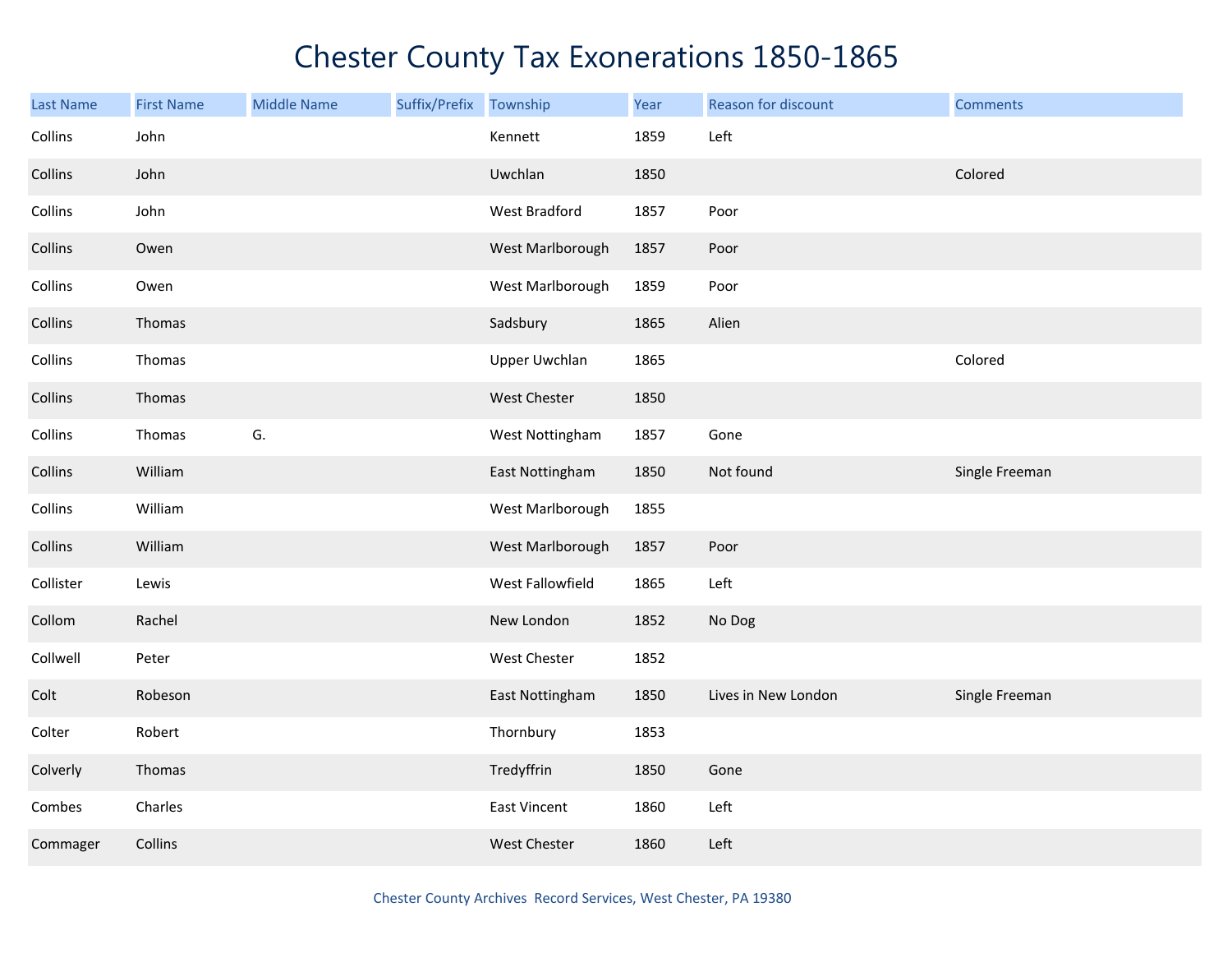| <b>Last Name</b> | <b>First Name</b> | <b>Middle Name</b> | Suffix/Prefix Township |                      | Year | Reason for discount | <b>Comments</b>        |
|------------------|-------------------|--------------------|------------------------|----------------------|------|---------------------|------------------------|
| Commons          | Eli               |                    |                        | London Britain       | 1857 | Left                |                        |
| Commons          | Ellick            |                    |                        | Easttown             | 1855 | Down second time    |                        |
| Commons          | Ezra              |                    |                        | Downingtown          | 1860 | Left                |                        |
| Compton          | Alfred            | J.                 |                        | East Caln            | 1858 | Error               |                        |
| Compton          | Henry             |                    |                        | Londonderry          | 1856 | Error               |                        |
| Compton          | Henry             |                    |                        | Londonderry          | 1859 | Poor                |                        |
| Compton          | William           |                    |                        | Tredyffrin           | 1849 |                     | Delinquent Militia Men |
| Conahan          | Dan               |                    |                        | Valley               | 1857 | Left                |                        |
| Conahan          | Felix             |                    |                        | East Whiteland       | 1857 | Left                |                        |
| Conahan          | Joseph            |                    |                        | West Goshen          | 1850 | Left the township   |                        |
| Conahee          | Thomas            |                    |                        | Hopewell             | 1857 | Left                |                        |
| Conard           | Anthony           |                    |                        | Penn                 | 1852 | Left                |                        |
| Conard           | Everard           |                    |                        | New London           | 1857 | No Dog              |                        |
| Conards          | Samuel            |                    |                        | West Goshen          | 1855 | Poor                |                        |
| Conaway          | Giley             |                    |                        | Franklin             | 1855 | Left                |                        |
| Conaway          | James             |                    |                        | Pocopson             | 1856 | Left                |                        |
| Conaway          | John              |                    |                        | East Pikeland        | 1860 | Poor & "onrey"      |                        |
| Conaway          | John              |                    |                        | Pocopson             | 1854 | Left                |                        |
| Conaway          | Thomas            |                    |                        | <b>East Nantmeal</b> | 1857 | Left                |                        |
| Conce            | Peter             |                    |                        | <b>East Nantmeal</b> | ND   | Dead                | 1700s                  |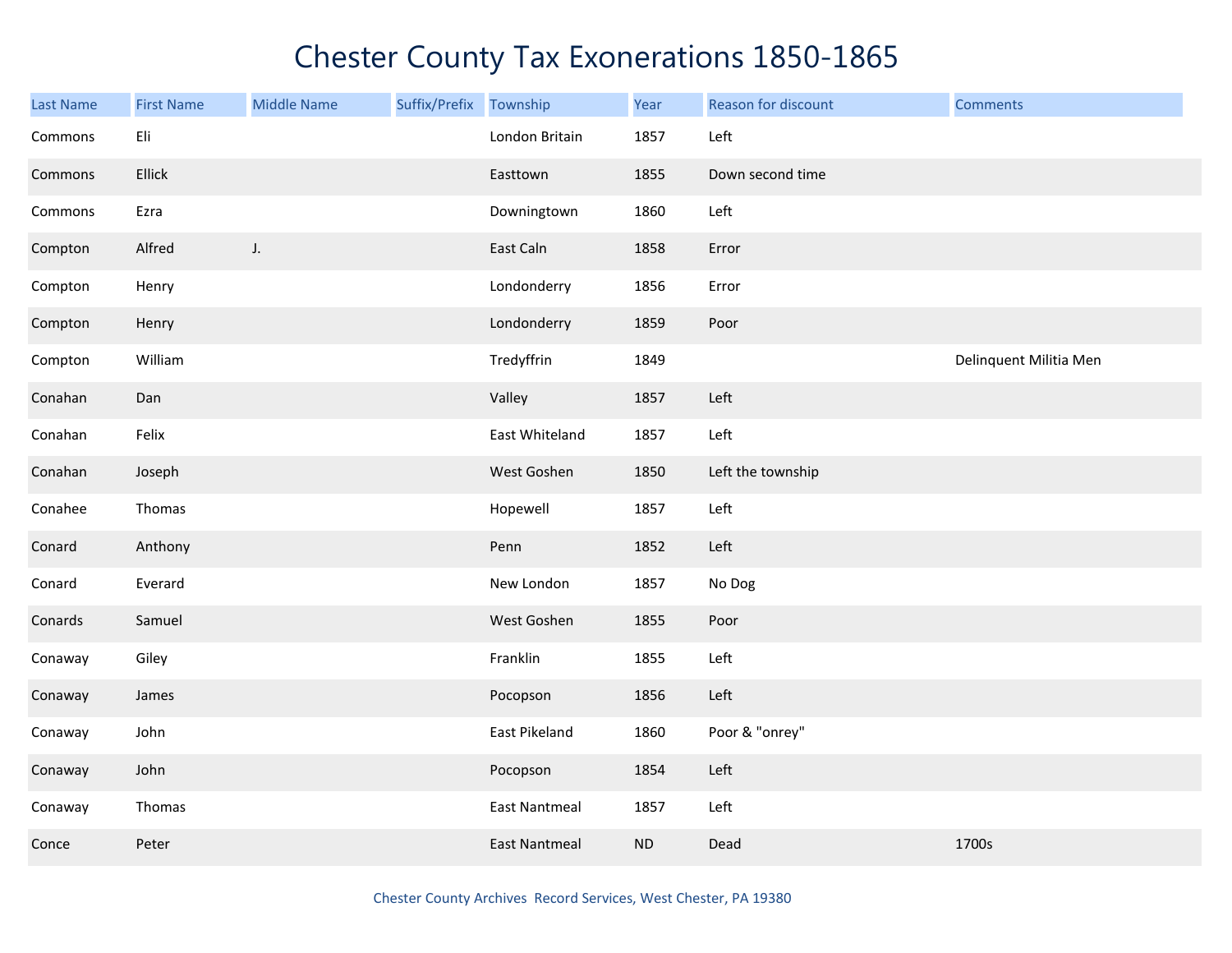| <b>Last Name</b> | <b>First Name</b> | <b>Middle Name</b> | Suffix/Prefix Township |                 | Year | Reason for discount | <b>Comments</b> |
|------------------|-------------------|--------------------|------------------------|-----------------|------|---------------------|-----------------|
| Concoran         | Edward            |                    |                        | East Bradford   | 1851 | Left                | Single Freeman  |
| Condon           | Michael           |                    |                        | Pennsbury       | 1860 | Gone                |                 |
| Congers          | Samuel            |                    |                        | West Goshen     | 1855 | Poor                |                 |
| Conigan          | Michael           |                    |                        | East Whiteland  | 1865 | Left                |                 |
| Conley           | John              | А.                 |                        | East Nottingham | 1850 | Lives in Maryland   | Single Freeman  |
| Conley           | Patrick           |                    |                        | East Nottingham | 1857 | Left                |                 |
| Conley           | William           |                    |                        | Phoenixville    | 1860 | Left                |                 |
| Conlin           | Nicholas          |                    |                        | Phoenixville    | 1860 | Left                |                 |
| Conlin           | Wellington        |                    |                        | West Goshen     | 1859 | Left                |                 |
| Conly            | Martin            |                    |                        | East Nottingham | 1857 | Left                |                 |
| Conly            | Washington        |                    |                        | Thornbury       | 1853 |                     |                 |
| Conn             | George            |                    |                        | New London      | 1860 | Not in township     |                 |
| Conn             | William           |                    |                        | New London      | 1855 | Left                |                 |
| Connahour        | Michael           |                    |                        | East Whiteland  | 1857 | Poor                |                 |
| Connall          | Patrick           |                    |                        | New Garden      | 1856 | Left                |                 |
| Connaway         | Gilley            |                    |                        | Franklin        | 1854 |                     |                 |
| Connell          | Patrick           |                    |                        | Kennett         | 1860 | Left                |                 |
| Connelly         | John              |                    |                        | East Whiteland  | 1857 | Left                |                 |
| Conner           | Banner            |                    |                        | Newlin          | 1850 |                     |                 |
| Conner           | Barney            |                    |                        | East Caln       | 1853 |                     |                 |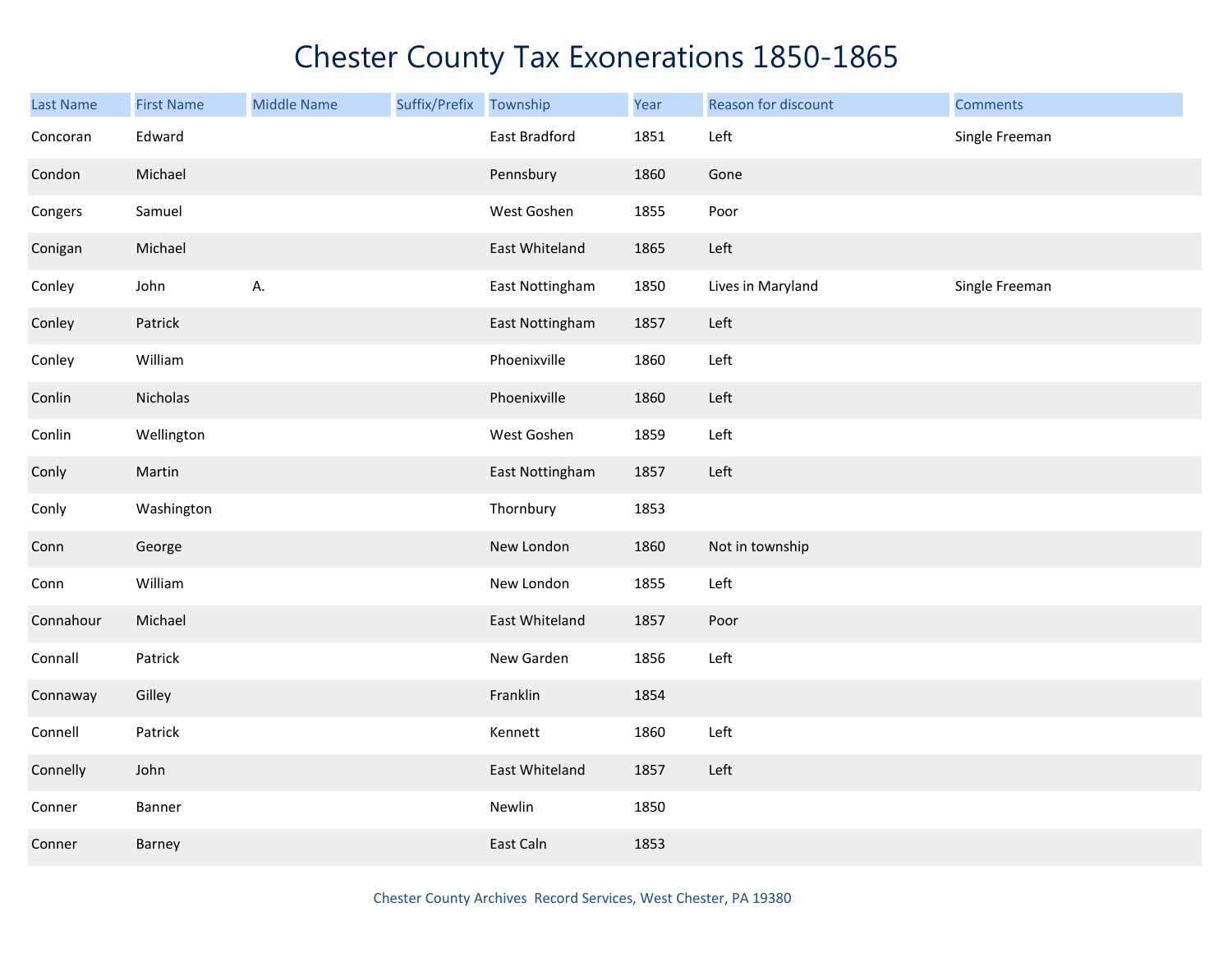| <b>Last Name</b> | <b>First Name</b> | <b>Middle Name</b> | Suffix/Prefix | Township             | Year | Reason for discount | <b>Comments</b> |
|------------------|-------------------|--------------------|---------------|----------------------|------|---------------------|-----------------|
| Conner           | Catharine         |                    |               | Phoenixville         | 1897 | No good             | 4th & 5th Ward  |
| Conner           | Edwin             |                    |               | New London           | 1852 | Pay land tax        |                 |
| Conner           | George            |                    |               | Newlin               | 1865 | Left                |                 |
| Conner           | Hayes             |                    |               | Newlin               | 1850 | Deceased            |                 |
| Conner           | Hayes             |                    |               | Newlin               | 1865 | Left                |                 |
| Conner           | Hugh              |                    |               | East Caln            | 1856 | Left                |                 |
| Conner           | James             |                    |               | West Pikeland        | 1850 | Not of age          | Single Freeman  |
| Conner           | John              |                    |               | Phoenixville         | 1897 | Can't be collected  | 4th & 5th Ward  |
| Conner           | Jones             |                    |               | West Brandywine      | 1860 | Very Poor           |                 |
| Conner           | Joseph            |                    |               | Phoenixville         | 1860 |                     |                 |
| Conner           | Joseph            |                    |               | Valley               | 1865 | Left                |                 |
| Conner           | Joseph            |                    |               | West Marlborough     | 1857 | Left                |                 |
| Conner           | Michael           |                    |               | Wallace              | 1856 | Poor                |                 |
| Conner           | Thomas            |                    |               | Franklin             | 1859 | Left                |                 |
| Conner           | Thomas            |                    |               | Willistown           | 1865 | Left                |                 |
| Connor           | John              |                    |               | West Chester         | 1855 | Error               |                 |
| Connor           | Levi              |                    |               | East Marlborough     | 1860 | Left                |                 |
| Conoway          | Gilloway          |                    |               | Franklin             | 1856 | Left                |                 |
| Conoway          | John              |                    |               | East Brandywine      | 1860 | Left                |                 |
| Conquest         | Thomas            |                    |               | <b>East Bradford</b> | 1853 |                     |                 |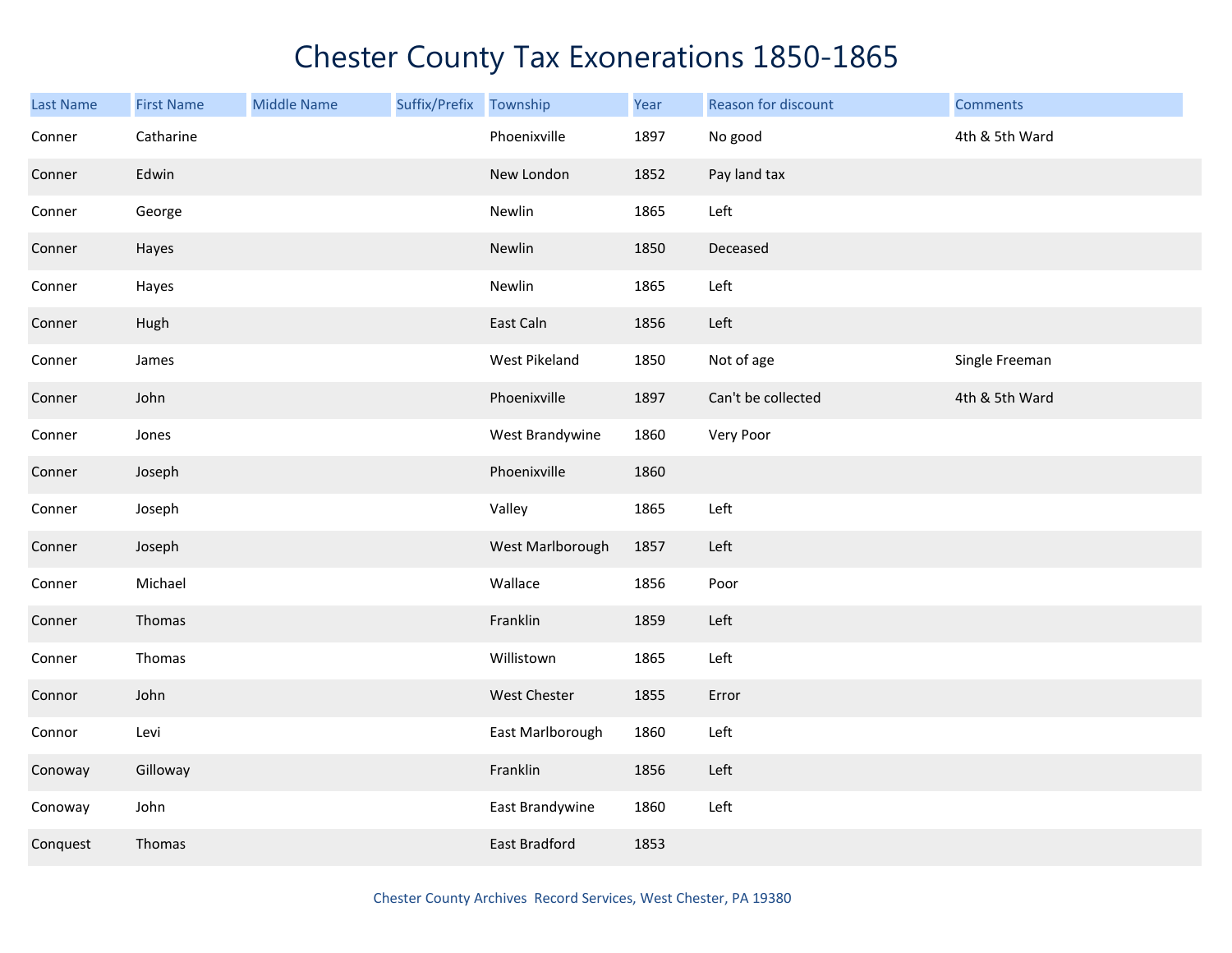| <b>Last Name</b> | <b>First Name</b> | <b>Middle Name</b> | Suffix/Prefix Township |                      | Year | Reason for discount | <b>Comments</b> |
|------------------|-------------------|--------------------|------------------------|----------------------|------|---------------------|-----------------|
| Conquest         | William           |                    |                        | West Bradford        | 1850 |                     |                 |
| Conrad           | Milton            |                    |                        | New London           | 1852 | No Dog              |                 |
| Conroy           | John              |                    |                        | West Chester         | 1855 | Left                |                 |
| Conroy           | John              |                    |                        | West Chester         | 1859 | Left                |                 |
| Conroy           | Michael           |                    |                        | West Chester         | 1854 | Left                |                 |
| Conroy           | Michael           |                    |                        | West Chester         | 1859 | Left                |                 |
| Conroy           | Patrick           |                    |                        | East Whiteland       | 1856 | Left                |                 |
| Conroy           | Thomas            |                    |                        | Westtown             | 1857 | Alien               |                 |
| Conville         | William           |                    |                        | Thornbury            | 1862 | Left                |                 |
| Convoy           | Michael           |                    |                        | Phoenixville         | 1860 | Left                |                 |
| Conway           | James             |                    |                        | <b>East Nantmeal</b> | 1853 | Foreigner           |                 |
| Conway           | James             |                    |                        | Pennsbury            | 1853 | Left                |                 |
| Cook             | George            |                    |                        | <b>East Vincent</b>  | 1856 | Left                |                 |
| Cook             | George            |                    |                        | East Vincent         | 1857 |                     |                 |
| Cook             | James             |                    |                        | London Grove         | 1855 | Error               |                 |
| Cook             | James             |                    |                        | Tredyffrin           | 1853 | Poor                |                 |
| Cook             | Jane              |                    |                        | Charlestown          | 1853 | Left                |                 |
| Cook             | Jonas             |                    |                        | <b>East Coventry</b> | 1850 | Gone                |                 |
| Cook             | Jonathan          |                    |                        | Tredyffrin           | 1853 | Poor                |                 |
| Cook             | Richard           | G.                 |                        | <b>East Vincent</b>  | 1856 | Left                |                 |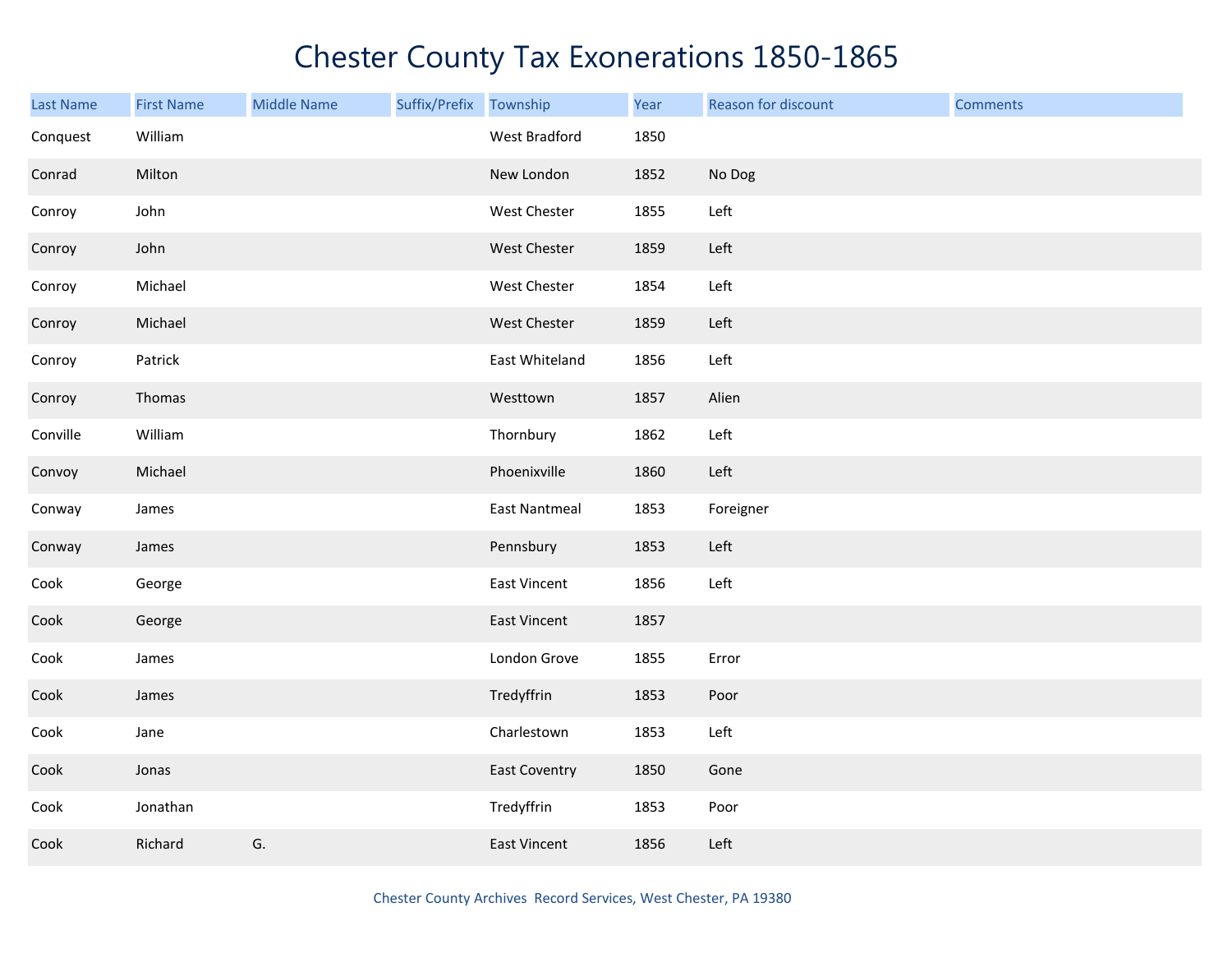| <b>Last Name</b> | <b>First Name</b> | <b>Middle Name</b> | Suffix/Prefix | Township             | Year | Reason for discount       | <b>Comments</b>                    |
|------------------|-------------------|--------------------|---------------|----------------------|------|---------------------------|------------------------------------|
| Cook             | Thomas            |                    |               | New Garden           | 1865 | Unsound mind              |                                    |
| Cook             | William           |                    |               | East Bradford        | 1857 | Poor                      |                                    |
| Cooke            | Rees              |                    |               | Tredyffrin           | 1859 | Left                      |                                    |
| Cooler           | George            |                    |               | East Whiteland       | 1857 | Poor                      |                                    |
| Cooler           | George            | W.                 |               | East Whiteland       | 1859 | Removed                   |                                    |
| Coolly           | Michael           |                    |               | West Chester         | 1857 | Left                      |                                    |
| Cooly            | Patrick           |                    |               | West Chester         | 1857 | Poor                      |                                    |
| Cooly            | Patrick           |                    |               | West Chester         | 1859 | Poor                      |                                    |
| Coon             | Charles           |                    |               | East Bradford        | 1851 | Left                      | Single Freeman                     |
| Coon             | Gibson            |                    |               | <b>West Bradford</b> | 1849 |                           |                                    |
| Coon             | Nathaniel         | G.                 |               | East Caln            | 1858 |                           |                                    |
| Cooper           | Charles           |                    |               | London Grove         | 1857 | Mistake                   |                                    |
| Cooper           | Clement           |                    |               | Westtown             | 1855 | Error                     |                                    |
| Cooper           | Edward            |                    |               | East Nottingham      | 1850 | Lives in Lower Oxford     | Inmate                             |
| Cooper           | Edward            |                    |               | Lower Oxford         | 1851 |                           |                                    |
| Cooper           | Hays              |                    |               | Honey Brook          | 1856 | Sick                      | Been sick along time no income/Sin |
| Cooper           | Hays              |                    |               | Honey Brook          | 1857 | Deceased                  |                                    |
| Cooper           | Jacob             | L.                 |               | London Grove         | 1851 |                           |                                    |
| Cooper           | Jacob             |                    |               | Penn                 | 1856 | No Dog                    |                                    |
| Cooper           | Jeremiah          |                    |               | East Nottingham      | 1850 | Lives in Lancaster County | Inmate                             |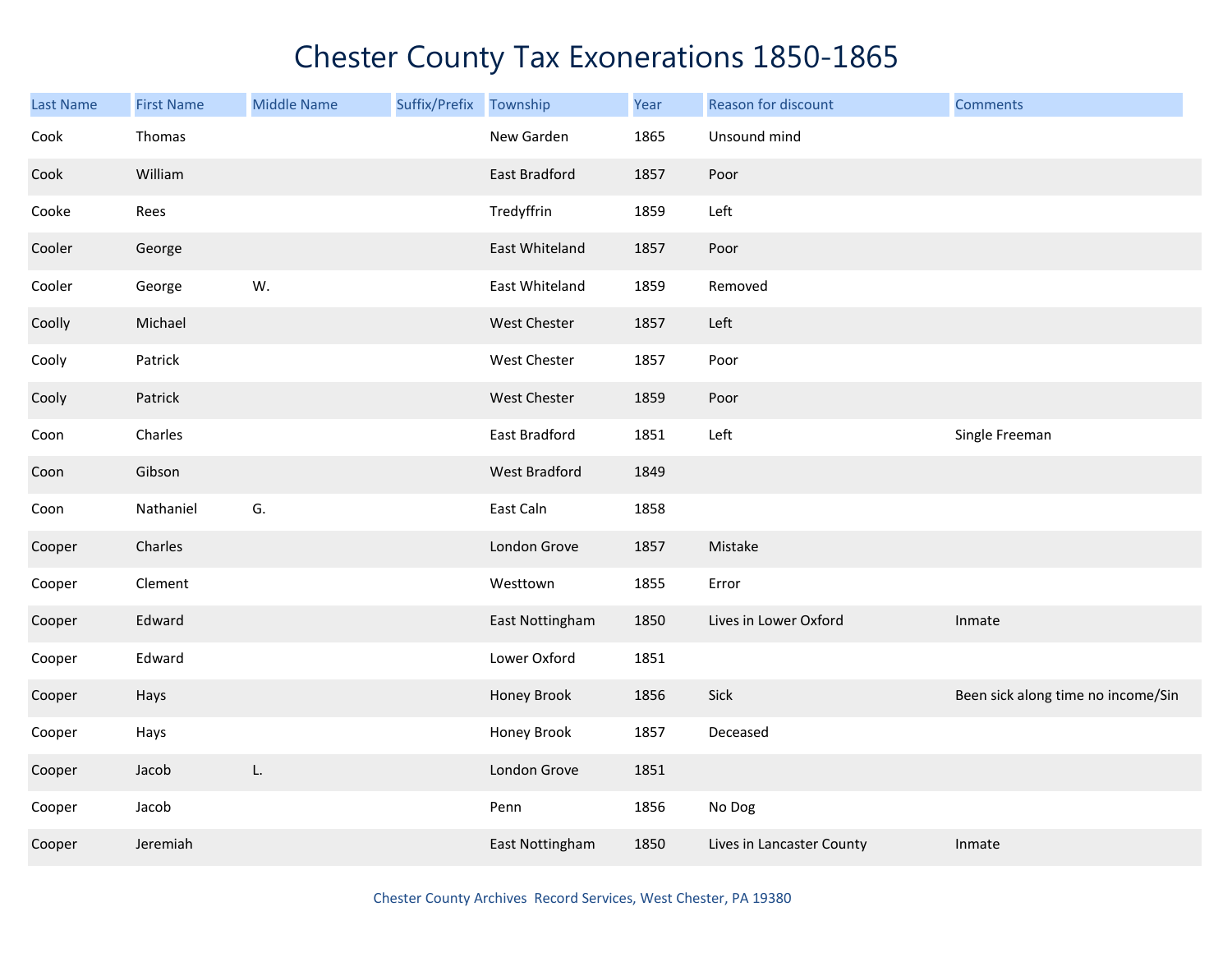| Last Name | <b>First Name</b> | <b>Middle Name</b> | Suffix/Prefix | Township            | Year | Reason for discount | <b>Comments</b> |
|-----------|-------------------|--------------------|---------------|---------------------|------|---------------------|-----------------|
| Cooper    | Jeremiah          |                    |               | West Nottingham     | 1857 | Left                |                 |
| Cooper    | John              |                    |               | East Whiteland      | 1855 |                     |                 |
| Cooper    | John              |                    |               | Sadsbury            | 1856 | Left for Kansas     |                 |
| Cooper    | John              |                    |               | <b>Upper Oxford</b> | 1859 |                     |                 |
| Cooper    | John              |                    |               | <b>Upper Oxford</b> | 1860 | Deceased            |                 |
| Cooper    | John              |                    |               | Westtown            | 1851 | Gone away           |                 |
| Cooper    | John              | $\mathsf{C}.$      |               | Westtown            | 1853 | Left                |                 |
| Cooper    | Joseph            | <b>B.</b>          |               | Sadsbury            | 1856 | Error               |                 |
| Cooper    | Samuel            |                    |               | East Bradford       | 1853 |                     |                 |
| Cooper    | Samuel            |                    |               | West Bradford       | 1860 | Out of township     |                 |
| Cooper    | Solomon           |                    |               | West Chester        | 1860 | Left                |                 |
| Cooper    | William           |                    |               | East Nottingham     | 1859 | Poor                |                 |
| Cooper    | William           |                    |               | <b>Upper Oxford</b> | 1856 |                     |                 |
| Cooper    | William           |                    |               | Valley              | 1855 | Left                |                 |
| Cooper    | William           |                    |               | Valley              | 1857 | Left                |                 |
| Coorey    | John              |                    |               | West Chester        | 1857 | Left                |                 |
| Coover    | Andrew            |                    |               | West Caln           | 1861 | Left                |                 |
| Cope      | Nathan            |                    |               | East Bradford       | 1865 | Left                |                 |
| Cope      | William           |                    |               | East Bradford       | 1857 | Left                |                 |
| Copeland  | James             |                    |               | East Caln           | 1858 |                     |                 |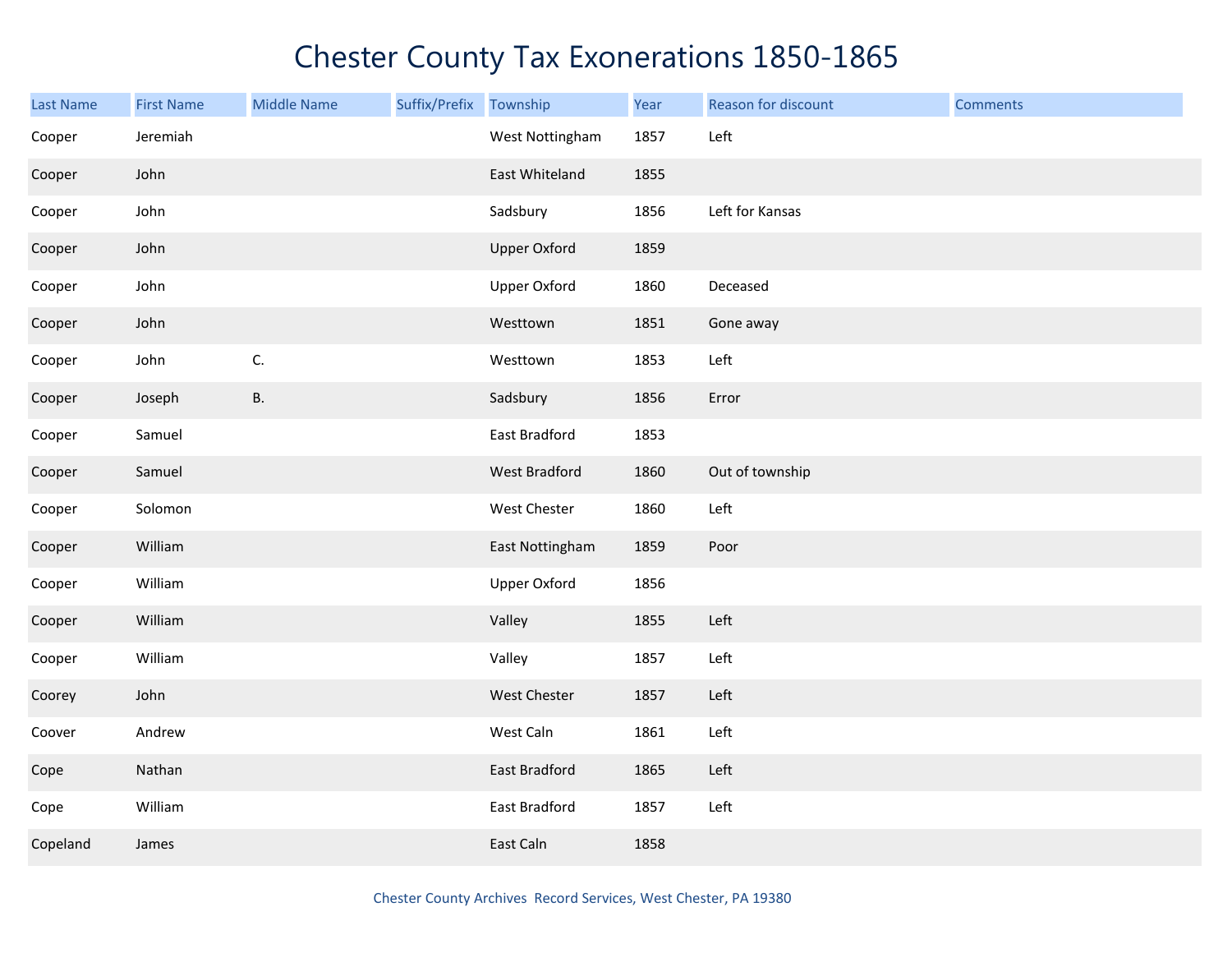| Last Name | <b>First Name</b> | <b>Middle Name</b> | Suffix/Prefix Township |                     | Year | Reason for discount | <b>Comments</b> |
|-----------|-------------------|--------------------|------------------------|---------------------|------|---------------------|-----------------|
| Copeland  | John              |                    |                        | East Marlborough    | 1855 | Left                |                 |
| Copeland  | Ρ.                |                    |                        | East Marlborough    | 1849 | Left                | Single Freeman  |
| Copet     | William           |                    |                        | Penn                | 1857 | Poor                |                 |
| Copic     | William           |                    |                        | Penn                | 1856 | Poor                |                 |
| Copland   | John              |                    |                        | East Marlborough    | 1850 | Left                | Inmate          |
| Coplen    | Thomas            |                    |                        | East Marlborough    | 1849 | Left                | Inmate          |
| Coppic    | John              |                    |                        | Penn                | 1855 | Poor & Old          |                 |
| Coppock   | John              |                    |                        | Penn                | 1852 | Poor                |                 |
| Corallus  | George            |                    |                        | East Vincent        | 1852 |                     |                 |
| Corbet    | Wilson            | Η.                 |                        | New London          | 1852 | Left                |                 |
| Corbit    | John              |                    |                        | Honey Brook         | 1859 | Error               |                 |
| Corbit    | William           |                    |                        | Honey Brook         | 1859 | Error               |                 |
| Corbit    | William           |                    |                        | Phoenixville        | 1860 | Left                |                 |
| Corcoran  | Patrick           |                    |                        | Valley              | 1860 | Poor                |                 |
| Corfrey   | David             |                    |                        | East Brandywine     | 1850 | Left                |                 |
| Cork      | John              |                    |                        | Charlestown         | 1850 | Left                | Freeman         |
| Cormell   | Morris            |                    |                        | West Goshen         | 1860 |                     | Crossed out     |
| Cormick   | Elmer             |                    |                        | London Britain      | 1898 |                     |                 |
| Corniff   | Patrick           |                    |                        | Phoenixville        | 1860 | Left                |                 |
| Cornog    | George            |                    |                        | <b>West Chester</b> | 1860 | Left                |                 |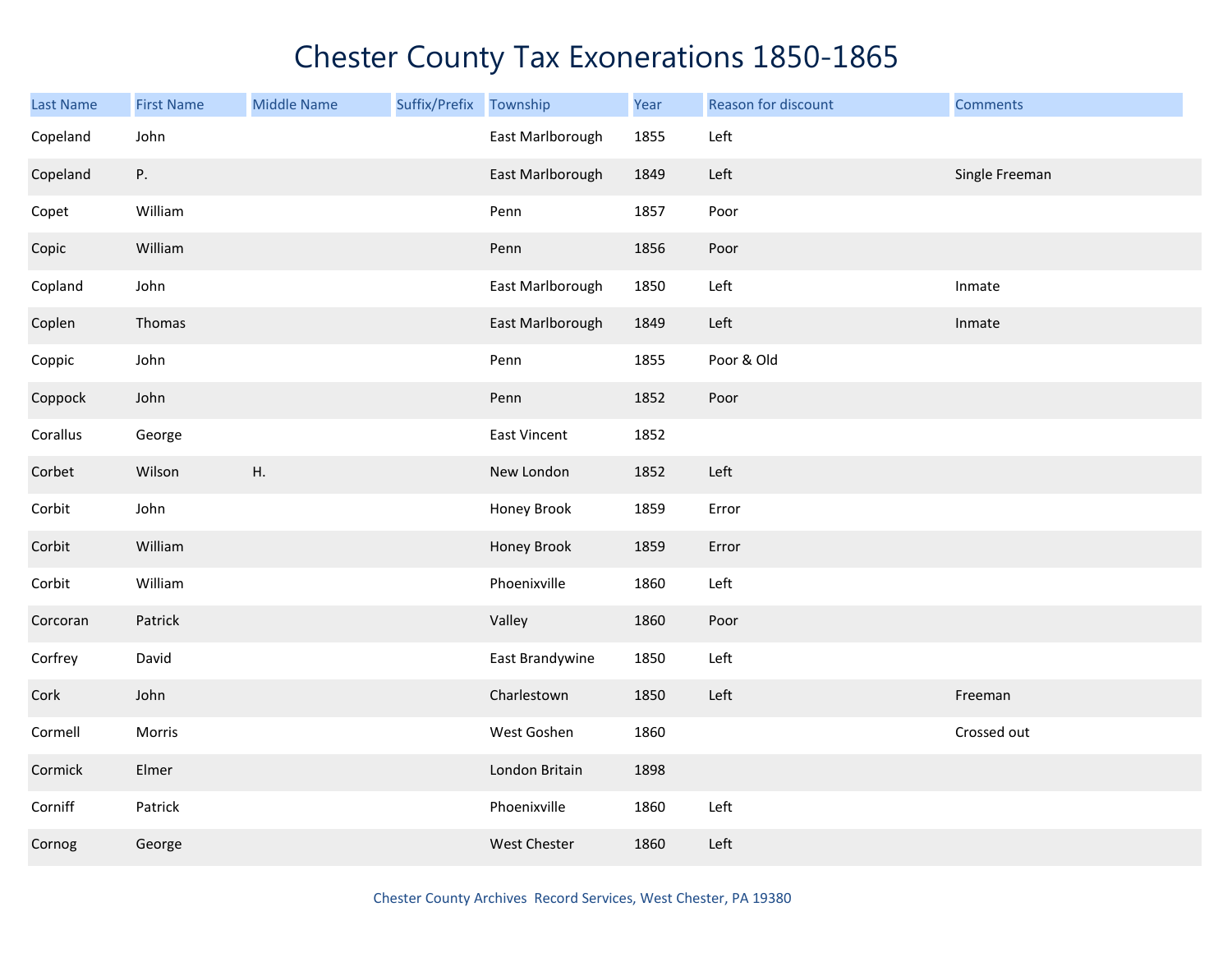| Last Name  | <b>First Name</b> | <b>Middle Name</b> | Suffix/Prefix Township |                     | Year | Reason for discount | <b>Comments</b> |
|------------|-------------------|--------------------|------------------------|---------------------|------|---------------------|-----------------|
| Cornwell   | J.                | S.                 |                        | New London          | 1898 |                     |                 |
| Corrington | Thomas            |                    |                        | West Whiteland      | 1860 | Poor                |                 |
| Corry      | John              |                    |                        | Franklin            | 1855 | Left                |                 |
| Corry      | John              |                    |                        | New London          | 1850 | In Maryland         | Inmate          |
| Corson     | John              |                    |                        | East Vincent        | 1856 | Poor                |                 |
| Corson     | John              |                    |                        | East Vincent        | 1857 |                     |                 |
| Cortney    | James             |                    |                        | Phoenixville        | 1860 | Left                |                 |
| Cortney    | John              |                    |                        | Newlin              | 1856 | Very poor           |                 |
| Cortney    | John              |                    |                        | Pocopson            | 1853 |                     |                 |
| Cortney    | John              |                    |                        | Pocopson            | 1854 | Left                |                 |
| Cosgrove   | Patrick           |                    |                        | Phoenixville        | 1897 |                     | 4th & 5th Ward  |
| Costalo    | Michael           |                    |                        | Sadsbury            | 1855 |                     |                 |
| Costello   | James             |                    |                        | Downingtown, East   | 1898 | Won't pay           |                 |
| Costello   | Michael           |                    |                        | Sadsbury            | 1856 | Left                |                 |
| Costello   | Thomas            |                    |                        | Downingtown, East   | 1898 | Won't pay           |                 |
| Costillo   | Michael           |                    |                        | Sadsbury            | 1865 | Left                |                 |
| Costillo   | Richard           |                    |                        | West Goshen         | 1855 | Poor                |                 |
| Cotswaddle | Adam              |                    |                        | <b>East Vincent</b> | 1859 | Left                |                 |
| Cotswadle  | Adam              |                    |                        | East Vincent        | 1860 | Left                |                 |
| Cott       | Hawkley           |                    |                        | South Coventry      | 1853 | Left                |                 |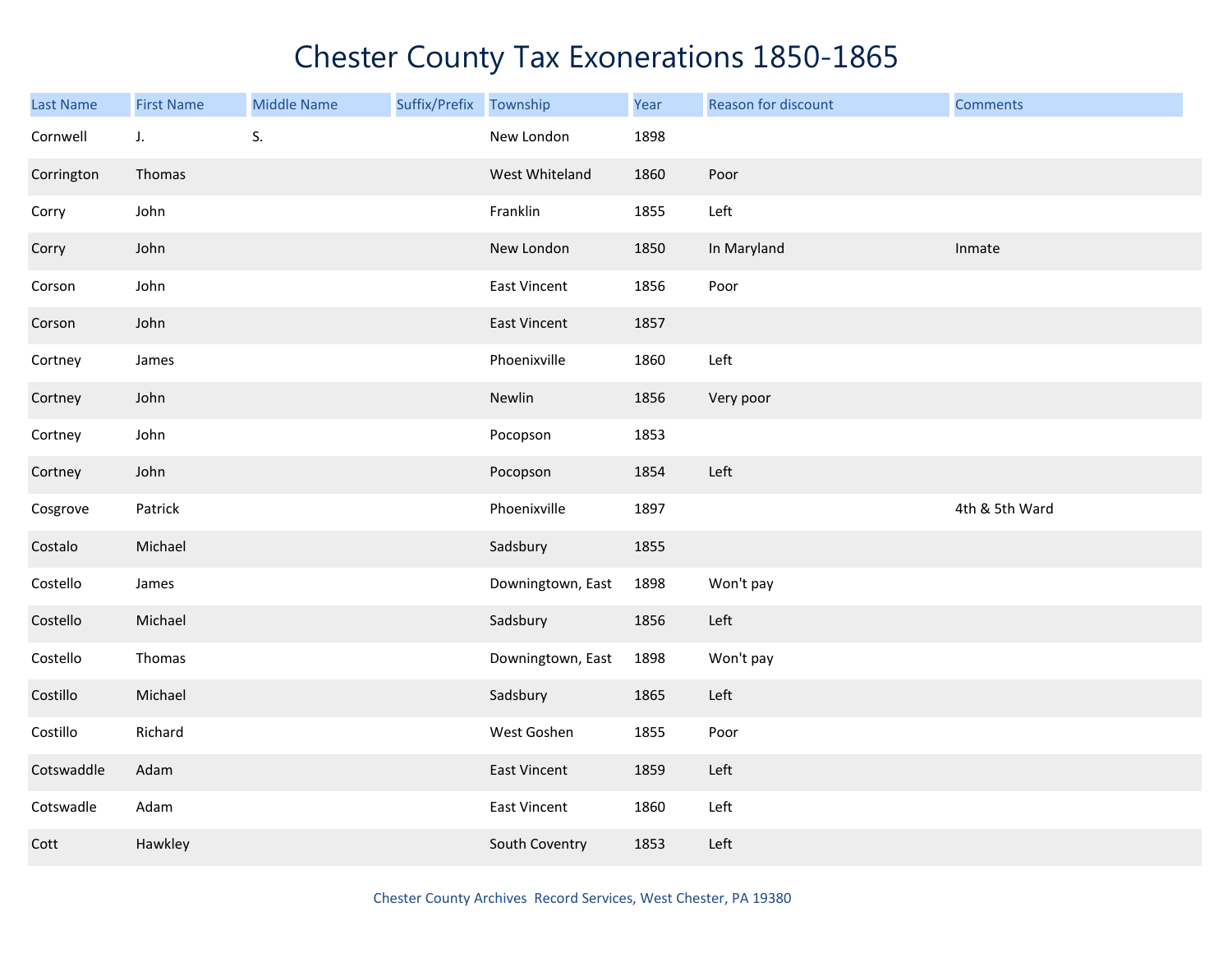| <b>Last Name</b> | <b>First Name</b> | <b>Middle Name</b> | Suffix/Prefix | Township            | Year | Reason for discount   | <b>Comments</b> |
|------------------|-------------------|--------------------|---------------|---------------------|------|-----------------------|-----------------|
| Cott             | Hosanna           |                    |               | Penn                | 1852 | Left                  |                 |
| Cotten           | Michael           |                    |               | Birmingham          | 1860 | Left                  |                 |
| Cotton           | Jabes             |                    |               | Valley              | 1856 | Left                  |                 |
| Cotton           | Richard           |                    |               | West Pikeland       | 1857 | Left the township     |                 |
| Coughlin         | James             |                    |               | West Chester        | 1865 | Left                  |                 |
| Could            | Aken              | S.                 |               | Warwick             | 1860 | Left                  |                 |
| Couler           | James             |                    |               | South Coventry      | 1853 | Left                  |                 |
| Coulson          | David             |                    |               | <b>Upper Oxford</b> | 1857 | Left                  |                 |
| Coulter          | $J_{\star}$       |                    |               | East Whiteland      | 1857 | Error                 |                 |
| Coulter          | Jones             |                    |               | East Whiteland      | 1850 |                       | Crossed out     |
| Coulter          | Michael           |                    |               | Birmingham          | 1857 | Left township         |                 |
| Coulter          | Robert            |                    |               | Westtown            | 1853 | Left                  |                 |
| Courson          | Marple            |                    |               | West Whiteland      | 1860 | Unseated land         |                 |
| Courtney         | James             |                    |               | Honey Brook         | 1855 |                       |                 |
| Courtney         | Jervis            |                    |               | West Whiteland      | 1865 | Left                  |                 |
| Courtney         | John              |                    |               | East Bradford       | 1860 | Deceased              |                 |
| Cowan            | Edwin             |                    |               | Sadsbury            | 1850 | Lives in West Chester | Single Freeman  |
| Cowan            | James             |                    |               | New Garden          | 1857 | Left                  |                 |
| Cowden           | Robert            |                    |               | New London          | 1852 | Left                  |                 |
| Cowden           | Robert            |                    |               | New London          | 1857 | Poor                  |                 |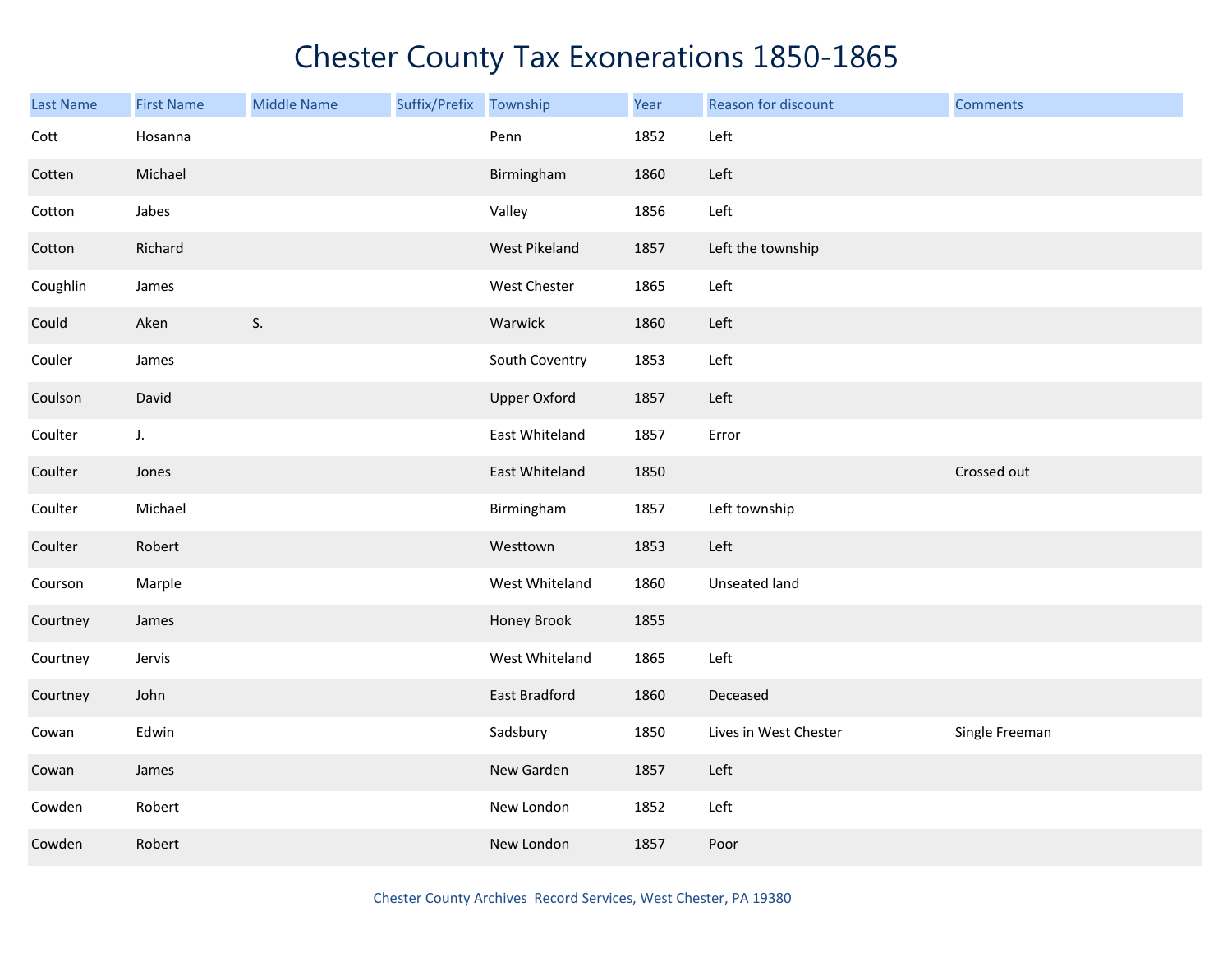| <b>Last Name</b> | <b>First Name</b> | <b>Middle Name</b> | Suffix/Prefix Township |                 | Year | Reason for discount | <b>Comments</b> |
|------------------|-------------------|--------------------|------------------------|-----------------|------|---------------------|-----------------|
| Cowdon           | George            | W.                 |                        | New Garden      | 1850 |                     |                 |
| Cowen            | James             |                    |                        | Kennett         | 1850 | Left township       | Single Freeman  |
| Cowen            | John              |                    |                        | Valley          | 1857 | Left                |                 |
| Cowen            | John              |                    |                        | Wallace         | 1859 | Left                |                 |
| Cowen            | Richard           |                    |                        | East Nottingham | 1857 | Left                |                 |
| Cowen            | Robert            | C.                 |                        | Sadsbury        | 1853 | Under age           |                 |
| Cox              | Benjamin          |                    |                        | Penn            | 1857 | Not in township     |                 |
| Cox              | Bennett           |                    |                        | Uwchlan         | 1852 | Left                |                 |
| Cox              | Bennett           |                    |                        | Willistown      | 1857 | Left the township   |                 |
| Cox              | Brinton           |                    |                        | East Bradford   | 1853 |                     |                 |
| Cox              | Brinton           |                    |                        | Pennsbury       | 1860 | Gone                |                 |
| Cox              | Hibbard           |                    |                        | Willistown      | 1856 | Under age           |                 |
| Cox              | Isaac             |                    |                        | Kennett         | 1850 | Left township       | Inmate          |
| Cox              | Isaac             | G.                 |                        | Pennsbury       | 1850 | No Dog              |                 |
| Cox              | $J_{\star}$       | J.                 |                        | Pennsbury       | 1854 |                     |                 |
| Cox              | $J_{\star}$       | I.                 |                        | Pennsbury       | 1856 |                     |                 |
| Cox              | $J_{\star}$       |                    |                        | Pennsbury       | 1856 |                     |                 |
| Cox              | Jacob             |                    |                        | Easttown        | 1850 | Left the township   | Single Freeman  |
| Cox              | Jacob             |                    |                        | Easttown        | 1865 | Left                |                 |
| Cox              | Jacob             |                    |                        | Tredyffrin      | 1855 | Left                |                 |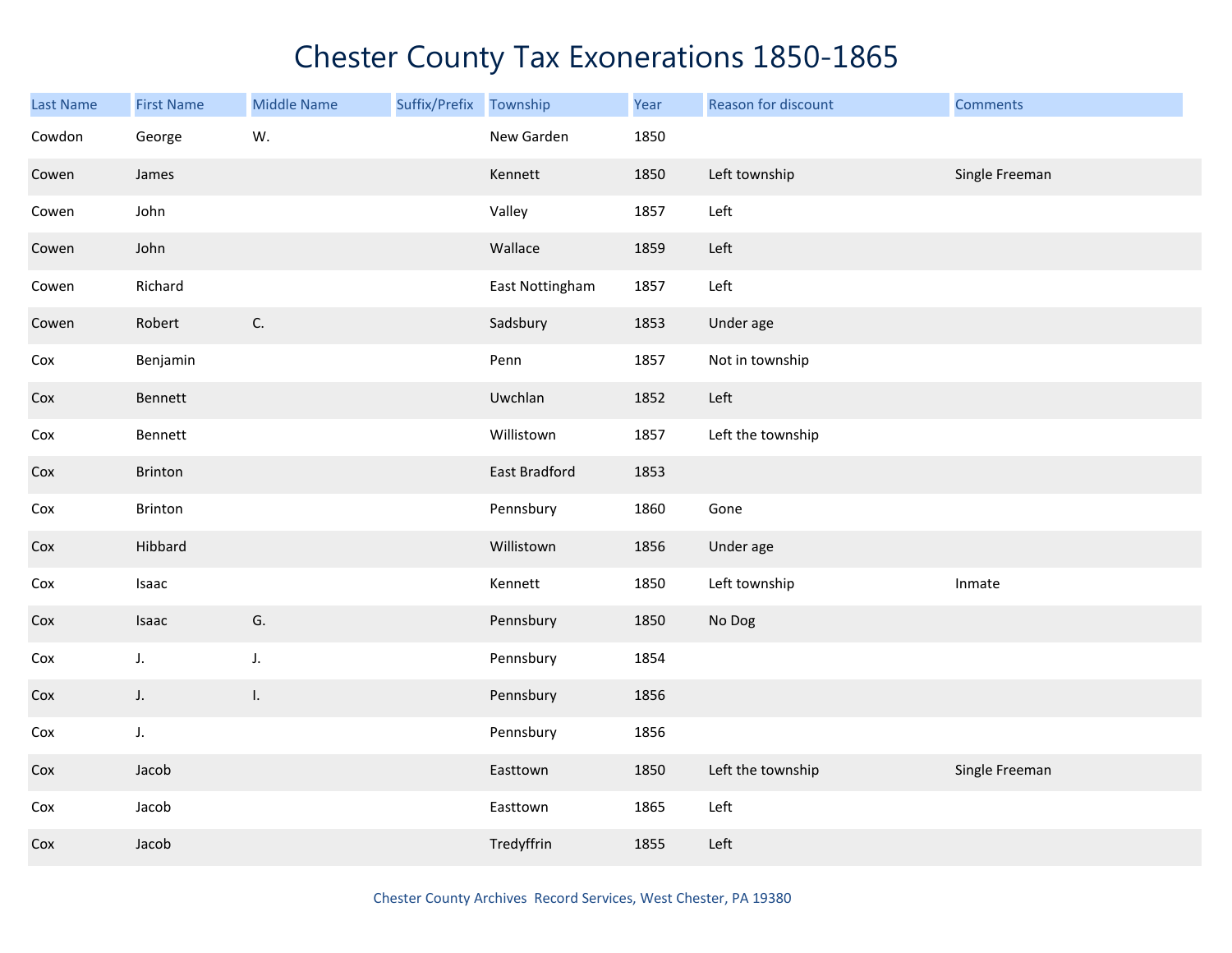| Last Name | <b>First Name</b> | <b>Middle Name</b> | Suffix/Prefix | Township             | Year | Reason for discount      | <b>Comments</b> |
|-----------|-------------------|--------------------|---------------|----------------------|------|--------------------------|-----------------|
| Cox       | James             |                    |               | Pocopson             | 1860 | Left                     |                 |
| Cox       | John              |                    |               | East Whiteland       | 1857 | Left                     |                 |
| Cox       | Nelson            |                    |               | East Marlborough     | 1865 | Left                     |                 |
| Cox       | Osander           |                    |               | East Marlborough     | 1865 | Paid in West Marlborough |                 |
| Cox       | Osander           |                    |               | London Grove         | 1853 |                          |                 |
| Cox       | Ozander           |                    |               | London Grove         | 1855 | Left                     | Inmate          |
| Cox       | Samuel            |                    |               | Penn                 | 1855 | Not in township          |                 |
| Cox       | T.                |                    |               | Pennsbury            | 1854 |                          |                 |
| Cox       | Thomas            |                    |               | Honey Brook          | 1854 | Poor                     |                 |
| Cox       | William           |                    |               | <b>East Coventry</b> | 1853 | Not found                |                 |
| Cox       | William           |                    |               | East Marlborough     | 1857 | Left                     |                 |
| Cox       | William           |                    |               | East Marlborough     | 1859 | "I don't know"           |                 |
| Cox       | William           |                    |               | East Marlborough     | 1859 |                          |                 |
| Cox       | William           |                    | Jr.           | Willistown           | 1856 | Error                    |                 |
| Cox       | William           |                    |               | Willistown           | 1857 | Unable to pay            |                 |
| Cox       | William           |                    |               | Willistown           | 1859 |                          |                 |
| Cox       | William           |                    |               | Willistown           | 1865 | Left                     |                 |
| Coyle     | Patrick           |                    |               | Uwchlan              | 1859 | Left                     |                 |
| Coyle     | William           |                    |               | East Caln            | 1865 | Left                     |                 |
| Coyne     | Patrick           |                    | Estate        | Phoenixville         | 1897 |                          | 4th & 5th Ward  |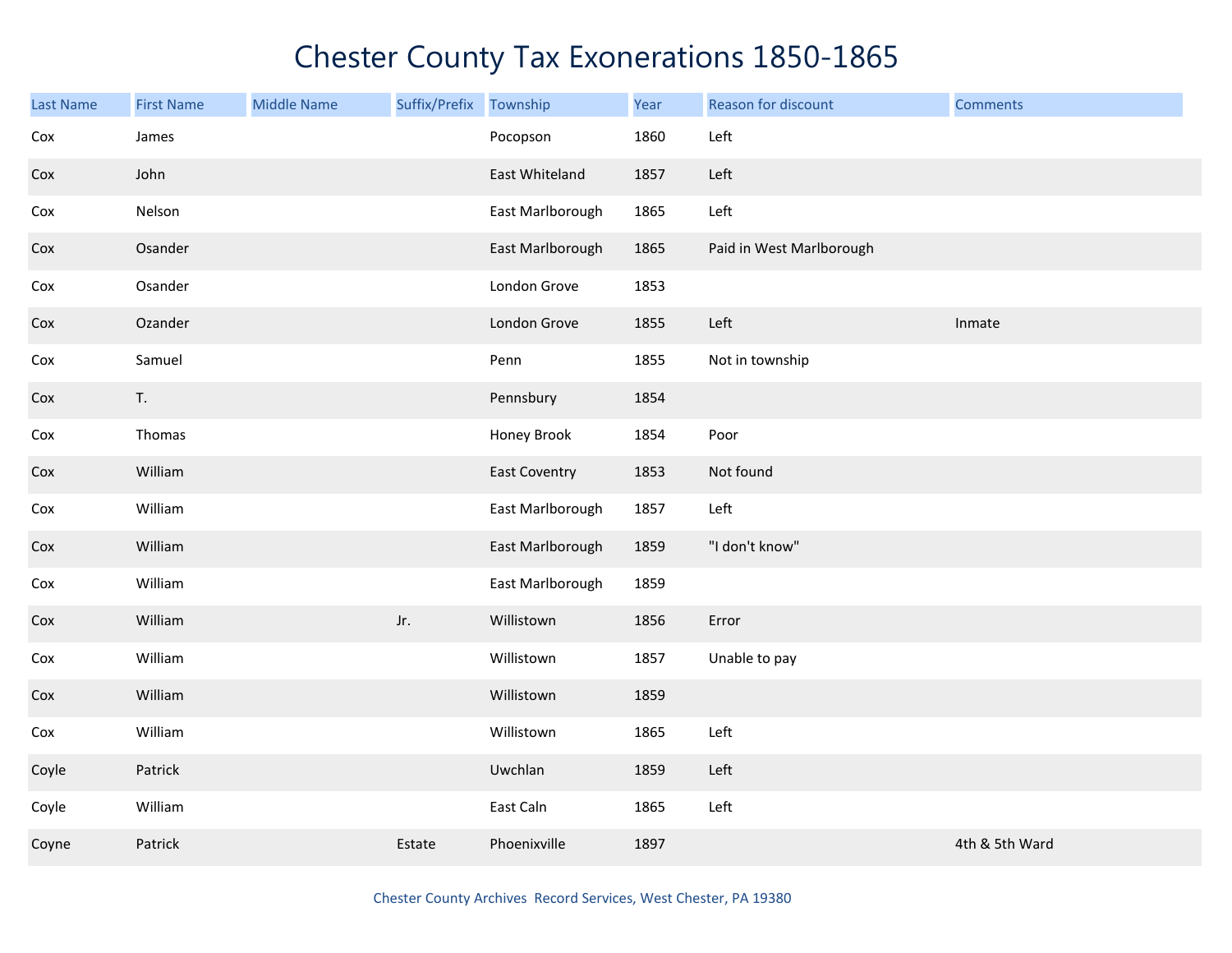| <b>Last Name</b> | <b>First Name</b> | <b>Middle Name</b> | Suffix/Prefix Township |                     | Year | Reason for discount | <b>Comments</b>           |
|------------------|-------------------|--------------------|------------------------|---------------------|------|---------------------|---------------------------|
| Coyne            | Patrick           |                    |                        | West Chester        | 1855 | Error               |                           |
| Crager           | John              |                    |                        | Charlestown         | 1857 | Left                |                           |
| Crager           | John              |                    |                        | Charlestown         | 1860 | Alien               |                           |
| Crager           | John              |                    |                        | Charlestown         | 1865 | Left                |                           |
| Craig            | В.                | $\mathsf F.$       |                        | Downingtown, East   | 1898 | No good             |                           |
| Craig            | James             |                    |                        | London Britain      | 1850 | Left township       | Inmate                    |
| Craig            | John              |                    |                        | East Nottingham     | 1853 | Left                |                           |
| Craig            | John              |                    |                        | Highland            | 1857 | Deceased            |                           |
| Craig            | John              |                    |                        | West Bradford       | 1853 | Not found           |                           |
| Craig            | Moses             |                    |                        | Uwchlan             | 1850 | In Poorhouse        |                           |
| Craig            | Nelson            |                    |                        | Pennsbury           | 1859 | Gone                |                           |
| Craig            | Obediah           | H.                 |                        | Pocopson            | 1850 | Left the township   | Single Freeman            |
| Craig            | Obediah           |                    |                        | West Whiteland      | 1851 | Left the township   | Single Freeman            |
| Craig            | Phineas           |                    |                        | Easttown            | 1857 | Left                |                           |
| Crain            | Richard           |                    |                        | East Vincent        | 1857 |                     |                           |
| Cramer           | John              |                    |                        | West Fallowfield    | 1865 | Poor                |                           |
| Crater           | Jacob             |                    |                        | East Vincent        | 1851 | Left                |                           |
| Crater           | Owen              |                    |                        | East Vincent        | 1850 | Error               | Assessed to Thomas Jacobs |
| Crater           | Peter             |                    |                        | East Whiteland      | 1850 |                     |                           |
| Crator           | Jacob             |                    |                        | <b>East Vincent</b> | 1852 |                     |                           |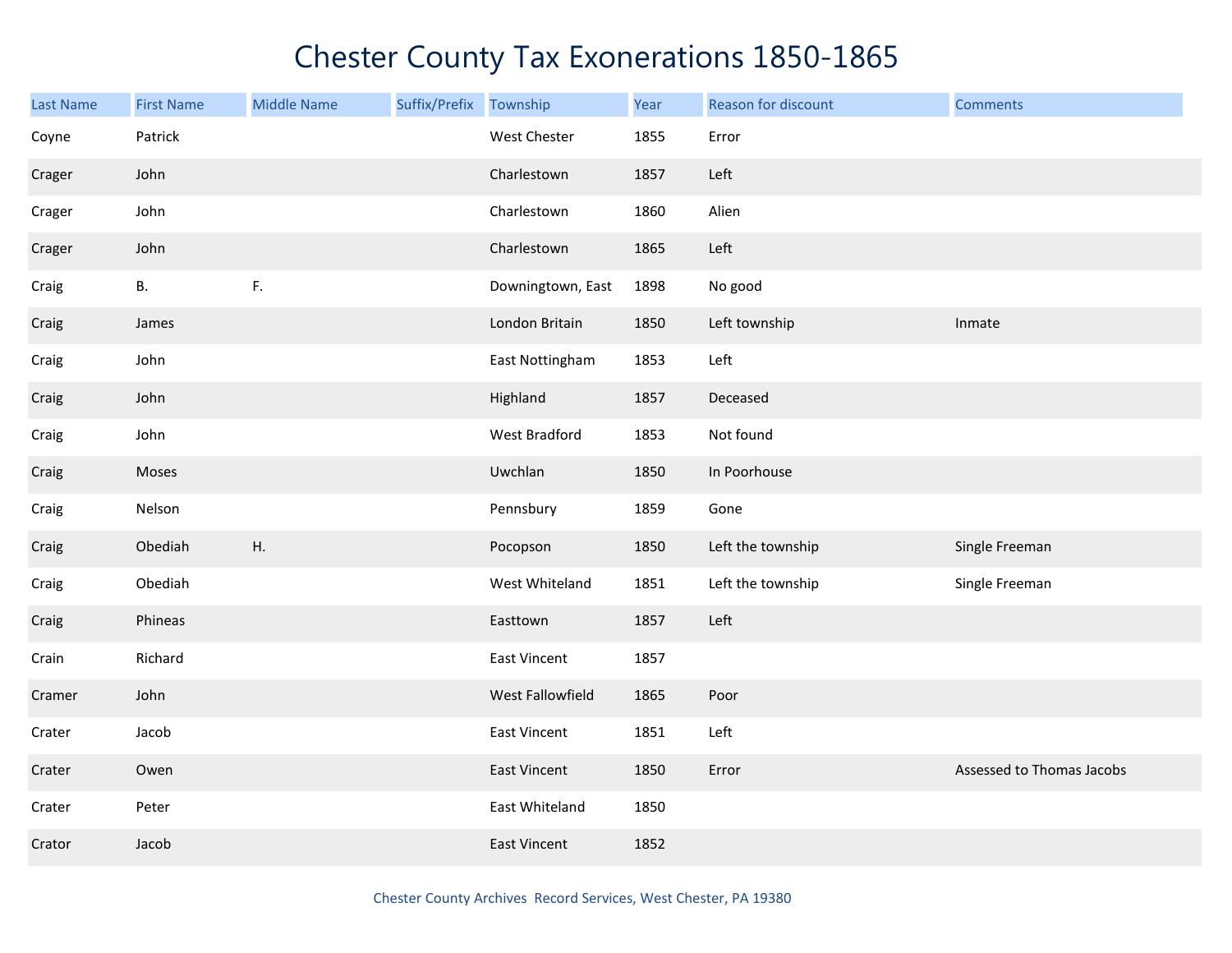| Last Name | <b>First Name</b> | <b>Middle Name</b> | Suffix/Prefix | Township        | Year | Reason for discount | <b>Comments</b> |
|-----------|-------------------|--------------------|---------------|-----------------|------|---------------------|-----------------|
| Craven    | Nicholas          |                    |               | West Brandywine | 1865 | Left                |                 |
| Crawford  | George            |                    |               | London Grove    | 1853 |                     |                 |
| Crawford  | John              |                    |               | East Caln       | 1851 | Poor                |                 |
| Crawford  | Perry             |                    |               | West Chester    | 1855 | Left                |                 |
| Crawford  | Robert            |                    |               | East Vincent    | 1857 |                     |                 |
| Crawford  | Samuel            |                    |               | New Garden      | 1853 | Dead                |                 |
| Crawford  | Samuel            |                    |               | Tredyffrin      | 1850 | Unseated land       |                 |
| Crawford  | Thomas            |                    |               | London Grove    | 1853 |                     |                 |
| Creamer   | Augustus          |                    |               | West Chester    | 1865 | Left                |                 |
| Creamer   | Christopher       |                    |               | Kennett Square  | 1859 | Left                |                 |
| Creeden   | Daniel            |                    |               | Birmingham      | 1853 |                     |                 |
| Creeley   | Samuel            |                    |               | Easttown        | 1850 | Left the county     | Inmate          |
| Creigh    | James             | J.                 |               | West Chester    | 1860 | Soldier             |                 |
| Crepps    | John              |                    |               | East Whiteland  | 1856 | Left                |                 |
| Creps     | George            |                    |               | Warwick         | 1859 | Moved out           |                 |
| Cress     | Henry             | W.                 |               | North Coventry  | 1853 |                     |                 |
| Cresswell | James             |                    |               | Lower Oxford    | 1853 |                     |                 |
| Creswell  | Andrew            | G.                 |               | Lower Oxford    | 1850 | Dog Dead            |                 |
| Criley    | Peter             |                    |               | Honey Brook     | 1850 | Refuses to pay      | Inmate          |
| Crim      | John              | Η.                 |               | West Whiteland  | 1850 |                     | Single Freeman  |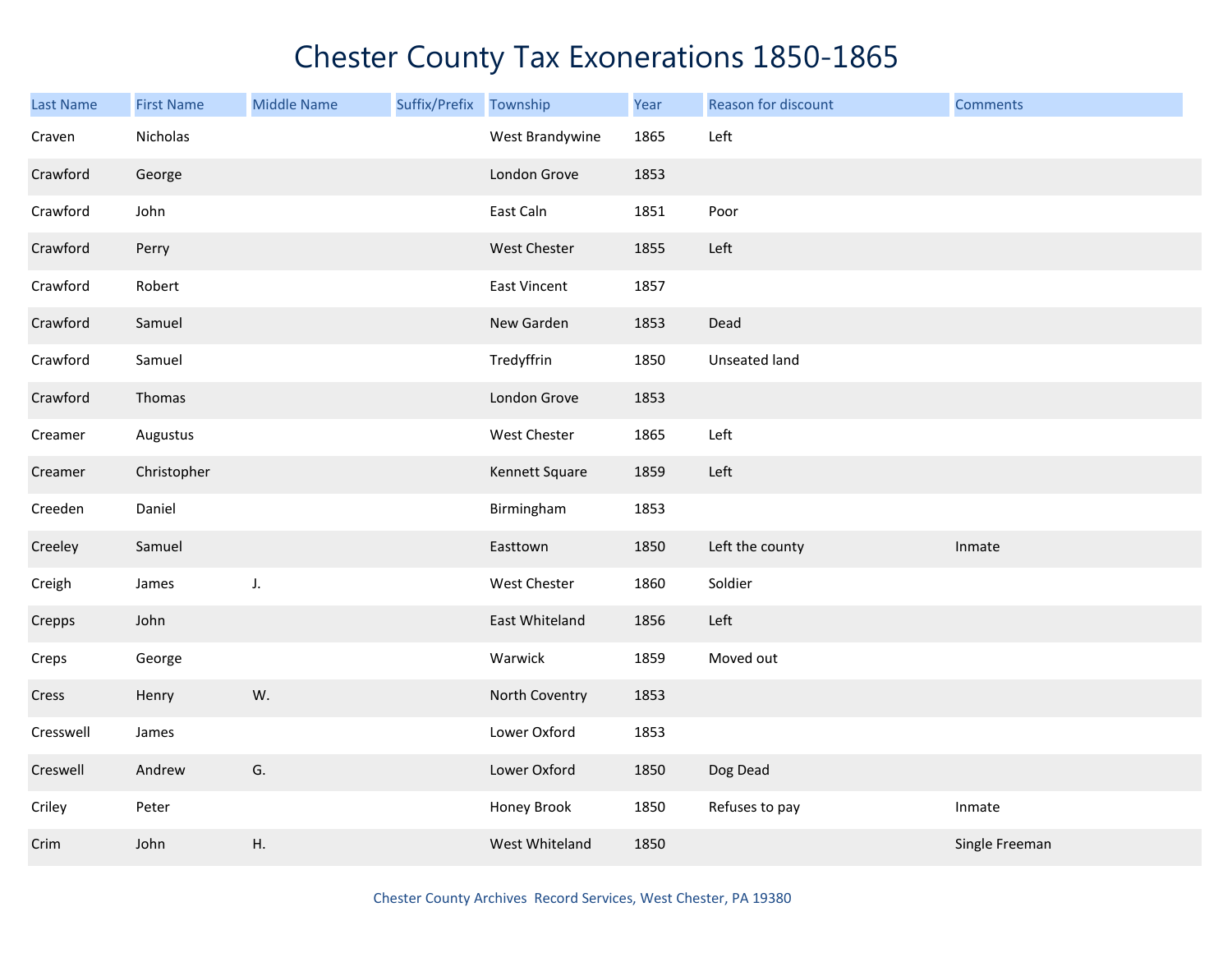| Last Name  | <b>First Name</b> | <b>Middle Name</b> | Suffix/Prefix | Township             | Year | Reason for discount | <b>Comments</b> |
|------------|-------------------|--------------------|---------------|----------------------|------|---------------------|-----------------|
| Crisman    | George            |                    |               | North Coventry       | 1853 |                     |                 |
| Crisman    | Jacob             |                    |               | <b>East Nantmeal</b> | 1853 | Gone                |                 |
| Crisman    | John              |                    |               | Uwchlan              | 1853 |                     |                 |
| Crist      | Connard           |                    |               | East Vincent         | 1852 |                     |                 |
| Cristwiler | Henry             |                    |               | <b>West Nantmeal</b> | 1853 | Poor                |                 |
| Cristy     | Eli               |                    |               | West Nottingham      | 1859 | Very Poor           |                 |
| Criswell   | James             |                    |               | Highland             | 1857 | Left                |                 |
| Criswell   | Mariah            |                    |               | Londonderry          | 1860 | Over charged        |                 |
| Criswell   | S.                | W.                 |               | Highland             | 1857 | Left                |                 |
| Criswell   | Thomas            |                    |               | West Fallowfield     | 1857 | Poor                |                 |
| Croner     | Michael           |                    |               | Westtown             | 1857 | Left                |                 |
| Croner     | Michael           |                    |               | Westtown             | 1857 | Left                |                 |
| Crook      | John              |                    |               | West Marlborough     | 1855 |                     |                 |
| Crooks     | Thomas            |                    |               | West Whiteland       | 1850 | No property         | Single Freeman  |
| Crosby     | Ann               | Ρ.                 |               | <b>Upper Oxford</b>  | 1853 | Dog Dead            |                 |
| Crosby     | David             |                    |               | <b>East Coventry</b> | 1853 | Left                |                 |
| Crosby     | David             |                    |               | <b>East Nantmeal</b> | 1852 |                     |                 |
| Crosby     | David             |                    |               | Lower Oxford         | 1850 | Dog Dead            |                 |
| Crosby     | David             | T.                 |               | <b>Upper Oxford</b>  | 1860 |                     |                 |
| Crosby     | Francis           |                    |               | Warwick              | 1865 | Left                |                 |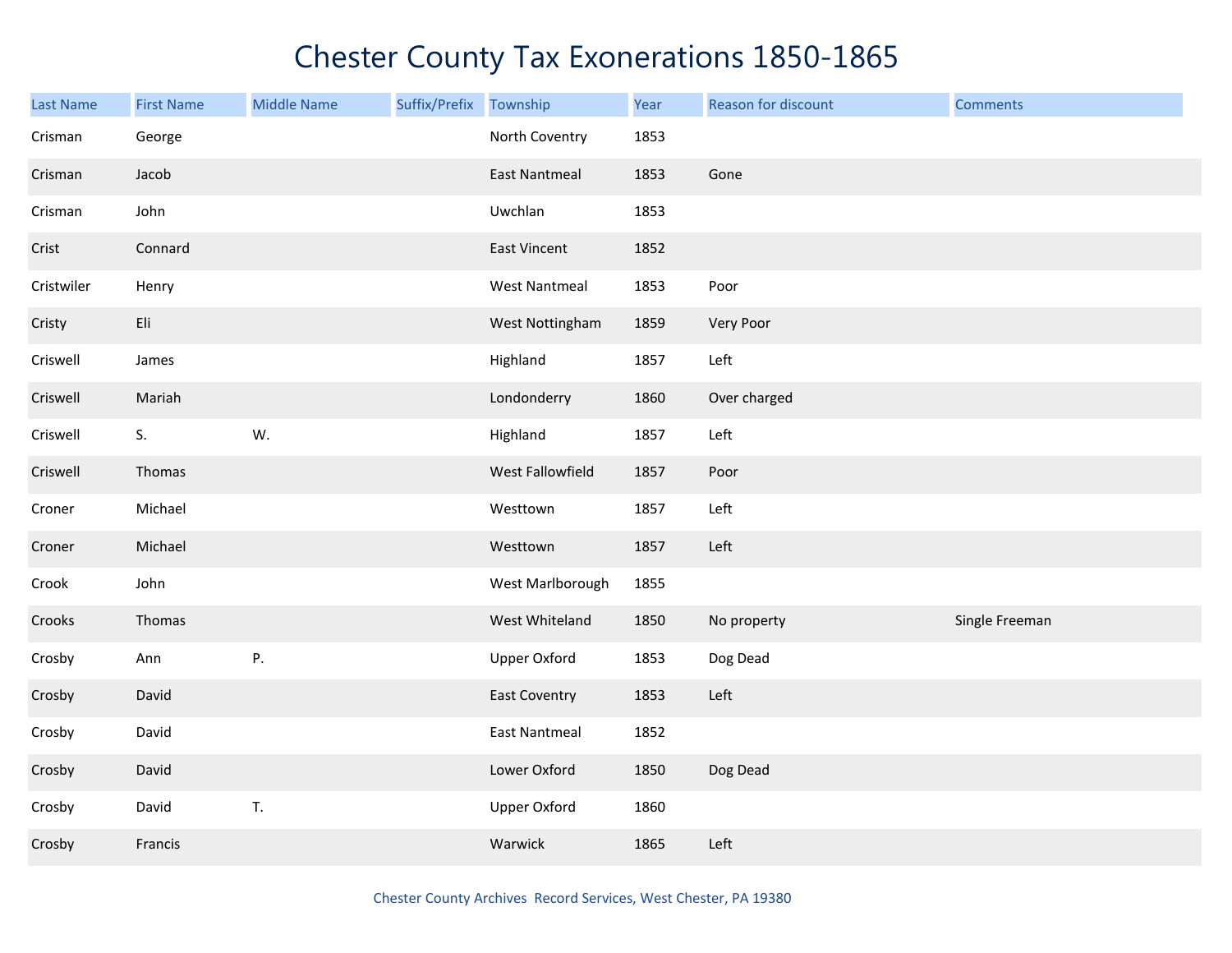| <b>Last Name</b> | <b>First Name</b>           | <b>Middle Name</b> | Suffix/Prefix Township |                      | Year | Reason for discount     | <b>Comments</b> |
|------------------|-----------------------------|--------------------|------------------------|----------------------|------|-------------------------|-----------------|
| Crosby           | Lot                         |                    |                        | <b>East Coventry</b> | 1853 | Left                    |                 |
| Crosby           | $\ensuremath{\mathsf{Lot}}$ |                    |                        | <b>East Nantmeal</b> | 1850 | Left                    | Single Freeman  |
| Crosby           | Lot                         | E.                 |                        | Warwick              | 1865 | Left                    |                 |
| Crosby           | Steven                      |                    |                        | New Garden           | 1850 |                         |                 |
| Crosby           | Thamel                      | P.                 |                        | <b>Upper Oxford</b>  | 1859 |                         |                 |
| Crosier          | John                        |                    |                        | Kennett              | 1850 | Can't be got            | Inmate          |
| Crosley          | Samuel                      |                    |                        | Birmingham           | 1857 | Left township           |                 |
| Croson           | William                     |                    |                        | New Garden           | 1850 | <b>Unseated land</b>    |                 |
| Cross            | James                       |                    |                        | Valley               | 1865 | Left                    |                 |
| Cross            | Thomas                      |                    |                        | Warwick              | 1856 |                         |                 |
| Cross            | Thomas                      |                    |                        | Warwick              | 1857 |                         |                 |
| Crossan          | Anthony                     |                    |                        | East Marlborough     | 1857 | Pays tax on real estate |                 |
| Crossan          | Edward                      |                    |                        | East Marlborough     | 1860 | Left                    |                 |
| Crossan          | <b>Ellis</b>                | Ρ.                 |                        | London Britain       | 1898 |                         |                 |
| Crossan          | Samuel                      |                    |                        | London Britain       | 1850 | Deceased                | Inmate          |
| Crossan          | Washington                  |                    |                        | New Garden           | 1859 | Poor                    |                 |
| Crossgrove       | Henry                       |                    |                        | West Caln            | 1853 | Sick                    |                 |
| Crossgrove       | Henry                       |                    |                        | West Caln            | 1854 | Deceased                |                 |
| Crossin          | Samuel                      |                    |                        | East Marlborough     | 1852 |                         |                 |
| Crossley         | Samuel                      |                    |                        | Birmingham           | 1851 | Too much                |                 |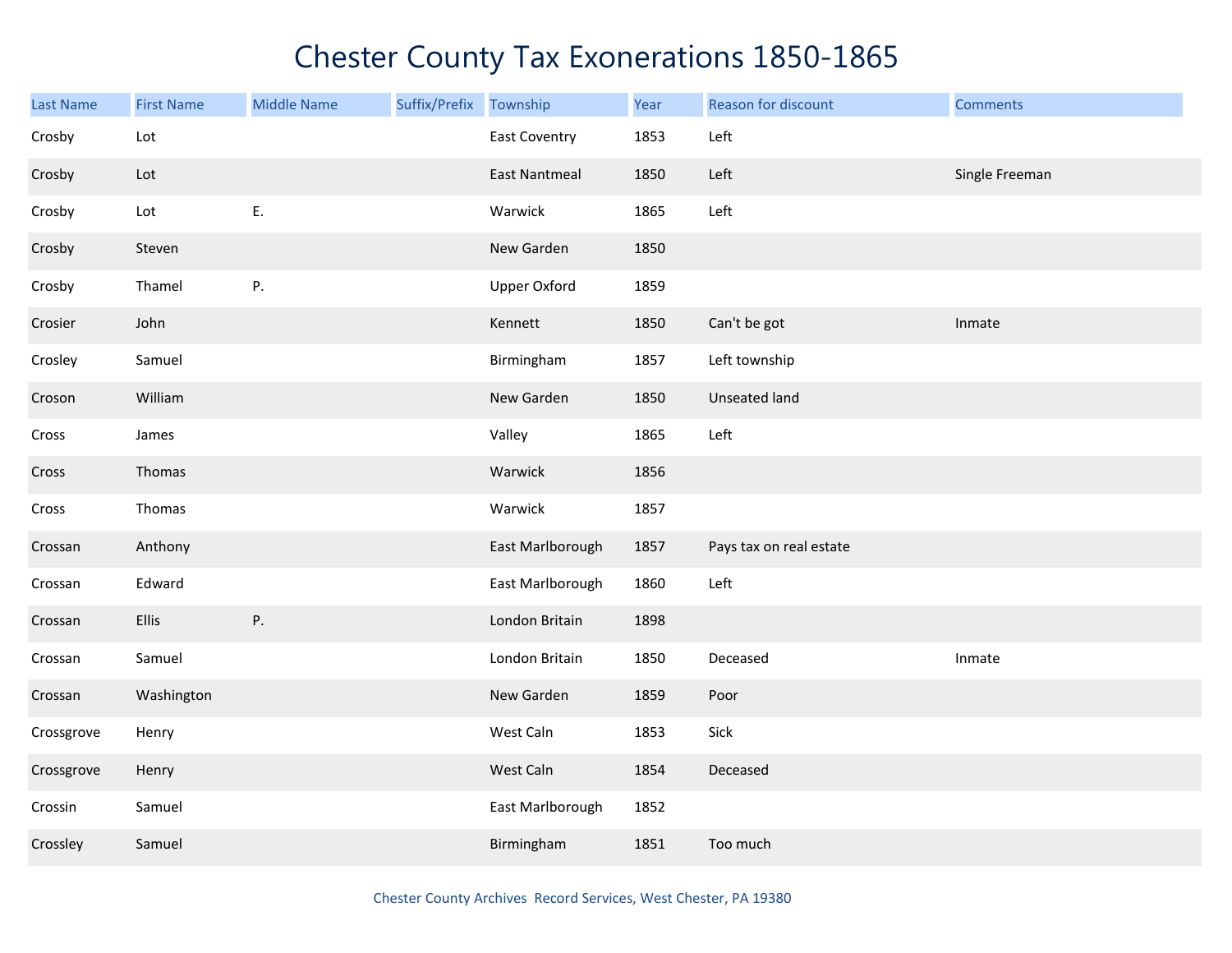| <b>Last Name</b> | <b>First Name</b> | <b>Middle Name</b> | Suffix/Prefix | Township        | Year | Reason for discount | <b>Comments</b> |
|------------------|-------------------|--------------------|---------------|-----------------|------|---------------------|-----------------|
| Crossman         | E.                | Η.                 |               | West Chester    | 1859 | Left                |                 |
| Crosson          | Edward            |                    |               | New Garden      | 1853 | Left                |                 |
| Crosson          | Washington        |                    |               | New Garden      | 1856 | Left                |                 |
| Crosure          | Charles           |                    |               | East Whiteland  | 1859 | Removed             |                 |
| Crothers         | Benjamin          |                    |               | Uwchlan         | 1851 | Refuses to pay      | Single Freeman  |
| Crothers         | Reuben            |                    |               | Uwchlan         | 1851 | Refuses             | Inmate          |
| Crouse           | George            |                    |               | East Pikeland   | 1850 | Left                | Inmate          |
| Crouser          | Joseph            | M.                 |               | Uwchlan         | 1857 | Left                |                 |
| Crow             | James             |                    |               | West Caln       | 1850 | Poor                | Tenant          |
| Crow             | Thomas            |                    | Estate        | Phoenixville    | 1897 | Settled             | 4th & 5th Ward  |
| Crowel           | John              |                    |               | Lower Oxford    | 1851 |                     |                 |
| Crowell          | Isaac             |                    |               | East Nottingham | 1857 | Left                |                 |
| Crowl            | Charles           |                    |               | East Nottingham | 1857 | Mistake             |                 |
| Crowl            | Findley           |                    |               | East Nottingham | 1853 |                     |                 |
| Crowl            | James             | L.                 |               | East Nottingham | 1853 |                     |                 |
| Crowl            | James             | M.                 |               | Sadsbury        | 1853 | Error               |                 |
| Crowl            | Levi              |                    |               | West Chester    | 1856 | Left                |                 |
| Crowl            | William           |                    |               | New London      | 1859 |                     |                 |
| Crowl            | William           | Η.                 |               | New London      | 1860 | Not in township     |                 |
| Crowley          | Michael           |                    |               | South Coventry  | 1850 | Deceased            | Inmate          |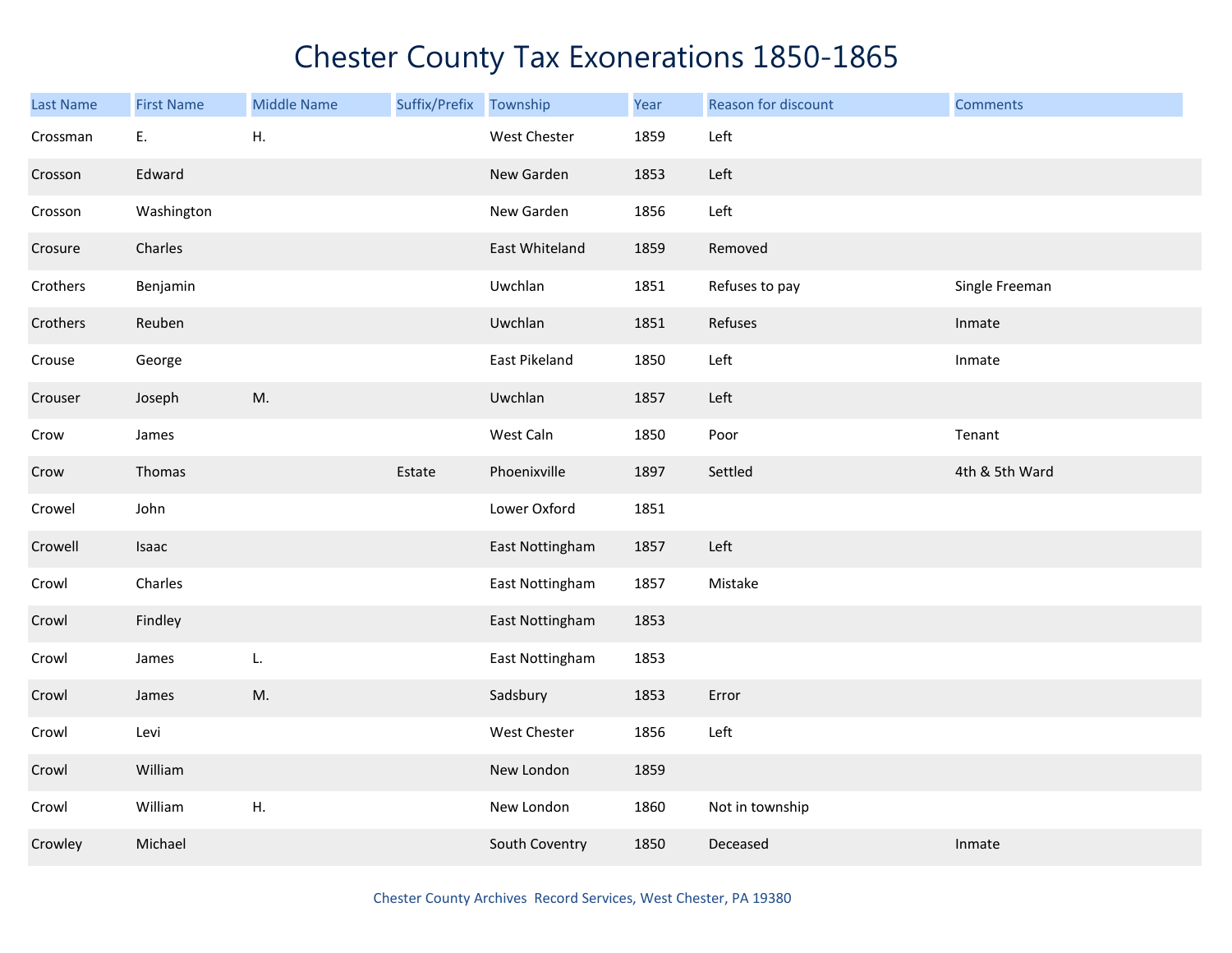| <b>Last Name</b> | <b>First Name</b> | <b>Middle Name</b> | Suffix/Prefix Township |                     | Year | Reason for discount   | <b>Comments</b> |
|------------------|-------------------|--------------------|------------------------|---------------------|------|-----------------------|-----------------|
| Crowser          | John              | M.                 |                        | Kennett             | 1853 |                       |                 |
| Crowther         | William           |                    |                        | Wallace             | 1853 | Left                  |                 |
| Crummers         | James             |                    |                        | Phoenixville        | 1860 | Left                  |                 |
| Crust            | Andrew            |                    |                        | Lower Oxford        | 1853 | Left                  |                 |
| Crust            | Richard           |                    |                        | East Brandywine     | 1865 | Left                  |                 |
| Cryley           | Henry             |                    |                        | Valley              | 1860 | Left                  |                 |
| Cryset           | Conrad            |                    |                        | <b>East Vincent</b> | 1851 | Poor                  |                 |
| Culihan          | Martin            |                    |                        | Phoenixville        | 1860 | Left                  |                 |
| Cullea           | Michael           |                    |                        | Phoenixville        | 1860 | Minor                 |                 |
| Cullen           |                   |                    | Mr.s                   | Phoenixville        | 1897 | Can't be collected    | 4th & 5th Ward  |
| Cullen           | David             |                    |                        | London Britain      | 1898 |                       |                 |
| Cullen           | James             |                    | Estate                 | Phoenixville        | 1897 | Premises not occupied | 4th & 5th Ward  |
| Culp             | William           |                    |                        | Wallace             | 1859 | Left                  |                 |
| Culver           | Clanford          |                    |                        | West Chester        | 1860 | Left                  |                 |
| Cumings          | James             |                    |                        | London Grove        | 1857 | Left                  |                 |
| Cummings         | Eli               |                    |                        | West Bradford       | 1857 | Poor                  |                 |
| Cummings         | James             |                    |                        | Highland            | 1857 | Poor                  |                 |
| Cummings         | James             |                    |                        | Highland            | 1860 | Worthless             |                 |
| Cummings         | John              |                    |                        | East Whiteland      | 1860 | Left                  |                 |
| Cummings         | John              |                    |                        | Newlin              | 1856 | Left township         |                 |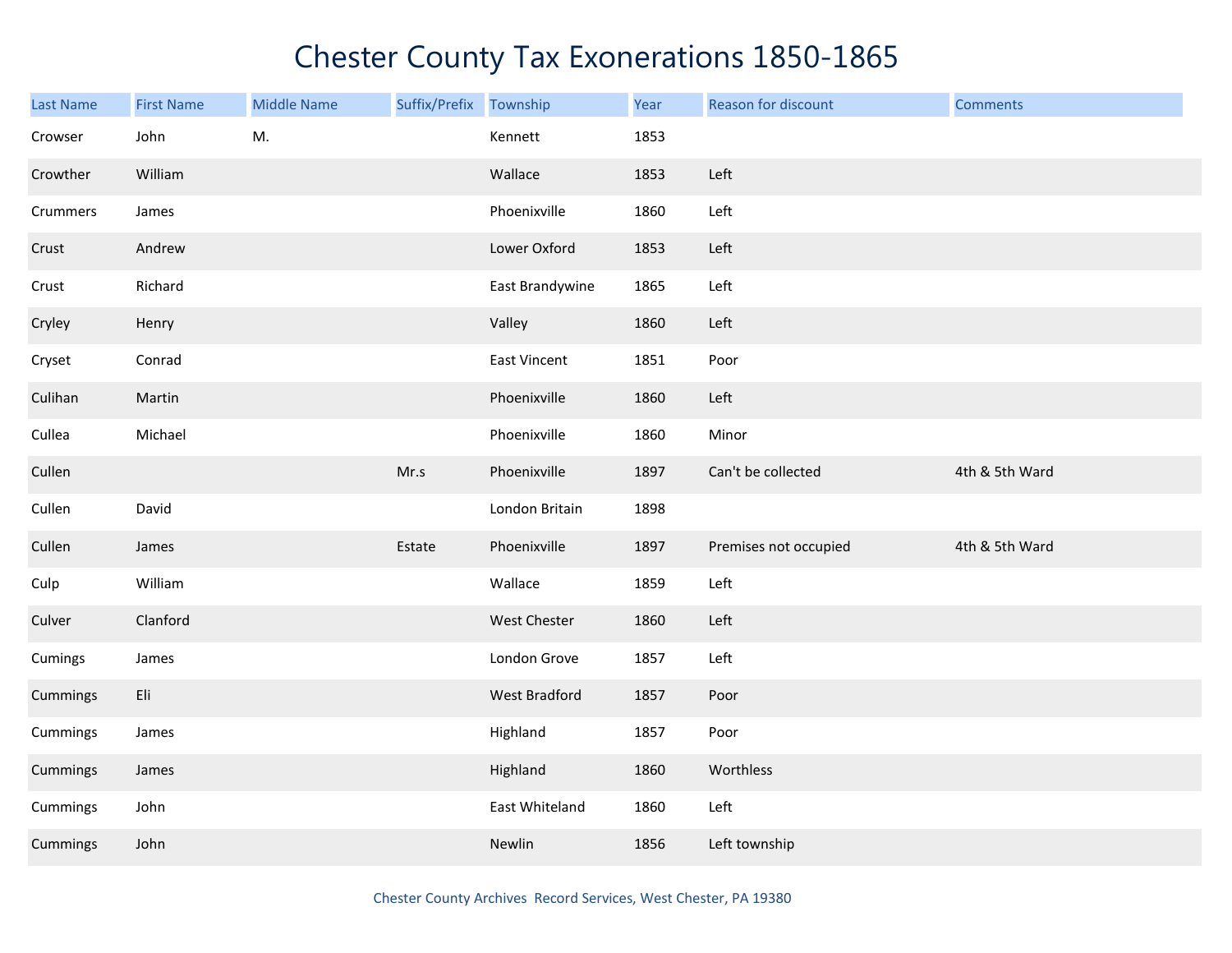| <b>Last Name</b> | <b>First Name</b> | <b>Middle Name</b> | Suffix/Prefix Township |                      | Year | Reason for discount | <b>Comments</b> |
|------------------|-------------------|--------------------|------------------------|----------------------|------|---------------------|-----------------|
| Cummings         | John              |                    |                        | <b>Upper Oxford</b>  | 1856 |                     |                 |
| Cummings         | Robert            |                    |                        | West Bradford        | 1857 |                     |                 |
| Cummins          | Eli               |                    |                        | West Bradford        | 1849 |                     |                 |
| Cummins          | Jeffrey           |                    |                        | West Goshen          | 1850 | Left the township   |                 |
| Cummins          | John              |                    |                        | Newlin               | 1855 |                     |                 |
| Cummins          | John              |                    |                        | West Chester         | 1857 | Left                |                 |
| Cummins          | Levi              |                    |                        | East Whiteland       | 1850 |                     |                 |
| Cummins          | Mahlon            |                    |                        | West Bradford        | 1849 |                     |                 |
| Cummins          | Mahlon            |                    |                        | West Bradford        | 1850 |                     |                 |
| Cummins          | Robert            |                    |                        | West Bradford        | 1855 | Poor                |                 |
| Cummins          | Robert            |                    |                        | West Bradford        | 1859 | Blind               |                 |
| Cummins          | Robert            |                    |                        | <b>West Bradford</b> | 1860 | <b>Blind</b>        |                 |
| Cummiskey        | William           |                    |                        | East Whiteland       | 1850 |                     |                 |
| Cummons          | Dominick          |                    |                        | East Bradford        | 1857 | Left                |                 |
| Cummons          | Eli               |                    |                        | West Bradford        | 1853 | Worthless           |                 |
| Cummons          | Eli               |                    |                        | West Bradford        | 1855 | Poor                |                 |
| Cummons          | Eli               |                    |                        | West Bradford        | 1856 | Left                |                 |
| Cummons          | John              |                    |                        | <b>Upper Oxford</b>  | 1853 | Left                |                 |
| Cummons          | Reuben            |                    |                        | West Bradford        | 1853 | Poor                |                 |
| Cummons          | Robert            |                    |                        | <b>West Bradford</b> | 1853 | Poor                |                 |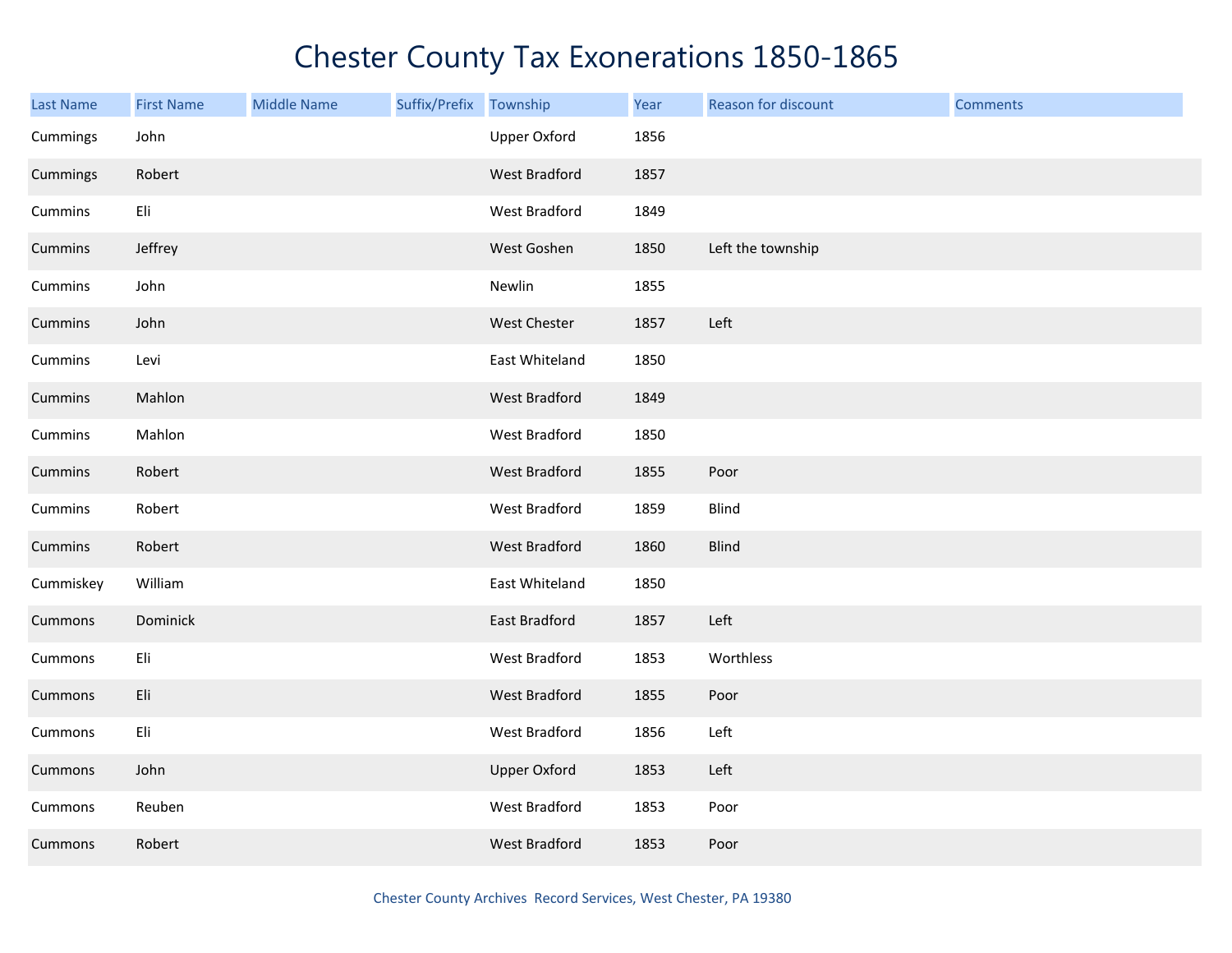| <b>Last Name</b> | <b>First Name</b> | <b>Middle Name</b> | Suffix/Prefix | Township            | Year | Reason for discount  | <b>Comments</b> |
|------------------|-------------------|--------------------|---------------|---------------------|------|----------------------|-----------------|
| Cummons          | Robert            |                    |               | West Bradford       | 1856 | Poor                 |                 |
| Cumpting         | James             |                    |               | London Grove        | 1855 | Poor                 | Inmate          |
| Cumpton          | Henry             |                    |               | Penn                | 1850 | Miscount             |                 |
| Cungle           | <b>Byard</b>      |                    |               | New Garden          | 1850 |                      |                 |
| Cuningham        | Elton             |                    |               | London Grove        | 1860 | Poor                 |                 |
| Cuningham        | Elton             |                    |               | West Marlborough    | 1851 |                      |                 |
| Cuningham        | James             |                    |               | Charlestown         | 1850 | Unseated land        |                 |
| Cuningham        | James             |                    |               | <b>Upper Oxford</b> | 1850 |                      |                 |
| Cuningham        | John              |                    |               | London Grove        | 1860 | Poor                 |                 |
| Cuningham        | Robert            |                    |               | Oxford Borough      | 1856 | Left                 | Crossed out     |
| Cuningham        | Robert            |                    |               | West Marlborough    | 1850 | Left                 | Single Freeman  |
| Cunnanghan       | John              |                    |               | West Marlborough    | 1857 | Left                 |                 |
| Cunningham       | Israel            |                    |               | Downingtown, East   | 1898 | Removed              |                 |
| Cunningham       | James             |                    |               | Charlestown         | 1855 | <b>Unseated land</b> |                 |
| Cunningham       | James             |                    |               | London Grove        | 1859 | Left                 |                 |
| Cunningham       | John              | E.                 |               | London Grove        | 1853 |                      |                 |
| Cunningham       | John              |                    |               | New Garden          | 1865 | Indigent             |                 |
| Cunningham       | Joseph            |                    |               | London Grove        | 1857 | Poor                 |                 |
| Cunningham       | Robert            |                    |               | Oxford Borough      | 1857 | Left                 |                 |
| Cunningham       | Robert            |                    |               | West Marlborough    | 1857 | Left                 |                 |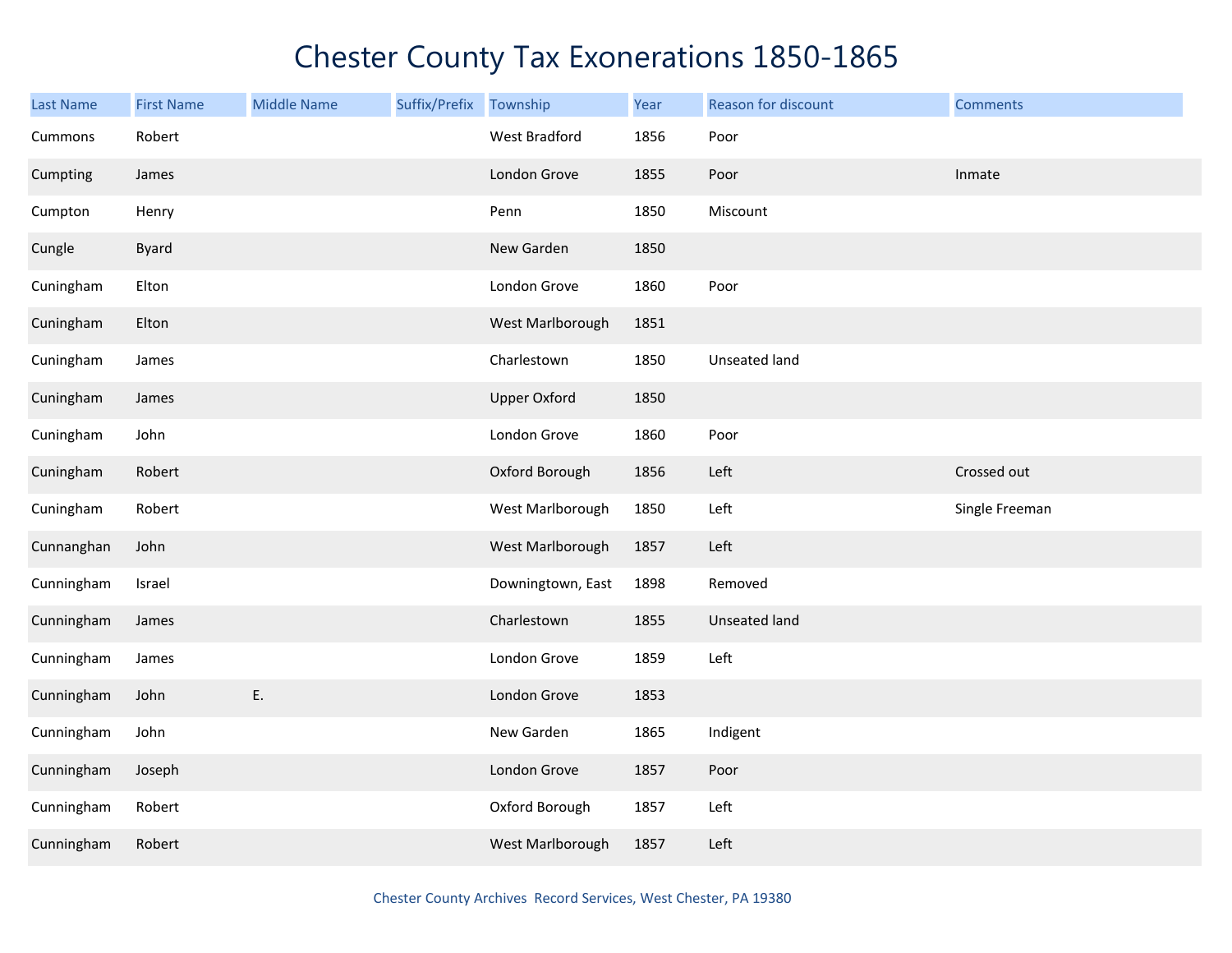| Last Name  | <b>First Name</b> | <b>Middle Name</b> | Suffix/Prefix Township |                     | Year | Reason for discount    | <b>Comments</b> |
|------------|-------------------|--------------------|------------------------|---------------------|------|------------------------|-----------------|
| Cunningham | Stephen           |                    |                        | Highland            | 1855 | Poor                   |                 |
| Curbey     | John              |                    |                        | <b>Upper Oxford</b> | 1850 |                        |                 |
| Cure       | Nathan            |                    |                        | Warwick             | 1859 | Dispute of County line |                 |
| Curnig     | John              |                    |                        | <b>Upper Oxford</b> | 1853 | Dead                   |                 |
| Curns      | Milton            |                    |                        | New London          | 1850 | Left township          | Single Freeman  |
| Curns      | William           |                    |                        | New London          | 1850 | Left township          | Single Freeman  |
| Curry      | Alfred            |                    |                        | Franklin            | 1856 | Left                   |                 |
| Curry      | James             |                    | Jr.                    | Franklin            | 1859 | Deceased               |                 |
| Curry      | James             |                    |                        | Phoenixville        | 1860 | Left                   |                 |
| Curry      | James             |                    |                        | Sadsbury            | 1850 | Left the township      |                 |
| Curry      | John              |                    |                        | Franklin            | 1856 | Poor                   |                 |
| Curry      | John              |                    |                        | Sadsbury            | 1854 | Left                   |                 |
| Curry      | John              |                    |                        | Valley              | 1865 | Very Poor              |                 |
| Curry      | John              |                    |                        | <b>West Vincent</b> | 1857 | Left                   |                 |
| Curry      | Levi              |                    |                        | London Grove        | 1859 | Left                   |                 |
| Curry      | Morris            |                    |                        | London Britain      | 1898 |                        |                 |
| Curry      | Nicholas          |                    |                        | West Pikeland       | 1860 | Deceased               |                 |
| Curry      | William           | К.                 |                        | Franklin            | 1855 | Error                  |                 |
| Curtis     | Christopher       |                    |                        | West Whiteland      | 1853 | Left                   |                 |
| Curvey     | James             |                    |                        | East Vincent        | 1855 | Left                   |                 |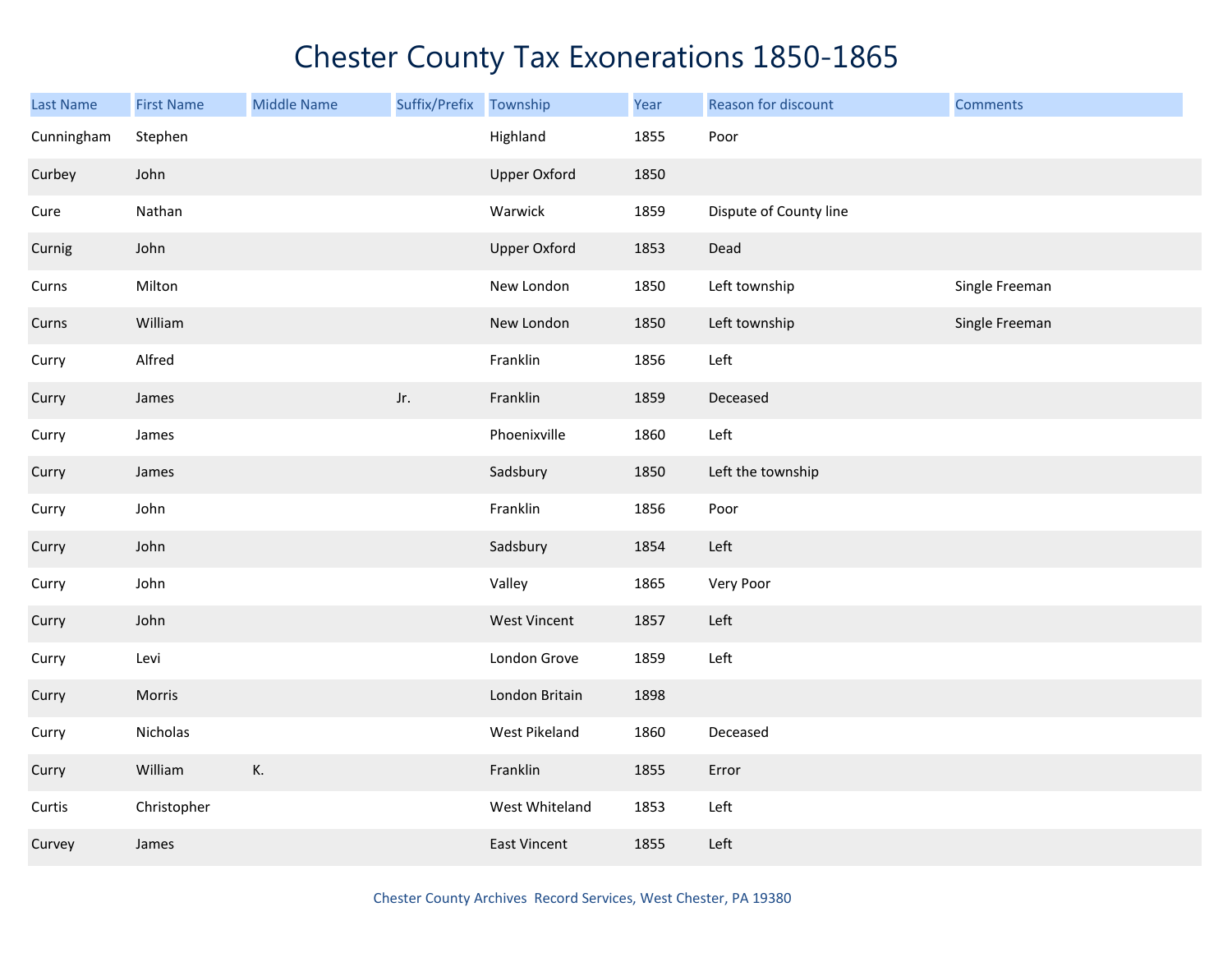| Last Name | <b>First Name</b> | <b>Middle Name</b> | Suffix/Prefix Township |                     | Year | Reason for discount | <b>Comments</b> |
|-----------|-------------------|--------------------|------------------------|---------------------|------|---------------------|-----------------|
| Cusyd     | John              |                    |                        | West Marlborough    | 1850 | Left the township   | Single Freeman  |
| Cutchner  | Thomas            |                    |                        | East Brandywine     | 1850 | Poor                |                 |
| Cuttell   | Joseph            |                    |                        | West Caln           | 1850 | Cannot be found     | Single Freeman  |
| Cuttell   | William           |                    |                        | Wallace             | 1853 | Left                |                 |
| Cylor     | George            |                    |                        | Penn                | 1853 |                     |                 |
| Cypert    | Jacob             |                    |                        | <b>East Vincent</b> | 1852 |                     |                 |
| Dagney    | Daniel            |                    |                        | Phoenixville        | 1860 | Error               |                 |
| Dail      | S.                | <b>B.</b>          |                        | <b>Upper Oxford</b> | 1859 |                     |                 |
| Dailey    | James             |                    |                        | Charlestown         | 1855 | Poor                |                 |
| Dailey    | James             |                    |                        | Charlestown         | 1857 | Left                |                 |
| Dailey    | James             |                    |                        | East Whiteland      | 1857 | Left                |                 |
| Dailey    | John              |                    |                        | Charlestown         | 1865 | Left                |                 |
| Dailey    | Michael           |                    |                        | West Chester        | 1857 | Left                |                 |
| Dailey    | Owen              |                    |                        | West Whiteland      | 1851 | Rated on age        | Inmate          |
| Dailey    | Patrick           |                    |                        | West Bradford       | 1855 | Left                |                 |
| Dailey    | Thomas            |                    |                        | Highland            | 1860 | Worthless           |                 |
| Dailey    | Thomas            |                    |                        | Londonderry         | 1857 | Left                |                 |
| Dailey    | William           |                    |                        | Downingtown, East   | 1898 | Removed             |                 |
| Daily     | Henry             |                    |                        | Birmingham          | 1851 | Gone                |                 |
| Daily     | Hugh              |                    |                        | Charlestown         | 1850 | Left                | Inmate          |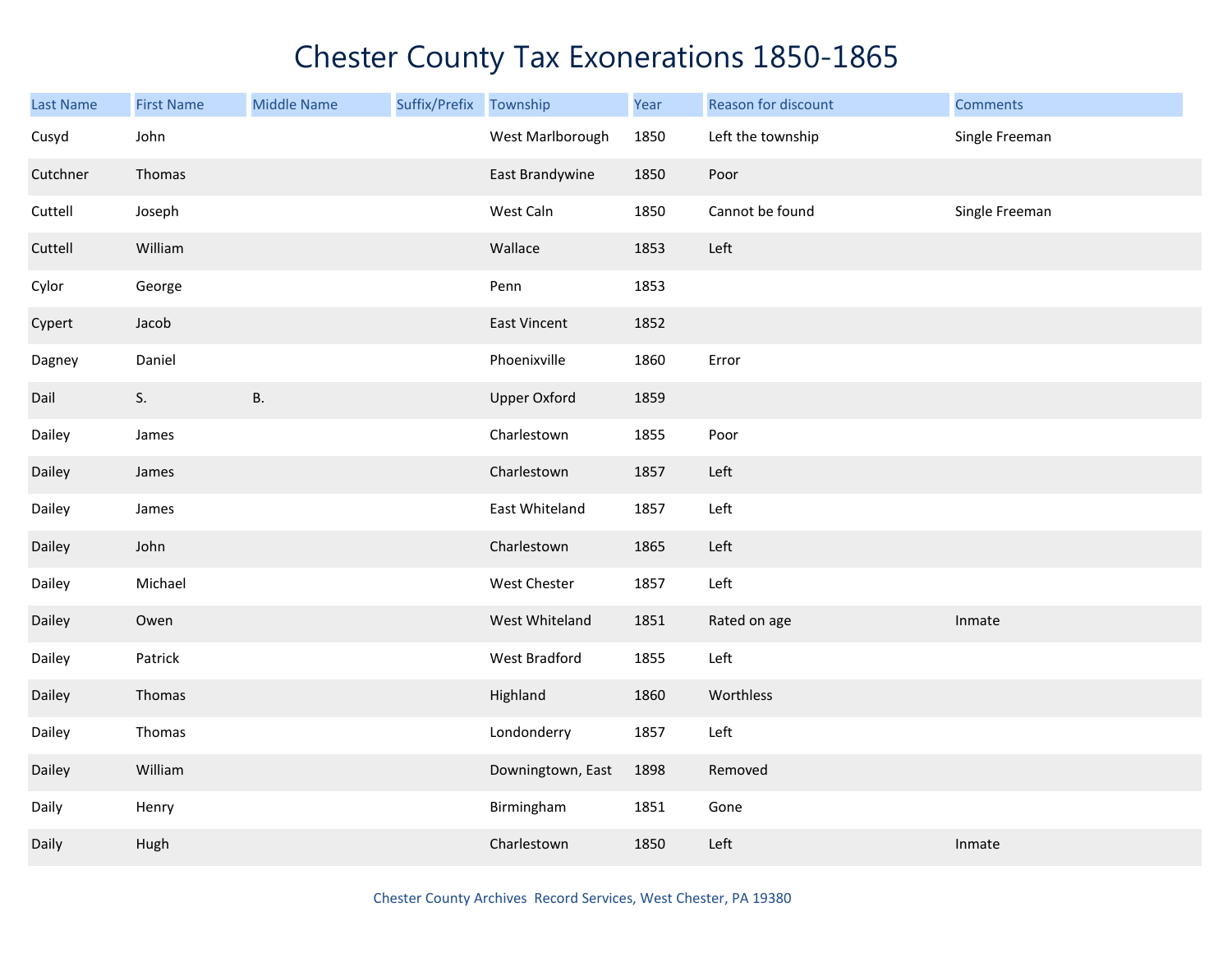| <b>Last Name</b> | <b>First Name</b> | <b>Middle Name</b> | Suffix/Prefix | Township            | Year | Reason for discount | <b>Comments</b> |
|------------------|-------------------|--------------------|---------------|---------------------|------|---------------------|-----------------|
| Daily            | James             |                    |               | West Whiteland      | 1855 | Left                |                 |
| Daily            | Patrick           |                    |               | West Bradford       | 1856 | Left                |                 |
| Daily            | Patrick           |                    |               | West Bradford       | 1857 | Left                |                 |
| Daisey           | Joseph            |                    |               | East Whiteland      | 1857 | Left                |                 |
| Daisy            | Jeremiah          |                    |               | Thornbury           | 1865 | Left                |                 |
| Daley            | Patrick           |                    |               | Phoenixville        | 1860 | Left                |                 |
| Daley            | Simon             |                    |               | London Britain      | 1857 | Left                |                 |
| Daley            | Thomas            |                    |               | New Garden          | 1857 | Left                |                 |
| Daley            | Thomas            |                    |               | Phoenixville        | 1860 | Left                |                 |
| Dallas           | Ephraim           |                    |               | East Marlborough    | 1849 | Land tax            | Crossed out     |
| Dallas           | Ephraim           |                    |               | East Marlborough    | 1850 | Poor                |                 |
| <b>Dallas</b>    | Ephraim           |                    |               | East Marlborough    | 1852 |                     |                 |
| Daller           | Samuel            |                    |               | East Caln           | 1858 |                     |                 |
| Daller           | William           | S.                 |               | East Caln           | 1856 | Left                |                 |
| Daller           | William           |                    |               | East Caln           | 1858 |                     |                 |
| Dalling          | William           |                    |               | West Chester        | 1857 | Poor                |                 |
| Dalling          | William           |                    |               | West Chester        | 1859 | Poor                |                 |
| Dalling          | William           |                    |               | <b>West Chester</b> | 1860 | Poor                |                 |
| Dally            | Timothy           |                    |               | Phoenixville        | 1860 |                     |                 |
| Dalton           | William           |                    |               | East Brandywine     | 1859 | Left                |                 |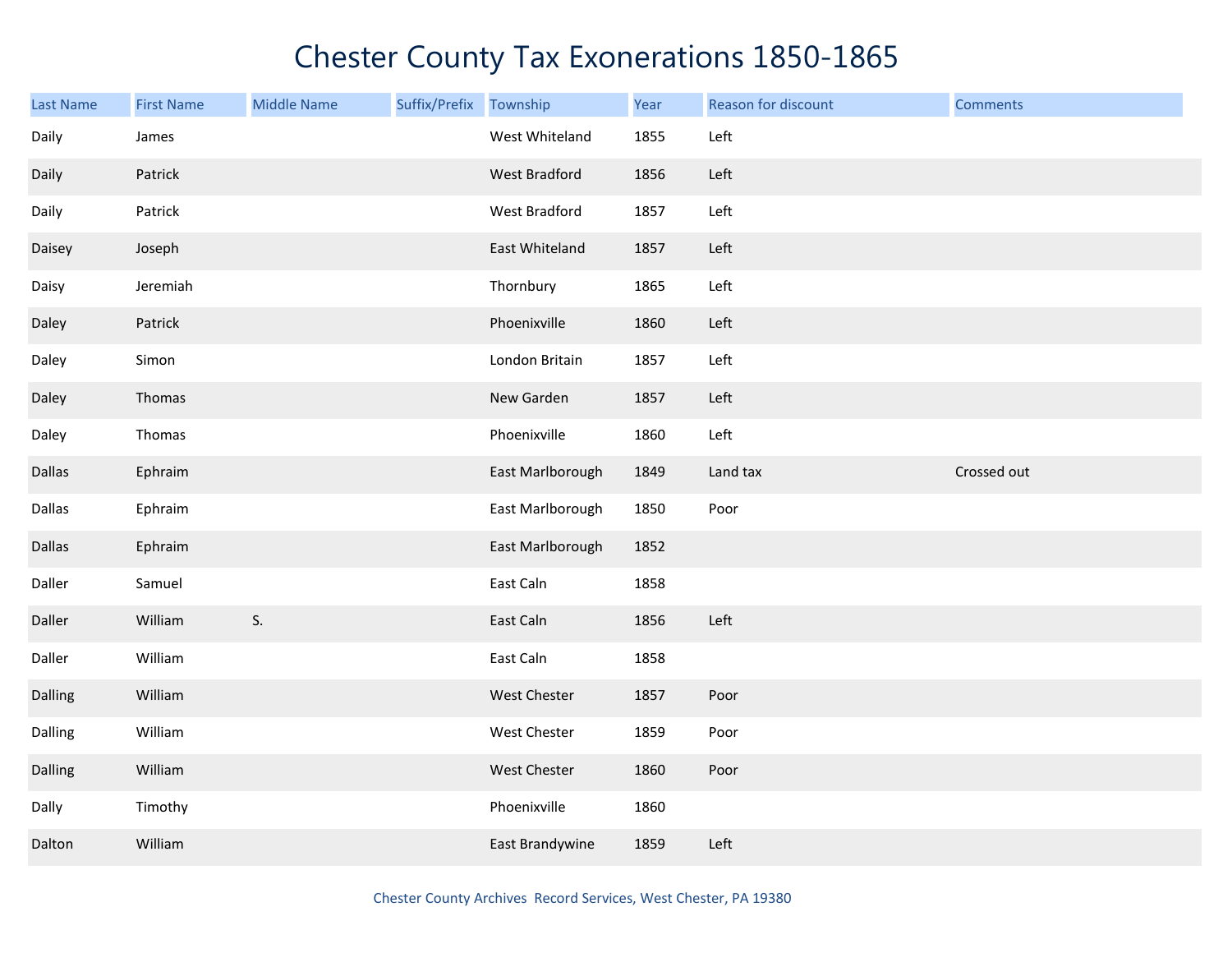| Last Name | <b>First Name</b> | <b>Middle Name</b> | Suffix/Prefix Township |                      | Year | Reason for discount | <b>Comments</b> |
|-----------|-------------------|--------------------|------------------------|----------------------|------|---------------------|-----------------|
| Daly      | Patrick           |                    |                        | West Whiteland       | 1850 |                     | Inmate          |
| Dampman   | Albert            |                    |                        | Honey Brook          | 1856 | Left                |                 |
| Dampman   | David             |                    |                        | <b>West Nantmeal</b> | 1850 | Error               |                 |
| Dampman   | Evan              |                    |                        | Warwick              | 1850 | Left                |                 |
| Dampman   | $J_{\star}$       |                    |                        | Warwick              | 1859 | Poor                |                 |
| Dampman   | Jacob             |                    |                        | Honey Brook          | 1853 |                     |                 |
| Dampman   | John              |                    |                        | Warwick              | 1853 | Poor                |                 |
| Dampman   | John              |                    |                        | Warwick              | 1857 |                     |                 |
| Dampman   | John              |                    |                        | Warwick              | 1860 | Very Poor           |                 |
| Dampman   | John              |                    |                        | Warwick              | 1865 | Poor                |                 |
| Dampman   | John              |                    |                        | <b>West Nantmeal</b> | 1850 | Deceased            | Single Freeman  |
| Dampman   | John              |                    |                        | <b>West Nantmeal</b> | 1855 | Error               |                 |
| Dance     | Clifent           | <b>B.</b>          |                        | Penn                 | 1855 | No Dog              |                 |
| Dance     | David             |                    |                        | Franklin             | 1854 |                     |                 |
| Dance     | David             |                    |                        | London Grove         | 1855 | Left                | Inmate          |
| Dance     | Eli               |                    |                        | London Britain       | 1852 | Not found           |                 |
| Dance     | Isaac             |                    |                        | Franklin             | 1854 |                     |                 |
| Dance     | Isaac             |                    |                        | Franklin             | 1856 | Poor                |                 |
| Dance     | Isaac             |                    |                        | New London           | 1850 | In Delaware State   | Inmate          |
| Dance     | James             |                    |                        | East Nottingham      | 1855 | Left                |                 |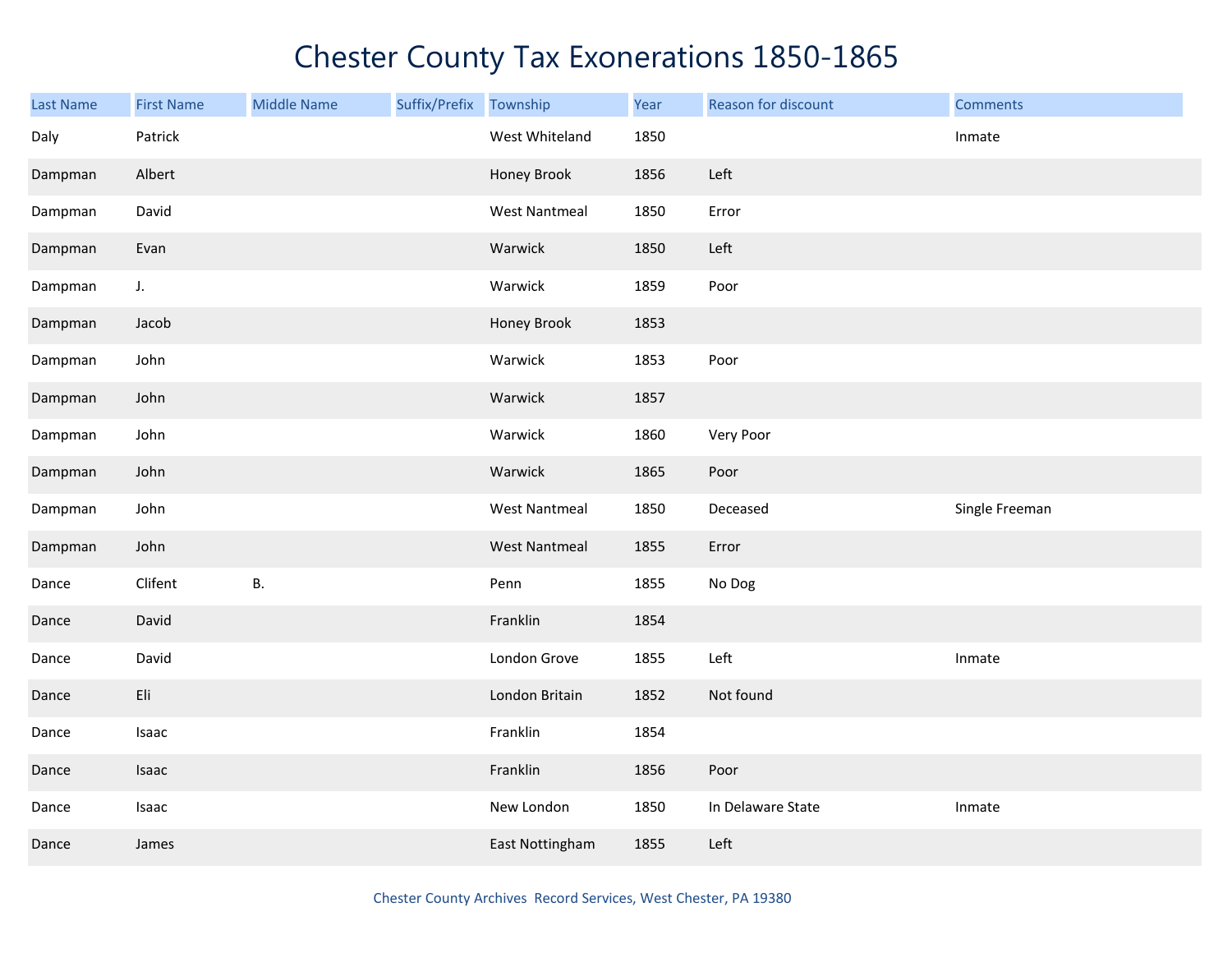| <b>Last Name</b> | <b>First Name</b> | <b>Middle Name</b> | Suffix/Prefix | Township            | Year | Reason for discount | <b>Comments</b> |
|------------------|-------------------|--------------------|---------------|---------------------|------|---------------------|-----------------|
| Dance            | James             |                    |               | Highland            | 1857 | Poor                |                 |
| Dance            | Joseph            |                    | & son         | Lower Oxford        | 1853 |                     |                 |
| Dance            | Joseph            |                    |               | <b>Upper Oxford</b> | 1860 | Left                |                 |
| Dance            | Samuel            |                    |               | New London          | 1850 | Now in jail         | Single Freeman  |
| Dane             | William           |                    |               | East Whiteland      | 1856 | Poor                |                 |
| Dane             | William           |                    |               | East Whiteland      | 1857 | Poor                |                 |
| Daniel           | Dennis            |                    |               | West Chester        | 1852 |                     |                 |
| Daniel           | Thomas            |                    |               | Willistown          | 1853 |                     |                 |
| Daniels          | David             |                    |               | Willistown          | 1860 |                     |                 |
| Darley           | John              |                    |               | Kennett             | 1856 | Left                |                 |
| Darlington       | Benedict          |                    |               | Londonderry         | 1865 | Left                |                 |
| Darlington       | Chandler          |                    |               | Birmingham          | 1857 | Poor                |                 |
| Darlington       | Cyrus             |                    |               | Pocopson            | 1856 | Left                |                 |
| Darlington       | Jasper            |                    |               | West Chester        | 1850 |                     |                 |
| Darlington       | John              |                    |               | West Caln           | 1854 | Poor                |                 |
| Darlington       | John              |                    |               | West Caln           | 1861 | Old & Poor          |                 |
| Darlington       | Otley             |                    |               | Londonderry         | 1865 | Left                |                 |
| Darlington       | Richard           | S.                 |               | East Bradford       | 1865 | Left                |                 |
| Darlington       | Smedley           |                    |               | West Marlborough    | 1851 |                     |                 |
| Darlington       | Stephen           |                    |               | West Bradford       | 1850 |                     |                 |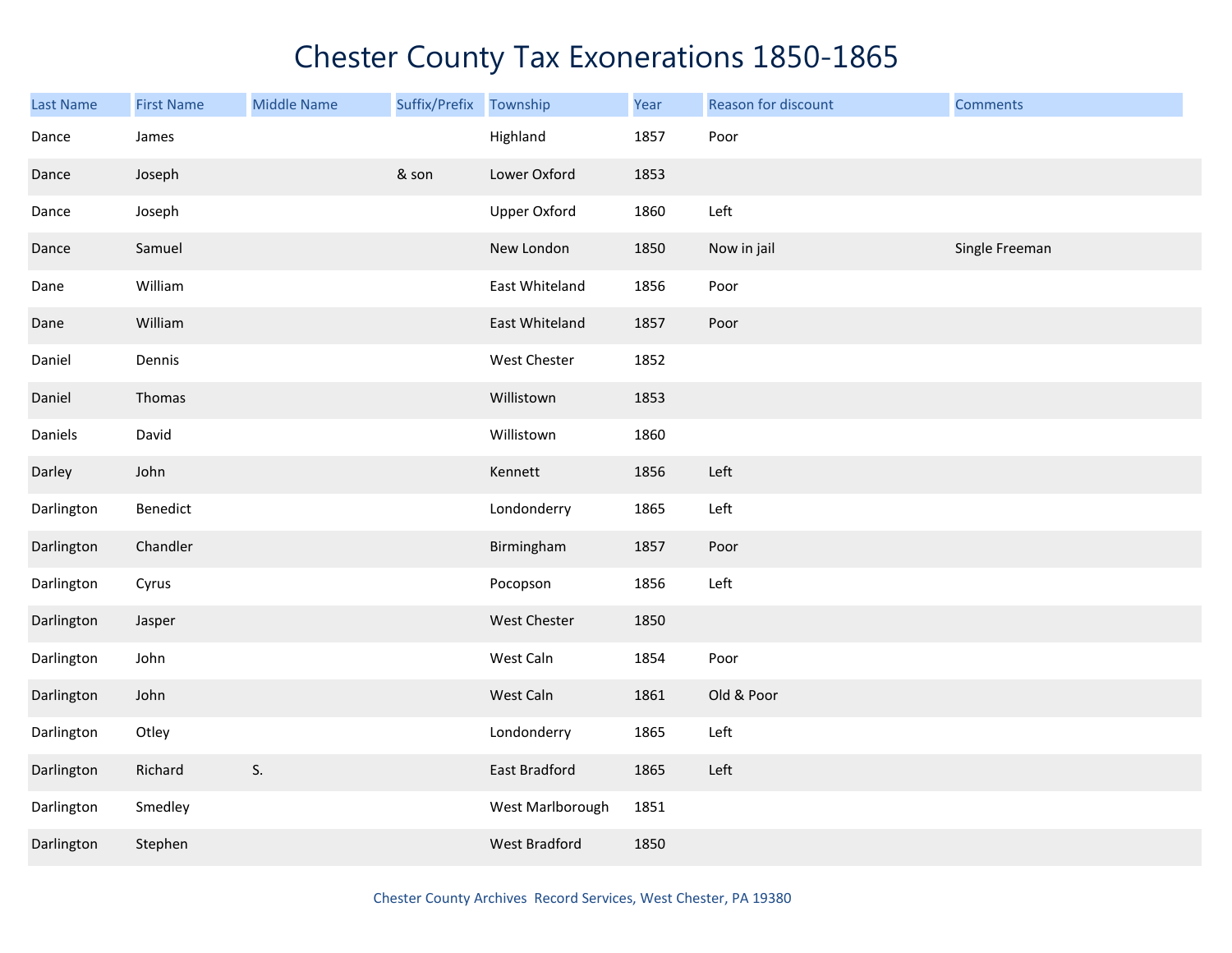| <b>Last Name</b> | <b>First Name</b> | <b>Middle Name</b> | Suffix/Prefix Township |                      | Year | Reason for discount | <b>Comments</b> |
|------------------|-------------------|--------------------|------------------------|----------------------|------|---------------------|-----------------|
| Darlington       | Theophilus        |                    |                        | Sadsbury             | 1859 | Left                |                 |
| Darlington       | William           |                    | Esq.                   | West Chester         | 1857 | Error               |                 |
| Darlington       | William           |                    | Esq.                   | West Chester         | 1859 | Error               |                 |
| Darmouth         | James             |                    |                        | London Grove         | 1855 | Poor                | Single Freeman  |
| Darrah           | Mary              | А.                 |                        | West Chester         | 1854 | Poor                |                 |
| Dary             | Thomas            |                    |                        | Willistown           | 1850 |                     | Landholder      |
| Dason            | John              |                    |                        | Charlestown          | 1865 | Dead                |                 |
| Dason            | Richard           |                    |                        | West Brandywine      | 1851 |                     |                 |
| Daugerty         | Michael           |                    |                        | London Grove         | 1857 | Left                |                 |
| Daugerty         | William           | T.                 |                        | Honey Brook          | 1856 | Left                |                 |
| Daugharty        | Edward            |                    |                        | West Whiteland       | 1855 | Left                |                 |
| Daugherty        | Barney            |                    | Estate                 | Phoenixville         | 1897 |                     | 4th & 5th Ward  |
| Daugherty        | Charles           |                    |                        | <b>East Coventry</b> | 1853 | Left                |                 |
| Daugherty        | Daniel            |                    |                        | London Grove         | 1857 | Left                |                 |
| Daugherty        | Edward            |                    |                        | West Chester         | 1855 | Left                |                 |
| Daugherty        | Francis           |                    |                        | London Grove         | 1853 |                     |                 |
| Daugherty        | Francis           |                    |                        | New Garden           | 1850 |                     |                 |
| Daugherty        | James             |                    |                        | West Marlborough     | 1855 |                     |                 |
| Daugherty        | Jeremiah          |                    |                        | Newlin               | 1860 | Poor                |                 |
| Daugherty        | Michael           |                    |                        | Phoenixville         | 1860 | Duplicate           |                 |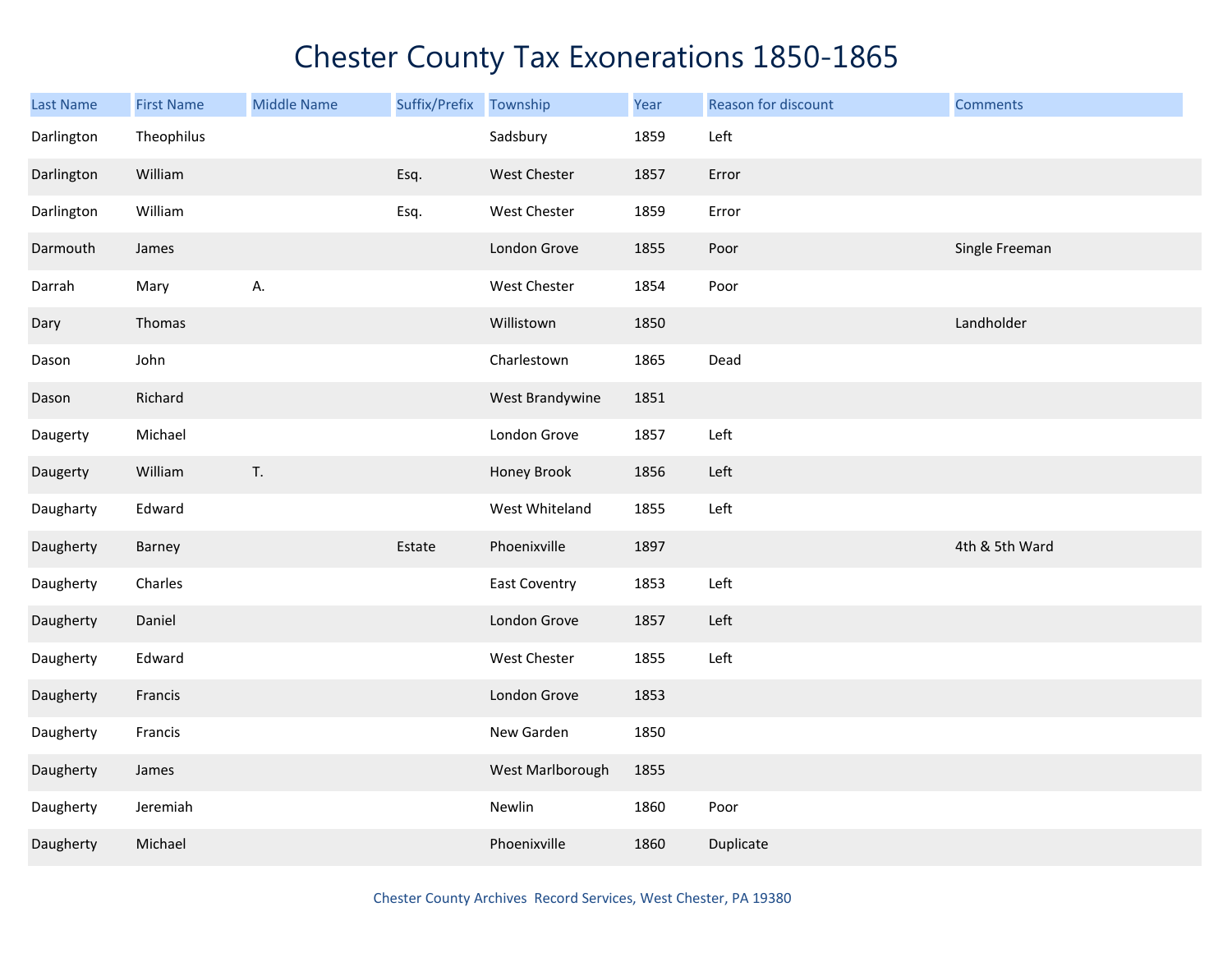| Last Name  | <b>First Name</b> | <b>Middle Name</b> | Suffix/Prefix | Township        | Year | Reason for discount | <b>Comments</b> |
|------------|-------------------|--------------------|---------------|-----------------|------|---------------------|-----------------|
| Daugherty  | Phillip           |                    |               | East Nottingham | 1853 |                     |                 |
| Daughtery  | James             |                    |               | Newlin          | 1860 | Left                |                 |
| David      | Thomas            |                    |               | East Nottingham | 1857 | Twice taxed         |                 |
| Davidhiser | George            |                    |               | South Coventry  | 1853 | Left                |                 |
| Davidhiser | Henry             |                    |               | East Pikeland   | 1853 | Left                |                 |
| Davidson   | Isaac             |                    |               | Franklin        | 1854 |                     |                 |
| Davidson   | James             |                    |               | West Brandywine | 1860 | Left                |                 |
| Davidson   | Joseph            |                    |               | West Brandywine | 1857 | Left                |                 |
| Davidson   | Samuel            |                    |               | West Brandywine | 1851 | Left                |                 |
| Davidson   | William           |                    |               | West Caln       | 1853 | Worthless           |                 |
| Davidson   | William           |                    |               | West Caln       | 1854 | Poor                |                 |
| Davine     | Nell              |                    |               | Kennett         | 1850 | Left township       | Single Freeman  |
| Davis      | Aaron             | В.                 |               | Birmingham      | 1860 | Left                |                 |
| Davis      | Aaron             | <b>B.</b>          |               | Uwchlan         | 1859 | Left                |                 |
| Davis      | Abbin             |                    |               | West Chester    | 1857 | Left                |                 |
| Davis      | Amos              |                    |               | London Britain  | 1852 | Left                |                 |
| Davis      | Anthony           |                    |               | Lower Oxford    | 1857 | Poor                | Inmate          |
| Davis      | <b>B.</b>         | Franklin           |               | East Nottingham | 1860 | Poor                |                 |
| Davis      | Baker             |                    |               | East Bradford   | 1851 | Gone to Ohio        | Single Freeman  |
| Davis      | Edward            |                    |               | East Whiteland  | 1854 |                     |                 |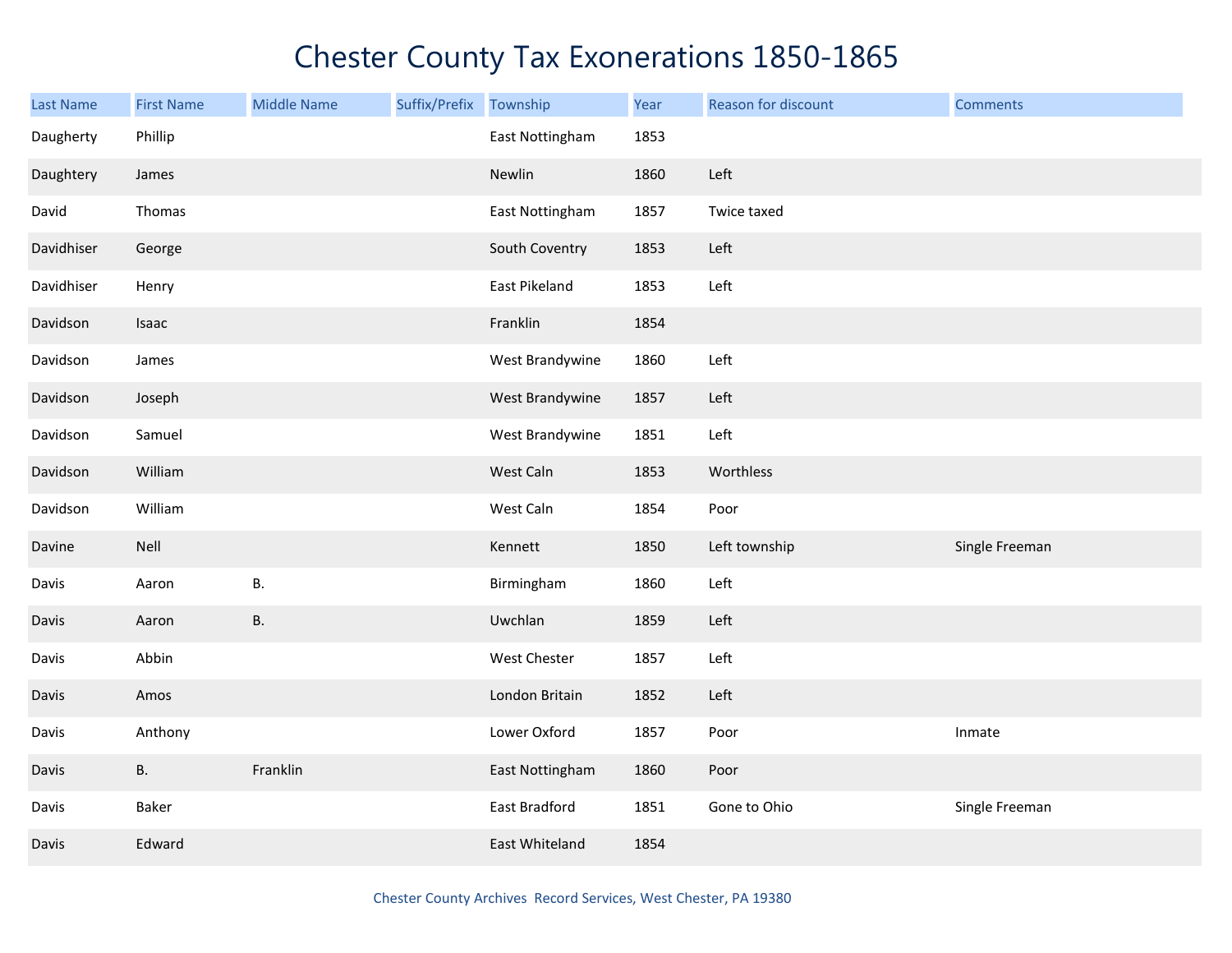| <b>Last Name</b> | <b>First Name</b> | <b>Middle Name</b> | Suffix/Prefix | Township            | Year | Reason for discount | <b>Comments</b> |
|------------------|-------------------|--------------------|---------------|---------------------|------|---------------------|-----------------|
| Davis            | Edward            |                    |               | West Bradford       | 1860 | In Camp             |                 |
| Davis            | Eli               | Ρ.                 |               | New London          | 1852 | Left                |                 |
| Davis            | Elisha            |                    |               | East Whiteland      | 1850 |                     |                 |
| Davis            | Elizabeth         |                    |               | West Chester        | 1855 | Left                |                 |
| Davis            | Ellis             |                    |               | Valley              | 1855 | Left                |                 |
| Davis            | Evan              |                    |               | Tredyffrin          | 1850 | Poor                |                 |
| Davis            | Evan              |                    |               | Tredyffrin          | 1853 | Poor                |                 |
| Davis            | Franklin          |                    |               | Lower Oxford        | 1857 | Left                | Inmate          |
| Davis            | G.                | W.                 |               | West Nottingham     | 1853 |                     |                 |
| Davis            | George            |                    |               | Franklin            | 1857 | Poor                |                 |
| Davis            | George            |                    |               | Honey Brook         | 1854 | Left                |                 |
| Davis            | George            | <b>B.</b>          |               | London Grove        | 1850 |                     |                 |
| Davis            | George            |                    |               | New London          | 1852 | No Dog              |                 |
| Davis            | George            |                    |               | Tredyffrin          | 1860 |                     |                 |
| Davis            | George            | W.                 |               | Valley              | 1865 | Left                |                 |
| Davis            | George            | V.                 |               | West Goshen         | 1851 |                     |                 |
| Davis            | Henry             |                    |               | <b>Upper Oxford</b> | 1859 |                     |                 |
| Davis            | Isaac             |                    |               | Downingtown         | 1860 | Left                |                 |
| Davis            | Isaac             |                    |               | East Whiteland      | 1865 | Left                |                 |
| Davis            | $J_{\star}$       |                    |               | <b>West Chester</b> | 1857 | Not of age          |                 |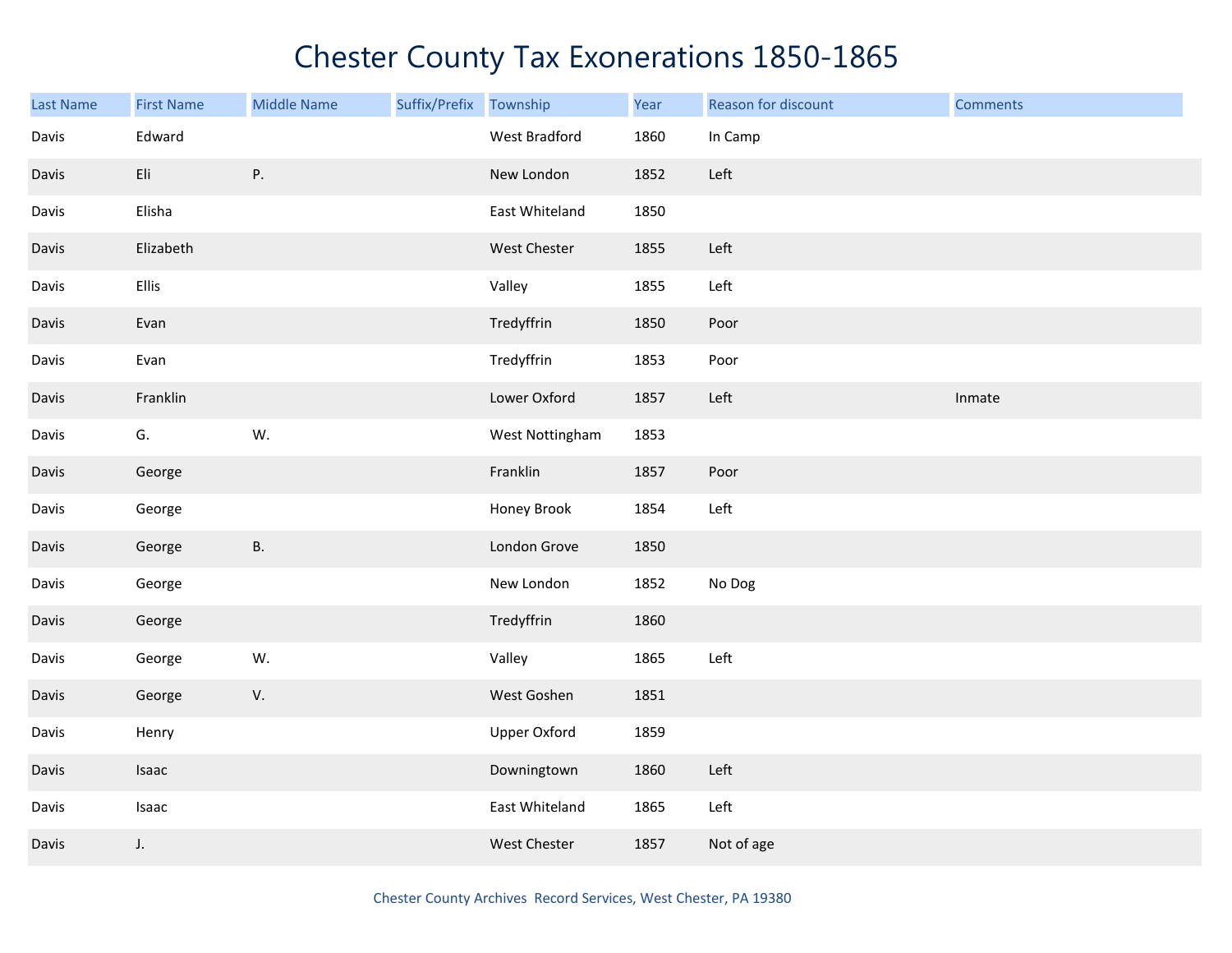| <b>Last Name</b> | <b>First Name</b> | <b>Middle Name</b> | Suffix/Prefix | Township            | Year | Reason for discount | <b>Comments</b>     |
|------------------|-------------------|--------------------|---------------|---------------------|------|---------------------|---------------------|
| Davis            | J.                |                    |               | West Chester        | 1859 | Error               |                     |
| Davis            | Jacob             |                    |               | London Britain      | 1853 | Left                |                     |
| Davis            | Jacob             |                    |               | New London          | 1852 | Left                |                     |
| Davis            | James             |                    |               | East Marlborough    | 1849 | Poor                | Inmate              |
| Davis            | James             |                    |               | East Marlborough    | 1855 | Poor                |                     |
| Davis            | James             |                    |               | East Marlborough    | 1857 | Poor                |                     |
| Davis            | James             | W.                 |               | Londonderry         | 1853 |                     |                     |
| Davis            | James             |                    |               | West Bradford       | 1865 | Left                |                     |
| Davis            | Jerman            |                    |               | Sadsbury            | 1788 | Overrated           |                     |
| Davis            | Jesse             | C.                 |               | Charlestown         | 1853 | Left                |                     |
| Davis            | Jesse             |                    |               | Tredyffrin          | 1850 | Deceased            | <b>Military Men</b> |
| Davis            | Jesse             |                    |               | Tredyffrin          | 1850 | Deceased            |                     |
| Davis            | John              |                    |               | East Nottingham     | 1855 |                     |                     |
| Davis            | John              |                    |               | East Nottingham     | 1855 | Error               |                     |
| Davis            | John              |                    |               | Franklin            | 1855 | Left                |                     |
| Davis            | John              |                    |               | Lower Oxford        | 1857 | Left                | Inmate              |
| Davis            | John              | Ρ.                 |               | <b>Upper Oxford</b> | 1853 | Left                |                     |
| Davis            | John              | W.                 |               | West Chester        | 1860 | Soldier             |                     |
| Davis            | John              | W.                 |               | West Fallowfield    | 1850 | Left the township   | Single Freeman      |
| Davis            | John              | Ρ.                 |               | West Fallowfield    | 1850 | Left the township   | Single Freeman      |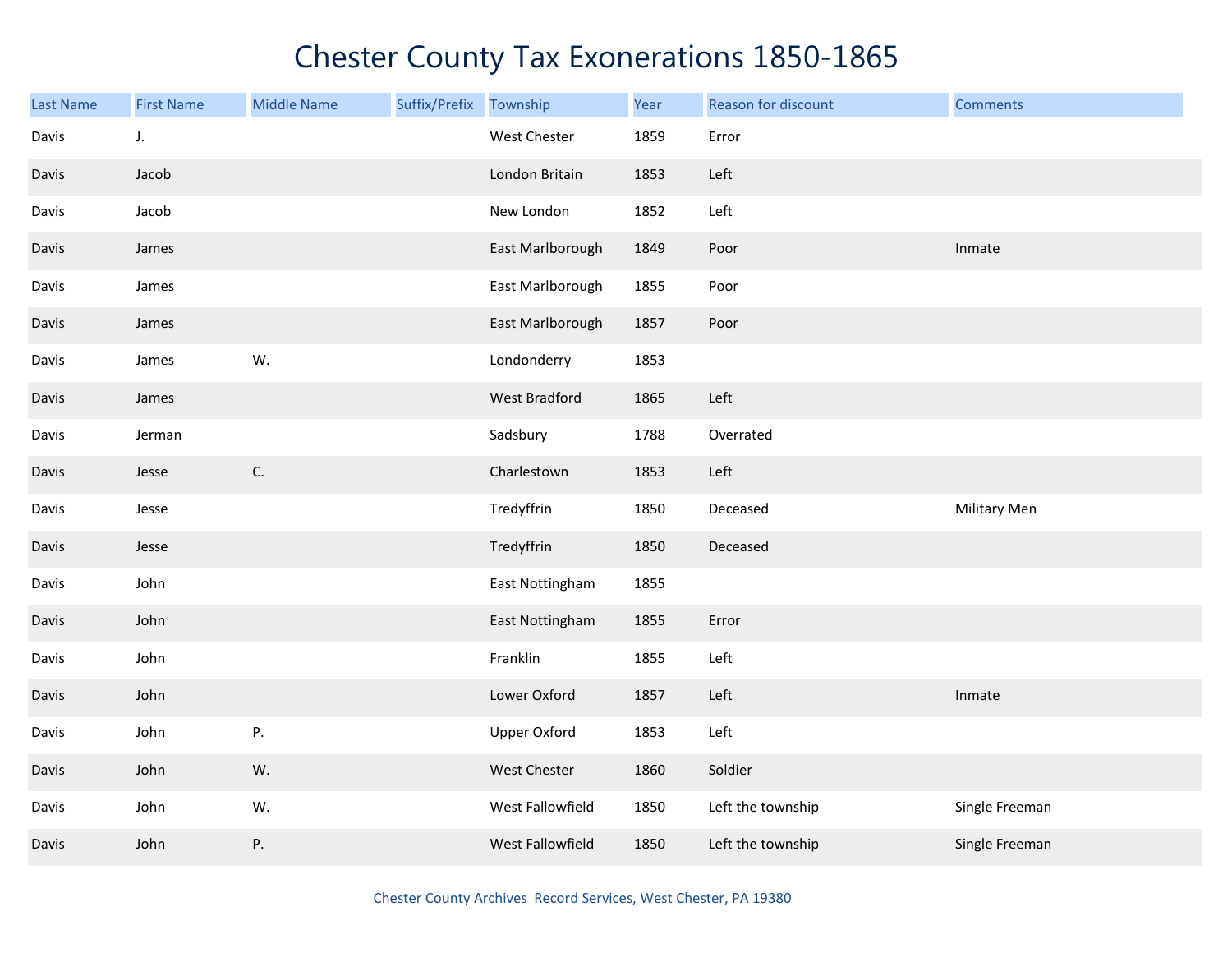| <b>Last Name</b> | <b>First Name</b> | <b>Middle Name</b> | Suffix/Prefix Township |                     | Year | Reason for discount | <b>Comments</b> |
|------------------|-------------------|--------------------|------------------------|---------------------|------|---------------------|-----------------|
| Davis            | John              |                    |                        | West Whiteland      | 1851 | Left the township   | Single Freeman  |
| Davis            | John              |                    |                        | West Whiteland      | 1855 | Left                |                 |
| Davis            | John              |                    |                        | Willistown          | 1857 | Left the township   |                 |
| Davis            | Jonathan          |                    |                        | New London          | 1852 | Left                |                 |
| Davis            | Jonathan          |                    |                        | West Marlborough    | 1865 | Left                |                 |
| Davis            | Joseph            | M.                 |                        | Honey Brook         | 1853 | Left                |                 |
| Davis            | L.                | S.                 |                        | Charlestown         | 1855 | Error               |                 |
| Davis            | Marshall          |                    |                        | Kennett Square      | 1857 | Left                |                 |
| Davis            | 0.                | W.                 |                        | West Chester        | 1850 |                     |                 |
| Davis            | Peter             |                    |                        | <b>Upper Oxford</b> | 1857 |                     |                 |
| Davis            | Peter             |                    |                        | <b>Upper Oxford</b> | 1860 | Poor                |                 |
| Davis            | Peter             | S.                 |                        | West Pikeland       | 1860 | Left                |                 |
| Davis            | Rodger            |                    |                        | Charlestown         | 1860 | Left                |                 |
| Davis            | Rufus             |                    |                        | Tredyffrin          | 1853 | Left                |                 |
| Davis            | Sallie            |                    |                        | Charlestown         | 1865 | Error               |                 |
| Davis            | Samuel            |                    |                        | East Caln           | 1854 | Poor                |                 |
| Davis            | Samuel            |                    |                        | East Caln           | 1858 |                     |                 |
| Davis            | Samuel            |                    |                        | Honey Brook         | 1850 | Left township       | Inmate          |
| Davis            | Samuel            |                    |                        | Lower Oxford        | 1857 |                     | Colored/Inmate  |
| Davis            | Samuel            |                    |                        | Tredyffrin          | 1853 | Left                |                 |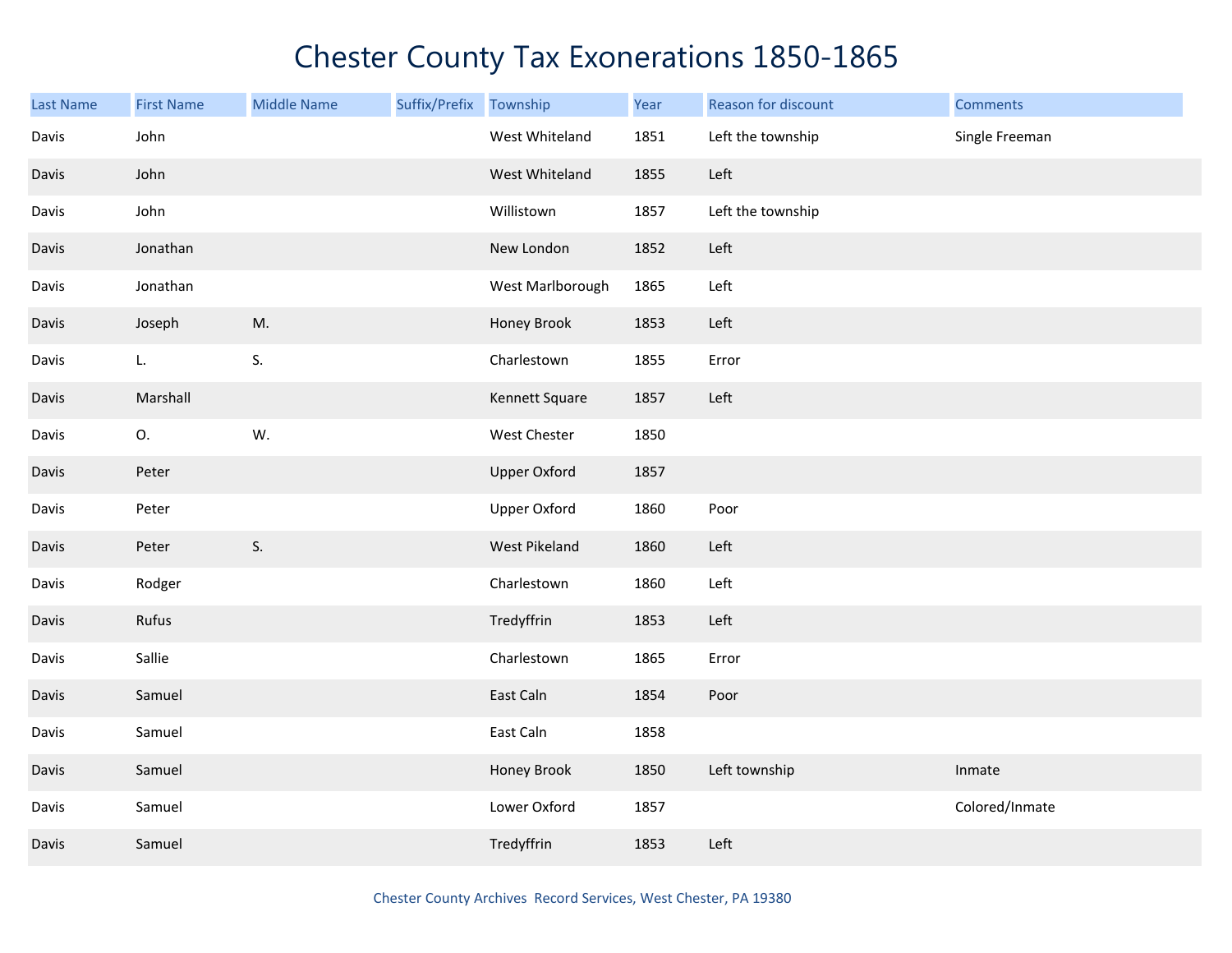| <b>Last Name</b> | <b>First Name</b> | <b>Middle Name</b> | Suffix/Prefix | Township             | Year | Reason for discount | <b>Comments</b> |
|------------------|-------------------|--------------------|---------------|----------------------|------|---------------------|-----------------|
| Davis            | Samuel            |                    |               | <b>West Nantmeal</b> | 1850 | Unseated land       |                 |
| Davis            | Sarah             |                    |               | Sadsbury             | 1865 | Error               |                 |
| Davis            | Sarah             |                    |               | Tredyffrin           | 1857 |                     |                 |
| Davis            | T.                | R.                 |               | West Chester         | 1857 | Error               |                 |
| Davis            | Thomas            |                    |               | Penn                 | 1855 | Poor                |                 |
| Davis            | Thomas            |                    |               | Penn                 | 1856 | Left township       |                 |
| Davis            | Thomas            |                    |               | Sadsbury             | 1850 | Gone                | Inmate          |
| Davis            | Thomas            |                    |               | Tredyffrin           | 1859 | Deceased            |                 |
| Davis            | Thomas            |                    |               | Uwchlan              | 1852 | Poor                |                 |
| Davis            | Thomas            |                    |               | Uwchlan              | 1865 | Very Poor           |                 |
| Davis            | Thomas            | R.                 |               | West Chester         | 1850 |                     |                 |
| Davis            | Thomas            | <b>B.</b>          |               | <b>West Chester</b>  | 1860 | Left                | Crossed out     |
| Davis            | William           | L.                 |               | Charlestown          | 1855 | Error               |                 |
| Davis            | William           | T.                 |               | Downingtown, East    | 1898 | Can't pay           |                 |
| Davis            | William           |                    |               | East Marlborough     | 1849 | Poor                | Inmate          |
| Davis            | William           | ${\sf R}.$         |               | East Marlborough     | 1857 | Poor                |                 |
| Davis            | William           | ${\sf H}.$         |               | East Marlborough     | 1865 | Dead                |                 |
| Davis            | William           |                    |               | Franklin             | 1856 | Poor                |                 |
| Davis            | William           |                    |               | Honey Brook          | 1856 | Left                | Inmate          |
| Davis            | William           |                    |               | Lower Oxford         | 1857 |                     | Colored/Inmate  |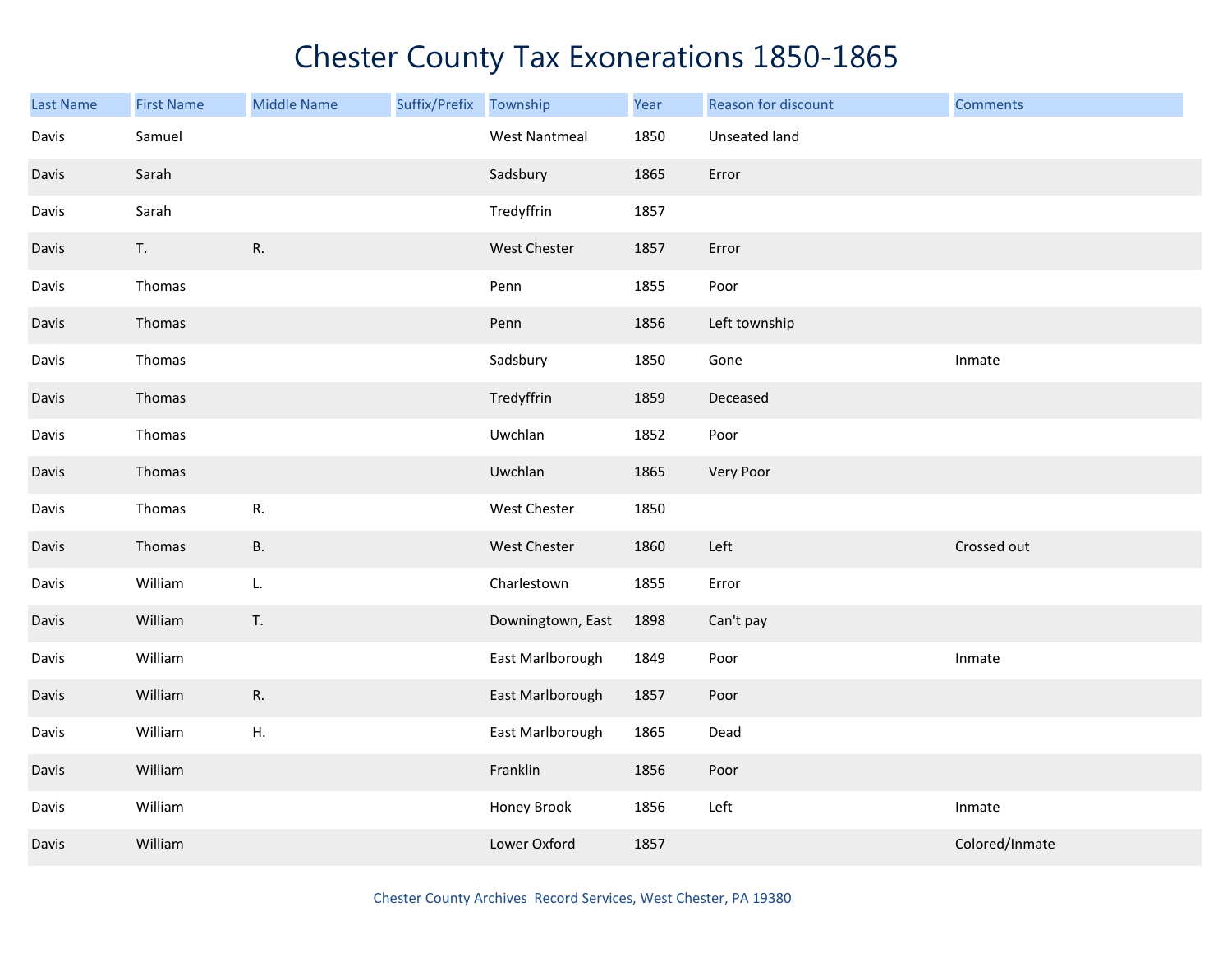| <b>Last Name</b> | <b>First Name</b> | <b>Middle Name</b> | Suffix/Prefix Township |                     | Year | Reason for discount | <b>Comments</b> |
|------------------|-------------------|--------------------|------------------------|---------------------|------|---------------------|-----------------|
| Davis            | William           |                    |                        | New London          | 1850 | Left township       | Inmate          |
| Davis            | William           |                    |                        | New London          | 1852 | Left                |                 |
| Davis            | William           |                    |                        | New London          | 1852 | Left                |                 |
| Davis            | William           |                    |                        | Tredyffrin          | 1859 |                     |                 |
| Davis            | William           | А.                 |                        | Tredyffrin          | 1860 | Left                |                 |
| Davis            | William           |                    |                        | <b>Upper Oxford</b> | 1856 |                     | Colored         |
| Davis            | William           |                    |                        | West Bradford       | 1850 | Error               |                 |
| Davis            | William           |                    |                        | West Caln           | 1861 | Left                |                 |
| Davis            | William           |                    |                        | West Chester        | 1853 |                     |                 |
| Davis            | William           |                    |                        | West Chester        | 1854 | Left                |                 |
| Davis            | William           | H.                 |                        | West Goshen         | 1851 |                     |                 |
| Davis            | William           |                    |                        | West Marlborough    | 1857 | Left                |                 |
| Davison          | Henry             |                    |                        | <b>Upper Oxford</b> | 1850 |                     |                 |
| Davison          | Henry             |                    |                        | Upper Oxford        | 1860 | Deceased            |                 |
| Davison          | Robert            |                    |                        | London Grove        | 1850 |                     |                 |
| Dawcey           | Michael           |                    |                        | West Chester        | 1857 | Left                |                 |
| Dawcey           | Moses             |                    |                        | West Chester        | 1857 | Left                |                 |
| Dawcey           | Moses             |                    |                        | <b>West Chester</b> | 1859 | Left                |                 |
| Dawcey           | Moses             |                    |                        | West Chester        | 1865 | Left                |                 |
| Dawsey           | Michael           |                    |                        | <b>West Chester</b> | 1850 |                     |                 |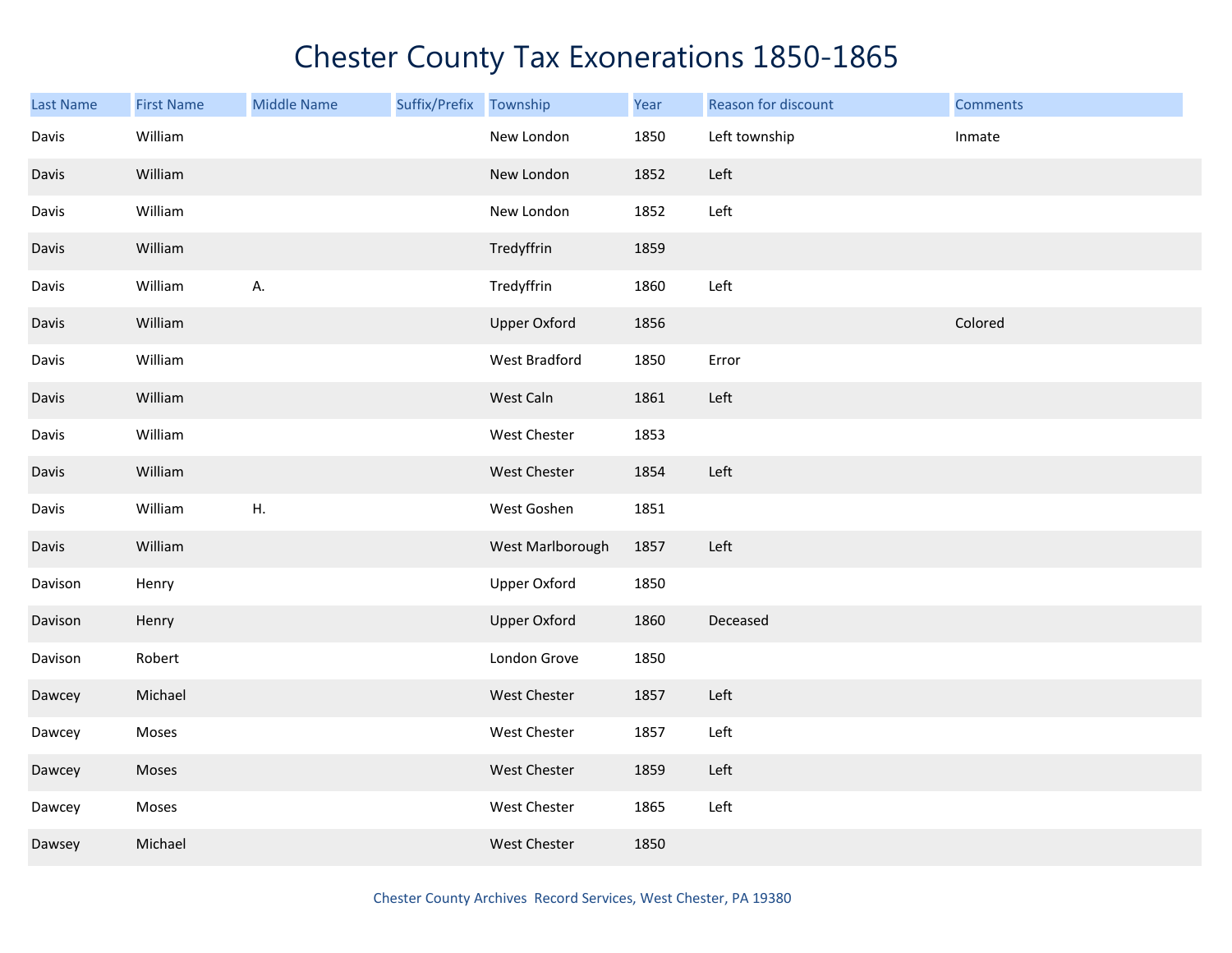| <b>Last Name</b> | <b>First Name</b> | <b>Middle Name</b> | Suffix/Prefix Township |                 | Year | Reason for discount | <b>Comments</b> |
|------------------|-------------------|--------------------|------------------------|-----------------|------|---------------------|-----------------|
| Dawson           | Edward            |                    |                        | Tredyffrin      | 1900 | Taken for mortgage  |                 |
| Dawson           | Jacob             | J.                 |                        | East Nottingham | 1855 |                     |                 |
| Dawson           | Jacob             |                    |                        | East Nottingham | 1855 | Dead                |                 |
| Dawson           | Martin            |                    |                        | Easttown        | 1857 | Deceased            |                 |
| Dawson           | Richard           |                    |                        | Easttown        | 1855 | Poor                |                 |
| Dawson           | Richard           |                    |                        | Easttown        | 1857 | Poor                |                 |
| Dawson           | Richard           |                    |                        | West Brandywine | 1850 |                     | Landholder      |
| Dawson           | Smith             | R.                 |                        | East Nottingham | 1855 |                     |                 |
| Dawson           | Smith             |                    |                        | East Nottingham | 1857 | Left                |                 |
| Day              | Andrew            |                    |                        | West Caln       | 1853 | Left                |                 |
| Day              | Henry             |                    |                        | West Pikeland   | 1859 | Very Poor           |                 |
| Day              | James             |                    |                        | Birmingham      | 1859 | Poor                |                 |
| Day              | James             |                    |                        | Kennett         | 1859 | Left                |                 |
| Day              | James             |                    |                        | Pennsbury       | 1853 |                     |                 |
| Day              | James             |                    | Jr.                    | Pocopson        | 1857 | Left                |                 |
| Day              | James             |                    |                        | Pocopson        | 1857 | Left                |                 |
| Day              | William           |                    |                        | Pennsbury       | 1854 |                     |                 |
| Dayley           | William           |                    |                        | Pocopson        | 1853 |                     |                 |
| Daywalt          | Philip            |                    |                        | Warwick         | 1856 |                     |                 |
| Daywalt          | Phillip           |                    |                        | Warwick         | 1857 |                     |                 |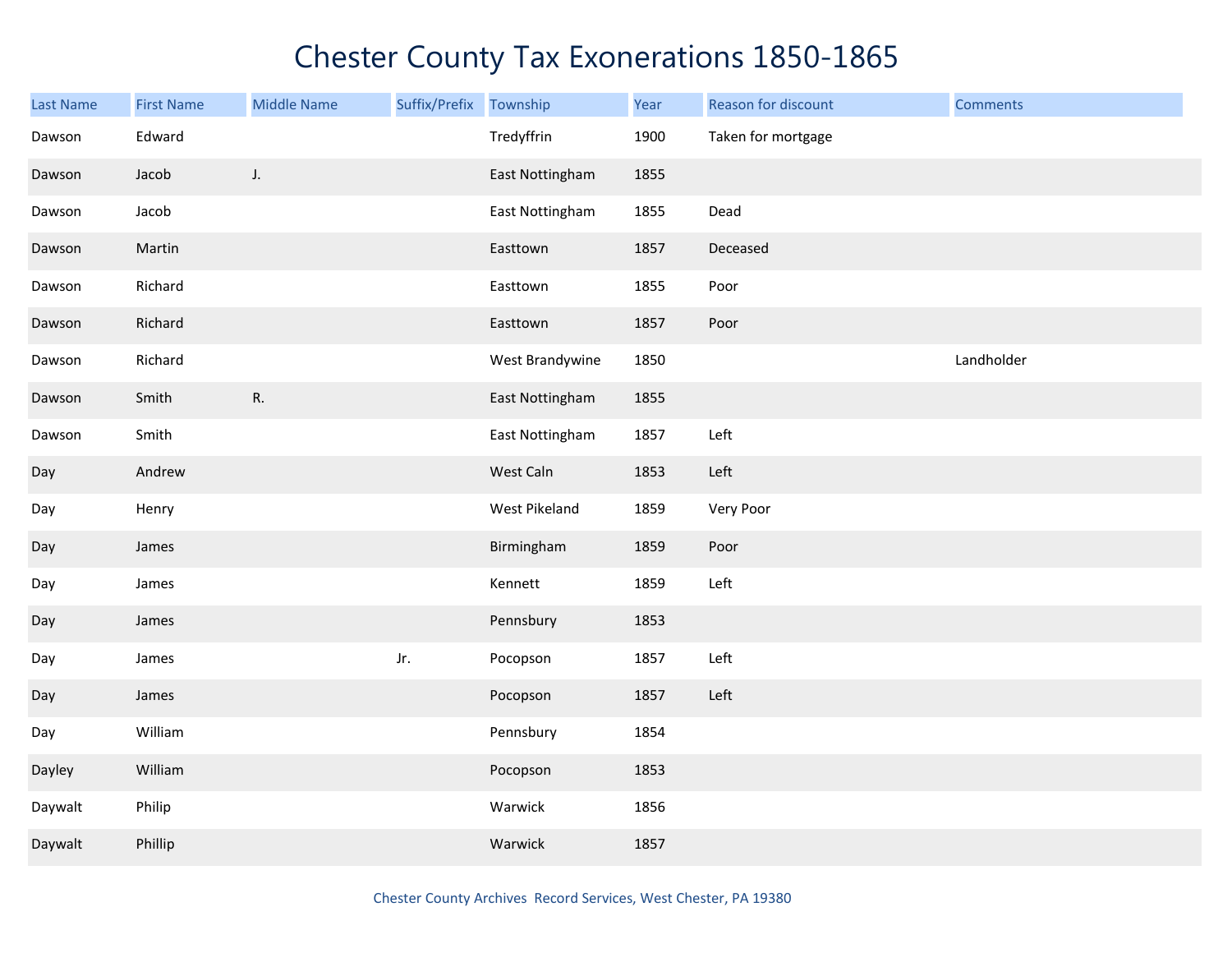| Last Name | <b>First Name</b> | <b>Middle Name</b> | Suffix/Prefix | Township             | Year | Reason for discount | <b>Comments</b> |
|-----------|-------------------|--------------------|---------------|----------------------|------|---------------------|-----------------|
| Dean      | Charles           |                    |               | West Caln            | 1861 | Poor                |                 |
| Dean      | G.                | W.                 |               | Sadsbury             | 1854 | Left                |                 |
| Dean      | Hugh              |                    |               | Willistown           | 1865 | Left                |                 |
| Dean      | Jefferson         | A.                 |               | East Brandywine      | 1850 |                     |                 |
| Dean      | John              |                    |               | Uwchlan              | 1850 | Poor                |                 |
| Dean      | Martin            |                    |               | Willistown           | 1865 | Left                |                 |
| Dean      | Samuel            |                    |               | Sadsbury             | 1857 | Error               |                 |
| Dearney   | Joseph            |                    |               | Phoenixville         | 1897 |                     | 4th & 5th Ward  |
| Deary     | Barney            |                    |               | Valley               | 1856 | Left                |                 |
| Deaver    | Aquila            |                    |               | West Nottingham      | 1859 | Not smart           |                 |
| Deery     | William           | P.                 |               | West Pikeland        | 1855 | Left                |                 |
| Deever    | Aquilla           |                    |               | West Nottingham      | 1860 | Poor                |                 |
| Dehaven   | Elias             |                    |               | East Vincent         | 1857 |                     |                 |
| Dehaven   | John              |                    |               | <b>East Coventry</b> | 1850 | Gone                |                 |
| Dehaven   | William           |                    |               | Tredyffrin           | 1855 | Left                |                 |
| Delaney   | James             | D.                 |               | Newlin               | 1854 | Left                |                 |
| Delaney   | Jeremiah          |                    |               | Phoenixville         | 1897 |                     | 4th & 5th Ward  |
| Delaney   | Nicholas          |                    |               | Phoenixville         | 1860 | Left                |                 |
| Delaney   | Nicholas          |                    |               | Phoenixville         | 1860 | Error               |                 |
| Demain    | Thomas            |                    |               | Valley               | 1865 | Left                |                 |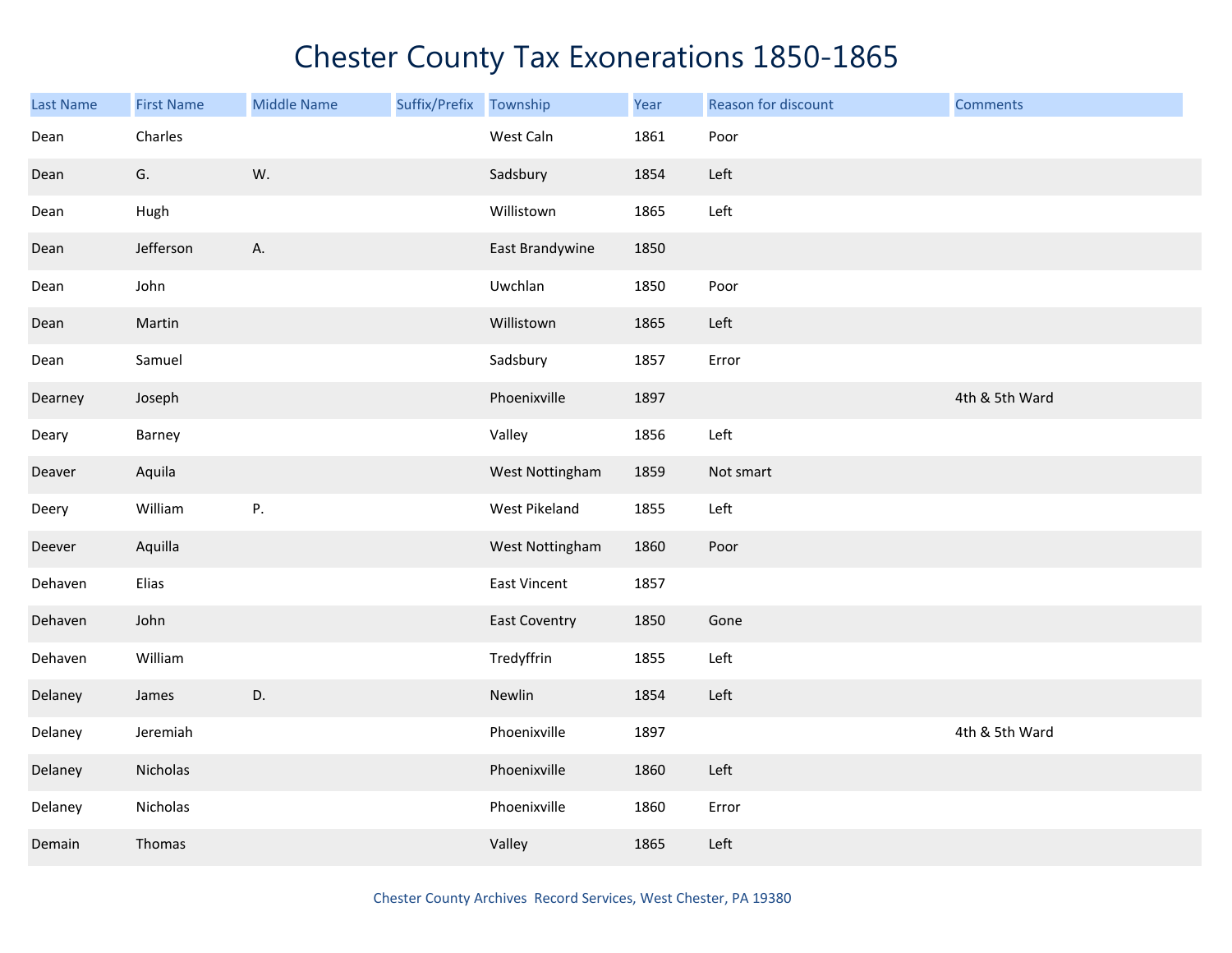| <b>Last Name</b> | <b>First Name</b> | <b>Middle Name</b> | Suffix/Prefix | Township             | Year | Reason for discount | <b>Comments</b> |
|------------------|-------------------|--------------------|---------------|----------------------|------|---------------------|-----------------|
| Demy             | Cyrus             |                    |               | Pennsbury            | 1854 |                     | Colored         |
| Dening           | John              |                    |               | London Grove         | 1850 |                     |                 |
| Deninger         | Leonard           |                    |               | <b>East Vincent</b>  | 1859 | Poor                |                 |
| Denmore          | James             |                    |               | East Bradford        | 1857 | Left                |                 |
| Dennen           | William           |                    |               | East Nottingham      | 1834 | Gone                | Inmate          |
| Denner           | Fred              |                    |               | West Pikeland        | 1857 | Left the township   |                 |
| Denning          | John              |                    |               | Phoenixville         | 1860 | Left                |                 |
| Dennison         | $J_{\star}$       | Β.                 |               | Oxford Borough       | 1860 | Error               |                 |
| Dennison         | Joseph            |                    |               | West Nottingham      | 1857 | Very Poor           |                 |
| Denny            | Daniel            |                    |               | Tredyffrin           | 1860 | Left                | Paid            |
| Denny            | Dennis            |                    |               | Charlestown          | 1865 | Unseated land       |                 |
| Denny            | Jacob             |                    |               | East Caln            | 1853 |                     |                 |
| Denton           | Samuel            |                    |               | East Brandywine      | 1856 | Left                |                 |
| Denton           | Samuel            |                    |               | East Brandywine      | 1860 | Left                |                 |
| Denton           | Thomas            |                    |               | <b>Upper Uwchlan</b> | 1860 | Left                |                 |
| Deram            | John              |                    |               | West Fallowfield     | 1857 | Left                |                 |
| Derborow         | Isaac             |                    |               | West Goshen          | 1850 | Poor                |                 |
| Derder           | George            |                    |               | East Brandywine      | 1850 | No Dog              |                 |
| Derffenderfer    | William           | Η.                 |               | East Vincent         | 1860 | Left                |                 |
| Derham           | Christian         |                    |               | Valley               | 1865 | Left                |                 |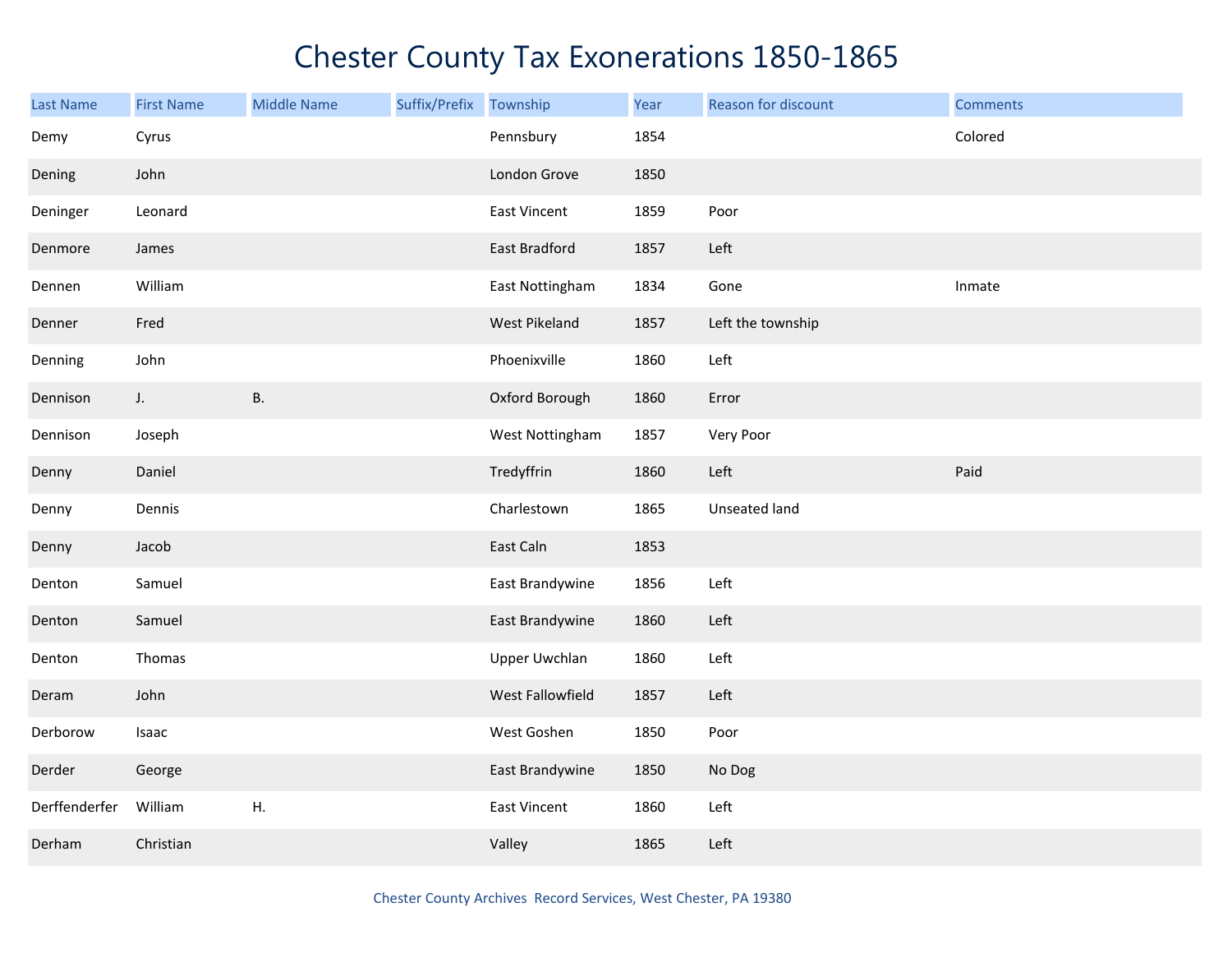| Last Name  | <b>First Name</b> | <b>Middle Name</b> | Suffix/Prefix | Township             | Year | Reason for discount      | <b>Comments</b>            |
|------------|-------------------|--------------------|---------------|----------------------|------|--------------------------|----------------------------|
| Derham     | Samuel            |                    |               | West Brandywine      | 1853 | Left                     |                            |
| Derickson  | George            |                    |               | Westtown             | 1853 | Left                     |                            |
| Derman     | Samuel            |                    |               | <b>West Nantmeal</b> | 1850 | Unable to pay            | Inmate                     |
| Derry      | James             |                    |               | West Chester         | 1859 | Poor                     |                            |
| Derry      | James             |                    |               | West Chester         | 1860 | Poor                     |                            |
| Derry      | James             |                    |               | West Chester         | 1865 | Poor                     |                            |
| Dersher    | Peter             |                    |               | Phoenixville         | 1897 | Claims his no obligation | 1st & 2nd & 4th & 6th Ward |
| Desmond    | Elizabeth         |                    |               | London Britain       | 1898 |                          |                            |
| Deterline  | Charles           |                    |               | Newlin               | 1856 | Left township            |                            |
| Detterline | Lewis             |                    |               | West Marlborough     | 1850 | Poor                     | Single Freeman             |
| Detterline | Samuel            |                    |               | East Vincent         | 1860 | Poor                     |                            |
| Detwiler   | Andrew            |                    |               | <b>East Coventry</b> | 1850 | Poor                     |                            |
| Detwiler   | Michael           |                    |               | <b>East Vincent</b>  | 1856 | Left                     |                            |
| Deve       | William           |                    |               | East Brandywine      | 1865 | Left                     |                            |
| Deven      | John              |                    |               | Franklin             | 1854 | Left                     |                            |
| Devenshier | Jeremiah          |                    |               | West Nottingham      | 1857 | Gone                     |                            |
| Devenshire | Jesse             |                    |               | West Nottingham      | 1857 | Gone                     |                            |
| Dever      | Aquilla           |                    |               | West Nottingham      | 1853 |                          |                            |
| Dever      | Aquilla           |                    |               | West Nottingham      | 1857 | Poor                     |                            |
| Dever      | James             |                    |               | Phoenixville         | 1860 | Left                     |                            |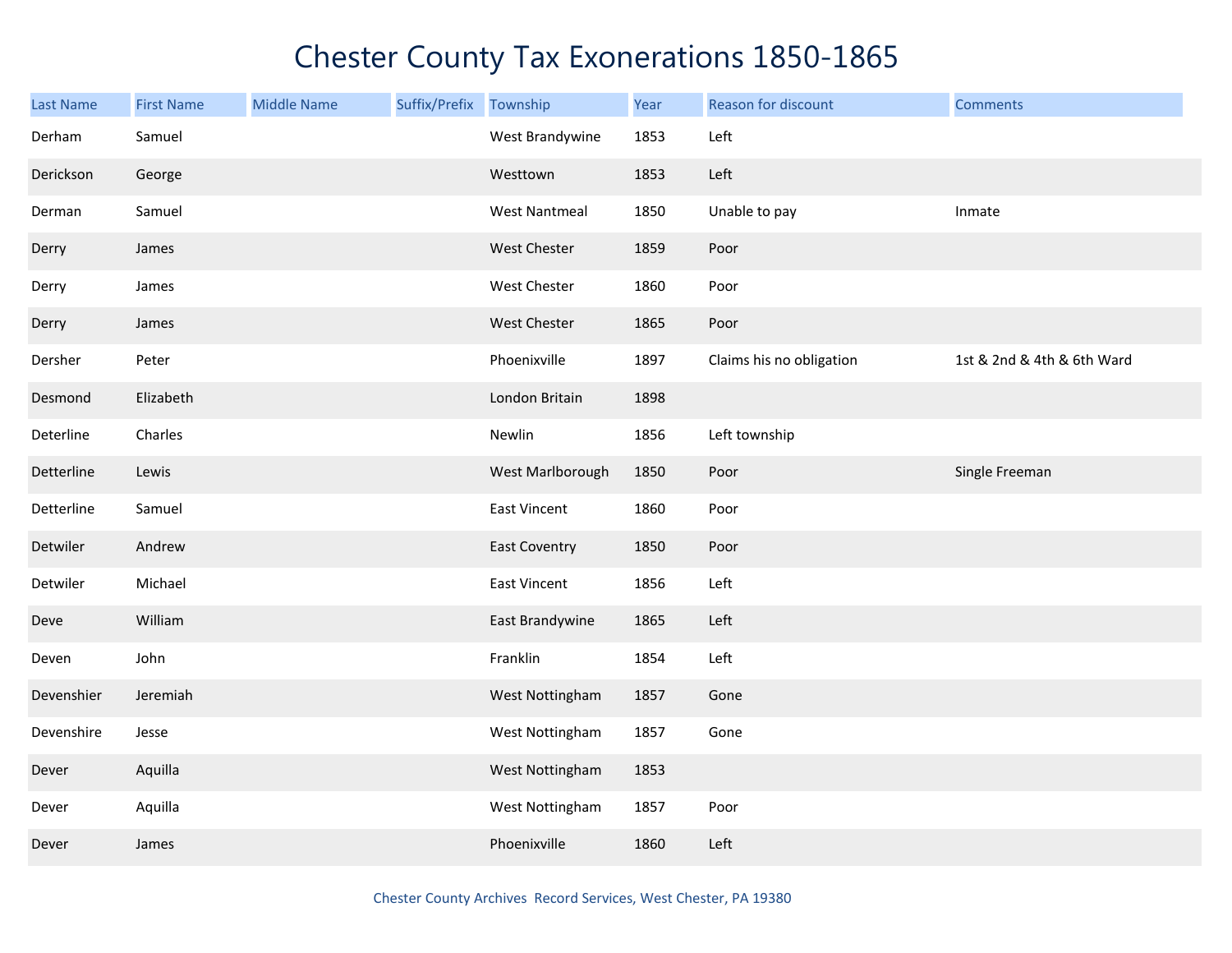| <b>Last Name</b> | <b>First Name</b> | <b>Middle Name</b> | Suffix/Prefix Township |                      | Year | Reason for discount | <b>Comments</b>            |
|------------------|-------------------|--------------------|------------------------|----------------------|------|---------------------|----------------------------|
| Dever            | Lewis             | J.                 |                        | West Nottingham      | 1865 | Left                |                            |
| Devine           | Amos              |                    |                        | Honey Brook          | 1850 | Left township       | Inmate                     |
| Devine           | Hugh              |                    |                        | Phoenixville         | 1860 | Left                |                            |
| Devine           | John              |                    |                        | New Garden           | 1850 |                     |                            |
| Devine           | Michael           |                    |                        | Phoenixville         | 1860 | Left                |                            |
| Deviney          | William           |                    |                        | West Chester         | 1857 | Left                |                            |
| Devlin           | Frank             |                    |                        | Phoenixville         | 1897 |                     | 1st & 2nd & 4th & 6th Ward |
| Devlin           | Hugh              |                    |                        | Phoenixville         | 1860 | Left                |                            |
| Devlin           | John              |                    |                        | Phoenixville         | 1860 | Duplicate           |                            |
| Devlin           | Mark              |                    |                        | Phoenixville         | 1860 | Left                |                            |
| Devlin           | Patrick           |                    |                        | Phoenixville         | 1860 | Left                |                            |
| Devlin           | William           |                    |                        | Phoenixville         | 1860 | Left                |                            |
| Devo             | William           |                    |                        | <b>West Nantmeal</b> | 1860 | Left                |                            |
| Devoe            | William           |                    |                        | East Nottingham      | 1857 | Left                |                            |
| Devoe            | William           |                    |                        | <b>West Nantmeal</b> | 1865 | Left                |                            |
| Devolt           | Phillip           |                    |                        | Warwick              | 1853 | Error               | Land Holder                |
| Devonshire       | Jona              |                    |                        | New Garden           | 1852 |                     |                            |
| Devore           | David             |                    |                        | Tredyffrin           | 1859 |                     |                            |
| Dewbury          | Nathan            |                    |                        | Sadsbury             | 1850 | Cannot be found     | Inmate                     |
| Dewees           | Howard            |                    |                        | South Coventry       | 1853 | Left                |                            |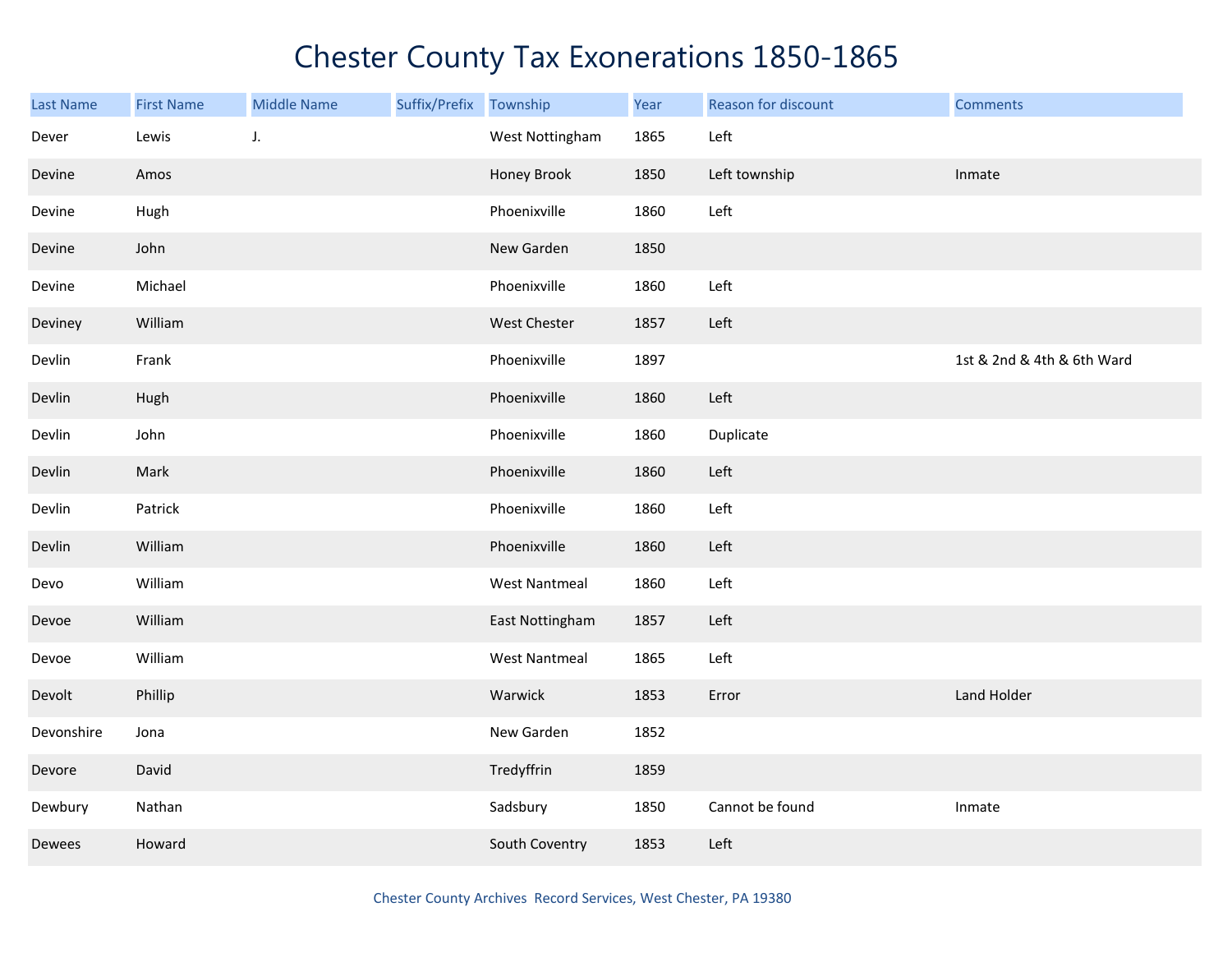| Last Name   | <b>First Name</b> | <b>Middle Name</b> | Suffix/Prefix | Township         | Year | Reason for discount  | <b>Comments</b> |
|-------------|-------------------|--------------------|---------------|------------------|------|----------------------|-----------------|
| Deweese     | Andrew            | F.                 |               | West Chester     | 1850 |                      |                 |
| Deweese     | J.                | Η.                 | Estate        | Tredyffrin       | 1900 | Claims no money      |                 |
| Diaker      | Anthony           |                    |               | East Brandywine  | 1860 | Left                 |                 |
| Dice        | Eli               |                    |               | East Whiteland   | 1859 | Not of age           |                 |
| <b>Dick</b> | Cadwalader        |                    |               | Londonderry      | 1860 | Has no dog           |                 |
| <b>Dick</b> | Cadwalder         |                    |               | Londonderry      | 1853 | Left                 |                 |
| Dick        | Jonathan          |                    |               | Highland         | 1855 | Poor                 |                 |
| Dick        | Jonathan          |                    |               | West Marlborough | 1853 | Poor & Old           |                 |
| Dickenson   | Jesse             |                    |               | North Coventry   | 1855 |                      |                 |
| Dickenson   | Samuel            |                    |               | West Brandywine  | 1851 |                      |                 |
| Dickenson   | William           |                    |               | West Pikeland    | 1854 | Left                 |                 |
| Dickey      | E.                |                    | & Ross        | Lower Oxford     | 1853 |                      |                 |
| Dickey      | Elenezar          |                    |               | Lower Oxford     | 1857 |                      |                 |
| Dickey      | J.                | Η.                 |               | Hopewell         | 1865 | Error                |                 |
| Dickey      | Jesse             | C.                 |               | New London       | 1855 | Dog Dead             |                 |
| Dickey      | John              | M.                 | Rev.          | Lower Oxford     | 1850 | <b>Unseated land</b> |                 |
| Dickey      | John              | M.                 |               | Lower Oxford     | 1851 |                      |                 |
| Dickey      | John              |                    |               | West Brandywine  | 1850 | Left the township    | Inmate          |
| Dickey      | Robert            |                    |               | East Nottingham  | 1850 | Not of age           | Single Freeman  |
| Dickinson   | Abner             |                    |               | East Bradford    | 1853 |                      |                 |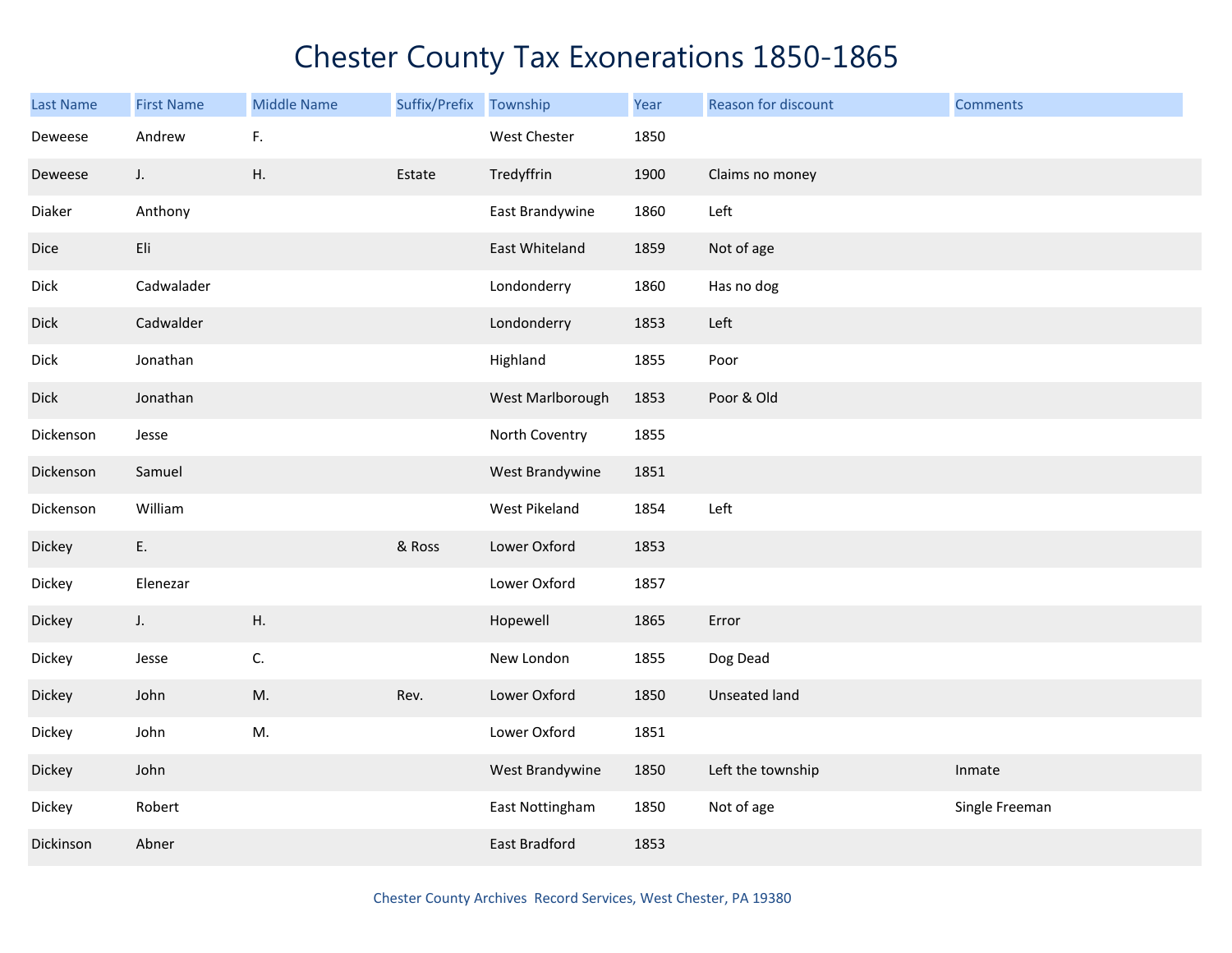| <b>Last Name</b> | <b>First Name</b> | <b>Middle Name</b> | Suffix/Prefix Township |                      | Year | Reason for discount  | <b>Comments</b> |
|------------------|-------------------|--------------------|------------------------|----------------------|------|----------------------|-----------------|
| Dickinson        | Charles           |                    |                        | West Pikeland        | 1853 | Left                 |                 |
| Dickinson        | Enos              |                    |                        | North Coventry       | 1856 | Left                 |                 |
| Dickinson        | Henry             | M.                 |                        | Sadsbury             | 1850 | Gone                 | Inmate          |
| Dickinson        | Herman            |                    |                        | North Coventry       | 1856 | Left                 |                 |
| <b>Dicks</b>     | Abram             |                    |                        | Willistown           | 1857 | Error                |                 |
| <b>Dicks</b>     | Elizabeth         |                    |                        | Willistown           | 1860 |                      |                 |
| <b>Dicks</b>     | Elizabeth         |                    |                        | Willistown           | 1860 |                      | Crossed out     |
| Die              | George            |                    |                        | East Whiteland       | 1857 | Left                 |                 |
| Diffendafer      | Jacob             |                    |                        | <b>East Nantmeal</b> | 1852 |                      |                 |
| Diffenderfer     | Henry             |                    |                        | <b>West Vincent</b>  | 1860 | <b>Unseated land</b> |                 |
| Diffindafer      | Henry             |                    |                        | South Coventry       | 1851 |                      |                 |
| Diffith          | Daniel            |                    |                        | Easttown             | 1857 | Left                 |                 |
| Dillingham       | Joseph            | Η.                 |                        | West Chester         | 1860 | Left                 |                 |
| Dillon           | Edward            |                    |                        | West Bradford        | 1855 | Unnaturalized        |                 |
| Dillon           | George            | T.                 |                        | East Marlborough     | 1859 | Left                 |                 |
| Dillon           | Martin            |                    |                        | New Garden           | 1859 | Not a citizen        |                 |
| Dillon           | Peter             |                    |                        | London Grove         | 1856 | Left                 | Inmate          |
| Dillon           | Samuel            | Η.                 |                        | Londonderry          | 1860 | Left                 |                 |
| Dilworth         | Abner             | Η.                 |                        | Uwchlan              | 1855 | Left                 |                 |
| Dilworth         | Alban             |                    |                        | Uwchlan              | 1860 | Poor                 |                 |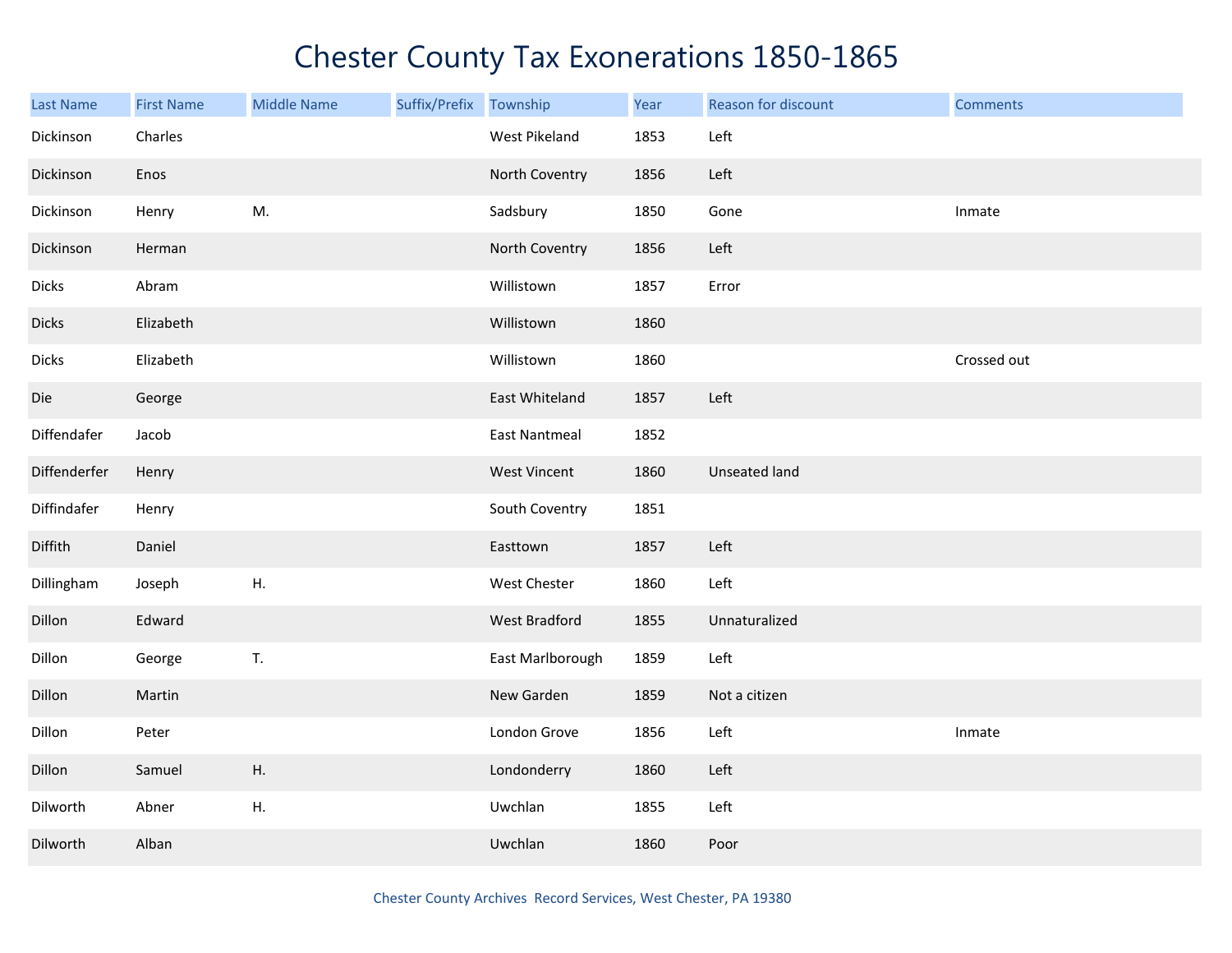| Last Name  | <b>First Name</b> | <b>Middle Name</b> | Suffix/Prefix Township |                      | Year | Reason for discount | <b>Comments</b> |
|------------|-------------------|--------------------|------------------------|----------------------|------|---------------------|-----------------|
| Dilworth   | Alban             | Η.                 |                        | Valley               | 1865 | Left                |                 |
| Dilworth   | Albin             |                    |                        | Pennsbury            | 1854 | Gone                |                 |
| Dilworth   | Albin             | Η.                 |                        | Uwchlan              | 1859 | Poor                |                 |
| Dilworth   | Richard           | R.                 |                        | Pennsbury            | 1854 | Gone                |                 |
| Dilworth   | Richard           | R.                 |                        | Pennsbury            | 1856 | Poor                |                 |
| Diman      | Michael           |                    |                        | Phoenixville         | 1860 | Left                |                 |
| Dingee     | David             |                    |                        | East Marlborough     | 1857 | Poor                |                 |
| Dingee     | David             |                    |                        | East Marlborough     | 1859 | Left                |                 |
| Dingee     | Jacob             |                    | Jr.                    | Uwchlan              | 1855 | Left                |                 |
| Dingler    | George            |                    |                        | <b>West Nantmeal</b> | 1857 | Left                |                 |
| Ditman     | John              |                    |                        | West Vincent         | 1857 | Left                |                 |
| Ditterline | Absolom           |                    |                        | West Marlborough     | 1851 |                     |                 |
| Dix        | Benjamin          |                    |                        | Honey Brook          | 1854 | Left                |                 |
| Dix        | Jacob             |                    |                        | West Goshen          | 1850 | Left                |                 |
| Dixon      | Benjamin          |                    |                        | West Whiteland       | 1860 |                     | Colored         |
| Dixon      | Enoch             |                    |                        | Kennett              | 1857 | Left                |                 |
| Dixon      | Evan              |                    |                        | Kennett              | 1859 | Left                |                 |
| Dixon      | James             |                    |                        | Pocopson             | 1850 | Left the township   | Inmate          |
| Doan       | Enos              |                    |                        | Valley               | 1860 | Left                |                 |
| Dobblin    | Francis           |                    |                        | London Grove         | 1853 |                     |                 |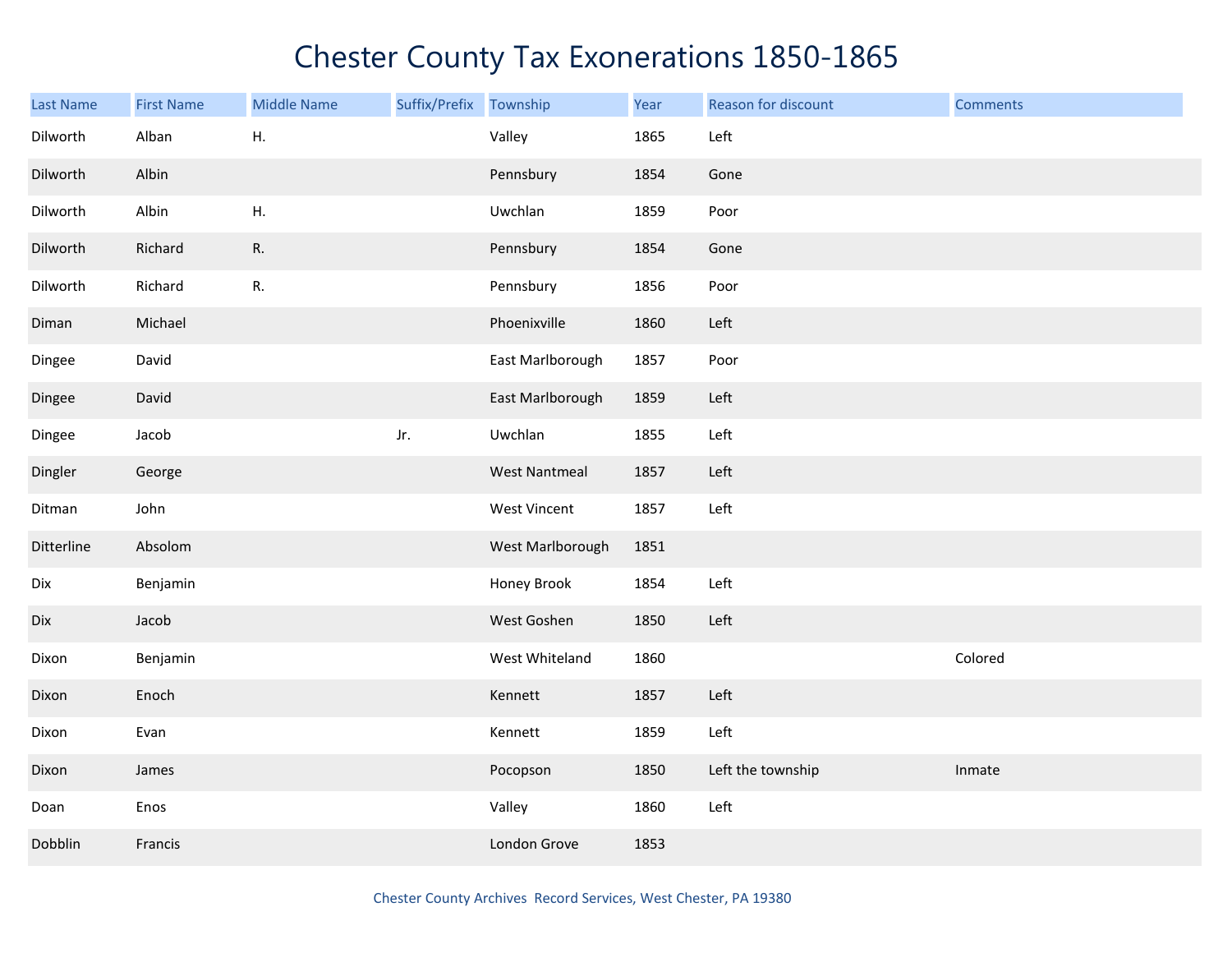| <b>Last Name</b> | <b>First Name</b> | <b>Middle Name</b> | Suffix/Prefix | Township         | Year | Reason for discount | <b>Comments</b> |
|------------------|-------------------|--------------------|---------------|------------------|------|---------------------|-----------------|
| Dodd             | Abel              |                    |               | Lower Oxford     | 1857 | Left                | Inmate          |
| Dogney           | Daniel            |                    |               | Phoenixville     | 1860 | Left                |                 |
| Doherty          | John              |                    |               | East Whiteland   | 1855 |                     |                 |
| Doherty          | John              |                    |               | East Whiteland   | 1860 | Left                |                 |
| Doherty          | Neal              |                    |               | East Whiteland   | 1857 | Left                |                 |
| Dolan            | James             |                    |               | West Chester     | 1856 | Error               |                 |
| Dolan            | John              |                    |               | Pennsbury        | 1853 |                     |                 |
| Dolan            | John              |                    |               | Westtown         | 1860 | Left                |                 |
| Dolan            | Joseph            |                    |               | Westtown         | 1857 | Alien               |                 |
| Dolan            | Martin            |                    |               | West Chester     | 1856 | Left                |                 |
| Dolan            | Martin            |                    |               | West Chester     | 1857 | Left                |                 |
| Dolan            | Michael           |                    |               | Kennett          | 1857 | Left                |                 |
| Dolan            | Patrick           |                    |               | East Bradford    | 1851 | Left                | Single Freeman  |
| Doland           | John              |                    |               | East Marlborough | 1850 | Can't be found      | Single Freeman  |
| Doland           | Michael           |                    |               | New Garden       | 1853 | Left                |                 |
| Doland           | William           |                    |               | New Garden       | 1853 | Poor                |                 |
| Doland           | William           |                    |               | West Fallowfield | 1857 | Left                |                 |
| Dolbey           | Thomas            |                    |               | Honey Brook      | 1853 |                     |                 |
| Dolbo            | William           |                    |               | Highland         | 1856 | Dead                |                 |
| Dolbo            | William           |                    |               | Highland         | 1857 | Deceased            |                 |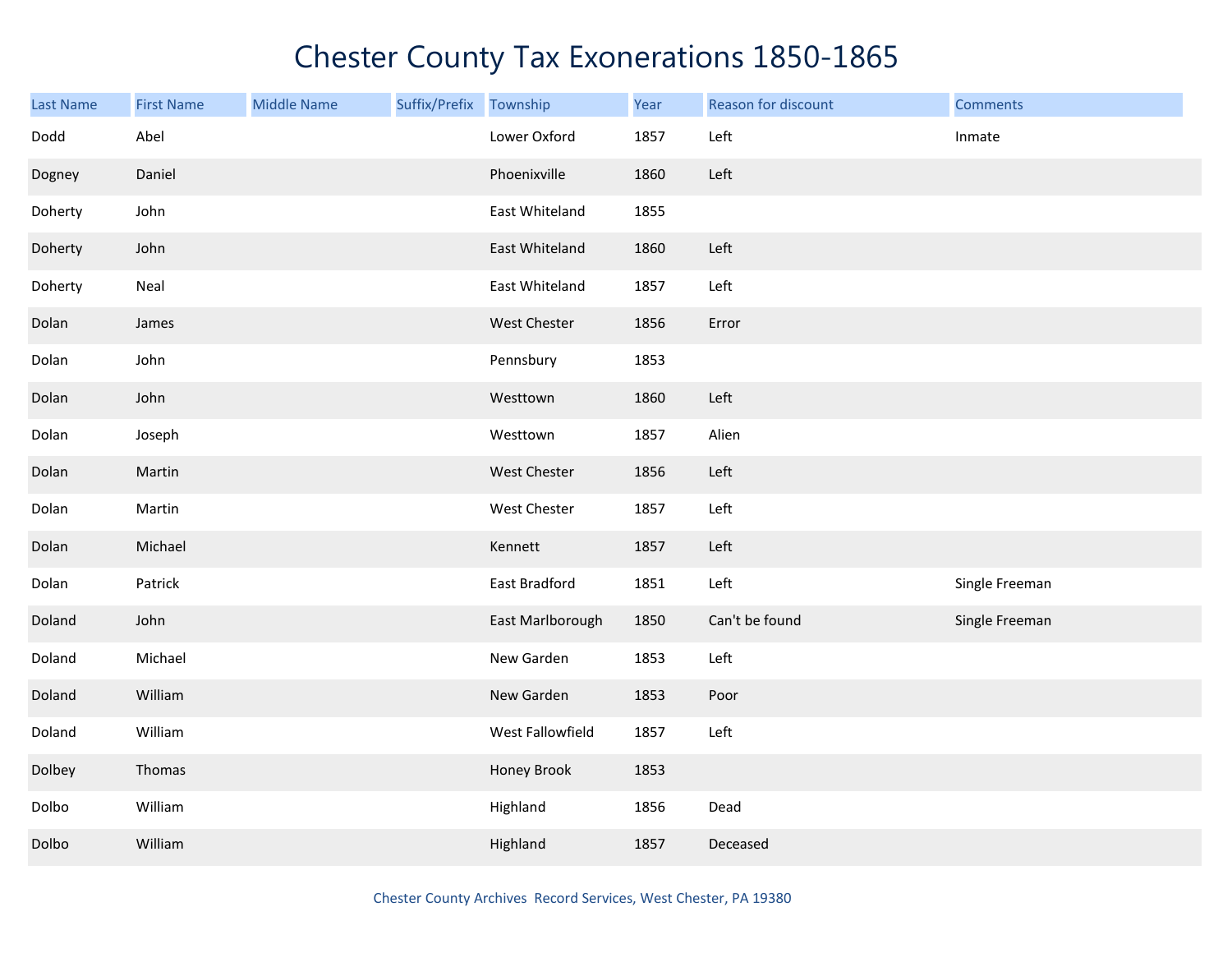| <b>Last Name</b> | <b>First Name</b> | <b>Middle Name</b> | Suffix/Prefix Township |                     | Year | Reason for discount | <b>Comments</b>            |
|------------------|-------------------|--------------------|------------------------|---------------------|------|---------------------|----------------------------|
| Dolby            | Thomas            |                    |                        | East Bradford       | 1860 | Left                |                            |
| Dolby            | Thomas            |                    | Jr.                    | <b>West Chester</b> | 1865 | Left                |                            |
| Dolen            | Samuel            | P.                 |                        | West Nottingham     | 1859 | Poor                |                            |
| Dolen            | William           |                    |                        | West Fallowfield    | 1859 | Left                |                            |
| Doller           | Samuel            |                    |                        | East Caln           | 1860 | Poor                |                            |
| Doller           | Samuel            |                    |                        | East Caln           | 1865 | Sick & Poor         |                            |
| Donahay          | Robert            | P.                 |                        | Lower Oxford        | 1857 |                     |                            |
| Donahew          | Charles           |                    |                        | Sadsbury            | 1850 | Gone                | Single Freeman             |
| Donahoe          | Michael           |                    |                        | West Marlborough    | 1857 | Left                |                            |
| Donahoe          | William           |                    |                        | West Marlborough    | 1857 | Left                |                            |
| Donahoo          | John              |                    |                        | Phoenixville        | 1860 | Duplicate           |                            |
| Donahoo          | John              |                    |                        | West Nottingham     | 1850 |                     |                            |
| Donahoo          | William           |                    |                        | West Marlborough    | 1855 |                     |                            |
| Donahow          | Patrick           |                    |                        | New Garden          | 1852 |                     |                            |
| Donahower        | Charles           |                    |                        | West Vincent        | 1851 |                     |                            |
| Donahower        | Frank             |                    | Mrs.                   | Phoenixville        | 1897 | Can't be collected  | 1st & 2nd & 4th & 6th Ward |
| Donahower        | Henry             |                    |                        | Tredyffrin          | 1856 | Left                |                            |
| Donahue          | Patrick           |                    |                        | Phoenixville        | 1897 |                     | 4th & 5th Ward/Crossed out |
| Donal            | John              |                    |                        | Honey Brook         | 1854 | Not found           |                            |
| Donaldson        | Anthony           |                    |                        | <b>East Vincent</b> | 1860 | Can't be found      |                            |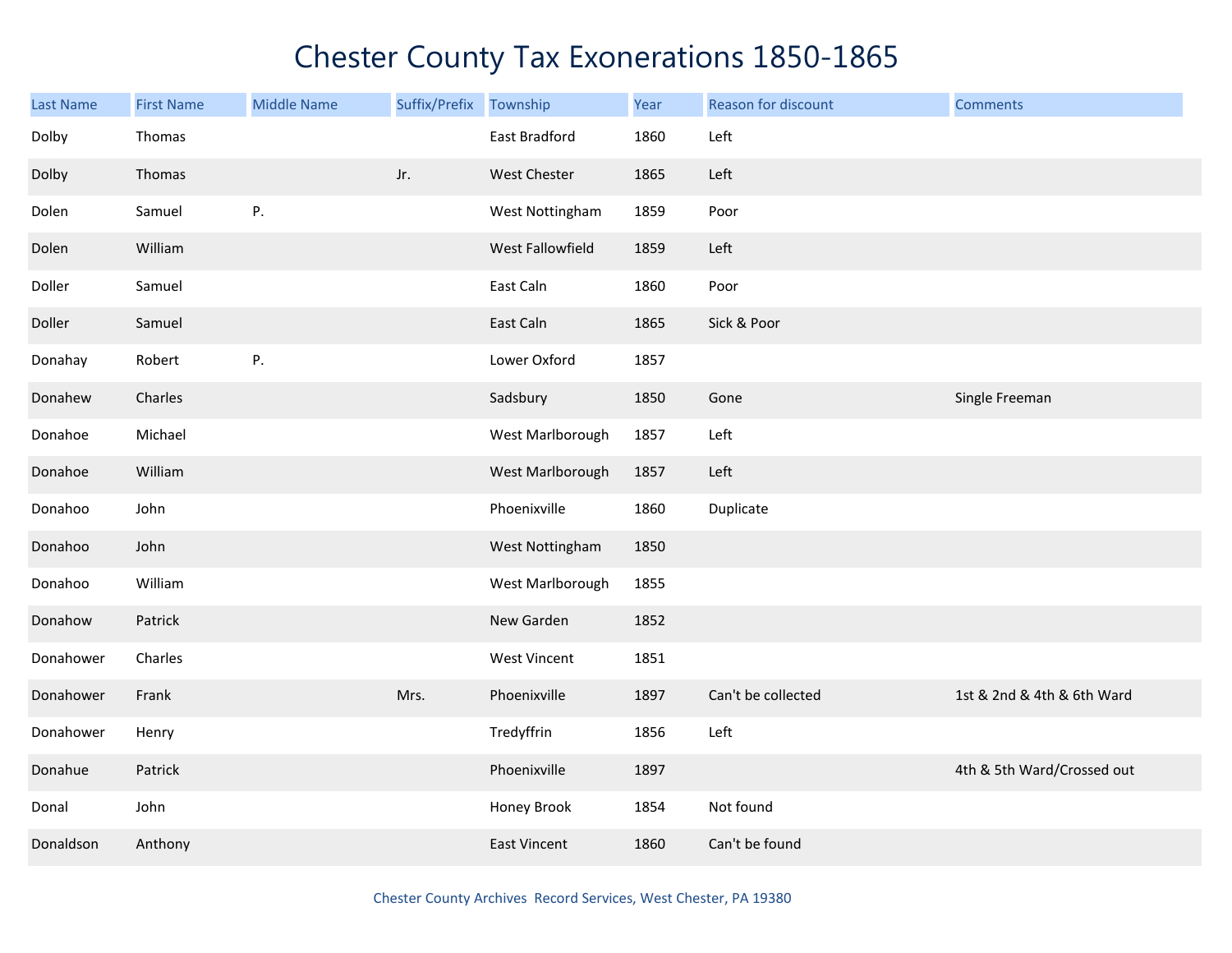| <b>Last Name</b> | <b>First Name</b> | <b>Middle Name</b> | Suffix/Prefix | Township         | Year | Reason for discount | <b>Comments</b> |
|------------------|-------------------|--------------------|---------------|------------------|------|---------------------|-----------------|
| Donally          | Hugh              |                    |               | East Nottingham  | 1855 |                     |                 |
| Donally          | Sarah             |                    |               | East Nottingham  | 1853 | Left                |                 |
| Donavan          | Michael           |                    |               | Highland         | 1860 | Left                |                 |
| Donelly          | Edward            |                    |               | Birmingham       | 1860 | Left                |                 |
| Donelly          | John              |                    |               | Uwchlan          | 1859 |                     |                 |
| Donelly          | Robert            |                    |               | Willistown       | 1859 | Left                |                 |
| Donelson         | Anthony           |                    |               | East Vincent     | 1859 | Poor                |                 |
| Donherley        | Joseph            |                    |               | East Caln        | 1851 | Cannot be found     |                 |
| Donley           | Alex              |                    |               | West Chester     | 1856 | Left                |                 |
| Donley           | G.                |                    |               | West Chester     | 1857 | Left                |                 |
| Donley           | George            |                    |               | East Marlborough | 1860 | Left                |                 |
| Donley           | James             | ${\sf P}.$         |               | West Chester     | 1860 | Gone to War         |                 |
| Donley           | John              |                    |               | Uwchlan          | 1851 | Gone                | Inmate          |
| Donley           | John              |                    |               | Uwchlan          | 1852 |                     |                 |
| Donley           | John              |                    |               | West Chester     | 1850 |                     |                 |
| Donley           | John              |                    |               | West Chester     | 1853 |                     |                 |
| Donley           | Quinton           |                    |               | Phoenixville     | 1860 | Duplicate           |                 |
| Donly            | James             | Ρ.                 |               | West Chester     | 1865 | Left                |                 |
| Donnahoe         | Patrick           |                    |               | East Marlborough | 1857 | Left                |                 |
| Donnell          | Patrick           |                    |               | New Garden       | 1860 | Poor                |                 |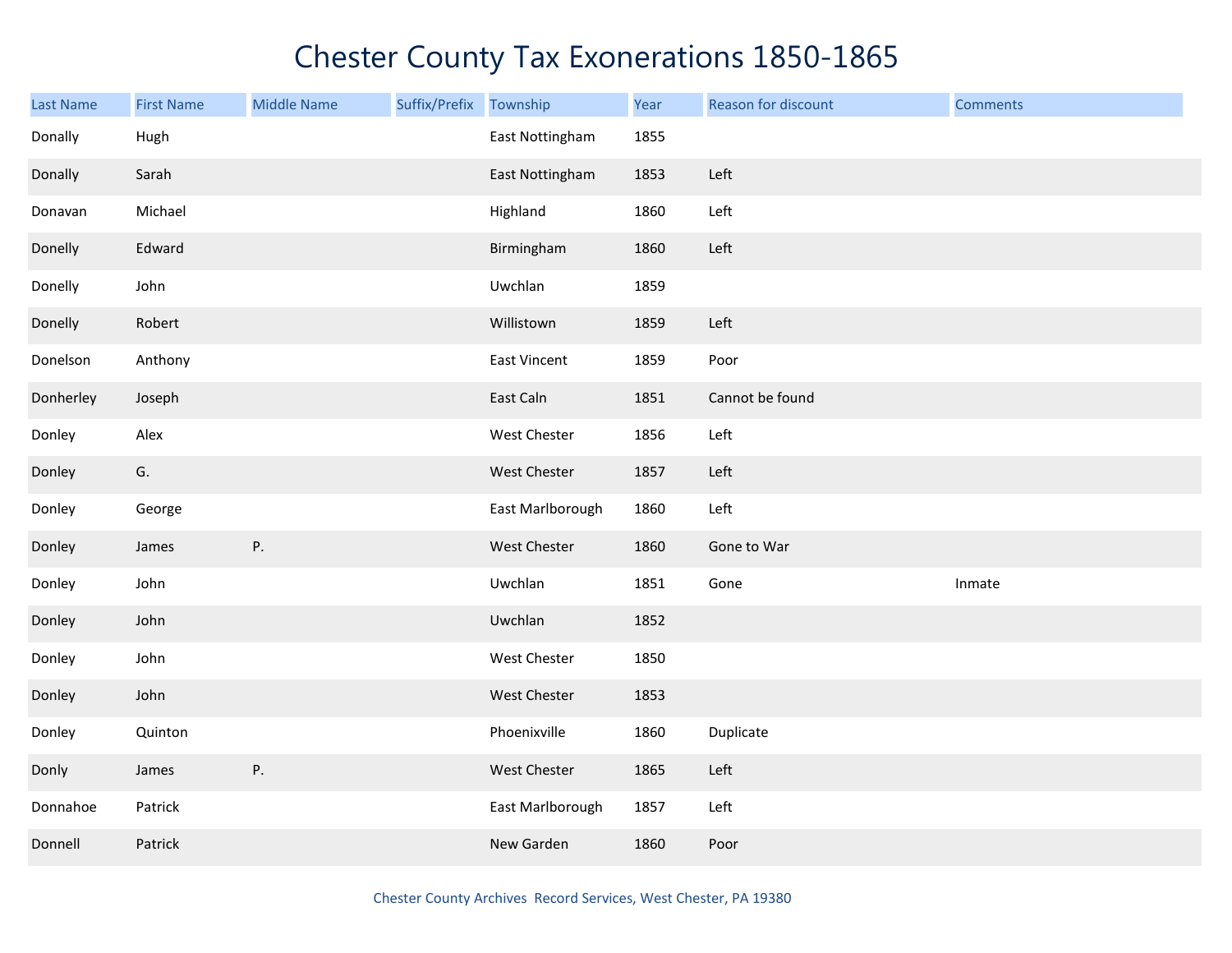| <b>Last Name</b> | <b>First Name</b> | <b>Middle Name</b> | Suffix/Prefix | Township             | Year | Reason for discount | <b>Comments</b> |
|------------------|-------------------|--------------------|---------------|----------------------|------|---------------------|-----------------|
| Donnelly         | George            |                    |               | East Marlborough     | 1859 | "I don't know"      |                 |
| Donnelly         | Hugh              |                    |               | East Nottingham      | 1857 | Left                |                 |
| Doolin           | Henry             |                    |               | Tredyffrin           | 1859 | Left                |                 |
| Doran            | Daniel            |                    |               | East Caln            | 1865 | Alien               |                 |
| Doran            | Henry             |                    |               | New London           | 1857 | Left                |                 |
| Dorat            | William           | Ε.                 |               | Pocopson             | 1854 | Left                |                 |
| Dorcas           | Jacob             |                    |               | East Brandywine      | 1850 | Left                |                 |
| Dorlan           | Samuel            |                    | Sr.           | East Brandywine      | 1856 | Left                |                 |
| Dorlan           | Thomas            | J.                 |               | East Brandywine      | 1857 | Pays in Uwchlan     |                 |
| Dorlan           | William           |                    |               | <b>East Vincent</b>  | 1857 |                     |                 |
| Dorman           | William           |                    |               | Lower Oxford         | 1851 |                     |                 |
| Dorsey           | Miles             |                    |               | West Chester         | 1854 | Left                |                 |
| Dorsey           | Richard           |                    |               | Easttown             | 1860 | Poor                |                 |
| Doterer          | Michael           |                    |               | <b>East Coventry</b> | 1860 | Poor                |                 |
| Dotherty         | Roberth           |                    |               | East Whiteland       | 1850 |                     |                 |
| Dotts            | Adam              |                    |               | East Caln            | 1865 | Poor & Drunken      |                 |
| Dotts            | Adam              |                    |               | West Bradford        | 1860 | Out of township     |                 |
| Doud             | George            |                    |               | East Nottingham      | 1853 | Left                |                 |
| Doud             | John              |                    |               | East Nottingham      | 1853 | Left                |                 |
| Dougerty         | Michel            |                    |               | London Grove         | 1850 |                     |                 |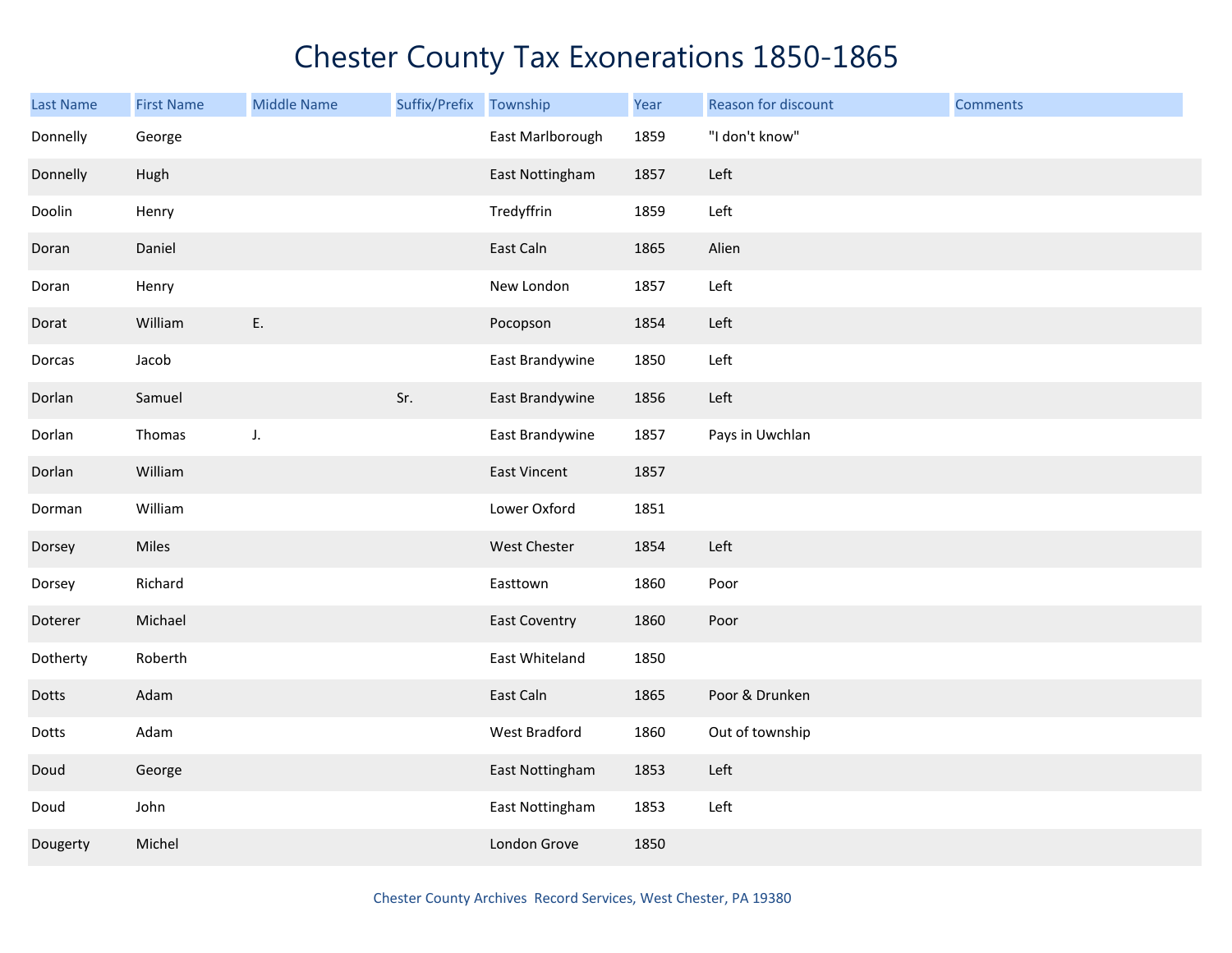| Last Name | <b>First Name</b> | <b>Middle Name</b> | Suffix/Prefix Township |                     | Year | Reason for discount | <b>Comments</b> |
|-----------|-------------------|--------------------|------------------------|---------------------|------|---------------------|-----------------|
| Dougerty  | Patrick           |                    |                        | Easttown            | 1865 | Poor & Left         |                 |
| Dougharty | Edward            |                    |                        | West Goshen         | 1855 | Poor                |                 |
| Dougharty | Samuel            |                    |                        | Newlin              | 1859 | Left                |                 |
| Dougherty | Amos              |                    |                        | New Garden          | 1865 | Left                |                 |
| Dougherty | Daniel            |                    |                        | London Grove        | 1860 | Gone                |                 |
| Dougherty | James             |                    |                        | Kennett             | 1857 | Left                |                 |
| Dougherty | James             |                    |                        | New Garden          | 1859 | Poor                |                 |
| Dougherty | James             |                    |                        | Phoenixville        | 1860 | Duplicate           |                 |
| Dougherty | John              |                    |                        | Wallace             | 1857 | Left the township   |                 |
| Dougherty | Mathew            |                    |                        | Phoenixville        | 1860 | Duplicate           |                 |
| Dougherty | Richard           |                    |                        | Thornbury           | 1860 | Left                |                 |
| Dougherty | Stephen           |                    |                        | New Garden          | 1857 | Left                |                 |
| Doughton  | Francis           | M.                 |                        | West Caln           | 1853 | Gone                |                 |
| Doughton  | Stackhouse        |                    |                        | West Caln           | 1861 | Very Poor           |                 |
| Douglass  | John              |                    |                        | Tredyffrin          | 1856 | Left                |                 |
| Dougton   | John              | S.                 |                        | West Caln           | 1854 | Poor                |                 |
| Doulan    | Samuel            |                    |                        | West Nottingham     | 1857 | Poor                |                 |
| Douland   | Samuel            |                    |                        | West Nottingham     | 1850 |                     | Inmate          |
| Dout      | John              |                    |                        | <b>East Vincent</b> | 1857 |                     |                 |
| Dowald    | William           | W.                 |                        | Franklin            | 1855 |                     |                 |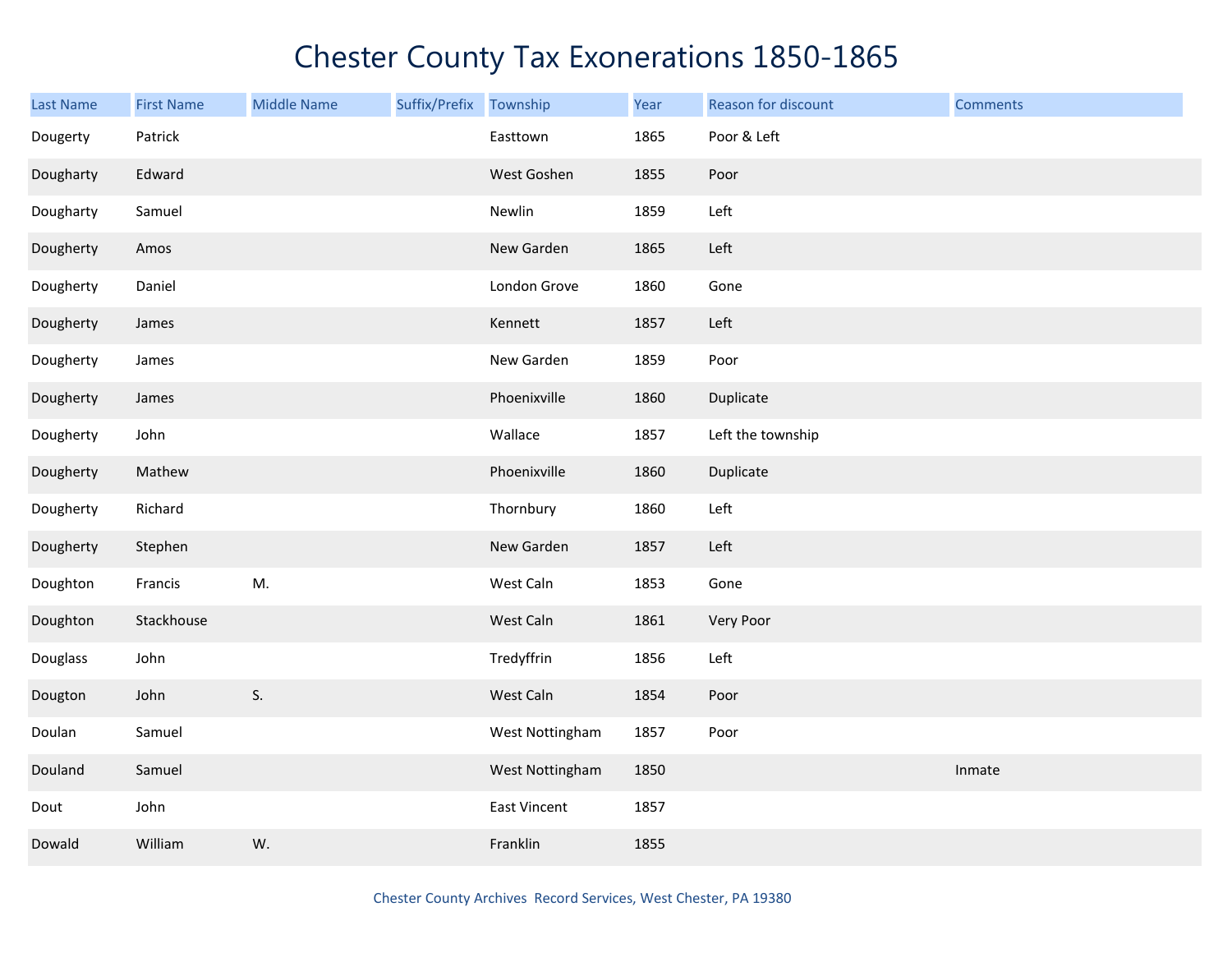| Last Name | <b>First Name</b> | <b>Middle Name</b> | Suffix/Prefix | Township             | Year | <b>Reason for discount</b> | <b>Comments</b> |
|-----------|-------------------|--------------------|---------------|----------------------|------|----------------------------|-----------------|
| Dowdall   | Charles           |                    |               | Sadsbury             | 1865 | Left                       |                 |
| Dowdell   | Chalkly           |                    |               | West Fallowfield     | 1857 | Poor                       |                 |
| Dowing    | George            |                    | Jr.           | Uwchlan              | 1851 | Gone away                  | Single Freeman  |
| Dowlan    | Samuel            | P.                 |               | West Nottingham      | 1860 | Poor                       |                 |
| Dowlin    | Abner             |                    |               | West Bradford        | 1850 |                            |                 |
| Dowlin    | James             |                    |               | Birmingham           | 1857 | Left township              |                 |
| Dowlin    | James             |                    |               | Uwchlan              | 1859 | Left                       |                 |
| Dowlin    | John              |                    |               | East Brandywine      | 1859 | Left                       |                 |
| Dowlin    | John              | Ε.                 |               | Uwchlan              | 1852 | Poor                       |                 |
| Dowlin    | John              |                    |               | <b>West Bradford</b> | 1855 | Left                       |                 |
| Dowlin    | John              |                    |               | West Bradford        | 1857 | Left                       |                 |
| Dowlin    | Levi              |                    |               | East Brandywine      | 1855 | Poor                       |                 |
| Dowlin    | Levi              |                    |               | East Brandywine      | 1859 | Poor                       |                 |
| Dowlin    | Levi              |                    |               | Uwchlan              | 1860 | Poor                       |                 |
| Dowlin    | Samuel            |                    |               | East Brandywine      | 1853 | Poor                       |                 |
| Dowlin    | William           |                    |               | London Grove         | 1850 |                            |                 |
| Dowlin    | William           |                    |               | London Grove         | 1851 |                            |                 |
| Dowling   | John              |                    |               | Uwchlan              | 1855 |                            |                 |
| Downey    | John              | M.                 |               | Londonderry          | 1855 | Error                      |                 |
| Downey    | John              |                    |               | Londonderry          | 1856 | Error                      |                 |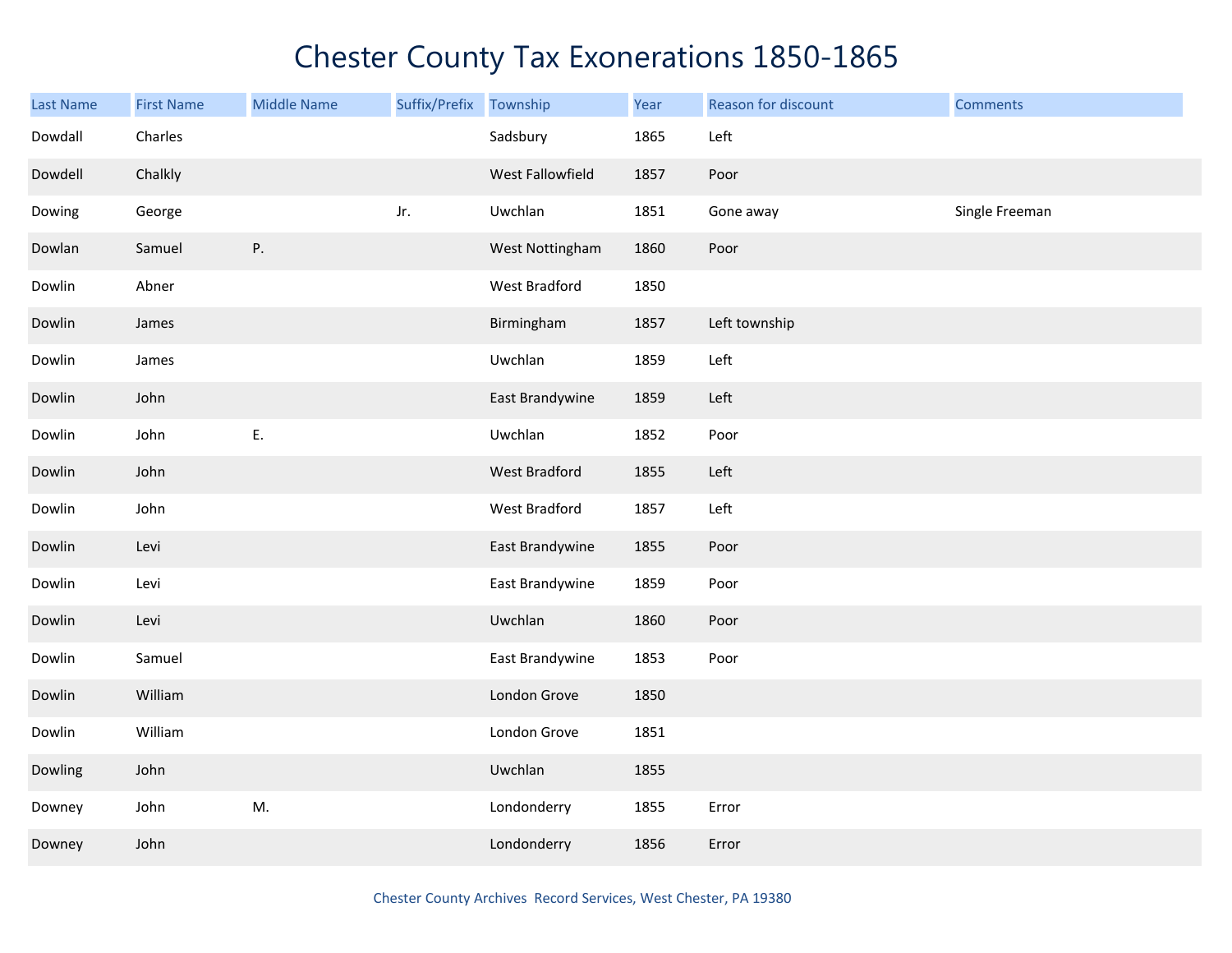| Last Name | <b>First Name</b> | <b>Middle Name</b> | Suffix/Prefix | Township             | Year | Reason for discount     | <b>Comments</b> |
|-----------|-------------------|--------------------|---------------|----------------------|------|-------------------------|-----------------|
| Downey    | John              |                    |               | <b>Upper Oxford</b>  | 1865 | Deceased                |                 |
| Downey    | John              |                    |               | West Fallowfield     | 1860 | Poor                    |                 |
| Downing   | C.                |                    |               | New Garden           | 1852 |                         |                 |
| Downing   | Cornelious        |                    |               | New Garden           | 1853 | Left                    |                 |
| Downing   | Hannah            |                    |               | East Whiteland       | 1850 | Unseated land           |                 |
| Downing   | Hannah            |                    |               | East Whiteland       | 1854 | Unseated land           |                 |
| Downing   | Hannah            |                    |               | East Whiteland       | 1855 | Unseated land           |                 |
| Downing   | Hannah            |                    |               | East Whiteland       | 1856 | Unseated land           |                 |
| Downing   | Hannah            |                    |               | East Whiteland       | 1857 | Unseated land           |                 |
| Downing   | Hannah            |                    |               | East Whiteland       | 1859 |                         |                 |
| Downing   | Israel            |                    | Estate        | West Whiteland       | 1850 | Unseated land           |                 |
| Downing   | Israel            |                    | Estate        | West Whiteland       | 1851 | Unseated land           |                 |
| Downing   | James             | D.                 |               | <b>Upper Uwchlan</b> | 1865 | Left                    |                 |
| Downing   | John              |                    |               | Londonderry          | 1856 | Poor                    |                 |
| Downing   | Lewis             |                    |               | Downingtown, East    | 1898 | Removed to Philadelphia |                 |
| Downing   | Samuel            | R.                 |               | Uwchlan              | 1857 | Left                    |                 |
| Downing   | Sarah             |                    | Estate of     | West Whiteland       | 1865 | Not in township         |                 |
| Downing   | William           | Ε.                 |               | Downingtown, East    | 1898 | Removed                 |                 |
| Downing   | William           |                    | Dr.           | <b>Upper Uwchlan</b> | 1860 | Left                    |                 |
| Downing   | William           | S.                 |               | Uwchlan              | 1851 | Error                   | Inmate          |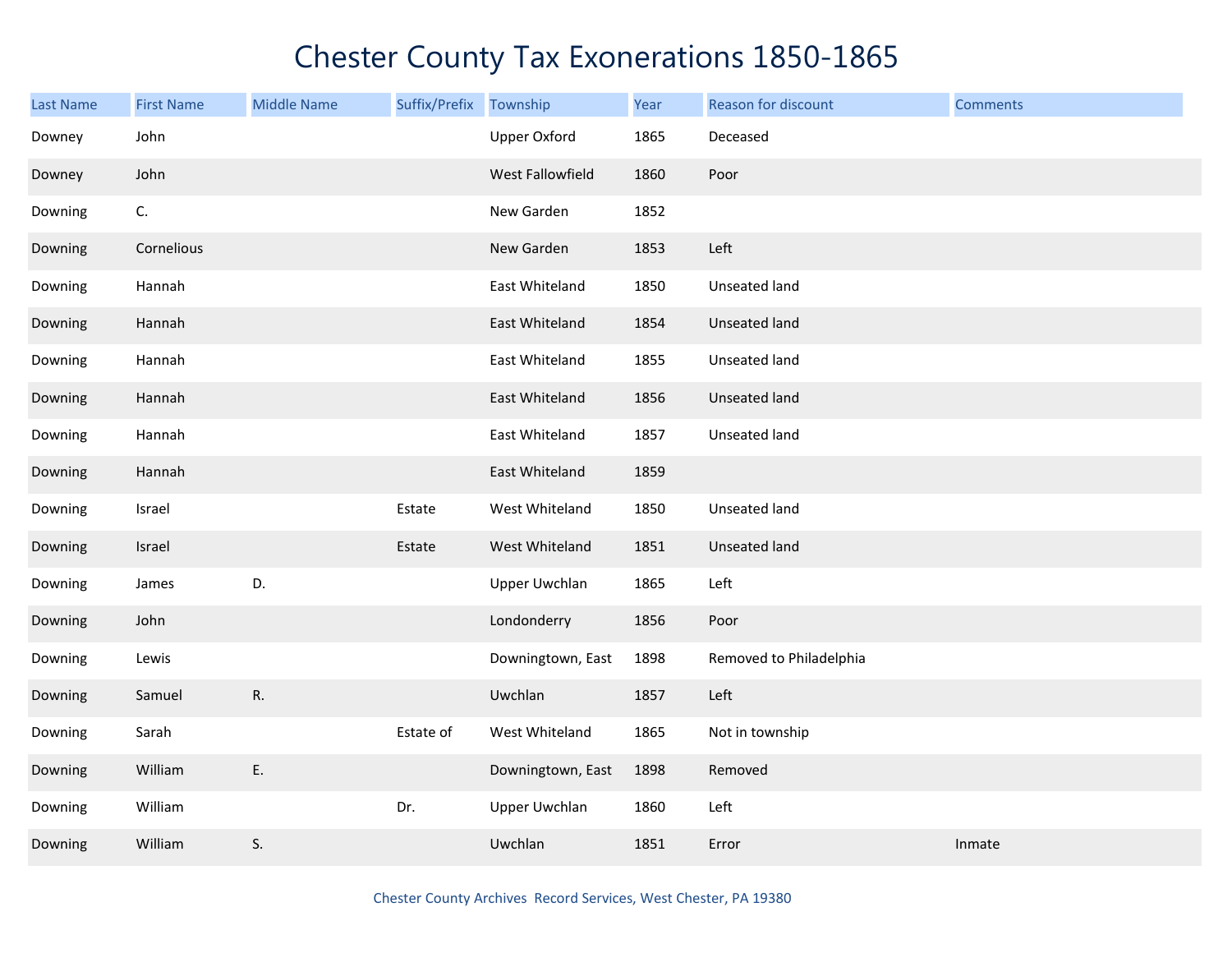| Last Name | <b>First Name</b> | <b>Middle Name</b> | Suffix/Prefix | Township            | Year | Reason for discount | <b>Comments</b> |
|-----------|-------------------|--------------------|---------------|---------------------|------|---------------------|-----------------|
| Doyl      | John              |                    |               | East Caln           | 1853 |                     |                 |
| Doyl      | John              |                    |               | <b>West Vincent</b> | 1860 | Left                |                 |
| Doyle     | Patrick           |                    |               | East Whiteland      | 1857 | Left                |                 |
| Doyle     | William           |                    |               | Westtown            | 1862 | In Army             |                 |
| Drace     | George            |                    |               | West Brandywine     | 1850 | Deceased            | Inmate          |
| Drace     | Jacob             |                    |               | West Brandywine     | 1850 | Unable to pay       | Inmate          |
| Dramore   | James             |                    |               | London Grove        | 1859 | Left                |                 |
| Draper    | A.                | D.                 |               | New Garden          | 1857 | Left                |                 |
| Draper    | Thomas            |                    |               | New Garden          | 1857 | Poor                |                 |
| Drearmond | David             |                    | Sr.           | Warwick             | 1857 |                     |                 |
| Drearmont | David             |                    |               | Warwick             | 1859 | Left                |                 |
| Drenan    | Joseph            |                    |               | Lower Oxford        | 1850 | Left the township   | Single Freeman  |
| Drenee    | Milton            |                    |               | West Nottingham     | 1857 | Gone                |                 |
| Drenin    | Michael           |                    |               | <b>Upper Oxford</b> | 1856 |                     |                 |
| Drenin    | Wilson            |                    |               | West Nottingham     | 1850 | Left the township   | Single Freeman  |
| Drennon   | E.                | J.                 |               | Oxford Borough      | 1853 | Removed             |                 |
| Drennon   | Joseph            |                    |               | Oxford Borough      | 1853 | Removed             |                 |
| Drenon    | Alexander         |                    |               | Hopewell            | 1860 | Error               |                 |
| Drenon    | E.                | J.                 |               | East Nottingham     | 1855 | No Dog              |                 |
| Drew      | Richard           |                    |               | East Whiteland      | 1850 |                     |                 |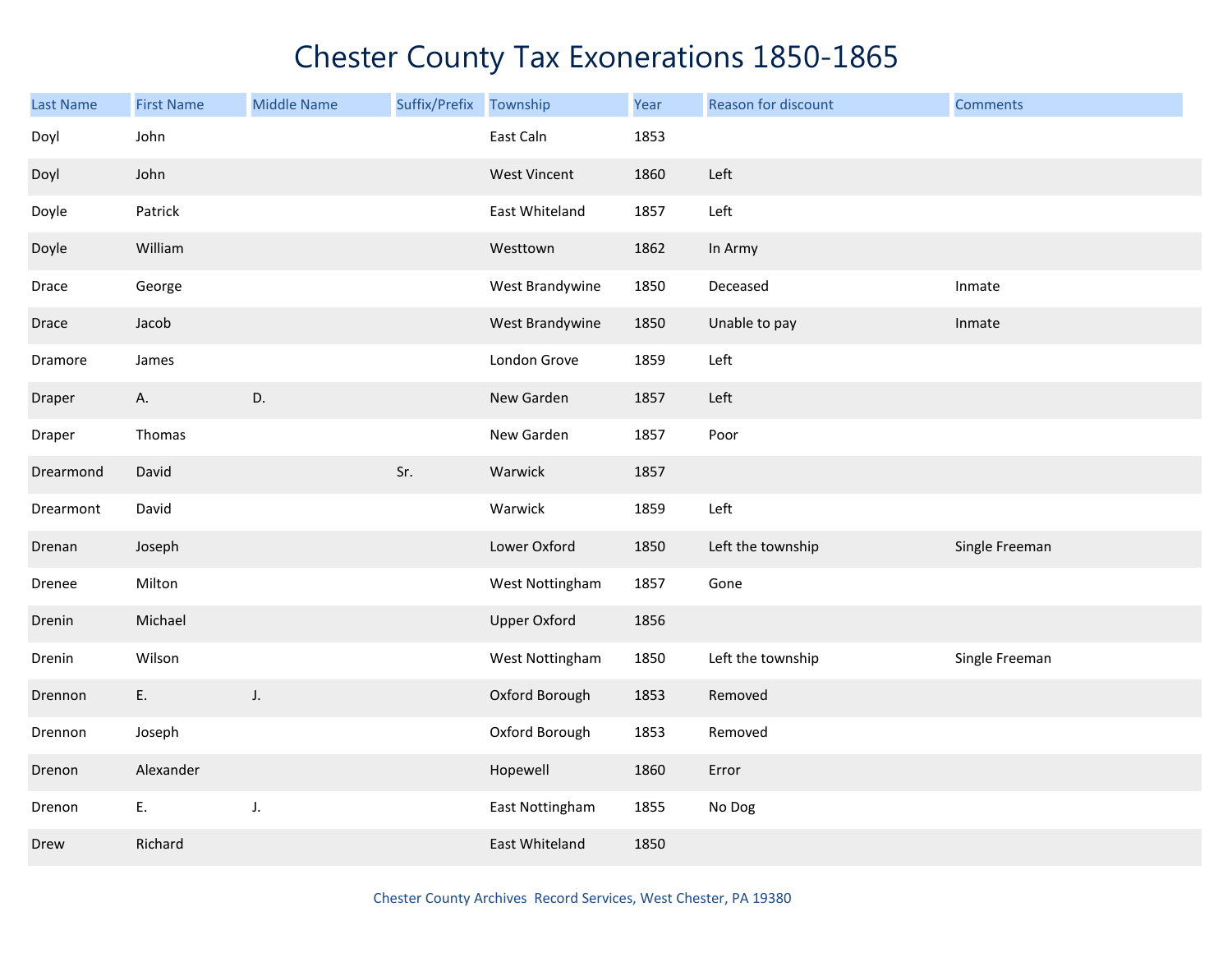| <b>Last Name</b> | <b>First Name</b> | <b>Middle Name</b> | Suffix/Prefix Township |                      | Year | Reason for discount | <b>Comments</b> |
|------------------|-------------------|--------------------|------------------------|----------------------|------|---------------------|-----------------|
| Drew             | Richard           |                    |                        | East Whiteland       | 1860 | Alien               |                 |
| Drumans          | Joseph            |                    |                        | <b>Upper Oxford</b>  | 1853 | Left                |                 |
| Drumgool         | Charles           |                    |                        | Honey Brook          | 1856 | Left                |                 |
| <b>Drummins</b>  | E.                |                    |                        | West Marlborough     | 1855 |                     |                 |
| Drummins         | Michael           |                    |                        | West Marlborough     | 1855 |                     |                 |
| Drummond         | Charles           |                    |                        | Newlin               | 1850 | Left                |                 |
| Drummond         | Ezekiel           |                    |                        | West Marlborough     | 1850 | Poor                |                 |
| Drummond         | Ezekiel           |                    |                        | West Marlborough     | 1851 |                     |                 |
| Drummond         | Jackson           |                    |                        | West Marlborough     | 1850 | Poor                |                 |
| Drummond         | Jackson           |                    |                        | West Marlborough     | 1859 | Poor                |                 |
| Drummonds        | Ezekiel           |                    |                        | West Marlborough     | 1857 | Dead                |                 |
| Drummons         | Jackson           |                    |                        | West Marlborough     | 1853 | Worthless           |                 |
| Drumond          | David             |                    | Jr.                    | Warwick              | 1857 |                     |                 |
| Drush            | Enoch             |                    |                        | <b>West Nantmeal</b> | 1857 | Left                |                 |
| Dubree           | Henry             |                    |                        | East Marlborough     | 1859 | Poor                |                 |
| Dubree           | 0.                | L.                 |                        | West Chester         | 1865 | Left                |                 |
| Duckett          | Thomas            | Ρ.                 |                        | Willistown           | 1860 |                     |                 |
| Duckett          | William           |                    |                        | Easttown             | 1850 | Unable to pay       | Inmate          |
| Duer             | А.                | Ρ.                 |                        | West Chester         | 1859 |                     |                 |
| Duer             | А.                | Ρ.                 |                        | West Chester         | 1860 | Left                |                 |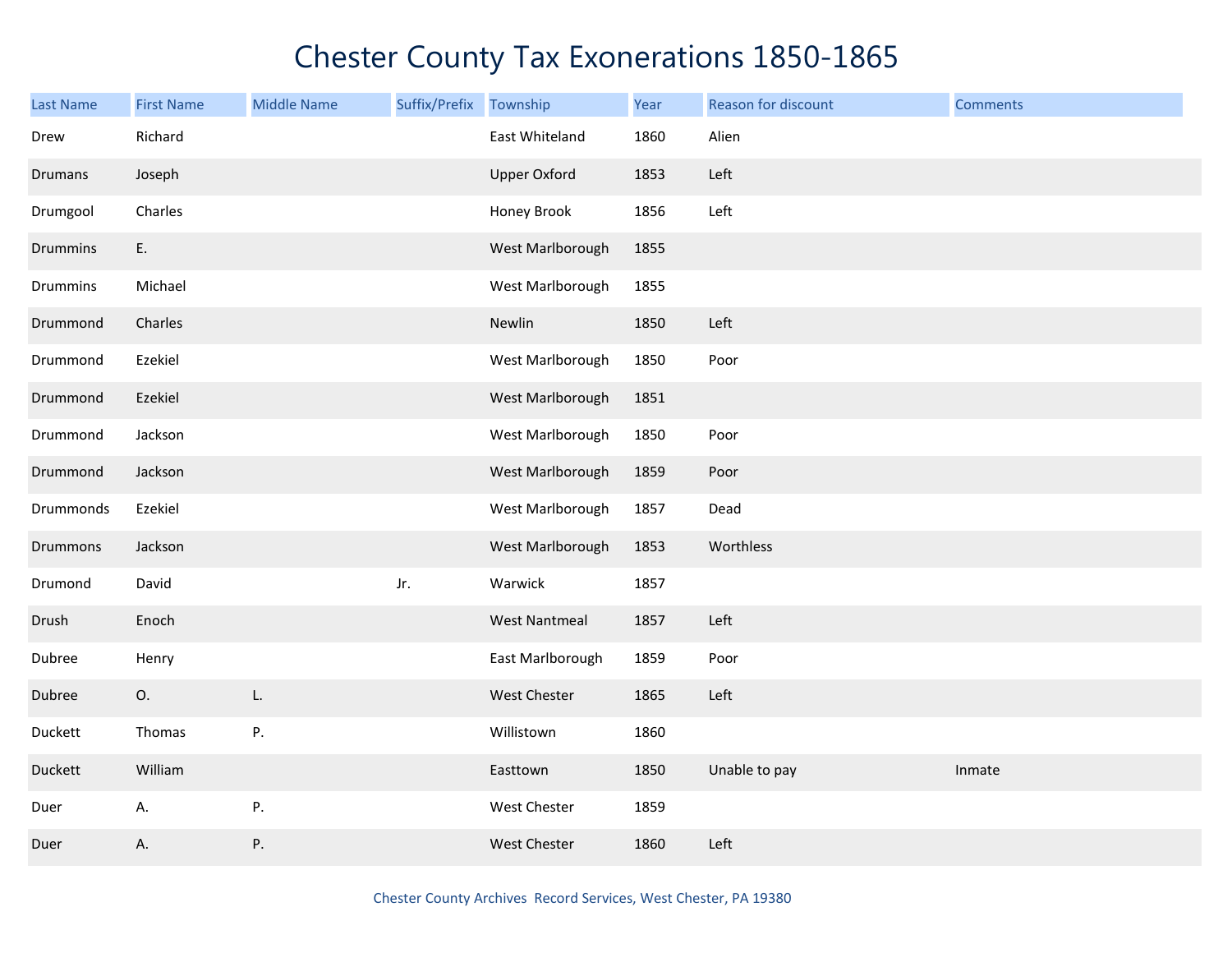| Last Name     | <b>First Name</b> | <b>Middle Name</b> | Suffix/Prefix | Township         | Year | Reason for discount | <b>Comments</b> |
|---------------|-------------------|--------------------|---------------|------------------|------|---------------------|-----------------|
| Duer          | Augustus          |                    |               | Highland         | 1865 | Error               |                 |
| Duer          | John              |                    | Rev.          | West Fallowfield | 1850 | Left the township   | Single Freeman  |
| Duffee        | Neal              |                    |               | New Garden       | 1857 | Error               |                 |
| Duffee        | Patrick           |                    |               | West Marlborough | 1859 | Left                |                 |
| Duffey        | Frank             |                    |               | West Chester     | 1860 | Left                |                 |
| Duffey        | Hugh              |                    |               | West Chester     | 1860 | Left                |                 |
| Duffey        | Patrick           |                    |               | Phoenixville     | 1860 | Left                |                 |
| Duffied       | George            |                    |               | East Nottingham  | 1855 | Left                |                 |
| Duffy         | Addison           |                    |               | Pennsbury        | 1856 | Left                |                 |
| Duffy         | Augustus          |                    |               | East Bradford    | 1857 | Left                |                 |
| Duffy         | Owen              |                    |               | Birmingham       | 1852 |                     | Inmate          |
| Duffy         | Thomas            |                    |               | Sadsbury         | 1854 | Left                |                 |
| Dugan         | Jeremiah          |                    |               | East Bradford    | 1853 |                     |                 |
| Dugan         | John              |                    |               | Warwick          | 1857 |                     |                 |
| Dugan         | T.                |                    |               | West Chester     | 1857 | Left                |                 |
| Dugans        | Robert            |                    |               | Charlestown      | 1865 | Left                |                 |
| Dugen         | John              |                    |               | Warwick          | 1856 |                     |                 |
| <b>Duglas</b> | John              | E.                 |               | Uwchlan          | 1852 | Left                |                 |
| Duguest       | Isaac             | G.                 | Jr.           | London Grove     | 1856 | Left                | Single Freeman  |
| Dull          | Samuel            |                    |               | West Chester     | 1860 | Left                |                 |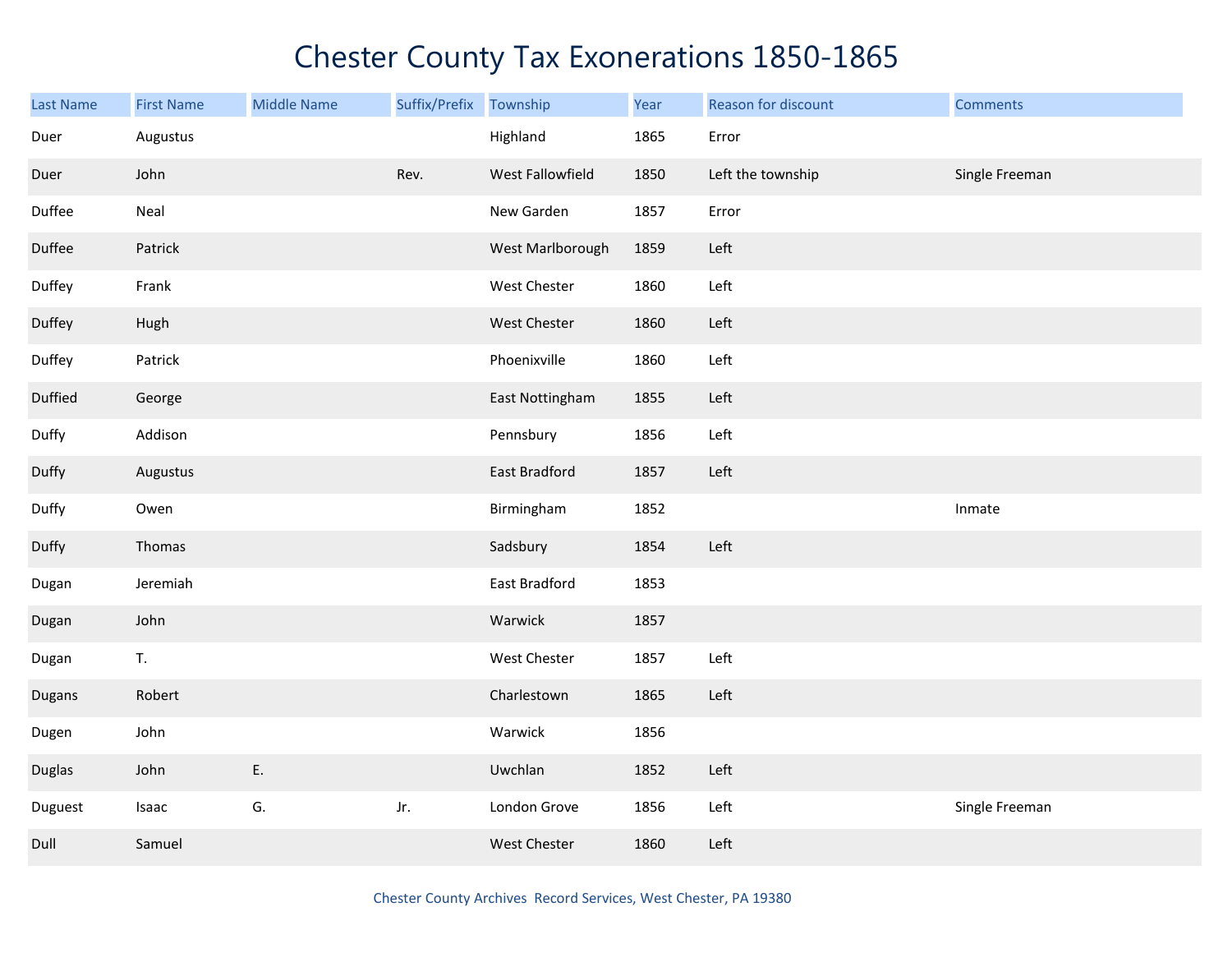| <b>Last Name</b> | <b>First Name</b> | <b>Middle Name</b> | Suffix/Prefix Township |                     | Year | Reason for discount | <b>Comments</b> |
|------------------|-------------------|--------------------|------------------------|---------------------|------|---------------------|-----------------|
| Dullin           | Samuel            |                    |                        | East Caln           | 1854 | Poor                |                 |
| Dulten           | James             |                    |                        | West Whiteland      | 1851 | Left the township   | Inmate          |
| Dumble           | James             |                    |                        | Newlin              | 1853 | Left                |                 |
| Dumphey          | James             |                    |                        | West Marlborough    | 1859 | Left                |                 |
| Dumphry          | James             |                    |                        | West Marlborough    | 1857 | Poor                |                 |
| Dunahan          | Michael           |                    |                        | West Chester        | 1854 | Left                |                 |
| Dunahoe          | William           |                    |                        | Phoenixville        | 1860 |                     |                 |
| Dunahoo          | Patrick           |                    |                        | Phoenixville        | 1860 | Left                |                 |
| Dunahue          | Patrick           |                    |                        | West Marlborough    | 1853 | Left                |                 |
| Dunbar           | William           |                    |                        | <b>East Vincent</b> | 1850 | Not in township     |                 |
| Dunfield         | Patrick           |                    |                        | West Marlborough    | 1857 | Left                |                 |
| Dunion           | Patrick           |                    |                        | East Whiteland      | 1860 | Left                |                 |
| Dunlap           | David             |                    |                        | Wallace             | 1864 |                     |                 |
| Dunlap           | Eli               |                    |                        | London Britain      | 1859 | Poor                |                 |
| Dunlap           | Enoch             |                    |                        | Londonderry         | 1850 | Dead dog            |                 |
| Dunlap           | Enoch             |                    |                        | Valley              | 1855 | Poor                |                 |
| Dunlap           | Jacob             |                    |                        | Uwchlan             | 1852 | Worthless           |                 |
| Dunlap           | Jacob             |                    |                        | Wallace             | 1859 | Left                |                 |
| Dunlap           | Jacob             |                    |                        | West Caln           | 1850 |                     |                 |
| Dunlap           | James             |                    |                        | <b>East Vincent</b> | 1857 |                     |                 |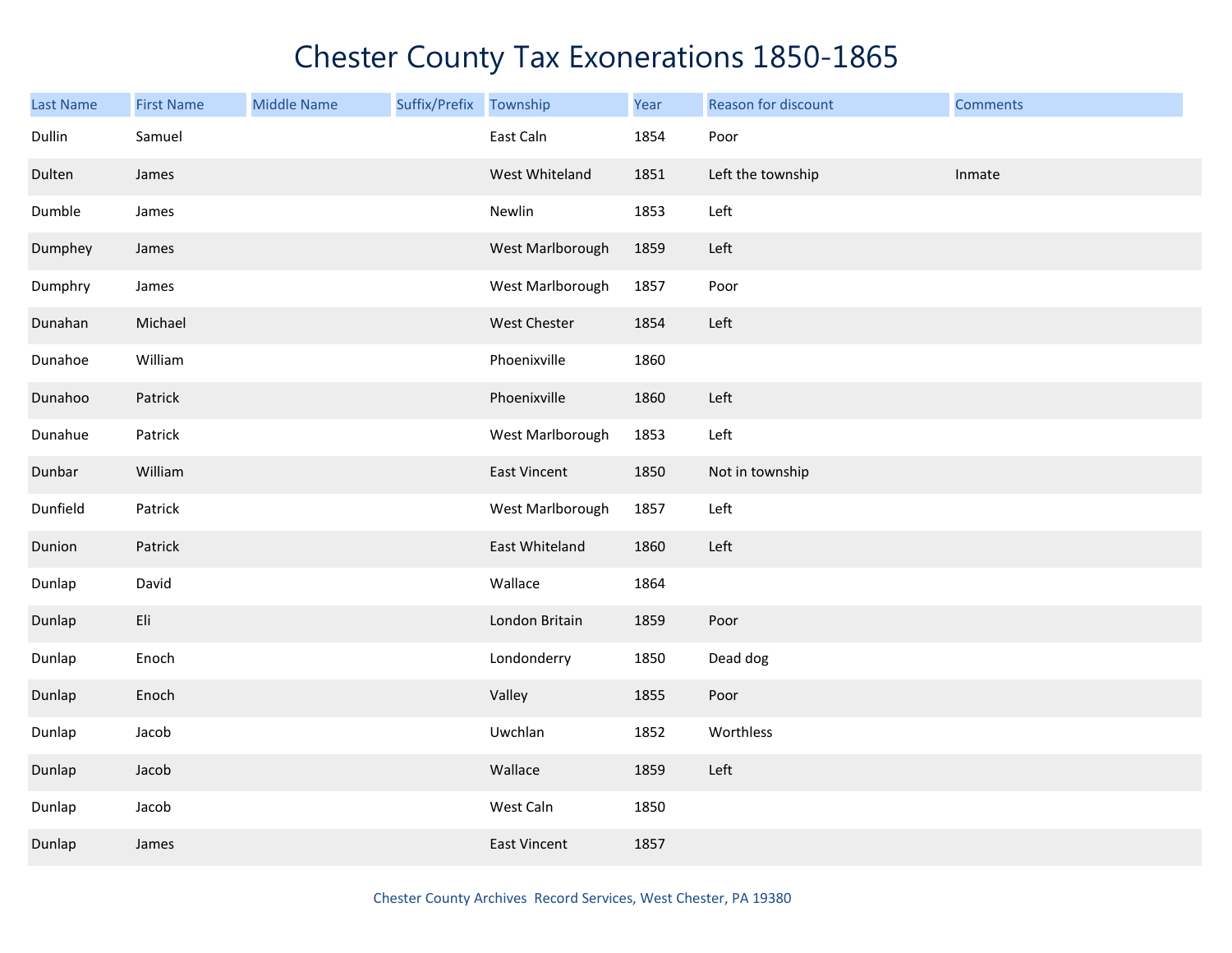| <b>Last Name</b> | <b>First Name</b> | <b>Middle Name</b> | Suffix/Prefix | Township             | Year | Reason for discount | <b>Comments</b> |
|------------------|-------------------|--------------------|---------------|----------------------|------|---------------------|-----------------|
| Dunlap           | James             |                    |               | East Vincent         | 1859 | Left                |                 |
| Dunlap           | James             |                    |               | West Fallowfield     | 1857 | Left                |                 |
| Dunlap           | John              |                    |               | Birmingham           | 1860 | Left                |                 |
| Dunlap           | John              |                    |               | Kennett              | 1860 | Left                |                 |
| Dunlap           | John              |                    |               | Warwick              | 1859 | Left                |                 |
| Dunlap           | Joseph            |                    |               | Wallace              | 1853 | Left                |                 |
| Dunlap           | Patrick           |                    |               | Honey Brook          | 1857 | Left                |                 |
| Dunlap           | William           |                    |               | New Garden           | 1857 | Left                |                 |
| Dunlap           | William           |                    |               | New London           | 1850 | Left township       | Single Freeman  |
| Dunlapp          | Jacob             |                    |               | East Caln            | 1860 | Left                |                 |
| Dunlapp          | William           |                    |               | <b>East Coventry</b> | 1850 | Deceased            |                 |
| Dunlavee         | <b>Bridget</b>    |                    |               | West Chester         | 1853 | Poor                |                 |
| Dunlavey         | M.                |                    |               | West Chester         | 1857 | Left                |                 |
| Dunmore          | Daniel            |                    |               | Charlestown          | 1860 | Left                |                 |
| Dunmore          | Henry             |                    |               | Londonderry          | 1859 |                     |                 |
| Dunn             | Henry             | L.                 |               | Newlin               | 1853 | Left                |                 |
| Dunn             | Jacob             |                    |               | West Brandywine      | 1850 |                     | Inmate          |
| Dunn             | James             |                    |               | Valley               | 1855 | Left                |                 |
| Dunn             | John              |                    |               | London Britain       | 1853 | Left                |                 |
| Dunn             | John              |                    |               | Sadsbury             | 1853 | Left                |                 |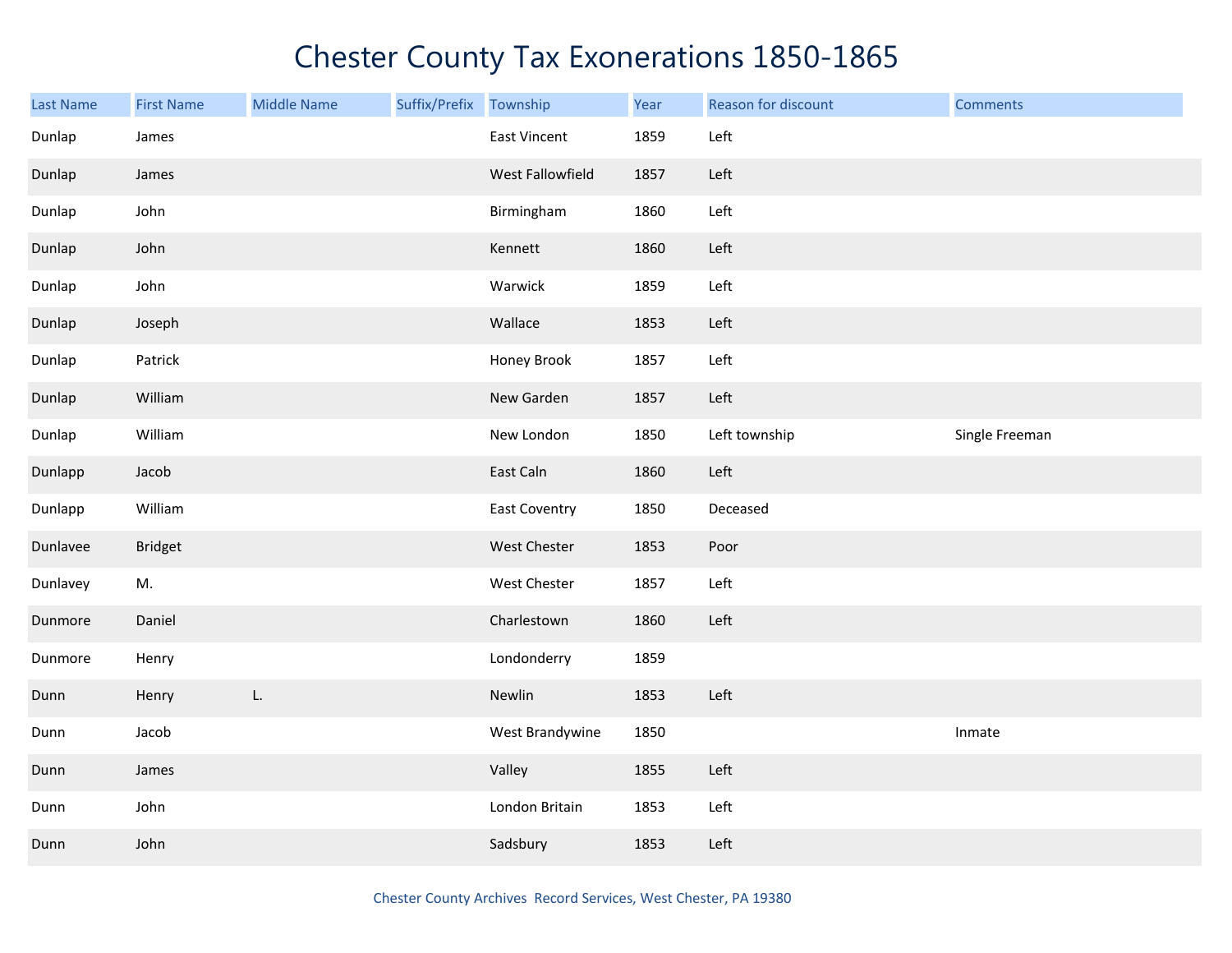| Last Name | <b>First Name</b> | <b>Middle Name</b> | Suffix/Prefix Township |                      | Year | Reason for discount | <b>Comments</b> |
|-----------|-------------------|--------------------|------------------------|----------------------|------|---------------------|-----------------|
| Dunn      | Michael           |                    |                        | Phoenixville         | 1860 | Left                |                 |
| Dunn      | Nathaniel         |                    |                        | Sadsbury             | 1865 | Unknown             |                 |
| Dunn      | Patrick           |                    |                        | Phoenixville         | 1897 |                     | 4th & 5th Ward  |
| Dunn      | Robert            |                    |                        | Newlin               | 1854 | Left                |                 |
| Dunn      | Robert            | $\mathsf{C}.$      |                        | West Chester         | 1855 | Left                |                 |
| Dunn      | Thomas            |                    |                        | Newlin               | 1859 | Poor                |                 |
| Dunniun   | Patrick           |                    |                        | East Whiteland       | 1857 | Left                |                 |
| Dunwoody  | David             |                    |                        | <b>West Nantmeal</b> | 1860 | Left                |                 |
| Dunwoody  | James             | А.                 |                        | West Nantmeal        | 1859 | Left                |                 |
| Dunwoody  | Jesse             | В.                 |                        | East Bradford        | 1851 | Error in State tax  |                 |
| Dunwoody  | Jesse             | В.                 |                        | Warwick              | 1853 | Error               | Land Holder     |
| Dunwoody  | John              |                    |                        | East Whiteland       | 1854 |                     |                 |
| Dunwoody  | John              |                    |                        | <b>West Nantmeal</b> | 1860 | Deceased            |                 |
| Durborow  | Isaac             |                    |                        | West Whiteland       | 1865 | Poor                |                 |
| Durham    | Daniel            |                    |                        | Honey Brook          | 1850 | Left township       | Single Freeman  |
| Durham    | George            | $\mathsf T.$       |                        | West Caln            | 1861 |                     |                 |
| Durham    | Israel            |                    |                        | Honey Brook          | 1850 | Cannot be found     | Single Freeman  |
| Durham    | Israel            |                    |                        | Honey Brook          | 1857 | Left                |                 |
| During    | Edward            |                    |                        | Valley               | 1856 | Left                |                 |
| Durkhan   | Thomas            |                    |                        | Phoenixville         | 1860 | Error               |                 |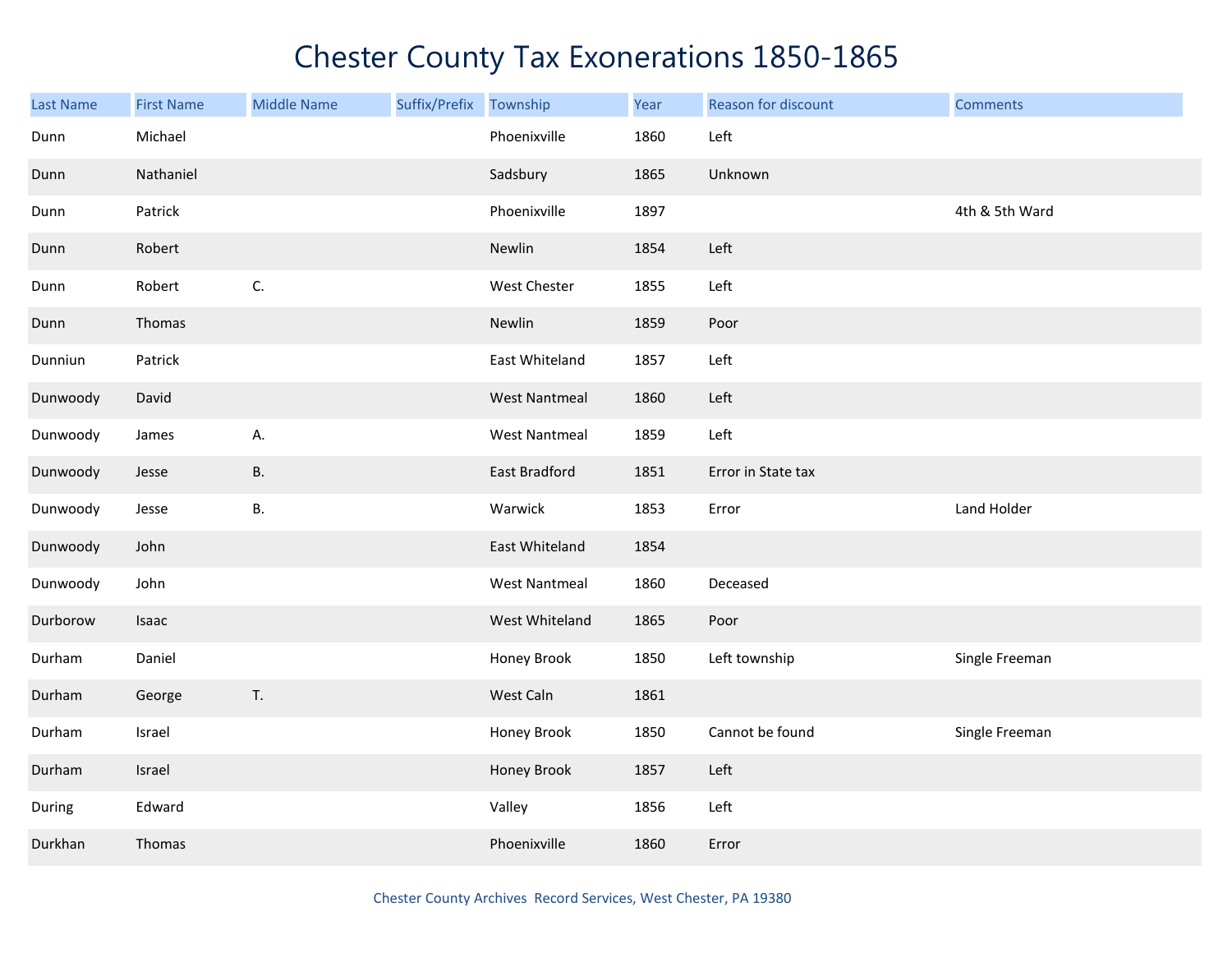| <b>Last Name</b> | <b>First Name</b> | <b>Middle Name</b> | Suffix/Prefix | Township             | Year | Reason for discount | <b>Comments</b> |
|------------------|-------------------|--------------------|---------------|----------------------|------|---------------------|-----------------|
| Durkin           | <b>Burnett</b>    |                    |               | Phoenixville         | 1860 | Duplicate           |                 |
| Durkin           | Hugh              |                    |               | Phoenixville         | 1860 | Error               |                 |
| Durkin           | John              |                    |               | Phoenixville         | 1860 | Left                |                 |
| Durkin           | John              |                    |               | Phoenixville         | 1860 | Left                |                 |
| Durkin           | John              |                    |               | West Pikeland        | 1857 | Not in township     |                 |
| Durkin           | John              |                    |               | West Pikeland        | 1859 | Left                |                 |
| Durkin           | Michael           |                    |               | Phoenixville         | 1860 | Duplicate           |                 |
| Durkin           | Thomas            |                    |               | Phoenixville         | 1860 | Error               |                 |
| Durnall          | John              |                    |               | New Garden           | 1856 | Error               |                 |
| Durnell          | Harvey            |                    |               | <b>Upper Oxford</b>  | 1860 | Error               |                 |
| Dutton           | Jesse             |                    |               | East Bradford        | 1851 | Left                | Inmate          |
| Dutton           | John              |                    |               | Honey Brook          | 1850 | Left township       | Inmate          |
| Dutton           | Jonathan          |                    |               | East Nottingham      | 1857 | Left                |                 |
| Dutton           | Thomas            |                    |               | Franklin             | 1854 |                     |                 |
| Dutton           | Thomas            |                    |               | Franklin             | 1857 | Poor                |                 |
| Dyer             | James             | W.                 |               | West Pikeland        | 1854 | Left                |                 |
| Dyers            | James             |                    |               | <b>East Nantmeal</b> | 1856 |                     |                 |
| Dyson            | Isaiah            |                    |               | Sadsbury             | 1850 | Gone                | Single Freeman  |
| Dyson            | Isaiah            |                    |               | <b>Upper Oxford</b>  | 1853 | Left                |                 |
| Eaby             | George            | F.                 |               | West Caln            | 1861 | Mill burnt          |                 |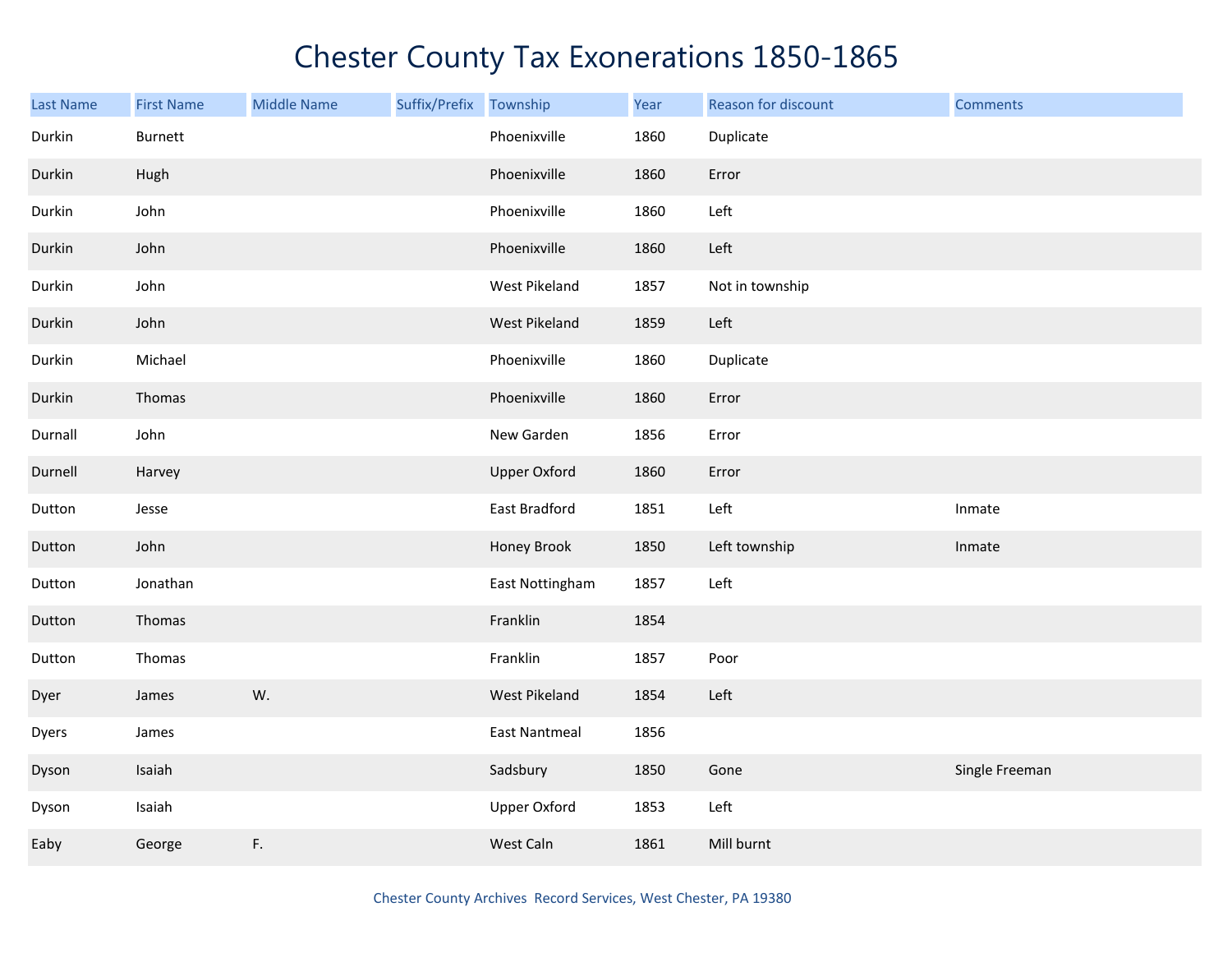| <b>Last Name</b> | <b>First Name</b> | <b>Middle Name</b> | Suffix/Prefix | Township         | Year | Reason for discount | <b>Comments</b> |
|------------------|-------------------|--------------------|---------------|------------------|------|---------------------|-----------------|
| Eaches           | Abner             |                    |               | East Whiteland   | 1857 | Left                |                 |
| Eaches           | Mordecai          |                    |               | Uwchlan          | 1855 | Error               |                 |
| Eaches           | William           | W.                 |               | West Caln        | 1855 | Error               |                 |
| Eachus           | Abner             |                    |               | Willistown       | 1857 | Left the township   |                 |
| Eachus           | F.                | J.                 |               | West Chester     | 1865 | Left                |                 |
| Eachus           | Josiah            |                    |               | Phoenixville     | 1860 | Error               |                 |
| Eachus           | William           |                    |               | West Chester     | 1854 | Poor                |                 |
| Eagen            | Michael           |                    |               | Kennett          | 1860 | Left                |                 |
| Ealer            | George            |                    |               | Sadsbury         | 1850 | Cannot be found     | Inmate          |
| Earl             | Corleus           |                    |               | East Marlborough | 1852 |                     |                 |
| Earnest          | Adam              |                    |               | Honey Brook      | 1850 | Left township       | Single Freeman  |
| Easey            | Edward            |                    |               | West Chester     | 1853 |                     |                 |
| Easey            | Edward            |                    |               | West Chester     | 1854 | Left                |                 |
| Eastburn         | Baily             |                    |               | East Marlborough | 1859 | Left                |                 |
| Eastwood         | David             |                    |               | East Caln        | 1865 | Left                |                 |
| Eastwood         | William           |                    |               | West Caln        | 1850 | Gone away           | Tenant          |
| Eaton            | James             |                    |               | New Garden       | 1857 | Foreigner           |                 |
| Eaton            | James             |                    |               | Pennsbury        | 1856 |                     |                 |
| Eaton            | Richard           |                    |               | West Marlborough | 1859 | Left                |                 |
| Eavenson         | George            |                    |               | East Marlborough | 1860 | Poor                |                 |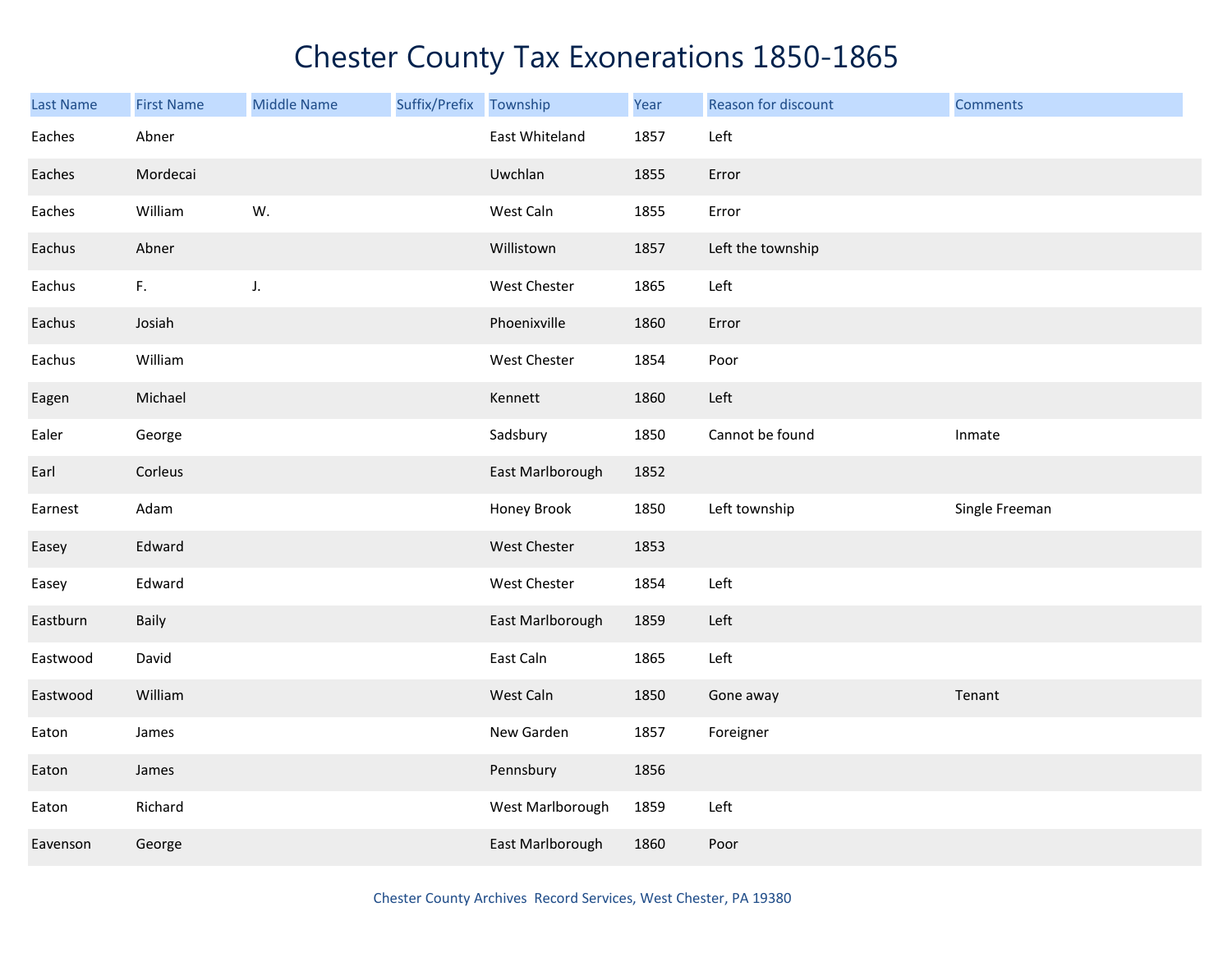| Last Name | <b>First Name</b> | <b>Middle Name</b> | Suffix/Prefix Township |                   | Year | Reason for discount | <b>Comments</b> |
|-----------|-------------------|--------------------|------------------------|-------------------|------|---------------------|-----------------|
| Ebnatha   | Samuel            |                    |                        | Elk               | 1860 | Out of state        |                 |
| Eckerly   | Joseph            |                    |                        | Kennett           | 1857 | Left                |                 |
| Eckland   | Jesse             |                    |                        | Lower Oxford      | 1850 | Left the township   | Inmate          |
| Ecoff     | Amos              |                    |                        | West Marlborough  | 1859 | Poor                |                 |
| Ecoff     | George            |                    |                        | Highland          | 1855 | Left                |                 |
| Ecoff     | William           |                    | Jr.                    | Highland          | 1865 | Dead                |                 |
| Ector     | Robert            |                    |                        | East Marlborough  | 1855 | Dead                |                 |
| Edge      | Jane              |                    |                        | East Caln         | 1853 | Error               |                 |
| Edminson  | James             |                    |                        | Valley            | 1859 | Poor                |                 |
| Edmonds   | Thomas            |                    |                        | East Whiteland    | 1855 |                     |                 |
| Edmonds   | Thomas            |                    |                        | West Chester      | 1856 | Left                |                 |
| Edson     | Henry             |                    |                        | East Pikeland     | 1860 | Burnt out           |                 |
| Edson     | Samuel            |                    |                        | West Chester      | 1856 | Left                |                 |
| Edwards   | Albert            |                    |                        | New London        | 1898 |                     |                 |
| Edwards   | Amos              |                    |                        | Willistown        | 1857 | Unable to pay       |                 |
| Edwards   | Buffington        |                    |                        | East Marlborough  | 1865 | Poor                |                 |
| Edwards   | Charles           |                    |                        | Londonderry       | 1850 | Out                 |                 |
| Edwards   | Doc               |                    |                        | Downingtown, East | 1898 | Removed             |                 |
| Edwards   | Edward            |                    |                        | Penn              | 1852 | No Dog              |                 |
| Edwards   | Edward            |                    |                        | Penn              | 1860 | Old & Poor          |                 |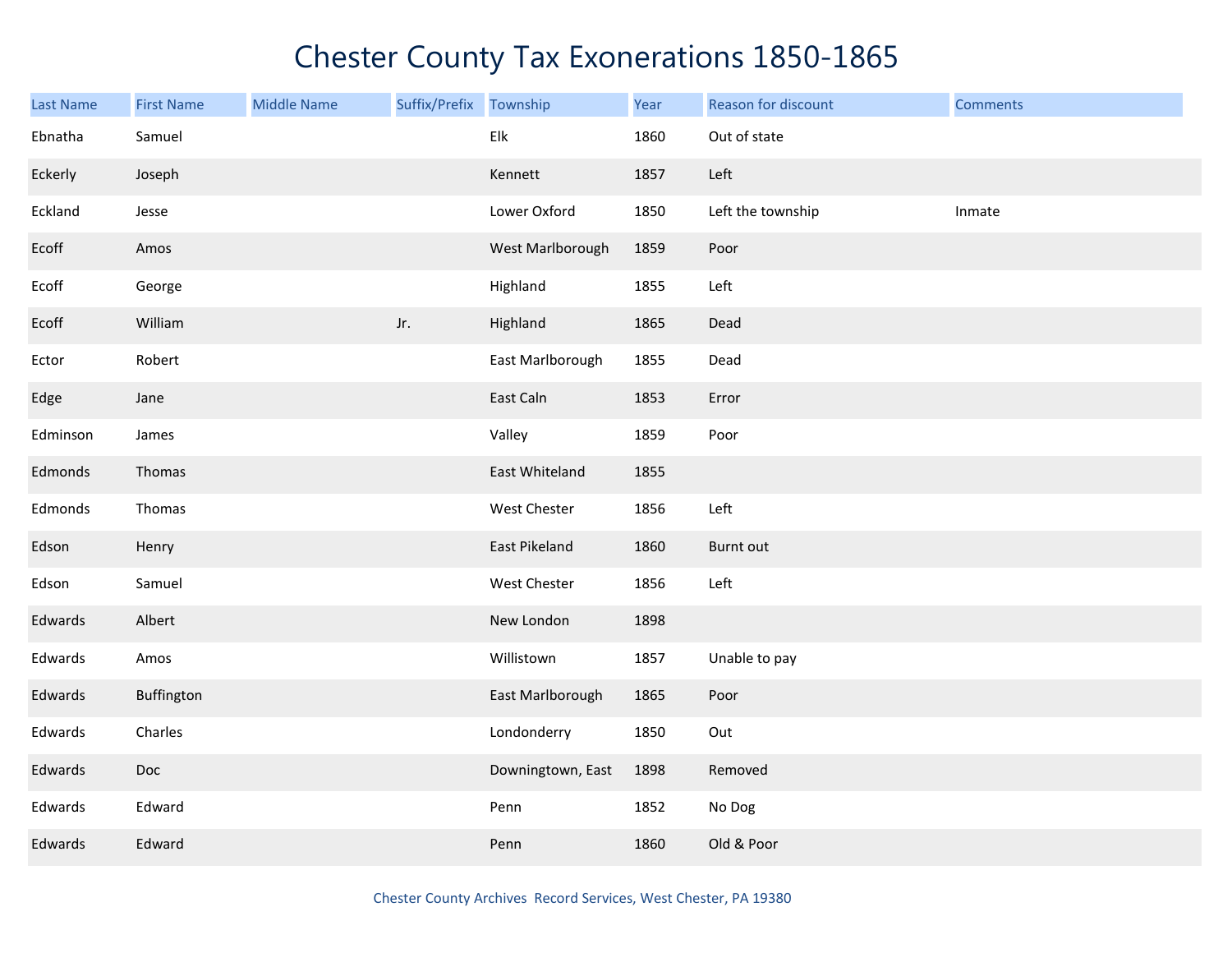| Last Name | <b>First Name</b> | <b>Middle Name</b> | Suffix/Prefix Township |                      | Year | Reason for discount | <b>Comments</b> |
|-----------|-------------------|--------------------|------------------------|----------------------|------|---------------------|-----------------|
| Edwards   | George            |                    |                        | South Coventry       | 1865 | Worthless           |                 |
| Edwards   | George            |                    |                        | Warwick              | 1859 | Left                |                 |
| Edwards   | Isaac             |                    |                        | Penn                 | 1850 | Poor                |                 |
| Edwards   | Isaac             |                    |                        | Penn                 | 1852 | Error               |                 |
| Edwards   | Isaac             |                    |                        | Penn                 | 1853 |                     |                 |
| Edwards   | John              |                    |                        | Honey Brook          | 1856 | Left                | Inmate          |
| Edwards   | John              |                    |                        | Londonderry          | 1850 | Out                 |                 |
| Edwards   | John              |                    |                        | Sadsbury             | 1865 | Can't find him      |                 |
| Edwards   | Jonathan          |                    |                        | Honey Brook          | 1853 |                     |                 |
| Edwards   | Jonathan          |                    |                        | Honey Brook          | 1856 | Poor                | Inmate          |
| Edwards   | Joseph            | D.                 |                        | Londonderry          | 1865 | Left                |                 |
| Edwards   | Joseph            |                    |                        | Penn                 | 1852 | No property         |                 |
| Edwards   | Joseph            |                    |                        | Willistown           | 1864 |                     |                 |
| Edwards   | Samuel            |                    |                        | <b>East Nantmeal</b> | 1852 |                     |                 |
| Edwards   | Thomas            |                    |                        | <b>East Nantmeal</b> | 1856 | Poor                | Inmate          |
| Edwards   | Thomas            |                    |                        | <b>East Nantmeal</b> | 1857 | Unable to pay       |                 |
| Edwards   | Thomas            |                    |                        | <b>East Nantmeal</b> | 1860 | Left                |                 |
| Edwards   | Thomas            |                    |                        | Warwick              | 1853 | Gone                |                 |
| Edwards   | Thomas            |                    |                        | Warwick              | 1856 |                     |                 |
| Edwards   | Thomas            |                    |                        | <b>West Chester</b>  | 1853 |                     |                 |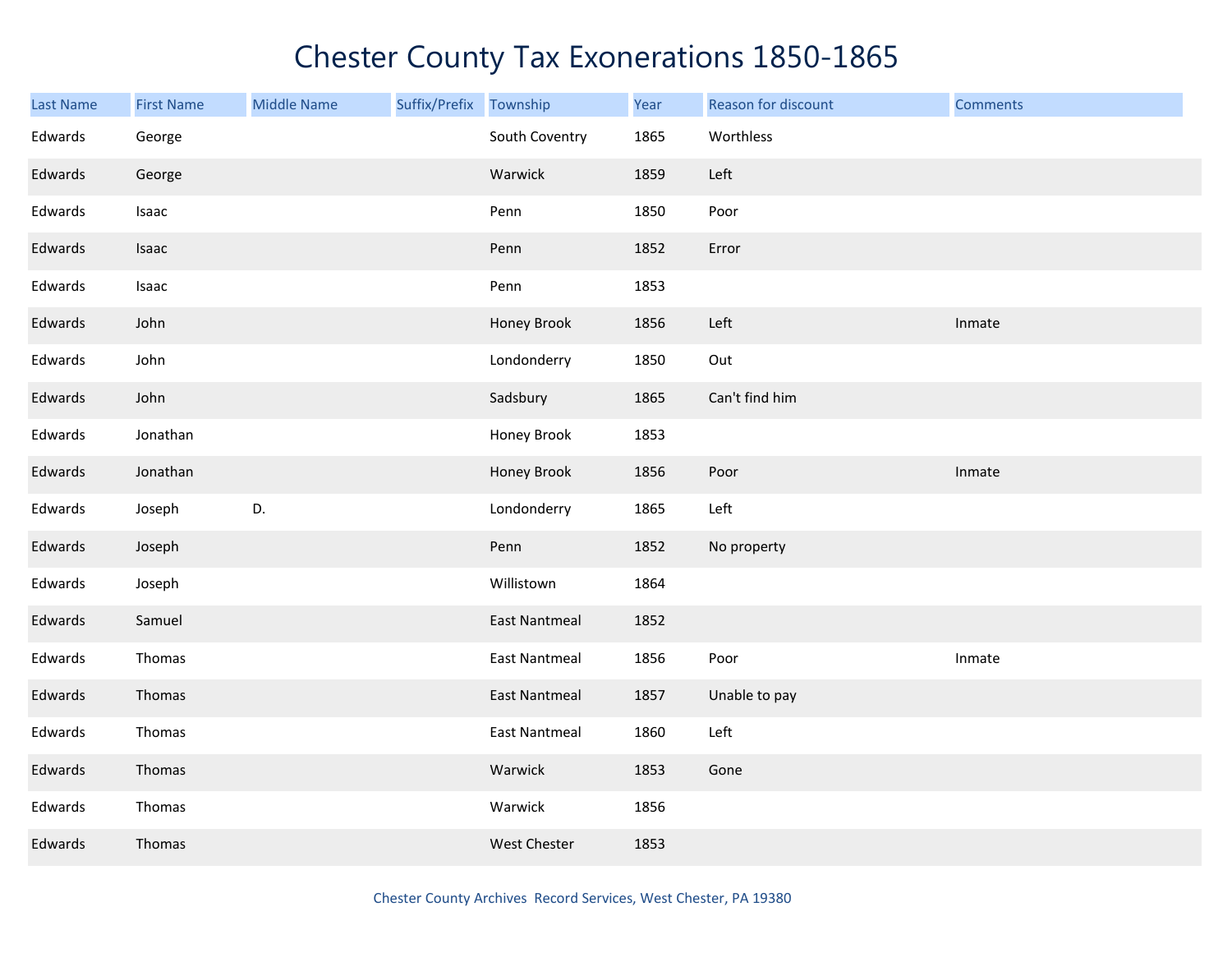| <b>Last Name</b> | <b>First Name</b> | <b>Middle Name</b> | Suffix/Prefix | Township             | Year | Reason for discount | <b>Comments</b> |
|------------------|-------------------|--------------------|---------------|----------------------|------|---------------------|-----------------|
| Edwards          | William           | S.                 |               | Franklin             | 1860 | Left                |                 |
| Egoff            | Samuel            |                    |               | East Pikeland        | 1865 | Left                |                 |
| Eily             | Andrew            |                    |               | East Marlborough     | 1850 | Left                | Single Freeman  |
| Eily             | Thomas            |                    |               | East Marlborough     | 1850 | Left                | Single Freeman  |
| Eisenbeis        | L.                |                    |               | West Chester         | 1857 | Left                |                 |
| Eldridge         | Augustus          |                    |               | West Chester         | 1860 | Left & Poor         |                 |
| Elfrey           | Thomas            |                    |               | West Chester         | 1860 | Soldier             |                 |
| Eliaz            | James             |                    |               | New London           | 1850 | No Dog              |                 |
| Eliott           | Stephen           |                    |               | Phoenixville         | 1860 | Left                |                 |
| Ellett           | Benjamin          |                    |               | West Fallowfield     | 1850 | Left the township   | Inmate          |
| Ellicott         | T.                | Η.                 |               | West Chester         | 1865 | Poor                |                 |
| Elliott          | Benjamin          |                    |               | Sadsbury             | 1865 | Left                |                 |
| Elliott          | George            |                    |               | Willistown           | 1857 | Left the township   |                 |
| Elliott          | Joseph            |                    |               | <b>East Coventry</b> | 1853 |                     |                 |
| Elliott          | Lee               |                    |               | London Grove         | 1857 | Poor                |                 |
| Elliott          | Samuel            |                    |               | Warwick              | 1865 | Left                |                 |
| Elliott          | William           |                    |               | Valley               | 1860 | Left                |                 |
| Elliott          | William           |                    |               | West Bradford        | 1857 | Left                |                 |
| <b>Ellis</b>     | Benjamin          |                    |               | East Caln            | 1854 | Poor                |                 |
| Ellis            | Benjamin          |                    |               | East Caln            | 1856 | Left                |                 |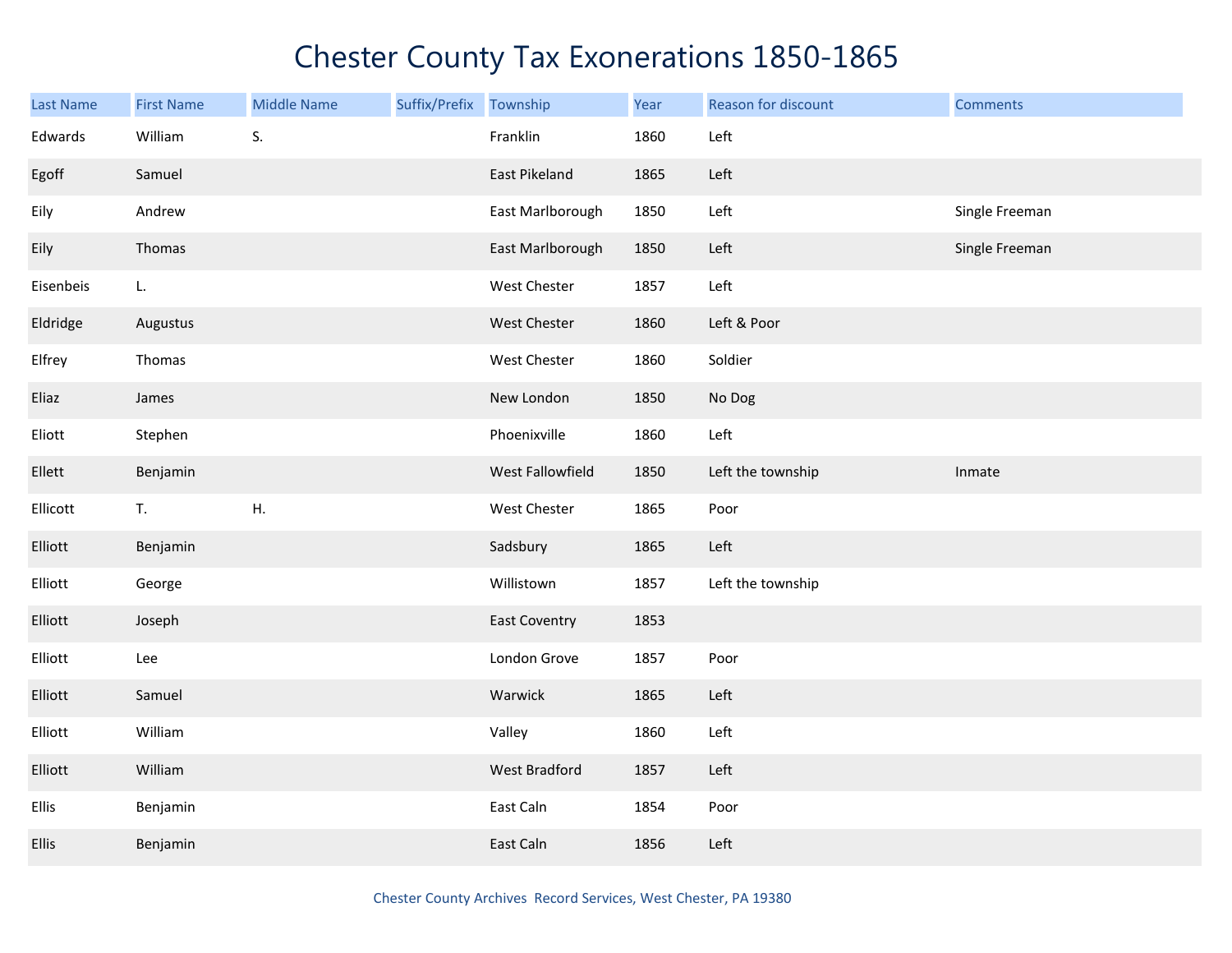| Last Name | <b>First Name</b> | <b>Middle Name</b> | Suffix/Prefix Township |                | Year | Reason for discount | <b>Comments</b> |
|-----------|-------------------|--------------------|------------------------|----------------|------|---------------------|-----------------|
| Ellis     | James             |                    |                        | Warwick        | 1850 | Left the township   |                 |
| Ellis     | Jarvis            |                    |                        | East Caln      | 1853 |                     |                 |
| Ellis     | Jarvis            |                    |                        | East Caln      | 1858 |                     |                 |
| Ellis     | John              |                    |                        | East Caln      | 1853 |                     |                 |
| Ellis     | John              |                    |                        | Warwick        | 1850 | Left                |                 |
| Ellis     | William           |                    |                        | Kennett        | 1850 | Left township       | Single Freeman  |
| Ellis     | Wilson            |                    |                        | West Chester   | 1855 | Left                |                 |
| Ellot     | Lee               |                    |                        | New Garden     | 1853 | Left                |                 |
| Ellott    | Isaiah            |                    |                        | London Grove   | 1860 | Gone                |                 |
| Ellott    | Lee               |                    |                        | London Grove   | 1860 | Poor                |                 |
| Eltonhead | James             |                    |                        | West Chester   | 1859 | Left                | Crossed out     |
| Ely       | Benjamin          |                    |                        | East Whiteland | 1857 | Left                |                 |
| Ely       | James             | L.                 |                        | New London     | 1898 |                     |                 |
| Ely       | William           | А.                 |                        | West Chester   | 1852 |                     |                 |
| Embree    | James             |                    |                        | West Chester   | 1859 |                     |                 |
| Embree    | Person            |                    |                        | West Chester   | 1853 |                     |                 |
| Embry     | James             |                    |                        | West Chester   | 1860 | Deceased            |                 |
| Emerey    | Thomas            |                    |                        | Warwick        | 1859 | Poor                |                 |
| Emerick   | Levi              |                    |                        | East Caln      | 1860 | Poor                |                 |
| Emery     | Christian         |                    |                        | West Pikeland  | 1855 | Age                 |                 |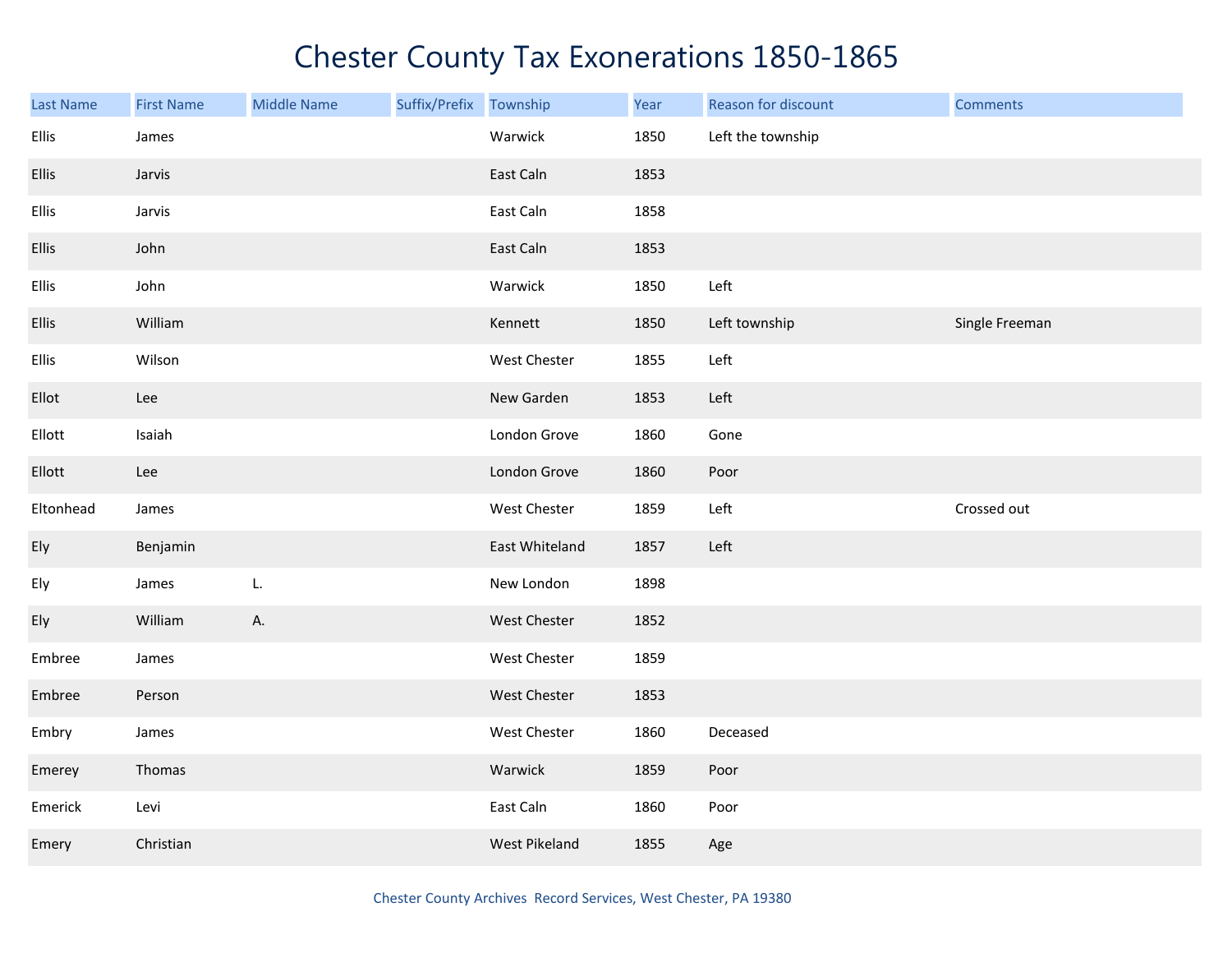| Last Name | <b>First Name</b> | <b>Middle Name</b> | Suffix/Prefix | Township             | Year | Reason for discount | <b>Comments</b> |
|-----------|-------------------|--------------------|---------------|----------------------|------|---------------------|-----------------|
| Emery     | Edward            |                    |               | East Pikeland        | 1855 | Poor                |                 |
| Emery     | Effinger          | Η.                 |               | <b>West Nantmeal</b> | 1859 | Left                |                 |
| Emery     | George            |                    |               | East Pikeland        | 1850 | Left                | Single Freeman  |
| Emery     | John              |                    |               | Charlestown          | 1860 | Left                |                 |
| Emery     | John              |                    |               | East Pikeland        | 1859 | Left                |                 |
| Emery     | John              |                    |               | East Pikeland        | 1860 | Left                |                 |
| Emery     | John              |                    |               | Tredyffrin           | 1853 | Left                |                 |
| Emery     | Joseph            |                    |               | West Pikeland        | 1860 | In Army             |                 |
| Emery     | Levi              |                    |               | Valley               | 1857 | Left                |                 |
| Emery     | Lewis             |                    |               | West Brandywine      | 1856 | Dog Dead            |                 |
| Emery     | Moses             |                    |               | Phoenixville         | 1860 | Error               |                 |
| Emery     | Oliver            |                    |               | <b>West Vincent</b>  | 1865 | Left                |                 |
| Emery     | Samuel            |                    |               | <b>West Nantmeal</b> | 1865 | Left                |                 |
| Emery     | William           |                    |               | <b>East Nantmeal</b> | 1860 | Dead                |                 |
| Emey      | Thomas            |                    |               | Warwick              | 1860 | Left                |                 |
| Emmerson  | Evan              | Η.                 |               | Tredyffrin           | 1853 | Poor                |                 |
| Emmerson  | John              |                    |               | West Fallowfield     | 1857 | Poor                |                 |
| Emmett    | John              |                    |               | Sadsbury             | 1865 | Left                |                 |
| Emory     | John              |                    |               | East Whiteland       | 1857 | Left                |                 |
| Emry      | Davis             |                    |               | Warwick              | 1857 |                     |                 |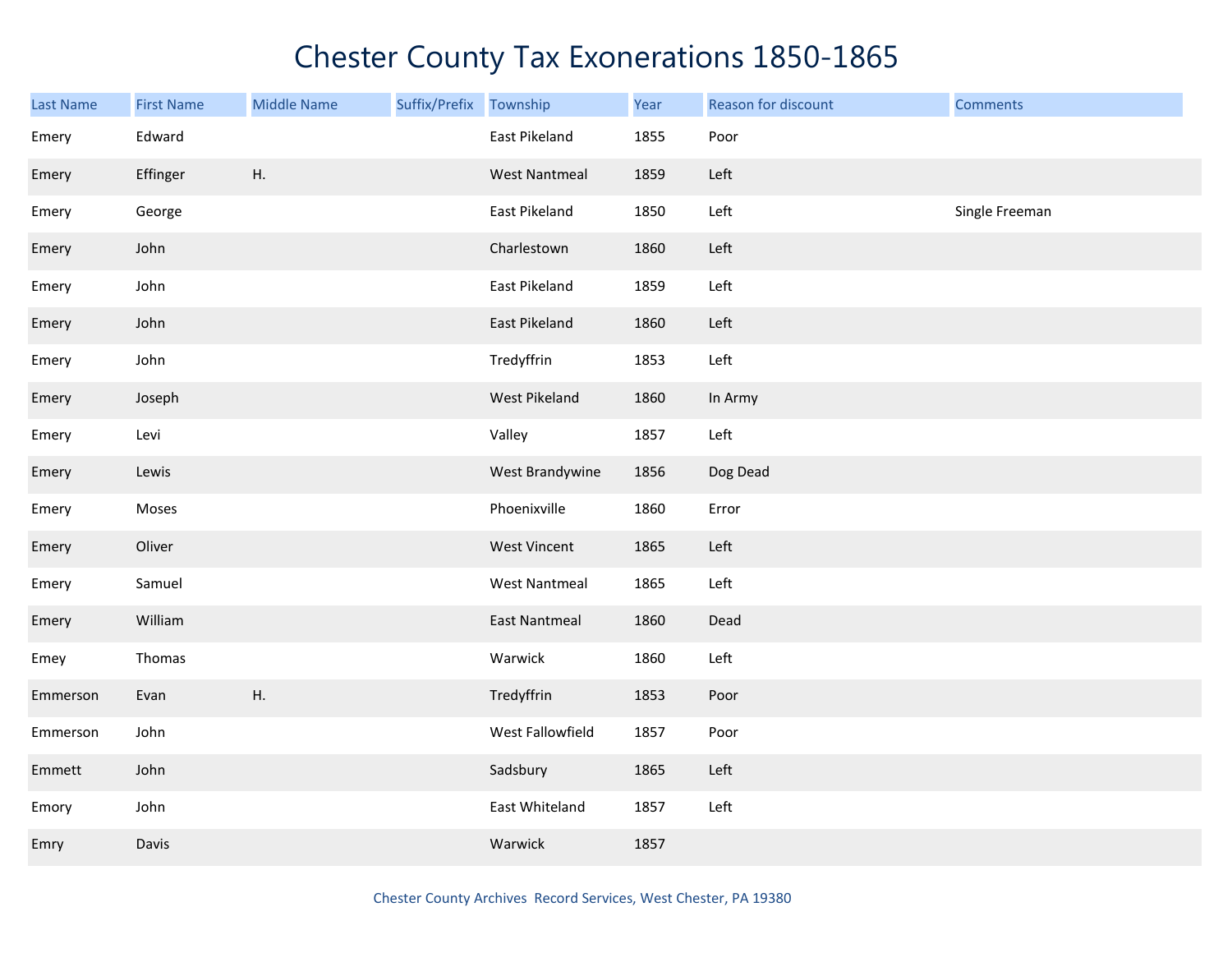| Last Name | <b>First Name</b> | <b>Middle Name</b> | Suffix/Prefix Township |                  | Year | Reason for discount | <b>Comments</b> |
|-----------|-------------------|--------------------|------------------------|------------------|------|---------------------|-----------------|
| Enes      | Baley             |                    |                        | Penn             | 1850 | Poor & Black        |                 |
| England   | Joseph            |                    |                        | East Bradford    | 1853 |                     |                 |
| Engle     | Edward            |                    |                        | East Whiteland   | 1859 |                     |                 |
| Engle     | Enos              | M.                 |                        | Pennsbury        | 1865 | Poor & Drunken      |                 |
| Englehart | Cyrus             |                    |                        | Warwick          | 1850 | Left the township   |                 |
| Englehart | Cyrus             |                    |                        | Warwick          | 1857 |                     |                 |
| Englehart | Cyrus             |                    |                        | Warwick          | 1860 | Very Poor           |                 |
| Englehart | George            |                    |                        | Warwick          | 1850 | Poor                |                 |
| Englehart | George            |                    |                        | Warwick          | 1853 |                     | Paid            |
| Englehart | George            |                    |                        | Warwick          | 1856 |                     |                 |
| Englehart | George            |                    |                        | Warwick          | 1859 | Poor                |                 |
| Englehart | George            |                    |                        | Warwick          | 1860 | Left                |                 |
| Englehart | Samuel            |                    |                        | Warwick          | 1857 |                     |                 |
| Englehart | Samuel            |                    |                        | Warwick          | 1857 |                     |                 |
| Englehart | Samuel            |                    |                        | Warwick          | 1859 |                     |                 |
| Englehart | Samuel            |                    |                        | Warwick          | 1859 | Poor                |                 |
| Engleth   | John              |                    |                        | West Caln        | 1854 | Error               |                 |
| English   | Gilbert           |                    |                        | West Fallowfield | 1860 | Poor                |                 |
| Enos      | Lee               |                    |                        | Lower Oxford     | 1853 | Error               |                 |
| Ensworth  | Benjamin          |                    |                        | West Whiteland   | 1851 | Left the township   | Single Freeman  |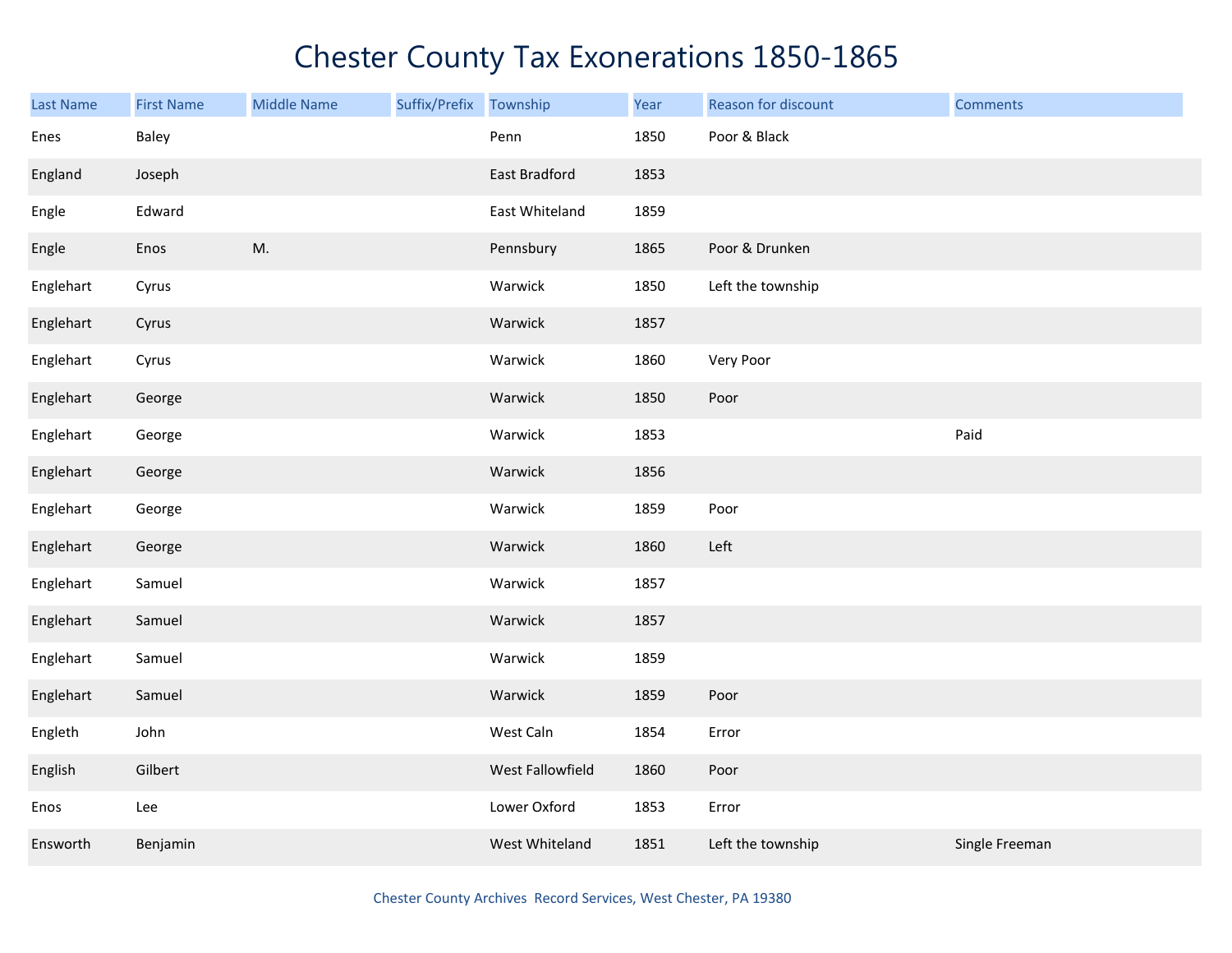| <b>Last Name</b> | <b>First Name</b> | <b>Middle Name</b> | Suffix/Prefix Township |                  | Year | Reason for discount | <b>Comments</b>            |
|------------------|-------------------|--------------------|------------------------|------------------|------|---------------------|----------------------------|
| Entreken         | Jacob             |                    |                        | West Caln        | 1850 | Gone                | Single Freeman             |
| Entreken         | Smith             |                    | Dr.                    | East Marlborough | 1850 | Error               |                            |
| Entreken         | William           |                    |                        | Willistown       | 1850 | Gone away           | Single Freeman             |
| Entrekin         | William           |                    |                        | Willistown       | 1853 |                     |                            |
| Entriken         | James             |                    |                        | Uwchlan          | 1860 | Deceased            |                            |
| Entriken         | M.                |                    |                        | Pocopson         | 1857 | Left                |                            |
| Entriken         | Mary              | S.                 |                        | West Chester     | 1860 | Left                |                            |
| Entriken         | William           |                    |                        | Willistown       | 1865 | Poor                |                            |
| Entrikin         | Henry             |                    |                        | West Chester     | 1865 | Left                |                            |
| Entrikin         | Thomas            |                    |                        | West Caln        | 1855 | Dog Dead            |                            |
| Entrup           | Bernard           |                    |                        | West Chester     | 1852 |                     |                            |
| Entwisle         | Joseph            | S.                 |                        | Phoenixville     | 1897 | Dead                | 1st & 2nd & 4th & 6th Ward |
| Ephright         | Jacob             |                    |                        | Willistown       | 1853 |                     |                            |
| Epright          | Eli               |                    |                        | East Coventry    | 1850 | Gone                |                            |
| Epright          | Eli               |                    |                        | South Coventry   | 1850 | Gone                | Single Freeman             |
| Epright          | James             |                    |                        | West Whiteland   | 1860 | Left                |                            |
| Epright          | John              | J.                 |                        | Uwchlan          | 1855 | Left                |                            |
| Epright          | Samuel            |                    |                        | Wallace          | 1859 | Left                |                            |
| Epright          | Samuel            |                    |                        | West Whiteland   | 1860 | Left                |                            |
| Erbb             | Elizabeth         |                    |                        | Tredyffrin       | 1900 | Sheriff             |                            |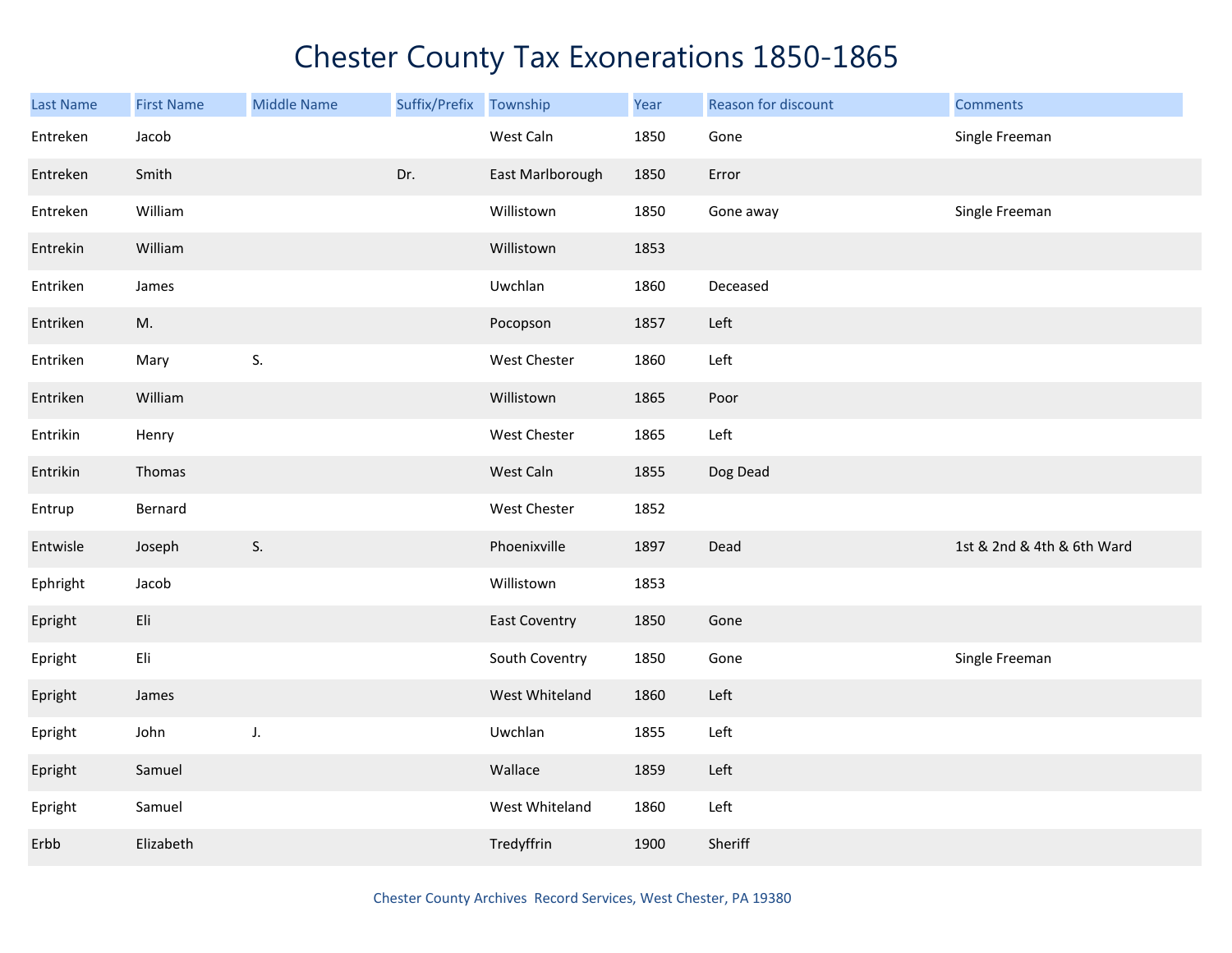| <b>Last Name</b> | <b>First Name</b> | <b>Middle Name</b> | Suffix/Prefix | Township             | Year | Reason for discount | <b>Comments</b> |
|------------------|-------------------|--------------------|---------------|----------------------|------|---------------------|-----------------|
| Erwin            | Thomas            |                    |               | West Goshen          | 1857 |                     |                 |
| Eshelman         | M.                | <b>B.</b>          |               | Londonderry          | 1865 |                     |                 |
| Essick           | Eli               |                    |               | <b>West Nantmeal</b> | 1850 | Assessed with land  | Single Freeman  |
| Essick           | John              |                    |               | West Chester         | 1860 | Left                |                 |
| Essick           | John              |                    |               | West Vincent         | 1851 |                     |                 |
| Essick           | John              |                    |               | Willistown           | 1850 | Gone away           | Single Freeman  |
| Estell           | Charles           |                    |               | Uwchlan              | 1856 | Left                |                 |
| Esterly          | William           |                    |               | East Nottingham      | 1857 | Left                |                 |
| Estor            | Thomas            |                    |               | East Marlborough     | 1850 | Left                | Single Freeman  |
| Esworthy         | James             |                    |               | <b>West Nantmeal</b> | 1860 | Left                |                 |
| Esworthy         | Joseph            |                    |               | West Caln            | 1861 |                     |                 |
| Etinger          | Michael           |                    |               | East Pikeland        | 1860 | Left                |                 |
| Ettinne          | James             |                    |               | Phoenixville         | 1860 | Left                |                 |
| Evans            | Abner             |                    |               | West Chester         | 1865 | Left                |                 |
| Evans            | Abram             |                    |               | Newlin               | 1855 |                     |                 |
| Evans            | Alexander         |                    |               | Willistown           | 1853 |                     |                 |
| Evans            | Allen             |                    |               | West Bradford        | 1853 | Not found           |                 |
| Evans            | David             |                    |               | Willistown           | 1857 | Error               |                 |
| Evans            | E.                | В.                 |               | Uwchlan              | 1860 | Left                |                 |
| Evans            | Evan              |                    |               | East Whiteland       | 1854 |                     |                 |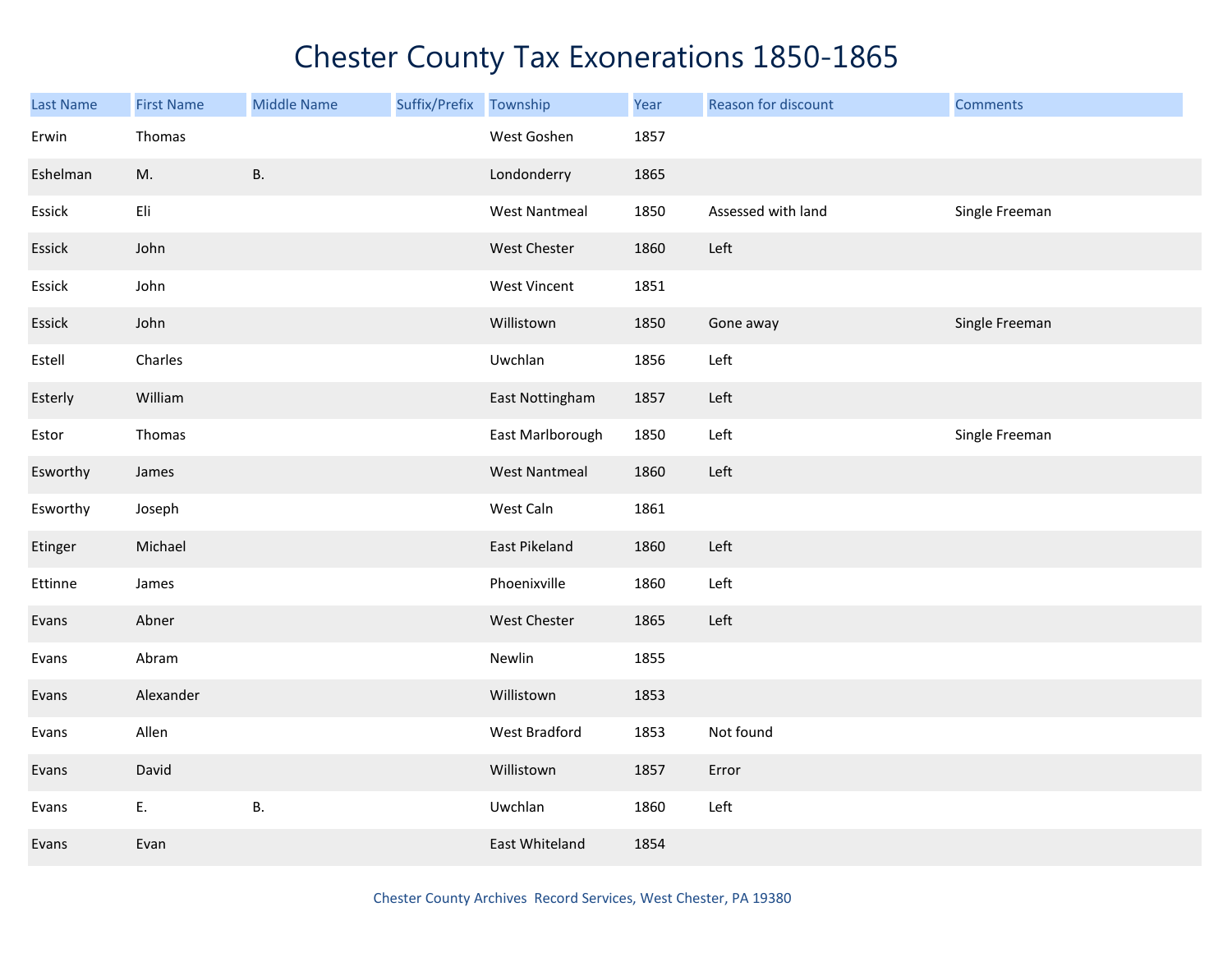| <b>Last Name</b> | <b>First Name</b> | <b>Middle Name</b> | Suffix/Prefix | Township             | Year | Reason for discount | <b>Comments</b> |
|------------------|-------------------|--------------------|---------------|----------------------|------|---------------------|-----------------|
| Evans            | J.                |                    |               | South Coventry       | 1860 |                     |                 |
| Evans            | James             |                    |               | London Grove         | 1857 | Left                |                 |
| Evans            | Jesse             |                    |               | <b>East Nantmeal</b> | 1856 |                     |                 |
| Evans            | Jesse             |                    |               | West Pikeland        | 1859 | Left                |                 |
| Evans            | John              | T.                 |               | North Coventry       | 1853 | Left                |                 |
| Evans            | John              |                    |               | West Fallowfield     | 1859 | Left                |                 |
| Evans            | Jona              |                    |               | West Whiteland       | 1850 |                     | Single Freeman  |
| Evans            | Joseph            |                    |               | London Grove         | 1857 | Left                |                 |
| Evans            | Joseph            | S.                 |               | West Chester         | 1865 | Left                |                 |
| Evans            | Lewis             | Υ.                 |               | <b>West Chester</b>  | 1860 | Soldier             |                 |
| Evans            | Randall           |                    |               | Tredyffrin           | 1856 | Left                |                 |
| Evans            | Richard           |                    |               | Uwchlan              | 1855 | Poor                |                 |
| Evans            | Richard           |                    |               | Uwchlan              | 1856 | Dead                |                 |
| Evans            | Samuel            |                    |               | <b>East Nantmeal</b> | 1859 | Left                |                 |
| Evans            | Thomas            |                    |               | London Britain       | 1853 | Left                |                 |
| Evans            | Thomas            |                    |               | West Caln            | 1857 | Left                |                 |
| Evans            | William           | D.                 |               | East Vincent         | 1860 | Left                |                 |
| Evans            | William           |                    |               | <b>Upper Oxford</b>  | 1860 |                     |                 |
| Evans            | Williams          |                    |               | Phoenixville         | 1897 | Can't collect       | 4th & 5th Ward  |
| Evanson          | Benjamin          |                    |               | Willistown           | 1865 | Left                |                 |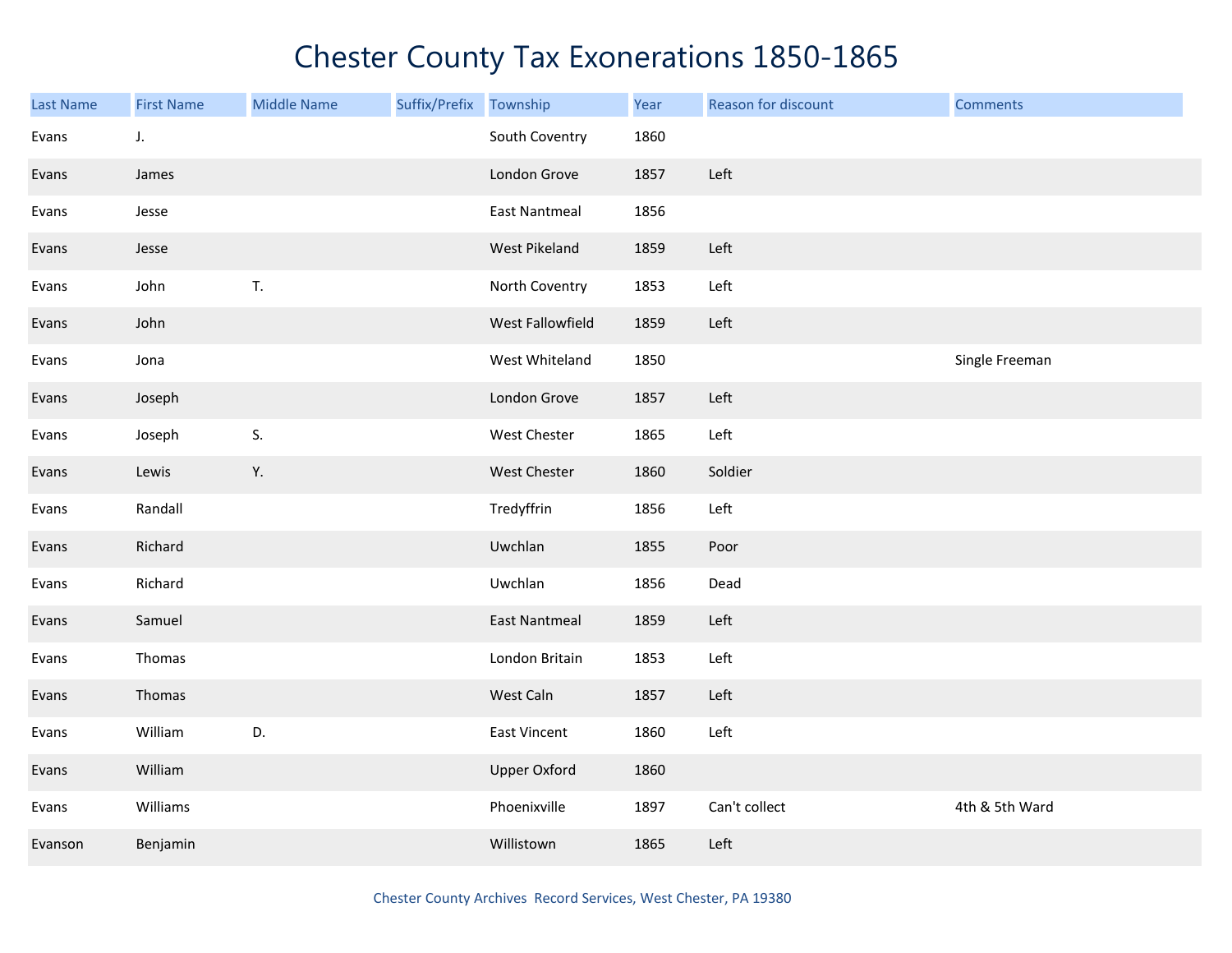| <b>Last Name</b> | <b>First Name</b> | <b>Middle Name</b> | Suffix/Prefix Township |                      | Year | Reason for discount | <b>Comments</b> |
|------------------|-------------------|--------------------|------------------------|----------------------|------|---------------------|-----------------|
| Evanson          | Evan              | W.                 |                        | Easttown             | 1860 | Poor                |                 |
| Evanson          | George            | R.                 |                        | East Marlborough     | 1855 | Poor                |                 |
| Evanson          | William           | W.                 |                        | Willistown           | 1850 | Gone away           | Single Freeman  |
| Evason           | George            |                    |                        | East Marlborough     | 1865 | Poor                |                 |
| Evens            | Joseph            |                    |                        | <b>East Nantmeal</b> | 1850 | Poor & Insane       | Inmate          |
| Evens            | Mary              |                    |                        | West Chester         | 1852 |                     |                 |
| Evenson          | George            | R.                 |                        | East Marlborough     | 1859 | Poor                | "{in truth}"    |
| Everham          | Samuel            |                    |                        | Charlestown          | 1860 | Left                |                 |
| Everhart         | George            |                    |                        | Honey Brook          | 1850 | Left township       |                 |
| Everhart         | $J_{\star}$       | F.                 |                        | West Chester         | 1856 | Left                |                 |
| Everhart         | Robert            |                    |                        | Honey Brook          | 1853 | Left                |                 |
| Everley          | David             |                    |                        | East Brandywine      | 1853 | Poor                |                 |
| Everley          | Jackson           |                    |                        | Warwick              | 1850 | Left                |                 |
| Everly           | David             |                    |                        | East Brandywine      | 1850 | Poor                |                 |
| Everly           | David             |                    |                        | East Caln            | 1858 |                     |                 |
| Everly           | David             |                    |                        | <b>Upper Uwchlan</b> | 1859 | Left                |                 |
| Everly           | David             |                    |                        | Uwchlan              | 1856 | Left                |                 |
| Everly           | David             |                    |                        | West Bradford        | 1857 | Left                |                 |
| Eves             | James             |                    |                        | New London           | 1859 |                     |                 |
| Evinson          | Benjamin          |                    |                        | West Caln            | 1855 | Left                |                 |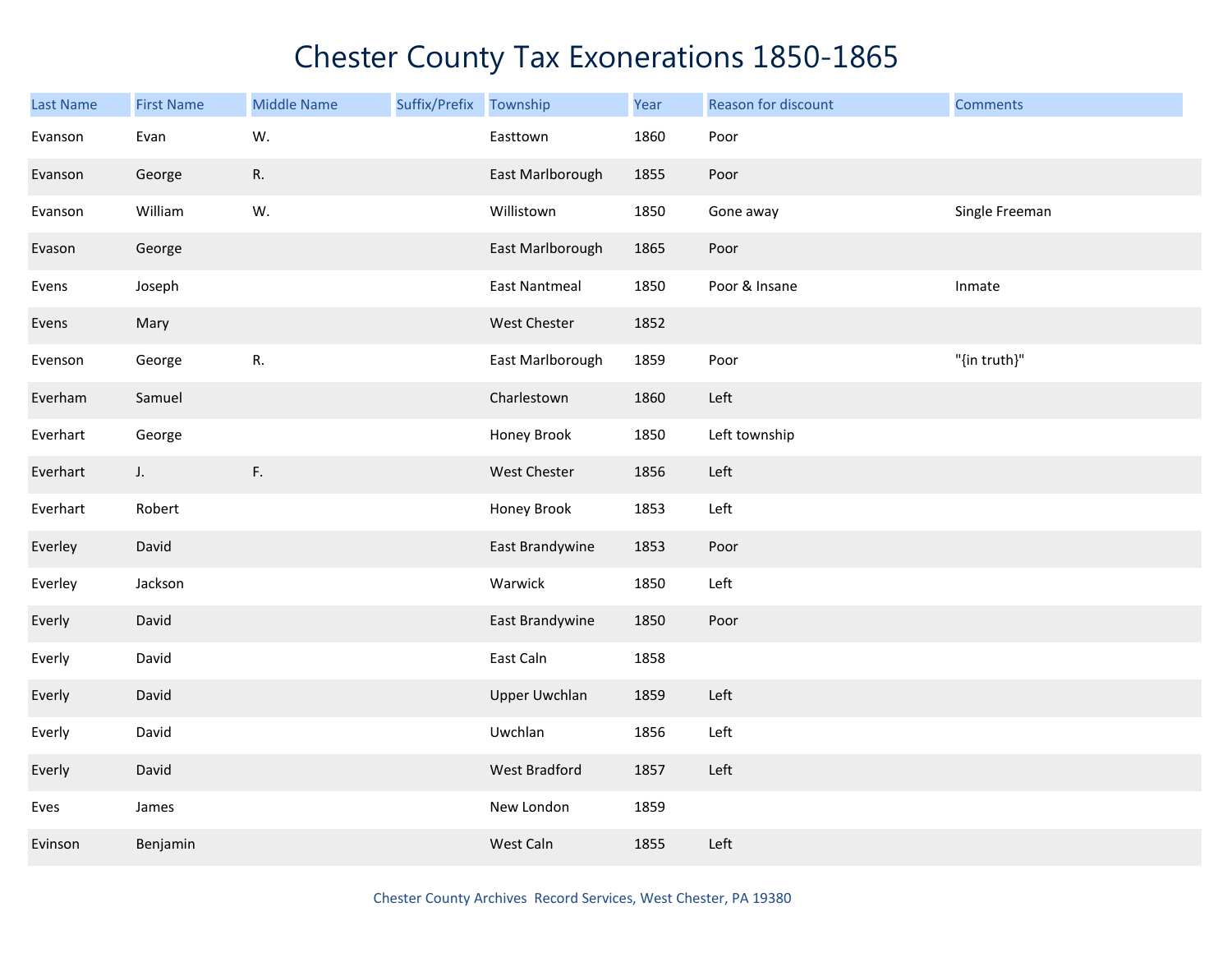| <b>Last Name</b> | <b>First Name</b> | <b>Middle Name</b> | Suffix/Prefix | Township             | Year | Reason for discount | <b>Comments</b> |
|------------------|-------------------|--------------------|---------------|----------------------|------|---------------------|-----------------|
| Ewen             | John              |                    |               | Honey Brook          | 1859 | Poor                |                 |
| Ewin             | Jessy             |                    |               | Lower Oxford         | 1851 |                     |                 |
| Ewing            | Allison           |                    |               | <b>East Nantmeal</b> | 1860 | Poor                |                 |
| Ewing            | Elmer             |                    |               | South Coventry       | 1898 |                     |                 |
| Ewing            | James             |                    |               | Wallace              | 1853 | Poor                |                 |
| Ewing            | James             | А.                 |               | West Fallowfield     | 1850 | Left the township   | Single Freeman  |
| Ewing            | Jesse             |                    |               | London Britain       | 1852 | Left                |                 |
| Ewing            | Jesse             |                    |               | Lower Oxford         | 1850 | Left the township   | Inmate          |
| Ewing            | Jesse             |                    |               | Lower Oxford         | 1853 | Left                |                 |
| Ewing            | John              |                    |               | Honey Brook          | 1850 | Refuses to pay      | Single Freeman  |
| Ewing            | John              |                    |               | Honey Brook          | 1855 |                     |                 |
| Ewing            | William           |                    |               | Valley               | 1857 | Left                |                 |
| Ewing            | William           |                    |               | West Fallowfield     | 1850 | Left the township   | Inmate          |
| Ewins            | William           |                    |               | Easttown             | 1856 | Left                |                 |
| Faddes           | James             |                    |               | West Bradford        | 1853 | Left                |                 |
| Faddes           | John              |                    |               | West Bradford        | 1853 | Left                |                 |
| Faddes           | Thomas            |                    |               | West Bradford        | 1853 | Left                |                 |
| Faddis           | James             |                    |               | Pocopson             | 1857 | Left                |                 |
| Faddis           | Thomas            | Y.                 |               | Downingtown, East    | 1898 | Removed             |                 |
| Faddis           | Thomas            | J.                 |               | Newlin               | 1855 |                     |                 |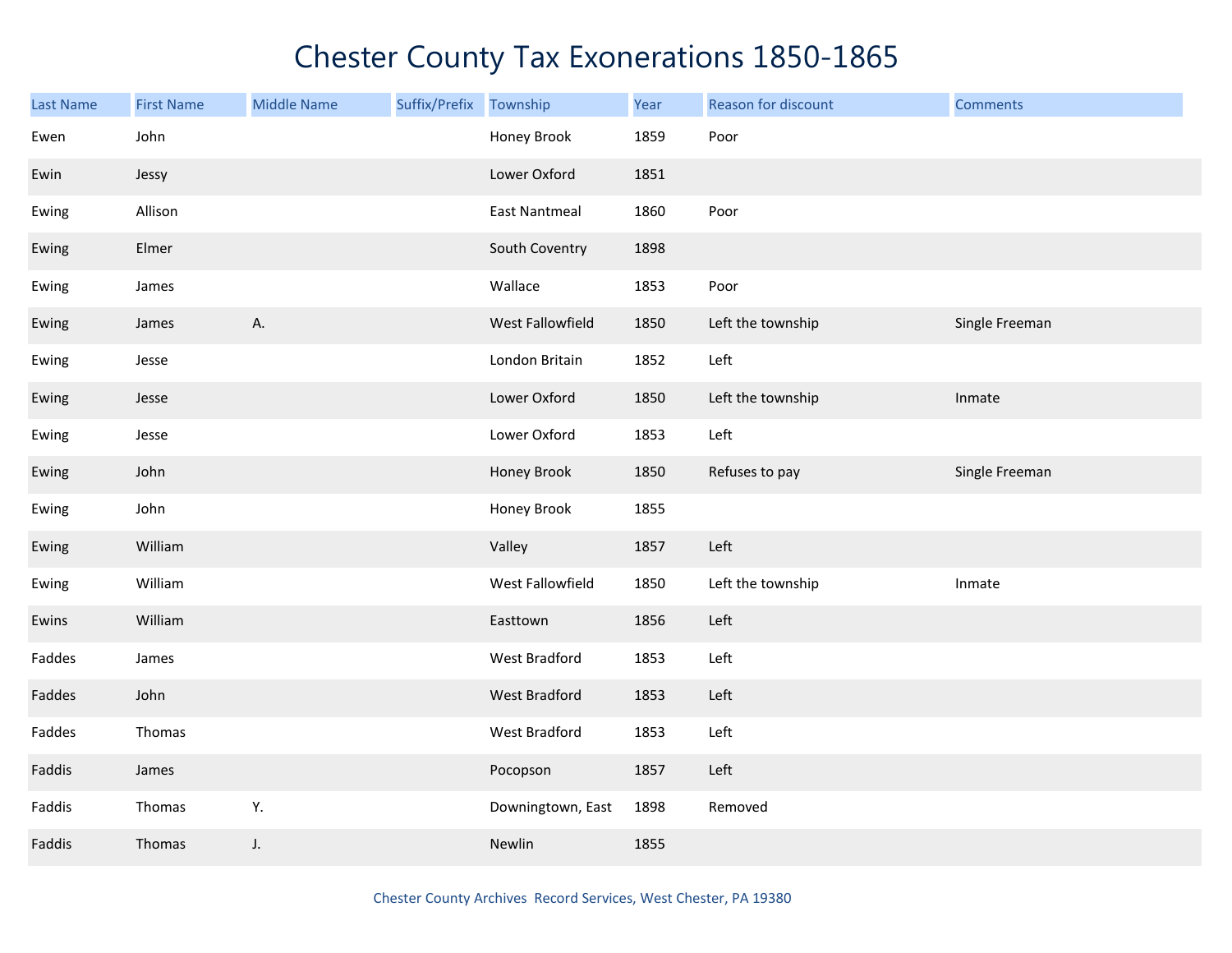| <b>Last Name</b> | <b>First Name</b> | <b>Middle Name</b> | Suffix/Prefix | Township         | Year | Reason for discount   | <b>Comments</b> |
|------------------|-------------------|--------------------|---------------|------------------|------|-----------------------|-----------------|
| Faddis           | William           |                    |               | Newlin           | 1850 | Paid in West Bradford |                 |
| Faddis           | William           |                    |               | Newlin           | 1855 |                       |                 |
| Faden            | Thomas            |                    |               | Uwchlan          | 1857 | Left                  |                 |
| Faden            | William           |                    |               | Pocopson         | 1857 | Left                  |                 |
| Faest            | Robert            |                    |               | West Chester     | 1857 | Left                  |                 |
| Fagan            | John              |                    |               | West Marlborough | 1850 | Cannot be found       | Single Freeman  |
| Fagan            | Thomas            |                    |               | Sadsbury         | 1854 | Left                  |                 |
| Fagan            | Thomas            |                    |               | Sadsbury         | 1854 | Left                  |                 |
| Fagit            | Isaac             |                    |               | Valley           | 1855 | Poor                  |                 |
| Fagley           | Jesse             |                    |               | South Coventry   | 1855 | Left                  |                 |
| Fahey            | John              |                    |               | New Garden       | 1865 | Unseated land         |                 |
| Fahey            | Tim               |                    |               | Pennsbury        | 1854 | Gone                  |                 |
| Fahnestock       | Caspar            | C.                 |               | Willistown       | 1860 |                       |                 |
| Fairlamb         | Edward            |                    |               | West Fallowfield | 1857 | Left                  |                 |
| Fairlamb         | Nicholas          |                    |               | Lower Oxford     | 1850 | Left the township     | Inmate          |
| Fairlamb         | William           |                    |               | Newlin           | 1853 | Poor                  |                 |
| Fairlamb         | William           |                    |               | West Marlborough | 1850 | Left                  |                 |
| Falkner          | James             |                    |               | Sadsbury         | 1860 | Left                  |                 |
| Fallen           | Michael           |                    |               | East Brandywine  | 1859 | Left                  |                 |
| Falley           | Johnston          |                    |               | Westtown         | 1857 | Left                  |                 |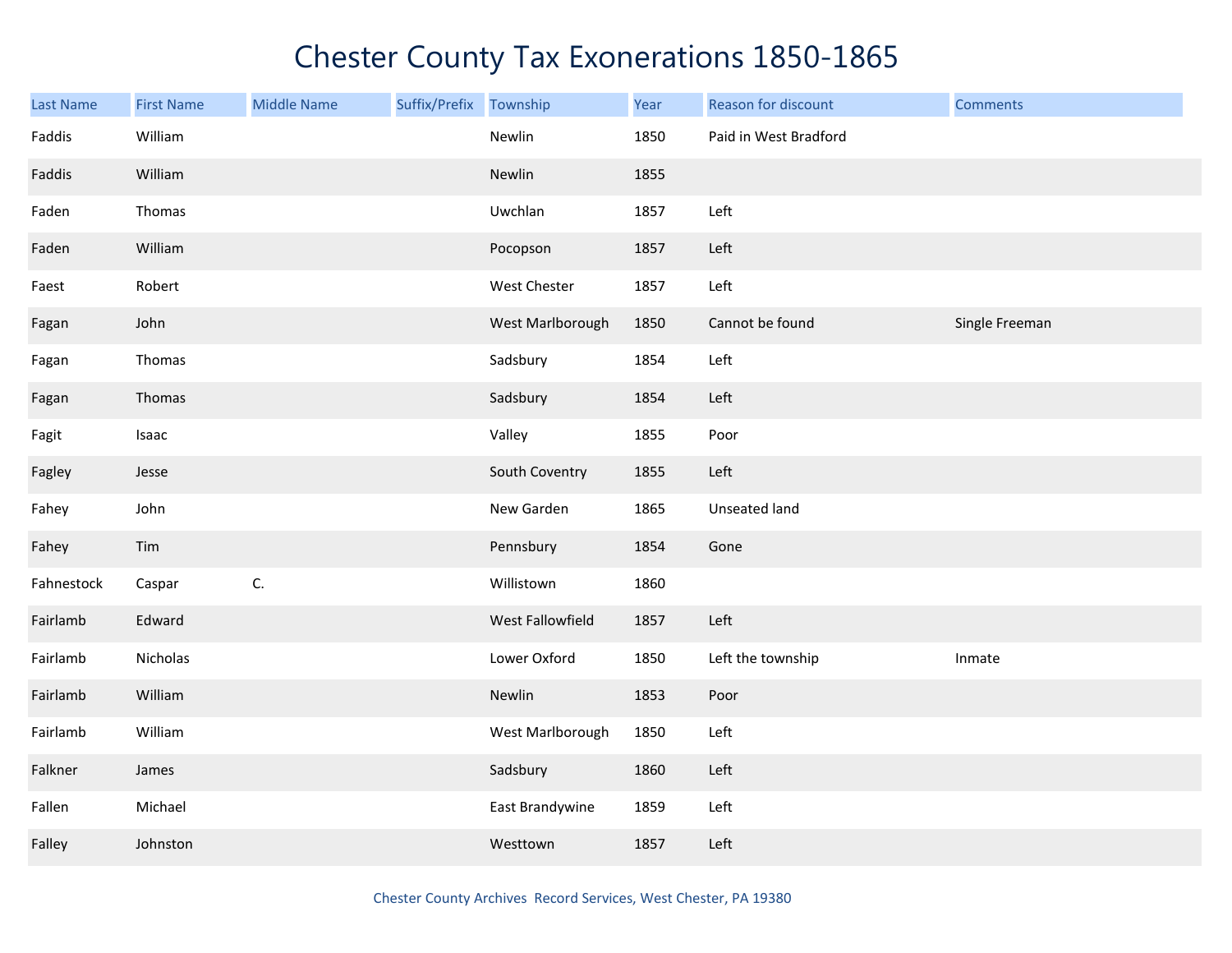| <b>Last Name</b> | <b>First Name</b> | <b>Middle Name</b> | Suffix/Prefix Township |                     | Year | Reason for discount | <b>Comments</b> |
|------------------|-------------------|--------------------|------------------------|---------------------|------|---------------------|-----------------|
| Falls            | Moore             |                    |                        | Penn                | 1852 |                     |                 |
| Falls            | Moore             |                    |                        | Penn                | 1853 |                     |                 |
| Falls            | Morey             |                    |                        | Penn                | 1850 |                     |                 |
| Famous           | Edwin             |                    |                        | East Marlborough    | 1849 | Left                | Single Freeman  |
| Famous           | Henry             |                    |                        | Tredyffrin          | 1856 | Poor                |                 |
| Famous           | Henry             |                    |                        | Tredyffrin          | 1857 |                     |                 |
| Famous           | John              |                    |                        | Tredyffrin          | 1849 |                     |                 |
| Famous           | John              |                    | Jr.                    | Tredyffrin          | 1859 | Left                |                 |
| Famous           | Nathan            |                    |                        | East Marlborough    | 1855 | Left                |                 |
| Famous           | Nathan            |                    |                        | East Marlborough    | 1865 | Poor                |                 |
| Famous           | Nathan            |                    |                        | Pocopson            | 1850 | Left the township   | Inmate          |
| Farell           | Thomas            |                    |                        | Phoenixville        | 1860 | Left                |                 |
| Fares            | James             |                    |                        | East Marlborough    | 1849 | Poor                | Inmate          |
| Fares            | James             |                    |                        | New Garden          | 1859 | Poor                |                 |
| Farl             | Jesse             |                    |                        | East Caln           | 1853 |                     |                 |
| Farlamb          | Jesse             |                    |                        | West Fallowfield    | 1855 | Poor                |                 |
| Farlamb          | Joseph            |                    |                        | West Whiteland      | 1860 | Left                |                 |
| Farland          | Edmund            |                    |                        | <b>Upper Oxford</b> | 1853 | Left                |                 |
| Farra            | Jared             |                    |                        | Willistown          | 1857 | Unable to pay       |                 |
| Farra            | Jesse             |                    |                        | West Chester        | 1865 | Error               |                 |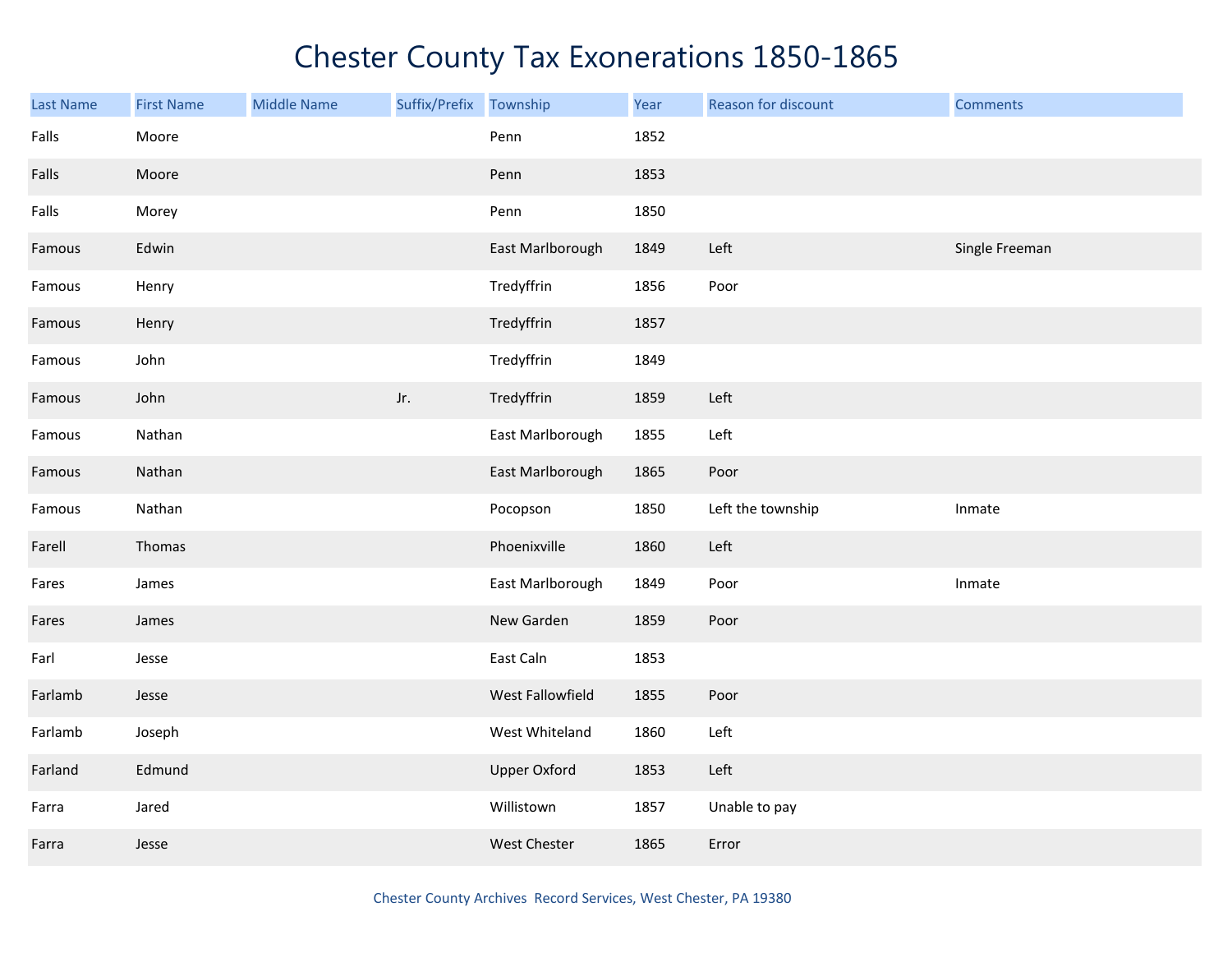| <b>Last Name</b> | <b>First Name</b> | <b>Middle Name</b> | Suffix/Prefix Township |                  | Year | Reason for discount | <b>Comments</b> |
|------------------|-------------------|--------------------|------------------------|------------------|------|---------------------|-----------------|
| Farra            | Oliver            |                    |                        | Willistown       | 1850 | Unable to pay       | Single Freeman  |
| Farra            | Richard           |                    |                        | Willistown       | 1857 | Unable to pay       |                 |
| Farra            | William           |                    |                        | Willistown       | 1857 | Left the township   |                 |
| Farra            | William           |                    |                        | Willistown       | 1859 | Very Poor           |                 |
| Farran           | John              |                    |                        | Kennett          | 1856 | Left                |                 |
| Farran           | John              |                    |                        | Londonderry      | 1856 | Dog Dead            |                 |
| Farran           | Thomas            |                    |                        | Londonderry      | 1855 | Dead Dog            |                 |
| Farrand          | John              |                    |                        | East Whiteland   | 1855 |                     |                 |
| Farrell          | Mitchel           |                    |                        | West Goshen      | 1860 | Left                |                 |
| Farren           | George            |                    |                        | Uwchlan          | 1855 | Left                |                 |
| Farris           | James             |                    |                        | East Marlborough | 1850 | Poor                | Inmate          |
| Farris           | James             |                    |                        | Kennett          | 1850 | Left township       | Single Freeman  |
| Farris           | James             |                    |                        | West Chester     | 1865 | Left                |                 |
| Farro            | О.                |                    |                        | Franklin         | 1854 | Left                |                 |
| Fathey           | John              |                    |                        | Kennett          | 1856 | Left                |                 |
| Fauber           | Joseph            |                    |                        | North Coventry   | 1857 | Alien               |                 |
| Faucett          | Ebenezer          |                    |                        | Birmingham       | 1859 | Error               |                 |
| Faunestock       | Charles           |                    |                        | Willistown       | 1857 | Unable to pay       |                 |
| Faust            | Daniel            |                    |                        | East Bradford    | 1851 | Gone                | Inmate          |
| Faust            | Daniel            |                    |                        | East Bradford    | 1853 |                     |                 |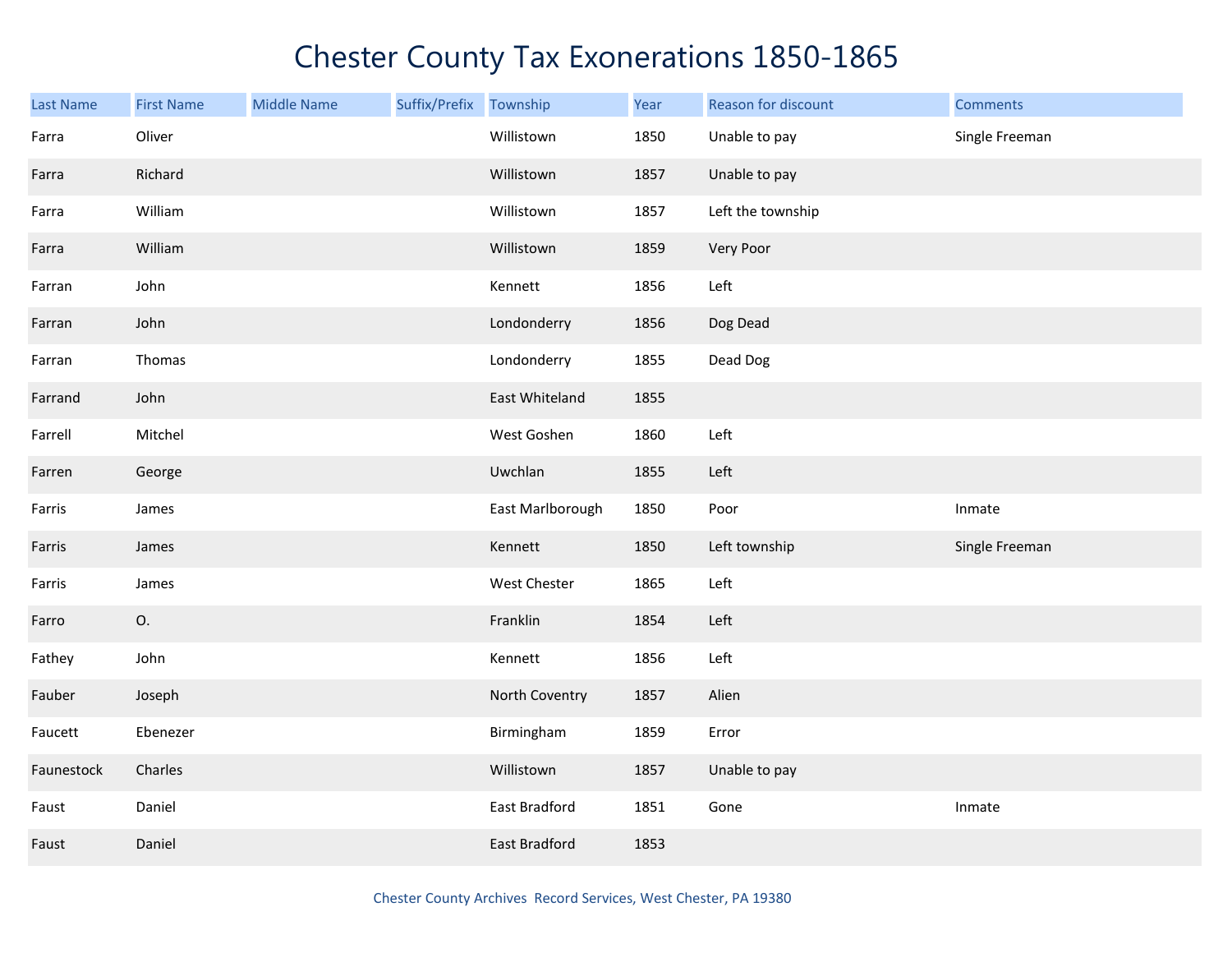| Last Name | <b>First Name</b> | <b>Middle Name</b> | Suffix/Prefix | Township             | Year | Reason for discount  | <b>Comments</b> |
|-----------|-------------------|--------------------|---------------|----------------------|------|----------------------|-----------------|
| Faust     | Daniel            |                    | Jr.           | East Brandywine      | 1857 | Left                 |                 |
| Faust     | David             |                    |               | Wallace              | 1857 | Left the township    |                 |
| Faust     | John              |                    |               | East Bradford        | 1851 | Gone                 | Inmate          |
| Faust     | William           |                    |               | West Bradford        | 1853 | Left                 |                 |
| Favinger  | David             |                    |               | <b>East Nantmeal</b> | 1855 | Unseated land        | Paid            |
| Favinger  | David             |                    |               | <b>East Nantmeal</b> | 1856 | <b>Unseated land</b> | Paid            |
| Fawkes    | Isaac             |                    |               | Birmingham           | 1859 | Poor                 |                 |
| Faycake   | Jacob             |                    |               | Highland             | 1865 | Not found            |                 |
| Feaster   | Adam              |                    |               | Sadsbury             | 1850 | Cannot be found      | Inmate          |
| Featon    | William           |                    |               | West Brandywine      | 1857 | Left                 |                 |
| Feckle    | Christian         |                    |               | Phoenixville         | 1860 | Left                 |                 |
| Feeles    | George            |                    |               | <b>West Chester</b>  | 1852 |                      |                 |
| Feister   | Adam              |                    |               | Valley               | 1859 | Poor                 |                 |
| Feister   | Adam              |                    |               | Valley               | 1860 | Poor                 |                 |
| Feister   | Jacob             |                    |               | Valley               | 1859 |                      |                 |
| Feister   | Jacob             |                    |               | Valley               | 1860 | Dead & Poor          |                 |
| Fell      | David             |                    | & Son         | New London           | 1855 | Dog Dead             |                 |
| Fell      | Richard           |                    |               | New London           | 1859 |                      |                 |
| Fell      | Watson            |                    |               | London Britain       | 1898 | Delaware             |                 |
| Fell      | William           | J.                 |               | New London           | 1860 | No Dog               |                 |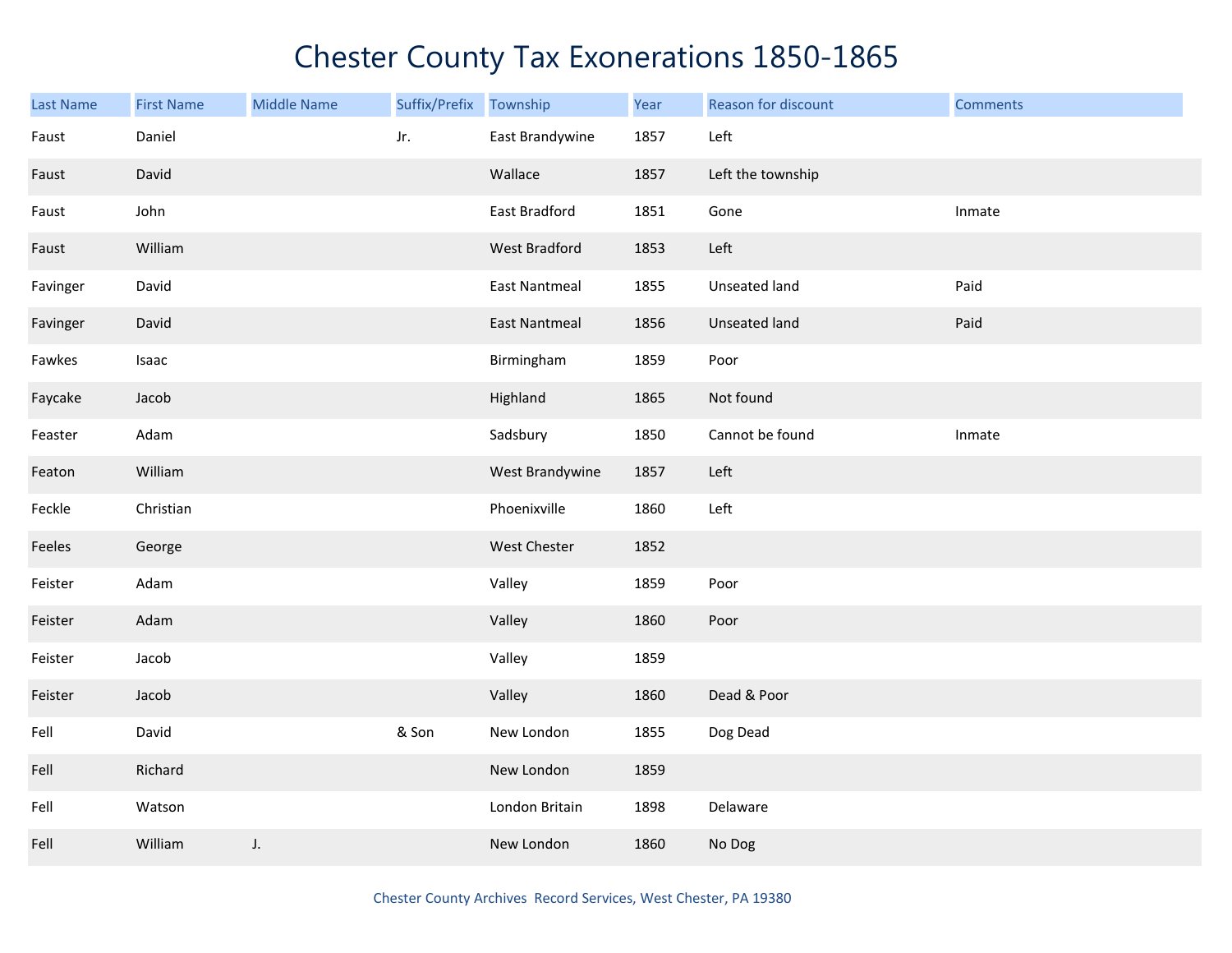| <b>Last Name</b> | <b>First Name</b> | <b>Middle Name</b> | Suffix/Prefix Township |                      | Year | Reason for discount | <b>Comments</b> |
|------------------|-------------------|--------------------|------------------------|----------------------|------|---------------------|-----------------|
| Fellow           | George            |                    |                        | Wallace              | 1853 | Left                |                 |
| Fennese          | Richard           |                    |                        | East Bradford        | 1853 |                     |                 |
| Fennissey        | Richard           |                    |                        | Birmingham           | 1860 | Left                |                 |
| Feren            | James             |                    |                        | Londonderry          | 1857 | Deceased            |                 |
| Fergison         | Hugh              |                    |                        | West Nottingham      | 1850 | Refused to pay      | Inmate          |
| Fergueson        | Thomas            | W.                 |                        | Londonderry          | 1855 | Error               |                 |
| Fergueson        | William           |                    | Jr.                    | <b>Upper Oxford</b>  | 1865 | Poor                |                 |
| Ferguson         | Albert            |                    |                        | West Nottingham      | 1859 | Poor                |                 |
| Ferguson         | Enoch             |                    |                        | <b>Upper Oxford</b>  | 1853 | Poor                |                 |
| Ferguson         | Enoch             |                    |                        | <b>Upper Oxford</b>  | 1856 |                     |                 |
| Ferguson         | Enoch             |                    |                        | <b>Upper Oxford</b>  | 1857 | Poor                |                 |
| Ferguson         | John              |                    |                        | West Chester         | 1865 | Left                |                 |
| Ferguson         | W.                |                    |                        | Londonderry          | 1865 |                     |                 |
| Ferguson         | William           |                    |                        | New London           | 1860 | Left & Poor         |                 |
| Feries           | Edward            |                    |                        | Warwick              | 1859 | Left                |                 |
| Ferree           | F.                | <b>B.</b>          |                        | Sadsbury             | 1865 | Left                |                 |
| Ferrell          | Gibbons           |                    |                        | <b>East Bradford</b> | 1859 | Left                |                 |
| Ferrell          | Jesse             |                    |                        | West Marlborough     | 1850 | Left                |                 |
| Ferrell          | Joseph            |                    |                        | West Chester         | 1865 | Left                |                 |
| Ferrell          | L.                | <b>B.</b>          |                        | West Chester         | 1857 | Poor                |                 |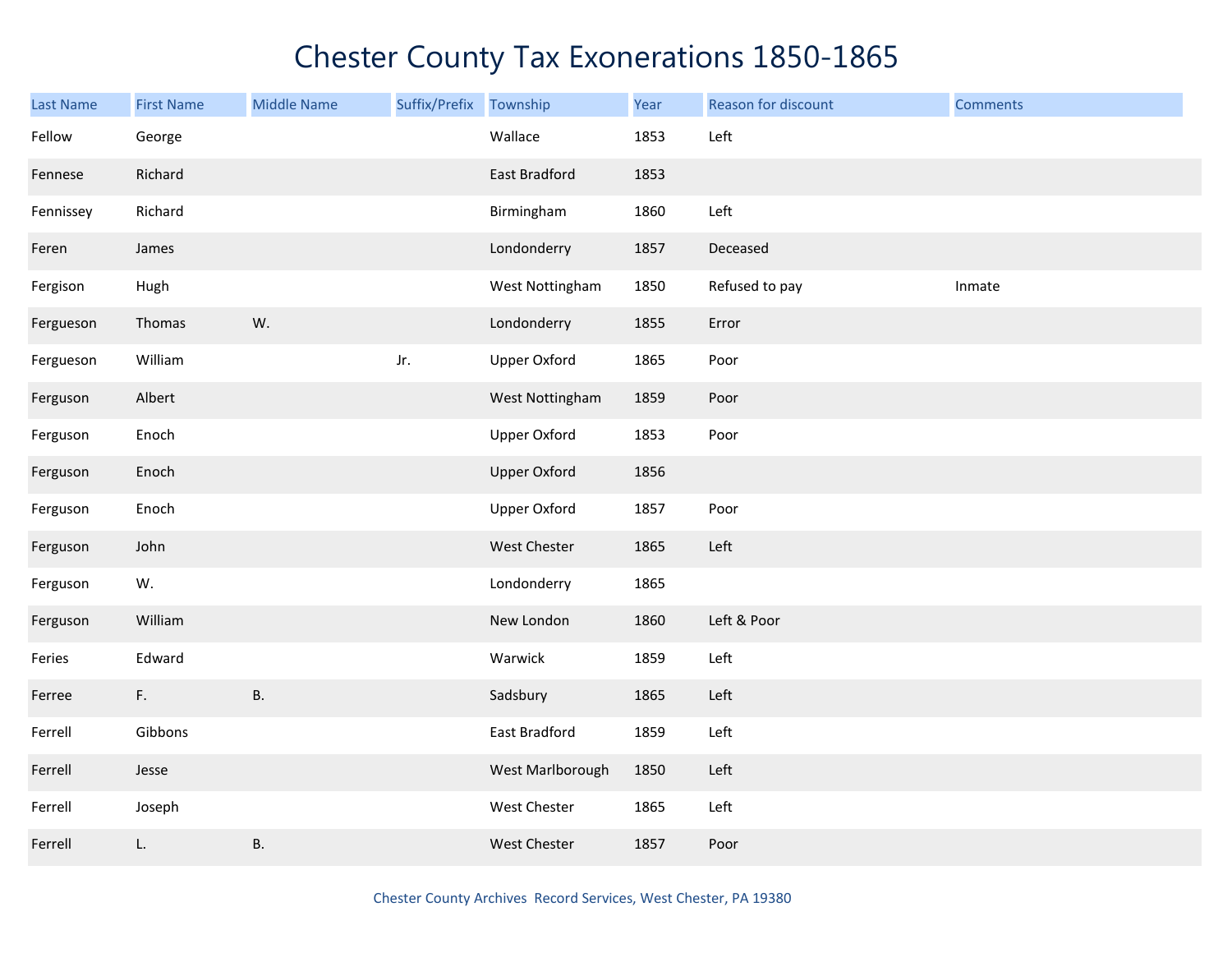| <b>Last Name</b> | <b>First Name</b> | <b>Middle Name</b> | Suffix/Prefix | Township             | Year | Reason for discount | <b>Comments</b> |
|------------------|-------------------|--------------------|---------------|----------------------|------|---------------------|-----------------|
| Ferrell          | Samson            | <b>B.</b>          |               | West Chester         | 1853 |                     |                 |
| Ferris           | James             |                    |               | New Garden           | 1865 | Poorhouse           |                 |
| Ferry            | Maxwell           |                    |               | Sadsbury             | 1865 | Left                |                 |
| Feteres          | James             | H.                 |               | Downingtown, East    | 1898 | Age                 |                 |
| Feteres          | Peter             |                    |               | Downingtown, East    | 1898 | Won't pay           |                 |
| Feteres          | William           | S.                 |               | Downingtown, East    | 1898 | Won't pay           |                 |
| Fetters          | Abraham           |                    |               | Charlestown          | 1850 | Unseated land       |                 |
| Fetters          | Samuel            |                    |               | Charlestown          | 1850 | Unseated land       |                 |
| Few              | Arthur            |                    |               | Hopewell             | 1857 | Foreigner           |                 |
| Few              | Benjamin          |                    |               | Lower Oxford         | 1857 | Left                | Single Freeman  |
| Fields           | John              | L.                 |               | Phoenixville         | 1860 | Left                |                 |
| Fike             | Henry             |                    |               | <b>West Chester</b>  | 1859 | Left                |                 |
| Filman           | Conrad            |                    |               | <b>East Nantmeal</b> | 1850 | Left                |                 |
| Filson           | Franklin          |                    |               | Valley               | 1860 | Left                |                 |
| Fimple           | R.                |                    |               | West Chester         | 1857 | Left                |                 |
| Fimple           | Richard           |                    |               | West Chester         | 1856 | Dead                |                 |
| Finch            | George            |                    |               | West Brandywine      | 1850 | Can't get it        | Inmate          |
| Finch            | Jacob             |                    | Jr.           | <b>East Vincent</b>  | 1850 | Not found           |                 |
| Finch            | John              |                    |               | Tredyffrin           | 1853 | Left                |                 |
| Finch            | Samuel            |                    |               | Tredyffrin           | 1853 | Left                |                 |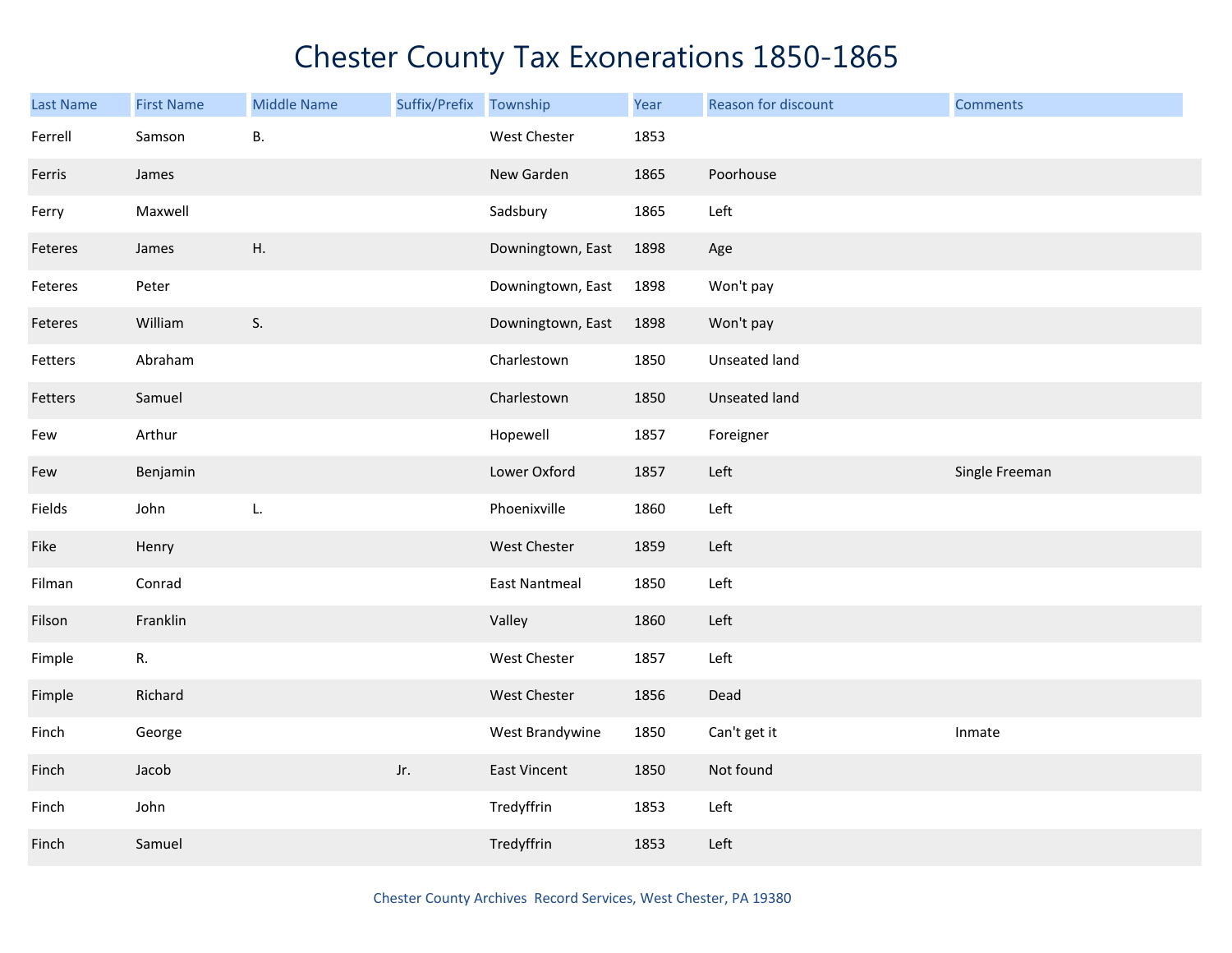| <b>Last Name</b> | <b>First Name</b> | <b>Middle Name</b> | Suffix/Prefix Township |                      | Year | Reason for discount | <b>Comments</b> |
|------------------|-------------------|--------------------|------------------------|----------------------|------|---------------------|-----------------|
| Finegan          | Barney            |                    |                        | East Bradford        | 1851 | Cannot be found     | Single Freeman  |
| Finegan          | Peter             |                    |                        | Phoenixville         | 1860 | Left                |                 |
| Finger           | Daniel            |                    |                        | <b>West Nantmeal</b> | 1865 | Left                |                 |
| Finigan          | Peter             |                    |                        | West Chester         | 1850 |                     |                 |
| Fink             | Η.                |                    |                        | South Coventry       | 1860 |                     |                 |
| Fink             | Henry             |                    |                        | East Coventry        | 1865 | Error               |                 |
| Finly            |                   |                    | & Jack                 | New London           | 1855 | Left                |                 |
| Finn             | Edward            |                    |                        | Phoenixville         | 1860 | Error               |                 |
| Finn             | M.                |                    |                        | West Chester         | 1857 | Left                |                 |
| Finn             | Michael           |                    |                        | East Bradford        | 1857 | Left                |                 |
| Finn             | Michael           |                    |                        | West Chester         | 1860 | Poor                |                 |
| Finnegan         | Terrance          |                    |                        | West Chester         | 1860 | Very Poor           |                 |
| Finnigan         | James             |                    |                        | West Chester         | 1856 | Left                |                 |
| Finnigan         | Miles             |                    |                        | West Chester         | 1855 | Left                |                 |
| Finnigan         | Terrence          |                    |                        | West Chester         | 1859 | Poor                |                 |
| Finny            | Robert            |                    |                        | <b>East Nantmeal</b> | 1860 | Poor                |                 |
| Fish             | Thomas            | Η.                 |                        | East Whiteland       | 1857 | Poor                |                 |
| Fisher           | David             |                    |                        | West Bradford        | 1849 |                     |                 |
| Fisher           | David             |                    |                        | West Bradford        | 1850 |                     |                 |
| Fisher           | David             |                    |                        | <b>West Bradford</b> | 1865 | Unknown             |                 |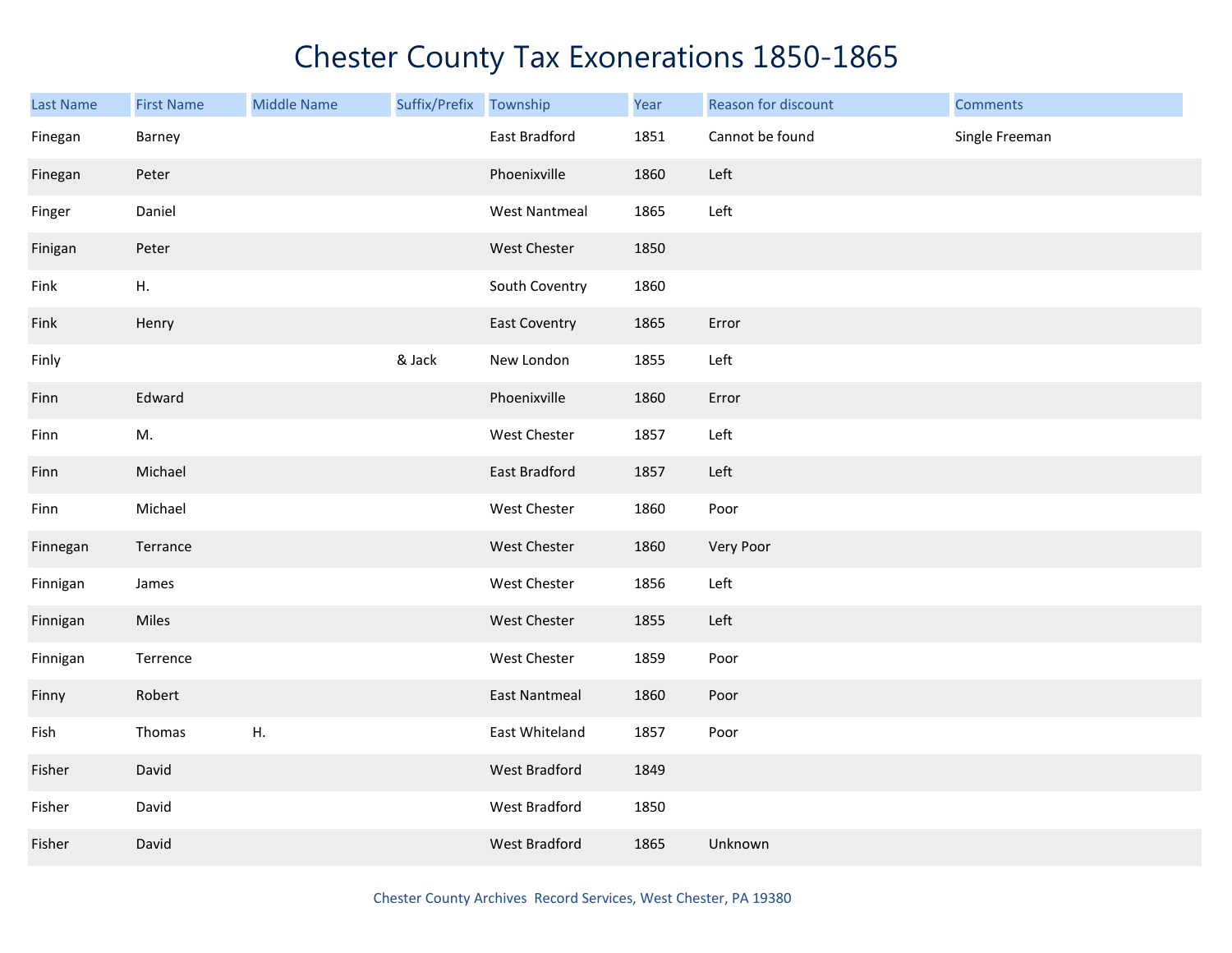| <b>Last Name</b> | <b>First Name</b> | <b>Middle Name</b> | Suffix/Prefix Township |                      | Year | Reason for discount | <b>Comments</b> |
|------------------|-------------------|--------------------|------------------------|----------------------|------|---------------------|-----------------|
| Fisher           | Evan              |                    |                        | North Coventry       | 1856 | Poor                |                 |
| Fisher           | Evan              |                    |                        | Uwchlan              | 1851 | Gone away           |                 |
| Fisher           | George            |                    |                        | New Garden           | 1865 | Left                |                 |
| Fisher           | Jacob             |                    |                        | <b>East Nantmeal</b> | 1853 | Gone                |                 |
| Fisher           | James             |                    |                        | Phoenixville         | 1860 | Left                |                 |
| Fisher           | Jarice            |                    |                        | <b>East Coventry</b> | 1856 | Left                |                 |
| Fisher           | John              |                    |                        | East Nottingham      | 1857 | Left                |                 |
| Fisher           | John              |                    |                        | New Garden           | 1859 | Left                |                 |
| Fisher           | John              |                    |                        | New Garden           | 1865 | Left                |                 |
| Fisher           | John              |                    |                        | Tredyffrin           | 1849 | Deceased            |                 |
| Fisher           | Joseph            | Coates             |                        | Uwchlan              | 1859 | Left                |                 |
| Fisher           | Thomas            |                    |                        | New Garden           | 1860 | Poor                |                 |
| Fisher           | Thomas            |                    |                        | New Garden           | 1865 | Left                |                 |
| Fisher           | William           |                    |                        | New Garden           | 1865 | Left                |                 |
| Fisher           | William           |                    |                        | Valley               | 1856 | Left                |                 |
| Fisler           | John              |                    |                        | East Caln            | 1858 | Error               |                 |
| Fitch            | William           |                    |                        | Birmingham           | 1857 | Poor                |                 |
| Fitch            | William           |                    |                        | <b>East Bradford</b> | 1853 |                     |                 |
| Fitch            | William           |                    |                        | Pocopson             | 1854 | Left                |                 |
| Fitch            | William           |                    |                        | <b>West Bradford</b> | 1850 |                     |                 |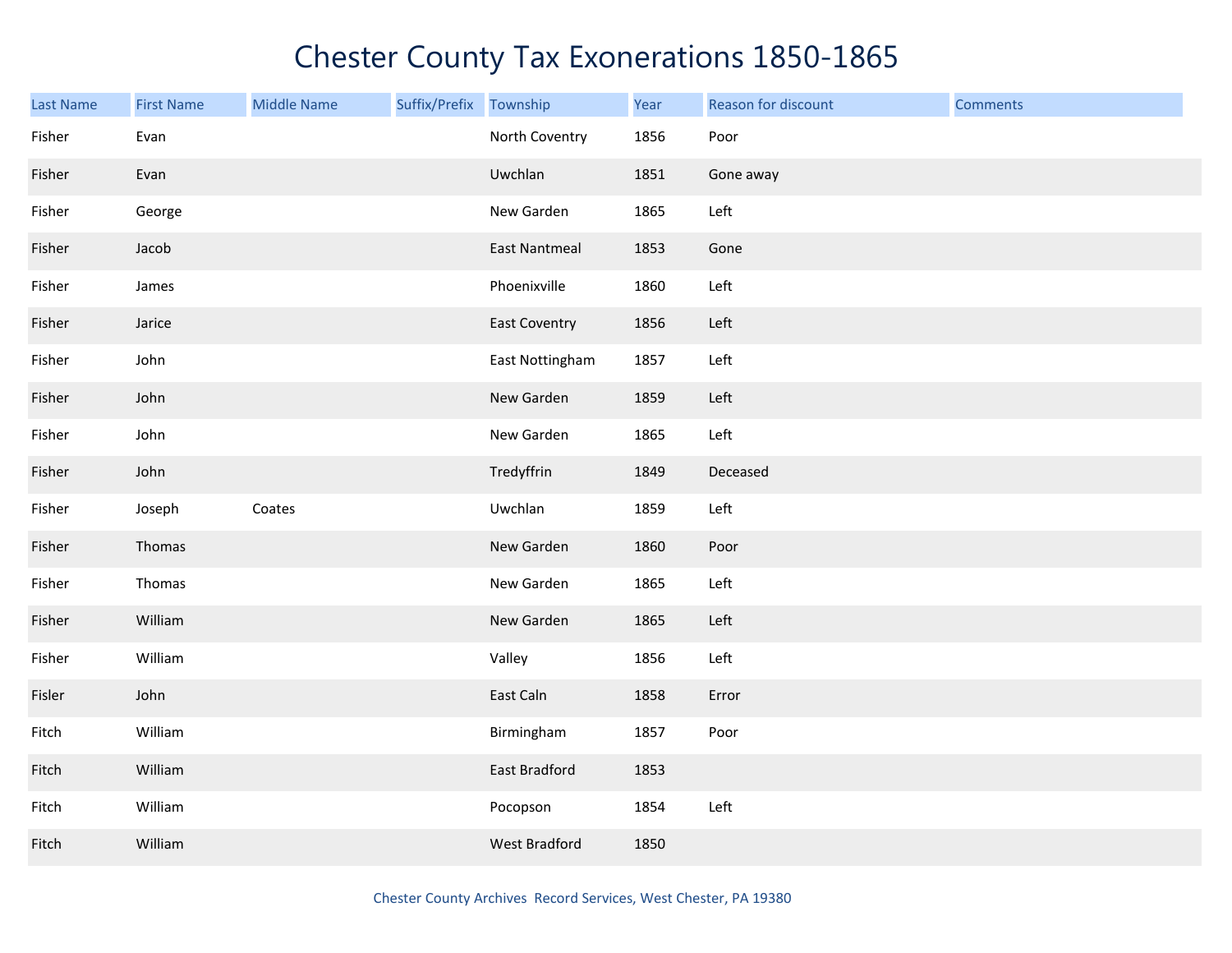| Last Name   | <b>First Name</b> | <b>Middle Name</b> | Suffix/Prefix | Township            | Year | Reason for discount | <b>Comments</b> |
|-------------|-------------------|--------------------|---------------|---------------------|------|---------------------|-----------------|
| Fithian     | А.                | M.                 |               | West Chester        | 1865 | Left                |                 |
| Fitskee     | George            |                    |               | East Caln           | 1865 | Left                |                 |
| Fitz        | Elisha            |                    |               | East Bradford       | 1860 | Left                |                 |
| Fitzgerald  | David             |                    |               | East Nottingham     | 1857 | Left                |                 |
| Fitzgerald  | John              |                    |               | East Nottingham     | 1857 | Left                |                 |
| Fitzgerald  | Thomas            |                    |               | <b>Upper Oxford</b> | 1860 |                     |                 |
| Fitzgerald  | William           |                    |               | Phoenixville        | 1860 | Left                |                 |
| Fitzgered   | James             |                    |               | West Nottingham     | 1859 | Left                |                 |
| Fitzmier    | Jacob             |                    |               | Wallace             | 1860 | Left the township   |                 |
| Fitzpatrick | Alex              |                    |               | Phoenixville        | 1860 | Left                |                 |
| Fitzpatrick | Henry             |                    |               | West Chester        | 1855 | Left                |                 |
| Fitzpatrick | Michael           |                    |               | Kennett             | 1857 | Left                |                 |
| Fitzsimmons | Caleb             |                    |               | West Chester        | 1854 | Left                |                 |
| Fitzsimmons | Caleb             |                    |               | West Chester        | 1855 | Left & Sick         |                 |
| Fitzsimmons | David             |                    |               | Sadsbury            | 1865 | Unknown             |                 |
| Flaney      | John              |                    |               | <b>Upper Oxford</b> | 1865 | Unknown             |                 |
| Fleming     | David             |                    |               | West Chester        | 1855 | Left                |                 |
| Fleming     | Henry             |                    |               | West Chester        | 1865 | Dead                |                 |
| Fleming     | John              |                    |               | Sadsbury            | 1788 | Overrated           |                 |
| Fleming     | Joseph            | E.                 |               | Honey Brook         | 1854 | Left                |                 |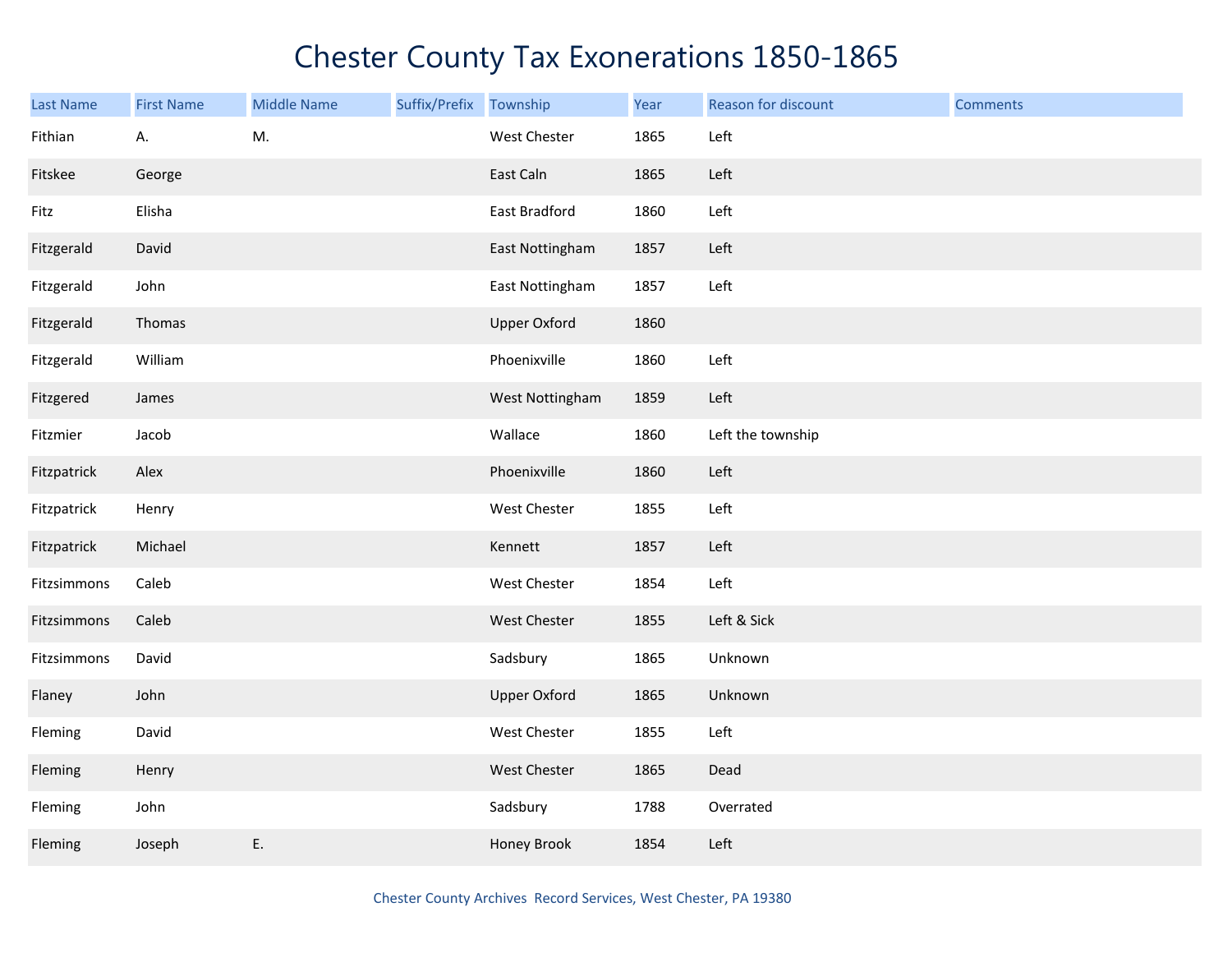| Last Name | <b>First Name</b> | <b>Middle Name</b> | Suffix/Prefix Township |                      | Year | Reason for discount | <b>Comments</b>            |
|-----------|-------------------|--------------------|------------------------|----------------------|------|---------------------|----------------------------|
| Flemming  | James             | J.                 |                        | Uwchlan              | 1852 | Left                |                            |
| Flett     | Lewis             |                    |                        | <b>East Coventry</b> | 1856 | Left                |                            |
| Flin      | Michael           |                    |                        | West Chester         | 1865 | Left                |                            |
| Fling     | Amor              |                    |                        | Pocopson             | 1857 | Left                |                            |
| Fling     | Bennett           |                    |                        | West Bradford        | 1856 | Left                |                            |
| Fling     | Emmor             |                    |                        | Pocopson             | 1855 | Left                |                            |
| Fling     | William           |                    |                        | West Chester         | 1857 | Left                |                            |
| Flinn     | Dennis            |                    |                        | Phoenixville         | 1860 | Error               |                            |
| Flinn     | Edward            |                    |                        | Phoenixville         | 1860 | Left                |                            |
| Flinn     | Edward            |                    |                        | Phoenixville         | 1860 | Error               |                            |
| Flinn     | James             |                    |                        | West Marlborough     | 1851 |                     |                            |
| Flinn     | M.                |                    |                        | West Chester         | 1857 | Poor                |                            |
| Flinn     | William           |                    |                        | West Goshen          | 1859 | Poor                |                            |
| Flinn     | William           |                    |                        | West Goshen          | 1860 | Left                |                            |
| Flora     | Francis           |                    |                        | Lower Oxford         | 1857 | Left                | Inmate                     |
| Florin    | Biren             |                    |                        | Phoenixville         | 1897 | No such firm        | 1st & 2nd & 4th & 6th Ward |
| Floyd     | Barkley           |                    |                        | East Whiteland       | 1860 | Left                |                            |
| Floyd     | Michael           |                    |                        | West Marlborough     | 1860 | Poor                |                            |
| Floyd     | Patrick           |                    |                        | West Marlborough     | 1860 | Poor                |                            |
| Fluddy    | Patrick           |                    |                        | Phoenixville         | 1860 | Error               |                            |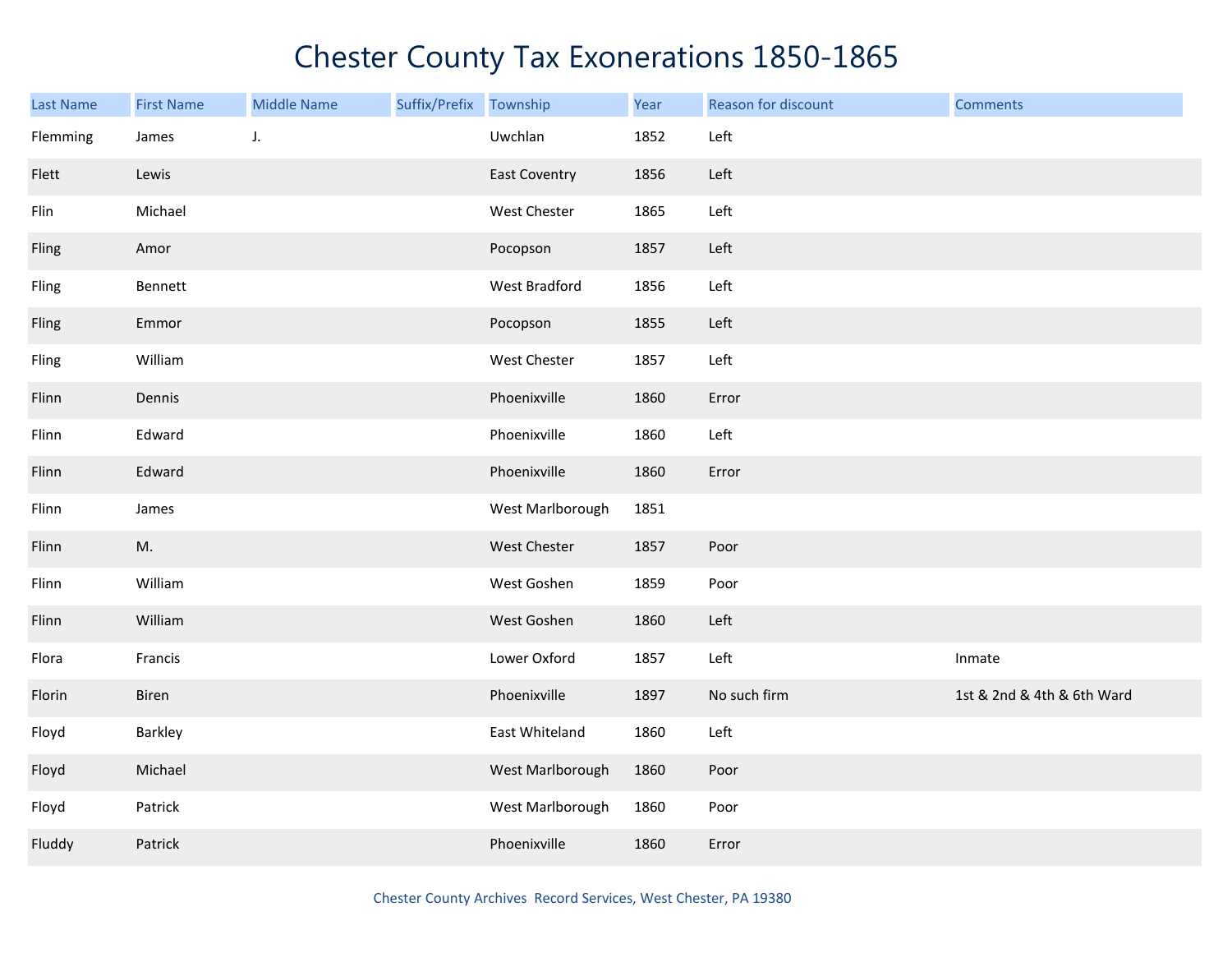| <b>Last Name</b> | <b>First Name</b> | <b>Middle Name</b> | Suffix/Prefix Township |                  | Year | Reason for discount | <b>Comments</b> |
|------------------|-------------------|--------------------|------------------------|------------------|------|---------------------|-----------------|
| Flyn             | Cornelius         |                    |                        | London Britain   | 1857 | Poor                |                 |
| Flyn             | John              |                    |                        | London Britain   | 1857 | Poor                |                 |
| Foard            | John              |                    |                        | East Whiteland   | 1860 | Left                |                 |
| Foest            | John              |                    |                        | Newlin           | 1855 |                     |                 |
| Fogel            | John              |                    |                        | East Vincent     | 1855 | Poor                |                 |
| Fogerdy          | Larey             |                    |                        | East Whiteland   | 1856 | Left                |                 |
| Fogerdy          | Lawrence          |                    |                        | East Whiteland   | 1854 |                     |                 |
| Fogerty          | Larey             |                    |                        | East Whiteland   | 1860 | Left                |                 |
| Fogerty          | Lary              |                    |                        | East Whiteland   | 1857 | Poor                |                 |
| Foh              | Peter             |                    |                        | Tredyffrin       | 1853 | Not found           |                 |
| Foley            | Bryan             |                    |                        | East Bradford    | 1860 | Left                |                 |
| Foley            | Daniel            |                    |                        | East Nottingham  | 1857 | Left                |                 |
| Foley            | Daniel            |                    |                        | West Chester     | 1856 | Left                |                 |
| Foley            | Daniel            |                    |                        | West Chester     | 1865 | Poor                |                 |
| Foley            | Jeremiah          | M.                 |                        | West Chester     | 1856 | Left                |                 |
| Foley            | Michael           |                    |                        | Phoenixville     | 1860 | Left                |                 |
| Foley            | Patrick           |                    |                        | East Nottingham  | 1857 | Left                |                 |
| Folkrod          | George            |                    |                        | Lower Oxford     | 1851 |                     |                 |
| Fooley           | Thomas            |                    |                        | East Bradford    | 1851 | Left                | Inmate          |
| Foos             | George            |                    |                        | East Marlborough | 1859 | Left                |                 |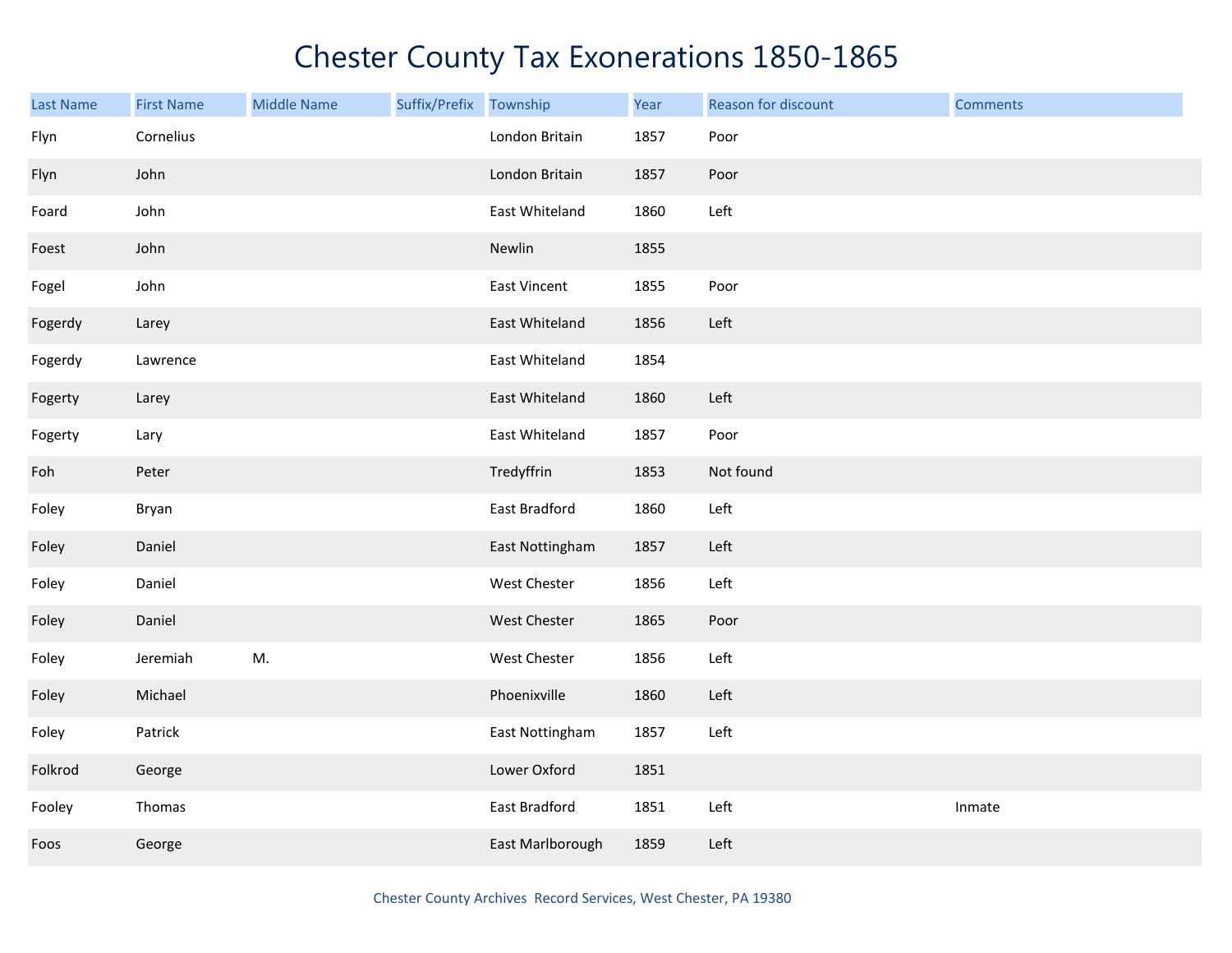| <b>Last Name</b> | <b>First Name</b> | <b>Middle Name</b> | Suffix/Prefix | Township         | Year | Reason for discount     | <b>Comments</b> |
|------------------|-------------------|--------------------|---------------|------------------|------|-------------------------|-----------------|
| Foost            | George            |                    |               | East Marlborough | 1860 | Left                    |                 |
| Forbes           | John              |                    |               | Honey Brook      | 1855 |                         |                 |
| Forbes           | Jonathan          |                    |               | West Caln        | 1850 | Unable to pay           | Tenant          |
| Forbes           | Witfield          |                    |               | Londonderry      | 1856 | Error                   |                 |
| Forbus           | George            |                    |               | West Brandywine  | 1857 | Dog Dead                |                 |
| Force            | Jacob             |                    |               | New Garden       | 1856 | Left                    |                 |
| Force            | John              |                    |               | East Whiteland   | 1850 |                         |                 |
| Ford             | Andrew            |                    |               | Kennett          | 1859 | Error                   |                 |
| Ford             | Andrew            | J.                 |               | New Garden       | 1857 | Left                    |                 |
| Ford             | Charles           | В.                 |               | East Nottingham  | 1855 |                         |                 |
| Ford             | Elizabeth         |                    |               | Oxford Borough   | 1865 | Error                   |                 |
| Ford             | George            |                    |               | Sadsbury         | 1850 | Cannot be found         | Inmate          |
| Ford             | George            |                    |               | Uwchlan          | 1855 | Left                    |                 |
| Ford             | Henry             |                    |               | Kennett          | 1853 |                         |                 |
| Ford             | Jeremiah          |                    |               | Kennett          | 1853 |                         |                 |
| Ford             | Jeremiah          |                    |               | Kennett          | 1860 | Left                    |                 |
| Ford             | Jeremiah          |                    |               | Pennsbury        | 1854 |                         |                 |
| Ford             | Jeremiah          |                    |               | Pennsbury        | 1856 |                         |                 |
| Ford             | John              |                    |               | Birmingham       | 1857 | Left township           |                 |
| Ford             | John              |                    |               | East Marlborough | 1857 | Pays tax on real estate |                 |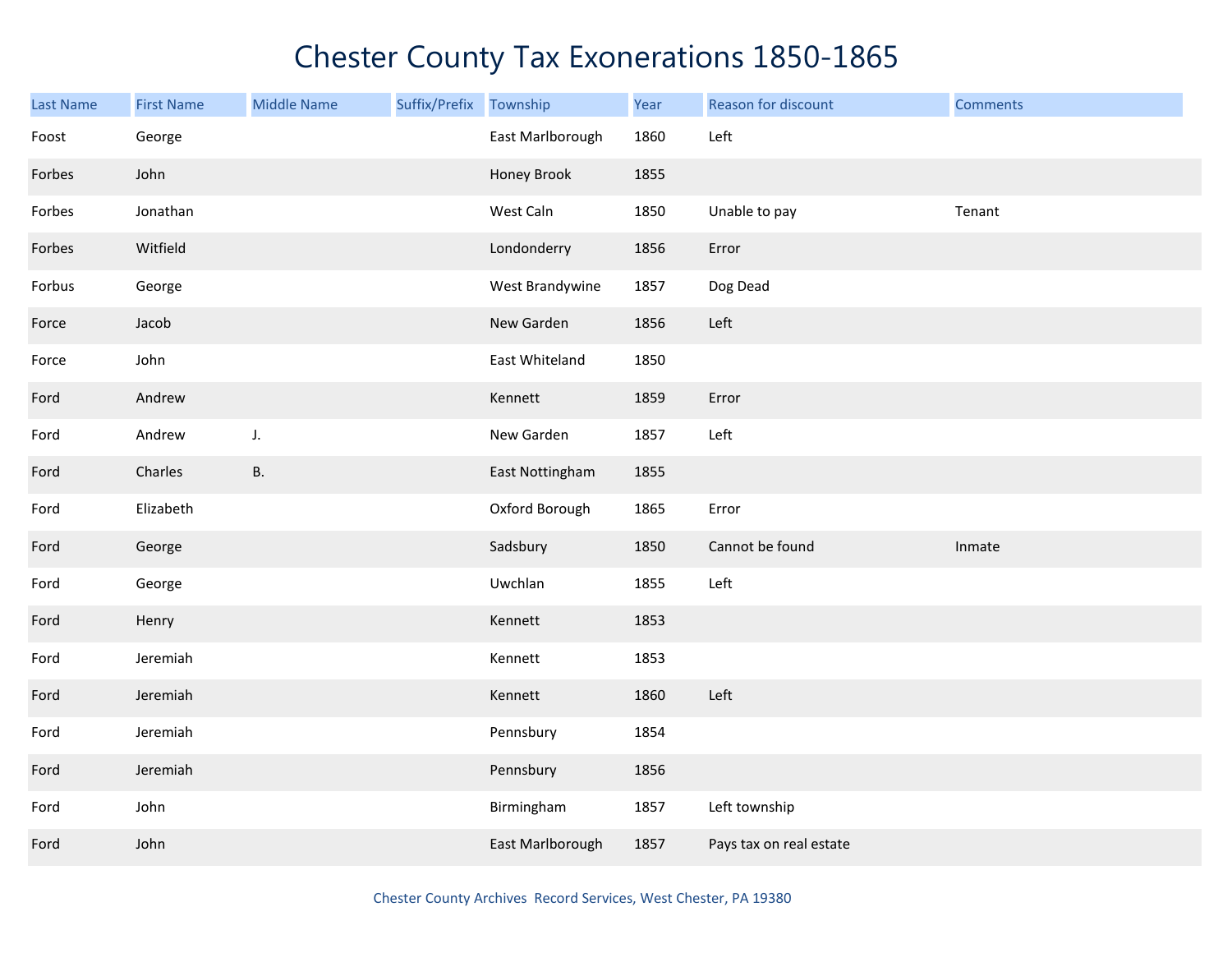| Last Name | <b>First Name</b> | <b>Middle Name</b> | Suffix/Prefix | Township             | Year | Reason for discount | <b>Comments</b> |
|-----------|-------------------|--------------------|---------------|----------------------|------|---------------------|-----------------|
| Ford      | John              | M.                 |               | East Nottingham      | 1859 | Left                |                 |
| Ford      | John              |                    |               | Lower Oxford         | 1850 | Left the township   | Inmate          |
| Ford      | John              |                    |               | Lower Oxford         | 1851 |                     |                 |
| Ford      | John              |                    |               | Pocopson             | 1853 |                     |                 |
| Ford      | John              |                    |               | Pocopson             | 1856 | Left                |                 |
| Ford      | John              |                    |               | Sadsbury             | 1865 | Left                |                 |
| Ford      | John              | В.                 |               | West Fallowfield     | 1865 | Not in township     |                 |
| Ford      | Joseph            |                    |               | West Fallowfield     | 1865 | Not in township     |                 |
| Ford      | Larry             |                    |               | East Marlborough     | 1859 | "I don't know"      |                 |
| Ford      | Neremiah          |                    |               | <b>East Nantmeal</b> | 1850 | Left                |                 |
| Ford      | Robert            |                    |               | Hopewell             | 1857 | Left                |                 |
| Ford      | Thomas            | Ε.                 |               | Valley               | 1859 | Sick                |                 |
| Ford      | Thomas            | Ε.                 |               | Valley               | 1860 | Poor                |                 |
| Foreman   | Aaron             |                    |               | Penn                 | 1850 | Poor & Sick         |                 |
| Foreman   | Aaron             |                    |               | Penn                 | 1852 | Poor                |                 |
| Foreman   | Aaron             |                    |               | Penn                 | 1853 |                     |                 |
| Foreman   | Aaron             |                    |               | Penn                 | 1857 | Poor                |                 |
| Foreman   | Charles           |                    |               | New London           | 1850 | In Ohio             | Inmate          |
| Foreman   | John              |                    |               | Penn                 | 1853 |                     |                 |
| Foreman   | John              |                    |               | Penn                 | 1855 | Dog Dead            |                 |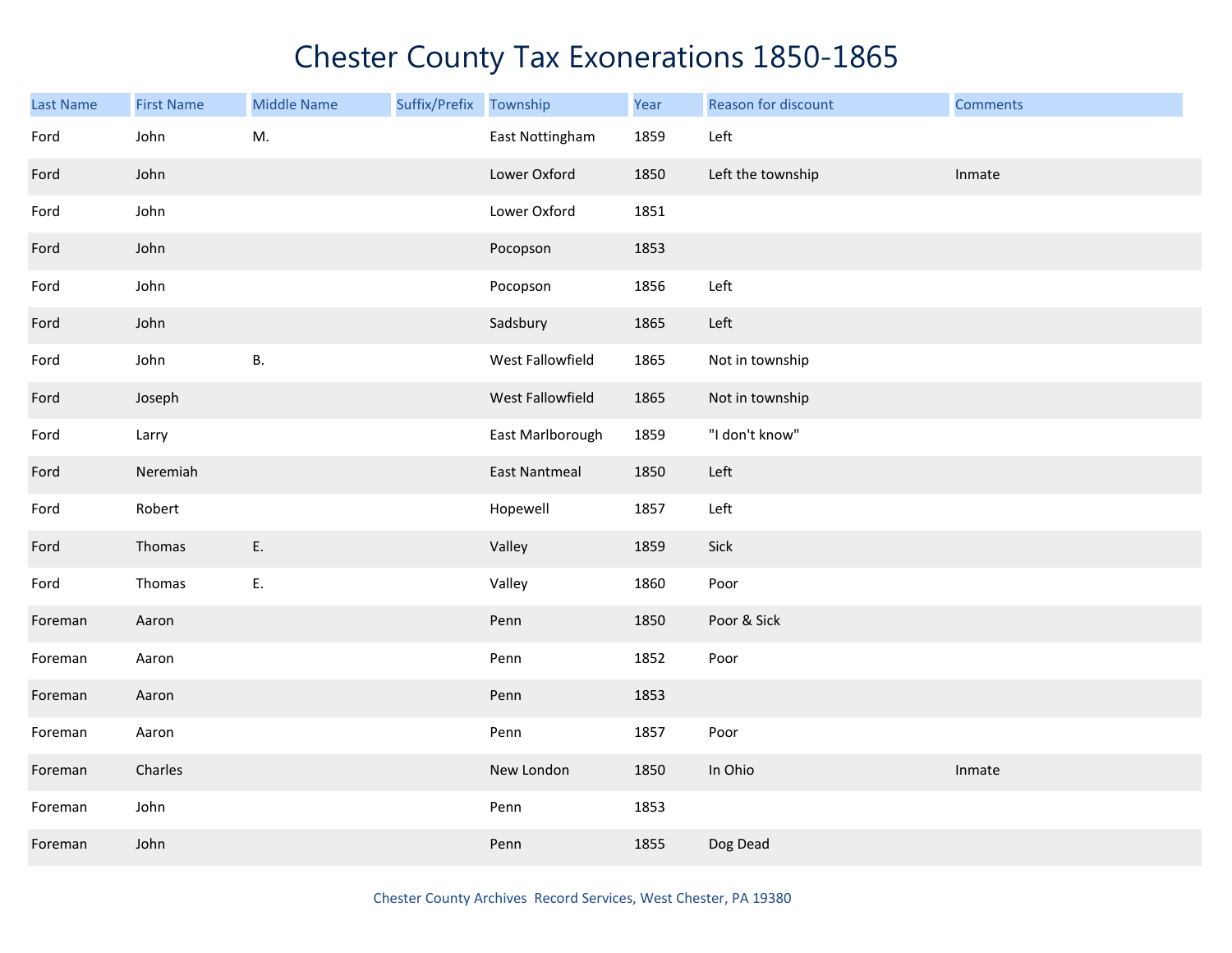| <b>Last Name</b> | <b>First Name</b> | <b>Middle Name</b> | Suffix/Prefix Township |                      | Year | Reason for discount | <b>Comments</b> |
|------------------|-------------------|--------------------|------------------------|----------------------|------|---------------------|-----------------|
| Foreman          | John              |                    |                        | Penn                 | 1857 | Poor                |                 |
| Foreman          | John              |                    |                        | Uwchlan              | 1860 | Poor                |                 |
| Foreman          | Jonathan          |                    |                        | Penn                 | 1852 | No Dog              |                 |
| Foreman          | Joseph            |                    |                        | Kennett              | 1850 | Not found           | Inmate          |
| Foreman          | Joseph            |                    |                        | West Pikeland        | 1865 | Left                |                 |
| Foreman          | Mares             |                    |                        | Penn                 | 1857 | Not in township     |                 |
| Foreman          | Thomas            |                    | Sr.                    | Kennett              | 1850 | Not found           | Inmate          |
| Forges           | Andrew            |                    |                        | <b>East Coventry</b> | 1857 | Error               |                 |
| Fornwalt         | John              |                    |                        | Uwchlan              | 1852 | Left                |                 |
| Fornwalt         | Peter             |                    |                        | East Nottingham      | 1860 | Left                |                 |
| Fornwalt         | Peter             |                    |                        | <b>Upper Oxford</b>  | 1857 | Left                |                 |
| Forrest          | G.                |                    |                        | West Brandywine      | 1853 | Dog Dead            |                 |
| Forrest          | James             |                    |                        | Sadsbury             | 1853 | Left                |                 |
| Forrest          | William           | Η.                 |                        | West Brandywine      | 1860 | Left                |                 |
| Forrester        | James             |                    |                        | Phoenixville         | 1897 | Can't collect       | 4th & 5th Ward  |
| Forsyth          | John              |                    |                        | West Marlborough     | 1857 | Left                |                 |
| Forsythe         | George            |                    |                        | Lower Oxford         | 1851 |                     |                 |
| Forsythe         | George            |                    |                        | Penn                 | 1853 |                     |                 |
| Forsythe         | John              |                    |                        | Newlin               | 1850 | Left                |                 |
| Forsythe         | Lewis             |                    |                        | <b>East Bradford</b> | 1851 | Gone                | Single Freeman  |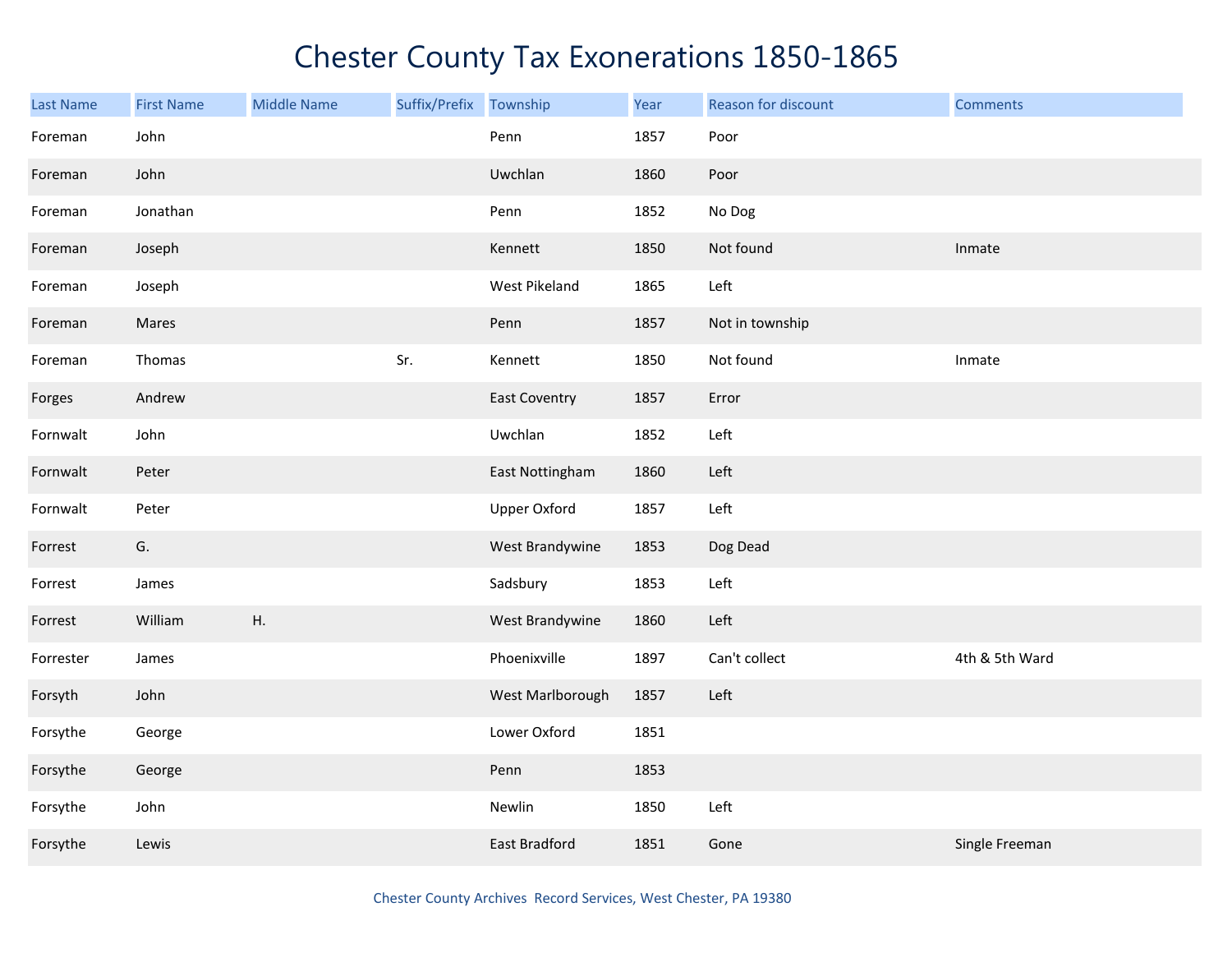| <b>Last Name</b> | <b>First Name</b> | <b>Middle Name</b> | Suffix/Prefix Township |                 | Year | Reason for discount | <b>Comments</b> |
|------------------|-------------------|--------------------|------------------------|-----------------|------|---------------------|-----------------|
| Forsythe         | Lewis             |                    |                        | East Caln       | 1851 | Error               |                 |
| Foster           | Edward            |                    |                        | West Chester    | 1850 |                     |                 |
| Foster           | Edward            |                    |                        | West Chester    | 1855 | Left                |                 |
| Foster           | Edward            |                    |                        | West Chester    | 1865 | Dead                |                 |
| Foster           | Hannah            |                    |                        | Sadsbury        | 1788 | Poor                |                 |
| Foster           | John              |                    |                        | East Caln       | 1860 | Left                |                 |
| Foster           | John              |                    |                        | Uwchlan         | 1857 | Left                |                 |
| Foster           | Jonathan          |                    |                        | East Pikeland   | 1865 | Left                |                 |
| Foster           | William           |                    |                        | East Caln       | 1851 | Gone                |                 |
| Foster           | William           |                    |                        | East Caln       | 1854 | Poor                |                 |
| Foster           | William           |                    |                        | East Caln       | 1858 |                     |                 |
| Foster           | William           |                    |                        | East Caln       | 1860 | Left                |                 |
| Foulkroad        | Joseph            |                    |                        | Lower Oxford    | 1850 | Paid in Nottingham  | Inmate          |
| Foulkrod         | George            |                    |                        | East Nottingham | 1857 | Left                |                 |
| Foulkrode        | Joseph            | Υ.                 |                        | Lower Oxford    | 1860 | Poor                |                 |
| Found            | Alexander         |                    |                        | Franklin        | 1856 | Left                |                 |
| Founds           | David             |                    |                        | London Britain  | 1898 |                     |                 |
| Founds           | John              |                    |                        | Franklin        | 1854 |                     |                 |
| Founds           | John              |                    |                        | London Britain  | 1850 | Poor                | Inmate          |
| Founds           | John              |                    |                        | New London      | 1850 | Left township       | Inmate          |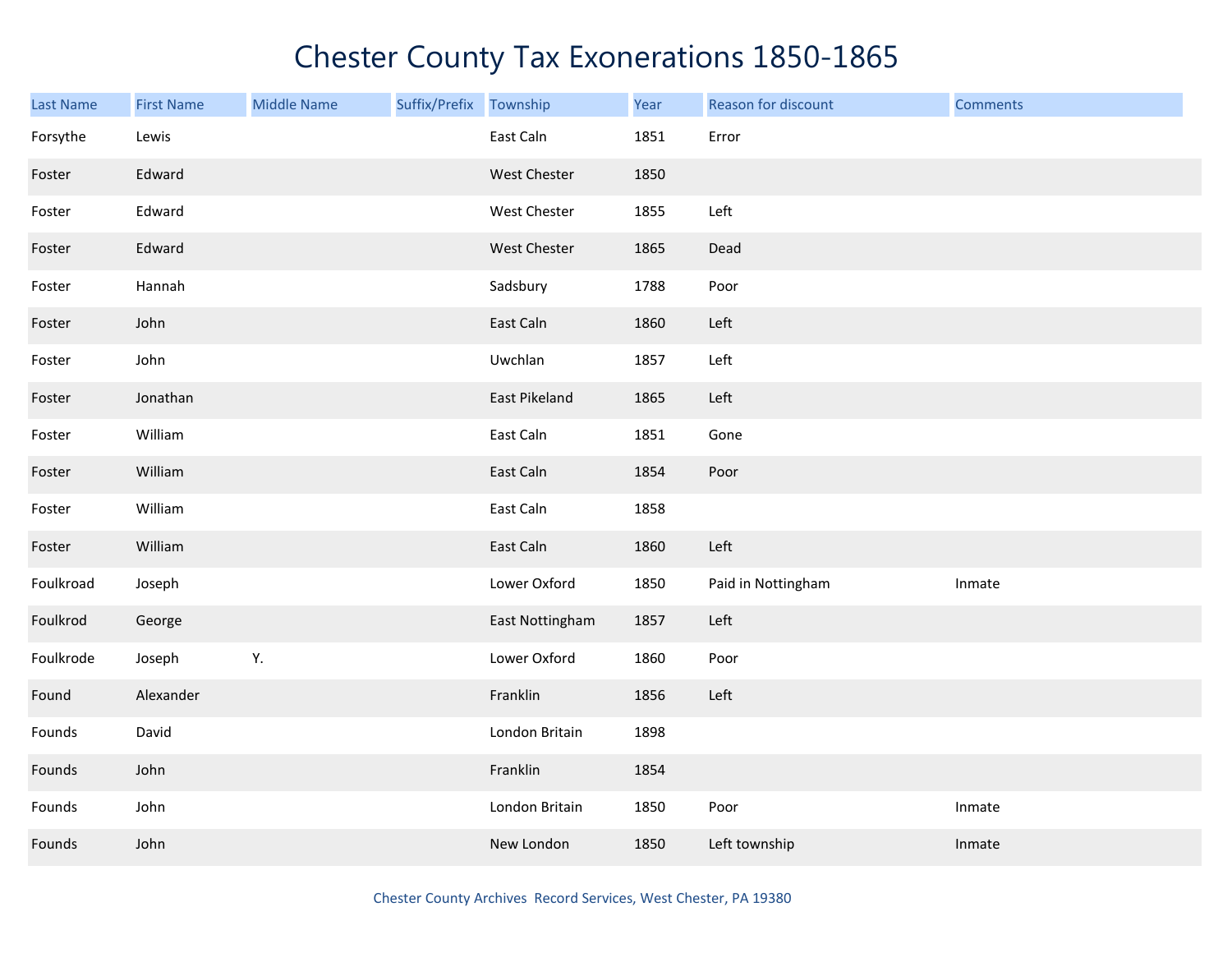| Last Name | <b>First Name</b> | <b>Middle Name</b> | Suffix/Prefix | Township         | Year | Reason for discount | <b>Comments</b> |
|-----------|-------------------|--------------------|---------------|------------------|------|---------------------|-----------------|
| Founds    | John              |                    |               | New London       | 1852 | Poor                |                 |
| Founds    | Joseph            |                    |               | Franklin         | 1856 | Left                |                 |
| Founds    | Joseph            |                    |               | New London       | 1850 | Left township       | Inmate          |
| Founds    | Joseph            |                    |               | West Nottingham  | 1859 | Left                |                 |
| Fout      | Benjamin          | P.                 |               | East Vincent     | 1859 | Left                |                 |
| Fout      | Benjamin          |                    |               | East Vincent     | 1860 | Left                |                 |
| Foward    | Frank             |                    |               | New London       | 1898 |                     |                 |
| Fowler    | William           |                    |               | London Grove     | 1850 |                     |                 |
| Fowler    | William           |                    |               | Valley           | 1859 | Left                |                 |
| Fox       | George            |                    |               | East Marlborough | 1859 | Poor                |                 |
| Fox       | George            | W.                 |               | East Marlborough | 1859 | Poor                |                 |
| Fox       | George            | R.                 |               | East Marlborough | 1860 | Left                |                 |
| Fox       | George            |                    |               | East Marlborough | 1860 | Poor                |                 |
| Fox       | George            |                    |               | Newlin           | 1855 |                     |                 |
| Fox       | George            |                    |               | Pennsbury        | 1854 |                     |                 |
| Fox       | George            | G.                 |               | Pennsbury        | 1856 | Poor                |                 |
| Fox       | George            |                    |               | Pennsbury        | 1857 | Left                |                 |
| Fox       | George            |                    |               | Pocopson         | 1850 | Left the township   | Inmate          |
| Fox       | George            |                    |               | West Bradford    | 1849 |                     |                 |
| Fox       | Hillary           |                    |               | West Chester     | 1865 | Left                |                 |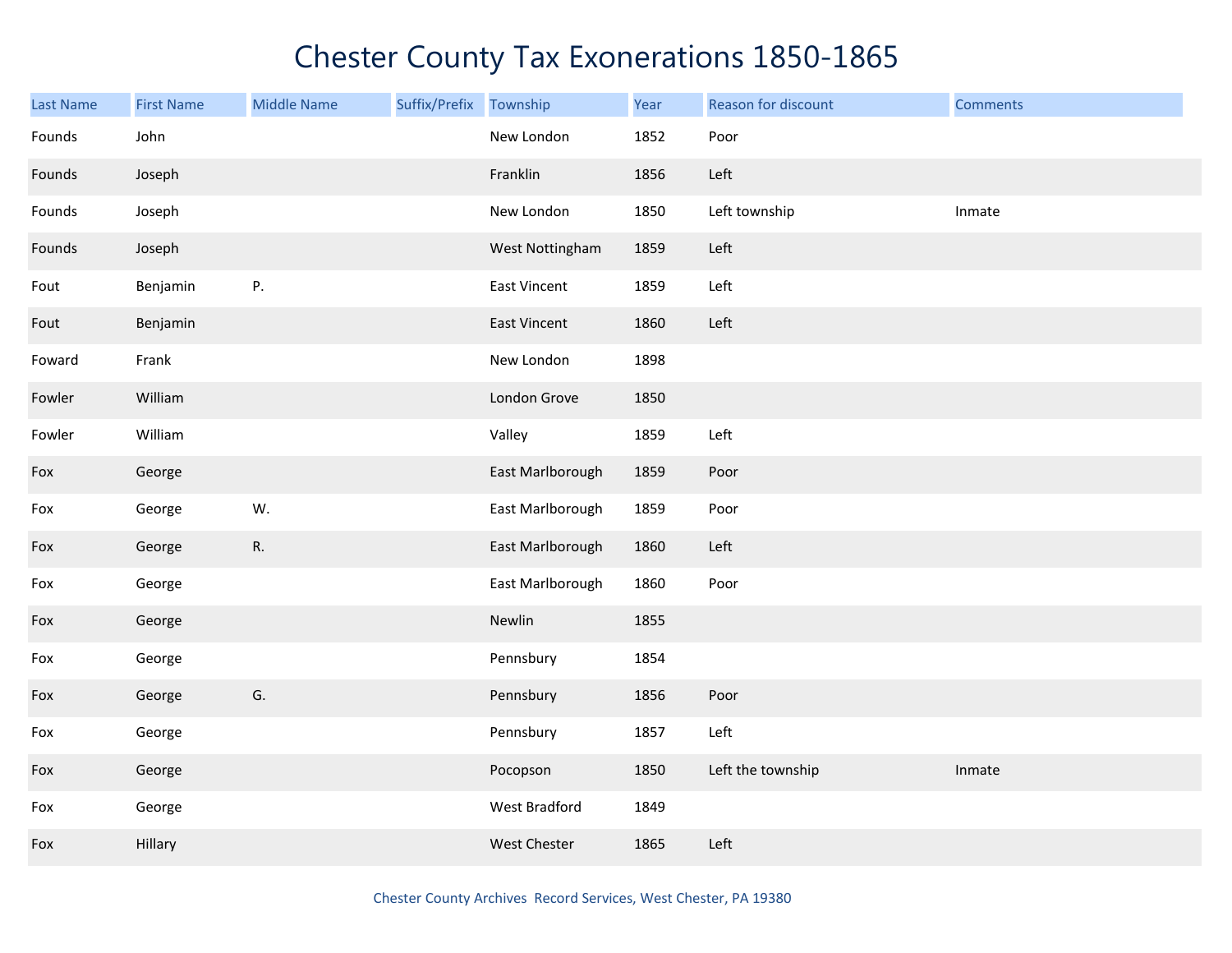| <b>Last Name</b> | <b>First Name</b> | <b>Middle Name</b> | Suffix/Prefix | Township             | Year | Reason for discount | <b>Comments</b> |
|------------------|-------------------|--------------------|---------------|----------------------|------|---------------------|-----------------|
| Fox              | Jesse             |                    |               | West Goshen          | 1850 | Left the township   |                 |
| Fox              | Jesse             |                    |               | West Goshen          | 1857 | Poor                |                 |
| Fox              | Jesse             |                    |               | West Goshen          | 1860 | Left                |                 |
| Fox              | John              |                    |               | Lower Oxford         | 1853 |                     |                 |
| Fox              | John              |                    |               | New London           | 1859 |                     |                 |
| Fox              | John              |                    |               | New London           | 1860 | Poor                |                 |
| Fox              | Joshua            |                    |               | West Goshen          | 1850 | Left the township   |                 |
| Fox              | Mark              |                    |               | East Nottingham      | 1857 | Left                |                 |
| Fox              | Moses             |                    |               | <b>East Coventry</b> | 1850 | Sick & Poor         |                 |
| Fox              | Nathan            |                    |               | Willistown           | 1857 | Left the township   |                 |
| Fox              | Nicholas          |                    |               | West Chester         | 1865 | Left                |                 |
| Fox              | Stephen           |                    |               | East Caln            | 1851 | Gone                |                 |
| Fox              | Stephen           |                    |               | West Chester         | 1852 |                     |                 |
| Foy              | Lawrence          |                    |               | Uwchlan              | 1857 | Left                |                 |
| Foy              | William           |                    |               | East Nottingham      | 1855 | Error               |                 |
| Fraigh           | Fred              |                    |               | North Coventry       | 1857 | Alien               |                 |
| Frain            | Washington        |                    |               | <b>East Nantmeal</b> | 1850 | Left                | Inmate          |
| Frain            | Washington        |                    |               | South Coventry       | 1853 | Left                |                 |
| Fraizer          | Alexander         |                    |               | Upper Oxford         | 1860 |                     |                 |
| Frame            | Daniel            |                    |               | Wallace              | 1857 | Left the township   |                 |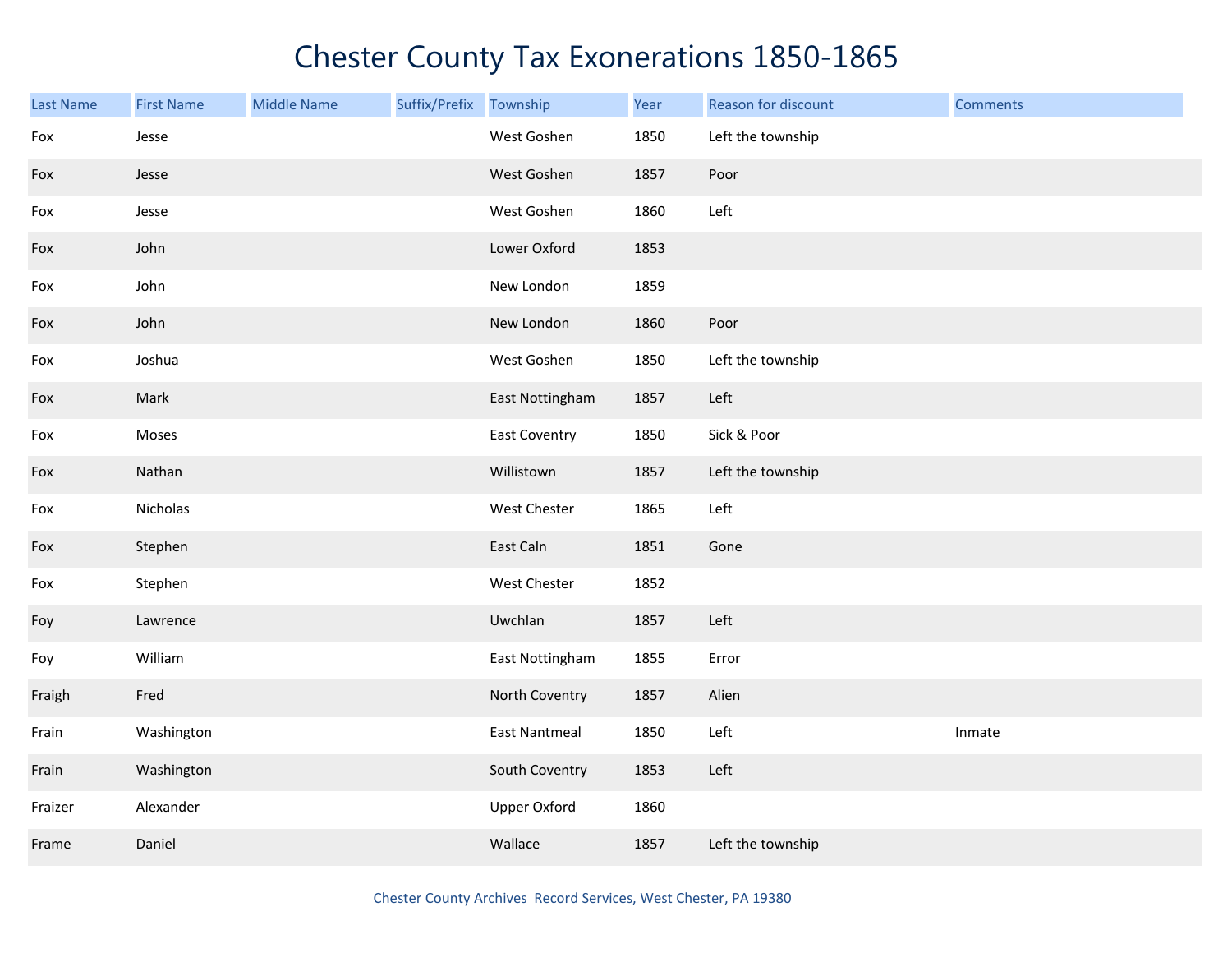| Last Name | <b>First Name</b> | <b>Middle Name</b> | Suffix/Prefix | Township            | Year | Reason for discount | <b>Comments</b> |
|-----------|-------------------|--------------------|---------------|---------------------|------|---------------------|-----------------|
| Frame     | Eber              |                    |               | East Marlborough    | 1857 | Poor                |                 |
| Frame     | Eber              |                    |               | East Marlborough    | 1865 | Poor                |                 |
| Frame     | Emmor             |                    |               | Kennett             | 1856 | Left                |                 |
| Frame     | Emmor             |                    |               | Pennsbury           | 1860 | Poor                |                 |
| Frame     | Enos              | M.                 |               | East Whiteland      | 1859 | Removed             |                 |
| Frame     | George            |                    |               | Kennett             | 1850 | Left township       | Single Freeman  |
| Frame     | George            |                    |               | New Garden          | 1850 |                     |                 |
| Frame     | $J_{\star}$       | Vaughn             |               | West Chester        | 1854 | Left                |                 |
| Frame     | Mahlon            |                    |               | Highland            | 1865 | Poor                |                 |
| Frame     | Mahlon            |                    |               | West Marlborough    | 1855 |                     | Crossed out     |
| Frame     | Samuel            |                    |               | East Caln           | 1854 | Left                |                 |
| Frame     | Thomas            |                    | Jr.           | Kennett             | 1850 | Not found           | Inmate          |
| Frame     | Thomas            |                    | Sr.           | New Garden          | 1850 |                     |                 |
| Frame     | William           |                    |               | East Caln           | 1853 |                     |                 |
| Frame     | William           |                    |               | East Caln           | 1860 | Left                |                 |
| Frances   | Casper            |                    |               | <b>West Vincent</b> | 1853 | Unseated land       | Crossed out     |
| Francis   | Jacob             |                    |               | Warwick             | 1850 | Left the township   |                 |
| Francis   | John              |                    |               | Phoenixville        | 1860 | Left                |                 |
| Francis   | John              |                    |               | South Coventry      | 1851 |                     |                 |
| Francis   | Sampson           |                    |               | Warwick             | 1857 |                     |                 |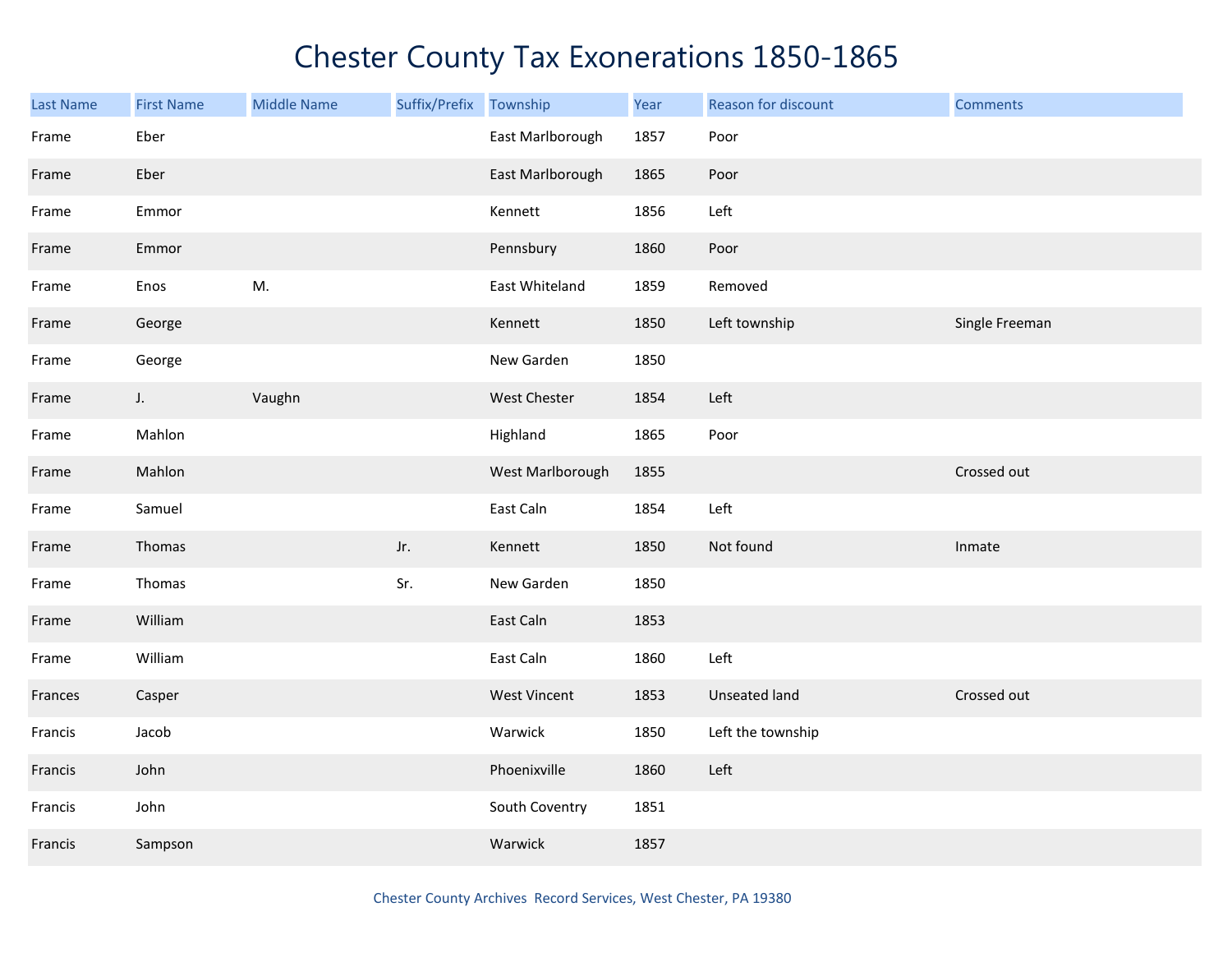| <b>Last Name</b> | <b>First Name</b> | <b>Middle Name</b> | Suffix/Prefix | Township             | Year | Reason for discount | <b>Comments</b>            |
|------------------|-------------------|--------------------|---------------|----------------------|------|---------------------|----------------------------|
| Francis          | Thomas            |                    |               | East Vincent         | 1860 | Error               |                            |
| Francis          | Thomas            |                    |               | South Coventry       | 1855 | Left                |                            |
| Frank            | Andrew            |                    |               | <b>West Nantmeal</b> | 1850 |                     | Single Freeman             |
| Franklin         | Lindly            |                    |               | <b>East Vincent</b>  | 1852 |                     |                            |
| Franknum         | John              |                    |               | <b>East Vincent</b>  | 1855 | Poor                |                            |
| Frankum          | Reuben            |                    | Estate        | Phoenixville         | 1897 | Dead                | 1st & 2nd & 4th & 6th Ward |
| Fraust           | William           |                    |               | East Caln            | 1856 | Left                |                            |
| Frazer           | Alexander         |                    |               | <b>Upper Oxford</b>  | 1859 |                     |                            |
| Frazer           | Patrick           |                    |               | Thornbury            | 1865 | Left                |                            |
| Frazer           | Robert            |                    |               | <b>West Bradford</b> | 1849 |                     |                            |
| Frazer           | Samuel            |                    |               | West Pikeland        | 1854 | Left                |                            |
| Fredd            | John              |                    |               | London Grove         | 1856 | Left                |                            |
| Freed            | George            |                    |               | South Coventry       | 1851 |                     |                            |
| Freed            | George            |                    |               | West Vincent         | 1853 | Left                |                            |
| Freel            | Charles           | W.                 |               | West Fallowfield     | 1850 | Left the township   | Single Freeman             |
| Freel            | James             |                    |               | West Marlborough     | 1855 |                     |                            |
| Freeman          | Benjamin          |                    |               | Easttown             | 1856 | Left                |                            |
| Freeman          | James             |                    |               | West Caln            | 1850 | Gone                | Single Freeman             |
| Freeman          | Owen              |                    |               | West Brandywine      | 1857 | Very Poor           |                            |
| Freeman          | Owen              |                    |               | West Caln            | 1857 | Left                |                            |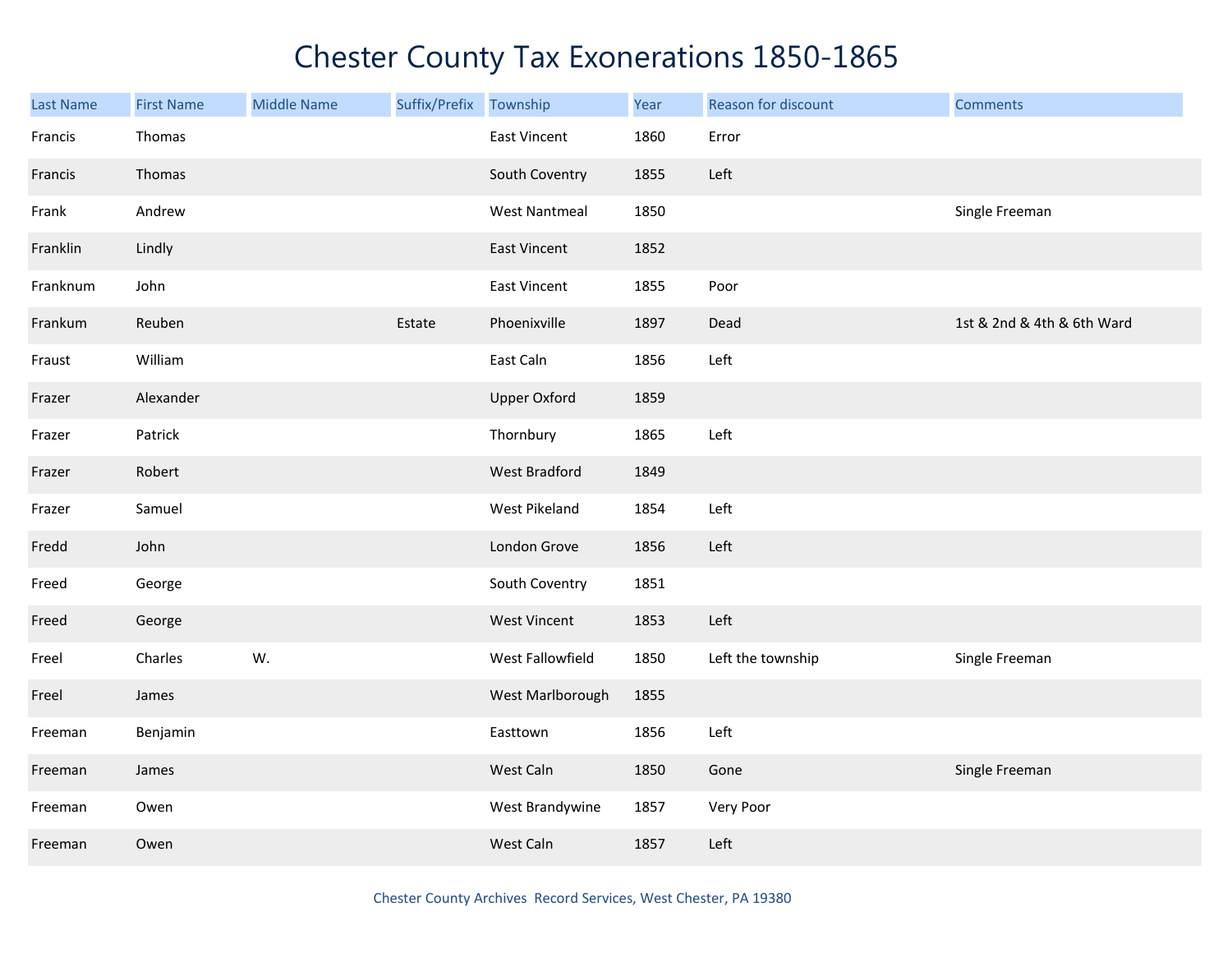| <b>Last Name</b> | <b>First Name</b> | <b>Middle Name</b> | Suffix/Prefix | Township             | Year | Reason for discount | <b>Comments</b>        |
|------------------|-------------------|--------------------|---------------|----------------------|------|---------------------|------------------------|
| Freeman          | Samuel            | А.                 |               | Hopewell             | 1855 | Not of age          |                        |
| Frees            | Daniel            |                    |               | <b>East Nantmeal</b> | 1850 | Left                | Inmate                 |
| Frees            | George            |                    |               | New Garden           | 1865 | Left                |                        |
| Freese           | John              |                    |               | Warwick              | 1853 | Left                |                        |
| Freese           | Samuel            |                    |               | South Coventry       | 1850 | Gone                | Single Freeman         |
| Freeze           | Andrew            |                    |               | Downingtown          | 1860 | Left                |                        |
| Freeze           | Daniel            |                    |               | <b>East Nantmeal</b> | 1856 | Not found           | Inmate                 |
| Freeze           | Daniel            |                    |               | South Coventry       | 1850 | Volunteer (Militia) |                        |
| Freigh           | John              | S.                 |               | North Coventry       | 1857 | Alien               |                        |
| French           | James             |                    |               | East Bradford        | 1851 | Gone                | Single Freeman         |
| Freze            | Andrew            |                    |               | East Caln            | 1856 | Left                |                        |
| Friest           | John              |                    |               | East Brandywine      | 1860 | Left                |                        |
| Fritz            | Isaachar          |                    |               | Tredyffrin           | 1849 | Willistown          |                        |
| Fritz            | Issachar          |                    |               | Tredyffrin           | 1849 |                     | Delinquent Militia Men |
| Fritz            | James             |                    |               | Tredyffrin           | 1849 | Willistown          |                        |
| Fritz            | James             |                    |               | Tredyffrin           | 1849 |                     | Delinquent Militia Men |
| Fritz            | James             |                    |               | Tredyffrin           | 1855 | Left                |                        |
| Fritz            | James             |                    |               | Tredyffrin           | 1857 |                     |                        |
| Fritz            | James             |                    |               | Tredyffrin           | 1859 |                     |                        |
| Fritz            | James             |                    |               | Tredyffrin           | 1860 | Left                |                        |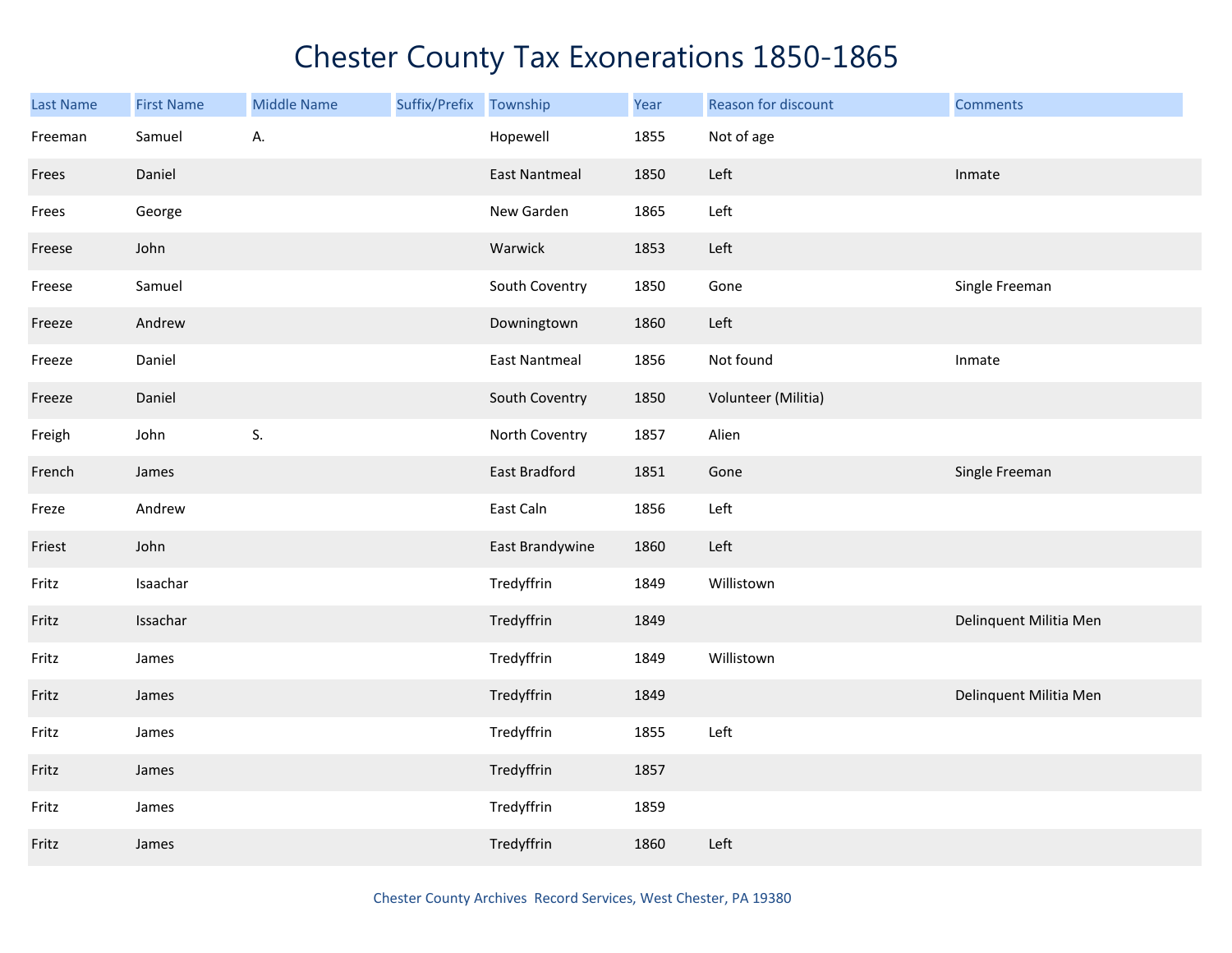| <b>Last Name</b> | <b>First Name</b> | <b>Middle Name</b> | Suffix/Prefix Township |                      | Year | Reason for discount | <b>Comments</b> |
|------------------|-------------------|--------------------|------------------------|----------------------|------|---------------------|-----------------|
| Fritz            | John              |                    |                        | Tredyffrin           | 1850 |                     |                 |
| Fritze           | Jacob             |                    |                        | East Whiteland       | 1857 | Left                |                 |
| Frock            | G.                | John               |                        | <b>East Vincent</b>  | 1852 |                     |                 |
| Frock            | Jacob             |                    |                        | Charlestown          | 1850 | Left                | Freeman         |
| Frock            | Jacob             |                    |                        | East Vincent         | 1859 | Poor                |                 |
| Frock            | John              |                    |                        | East Vincent         | 1855 | Poor                |                 |
| Frock            | Philip            |                    |                        | <b>East Vincent</b>  | 1852 |                     |                 |
| Frock            | Philip            |                    |                        | <b>East Vincent</b>  | 1856 | Left                |                 |
| Frock            | Phillip           |                    |                        | <b>West Vincent</b>  | 1851 |                     |                 |
| Frock            | Samuel            |                    |                        | <b>East Vincent</b>  | 1856 | Left                |                 |
| Frock            | William           |                    |                        | South Coventry       | 1853 | Left                |                 |
| Froenhiser       | Samuel            |                    |                        | <b>East Coventry</b> | 1860 | Left                |                 |
| Fry              | John              |                    | Jr.                    | East Vincent         | 1853 | Not found           |                 |
| Fry              | John              |                    | Sr.                    | East Vincent         | 1853 | Not found           |                 |
| Fry              | John              | S.                 |                        | <b>Upper Oxford</b>  | 1860 |                     |                 |
| Fry              | Peter             |                    |                        | East Whiteland       | 1856 | Left                |                 |
| Fry              | William           |                    |                        | East Nottingham      | 1857 | Left                |                 |
| Fugerson         | Albert            |                    |                        | West Nottingham      | 1860 | Poor                |                 |
| Fuller           | James             |                    |                        | Lower Oxford         | 1851 |                     |                 |
| Fuller           | James             | R.                 |                        | Lower Oxford         | 1860 | Left                |                 |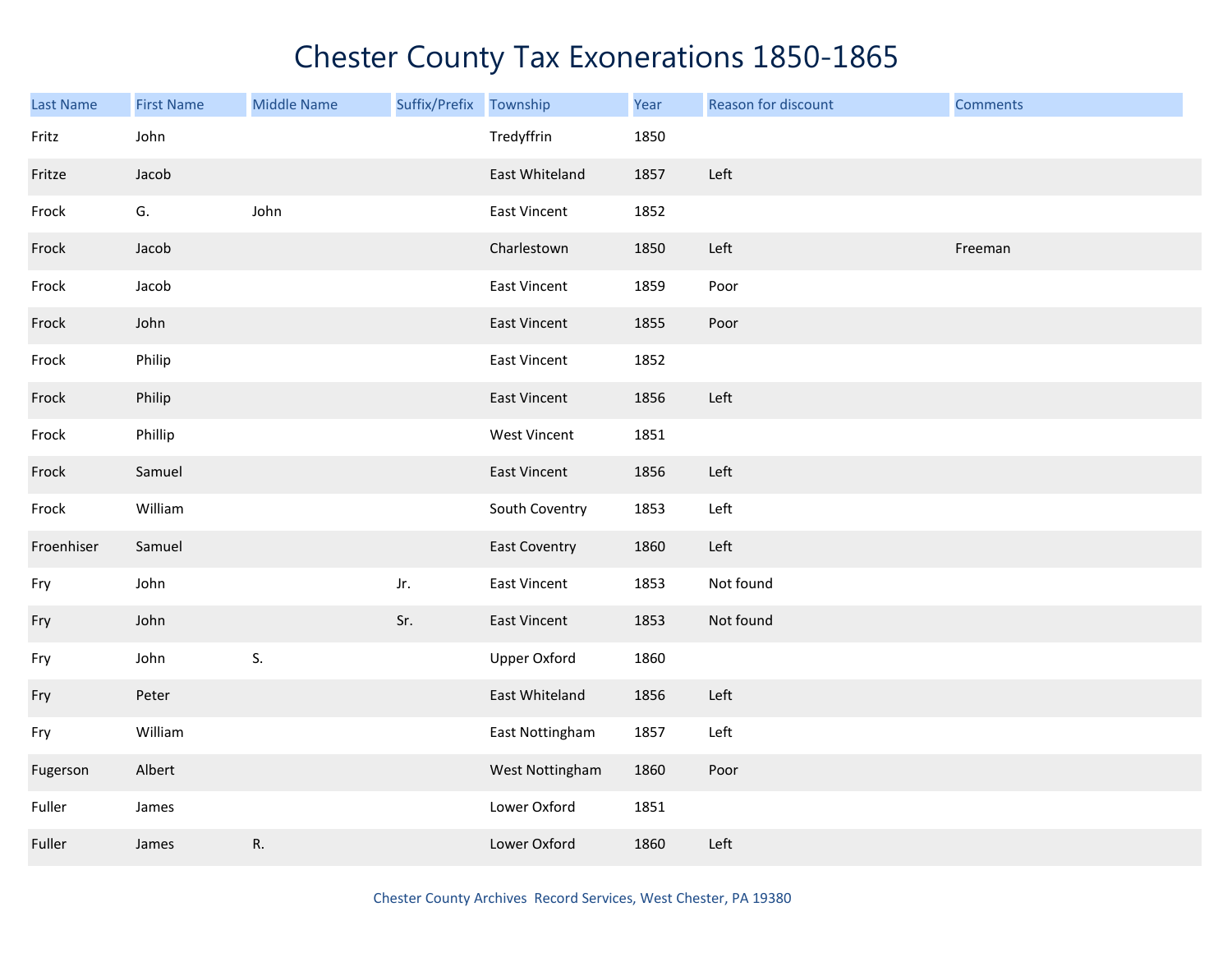| Last Name | <b>First Name</b> | <b>Middle Name</b> | Suffix/Prefix | Township          | Year | Reason for discount | <b>Comments</b> |
|-----------|-------------------|--------------------|---------------|-------------------|------|---------------------|-----------------|
| Fuller    | James             |                    |               | West Nottingham   | 1850 |                     | Inmate          |
| Fuller    | James             |                    |               | West Nottingham   | 1853 |                     |                 |
| Fuller    | James             |                    |               | West Nottingham   | 1859 | Poor                |                 |
| Fuller    | James             |                    |               | West Nottingham   | 1860 | Deceased            |                 |
| Fuller    | James             | R.                 |               | West Nottingham   | 1860 | Moved away          |                 |
| Fuller    | John              |                    |               | Thornbury         | 1853 |                     |                 |
| Fuller    | Ranklin           |                    |               | Londonderry       | 1856 | Left                |                 |
| Fullerton | John              |                    |               | Tredyffrin        | 1849 | Poor                |                 |
| Fullerton | John              |                    |               | Tredyffrin        | 1850 | Poor                |                 |
| Fulmer    | В.                | F.                 |               | Phoenixville      | 1860 | Left                |                 |
| Fulmer    | В.                | F.                 |               | Phoenixville      | 1860 | Left                |                 |
| Fulmer    | William           |                    |               | West Marlborough  | 1865 | Left                |                 |
| Fulton    | Amelia            |                    |               | East Nottingham   | 1853 |                     |                 |
| Fulton    | Benjamin          |                    |               | West Whiteland    | 1853 | Left                |                 |
| Fulton    | George            |                    |               | West Brandywine   | 1860 | Left                |                 |
| Fulton    | John              | J.                 |               | Downingtown, East | 1898 | Won't pay           |                 |
| Fulton    | John              | M.                 |               | Newlin            | 1857 | Left                |                 |
| Fulton    | John              | G.                 |               | West Pikeland     | 1855 | Error               |                 |
| Fulton    | Jonathan          |                    |               | Honey Brook       | 1853 | Left                |                 |
| Fulton    | Robert            |                    |               | East Bradford     | 1853 |                     |                 |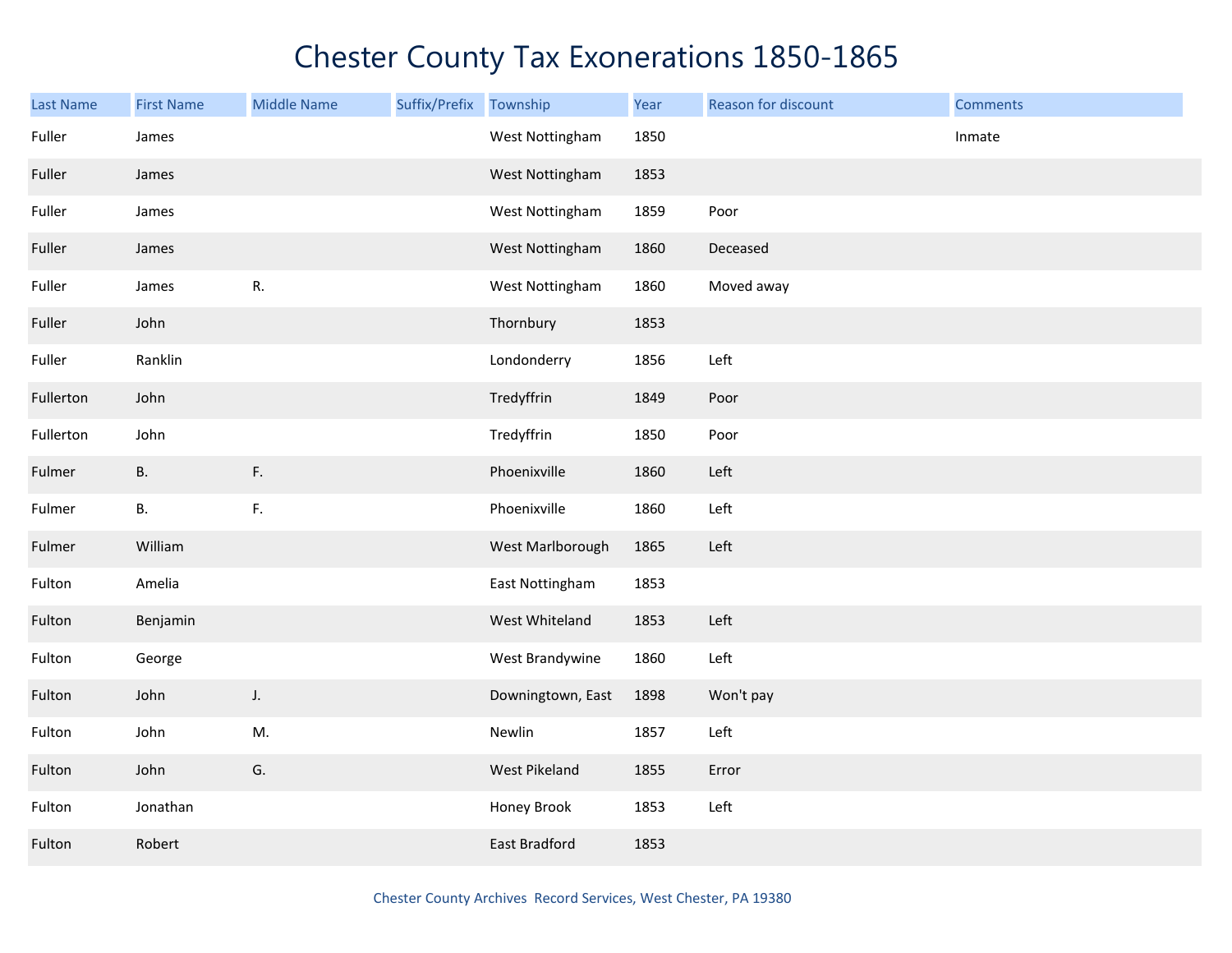| Last Name  | <b>First Name</b> | <b>Middle Name</b> | Suffix/Prefix Township |                     | Year | Reason for discount | <b>Comments</b> |
|------------|-------------------|--------------------|------------------------|---------------------|------|---------------------|-----------------|
| Fulton     | William           |                    |                        | East Bradford       | 1857 | Left                |                 |
| Fulton     | William           |                    |                        | East Caln           | 1856 | Left                |                 |
| Fulton     | William           | T.                 |                        | East Nottingham     | 1860 | Left                |                 |
| Fulton     | William           |                    |                        | Newlin              | 1855 |                     |                 |
| Fungang    | William           |                    |                        | East Caln           | 1858 |                     |                 |
| Funk       | John              |                    |                        | East Pikeland       | 1850 | Left                | Single Freeman  |
| Funk       | Lewis             |                    |                        | East Vincent        | 1856 | Left                |                 |
| Furey      | Pusey             |                    |                        | Hopewell            | 1855 |                     |                 |
| Furey      | Robert            | C.                 |                        | New London          | 1850 | Left township       | Single Freeman  |
| Furguson   | E.                |                    |                        | West Chester        | 1857 | Left                |                 |
| Furguson   | Robert            |                    |                        | Lower Oxford        | 1851 |                     |                 |
| Furguson   | William           |                    |                        | Lower Oxford        | 1851 |                     |                 |
| Furguson   | William           |                    |                        | Lower Oxford        | 1851 |                     |                 |
| Furguson   | William           |                    |                        | New London          | 1852 | Gone to Maryland    |                 |
| Furlong    | Α.                |                    |                        | <b>West Chester</b> | 1859 |                     |                 |
| Furlong    | Andrew            |                    |                        | West Chester        | 1860 | Poor                |                 |
| Furlow     | Samuel            |                    |                        | Upper Uwchlan       | 1860 |                     | Colored         |
| Furry      | Maxwell           |                    |                        | Sadsbury            | 1859 | Left                |                 |
| Fury       | Joseph            |                    |                        | East Nottingham     | 1855 |                     |                 |
| Fusselback | John              |                    |                        | West Chester        | 1853 |                     |                 |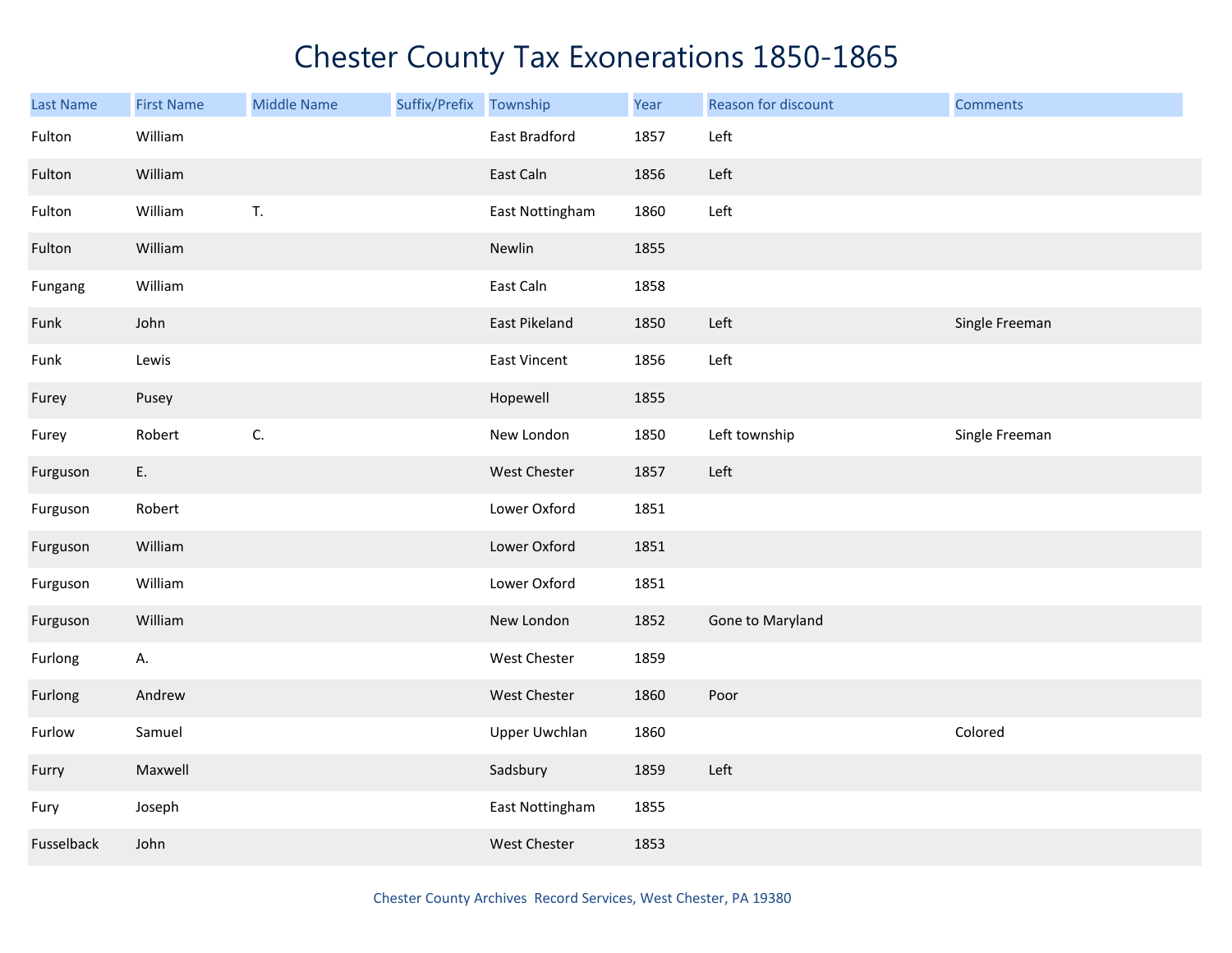| Last Name  | <b>First Name</b> | <b>Middle Name</b> | Suffix/Prefix Township |                      | Year | Reason for discount | <b>Comments</b> |
|------------|-------------------|--------------------|------------------------|----------------------|------|---------------------|-----------------|
| Fusselback | John              |                    |                        | West Chester         | 1860 | Left                |                 |
| Fussell    | Bartholomew       |                    |                        | West Chester         | 1859 | Left                |                 |
| Futhey     | John              |                    |                        | West Chester         | 1853 |                     |                 |
| Futhey     | S.                | Dale               |                        | Highland             | 1860 | Left                |                 |
| Fye        | Rudolph           |                    |                        | Valley               | 1855 | Poor                |                 |
| Gable      | Α.                | $J_{\star}$        |                        | West Caln            | 1861 | Left                |                 |
| Gable      | Peter             |                    |                        | <b>West Nantmeal</b> | 1850 | Left the township   | Single Freeman  |
| Gafferty   | James             |                    |                        | West Nottingham      | 1859 | Poor                |                 |
| Gaffney    | James             |                    |                        | Charlestown          | 1865 | Left                |                 |
| Gaintree   | J.                |                    |                        | West Chester         | 1857 | Left                |                 |
| Galager    | James             |                    |                        | West Marlborough     | 1857 | Left                |                 |
| Galagher   | Thomas            |                    |                        | Penn                 | 1853 |                     |                 |
| Galagin    | Peter             |                    |                        | Penn                 | 1850 |                     |                 |
| Galaher    | John              |                    |                        | London Grove         | 1853 |                     |                 |
| Galaher    | John              |                    |                        | Phoenixville         | 1860 | Left                |                 |
| Galaspie   | Edward            |                    |                        | Lower Oxford         | 1850 | Left the township   | Inmate          |
| Galaspie   | Edward            |                    |                        | Lower Oxford         | 1853 |                     |                 |
| Galaway    | Isaac             |                    |                        | <b>West Nantmeal</b> | 1855 | Poor                |                 |
| Galespy    | Andrew            |                    |                        | Phoenixville         | 1860 | Left                |                 |
| Galespy    | James             |                    |                        | Phoenixville         | 1860 | Left                |                 |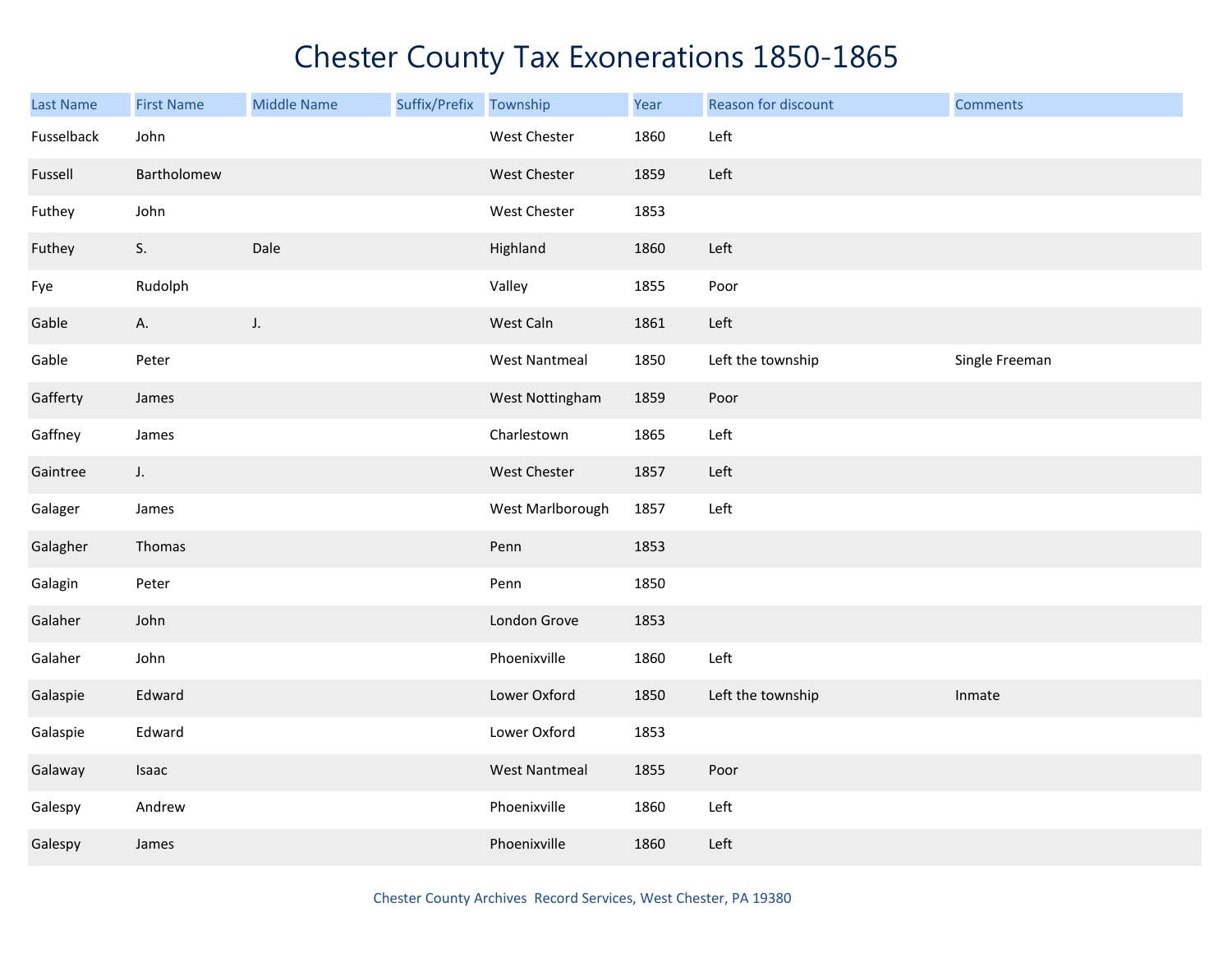| <b>Last Name</b> | <b>First Name</b> | <b>Middle Name</b> | Suffix/Prefix | Township        | Year | Reason for discount | <b>Comments</b> |
|------------------|-------------------|--------------------|---------------|-----------------|------|---------------------|-----------------|
| Galigar          | Hughey            |                    |               | Easttown        | 1855 | Left                |                 |
| Galispie         | John              |                    |               | Kennett         | 1850 | Not found           | Inmate          |
| Gallagar         | James             |                    |               | East Caln       | 1851 | Cannot be found     |                 |
| Gallaghar        | Michael           |                    |               | Franklin        | 1859 | Left                |                 |
| Gallagher        | Cormick           |                    |               | East Whiteland  | 1860 | Left                |                 |
| Gallagher        | Daniel            |                    |               | Tredyffrin      | 1859 | Left                |                 |
| Gallagher        | Dennis            |                    |               | Phoenixville    | 1897 | Hard nut            | 4th & 5th Ward  |
| Gallagher        | James             |                    |               | New Garden      | 1855 |                     |                 |
| Gallagher        | John              |                    |               | East Bradford   | 1860 | Left                |                 |
| Gallagher        | John              |                    |               | Sadsbury        | 1865 | Left                |                 |
| Gallagher        | Pat               |                    | Estate        | Phoenixville    | 1897 | Settled             | 4th & 5th Ward  |
| Gallagher        | Thomas            |                    |               | New London      | 1859 |                     |                 |
| Gallagher        | William           |                    |               | East Brandywine | 1857 | Left                |                 |
| Gallahan         | Thomas            |                    |               | Penn            | 1852 | Left                |                 |
| Gallaher         | James             |                    |               | New Garden      | 1853 | Poor                |                 |
| Gallaway         | G.                | W.                 |               | New London      | 1852 | Left                |                 |
| Gallaway         | McHenry           |                    |               | East Nottingham | 1857 | Left                |                 |
| Gallaway         | William           |                    |               | East Nottingham | 1857 | Left                |                 |
| Gallibins        | Frederick         |                    |               | East Vincent    | 1856 | Left                |                 |
| Galligar         | Hugh              |                    |               | East Bradford   | 1851 | Gone                | Single Freeman  |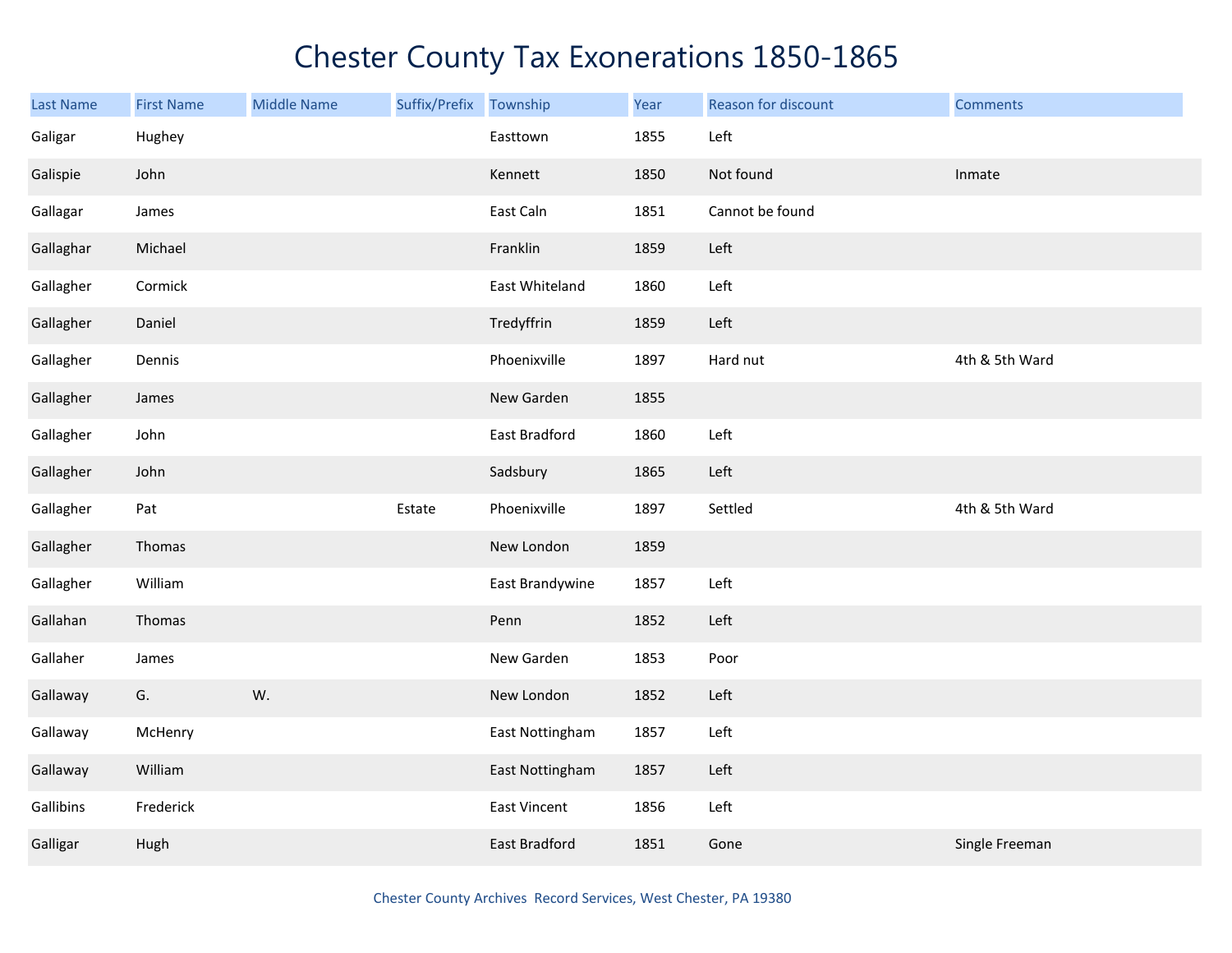| <b>Last Name</b> | <b>First Name</b> | <b>Middle Name</b> | Suffix/Prefix | Township         | Year | Reason for discount | <b>Comments</b> |
|------------------|-------------------|--------------------|---------------|------------------|------|---------------------|-----------------|
| Galligar         | John              |                    |               | Lower Oxford     | 1865 | Left                |                 |
| Galliger         | Cormic            |                    |               | East Whiteland   | 1857 | Poor                |                 |
| Galliner         | Alfred            |                    |               | West Chester     | 1865 | Dead                |                 |
| Galloway         | Charles           |                    |               | West Fallowfield | 1865 | Dead                |                 |
| Galloway         | John              | T.                 |               | East Nottingham  | 1853 |                     |                 |
| Galloway         | Washington        |                    |               | East Nottingham  | 1850 | Lives in New London | Inmate          |
| Galloway         | William           | T.                 |               | East Nottingham  | 1860 | Left                |                 |
| Galloway         | William           |                    |               | West Fallowfield | 1859 | Left                |                 |
| Gallowway        | William           |                    |               | West Fallowfield | 1857 | Left                |                 |
| Gamble           | Jacob             |                    |               | Sadsbury         | 1856 | Left                |                 |
| Gamble           | Samuel            |                    |               | Easttown         | 1850 | Left the township   | Inmate          |
| Gamble           | William           |                    |               | Franklin         | 1856 |                     |                 |
| Gamble           | William           |                    |               | Lower Oxford     | 1850 | Left the township   | Inmate          |
| Gamble           | William           |                    |               | New London       | 1860 | Left & Poor         |                 |
| Garaghan         | Nancy             |                    |               | New London       | 1850 |                     | Crossed out     |
| Gardiner         | Benjamin          | W.                 |               | Franklin         | 1857 | Poor                |                 |
| Gardiner         | George            |                    |               | Easttown         | 1865 | Not in township     |                 |
| Gardiner         | Henry             |                    |               | Willistown       | 1865 | Not in township     |                 |
| Gardner          | Benjamin          |                    |               | Franklin         | 1854 |                     |                 |
| Gardner          | Henry             |                    |               | Willistown       | 1864 |                     |                 |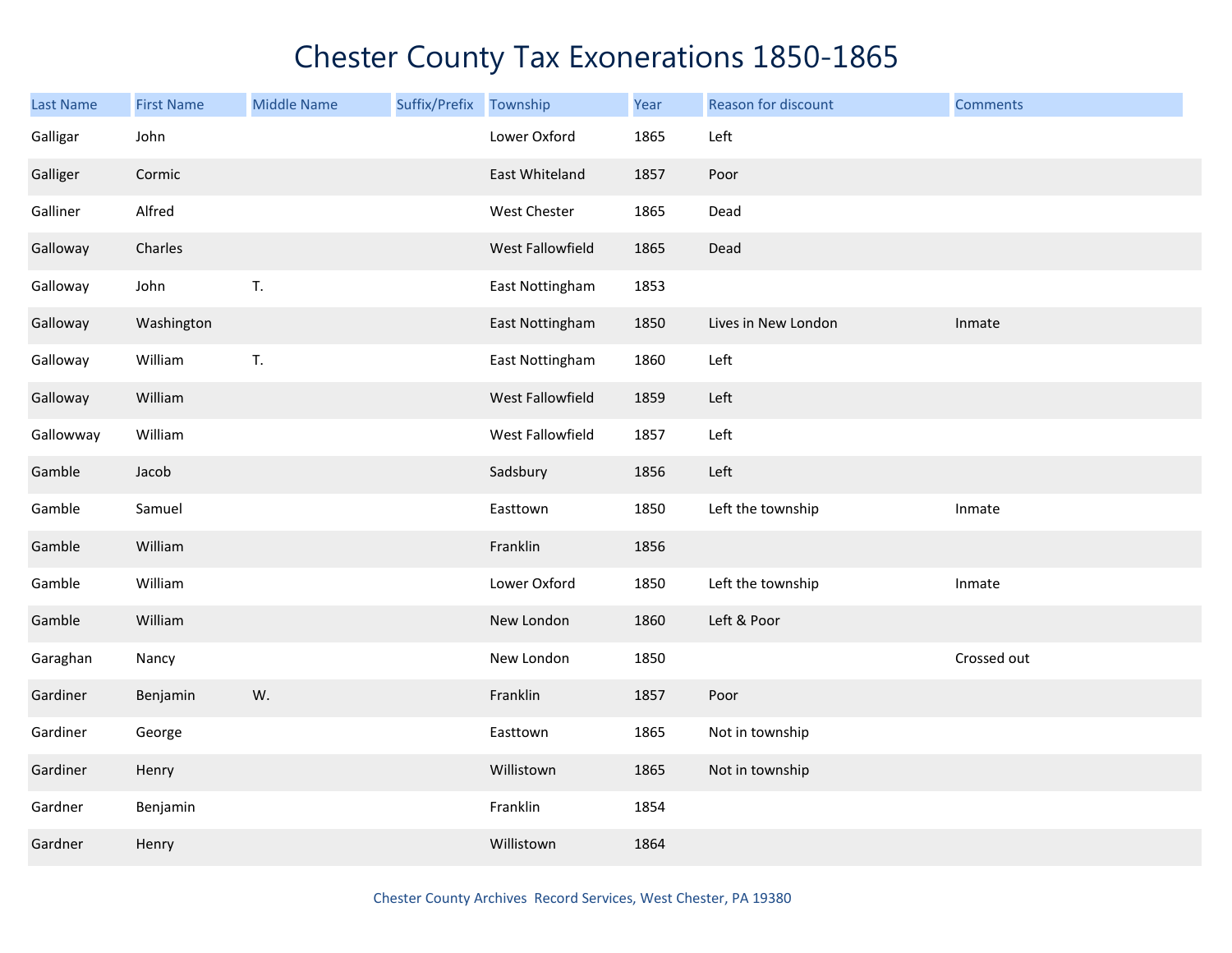| <b>Last Name</b> | <b>First Name</b> | <b>Middle Name</b> | Suffix/Prefix Township |                     | Year | Reason for discount  | <b>Comments</b> |
|------------------|-------------------|--------------------|------------------------|---------------------|------|----------------------|-----------------|
| Garehart         | Levi              |                    |                        | <b>East Vincent</b> | 1853 | Left                 |                 |
| Gargle           | Hugh              |                    |                        | Penn                | 1850 | Left                 |                 |
| Garhiser         | John              | T.                 |                        | West Nottingham     | 1857 | Left                 |                 |
| Garhizer         | John              | T.                 |                        | West Nottingham     | 1857 | Gone                 |                 |
| Garman           | Benjamin          |                    |                        | Uwchlan             | 1853 |                      |                 |
| Garner           | John              |                    |                        | Phoenixville        | 1860 | Error                |                 |
| Garner           | John              |                    |                        | Phoenixville        | 1860 | Duplicate            |                 |
| Garner           | William           |                    |                        | New London          | 1898 |                      |                 |
| Garra            | Hugh              |                    |                        | East Nottingham     | 1857 | Mistake              |                 |
| Garrett          | Agustus           |                    |                        | Sadsbury            | 1850 | Poor as Job's Turkey | Inmate          |
| Garrett          | Benjamin          |                    |                        | Willistown          | 1856 | Deceased             |                 |
| Garrett          | E.                |                    |                        | West Chester        | 1857 | Left                 |                 |
| Garrett          | Eber              |                    |                        | Valley              | 1860 | Left                 |                 |
| Garrett          | Eber              |                    |                        | Willistown          | 1856 | Left                 |                 |
| Garrett          | Ellis             |                    |                        | Pennsbury           | 1856 | Left                 |                 |
| Garrett          | Franklin          |                    |                        | Uwchlan             | 1857 | Left                 |                 |
| Garrett          | Imla              |                    |                        | Willistown          | 1857 | Left the township    |                 |
| Garrett          | Isaac             |                    |                        | New Garden          | 1860 | Left                 |                 |
| Garrett          | Joseph            |                    |                        | Tredyffrin          | 1849 |                      | Dog tax         |
| Garrett          | Lewis             |                    |                        | Willistown          | 1850 | Left the township    | Single Freeman  |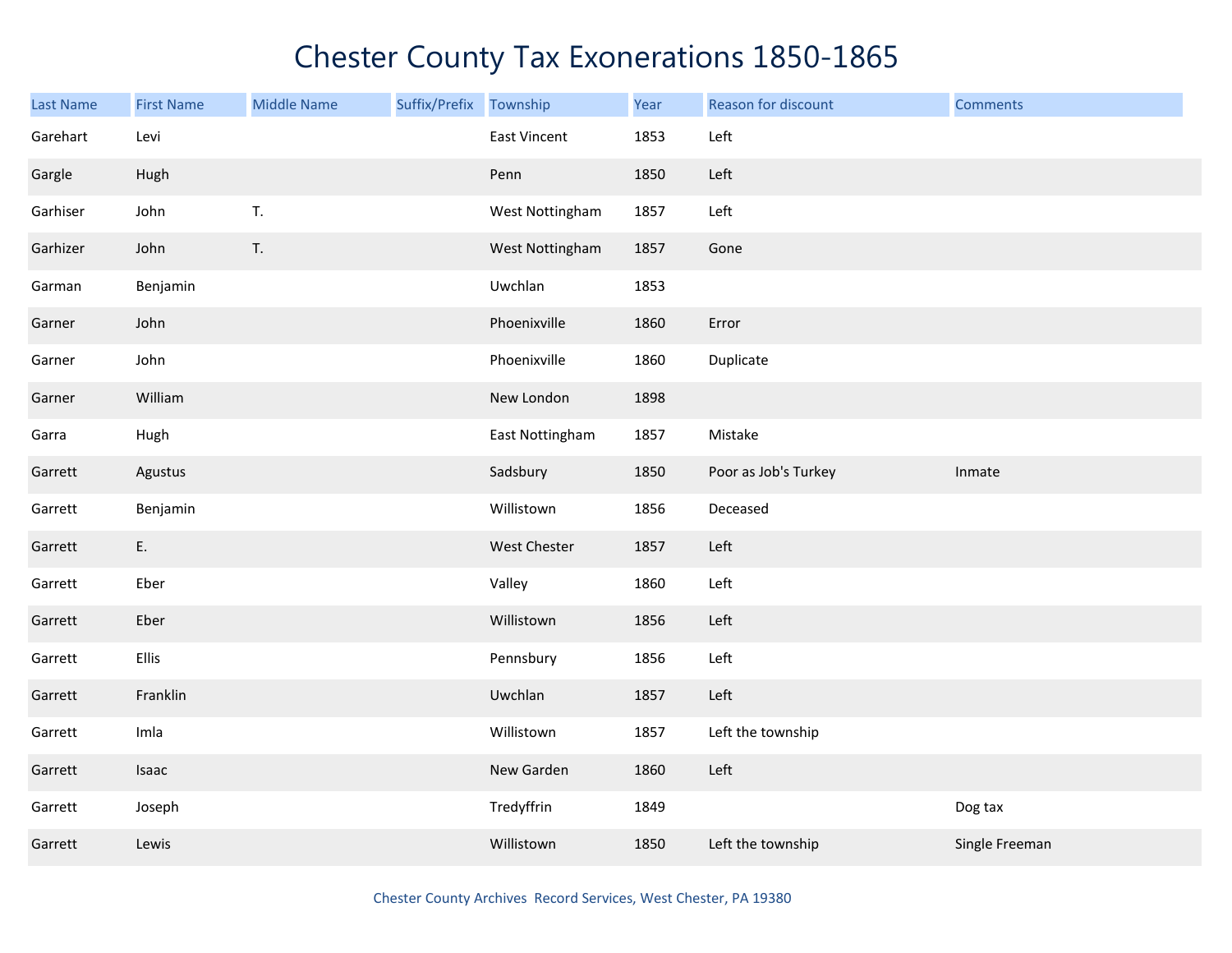| <b>Last Name</b> | <b>First Name</b> | <b>Middle Name</b> | Suffix/Prefix | Township            | Year | Reason for discount | <b>Comments</b>            |
|------------------|-------------------|--------------------|---------------|---------------------|------|---------------------|----------------------------|
| Garrett          | Morton            | Η.                 |               | <b>West Chester</b> | 1865 | Dead                |                            |
| Garrett          | Thomas            |                    |               | West Chester        | 1857 | Left                |                            |
| Garrett          | Worrell           |                    |               | Willistown          | 1857 | Error               |                            |
| Garrigan         | Nancy             |                    |               | New London          | 1859 |                     |                            |
| Garris           | Thomas            |                    |               | Valley              | 1856 | Left                |                            |
| Garris           | Thomas            |                    |               | West Fallowfield    | 1850 | Left the township   | Inmate                     |
| Garrison         | Ezra              |                    |               | Kennett             | 1859 | Left                |                            |
| Garver           | John              |                    |               | Oxford Borough      | 1856 | Left                |                            |
| Garver           | Miller            |                    |               | Oxford Borough      | 1860 | Out of Borough      |                            |
| Garver           | Samuel            |                    | Jr.           | Oxford Borough      | 1853 | Removed             |                            |
| Garver           | William           |                    |               | Oxford Borough      | 1860 | Poor                |                            |
| Garvis           | James             |                    |               | East Nottingham     | 1857 | Left                |                            |
| Gasby            | Joseph            |                    |               | New Garden          | 1850 |                     |                            |
| Gaskin           | James             |                    |               | London Britain      | 1857 | Left                |                            |
| Gatchel          | Jesse             |                    |               | East Nottingham     | 1850 | Lives in New London | Inmate                     |
| Gatchell         | John              |                    |               | East Nottingham     | 1834 | Old chair           | Personal property discount |
| Gatchell         | John              |                    |               | East Nottingham     | 1834 | Not of age          | Single Freeman             |
| Gathrop          | William           |                    |               | Penn                | 1852 | Left                |                            |
| Gathrope         | Allen             |                    |               | Penn                | 1852 | Error               |                            |
| Gauner           | Charles           |                    |               | New London          | 1898 |                     |                            |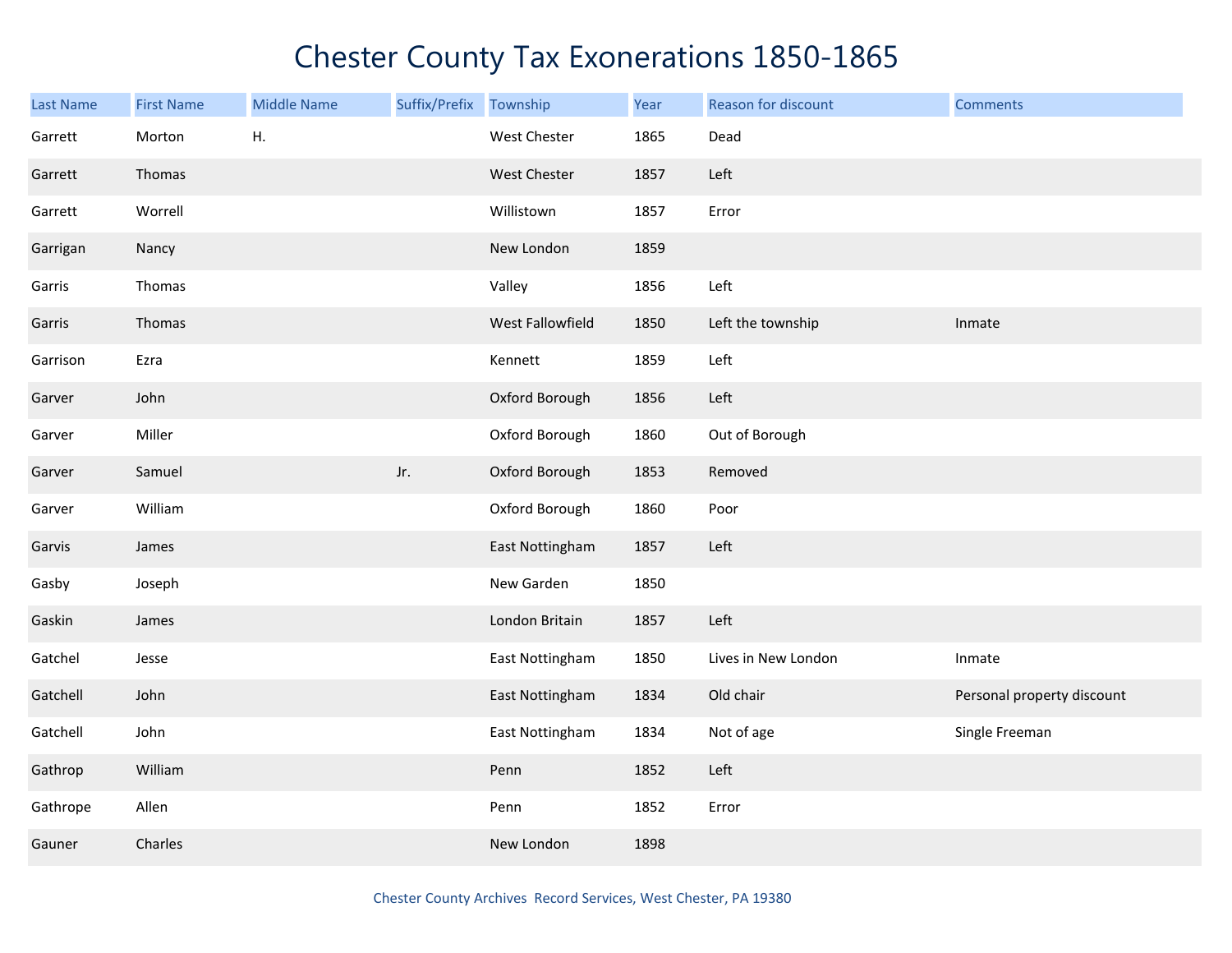| <b>Last Name</b> | <b>First Name</b> | <b>Middle Name</b> | Suffix/Prefix Township |                     | Year | Reason for discount  | <b>Comments</b>            |
|------------------|-------------------|--------------------|------------------------|---------------------|------|----------------------|----------------------------|
| Gaus             | Samuel            |                    |                        | West Chester        | 1865 | Left                 |                            |
| Gause            | Samuel            |                    |                        | West Bradford       | 1857 | Poor                 |                            |
| Gaylord          | James             |                    |                        | Phoenixville        | 1897 |                      | 1st & 2nd & 4th & 6th Ward |
| Gearhart         | Henry             |                    |                        | New Garden          | 1856 | Left                 |                            |
| Gearhart         | John              | Η.                 |                        | London Grove        | 1865 | Left                 |                            |
| Gearhart         | Reuben            |                    |                        | East Pikeland       | 1860 | Left                 |                            |
| Geary            | John              |                    |                        | Warwick             | 1853 | Left                 |                            |
| Gebbe            | George            |                    |                        | West Fallowfield    | 1850 | Left the township    | Inmate                     |
| Gedling          | John              |                    |                        | West Bradford       | 1850 |                      |                            |
| Geen             | William           |                    |                        | <b>West Chester</b> | 1852 |                      |                            |
| Geerhart         | Levi              |                    |                        | <b>East Vincent</b> | 1852 |                      |                            |
| Geerhart         | Ruben             |                    |                        | Phoenixville        | 1860 | Left                 |                            |
| Gehris           | Peter             | Η.                 |                        | Valley              | 1860 | Left                 |                            |
| Geisler          | John              | M.                 |                        | London Grove        | 1850 |                      |                            |
| Gelespy          | Edward            |                    |                        | Lower Oxford        | 1857 | Poor                 | Single Freeman             |
| George           | William           | ${\sf H}.$         |                        | West Chester        | 1865 | Left                 |                            |
| Gerris           | Peter             | ${\sf H}.$         |                        | Valley              | 1859 | Left                 |                            |
| Gest             | James             |                    |                        | West Chester        | 1852 |                      |                            |
| Gheen            | Benedict          |                    |                        | West Whiteland      | 1865 | Unseated land        |                            |
| Gheen            | John              |                    |                        | West Whiteland      | 1865 | <b>Unseated land</b> |                            |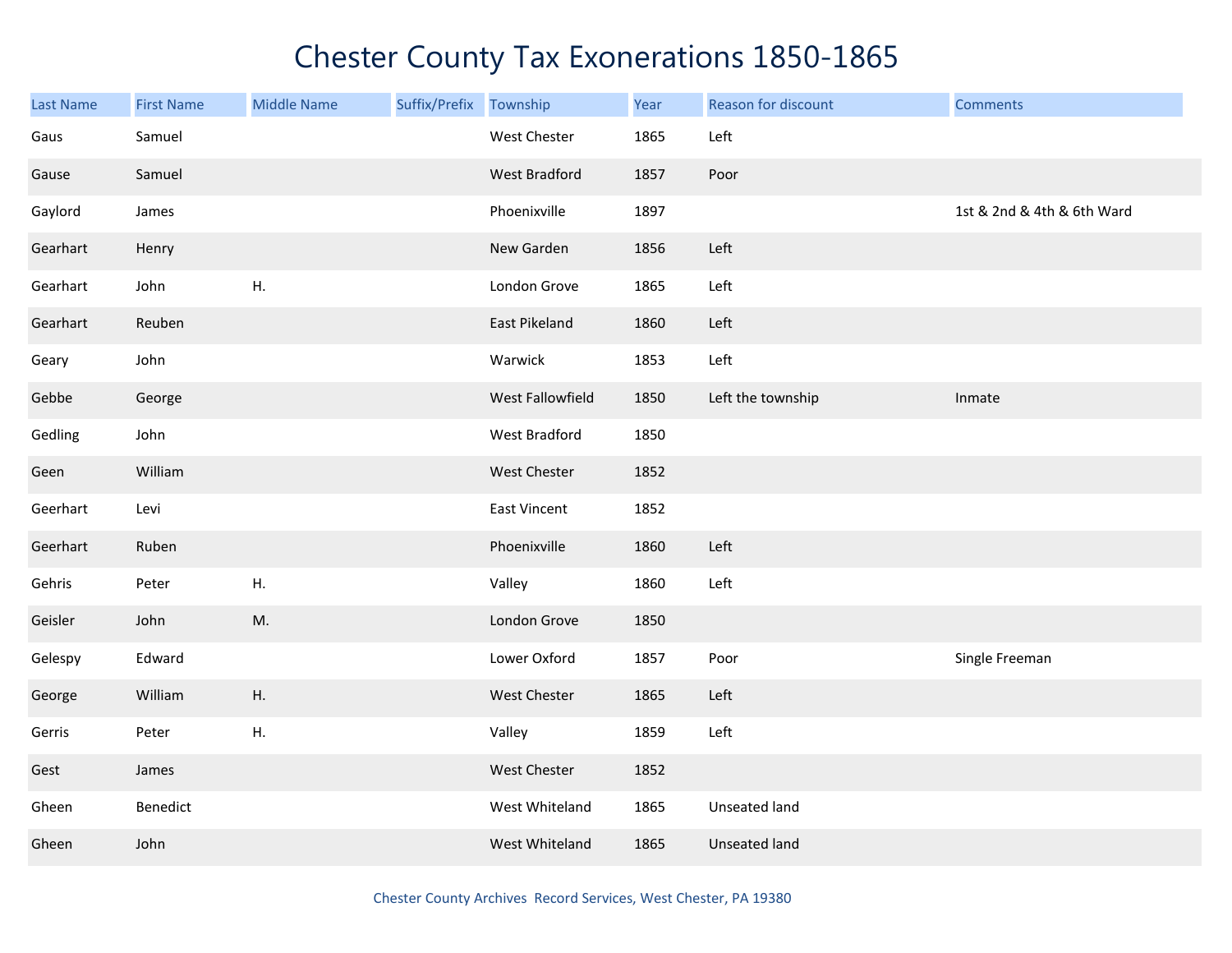| <b>Last Name</b> | <b>First Name</b> | <b>Middle Name</b> | Suffix/Prefix Township |                  | Year | Reason for discount | <b>Comments</b> |
|------------------|-------------------|--------------------|------------------------|------------------|------|---------------------|-----------------|
| Gheen            | Peter             |                    |                        | East Bradford    | 1853 |                     |                 |
| Gheen            | Rufus             | $\mathsf{C}.$      |                        | West Goshen      | 1857 | Gone West           |                 |
| Gheen            | William           |                    |                        | West Chester     | 1853 |                     |                 |
| Gibben           | John              |                    |                        | Phoenixville     | 1860 | Left                |                 |
| Gibbens          | Edward            |                    |                        | Phoenixville     | 1860 | Duplicate           |                 |
| Gibbens          | James             |                    |                        | Easttown         | 1855 | Poor                |                 |
| Gibbens          | James             |                    |                        | Easttown         | 1855 | Poor                |                 |
| Gibblin          | John              |                    |                        | Phoenixville     | 1860 | Error               |                 |
| Gibbons          | Abram             |                    |                        | Valley           | 1856 | Error               |                 |
| Gibbons          | <b>B.</b>         | $\mathsf{F}.$      |                        | West Chester     | 1859 | Left                |                 |
| Gibbons          | Benjamin          | $\mathsf F.$       |                        | West Chester     | 1860 | Left                |                 |
| Gibbons          | D.                |                    |                        | West Chester     | 1859 | Left                |                 |
| Gibbons          | David             |                    |                        | West Chester     | 1860 | Left                |                 |
| Gibbons          | James             |                    |                        | Phoenixville     | 1860 | Left                |                 |
| Gibbons          | James             |                    |                        | West Chester     | 1857 | Left                |                 |
| Gibbons          | James             |                    |                        | West Chester     | 1859 | Poor                |                 |
| Gibbons          | James             |                    |                        | West Chester     | 1860 | Poor                |                 |
| Gibbons          | James             |                    |                        | West Chester     | 1865 | Error               |                 |
| Gibbons          | John              |                    |                        | West Chester     | 1860 | Poor                |                 |
| Gibbons          | Mark              |                    |                        | West Fallowfield | 1850 | Left the township   | Single Freeman  |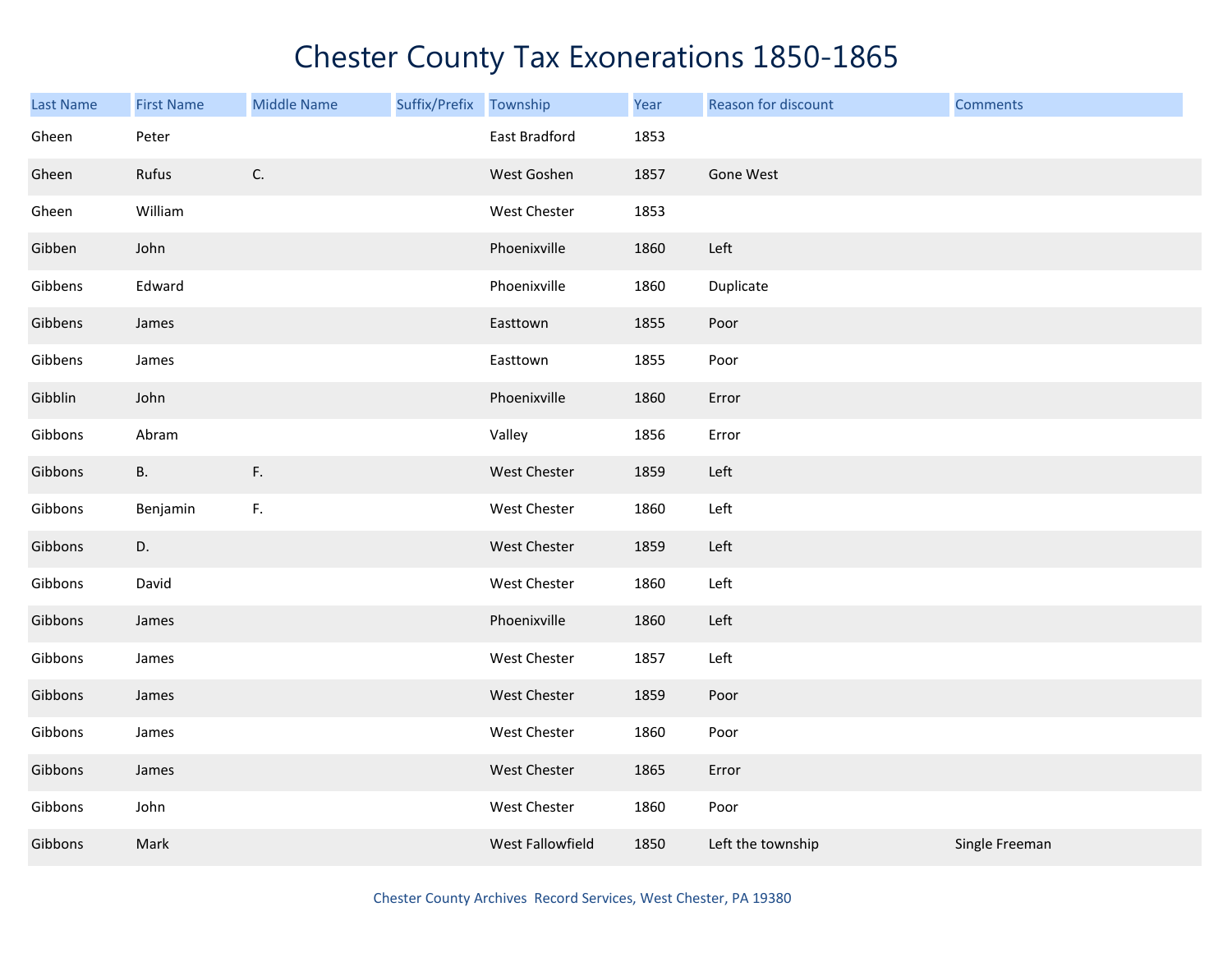| <b>Last Name</b> | <b>First Name</b> | <b>Middle Name</b> | Suffix/Prefix Township |                     | Year | Reason for discount | <b>Comments</b> |
|------------------|-------------------|--------------------|------------------------|---------------------|------|---------------------|-----------------|
| Gibbons          | Thomas            |                    |                        | East Bradford       | 1851 | Gone                | Single Freeman  |
| Gibbons          | Thomas            | Ρ.                 |                        | West Chester        | 1860 | Don't live here     |                 |
| Gibbs            | J.                | T.                 |                        | New London          | 1898 |                     |                 |
| Gibnay           | Michael           |                    |                        | Honey Brook         | 1859 | Alien               |                 |
| Gibrey           | Luke              |                    |                        | Honey Brook         | 1854 | Not found           |                 |
| Gibson           | Abraham           |                    |                        | East Whiteland      | 1855 |                     |                 |
| Gibson           | Abraham           |                    |                        | East Whiteland      | 1856 | Left                |                 |
| Gibson           | Charles           |                    |                        | Penn                | 1855 | Poor                | Colored         |
| Gibson           | Cornelius         |                    |                        | West Fallowfield    | 1850 | Left the township   | Inmate          |
| Gibson           | James             |                    |                        | London Grove        | 1853 | Error               |                 |
| Gibson           | James             |                    |                        | New London          | 1850 | Dog Dead            | Single Freeman  |
| Gibson           | John              |                    |                        | London Britain      | 1857 | Poor                |                 |
| Gibson           | John              |                    |                        | Londonderry         | 1857 | Dog Dead            |                 |
| Gibson           | John              |                    |                        | Valley              | 1857 | Poor                |                 |
| Gibson           | John              |                    |                        | Valley              | 1859 | Poor                |                 |
| Gibson           | John              |                    |                        | Valley              | 1860 | Left                |                 |
| Gibson           | Joseph            |                    |                        | London Grove        | 1853 | Error               |                 |
| Gibson           | Joseph            |                    |                        | <b>Upper Oxford</b> | 1856 |                     |                 |
| Gibson           | Lorenza           |                    |                        | West Fallowfield    | 1850 | Paid land tax       | Single Freeman  |
| Gibson           | Mathew            |                    |                        | New Garden          | 1850 |                     |                 |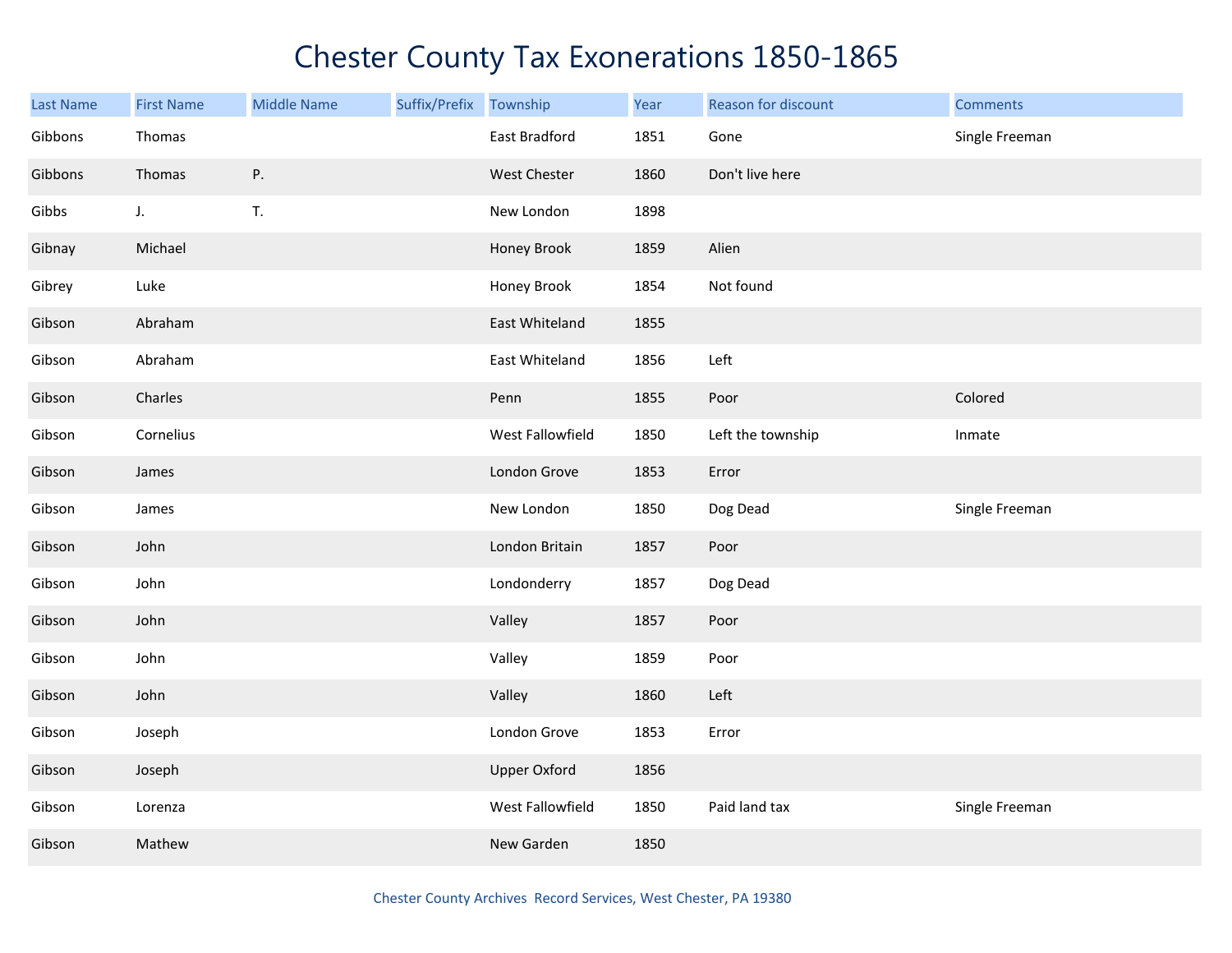| <b>Last Name</b> | <b>First Name</b> | <b>Middle Name</b> | Suffix/Prefix | Township             | Year | Reason for discount | <b>Comments</b> |
|------------------|-------------------|--------------------|---------------|----------------------|------|---------------------|-----------------|
| Gibson           | Mathew            | C.                 |               | New London           | 1859 |                     |                 |
| Gibson           | Mathew            | $\mathsf{C}.$      |               | New London           | 1860 | Left                |                 |
| Gibson           | Mathew            |                    |               | Oxford Borough       | 1855 | Give away (Dog)     |                 |
| Gibson           | Matthew           |                    |               | Oxford Borough       | 1857 | Dog Dead            |                 |
| Gibson           | Matthew           |                    |               | Sadsbury             | 1855 |                     |                 |
| Gibson           | Samuel            |                    |               | East Bradford        | 1865 | Left                |                 |
| Gibson           | Samuel            |                    |               | West Fallowfield     | 1855 | Left                |                 |
| Gibson           | Thomas            | M.                 |               | East Caln            | 1851 | Removed             |                 |
| Gibson           | William           |                    |               | East Nottingham      | 1834 | No Dog              |                 |
| Gibson           | William           |                    |               | Franklin             | 1855 | Left                |                 |
| Gibson           | William           | S.                 |               | New London           | 1855 | Dog Dead            |                 |
| Gidey            | Michael           |                    |               | New Garden           | 1855 |                     |                 |
| Giffin           | Francis           |                    |               | East Caln            | 1851 | Gone                |                 |
| Gilbert          | Achilles          |                    |               | East Nottingham      | 1834 | No Dog              |                 |
| Gilbert          | Anthony           |                    |               | <b>East Coventry</b> | 1853 | Deceased            |                 |
| Gilbert          | Asa               |                    |               | Easttown             | 1856 | Left                |                 |
| Gilbert          | Benjamin          |                    |               | Sadsbury             | 1850 | Poor                | Single Freeman  |
| Gilbert          | Edward            |                    |               | Valley               | 1859 | Poor                |                 |
| Gilbert          | Edwin             |                    |               | Valley               | 1859 | Poor                |                 |
| Gilbert          | Edwin             |                    |               | Valley               | 1860 | Left                |                 |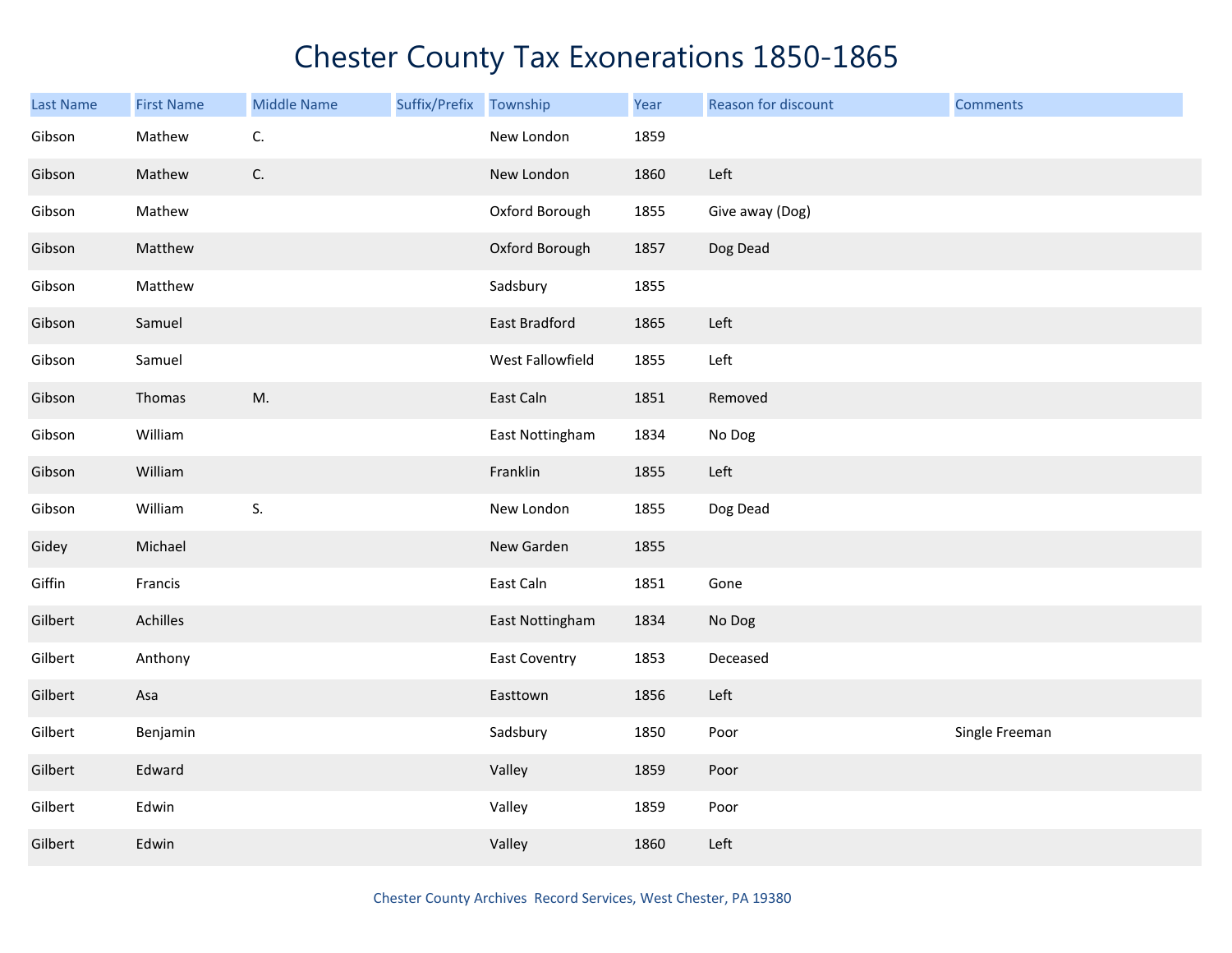| <b>Last Name</b> | <b>First Name</b> | <b>Middle Name</b> | Suffix/Prefix | Township            | Year | Reason for discount | <b>Comments</b> |
|------------------|-------------------|--------------------|---------------|---------------------|------|---------------------|-----------------|
| Gilbert          | Isaac             |                    |               | Valley              | 1857 | Poor                |                 |
| Gilbert          | Lewis             |                    |               | Franklin            | 1854 | Left                |                 |
| Gilbert          | Theodore          |                    |               | Tredyffrin          | 1859 | Left                |                 |
| Giles            | Henry             |                    |               | Warwick             | 1859 | Poor                |                 |
| Gilfoylor        | James             |                    |               | Westtown            | 1855 | Poor                |                 |
| Gilispa          | Edward            |                    |               | Lower Oxford        | 1851 |                     |                 |
| Gill             | Charles           |                    |               | Easttown            | 1850 | Left the township   | Single Freeman  |
| Gill             | Charles           |                    |               | West Goshen         | 1850 | Left the township   |                 |
| Gill             | Edwin             |                    |               | Willistown          | 1857 | Unable to pay       |                 |
| Gill             | Eli               |                    |               | East Marlborough    | 1859 | Poor                |                 |
| Gill             | Eli               |                    |               | East Marlborough    | 1860 | Left                |                 |
| Gill             | Eli               |                    |               | Kennett             | 1850 | Left township       | Single Freeman  |
| Gill             | Eli               |                    |               | Pennsbury           | 1856 | Poor                |                 |
| Gill             | Eli               |                    |               | Pennsbury           | 1856 |                     |                 |
| Gill             | Eli               |                    |               | Pocopson            | 1854 | Left                |                 |
| Gill             | George            |                    |               | Tredyffrin          | 1856 | Deceased            |                 |
| Gill             | George            |                    |               | West Bradford       | 1853 | Left                |                 |
| Gill             | Hobinson          |                    |               | <b>Upper Oxford</b> | 1859 |                     |                 |
| Gill             | Isaac             | N.                 |               | Willistown          | 1850 | Left the county     | Inmate          |
| Gill             | John              | M.                 |               | West Whiteland      | 1860 | Left                |                 |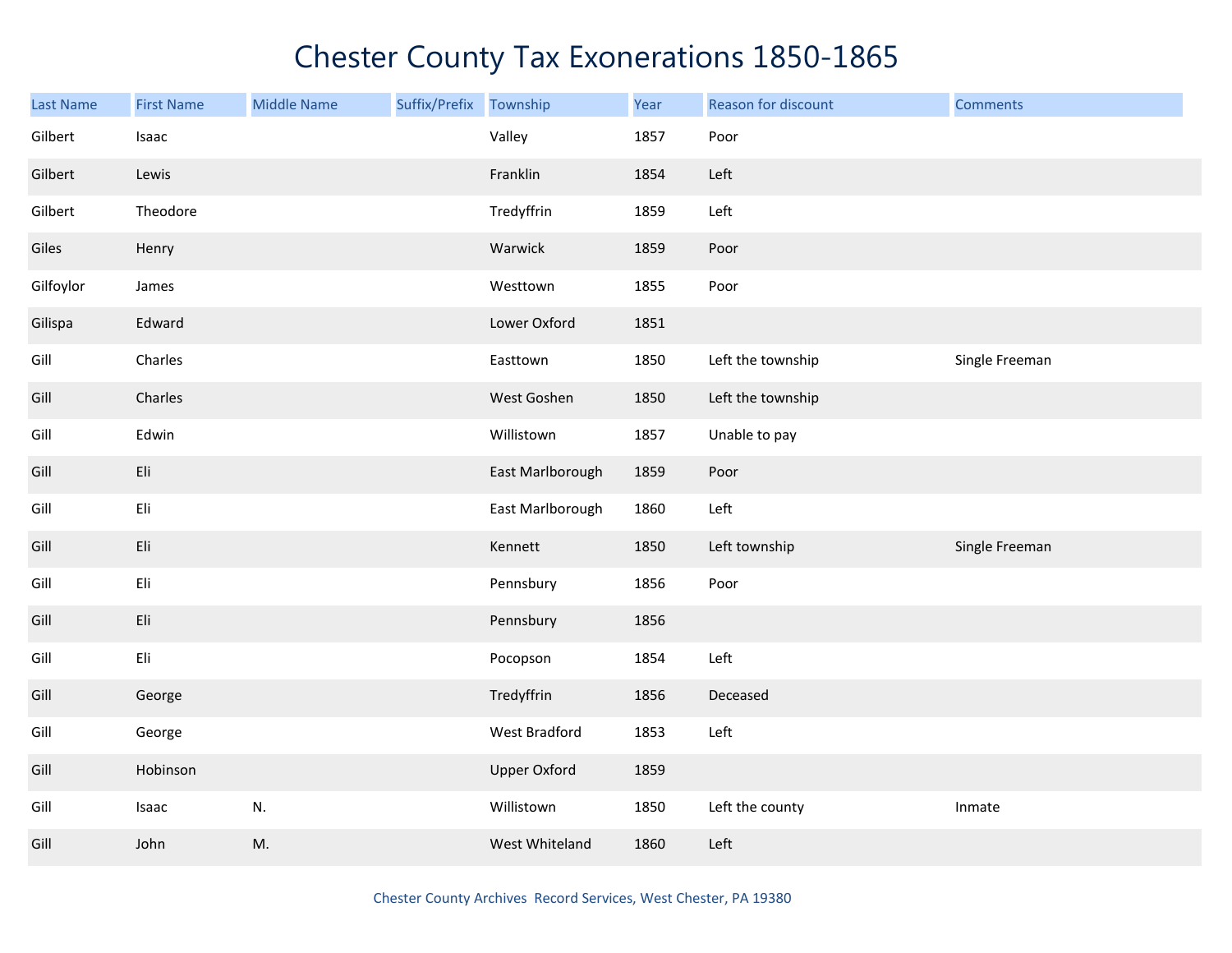| <b>Last Name</b> | <b>First Name</b> | <b>Middle Name</b> | Suffix/Prefix | Township         | Year | Reason for discount | <b>Comments</b> |
|------------------|-------------------|--------------------|---------------|------------------|------|---------------------|-----------------|
| Gill             | Roberson          |                    |               | Londonderry      | 1853 | Poor                |                 |
| Gill             | William           |                    |               | West Bradford    | 1856 | Error               |                 |
| Gillan           | Michael           |                    | Estate        | Phoenixville     | 1897 | Settled             | 4th & 5th Ward  |
| Gilland          | John              |                    |               | Sadsbury         | 1865 | Dead                |                 |
| Gillespie        | Allan             |                    |               | West Caln        | 1865 | Poor                |                 |
| Gillespie        | John              |                    |               | West Caln        | 1850 |                     |                 |
| Gillispie        | John              |                    |               | Kennett          | 1860 |                     |                 |
| Gillman          | Jacob             |                    |               | Franklin         | 1859 | Left                |                 |
| Gillmore         | Benjamin          | F.                 |               | Londonderry      | 1853 |                     |                 |
| Gillmore         | John              |                    |               | Londonderry      | 1856 | Poor                |                 |
| Gilmartin        | James             |                    |               | Sadsbury         | 1865 | Left                |                 |
| Gilmer           | James             |                    |               | Valley           | 1856 | Left                |                 |
| Gilmer           | James             |                    |               | West Marlborough | 1865 | Poor                |                 |
| Gilmore          | <b>Buckley</b>    |                    |               | Highland         | 1855 | Left                |                 |
| Gilmore          | <b>Buckley</b>    |                    |               | Londonderry      | 1857 | Left                |                 |
| Gilmore          | <b>Buckley</b>    |                    |               | West Marlborough | 1860 | Left                |                 |
| Gilmore          | Clemson           |                    |               | Londonderry      | 1857 | Left                |                 |
| Gilmore          | Clemson           |                    |               | West Marlborough | 1849 |                     | Inmate          |
| Gilmore          | Franklin          |                    |               | West Brandywine  | 1857 | Left                |                 |
| Gilmore          | Franklin          |                    |               | West Marlborough | 1859 | Left                |                 |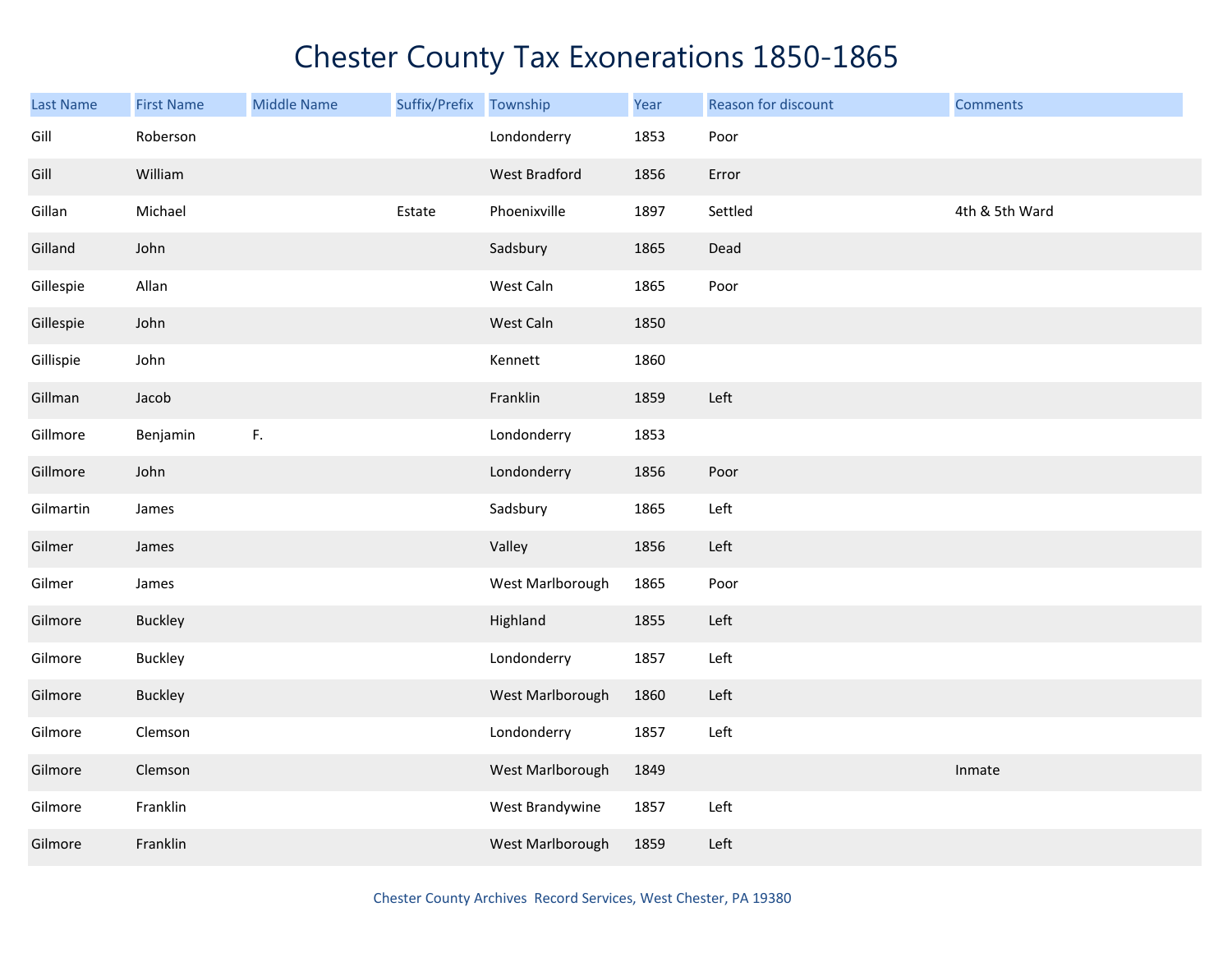| Last Name | <b>First Name</b> | <b>Middle Name</b> | Suffix/Prefix Township |                     | Year | Reason for discount | <b>Comments</b> |
|-----------|-------------------|--------------------|------------------------|---------------------|------|---------------------|-----------------|
| Gilmore   | James             |                    |                        | Londonderry         | 1860 | Poor                |                 |
| Gilmore   | James             |                    |                        | West Brandywine     | 1856 | Left                |                 |
| Gilmore   | James             |                    |                        | West Fallowfield    | 1850 | Left the township   | Inmate          |
| Gilmore   | John              |                    |                        | Londonderry         | 1857 | Poor                |                 |
| Gilmore   | John              |                    |                        | West Marlborough    | 1850 | Non-resident        | Single Freeman  |
| Gilmore   | John              |                    |                        | West Marlborough    | 1855 |                     |                 |
| Gilmore   | Joseph            |                    |                        | West Fallowfield    | 1860 | Error               |                 |
| Gilmore   | Lawrence          |                    |                        | Charlestown         | 1857 | Left                |                 |
| Gilmore   | Robert            |                    |                        | Highland            | 1855 | Poor                |                 |
| Gilmore   | Robert            |                    |                        | West Marlborough    | 1857 | Left                |                 |
| Gilmore   | Thomas            |                    |                        | New London          | 1852 | No Dog              |                 |
| Gilton    | James             | M.                 |                        | Newlin              | 1860 | Left                |                 |
| Gilvert   | Daniel            |                    |                        | West Whiteland      | 1860 | Unseated land       |                 |
| Gimmison  | David             |                    |                        | <b>Upper Oxford</b> | 1850 |                     |                 |
| Gingsley  | Charles           |                    |                        | West Goshen         | 1860 | Poor                |                 |
| Ginsley   | Charles           |                    |                        | West Goshen         | 1857 | Poor                |                 |
| Gipson    | George            |                    |                        | Westtown            | 1855 | Left                |                 |
| Gitchel   | Jesse             |                    |                        | New London          | 1852 | Left                |                 |
| Gitteer   | John              | В.                 |                        | London Grove        | 1851 |                     |                 |
| Given     | George            |                    |                        | Honey Brook         | 1853 | Left                |                 |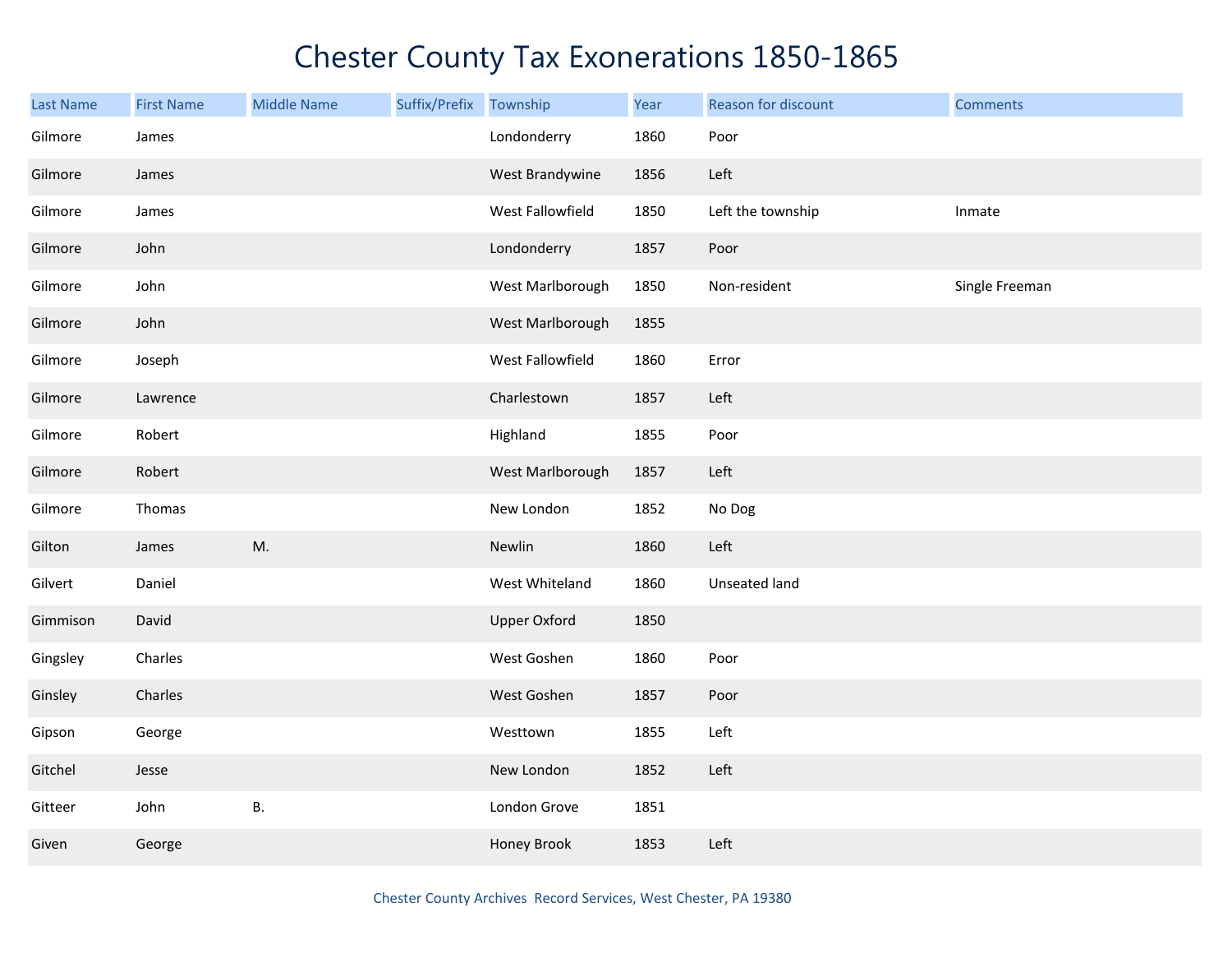| Last Name  | <b>First Name</b> | <b>Middle Name</b> | Suffix/Prefix Township |                     | Year | Reason for discount | <b>Comments</b> |
|------------|-------------------|--------------------|------------------------|---------------------|------|---------------------|-----------------|
| Given      | James             |                    |                        | West Goshen         | 1857 | Left                |                 |
| Givin      | James             |                    |                        | <b>West Chester</b> | 1860 | Gone to the War     |                 |
| Givin      | William           | $\mathsf F.$       |                        | West Chester        | 1860 | Soldier             |                 |
| Gladden    | Levi              |                    |                        | London Grove        | 1855 | Left                | Single Freeman  |
| Gladden    | Matson            |                    |                        | Penn                | 1850 |                     |                 |
| Gladin     | Latson            |                    |                        | Lower Oxford        | 1851 |                     |                 |
| Gladin     | Levi              |                    |                        | Lower Oxford        | 1851 |                     |                 |
| Glancey    | John              |                    |                        | London Britain      | 1850 | Left township       | Inmate          |
| Glancy     | John              |                    |                        | East Whiteland      | 1857 | Left                |                 |
| Glasgow    | E.                | <b>B.</b>          |                        | West Chester        | 1865 | Left                |                 |
| Glasgow    | Samuel            |                    |                        | <b>Upper Oxford</b> | 1850 |                     |                 |
| Glaway     | Isaac             |                    |                        | Sadsbury            | 1853 | Left                |                 |
| Gleason    | John              |                    |                        | Phoenixville        | 1897 | Can't collect       | 4th & 5th Ward  |
| Gleason    | Pat               |                    | Estate                 | Phoenixville        | 1897 | No good             | 4th & 5th Ward  |
| Gledhill   | Henry             |                    |                        | Uwchlan             | 1850 | Left                |                 |
| Gledhill   | Joshua            |                    |                        | East Brandywine     | 1850 | Left                |                 |
| Gleen      | James             |                    |                        | Lower Oxford        | 1853 | Left                |                 |
| Gleese     | M.                |                    |                        | Thornbury           | 1853 |                     |                 |
| Glendenig  | William           |                    |                        | West Caln           | 1853 | Not found           |                 |
| Glendening | Robert            |                    |                        | Honey Brook         | 1857 | Left                |                 |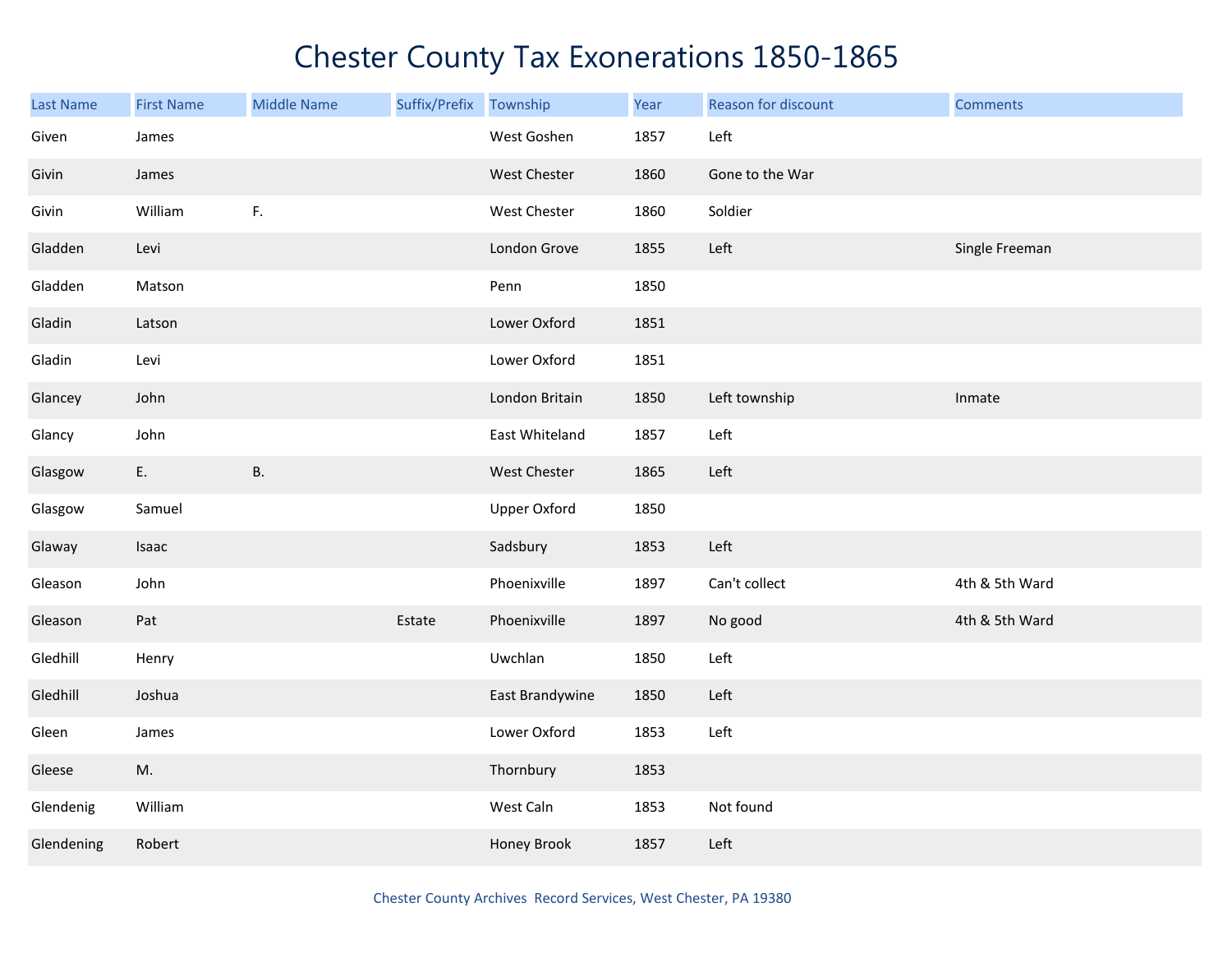| <b>Last Name</b> | <b>First Name</b> | <b>Middle Name</b> | Suffix/Prefix Township |                  | Year | Reason for discount | <b>Comments</b> |
|------------------|-------------------|--------------------|------------------------|------------------|------|---------------------|-----------------|
| Glenn            | James             |                    |                        | Phoenixville     | 1860 | Error               |                 |
| Glenn            | James             |                    |                        | West Pikeland    | 1854 | Left                |                 |
| Glenn            | John              |                    |                        | East Marlborough | 1857 | Left                |                 |
| Glenn            | John              |                    |                        | West Chester     | 1860 | Left                |                 |
| Glenn            | William           |                    |                        | West Chester     | 1850 |                     |                 |
| Glenn            | William           |                    |                        | West Chester     | 1865 | Poor                |                 |
| Glenney          | Thomas            |                    |                        | East Whiteland   | 1854 |                     |                 |
| Glisson          | Caleb             |                    |                        | East Whiteland   | 1857 | Poor                |                 |
| Glisson          | J.                |                    |                        | West Chester     | 1857 | Left                |                 |
| Glisson          | Jesse             |                    |                        | East Whiteland   | 1854 |                     |                 |
| Glisson          | Jesse             |                    |                        | East Whiteland   | 1857 | Error               |                 |
| Glisson          | Joseph            |                    |                        | East Whiteland   | 1855 |                     |                 |
| Glisson          | Joseph            | А.                 |                        | East Whiteland   | 1856 | Left                |                 |
| Glisson          | Joseph            |                    |                        | East Whiteland   | 1856 | Left                |                 |
| Glisson          | Joseph            |                    |                        | East Whiteland   | 1857 | Left                |                 |
| Glisson          | Joseph            |                    |                        | East Whiteland   | 1857 | Left                |                 |
| Glisson          | Joseph            |                    |                        | Newlin           | 1859 | Poor                |                 |
| Glisson          | Joseph            |                    |                        | Willistown       | 1865 | Left                |                 |
| Glisson          | Levi              | H.                 |                        | East Whiteland   | 1859 | Removed             |                 |
| Glisson          | Thomas            |                    |                        | East Whiteland   | 1859 | Left                |                 |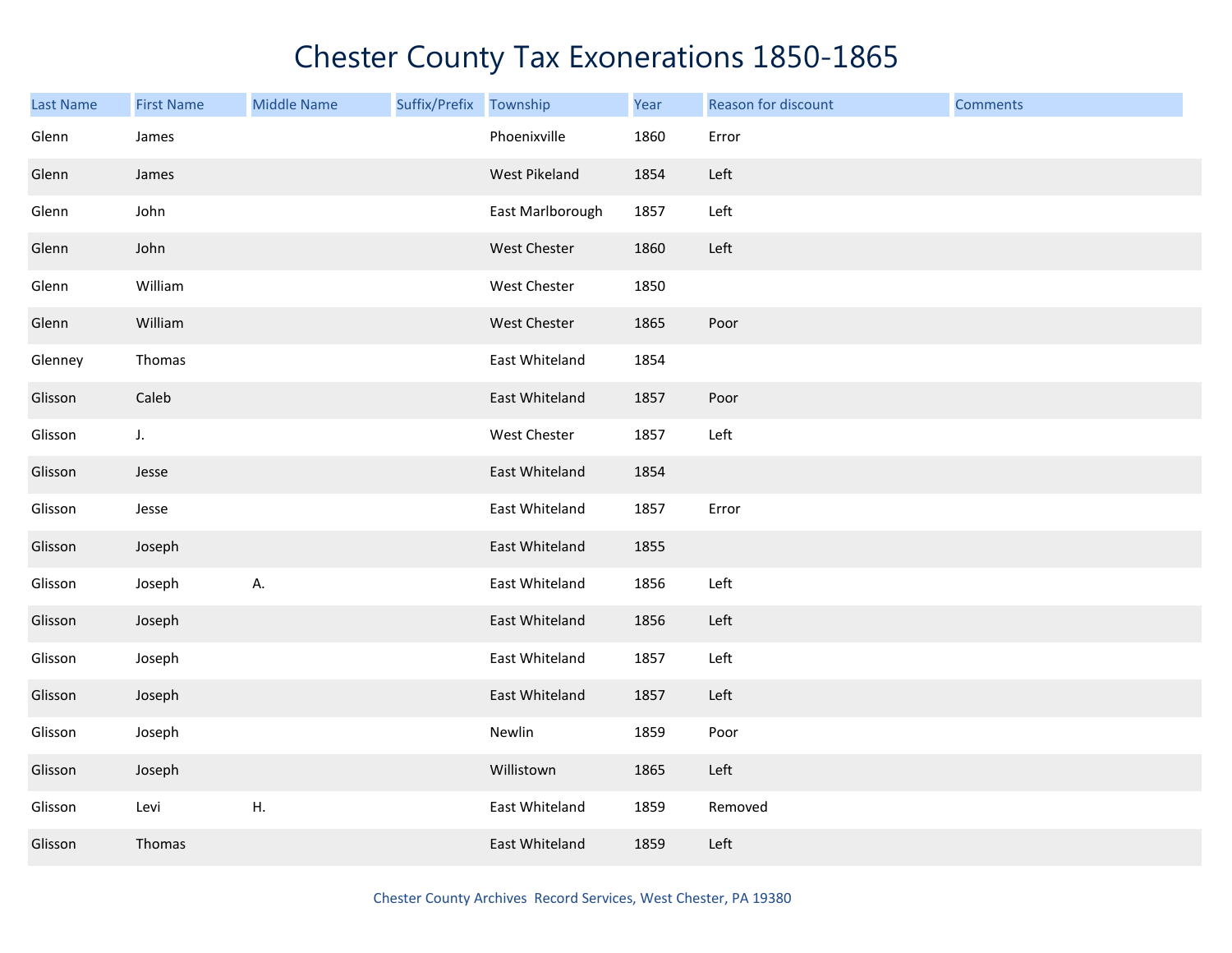| <b>Last Name</b> | <b>First Name</b> | <b>Middle Name</b> | Suffix/Prefix Township |                      | Year | Reason for discount | <b>Comments</b> |
|------------------|-------------------|--------------------|------------------------|----------------------|------|---------------------|-----------------|
| Glover           | William           |                    |                        | West Bradford        | 1850 |                     |                 |
| Godsholl         | Thomas            |                    |                        | Uwchlan              | 1859 | Left                |                 |
| Goff             | John              |                    |                        | West Chester         | 1850 |                     |                 |
| Gohee            | John              |                    |                        | Honey Brook          | 1865 | Left                |                 |
| Goheen           | Bentley           |                    |                        | Honey Brook          | 1853 | Left                |                 |
| Gold             | Robert            |                    |                        | West Marlborough     | 1857 | Poor                |                 |
| Gold             | Robert            |                    |                        | West Marlborough     | 1859 | Poor                |                 |
| Gold             | Robert            |                    |                        | West Marlborough     | 1860 | Left                |                 |
| Gold             | William           | $\mathsf T.$       |                        | West Chester         | 1857 | Left & Poor         |                 |
| Golden           | James             |                    |                        | West Chester         | 1859 | Poor                |                 |
| Goldner          | Cutlip            |                    |                        | <b>West Nantmeal</b> | 1850 |                     | Inmate          |
| Golier           | John              |                    |                        | West Goshen          | 1860 | Poor                |                 |
| Good             | Abraham           |                    |                        | Honey Brook          | 1853 |                     |                 |
| Good             | Frank             |                    |                        | Phoenixville         | 1860 | Error               |                 |
| Good             | Henry             |                    |                        | Downingtown, East    | 1898 | Removed             |                 |
| Good             | Henry             |                    |                        | Uwchlan              | 1865 | Left                |                 |
| Good             | James             |                    |                        | North Coventry       | 1860 |                     |                 |
| Good             | John              |                    |                        | West Caln            | 1854 | Left                |                 |
| Good             | Joseph            |                    |                        | Franklin             | 1854 | Left                |                 |
| Good             | Robert            |                    |                        | Penn                 | 1855 | No Dog              |                 |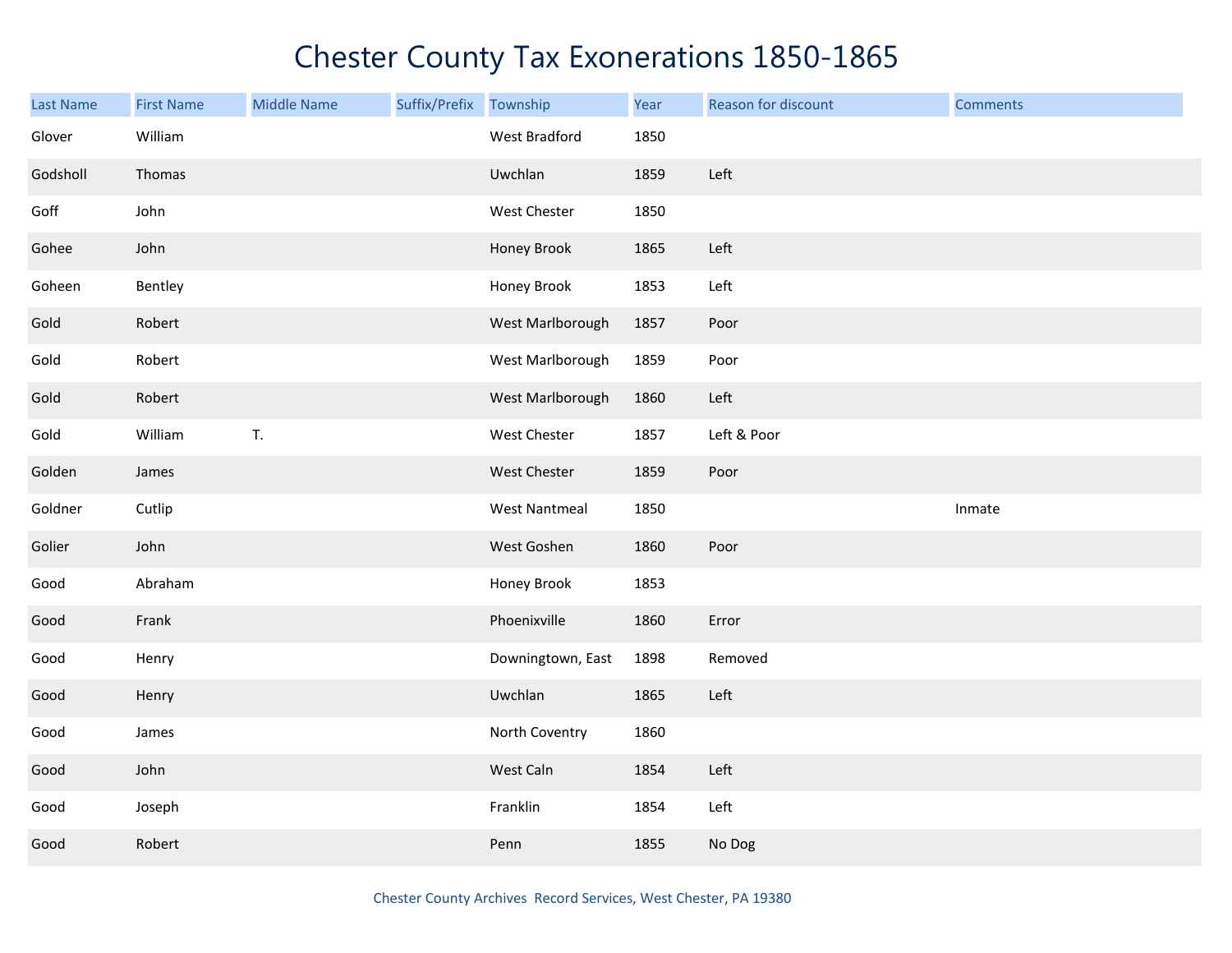| Last Name  | <b>First Name</b> | <b>Middle Name</b> | Suffix/Prefix Township |                      | Year | Reason for discount | <b>Comments</b> |
|------------|-------------------|--------------------|------------------------|----------------------|------|---------------------|-----------------|
| Good       | Thomas            |                    |                        | Penn                 | 1856 | Dog Dead            |                 |
| Good       | William           |                    |                        | Downingtown, East    | 1898 |                     |                 |
| Goodanow   | William           |                    |                        | West Pikeland        | 1855 | Left                |                 |
| Goodman    | Daniel            |                    |                        | East Marlborough     | 1857 | Poor                |                 |
| Goodman    | Isaac             |                    |                        | Honey Brook          | 1853 | Crippled            |                 |
| Goodwin    | Daniel            |                    |                        | East Marlborough     | 1859 | "I don't know"      |                 |
| Goodwin    | $J_{\star}$       |                    |                        | Penn                 | 1857 | Mistake             |                 |
| Goodwin    | Mahlon            |                    |                        | East Nottingham      | 1850 | No such man         | Inmate          |
| Goodwin    | Phebe             |                    |                        | East Whiteland       | 1859 | Unseated land       |                 |
| Goodwin    | Richard           |                    |                        | Penn                 | 1857 | Mistake             |                 |
| Goodwin    | Susan             |                    |                        | East Marlborough     | 1849 | Land tax            | Crossed out     |
| Goodwin    | Thomas            |                    |                        | Penn                 | 1857 | Not in township     |                 |
| Goodwin    | Thomas            |                    | Heirs of               | West Whiteland       | 1865 | Unseated land       |                 |
| Gooseberry | Charles           |                    |                        | Kennett              | 1850 | Colored             | Inmate          |
| Gordan     | James             |                    |                        | Lower Oxford         | 1853 |                     |                 |
| Gorden     | Morgan            |                    |                        | <b>West Nantmeal</b> | 1857 | Left                |                 |
| Gordon     | Andrew            |                    |                        | West Pikeland        | 1857 | Left the township   |                 |
| Gordon     | Edward            |                    |                        | New London           | 1860 | Dead                | No property     |
| Gordon     | George            | W.                 |                        | Downingtown, East    | 1898 | Removed             |                 |
| Gordon     | John              |                    |                        | Oxford Borough       | 1859 | Left                |                 |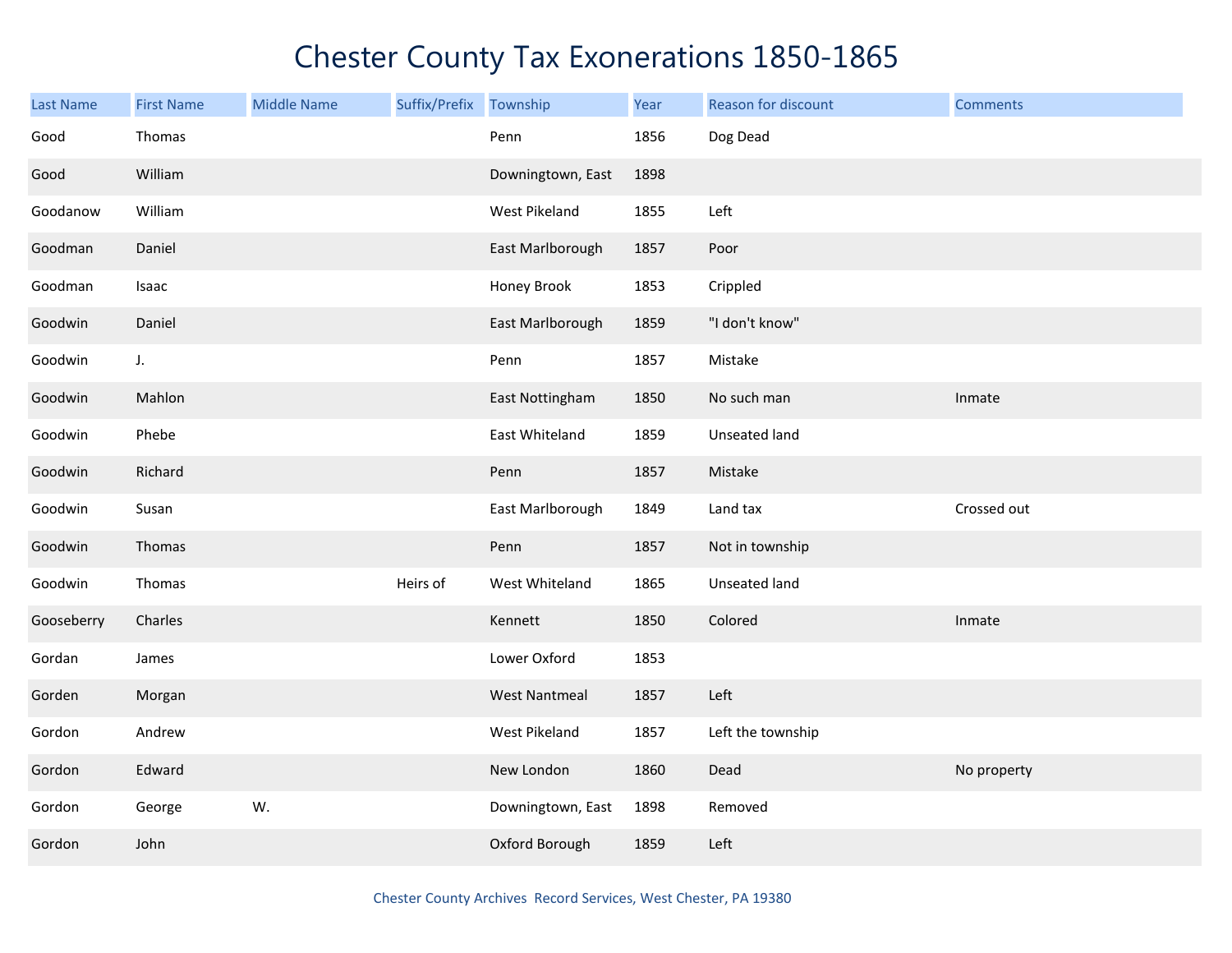| Last Name | <b>First Name</b> | <b>Middle Name</b> | Suffix/Prefix | Township            | Year | Reason for discount | <b>Comments</b> |
|-----------|-------------------|--------------------|---------------|---------------------|------|---------------------|-----------------|
| Gordon    | Joseph            |                    |               | <b>Upper Oxford</b> | 1856 |                     |                 |
| Gordon    | Joseph            |                    |               | West Marlborough    | 1859 | Left                |                 |
| Gordon    | Mary              |                    |               | East Marlborough    | 1850 |                     |                 |
| Gordon    | Robert            |                    |               | Oxford Borough      | 1859 | Left                |                 |
| Gordon    | William           |                    |               | West Pikeland       | 1857 | Left the township   |                 |
| Gorman    | Job               |                    |               | Willistown          | 1857 | Unable to pay       |                 |
| Gorman    | Job               |                    |               | Willistown          | 1860 |                     |                 |
| Gorman    | Job               |                    |               | Willistown          | 1865 | Poor                |                 |
| Gorman    | John              |                    |               | Phoenixville        | 1860 | Left                |                 |
| Gorman    | Richard           |                    |               | Valley              | 1857 | Left                |                 |
| Gormen    | John              |                    |               | Willistown          | 1853 |                     |                 |
| Gormley   | James             |                    |               | Sadsbury            | 1856 | Poor                |                 |
| Gothrop   | William           |                    |               | East Caln           | 1856 | Left                |                 |
| Gothrope  | Thomas            |                    |               | New London          | 1860 | No Dog              |                 |
| Gotier    | John              |                    |               | London Grove        | 1851 |                     |                 |
| Gottier   | John              | T.                 | Jr.           | London Grove        | 1859 | Left                |                 |
| Gottier   | John              |                    |               | New Garden          | 1857 | Left                |                 |
| Gottier   | William           | <b>B.</b>          |               | New Garden          | 1857 | Poor                |                 |
| Goudey    | James             |                    |               | Willistown          | 1857 | Left the township   |                 |
| Gough     | John              |                    |               | Lower Oxford        | 1850 | Unable to pay       | Inmate          |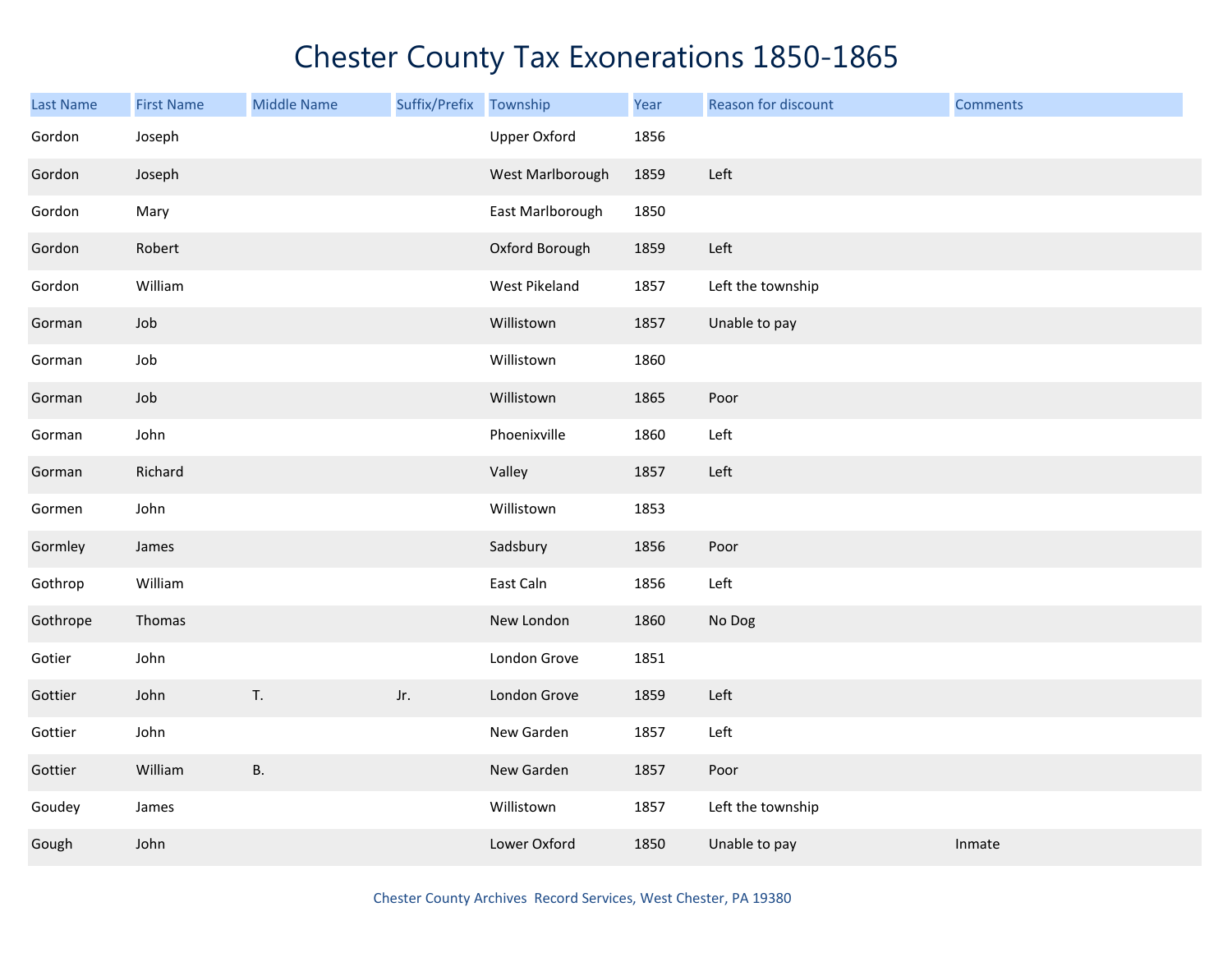| <b>Last Name</b> | <b>First Name</b> | <b>Middle Name</b> | Suffix/Prefix | Township          | Year | Reason for discount | <b>Comments</b>                 |
|------------------|-------------------|--------------------|---------------|-------------------|------|---------------------|---------------------------------|
| Gough            | John              |                    |               | Upper Oxford      | 1859 |                     |                                 |
| Gougler          | Henry             |                    |               | West Pikeland     | 1859 |                     | <b>Chester Springs Property</b> |
| Gould            | Thomas            |                    |               | Londonderry       | 1856 | Unnaturalized       |                                 |
| Goulden          | $J_{\star}$       | Wayne              |               | East Whiteland    | 1854 |                     |                                 |
| Goulder          | J.                | Wayne              |               | East Whiteland    | 1855 |                     |                                 |
| Goulder          | J.                | Wayne              |               | East Whiteland    | 1856 | Poor                |                                 |
| Goulder          | J.                | Wayne              |               | East Whiteland    | 1857 | Poor                |                                 |
| Gow              | William           |                    |               | Willistown        | 1857 | Left the township   |                                 |
| Gowman           | John              |                    |               | Phoenixville      | 1860 | Left                |                                 |
| Gown             | William           |                    |               | Tredyffrin        | 1857 |                     |                                 |
| Grace            | John              |                    |               | Kennett           | 1859 | Left                |                                 |
| Gracen           | John              |                    |               | East Nottingham   | 1853 | Error               |                                 |
| Gracen           | John              |                    |               | East Nottingham   | 1853 | Error               |                                 |
| Gracen           | William           |                    |               | East Nottingham   | 1855 |                     |                                 |
| Gracy            | Thomas            |                    |               | Highland          | 1865 | Error               |                                 |
| Grady            | Michael           |                    |               | New Garden        | 1856 | Poor                |                                 |
| Grady            | Michael           |                    |               | New Garden        | 1860 | Poor                |                                 |
| Graf             | Lew               |                    |               | Downingtown, East | 1898 | Removed             |                                 |
| Graham           | Alben             |                    |               | East Bradford     | 1853 |                     |                                 |
| Graham           | Andrew            |                    |               | New Garden        | 1860 | Left                |                                 |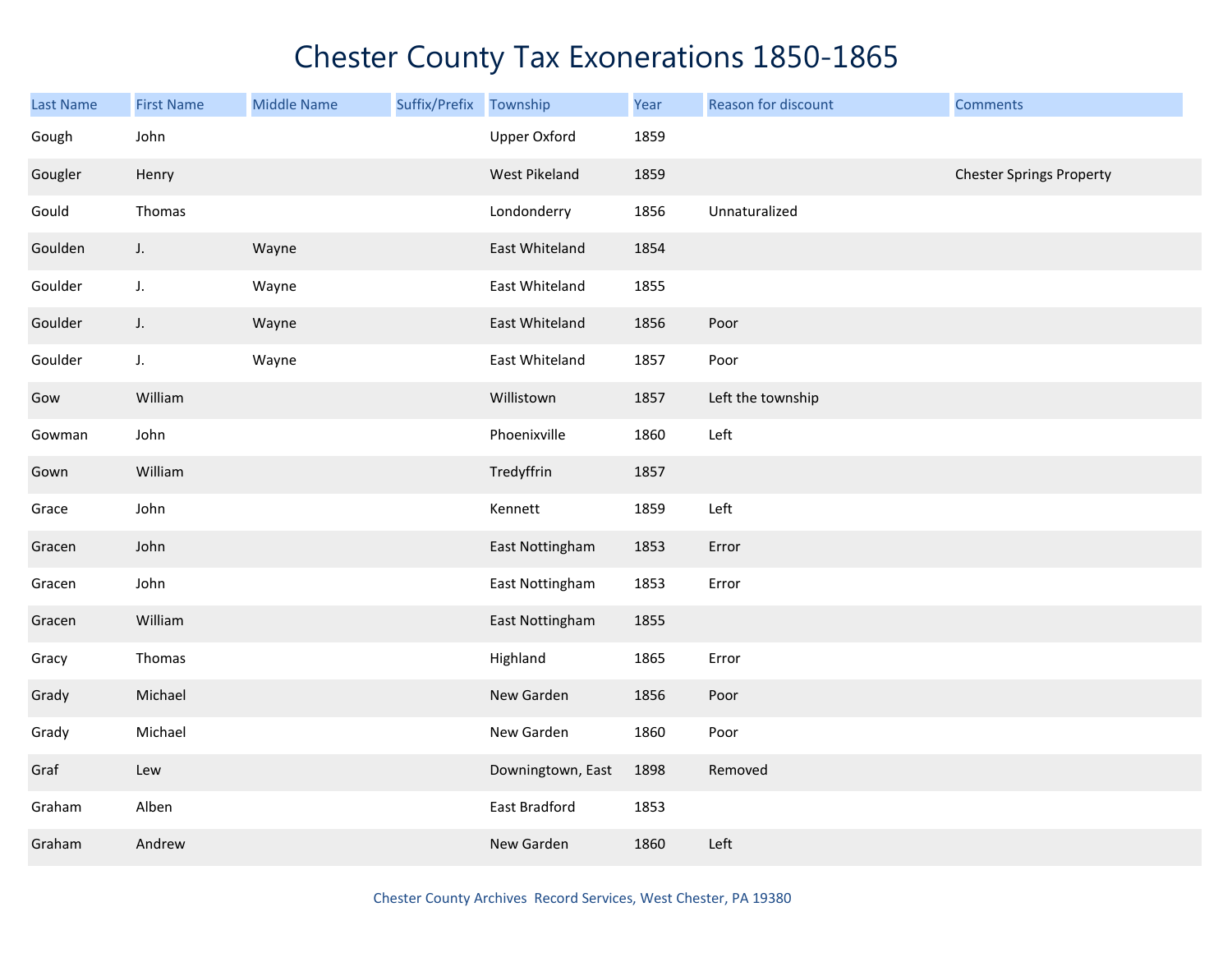| <b>Last Name</b> | <b>First Name</b> | <b>Middle Name</b> | Suffix/Prefix Township |                     | Year | Reason for discount | <b>Comments</b> |
|------------------|-------------------|--------------------|------------------------|---------------------|------|---------------------|-----------------|
| Graham           | Andrew            |                    |                        | Sadsbury            | 1855 |                     |                 |
| Graham           | Andrew            |                    |                        | Sadsbury            | 1865 | Left                |                 |
| Graham           | Anthony           |                    |                        | Honey Brook         | 1857 | Mistake             |                 |
| Graham           | Isaac             |                    |                        | East Caln           | 1851 | Gone                |                 |
| Graham           | Jabes             |                    |                        | East Caln           | 1858 |                     |                 |
| Graham           | John              |                    |                        | East Nantmeal       | 1853 | Gone                |                 |
| Graham           | John              |                    |                        | Sadsbury            | 1855 |                     |                 |
| Graham           | John              |                    |                        | South Coventry      | 1855 | Left                |                 |
| Graham           | Joseph            |                    |                        | New Garden          | 1857 | Left                |                 |
| Graham           | Nathan            |                    |                        | Warwick             | 1853 |                     |                 |
| Graham           | William           | G.                 |                        | Downingtown, East   | 1898 | No good             |                 |
| Graham           | William           |                    |                        | West Bradford       | 1850 |                     |                 |
| Grahams          | James             |                    |                        | Warwick             | 1857 |                     |                 |
| Grammen          | Pat               |                    |                        | East Marlborough    | 1850 | Left                | Single Freeman  |
| Grandener        | John              | W.                 |                        | West Fallowfield    | 1857 | Left                |                 |
| Grase            | Riter             |                    |                        | New London          | 1860 | No Dog              |                 |
| Grass            | John              |                    |                        | New London          | 1852 | Left                |                 |
| Gravenherst      | Henry             |                    |                        | South Coventry      | 1853 | Left                |                 |
| Gravenhurst      | Andrew            |                    |                        | <b>West Vincent</b> | 1855 | Gone                |                 |
| Graves           | John              |                    |                        | Downingtown         | 1860 | Left                |                 |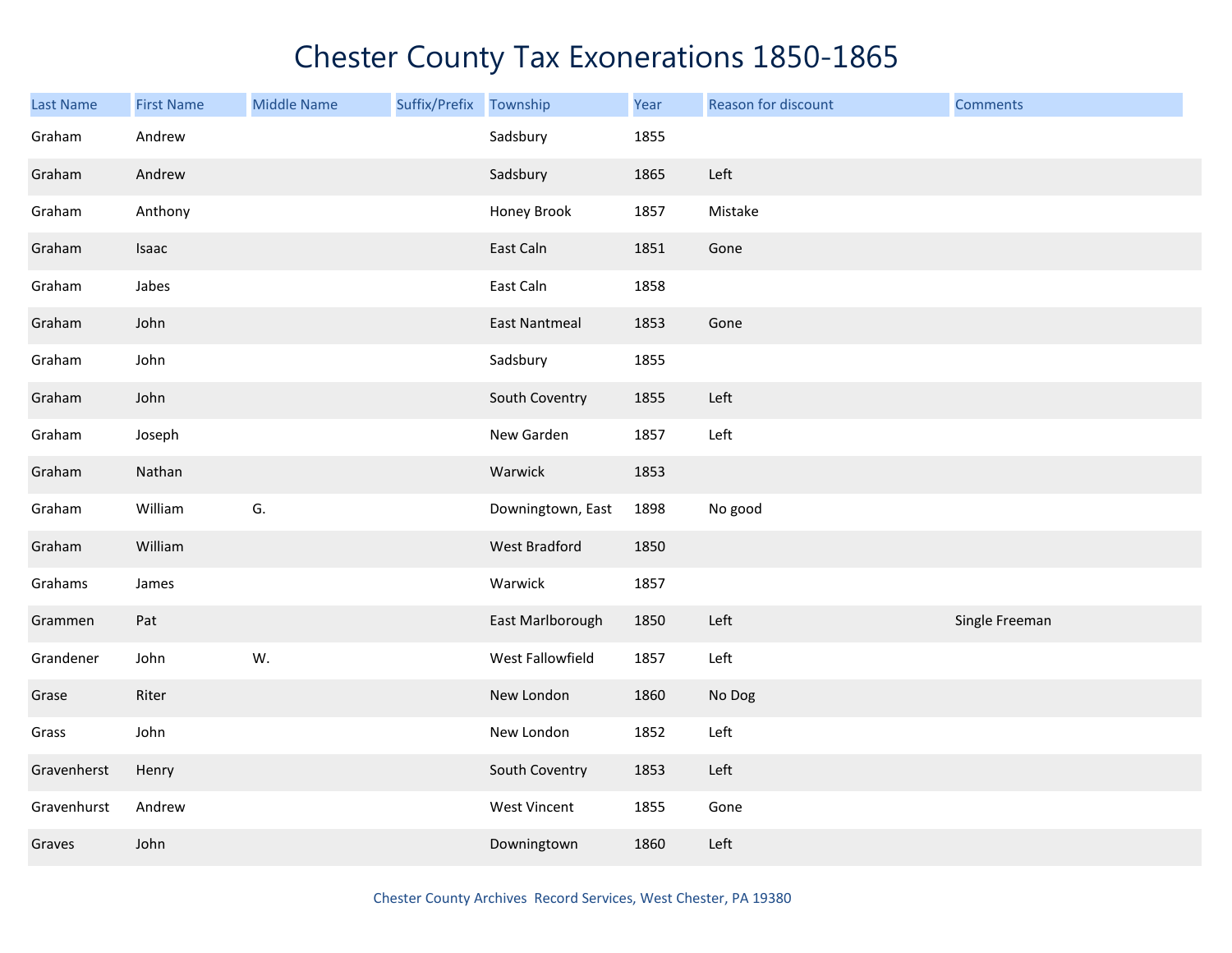| <b>Last Name</b> | <b>First Name</b> | <b>Middle Name</b> | Suffix/Prefix Township |                     | Year | Reason for discount | <b>Comments</b> |
|------------------|-------------------|--------------------|------------------------|---------------------|------|---------------------|-----------------|
| Graves           | John              |                    |                        | London Grove        | 1853 |                     |                 |
| Graves           | Richard           | $\mathsf{C}.$      |                        | West Chester        | 1852 |                     |                 |
| Gravy            | William           |                    |                        | East Vincent        | 1850 | Not in township     |                 |
| Gray             | Baker             |                    |                        | Uwchlan             | 1859 | Left                |                 |
| Gray             | Brinton           |                    |                        | West Bradford       | 1850 |                     |                 |
| Gray             | Edward            |                    |                        | West Chester        | 1853 |                     |                 |
| Gray             | Elizabeth         |                    |                        | West Chester        | 1852 | Error               |                 |
| Gray             | George            |                    |                        | Downingtown         | 1860 |                     |                 |
| Gray             | George            | M.                 |                        | Kennett Square      | 1857 | Poor                |                 |
| Gray             | George            | N.                 |                        | London Grove        | 1865 | Left                |                 |
| Gray             | George            |                    |                        | New London          | 1859 |                     |                 |
| Gray             | Henry             |                    |                        | Charlestown         | 1865 | Left                |                 |
| Gray             | Henry             |                    |                        | Lower Oxford        | 1853 | Left                |                 |
| Gray             | Isaac             | T.                 |                        | West Bradford       | 1850 |                     |                 |
| Gray             | John              | M.                 |                        | East Caln           | 1865 | Left                |                 |
| Gray             | John              |                    |                        | <b>Upper Oxford</b> | 1850 |                     |                 |
| Gray             | Robert            |                    |                        | West Marlborough    | 1851 |                     |                 |
| Gray             | Samuel            |                    |                        | Valley              | 1857 | Poor                |                 |
| Gray             | Samuel            |                    |                        | West Bradford       | 1853 | Poor                |                 |
| Gray             | Samuel            |                    |                        | West Bradford       | 1855 | Left                |                 |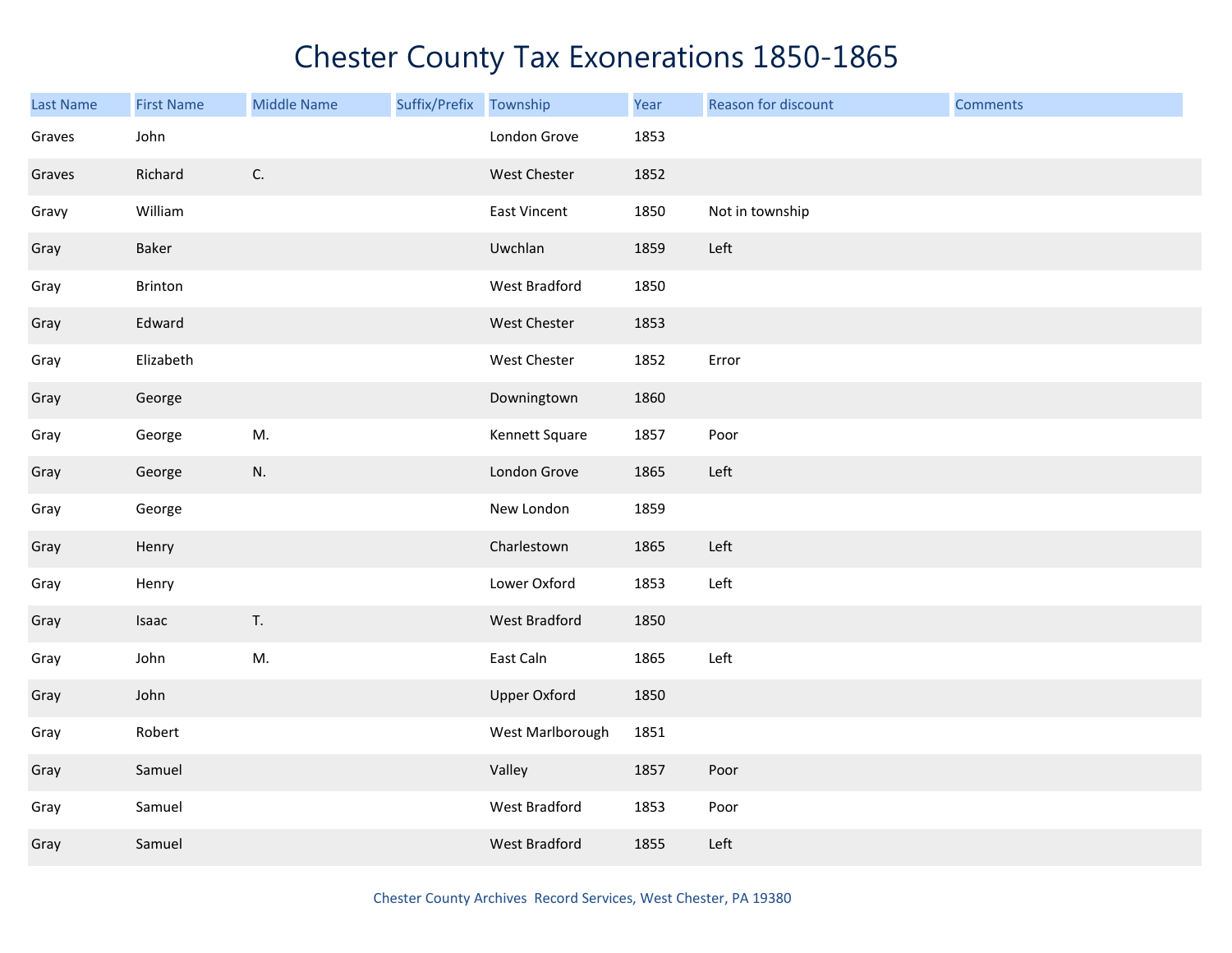| <b>Last Name</b> | <b>First Name</b> | <b>Middle Name</b> | Suffix/Prefix | Township            | Year | Reason for discount | <b>Comments</b> |
|------------------|-------------------|--------------------|---------------|---------------------|------|---------------------|-----------------|
| Gray             | Sarah             | D.                 |               | West Chester        | 1865 |                     |                 |
| Gray             | Speakman          |                    |               | West Bradford       | 1853 | Not found           |                 |
| Gray             | Speakman          |                    |               | West Bradford       | 1856 | Left                |                 |
| Gray             | Swayne            |                    |               | London Grove        | 1860 | Gone                |                 |
| Gray             | Thomas            |                    |               | West Bradford       | 1856 | Left                |                 |
| Gray             | Washington        | F.                 |               | East Brandywine     | 1853 | Left                |                 |
| Gray             | Washington        | T.                 |               | Wallace             | 1857 | Poor                |                 |
| Gray             | Zachariah         |                    |               | Kennett             | 1856 | Left                |                 |
| Grear            | Matthew           |                    |               | West Brandywine     | 1851 |                     |                 |
| Greasan          | John              |                    |               | West Nottingham     | 1850 | Left the township   | Single Freeman  |
| Greaves          | Edward            |                    |               | London Grove        | 1851 |                     |                 |
| Greaves          | Edward            |                    |               | London Grove        | 1855 | Poor                | Inmate          |
| Greaves          | Edward            |                    |               | London Grove        | 1857 | Poor                |                 |
| Greaves          | Edward            |                    |               | London Grove        | 1859 | Poor                |                 |
| Greaves          | John              | L.                 |               | London Grove        | 1851 |                     |                 |
| Grebs            | George            |                    |               | South Coventry      | 1853 | Left                |                 |
| Grebs            | John              |                    |               | South Coventry      | 1853 | Left                |                 |
| Green            | Amer              |                    |               | New Garden          | 1850 |                     |                 |
| Green            | Conrad            |                    |               | <b>East Vincent</b> | 1857 |                     |                 |
| Green            | David             | Η.                 |               | Tredyffrin          | 1850 | Gone                |                 |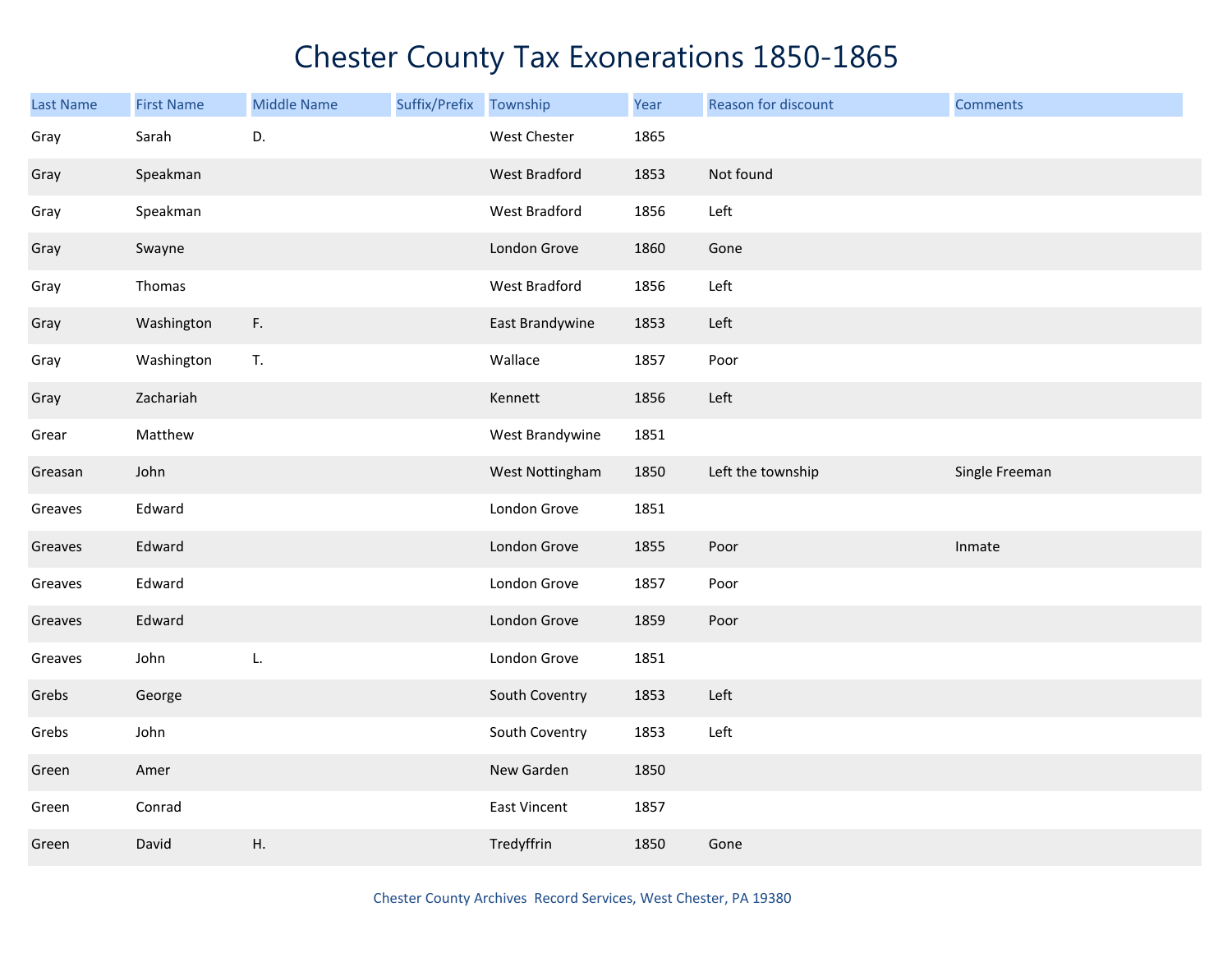| <b>Last Name</b> | <b>First Name</b> | <b>Middle Name</b> | Suffix/Prefix Township |                     | Year | Reason for discount | <b>Comments</b> |
|------------------|-------------------|--------------------|------------------------|---------------------|------|---------------------|-----------------|
| Green            | David             | Η.                 |                        | Tredyffrin          | 1850 | Gone                | Military Men    |
| Green            | George            |                    |                        | <b>East Vincent</b> | 1855 | Left                |                 |
| Green            | George            |                    |                        | <b>East Vincent</b> | 1856 | Not found           |                 |
| Green            | James             |                    |                        | East Caln           | 1858 |                     |                 |
| Green            | James             |                    |                        | Pocopson            | 1850 | Left the township   | Inmate          |
| Green            | James             |                    |                        | Sadsbury            | 1850 | Pays freehold tax   | Inmate          |
| Green            | James             |                    |                        | Tredyffrin          | 1855 | Left                |                 |
| Green            | James             |                    |                        | West Chester        | 1860 | Left                |                 |
| Green            | Levi              |                    |                        | East Marlborough    | 1852 |                     |                 |
| Green            | Levi              |                    |                        | Highland            | 1855 | Left                |                 |
| Green            | Levi              |                    |                        | West Fallowfield    | 1850 | Left the township   | Inmate          |
| Green            | Levi              |                    |                        | West Fallowfield    | 1857 | Poor                |                 |
| Green            | Robert            |                    |                        | Uwchlan             | 1850 | Cannot be found     |                 |
| Green            | Robert            |                    |                        | West Fallowfield    | 1850 | On Carriage         |                 |
| Green            | Sidwell           |                    |                        | Willistown          | 1857 | Unable to pay       |                 |
| Green            | William           | Η.                 |                        | Tredyffrin          | 1857 |                     |                 |
| Greene           | Patrick           |                    |                        | Phoenixville        | 1860 | Left                |                 |
| Greenfield       | Passmore          |                    |                        | Franklin            | 1860 | Left                |                 |
| Greenhourn       | Abraham           |                    |                        | West Brandywine     | 1851 |                     |                 |
| Greenleaf        | Hanford           |                    |                        | Sadsbury            | 1850 | Gone                | Single Freeman  |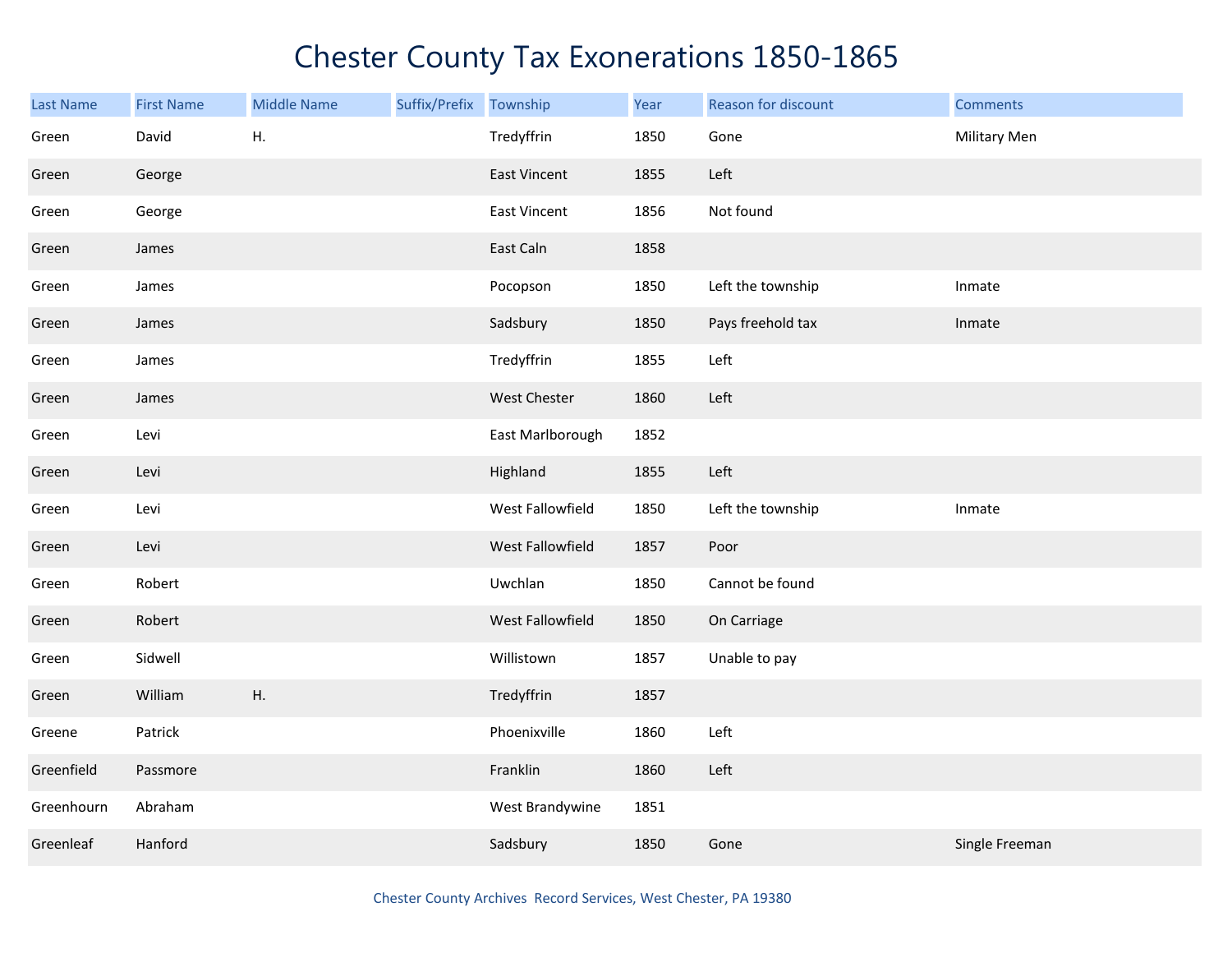| <b>Last Name</b> | <b>First Name</b> | <b>Middle Name</b> | Suffix/Prefix | Township                  | Year | Reason for discount | <b>Comments</b> |
|------------------|-------------------|--------------------|---------------|---------------------------|------|---------------------|-----------------|
| Greenwood        | John              |                    |               | Valley                    | 1865 | Left                |                 |
| Greenwood        | Thomas            |                    |               | <b>East Coventry</b>      | 1850 | Gone                |                 |
| Greepes          | John              |                    |               | South Coventry            | 1850 | Gone                | Inmate          |
| Greepes          | John              |                    | Jr.           | South Coventry            | 1850 | Gone                | Single Freeman  |
| Greg             | Robert            |                    |               | ${\sf E} {\sf I} {\sf k}$ | 1860 | Out of state        |                 |
| Gregg            | Allan             |                    |               | New Garden                | 1856 | Poor                |                 |
| Gregg            | Allen             |                    |               | New Garden                | 1857 | Poor                |                 |
| Gregg            | Allen             |                    |               | New Garden                | 1859 | Poor                |                 |
| Gregg            | Allen             |                    |               | New Garden                | 1860 | Poor                |                 |
| Gregg            | Allen             |                    |               | New Garden                | 1865 | Left                |                 |
| Gregg            | George            |                    |               | East Marlborough          | 1850 | No such man         | Inmate          |
| Gregg            | James             |                    |               | New Garden                | 1850 |                     |                 |
| Gregg            | James             |                    |               | Penn                      | 1852 | Left                |                 |
| Gregg            | John              |                    |               | East Marlborough          | 1849 | Poor                | Inmate          |
| Gregg            | John              |                    |               | East Marlborough          | 1852 |                     |                 |
| Gregg            | John              |                    |               | East Nottingham           | 1857 | Left                |                 |
| Gregg            | Moses             |                    |               | New Garden                | 1857 | Left                |                 |
| Gregg            | Robert            |                    |               | East Nottingham           | 1857 | Left                |                 |
| Gregg            | Robert            |                    |               | Lower Oxford              | 1850 | Left the township   | Inmate          |
| Gregor           | John              |                    |               | Charlestown               | 1855 | Poor                |                 |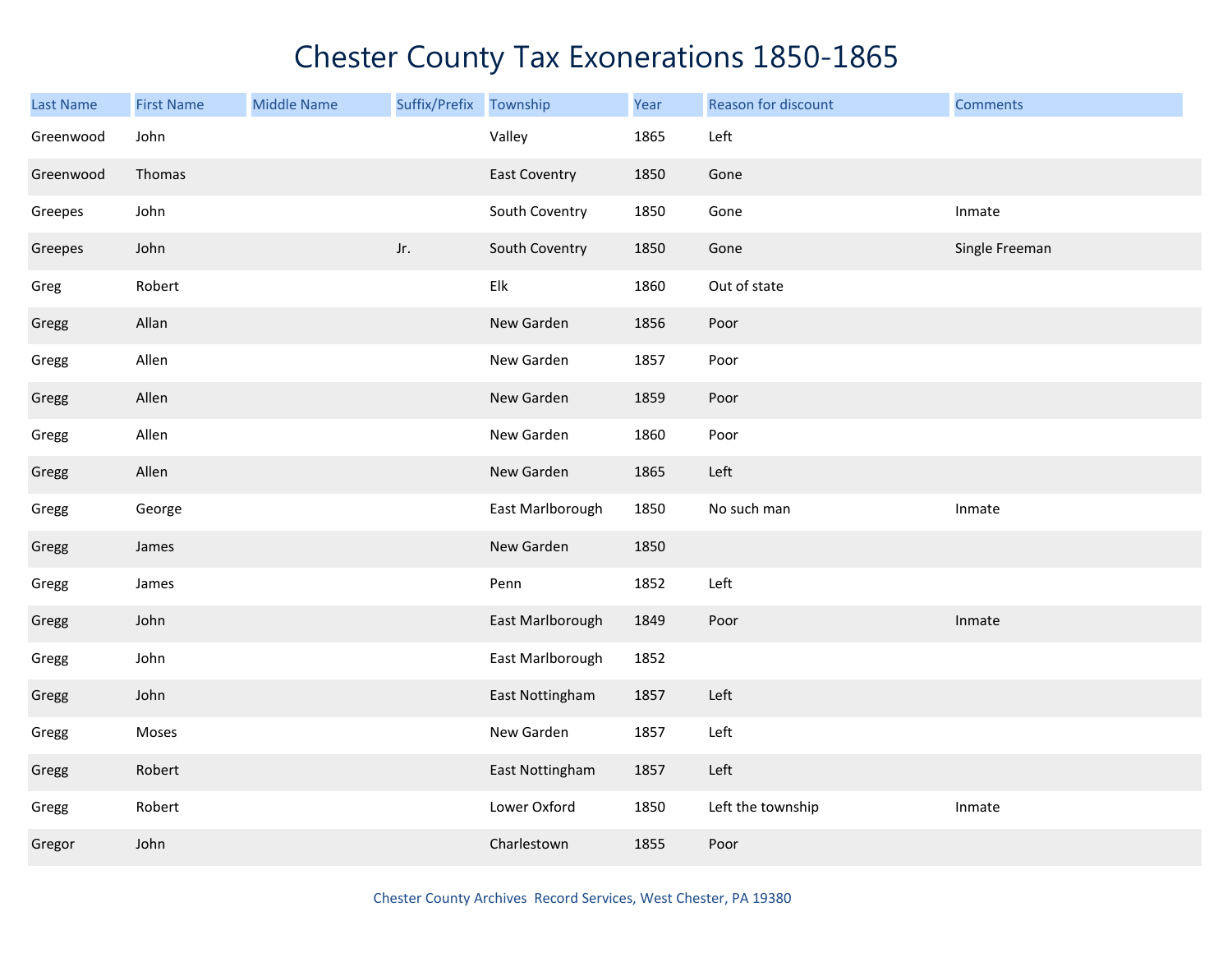| <b>Last Name</b> | <b>First Name</b> | <b>Middle Name</b> | Suffix/Prefix | Township             | Year | Reason for discount | <b>Comments</b> |
|------------------|-------------------|--------------------|---------------|----------------------|------|---------------------|-----------------|
| Grepps           | John              |                    |               | Charlestown          | 1865 | Left                |                 |
| Greps            | John              |                    | Sr.           | Warwick              | 1850 | Left the township   |                 |
| Greps            | John              |                    | Jr.           | Warwick              | 1850 | Left the township   |                 |
| Grey             | John              |                    |               | <b>West Nantmeal</b> | 1850 | Left the township   | Single Freeman  |
| Grey             | Michael           |                    |               | East Whiteland       | 1857 | Left                |                 |
| Grier            | Isaac             |                    |               | <b>Upper Uwchlan</b> | 1865 | Alien               |                 |
| Grier            | John              |                    |               | Phoenixville         | 1897 | Can't collect       | 4th & 5th Ward  |
| Grier            | Johnson           |                    |               | Lower Oxford         | 1850 | Left the township   | Inmate          |
| Grier            | Johnson           |                    |               | Lower Oxford         | 1853 | Left                |                 |
| Grier            | Johnson           |                    |               | West Nottingham      | 1859 | Poor                |                 |
| Grier            | Joseph            |                    |               | Honey Brook          | 1859 | Poor                |                 |
| Grier            | Robert            |                    |               | Uwchlan              | 1851 | Refuses to pay      | Single Freeman  |
| Griffin          | James             |                    |               | East Bradford        | 1857 | Left                |                 |
| Griffin          | James             |                    |               | Phoenixville         | 1860 | Left                |                 |
| Griffin          | John              |                    |               | West Whiteland       | 1853 | Not found           |                 |
| Griffith         | Abner             |                    |               | East Caln            | 1853 |                     |                 |
| Griffith         | Abner             |                    |               | Willistown           | 1850 | Left the township   |                 |
| Griffith         | Abner             |                    |               | Willistown           | 1853 |                     |                 |
| Griffith         | Andrew            | J.                 |               | Sadsbury             | 1850 | Cannot be found     | Single Freeman  |
| Griffith         | Benjamin          |                    |               | East Pikeland        | 1853 | Left                |                 |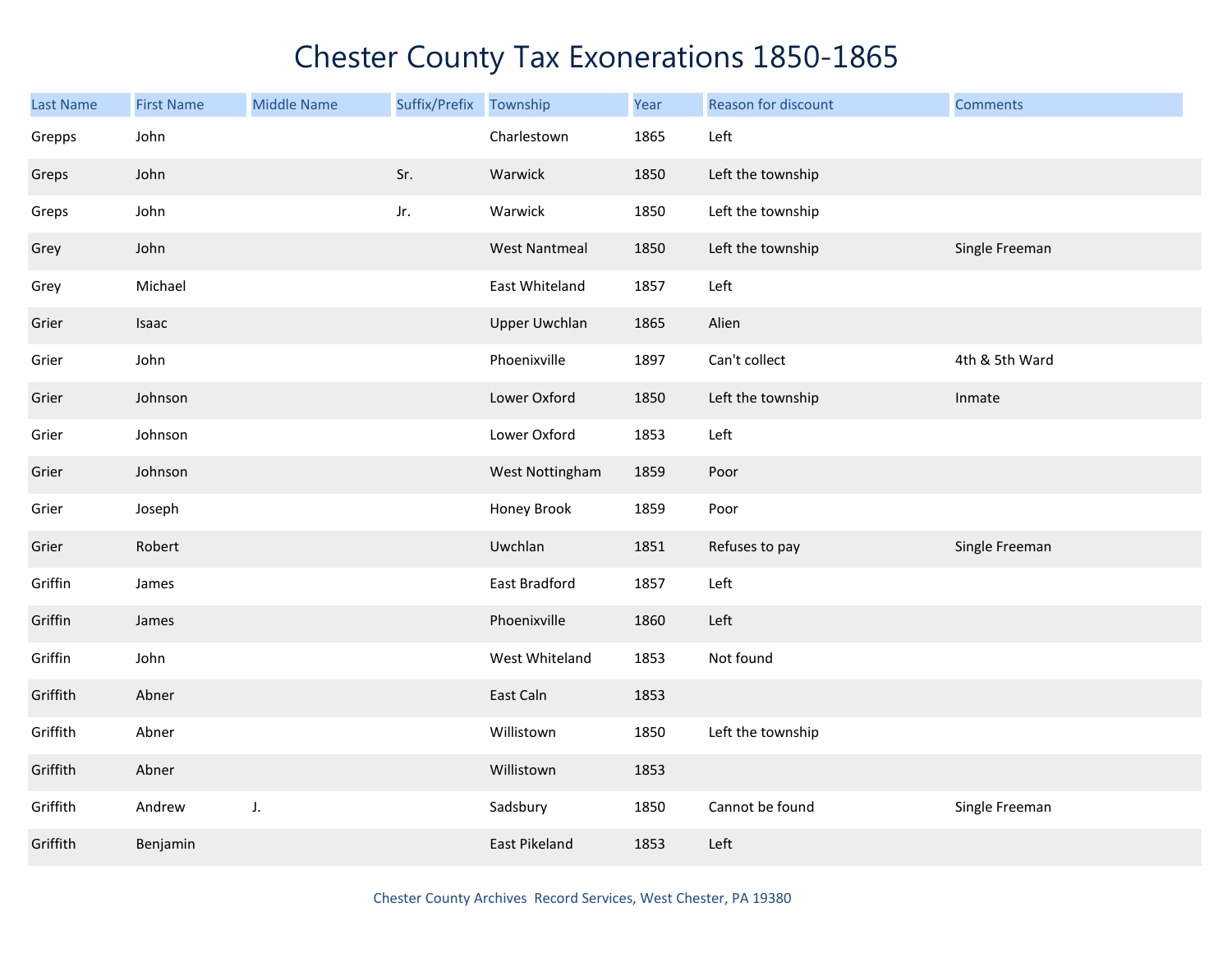| Last Name | <b>First Name</b> | <b>Middle Name</b> | Suffix/Prefix Township |                      | Year | Reason for discount | <b>Comments</b> |
|-----------|-------------------|--------------------|------------------------|----------------------|------|---------------------|-----------------|
| Griffith  | Charles           | L.                 |                        | Charlestown          | 1855 | Error               |                 |
| Griffith  | Charles           |                    |                        | Charlestown          | 1855 | Left                |                 |
| Griffith  | Daniel            |                    |                        | East Caln            | 1860 | Left                |                 |
| Griffith  | Daniel            |                    |                        | East Caln            | 1865 | Poor                |                 |
| Griffith  | David             |                    |                        | Honey Brook          | 1853 |                     |                 |
| Griffith  | Davis             | 0.                 |                        | Willistown           | 1850 | Left the township   | Single Freeman  |
| Griffith  | E.                | T.                 |                        | <b>East Vincent</b>  | 1856 | Left                |                 |
| Griffith  | Enos              |                    |                        | <b>East Vincent</b>  | 1853 | Not found           |                 |
| Griffith  | Evan              |                    |                        | Charlestown          | 1865 | Poor                |                 |
| Griffith  | Evan              |                    |                        | East Whiteland       | 1854 |                     |                 |
| Griffith  | Evan              |                    |                        | East Whiteland       | 1856 | Poor                |                 |
| Griffith  | Evan              |                    |                        | East Whiteland       | 1857 | Poor                |                 |
| Griffith  | Eve               |                    |                        | Honey Brook          | 1853 |                     |                 |
| Griffith  | Even              |                    |                        | West Pikeland        | 1860 | Poor                |                 |
| Griffith  | George            |                    |                        | <b>West Nantmeal</b> | 1850 | Gone                | Single Freeman  |
| Griffith  | Hibbard           |                    |                        | Willistown           | 1856 | Error               |                 |
| Griffith  | Hibberd           |                    |                        | Willistown           | 1859 | Left                |                 |
| Griffith  | $J_{\star}$       | J.                 |                        | West Chester         | 1856 | Left                |                 |
| Griffith  | James             |                    |                        | Birmingham           | 1860 | Left                |                 |
| Griffith  | James             | Ε.                 |                        | Charlestown          | 1850 | Left                | Inmate          |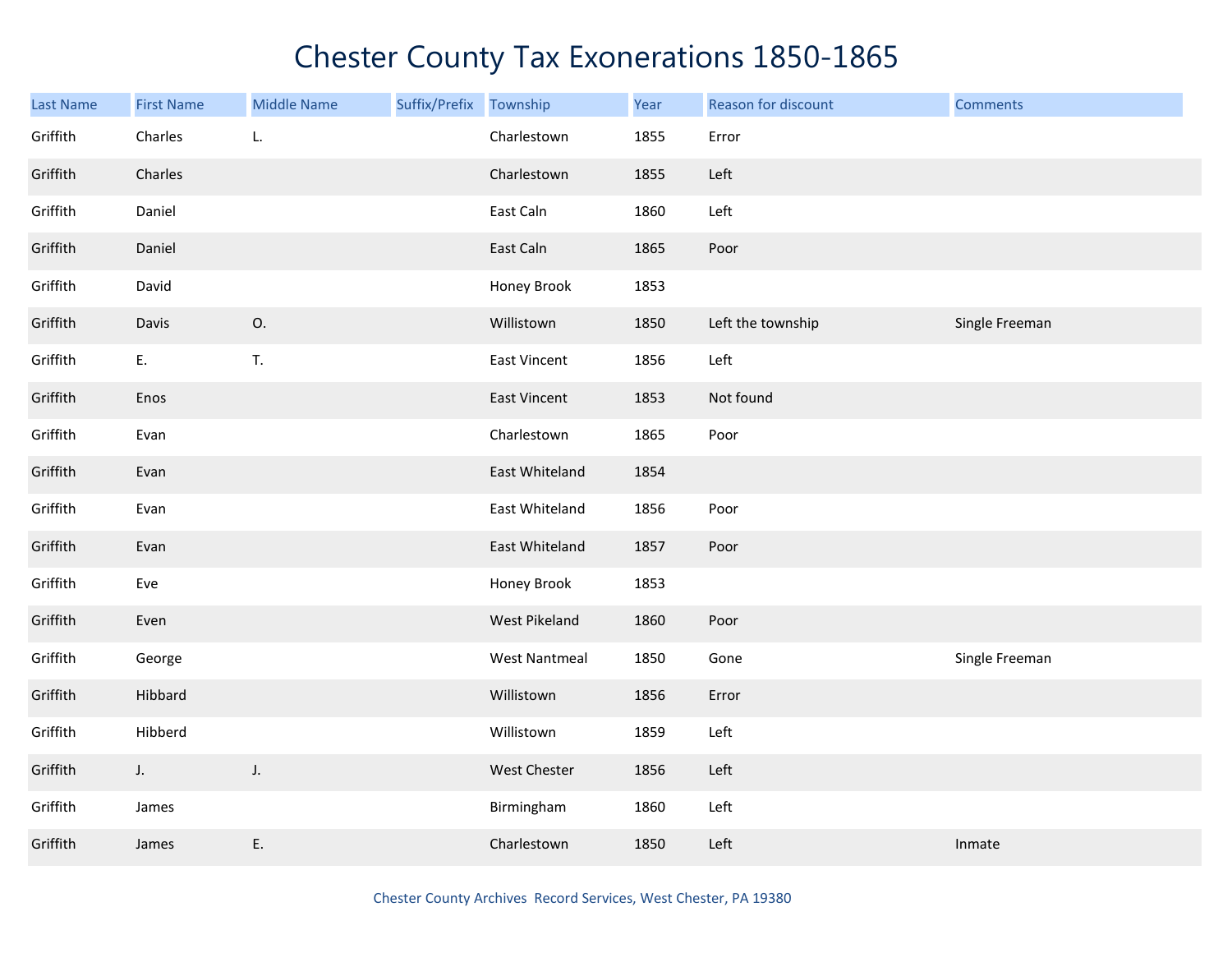| <b>Last Name</b> | <b>First Name</b> | <b>Middle Name</b> | Suffix/Prefix Township |                     | Year | Reason for discount | <b>Comments</b> |
|------------------|-------------------|--------------------|------------------------|---------------------|------|---------------------|-----------------|
| Griffith         | James             |                    |                        | East Marlborough    | 1857 | Left                |                 |
| Griffith         | James             | W.                 |                        | Newlin              | 1859 | Left                |                 |
| Griffith         | James             |                    |                        | Tredyffrin          | 1850 | Poor                |                 |
| Griffith         | James             |                    |                        | Tredyffrin          | 1853 | Poor                |                 |
| Griffith         | Jethro            | J.                 |                        | East Caln           | 1851 | Gone                |                 |
| Griffith         | Job               |                    |                        | Sadsbury            | 1860 | Left                |                 |
| Griffith         | Joseph            |                    |                        | East Nottingham     | 1853 | Left                |                 |
| Griffith         | Lazareth          |                    |                        | Honey Brook         | 1856 | Left                | Inmate          |
| Griffith         | Levi              |                    |                        | Willistown          | 1859 | Left                |                 |
| Griffith         | Lewis             |                    |                        | Downingtown, East   | 1898 | Removed             |                 |
| Griffith         | Michael           |                    |                        | East Whiteland      | 1854 |                     |                 |
| Griffith         | Samuel            |                    |                        | East Vincent        | 1857 |                     |                 |
| Griffith         | Samuel            |                    |                        | <b>East Vincent</b> | 1859 | Deceased            |                 |
| Griffith         | Tayler            |                    |                        | Newlin              | 1857 | Left                |                 |
| Griffith         | Taylor            |                    |                        | Sadsbury            | 1853 | Left                |                 |
| Griffith         | William           |                    |                        | East Marlborough    | 1859 | Out                 |                 |
| Griffith         | William           |                    |                        | Tredyffrin          | 1860 |                     |                 |
| Grim             | George            |                    |                        | <b>East Vincent</b> | 1856 | Left                |                 |
| Grinder          | John              |                    |                        | <b>East Vincent</b> | 1859 | Left                |                 |
| Grinder          | John              |                    |                        | <b>East Vincent</b> | 1860 | Left                |                 |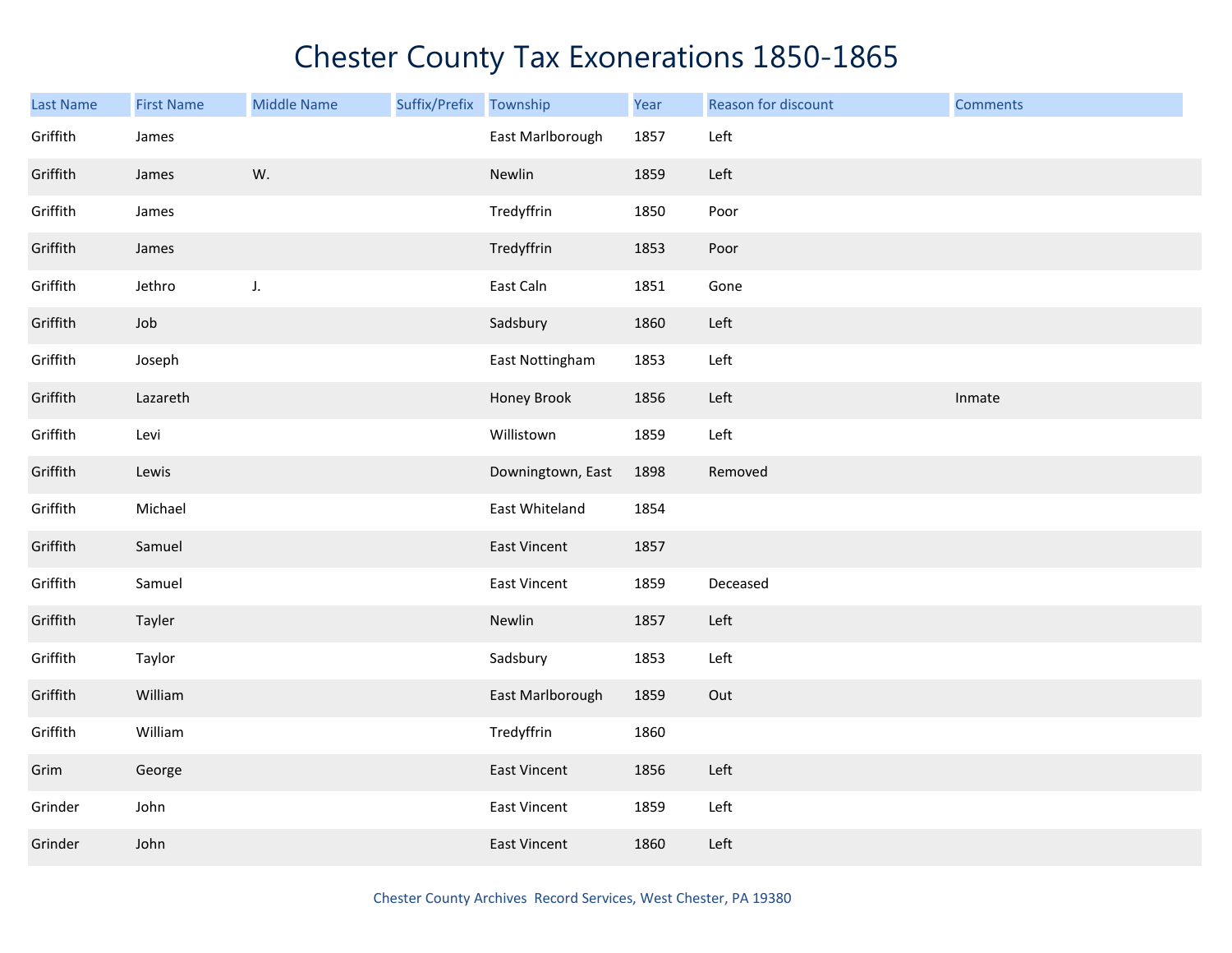| <b>Last Name</b> | <b>First Name</b> | <b>Middle Name</b> | Suffix/Prefix Township |                      | Year | Reason for discount | <b>Comments</b> |
|------------------|-------------------|--------------------|------------------------|----------------------|------|---------------------|-----------------|
| Grinrod          | William           |                    |                        | <b>Upper Uwchlan</b> | 1860 | Alien               |                 |
| Grist            | Jeremiah          | T.                 |                        | West Nottingham      | 1860 | Moved away          |                 |
| Grist            | Thomas            |                    |                        | West Nottingham      | 1857 | Poor                |                 |
| Groce            | Amos              |                    |                        | Newlin               | 1859 | Poor                |                 |
| Groce            | George            |                    | Sr.                    | East Bradford        | 1851 | Poor                | Inmate          |
| Groce            | George            |                    | Jr.                    | East Bradford        | 1851 | Gone                | Inmate          |
| Groce            | James             |                    |                        | East Bradford        | 1851 | Gone                | Inmate          |
| Groce            | James             |                    |                        | Newlin               | 1859 | Left                |                 |
| Groce            | John              |                    |                        | Newlin               | 1854 | Poor                |                 |
| Groce            | Joseph            |                    |                        | West Bradford        | 1849 |                     |                 |
| Groce            | Joseph            |                    |                        | West Bradford        | 1856 | Poor                |                 |
| Grochnauer       | R.                |                    |                        | New London           | 1898 |                     |                 |
| Groff            | Jacob             |                    |                        | <b>East Vincent</b>  | 1859 | Left                |                 |
| Groff            | John              |                    |                        | <b>East Nantmeal</b> | 1860 | Left                |                 |
| Groff            | John              |                    |                        | East Vincent         | 1860 | Left                |                 |
| Groff            | Samuel            | <b>B.</b>          |                        | Sadsbury             | 1850 | Error               |                 |
| Groff            | Thomas            |                    |                        | <b>East Vincent</b>  | 1855 | Left                |                 |
| Grooz            | Amoz              |                    |                        | Newlin               | 1856 | Very Poor           |                 |
| Grooz            | John              |                    |                        | Newlin               | 1856 | Very Poor           |                 |
| Gross            | George            |                    |                        | East Bradford        | 1853 |                     |                 |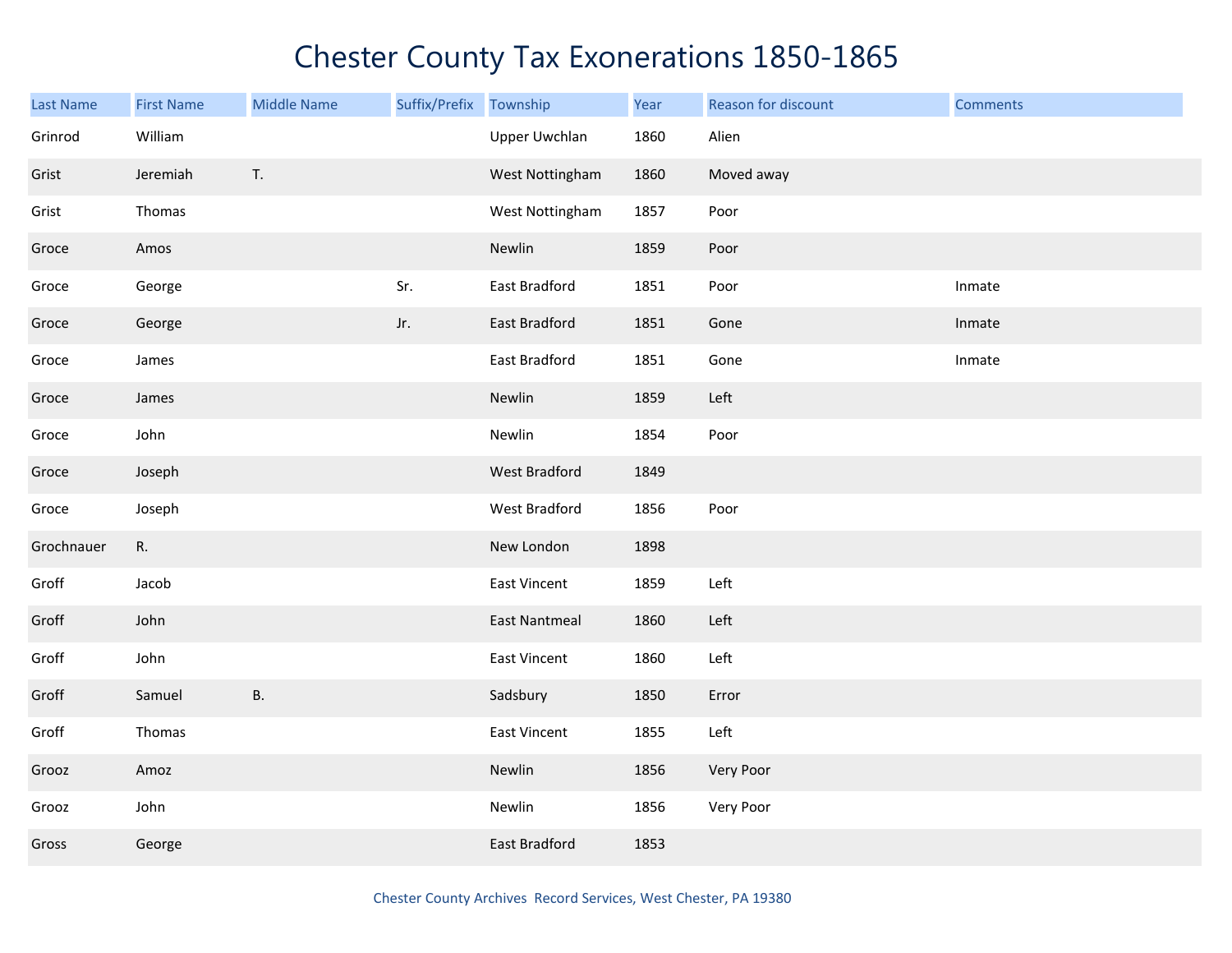| <b>Last Name</b> | <b>First Name</b> | <b>Middle Name</b> | Suffix/Prefix | Township             | Year | Reason for discount | <b>Comments</b> |
|------------------|-------------------|--------------------|---------------|----------------------|------|---------------------|-----------------|
| Gross            | George            |                    |               | West Bradford        | 1855 | Error               |                 |
| Gross            | James             |                    |               | East Caln            | 1858 |                     |                 |
| Gross            | John              |                    |               | Lower Oxford         | 1853 |                     |                 |
| Gross            | Joseph            |                    |               | East Marlborough     | 1857 | Left                |                 |
| Gross            | Joseph            |                    |               | West Bradford        | 1853 | Poor                |                 |
| Gross            | Joseph            |                    |               | West Brandywine      | 1865 | Left                |                 |
| Gross            | Joseph            |                    |               | West Marlborough     | 1860 | Left                |                 |
| Gross            | Riter             |                    |               | New London           | 1850 | Left township       | Single Freeman  |
| Gross            | Thomas            |                    |               | West Marlborough     | 1849 |                     | Inmate          |
| Grove            | Daniel            | Η.                 |               | West Brandywine      | 1857 | Left                |                 |
| Grub             | William           |                    |               | East Vincent         | 1852 |                     |                 |
| Grubb            | Franklin          |                    |               | East Vincent         | 1853 | Left                |                 |
| Grubb            | Peter             |                    |               | <b>East Vincent</b>  | 1853 | Left                |                 |
| Grubb            | Simon             |                    |               | Charlestown          | 1850 | Left                | Freeman         |
| Grubb            | William           |                    |               | East Pikeland        | 1865 | Not in township     |                 |
| Gruber           | Jacob             |                    |               | Phoenixville         | 1860 | Error               |                 |
| Guenshaw         | Benhard           |                    |               | West Goshen          | 1860 | Left                |                 |
| Guest            | J.                |                    |               | <b>East Nantmeal</b> | 1856 | Left                | Single Freeman  |
| Guest            | James             |                    |               | <b>East Nantmeal</b> | 1855 |                     |                 |
| Guest            | Moses             |                    |               | Tredyffrin           | 1856 | Left                |                 |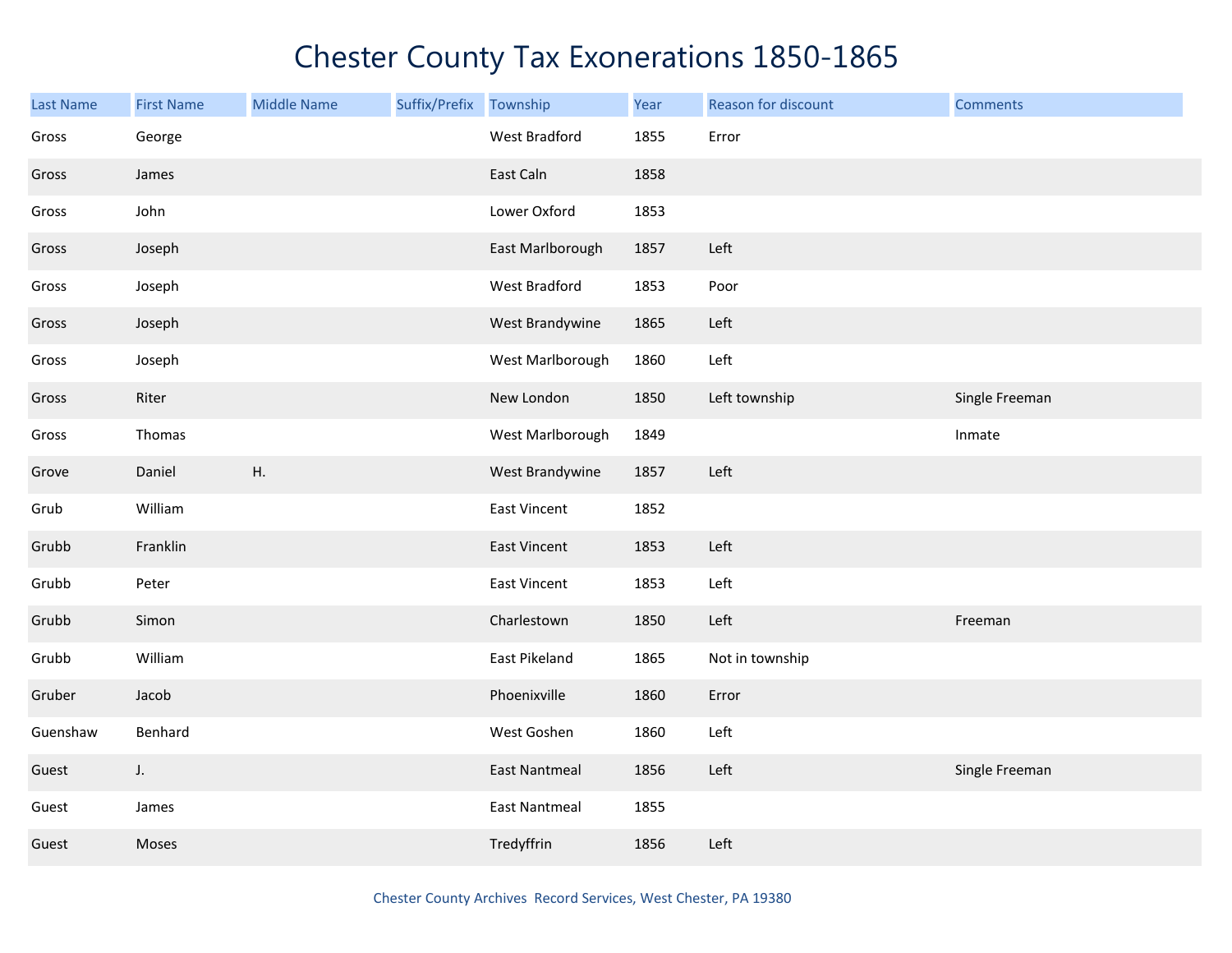| <b>Last Name</b>     | <b>First Name</b> | <b>Middle Name</b> | Suffix/Prefix | Township             | Year | Reason for discount  | <b>Comments</b> |
|----------------------|-------------------|--------------------|---------------|----------------------|------|----------------------|-----------------|
| Guest                | Thomas            |                    |               | <b>East Nantmeal</b> | 1865 | Left                 |                 |
| Guest                | William           |                    |               | <b>East Nantmeal</b> | 1857 |                      |                 |
| Guest                | William           |                    |               | <b>West Nantmeal</b> | 1859 | Left                 |                 |
| Guglehart            | Samuel            |                    |               | Warwick              | 1860 | Left                 |                 |
| Guhlman              | Charles           |                    |               | West Chester         | 1857 | Left                 |                 |
| Guickey              | John              |                    |               | West Chester         | 1856 |                      |                 |
| Guigen               | Waldren           |                    |               | Willistown           | 1857 | Left the township    |                 |
| Guilford             | D.                |                    | Estate        | Tredyffrin           | 1900 |                      |                 |
| Guiney               | Thomas            | W.                 |               | Honey Brook          | 1865 | Insane               |                 |
| Guiney               | Thomas            | W.                 |               | West Brandywine      | 1860 | Poor                 |                 |
| Guinn                | George            |                    |               | West Brandywine      | 1850 | Left the township    | Inmate          |
| Guion                | Robert            | C.                 |               | East Marlborough     | 1849 | Not found            | Single Freeman  |
| Gulhyman             | Charles           |                    |               | West Chester         | 1860 | Error                |                 |
| Gumble               | Robert            |                    |               | New London           | 1852 | Left                 |                 |
| Guning               | James             |                    |               | London Grove         | 1855 | Poor                 | Inmate          |
| Gunkle               | L.                |                    |               | East Whiteland       | 1857 | Error                |                 |
| Gunn                 | Jacob             |                    |               | Phoenixville         | 1860 | Left                 |                 |
| Gunn                 | James             |                    |               | East Pikeland        | 1865 | Left                 |                 |
| Gunsenhouser William |                   |                    |               | East Vincent         | 1853 | Left                 |                 |
| Gurrigues            | Haydock           |                    |               | Tredyffrin           | 1849 | <b>Unseated land</b> |                 |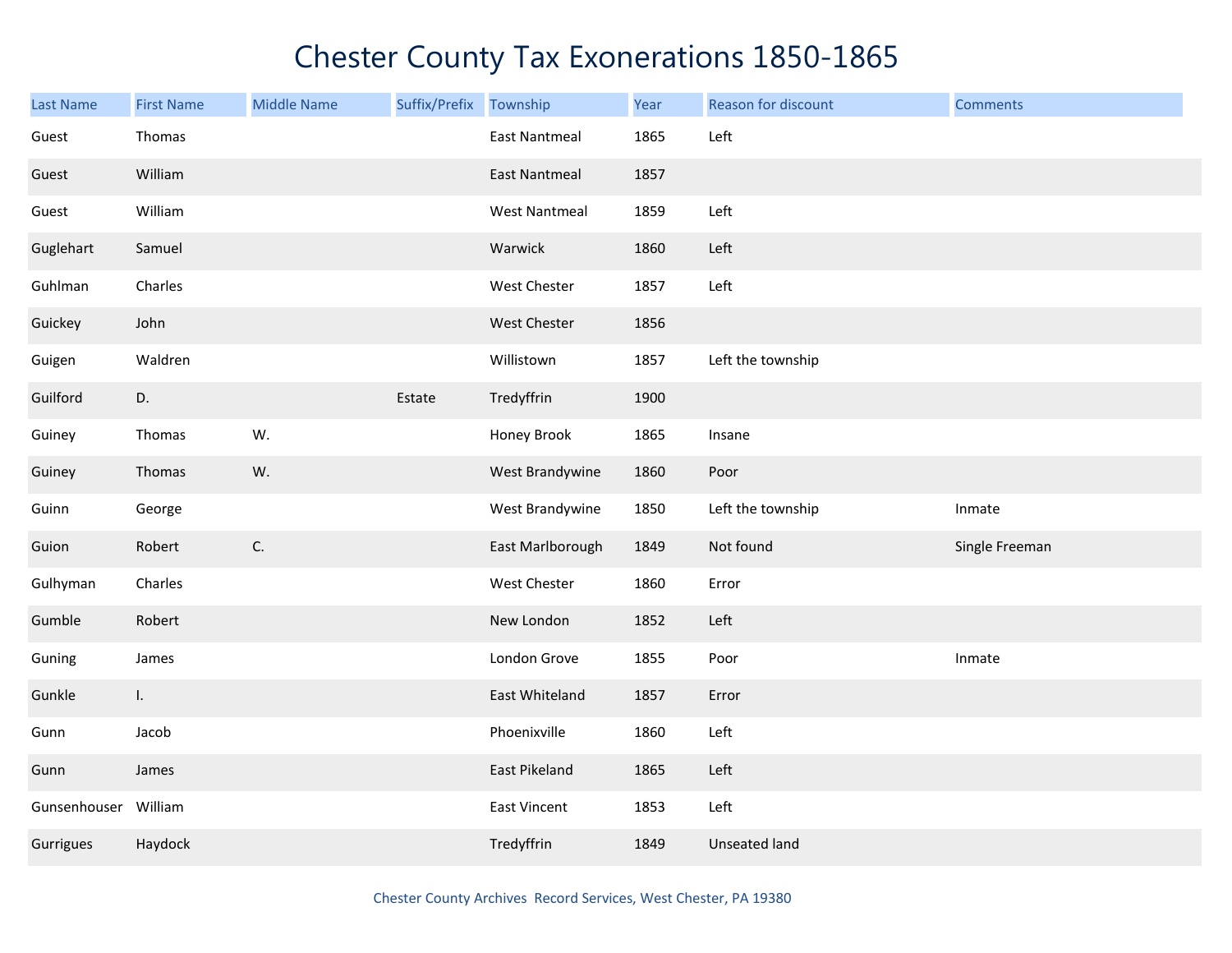| Last Name | <b>First Name</b> | <b>Middle Name</b> | Suffix/Prefix | Township        | Year | Reason for discount        | <b>Comments</b> |
|-----------|-------------------|--------------------|---------------|-----------------|------|----------------------------|-----------------|
| Guss      | Benjamin          |                    |               | Lower Oxford    | 1857 | Poor                       | Inmate          |
| Guss      | George            | W.                 |               | West Pikeland   | 1853 | Left                       |                 |
| Guss      | Samuel            |                    | Estate        | West Chester    | 1860 |                            |                 |
| Guthrie   | Martin            |                    |               | Lower Oxford    | 1859 | Poor                       |                 |
| Guthrie   | Martin            |                    |               | Uwchlan         | 1851 | Poor                       | Inmate          |
| Guthrie   | Martin            |                    |               | Uwchlan         | 1852 | Left                       |                 |
| Guthrie   | William           |                    |               | East Brandywine | 1856 | Left                       |                 |
| Guy       | Hugh              |                    |               | East Nottingham | 1850 | Old & Poor & unable to pay | Inmate          |
| Guy       | Samuel            |                    |               | East Caln       | 1853 |                            |                 |
| Gyles     | S.                | D.                 |               | Lower Oxford    | 1860 | Left                       |                 |
| Gyles     | William           |                    |               | Lower Oxford    | 1860 | Left                       |                 |
| Hacket    | Henry             |                    |               | East Whiteland  | 1855 |                            |                 |
| Hacket    | Henry             |                    |               | East Whiteland  | 1856 | Poor                       |                 |
| Hacket    | Henry             |                    |               | East Whiteland  | 1857 | Poor                       |                 |
| Hacket    | Joseph            | L.                 |               | Honey Brook     | 1853 |                            |                 |
| Hacket    | William           |                    |               | West Chester    | 1865 | Left                       |                 |
| Hackett   | David             | Η.                 |               | Honey Brook     | 1854 | Error                      |                 |
| Hackett   | Henry             |                    |               | East Whiteland  | 1850 |                            | Crossed out     |
| Hackett   | Henry             |                    |               | East Whiteland  | 1865 | Poor                       | Colored         |
| Hackett   | Joseph            | L.                 |               | Honey Brook     | 1865 | Left                       |                 |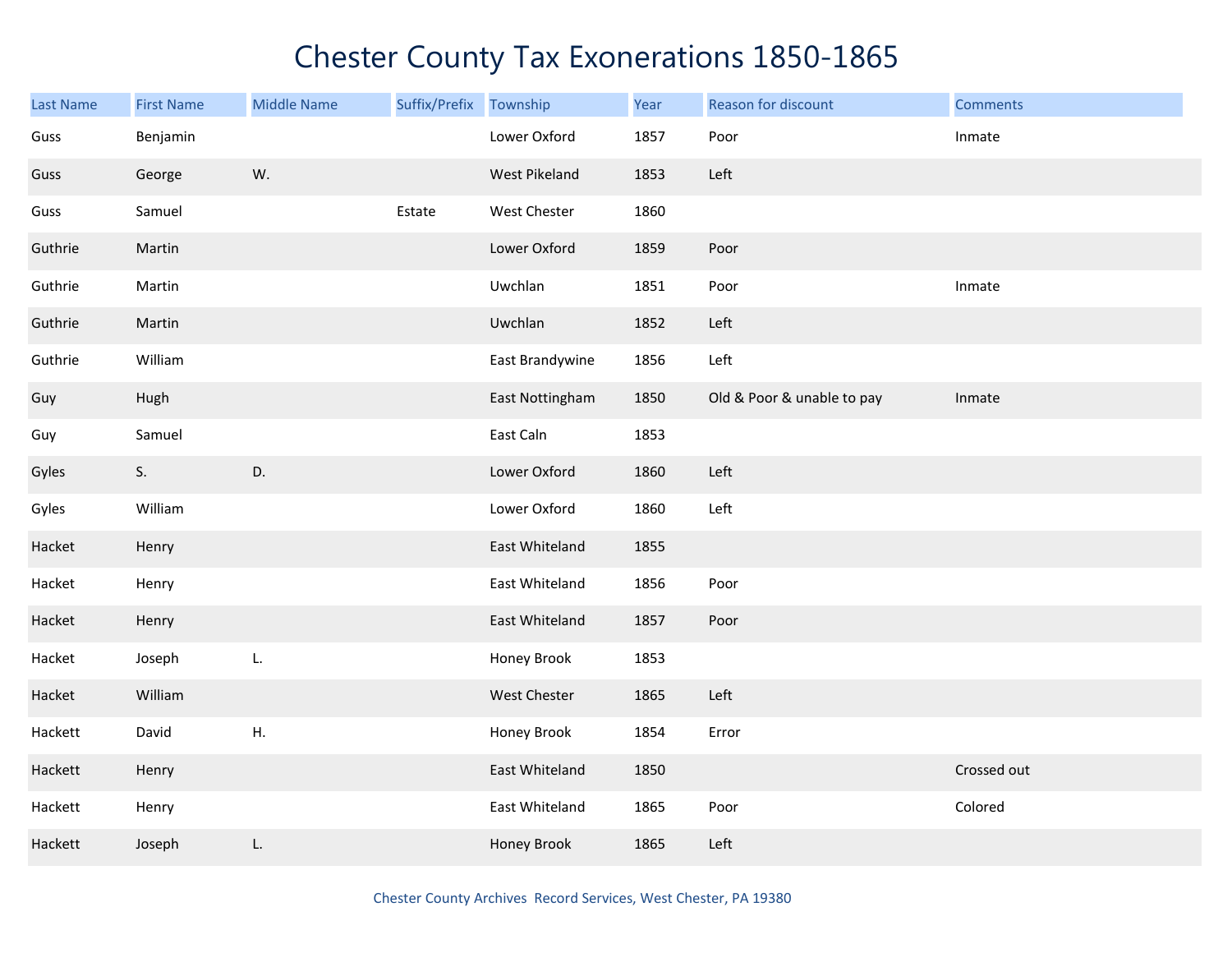| Last Name | <b>First Name</b> | <b>Middle Name</b> | Suffix/Prefix | Township            | Year | Reason for discount | <b>Comments</b> |
|-----------|-------------------|--------------------|---------------|---------------------|------|---------------------|-----------------|
| Hackett   | Richard           |                    |               | Valley              | 1860 | Left                |                 |
| Hadan     | John              |                    |               | Londonderry         | 1856 | Dog Dead            |                 |
| Hadan     | Matthew           |                    |               | Highland            | 1856 | Poor                |                 |
| Hadden    | John              |                    |               | West Fallowfield    | 1850 | Left the township   | Single Freeman  |
| Haden     | Michael           |                    |               | West Fallowfield    | 1860 | Poor                |                 |
| Hadley    | Benjamin          |                    |               | West Brandywine     | 1857 | Poor                |                 |
| Hadley    | Benjamin          |                    |               | West Brandywine     | 1860 | Left the township   |                 |
| Hafsey    | Thomas            |                    |               | Easttown            | 1855 | Left                |                 |
| Hagan     | Andrew            |                    |               | Thornbury           | 1857 | Left                |                 |
| Hagan     | James             |                    |               | Phoenixville        | 1860 | Error               |                 |
| Hagan     | Levi              |                    |               | Phoenixville        | 1860 | Left                |                 |
| Hagany    | Pat               |                    | Estate        | Phoenixville        | 1897 | Settled             | 4th & 5th Ward  |
| Hagen     | Charles           |                    |               | Phoenixville        | 1860 | Left                |                 |
| Hagen     | Maria             |                    |               | <b>Upper Oxford</b> | 1856 |                     |                 |
| Hager     | William           |                    |               | East Vincent        | 1856 | Left                |                 |
| Hagerton  | Michael           |                    |               | East Caln           | 1865 | Alien               |                 |
| Hagerty   | David             |                    |               | East Whiteland      | 1857 | Left                |                 |
| Haggerty  | Michael           |                    |               | East Whiteland      | 1857 | Left                |                 |
| Haggerty  | Michael           |                    |               | East Whiteland      | 1860 | Left                |                 |
| Hahn      | John              |                    |               | West Fallowfield    | 1860 | Left                |                 |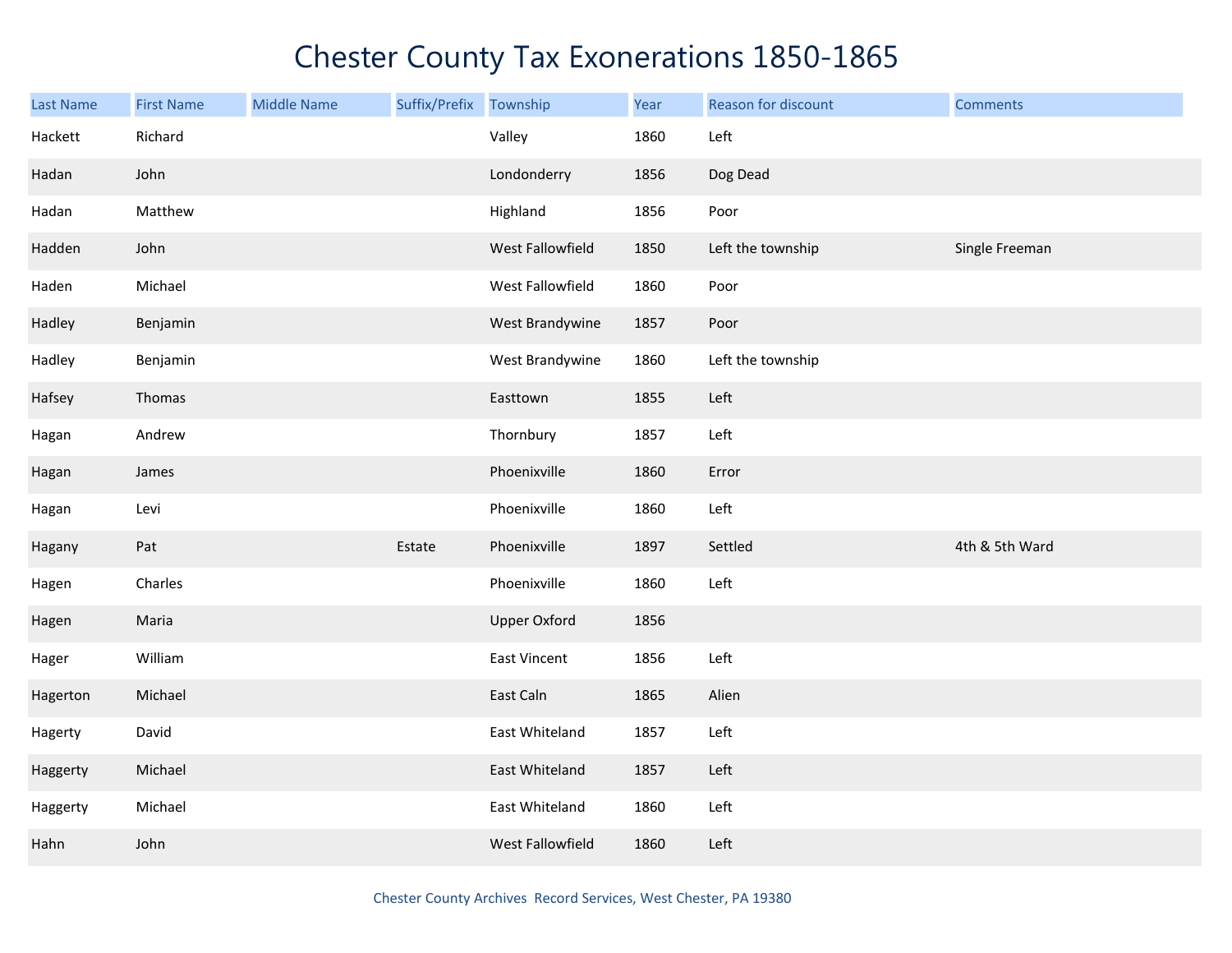| <b>Last Name</b> | <b>First Name</b> | <b>Middle Name</b> | Suffix/Prefix Township |                  | Year | Reason for discount | <b>Comments</b> |
|------------------|-------------------|--------------------|------------------------|------------------|------|---------------------|-----------------|
| Hahn             | William           |                    |                        | Sadsbury         | 1865 | Left                |                 |
| Haile            | John              |                    |                        | West Whiteland   | 1860 | Poor                |                 |
| Hailey           | Dennis            |                    |                        | New London       | 1852 | Left                |                 |
| Hailey           | John              |                    |                        | East Whiteland   | 1857 | Left                |                 |
| Hain             | Eli               |                    |                        | East Caln        | 1853 |                     |                 |
| Haines           | Charles           |                    |                        | Franklin         | 1855 | Left                |                 |
| Haines           | George            |                    |                        | West Chester     | 1853 |                     |                 |
| Haines           | James             |                    |                        | Lower Oxford     | 1851 |                     |                 |
| Haines           | James             |                    |                        | Lower Oxford     | 1853 | Poor                |                 |
| Haines           | James             |                    |                        | Lower Oxford     | 1857 |                     |                 |
| Haines           | John              |                    |                        | Willistown       | 1865 | Left                |                 |
| Haines           | Joseph            |                    |                        | East Whiteland   | 1865 | Error               |                 |
| Haines           | Joseph            |                    |                        | West Fallowfield | 1857 | Left                |                 |
| Haines           | Joseph            |                    |                        | West Fallowfield | 1859 | Left                |                 |
| Haines           | Ρ.                | D.                 |                        | West Chester     | 1856 | Left                |                 |
| Haines           | Ρ.                | D.                 |                        | West Chester     | 1857 | Poor                |                 |
| Haines           | Ρ.                | D.                 |                        | West Chester     | 1865 | Left                |                 |
| Haines           | William           |                    |                        | Londonderry      | 1855 | Error               |                 |
| Haines           | William           |                    |                        | West Marlborough | 1850 | Poor                |                 |
| Haines           | William           |                    |                        | West Marlborough | 1857 | Left                |                 |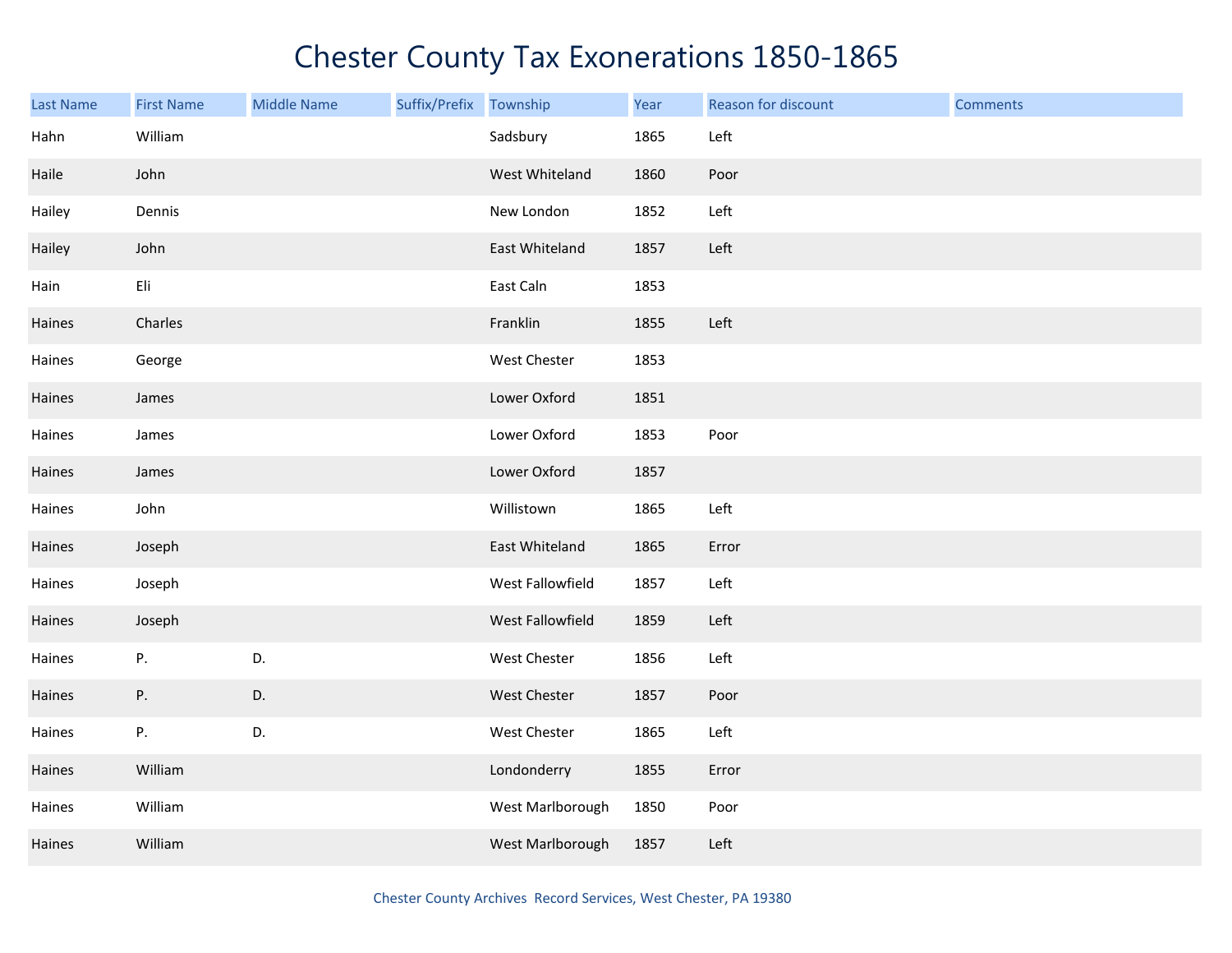| Last Name | <b>First Name</b> | <b>Middle Name</b> | Suffix/Prefix | Township            | Year | Reason for discount | <b>Comments</b> |
|-----------|-------------------|--------------------|---------------|---------------------|------|---------------------|-----------------|
| Haines    | William           |                    |               | West Marlborough    | 1865 | Poor                |                 |
| Hains     | Adison            |                    |               | West Chester        | 1860 | Poor                |                 |
| Hains     | Joseph            |                    |               | East Whiteland      | 1855 |                     |                 |
| Halderman | Christian         |                    |               | East Pikeland       | 1865 | Left                |                 |
| Halderman | John              |                    |               | Charlestown         | 1860 | Left                |                 |
| Halderman | Joseph            |                    |               | <b>East Vincent</b> | 1859 | Left                |                 |
| Hale      | Hugh              |                    |               | East Bradford       | 1865 | Poor & Soldier      |                 |
| Hale      | Hugh              |                    |               | West Whiteland      | 1851 | Left the township   | Single Freeman  |
| Hale      | Hugh              |                    |               | West Whiteland      | 1860 | Left                |                 |
| Haley     | Andrew            |                    |               | East Marlborough    | 1857 | Left                |                 |
| Haley     | Andrew            |                    |               | East Marlborough    | 1857 | Unnaturalized       |                 |
| Haley     | Andrew            |                    |               | West Marlborough    | 1855 |                     |                 |
| Haley     | John              |                    |               | Birmingham          | 1857 | Left                |                 |
| Haley     | John              |                    |               | East Nottingham     | 1857 | Left                |                 |
| Haley     | John              |                    |               | East Whiteland      | 1860 | Alien               |                 |
| Haley     | Michael           |                    |               | Kennett             | 1857 | Error               |                 |
| Haley     | Patrick           |                    |               | Westtown            | 1850 | Left the township   |                 |
| Haley     | Samuel            |                    |               | Penn                | 1857 | Not in township     |                 |
| Haley     | Thomas            |                    |               | East Marlborough    | 1849 | Left                | Single Freeman  |
| Hall      | Abraham           |                    |               | East Caln           | 1854 | Left                |                 |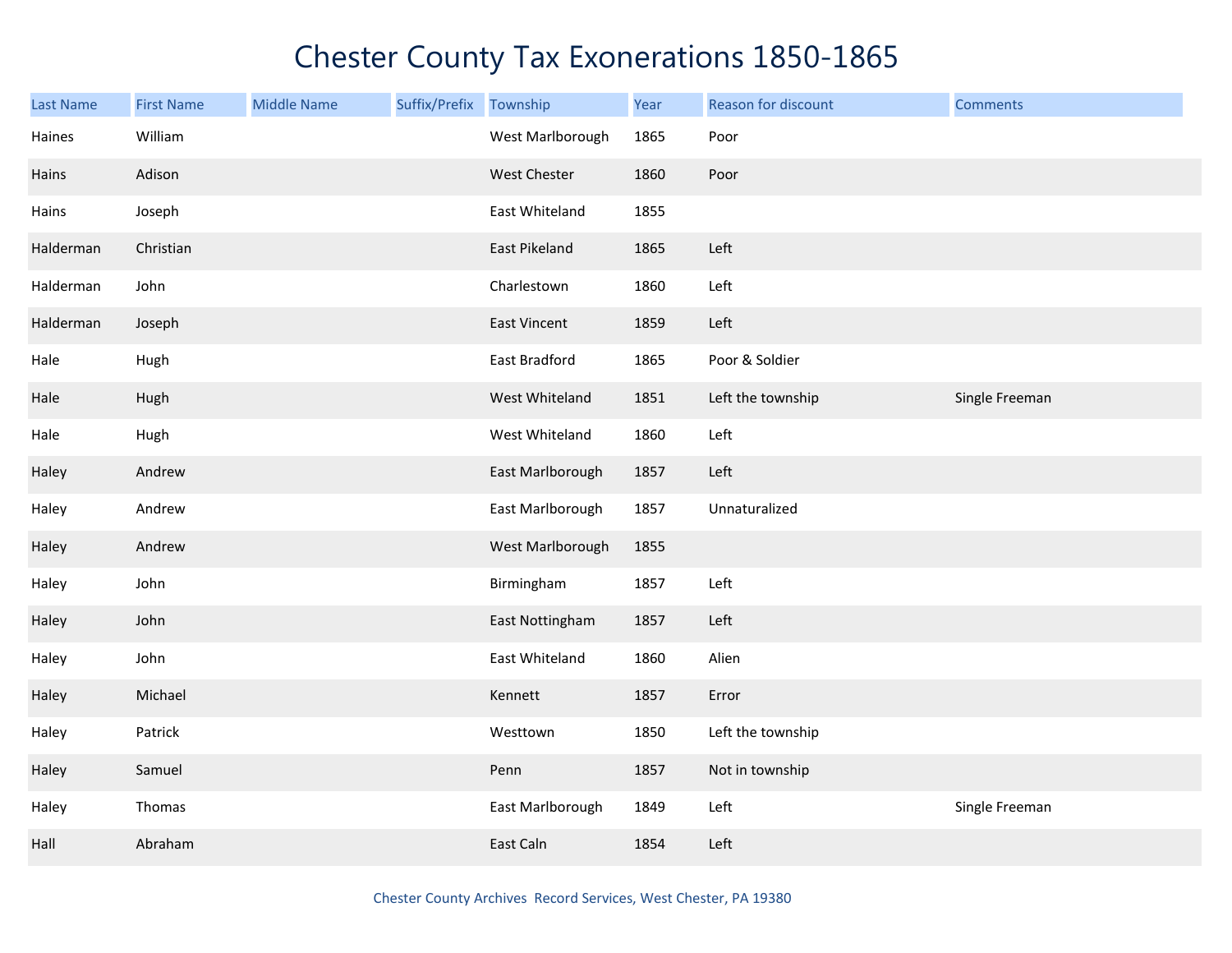| <b>Last Name</b> | <b>First Name</b> | <b>Middle Name</b> | Suffix/Prefix Township |                  | Year | Reason for discount | <b>Comments</b> |
|------------------|-------------------|--------------------|------------------------|------------------|------|---------------------|-----------------|
| Hall             | Abraham           |                    |                        | West Pikeland    | 1853 | Left                |                 |
| Hall             | Alban             |                    |                        | Tredyffrin       | 1850 | Poor                |                 |
| Hall             | Alfred            |                    |                        | Phoenixville     | 1860 | Deceased            |                 |
| Hall             | Andrew            |                    |                        | East Caln        | 1853 |                     |                 |
| Hall             | Andrew            |                    |                        | West Goshen      | 1859 | Poor                |                 |
| Hall             | Barkley           |                    |                        | Willistown       | 1857 | Left the township   |                 |
| Hall             | Edward            | А.                 |                        | East Bradford    | 1860 | Left                |                 |
| Hall             | George            |                    |                        | East Nottingham  | 1857 | Left                |                 |
| Hall             | Goodwin           |                    |                        | East Nottingham  | 1834 | Dog Dead            |                 |
| Hall             | Η.                | ${\sf H}.$         |                        | New London       | 1898 |                     |                 |
| Hall             | Hugh              |                    |                        | Lower Oxford     | 1857 | Poor                | Colored/Inmate  |
| Hall             | Isaac             | A.                 |                        | East Nottingham  | 1855 | Left                |                 |
| Hall             | Isaac             |                    |                        | Westtown         | 1855 | Error               |                 |
| Hall             | J.                |                    |                        | East Nottingham  | 1853 |                     |                 |
| Hall             | James             |                    |                        | Phoenixville     | 1860 | Minor               |                 |
| Hall             | John              | Α.                 |                        | Londonderry      | 1857 | Left                |                 |
| Hall             | John              |                    |                        | Lower Oxford     | 1857 |                     | Inmate          |
| Hall             | John              |                    |                        | West Chester     | 1856 | Left                |                 |
| Hall             | John              | P.                 |                        | West Fallowfield | 1857 | Left                |                 |
| Hall             | Joseph            |                    |                        | Tredyffrin       | 1850 |                     |                 |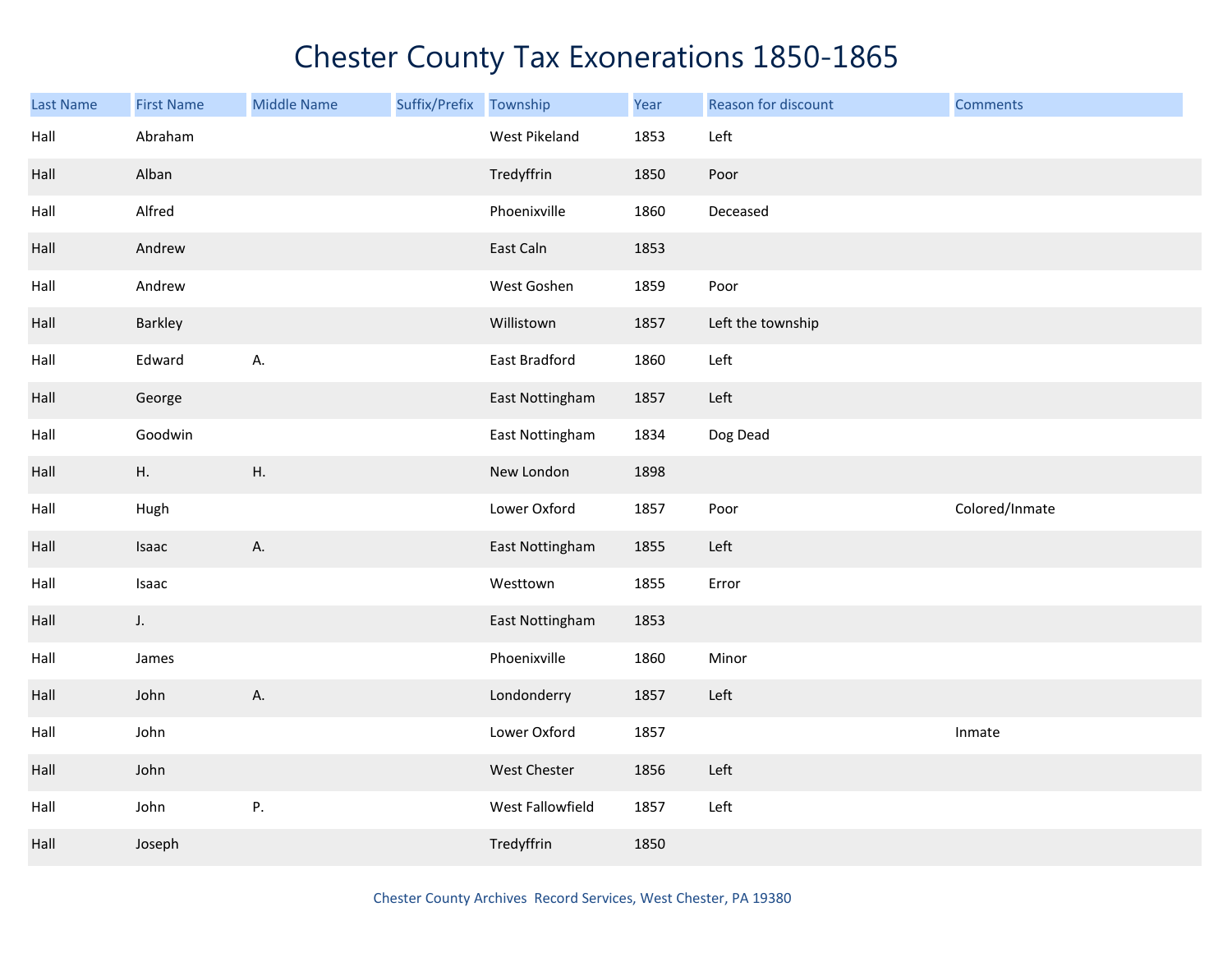| <b>Last Name</b> | <b>First Name</b> | <b>Middle Name</b> | Suffix/Prefix Township |                      | Year | Reason for discount | <b>Comments</b> |
|------------------|-------------------|--------------------|------------------------|----------------------|------|---------------------|-----------------|
| Hall             | Joseph            |                    |                        | Warwick              | 1853 | Gone                |                 |
| Hall             | Michael           |                    |                        | Phoenixville         | 1860 | Left                |                 |
| Hall             | Nathan            | P.                 |                        | East Bradford        | 1857 | Poor                |                 |
| Hall             | Nathan            |                    |                        | East Caln            | 1851 | Poor                |                 |
| Hall             | Nathan            |                    |                        | East Caln            | 1853 |                     |                 |
| Hall             | Nathan            |                    |                        | Valley               | 1859 | Left                |                 |
| Hall             | Nathan            |                    |                        | West Bradford        | 1855 | Left                |                 |
| Hall             | Parry             |                    |                        | Kennett              | 1853 |                     |                 |
| Hall             | Pugh              |                    |                        | East Bradford        | 1853 |                     |                 |
| Hall             | Rebuen            |                    |                        | East Brandywine      | 1853 | Left                |                 |
| Hall             | Reuben            |                    |                        | East Brandywine      | 1865 | Left                |                 |
| Hall             | Reuben            |                    |                        | <b>East Nantmeal</b> | 1855 | Error               |                 |
| Hall             | Samuel            |                    |                        | East Bradford        | 1851 | Gone                | Inmate          |
| Hall             | Samuel            |                    |                        | East Bradford        | 1857 | Poor                |                 |
| Hall             | Samuel            |                    |                        | East Bradford        | 1859 | Poor                |                 |
| Hall             | Samuel            |                    |                        | East Nottingham      | 1853 |                     |                 |
| Hall             | Samuel            |                    | Sr.                    | Tredyffrin           | 1860 | Left                |                 |
| Hall             | Samuel            |                    |                        | West Bradford        | 1853 | Poor                |                 |
| Hall             | Temperance        |                    |                        | Lower Oxford         | 1850 |                     |                 |
| Hall             | Temperance        |                    |                        | Lower Oxford         | 1851 |                     |                 |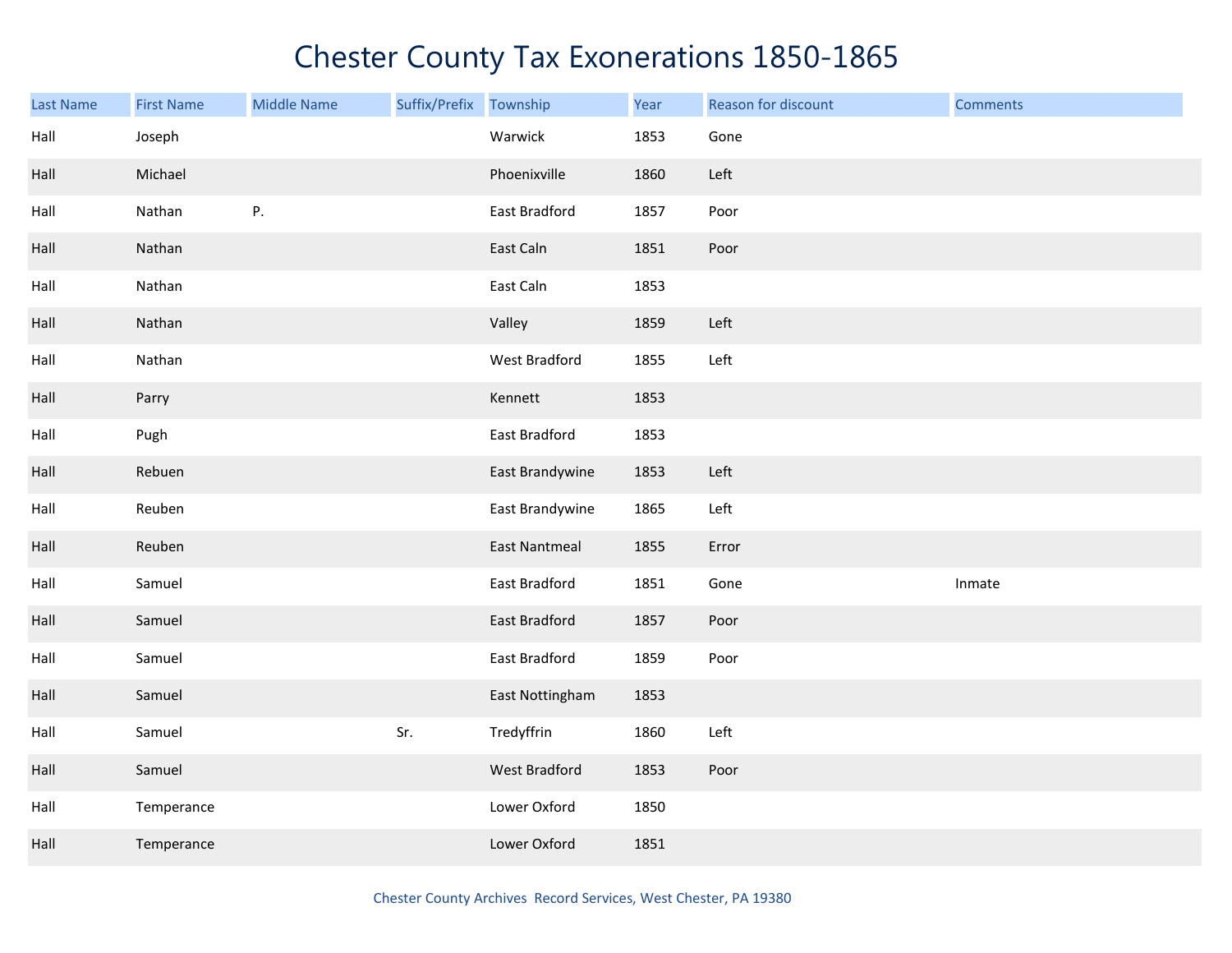| Last Name | <b>First Name</b> | <b>Middle Name</b> | Suffix/Prefix | Township             | Year | Reason for discount | <b>Comments</b> |
|-----------|-------------------|--------------------|---------------|----------------------|------|---------------------|-----------------|
| Hall      | Thomas            |                    |               | Sadsbury             | 1857 | Error               |                 |
| Hall      | Wayne             |                    |               | West Bradford        | 1853 | Not found           |                 |
| Hall      | William           |                    |               | West Caln            | 1861 | Can't be found      |                 |
| Hall      | William           | S.                 |               | West Nottingham      | 1859 | Poor                |                 |
| Hall      | Willis            |                    |               | Downingtown          | 1860 |                     |                 |
| Halley    | Samuel            |                    |               | Kennett              | 1857 | Left                |                 |
| Hallman   | Enos              |                    |               | East Vincent         | 1857 |                     |                 |
| Hallman   | Samuel            |                    |               | Tredyffrin           | 1855 | Left                |                 |
| Halman    | Enos              |                    |               | East Vincent         | 1855 | Left                |                 |
| Halpen    | John              |                    |               | Phoenixville         | 1860 | Error               |                 |
| Halzey    | Samuel            |                    |               | East Caln            | 1854 | Left                |                 |
| Ham       | Christian         |                    |               | <b>West Nantmeal</b> | 1850 | Left the township   | Single Freeman  |
| Hambelton | Alford            |                    |               | Londonderry          | 1853 | Left                |                 |
| Hambleton | Alfred            |                    |               | <b>Upper Oxford</b>  | 1850 |                     |                 |
| Hambleton | Eli               |                    |               | <b>Upper Oxford</b>  | 1856 | Mistake             |                 |
| Hambleton | Henry             |                    |               | East Whiteland       | 1854 |                     |                 |
| Hambleton | Thomas            | J.                 |               | London Grove         | 1865 | Left                |                 |
| Hambright | Franklin          |                    |               | West Chester         | 1855 | Left                |                 |
| Hame      | James             |                    |               | East Caln            | 1853 |                     |                 |
| Hamel     | Robert            |                    |               | West Marlborough     | 1851 |                     |                 |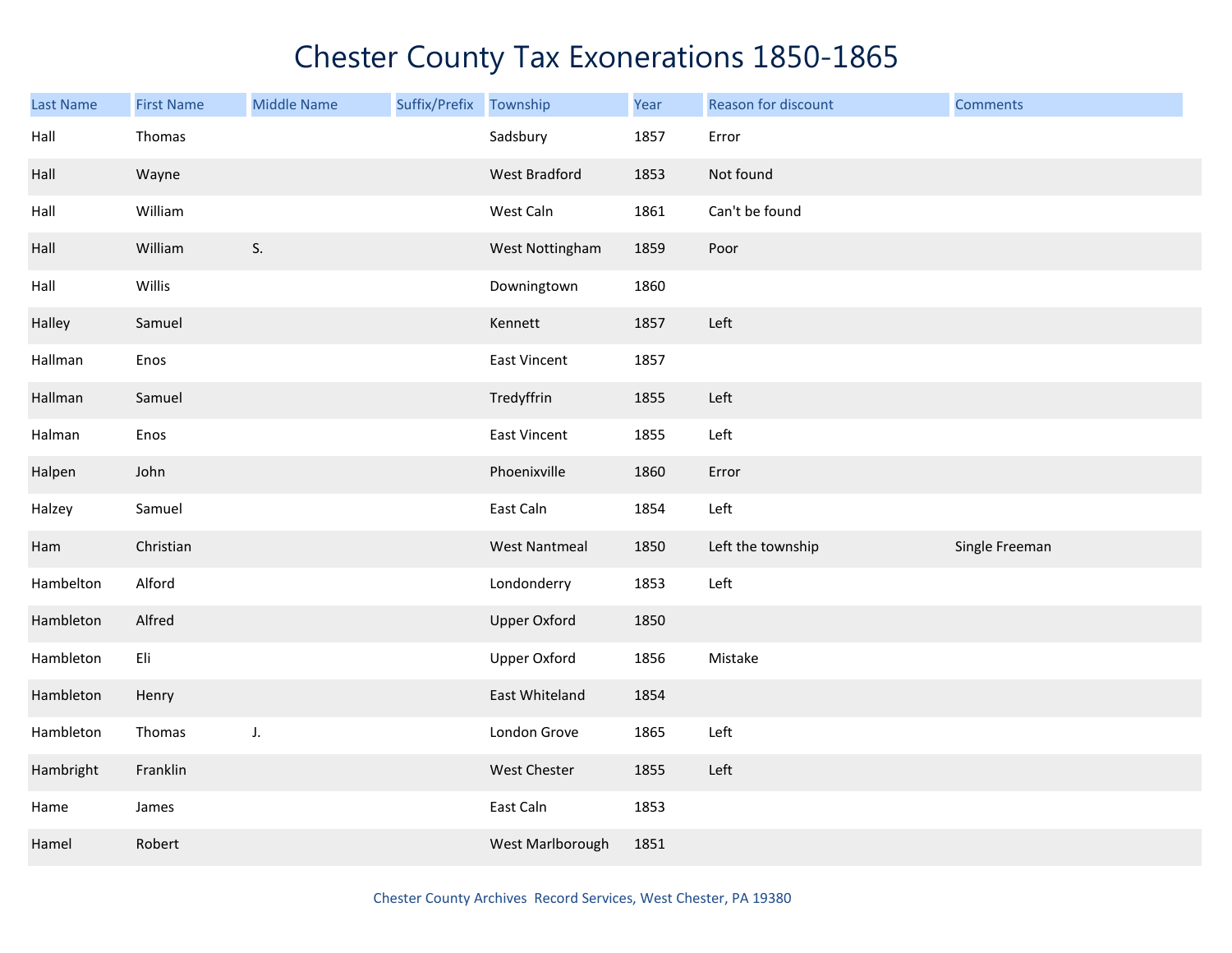| <b>Last Name</b> | <b>First Name</b> | <b>Middle Name</b> | Suffix/Prefix Township |                 | Year | Reason for discount | <b>Comments</b> |
|------------------|-------------------|--------------------|------------------------|-----------------|------|---------------------|-----------------|
| Hamill           | R.                | А.                 |                        | West Chester    | 1865 | Left                |                 |
| Hamilton         | Abisha            |                    |                        | Tredyffrin      | 1853 | Left                |                 |
| Hamilton         | Abraham           |                    |                        | Valley          | 1859 | Poor                |                 |
| Hamilton         | Abraham           |                    |                        | Valley          | 1859 | Old & Poor          |                 |
| Hamilton         | Alfred            |                    |                        | Londonderry     | 1856 | Error               |                 |
| Hamilton         | Alfred            |                    |                        | Londonderry     | 1859 | Left                |                 |
| Hamilton         | Archibald         |                    |                        | Londonderry     | 1857 | Left                |                 |
| Hamilton         | Augustus          |                    |                        | New London      | 1852 | Pay land tax        |                 |
| Hamilton         | F.                |                    |                        | West Chester    | 1859 | Left                |                 |
| Hamilton         | Francis           |                    |                        | Phoenixville    | 1860 | Left                |                 |
| Hamilton         | Frederick         |                    |                        | West Goshen     | 1860 | Left                |                 |
| Hamilton         | John              |                    |                        | Phoenixville    | 1860 | Left                |                 |
| Hamilton         | John              |                    |                        | Westtown        | 1857 | Left                |                 |
| Hamilton         | Owen              |                    |                        | Wallace         | 1859 | Left                |                 |
| Hamilton         | Patrick           |                    |                        | Lower Oxford    | 1850 | Left the township   | Single Freeman  |
| Hamilton         | R.                | P.A.               |                        | Londonderry     | 1857 | Left                |                 |
| Hammond          | James             | А.                 |                        | New London      | 1852 | Left                |                 |
| Hammond          | S.                | К.                 |                        | West Chester    | 1860 | Left                |                 |
| Hamon            | James             |                    |                        | West Caln       | 1855 | Left                |                 |
| Hamor            | James             |                    |                        | East Brandywine | 1859 | Left                |                 |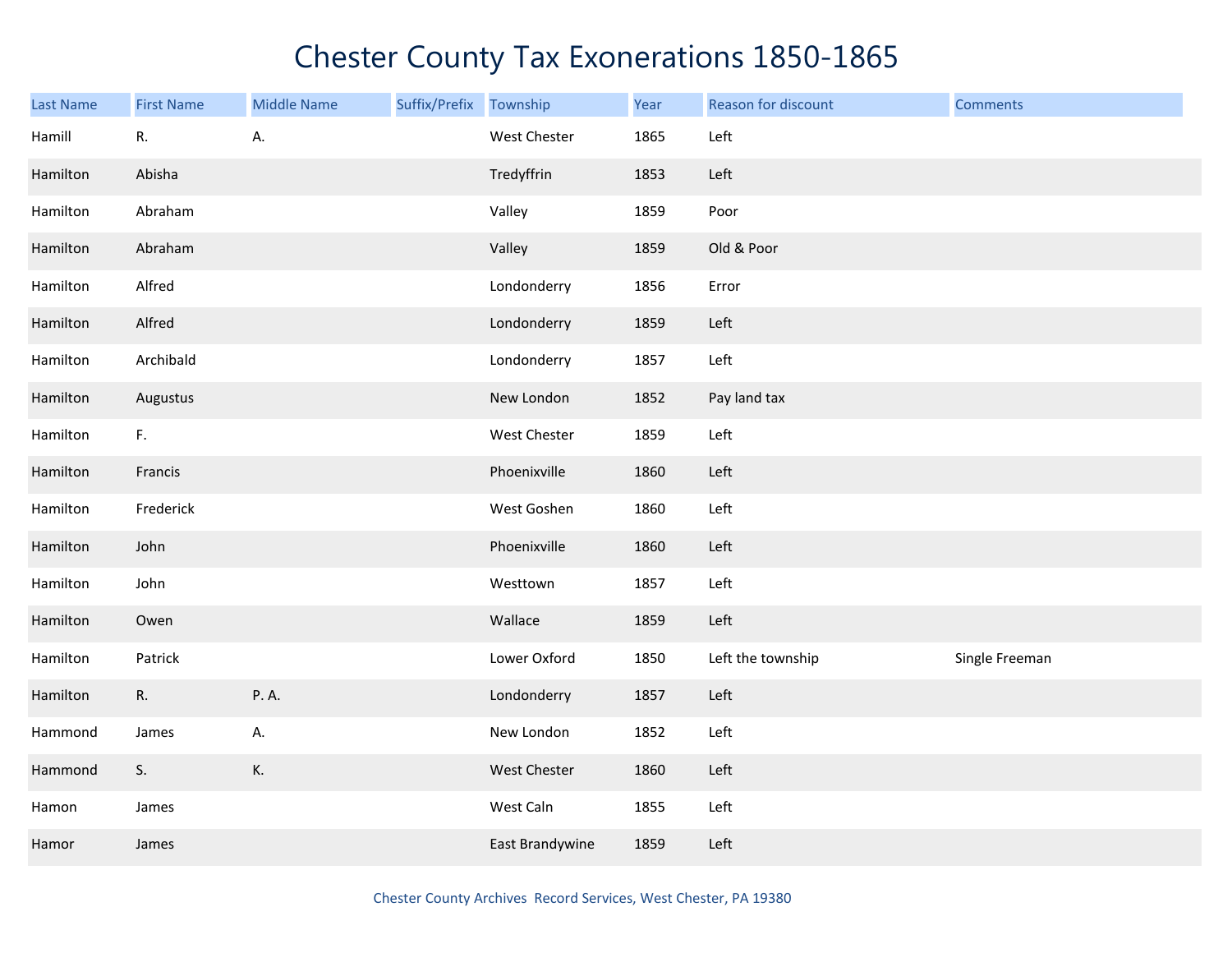| <b>Last Name</b> | <b>First Name</b> | <b>Middle Name</b> | Suffix/Prefix Township |                  | Year | Reason for discount | <b>Comments</b>        |
|------------------|-------------------|--------------------|------------------------|------------------|------|---------------------|------------------------|
| Hampsher         | John              |                    |                        | West Caln        | 1861 | Deceased            |                        |
| Hampton          | Eber              |                    |                        | East Whiteland   | 1857 | Poor                |                        |
| Hampton          | Eber              |                    |                        | East Whiteland   | 1859 | Removed             |                        |
| Hampton          | George            |                    |                        | East Whiteland   | 1850 |                     |                        |
| Hampton          | George            |                    |                        | East Whiteland   | 1857 | Poor                |                        |
| Hampton          | Isaac             |                    |                        | East Whiteland   | 1859 | Left                |                        |
| Hampton          | Isaac             |                    |                        | Tredyffrin       | 1857 |                     |                        |
| Hampton          | James             |                    |                        | Tredyffrin       | 1855 | Left                |                        |
| Hampton          | William           |                    |                        | Easttown         | 1855 | Poor                |                        |
| Hampton          | William           |                    |                        | Easttown         | 1857 | Very Poor           |                        |
| Hampton          | William           |                    |                        | Easttown         | 1860 | Very Poor           |                        |
| Hampton          | William           |                    |                        | Tredyffrin       | 1849 | Gone                |                        |
| Hampton          | William           |                    |                        | Tredyffrin       | 1849 |                     | Delinquent Militia Men |
| Han              | John              |                    |                        | West Nottingham  | 1853 |                     |                        |
| Hanaway          | Jackson           |                    |                        | West Marlborough | 1857 | Left                |                        |
| Hanaway          | John              |                    |                        | West Marlborough | 1865 | Unknown             |                        |
| Hand             | Martha            |                    |                        | West Nottingham  | 1850 |                     | Inmate                 |
| Hand             | Thomas            |                    |                        | Easttown         | 1855 | Poor                |                        |
| Hand             | Thomas            |                    |                        | Easttown         | 1856 | Left                |                        |
| Hand             | Thomas            |                    |                        | Tredyffrin       | 1857 |                     |                        |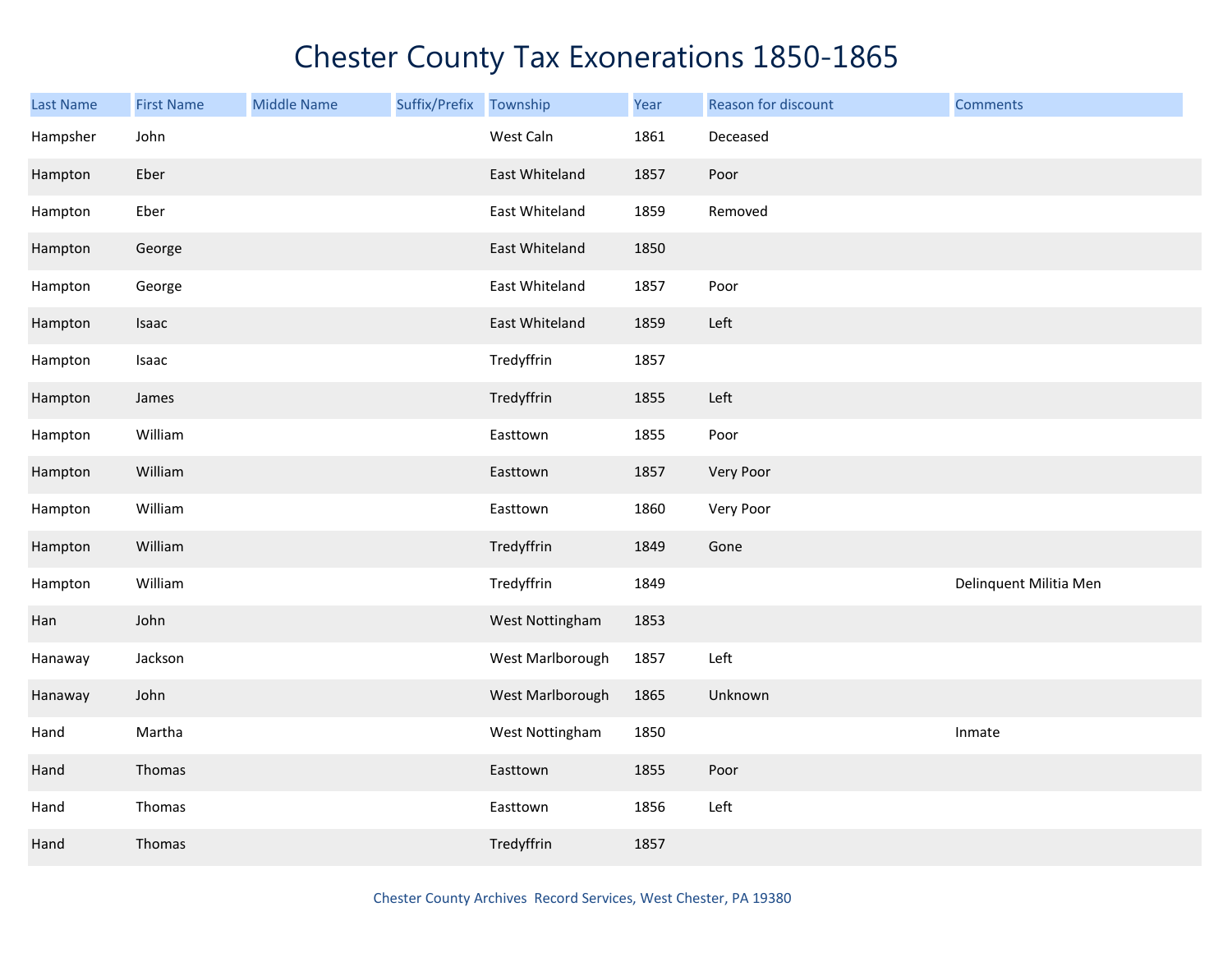| Last Name | <b>First Name</b> | <b>Middle Name</b> | Suffix/Prefix Township |                      | Year | Reason for discount | <b>Comments</b> |
|-----------|-------------------|--------------------|------------------------|----------------------|------|---------------------|-----------------|
| Handley   | Daniel            |                    |                        | East Whiteland       | 1859 | Left                |                 |
| Handley   | Jefferson         |                    |                        | Wallace              | 1860 | Poor                |                 |
| Handwork  | George            |                    |                        | <b>East Nantmeal</b> | 1859 | Very Poor           |                 |
| Handwork  | John              |                    |                        | Uwchlan              | 1860 | Poor                |                 |
| Handy     | Isaac             | S.                 |                        | Tredyffrin           | 1853 | Left                |                 |
| Haney     | Amos              |                    |                        | Pennsbury            | 1854 |                     |                 |
| Haney     | James             |                    |                        | Lower Oxford         | 1850 | Left the township   | Single Freeman  |
| Haney     | John              |                    |                        | Lower Oxford         | 1853 | Left                |                 |
| Haney     | Samuel            |                    |                        | Lower Oxford         | 1850 | Left the township   | Single Freeman  |
| Hann      | Thomas            |                    |                        | Birmingham           | 1860 | Poor                |                 |
| Hannah    | William           |                    |                        | East Whiteland       | 1854 |                     |                 |
| Hannah    | William           |                    |                        | East Whiteland       | 1856 | Left                |                 |
| Hannam    | Enoch             |                    |                        | Londonderry          | 1853 |                     |                 |
| Hannan    | William           |                    |                        | East Whiteland       | 1857 | Left                |                 |
| Hannum    | Hatton            |                    |                        | Kennett              | 1859 | Left                |                 |
| Hannum    | Hiram             |                    |                        | West Chester         | 1857 | Left                |                 |
| Hannum    | $J_{\star}$       | Franklin           |                        | East Marlborough     | 1865 | Not in township     |                 |
| Hannum    | James             |                    |                        | <b>East Vincent</b>  | 1859 | Deceased            |                 |
| Hannum    | James             |                    |                        | East Whiteland       | 1860 | Left                |                 |
| Hannum    | James             |                    |                        | West Caln            | 1854 | Left                |                 |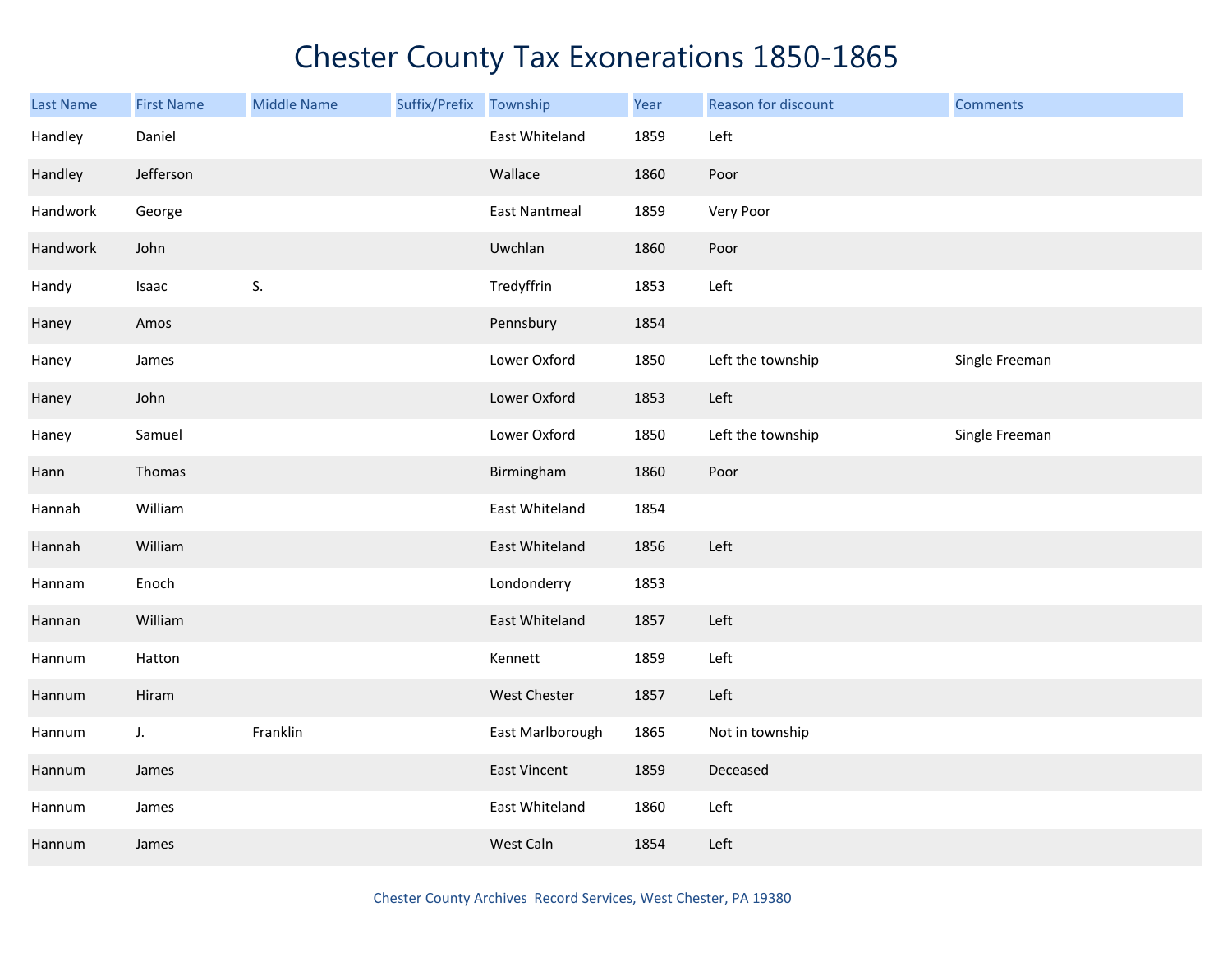| <b>Last Name</b> | <b>First Name</b> | <b>Middle Name</b> | Suffix/Prefix | Township             | Year | Reason for discount | <b>Comments</b> |
|------------------|-------------------|--------------------|---------------|----------------------|------|---------------------|-----------------|
| Hannum           | Joseph            |                    |               | East Whiteland       | 1850 |                     |                 |
| Hannum           | Joseph            |                    |               | East Whiteland       | 1854 |                     |                 |
| Hannum           | Joseph            |                    |               | East Whiteland       | 1855 |                     |                 |
| Hannum           | Joseph            |                    |               | East Whiteland       | 1857 | Left                |                 |
| Hannum           | Joseph            |                    |               | West Whiteland       | 1860 | Poor                |                 |
| Hannum           | William           |                    |               | East Whiteland       | 1850 |                     |                 |
| Hannum           | William           |                    |               | East Whiteland       | 1854 |                     |                 |
| Hannum           | William           |                    |               | Tredyffrin           | 1853 | Not found           |                 |
| Hannums          | William           |                    |               | Charlestown          | 1865 | Left                |                 |
| Hansal           | Barney            |                    |               | Charlestown          | 1853 | Left                |                 |
| Hansall          | John              |                    |               | Tredyffrin           | 1850 | Gone                |                 |
| Hansel           | Francis           | M.                 |               | Lower Oxford         | 1860 | Left                |                 |
| Hansel           | James             |                    |               | London Grove         | 1857 | Left                |                 |
| Hansel           | James             |                    | Jr.           | London Grove         | 1857 | Left                |                 |
| Hanshaw          | Frederick         |                    |               | West Marlborough     | 1865 | Left                |                 |
| Hanson           | Issachar          | Ρ.                 |               | Valley               | 1865 | Left                |                 |
| Hanson           | J.                | P.                 |               | <b>East Coventry</b> | 1860 | Left                |                 |
| Hanson           | James             |                    |               | New Garden           | 1855 |                     |                 |
| Hanson           | James             |                    |               | New Garden           | 1856 | Left                |                 |
| Hanson           | John              |                    |               | East Brandywine      | 1850 | Unable to pay       |                 |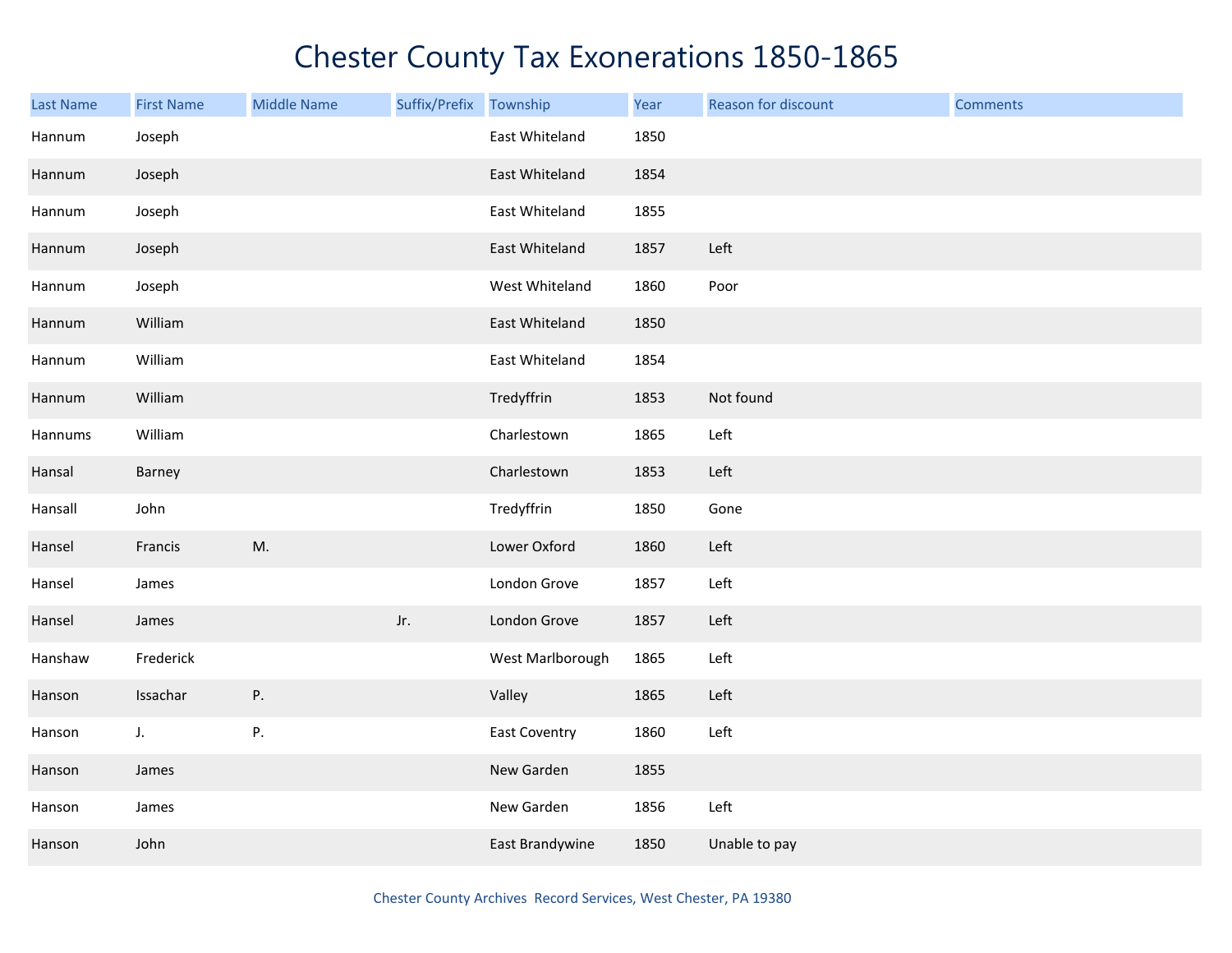| <b>Last Name</b> | <b>First Name</b> | <b>Middle Name</b> | Suffix/Prefix Township |                      | Year | Reason for discount | <b>Comments</b> |
|------------------|-------------------|--------------------|------------------------|----------------------|------|---------------------|-----------------|
| Hanson           | John              |                    |                        | East Brandywine      | 1853 | Poor                |                 |
| Hanson           | John              |                    |                        | New Garden           | 1857 | Poor                |                 |
| Hanson           | John              |                    |                        | New Garden           | 1859 | Poor                |                 |
| Hanson           | John              |                    |                        | New Garden           | 1860 | Poor                |                 |
| Hanson           | Stephen           | Η.                 |                        | New London           | 1859 |                     |                 |
| Hanthorn         | Oscar             |                    |                        | Westtown             | 1862 | In Army             |                 |
| Happerset        | David             |                    |                        | <b>East Nantmeal</b> | 1850 | Left                | Single Freeman  |
| Happersett       | Benjamin          |                    |                        | East Caln            | 1853 |                     |                 |
| Happersett       | Benjamin          |                    |                        | <b>West Nantmeal</b> | 1855 | Left                |                 |
| Happersett       | Benjamin          |                    |                        | <b>West Nantmeal</b> | 1859 | Left                |                 |
| Happersett       | Effinger          |                    |                        | <b>West Nantmeal</b> | 1860 | Very Poor           |                 |
| Happersett       | J.                | W.                 |                        | East Caln            | 1858 |                     |                 |
| Happersett       | Jacob             | Ε.                 |                        | <b>West Nantmeal</b> | 1859 | Left                |                 |
| Happersett       | John              |                    |                        | Downingtown, East    | 1898 |                     |                 |
| Happersett       | Samuel            | Ε.                 |                        | Warwick              | 1853 | Left                |                 |
| Harbinson        | Samuel            |                    |                        | West Bradford        | 1849 |                     |                 |
| Harbinson        | Samuel            |                    |                        | West Bradford        | 1850 |                     |                 |
| Harbison         | James             |                    |                        | Downingtown          | 1860 | Poor                |                 |
| Harbisten        | James             |                    |                        | Highland             | 1857 | Left                |                 |
| Harden           | Daniel            |                    |                        | London Grove         | 1857 | Left                |                 |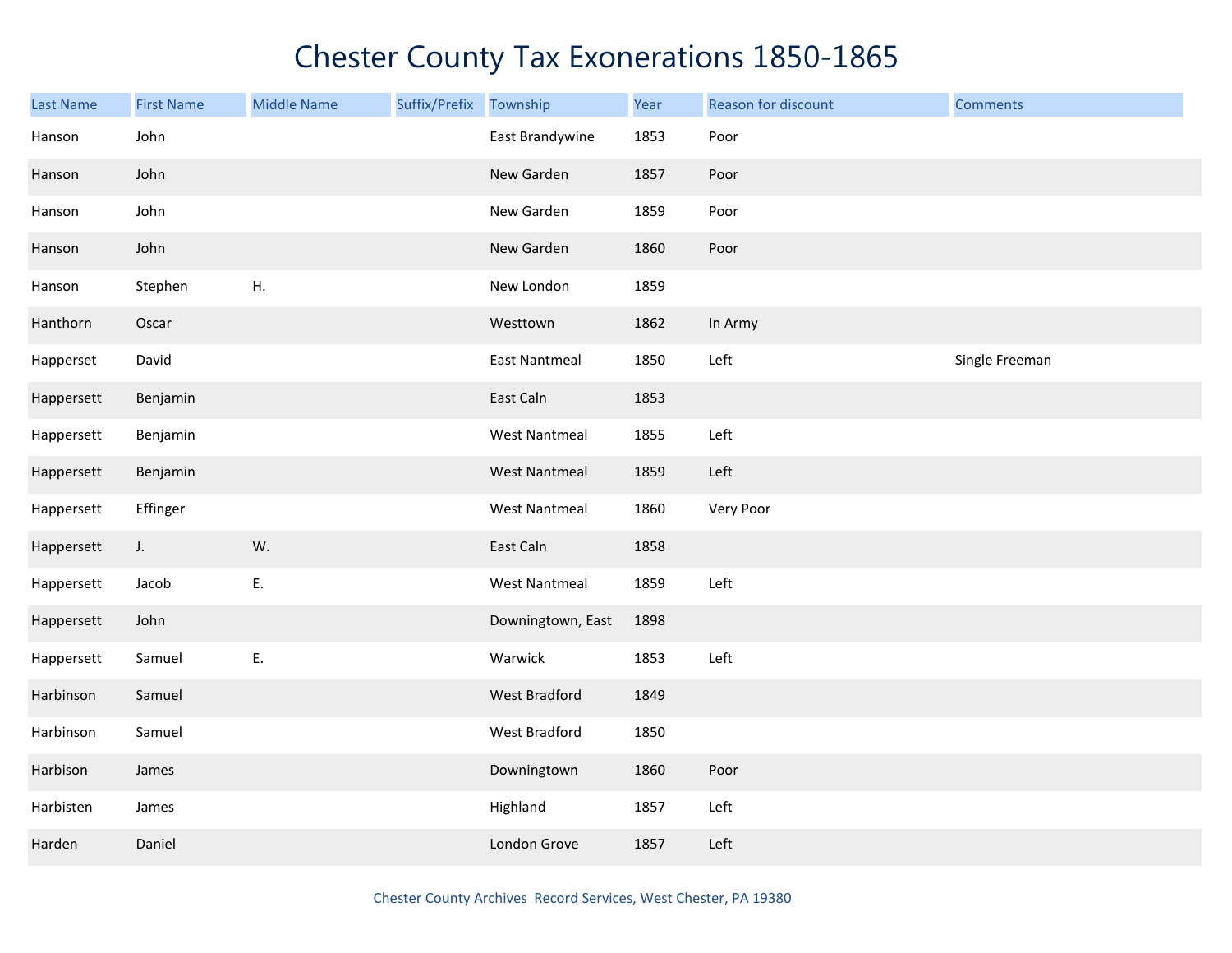| <b>Last Name</b> | <b>First Name</b> | <b>Middle Name</b> | Suffix/Prefix | Township         | Year | Reason for discount | <b>Comments</b> |
|------------------|-------------------|--------------------|---------------|------------------|------|---------------------|-----------------|
| Harden           | Edward            |                    |               | Phoenixville     | 1860 | Left                |                 |
| Hardey           | Joseph            |                    |               | West Fallowfield | 1865 | Poor                |                 |
| Hardgrave        | Michael           | Henry              |               | Kennett          | 1850 | Refused             | Single Freeman  |
| Hardin           | G.                | W.                 |               | West Nottingham  | 1859 | Left                |                 |
| Harding          | Caleb             | P.                 |               | West Marlborough | 1850 |                     |                 |
| Harding          | Henry             |                    |               | Londonderry      | 1850 |                     |                 |
| Hardy            | Allen             |                    |               | New London       | 1852 | Dead                |                 |
| Hardy            | Jonathan          |                    |               | New Garden       | 1853 | Pauper              |                 |
| Hardy            | Joseph            |                    |               | West Fallowfield | 1855 | Poor                |                 |
| Hardy            | Joseph            |                    |               | West Fallowfield | 1857 | Poor                |                 |
| Hardy            | Joshua            |                    |               | Tredyffrin       | 1849 | Deceased            |                 |
| Hardy            | Lewis             |                    |               | West Fallowfield | 1850 | Left the township   | Inmate          |
| Hardy            | Ross              |                    |               | Kennett Square   | 1856 | Poor                |                 |
| Hardy            | Ross              |                    |               | Kennett Square   | 1857 | Poor                |                 |
| Hardy            | Ross              |                    |               | Kennett Square   | 1859 | Very Poor           |                 |
| Hardy            | Ross              |                    |               | New Garden       | 1852 |                     |                 |
| Hare             | Robert            |                    |               | Willistown       | 1857 | Left the township   |                 |
| Hare             | Theodore          |                    |               | East Brandywine  | 1857 | Left                |                 |
| Harford          | Ellwood           |                    |               | Lower Oxford     | 1853 | Left                |                 |
| Hargrave         | Henry             |                    |               | West Chester     | 1860 | Poor                |                 |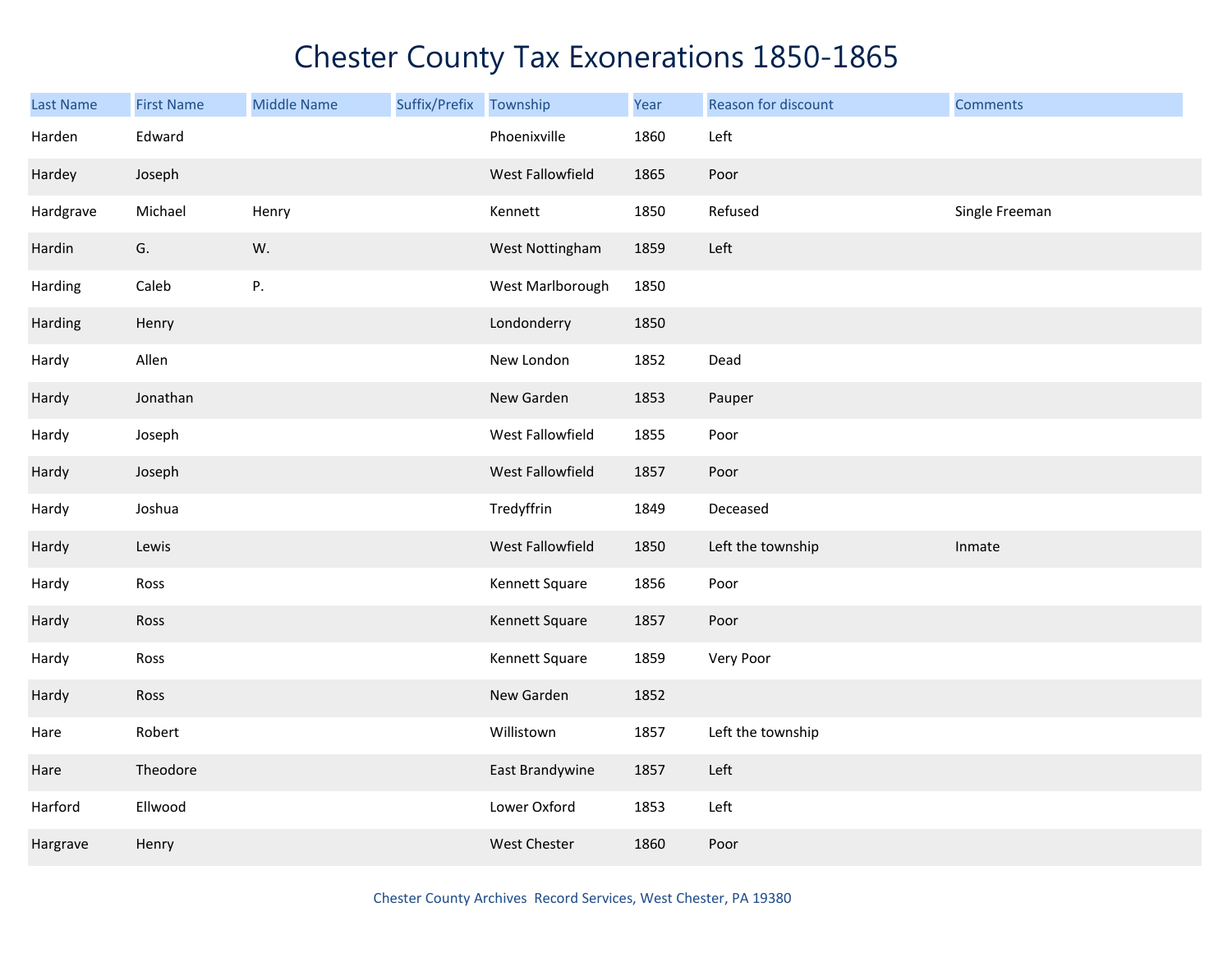| <b>Last Name</b> | <b>First Name</b> | <b>Middle Name</b> | Suffix/Prefix | Township            | Year | Reason for discount | <b>Comments</b> |
|------------------|-------------------|--------------------|---------------|---------------------|------|---------------------|-----------------|
| Harison          | Nathan            |                    |               | <b>Upper Oxford</b> | 1860 | Poor                |                 |
| Harkens          | Thomas            |                    |               | West Caln           | 1861 | Left                |                 |
| Harkins          | Daniel            |                    |               | Honey Brook         | 1857 | Left                |                 |
| Harkins          | Daniel            |                    |               | West Caln           | 1855 | Poor                |                 |
| Harkins          | Daniel            |                    | Sr.           | West Caln           | 1865 | Dead                |                 |
| Harkins          | James             |                    |               | Franklin            | 1857 | Left                |                 |
| Harkins          | James             |                    |               | Franklin            | 1859 | Left                |                 |
| Harkins          | Thomas            |                    |               | New London          | 1850 | Left township       | Single Freeman  |
| Harkins          | Thomas            | S.                 |               | New London          | 1852 | Left                |                 |
| Harkins          | Thomas            |                    |               | West Caln           | 1861 |                     |                 |
| Harlan           | Carpenter         |                    |               | West Brandywine     | 1850 | Dead                | Inmate          |
| Harlan           | Carpenter         |                    |               | West Brandywine     | 1851 |                     |                 |
| Harlan           | Carpenter         |                    |               | West Brandywine     | 1853 | Poor                |                 |
| Harlan           | Edward            |                    |               | New Garden          | 1853 | Left                |                 |
| Harlan           | Evan              |                    |               | West Chester        | 1860 | Poor                |                 |
| Harlan           | George            |                    |               | Kennett             | 1859 | Left                |                 |
| Harlan           | George            |                    |               | Pennsbury           | 1856 | Left                |                 |
| Harlan           | Henry             |                    |               | <b>Upper Oxford</b> | 1859 |                     |                 |
| Harlan           | Josiah            |                    |               | West Chester        | 1859 | Left                |                 |
| Harlan           | Lewis             | Β.                 |               | East Marlborough    | 1857 | Left                |                 |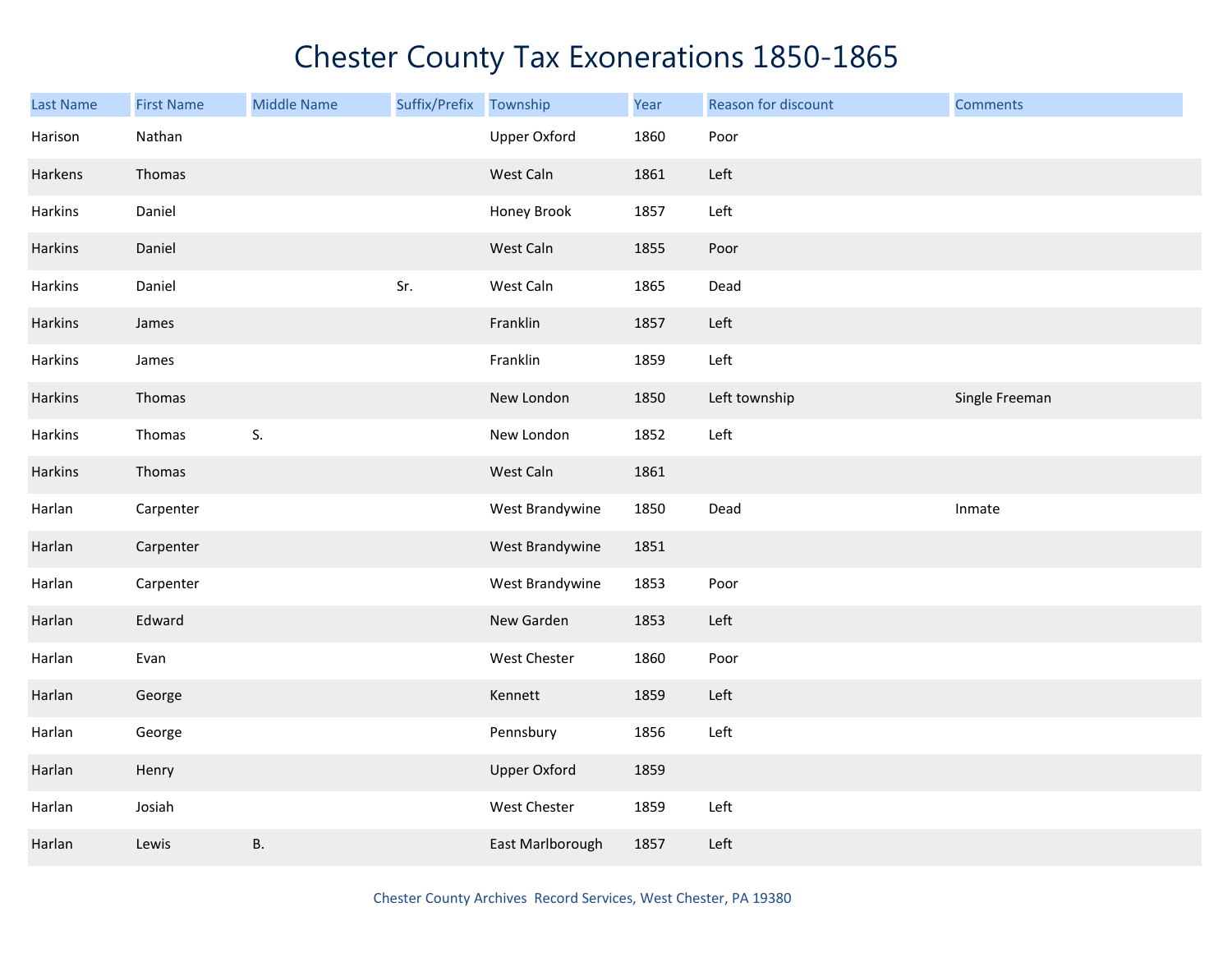| Last Name | <b>First Name</b> | <b>Middle Name</b> | Suffix/Prefix | Township             | Year | Reason for discount | <b>Comments</b> |
|-----------|-------------------|--------------------|---------------|----------------------|------|---------------------|-----------------|
| Harlan    | Stephen           |                    |               | East Bradford        | 1851 | Gone                | Inmate          |
| Harlan    | William           |                    |               | Highland             | 1857 | Deceased            |                 |
| Harley    | Daniel            |                    |               | West Whiteland       | 1860 | Left                |                 |
| Harley    | James             |                    |               | West Pikeland        | 1857 | Left the township   |                 |
| Harley    | Joseph            |                    |               | East Whiteland       | 1860 |                     |                 |
| Harley    | Rudolph           | S.                 |               | West Pikeland        | 1854 | Left                |                 |
| Harman    | Jeremiah          |                    |               | West Chester         | 1860 | Poor                |                 |
| Harman    | Rheuben           |                    |               | East Vincent         | 1852 |                     |                 |
| Harner    | Adam              |                    |               | Charlestown          | 1865 | Left                |                 |
| Harner    | Adam              |                    |               | Tredyffrin           | 1850 | Gone                |                 |
| Harner    | Michael           |                    |               | Tredyffrin           | 1856 | Left                |                 |
| Harp      | William           |                    |               | <b>East Bradford</b> | 1853 |                     |                 |
| Harpel    | Davis             | <b>B.</b>          |               | West Vincent         | 1865 | Left                |                 |
| Harpel    | Joseph            |                    |               | West Vincent         | 1865 | Left                |                 |
| Harper    | George            |                    |               | East Nottingham      | 1859 | Poor                |                 |
| Harper    | Jacob             | W.                 |               | <b>Upper Oxford</b>  | 1860 |                     |                 |
| Harper    | John              |                    |               | Charlestown          | 1850 | Unseated land       |                 |
| Harper    | Mary              |                    |               | New London           | 1852 | Land transferred    |                 |
| Harple    | Catharine         |                    |               | West Vincent         | 1855 | Poor                | Inmate          |
| Harple    | John              |                    |               | <b>West Vincent</b>  | 1853 |                     |                 |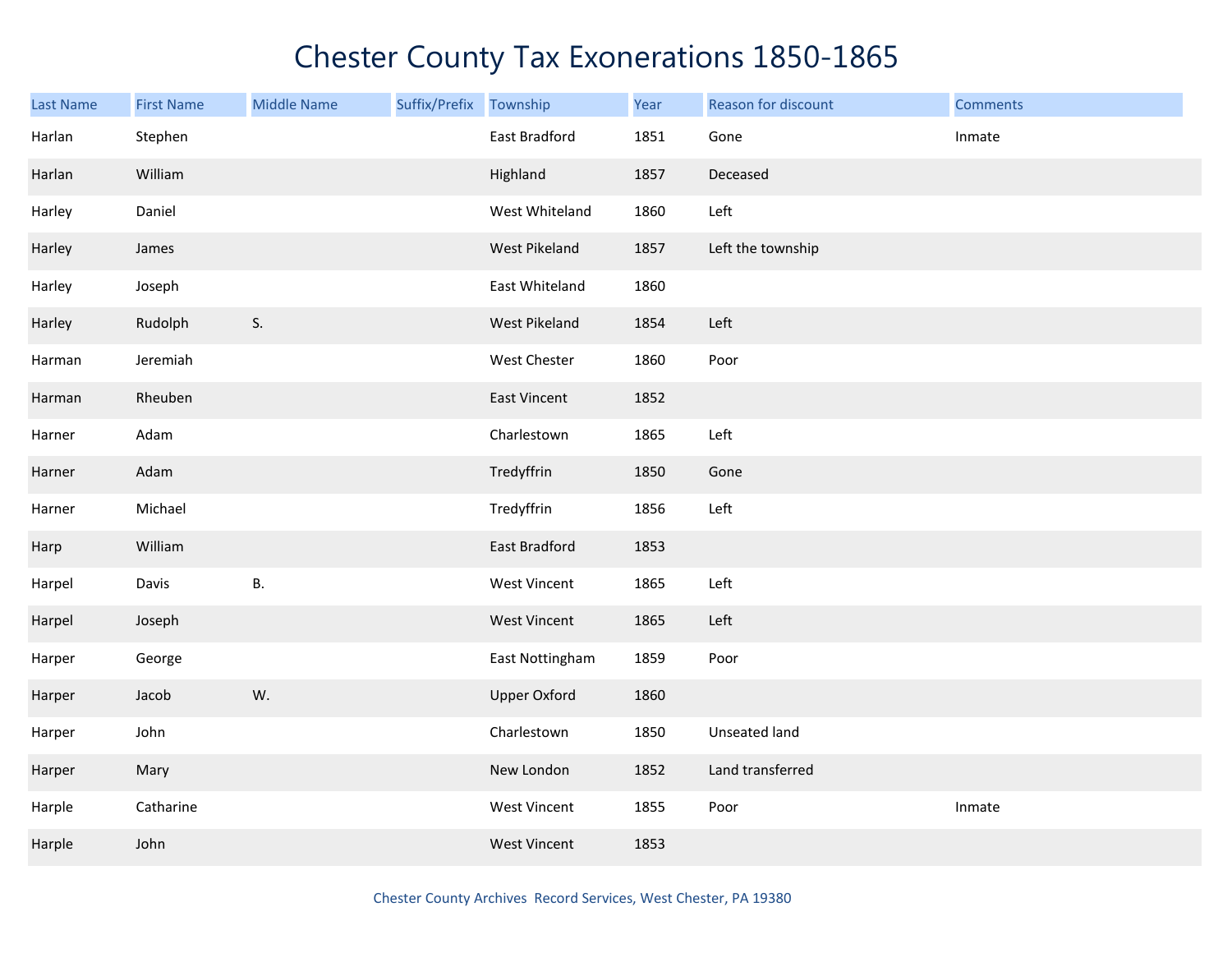| <b>Last Name</b> | <b>First Name</b> | <b>Middle Name</b> | Suffix/Prefix | Township            | Year | Reason for discount | <b>Comments</b> |
|------------------|-------------------|--------------------|---------------|---------------------|------|---------------------|-----------------|
| Harple           | John              |                    |               | West Vincent        | 1860 | Left                |                 |
| Harple           | Lewis             |                    |               | Wallace             | 1856 | Left                |                 |
| Harple           | William           |                    |               | West Pikeland       | 1865 | Left                |                 |
| Harple           | William           |                    |               | <b>West Vincent</b> | 1853 |                     |                 |
| Harrass          | G.                | L.                 |               | West Chester        | 1860 | Poor                |                 |
| Harrey           | Abiah             |                    |               | Pocopson            | 1859 | Poor                |                 |
| Harrey           | John              |                    |               | Highland            | 1857 | Poor                |                 |
| Harrey           | Samuel            | M.                 |               | West Marlborough    | 1857 | Left                |                 |
| Harrington       | William           |                    |               | East Bradford       | 1851 | Gone                | Single Freeman  |
| Harris           | George            |                    |               | Highland            | 1859 | Left                |                 |
| Harris           | Jesse             |                    |               | New London          | 1852 | Left                |                 |
| Harris           | John              |                    |               | East Brandywine     | 1855 | Poor                |                 |
| Harris           | John              |                    |               | East Caln           | 1856 | Poor                |                 |
| Harris           | John              |                    |               | Newlin              | 1850 | Poor & gone         |                 |
| Harris           | John              |                    |               | Phoenixville        | 1860 | Left                |                 |
| Harris           | John              |                    |               | West Bradford       | 1850 |                     |                 |
| Harris           | Mason             |                    |               | <b>Upper Oxford</b> | 1859 |                     |                 |
| Harris           | Solomon           |                    |               | Pennsbury           | 1857 | Left                |                 |
| Harris           | William           |                    |               | East Marlborough    | 1849 | Left                | Inmate          |
| Harris           | William           |                    |               | Kennett             | 1850 | Not found           | Inmate          |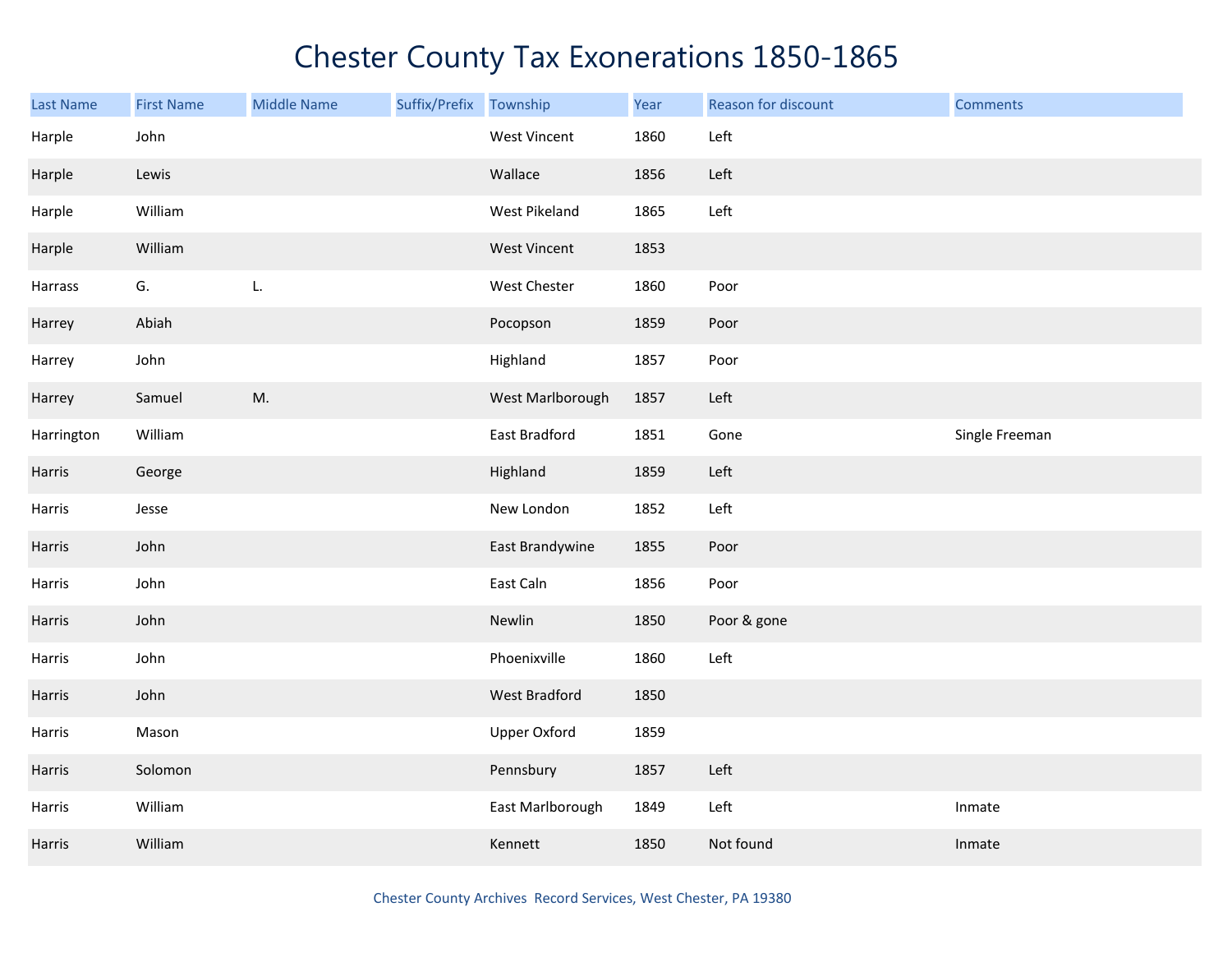| Last Name | <b>First Name</b> | <b>Middle Name</b> | Suffix/Prefix | Township             | Year | Reason for discount | <b>Comments</b> |
|-----------|-------------------|--------------------|---------------|----------------------|------|---------------------|-----------------|
| Harrison  | Alice             |                    |               | Tredyffrin           | 1900 | Sold by Sheriff     |                 |
| Harrison  | Charles           |                    |               | Easttown             | 1850 | Poor                | Inmate          |
| Harrison  | Charles           |                    |               | Easttown             | 1854 |                     |                 |
| Harrison  | Charles           |                    |               | Tredyffrin           | 1855 | Poor                |                 |
| Harrison  | Charles           |                    |               | Tredyffrin           | 1856 | Poor                |                 |
| Harrison  | Isaac             |                    |               | East Brandywine      | 1859 | Under age           |                 |
| Harrison  | J.                |                    |               | East Nottingham      | 1855 | Left                |                 |
| Harrison  | James             |                    |               | East Caln            | 1856 | Left                |                 |
| Harrison  | John              |                    |               | <b>East Coventry</b> | 1865 | Left                |                 |
| Harrison  | Mathew            |                    |               | London Grove         | 1859 | Left                |                 |
| Harrison  | Matthew           |                    |               | New Garden           | 1856 | Left                |                 |
| Harrisson | Huey              |                    |               | Kennett              | 1860 | Left                |                 |
| Harrough  | James             |                    |               | East Caln            | 1860 | Left                |                 |
| Harry     | Abiah             |                    |               | Pocopson             | 1855 | Left                |                 |
| Harry     | Abiah             |                    |               | Pocopson             | 1856 | Left                |                 |
| Harry     | Allen             |                    |               | New Garden           | 1853 | Left                |                 |
| Harry     | Isaac             |                    |               | Uwchlan              | 1852 |                     |                 |
| Harry     | Jesse             |                    |               | Pocopson             | 1860 | Left                |                 |
| Harry     | R.                |                    | Dr.           | Downingtown, East    | 1898 |                     |                 |
| Harry     | William           |                    |               | Highland             | 1857 | Left                |                 |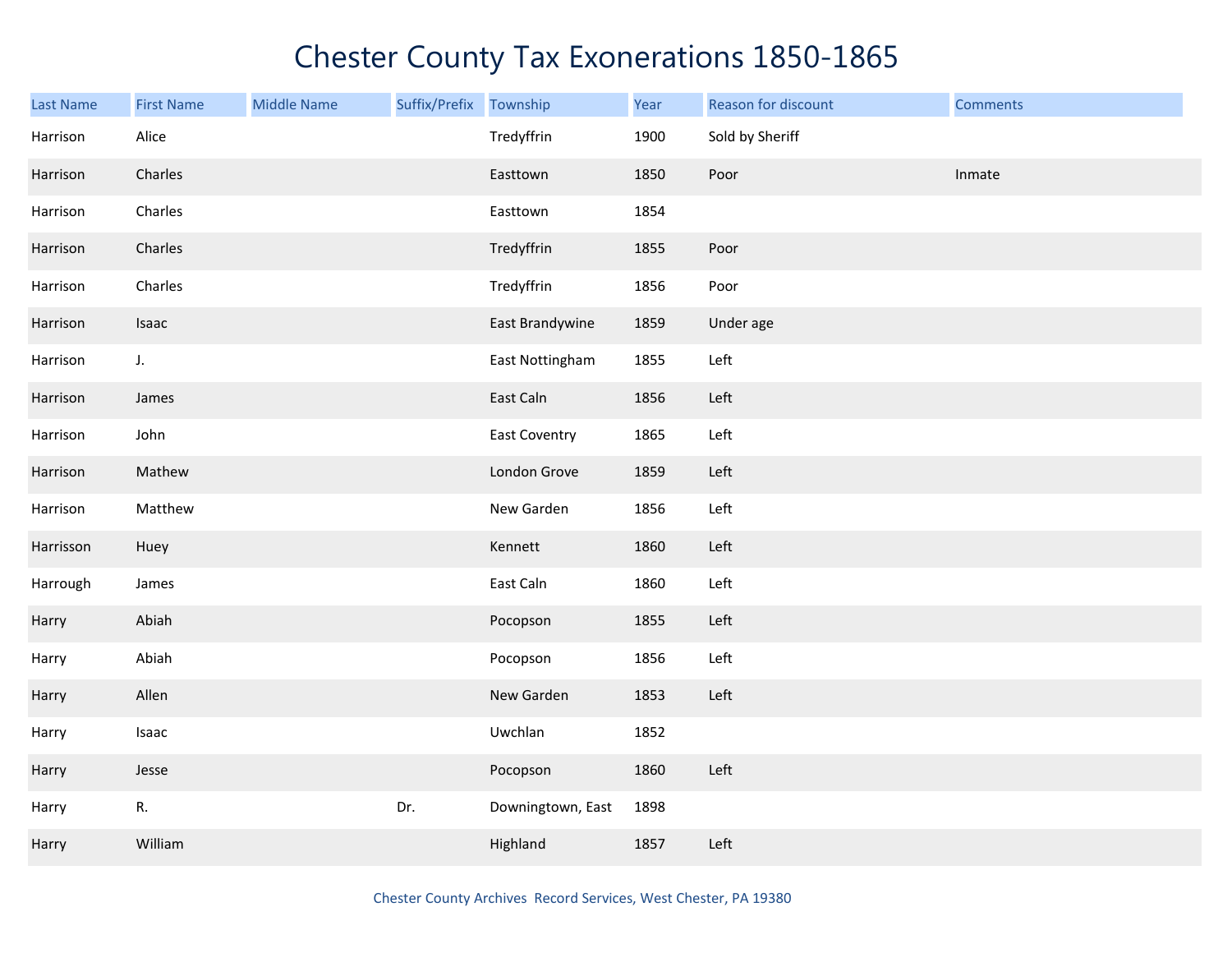| <b>Last Name</b> | <b>First Name</b> | <b>Middle Name</b> | Suffix/Prefix Township |                      | Year | Reason for discount | <b>Comments</b> |
|------------------|-------------------|--------------------|------------------------|----------------------|------|---------------------|-----------------|
| Hart             |                   |                    |                        | <b>East Nantmeal</b> | 1859 | Mistake             |                 |
| Hart             | Benjamin          |                    |                        | East Pikeland        | 1855 | Left                |                 |
| Hart             | David             |                    |                        | Warwick              | 1856 |                     |                 |
| Hart             | Francis           | P.                 |                        | New Garden           | 1857 | Left                |                 |
| Hart             | Francis           | P.                 |                        | New Garden           | 1859 | Left                |                 |
| Hart             | Levi              |                    |                        | West Bradford        | 1853 | Left                |                 |
| Hart             | William           |                    |                        | New Garden           | 1853 | Left                |                 |
| Hartenstine      | Cyrus             | D.                 |                        | Warwick              | 1860 | Poor                |                 |
| Hartenstine      | Richard           |                    |                        | Warwick              | 1857 |                     |                 |
| Hartenstine      | Thomas            |                    |                        | Warwick              | 1865 | Left                |                 |
| Hartis           | John              |                    |                        | London Britain       | 1855 | Left                |                 |
| Hartman          | A.                | S.                 |                        | Phoenixville         | 1860 | Left                |                 |
| Hartman          | George            |                    |                        | West Pikeland        | 1850 | Left the township   | Single Freeman  |
| Hartman          | Henry             |                    |                        | Phoenixville         | 1860 | Left                |                 |
| Hartman          | Joshua            |                    |                        | East Pikeland        | 1850 | in West Chester     | Single Freeman  |
| Hartman          | Joshua            |                    |                        | West Chester         | 1855 | Left                |                 |
| Hartman          | Peter             |                    |                        | Uwchlan              | 1850 | Left                |                 |
| Hartman          | William           |                    |                        | Warwick              | 1857 |                     |                 |
| Hartsell         | Ahn               |                    |                        | Sadsbury             | 1850 | Poor                | Inmate          |
| Hartshorn        | Isaac             |                    |                        | East Nottingham      | 1850 | Not in township     | Single Freeman  |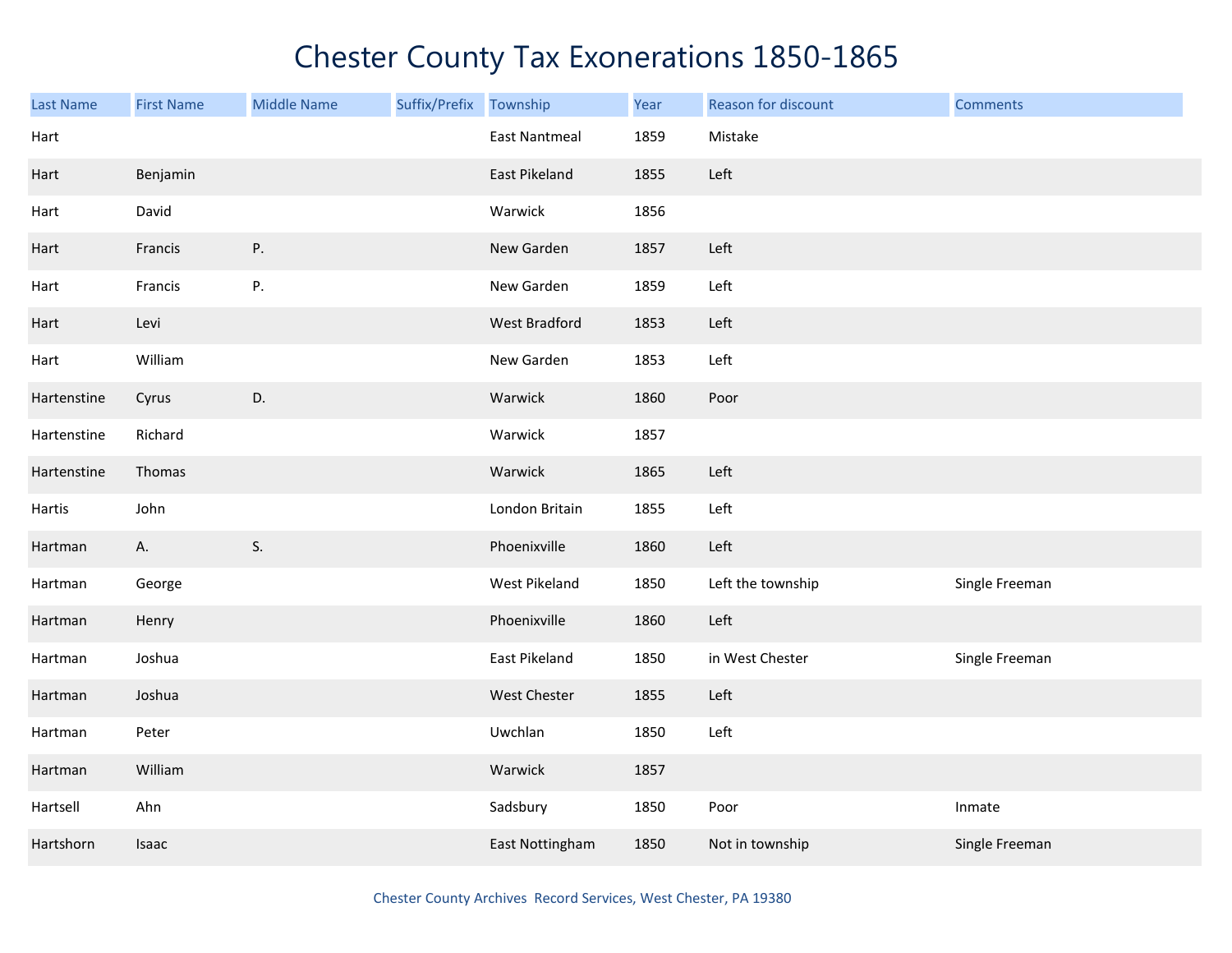| Last Name  | <b>First Name</b> | <b>Middle Name</b> | Suffix/Prefix Township |                     | Year | Reason for discount | <b>Comments</b> |
|------------|-------------------|--------------------|------------------------|---------------------|------|---------------------|-----------------|
| Hartshorne | Samuel            |                    |                        | Pocopson            | 1850 | Left the township   | Inmate          |
| Harvey     | А.                |                    |                        | Pennsbury           | 1856 |                     |                 |
| Harvey     | Amos              | F.                 |                        | Kennett             | 1853 |                     |                 |
| Harvey     | Amos              |                    |                        | Pennsbury           | 1856 | Gone                |                 |
| Harvey     | Edith             |                    |                        | Pennsbury           | 1850 |                     |                 |
| Harvey     | Enos              | Ρ.                 |                        | Londonderry         | 1865 |                     |                 |
| Harvey     | S.                | James              |                        | Kennett Square      | 1859 | Left                |                 |
| Harvey     | William           |                    |                        | Newlin              | 1850 |                     |                 |
| Harvy      | James             |                    |                        | West Fallowfield    | 1857 | Left                |                 |
| Hashe      | Samuel            |                    |                        | <b>East Vincent</b> | 1855 | Poor                |                 |
| Haslet     | Norris            |                    |                        | East Nottingham     | 1857 | Left                |                 |
| Haslet     | Thomas            |                    |                        | Willistown          | 1860 |                     |                 |
| Haslett    | James             |                    | Esq.                   | Highland            | 1855 | Error               |                 |
| Haslett    | William           | <b>B.</b>          |                        | Highland            | 1856 | Error               |                 |
| Hastings   | Matthew           |                    |                        | West Pikeland       | 1854 | Left                |                 |
| Hatch      | James             |                    |                        | Easttown            | 1855 | Left                |                 |
| Hatchley   | William           | ${\sf H}.$         |                        | Willistown          | 1850 | Left the township   | Single Freeman  |
| Hatfield   | Benjamin          |                    |                        | West Caln           | 1855 | Dog Dead            |                 |
| Hatfield   | John              |                    |                        | Phoenixville        | 1860 | Left                |                 |
| Hatfield   | John              |                    |                        | West Brandywine     | 1851 | Left                |                 |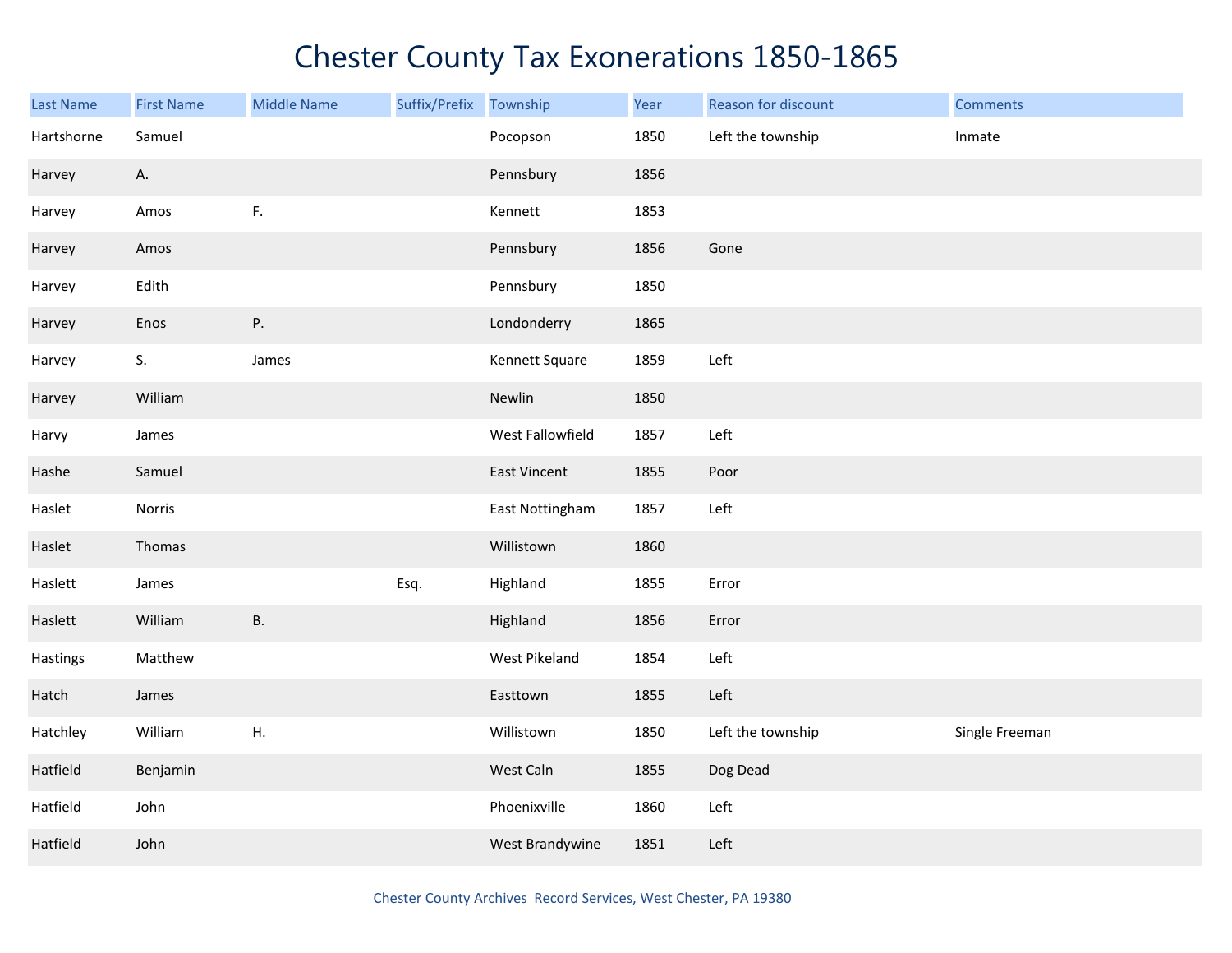| Last Name | <b>First Name</b> | <b>Middle Name</b> | Suffix/Prefix Township |                      | Year | Reason for discount | <b>Comments</b> |
|-----------|-------------------|--------------------|------------------------|----------------------|------|---------------------|-----------------|
| Hatton    | C.                |                    |                        | Thornbury            | 1853 |                     |                 |
| Hatton    | Edmund            |                    |                        | East Bradford        | 1851 | Gone                | Single Freeman  |
| Hatton    | William           |                    |                        | East Bradford        | 1853 |                     |                 |
| Hatzell   | Η.                |                    |                        | Uwchlan              | 1853 |                     |                 |
| Haughey   | John              |                    |                        | West Chester         | 1859 | Left                |                 |
| Haus      | Daniel            |                    |                        | East Vincent         | 1852 |                     |                 |
| Hause     | Daniel            |                    |                        | East Vincent         | 1850 | Not in township     |                 |
| Hause     | Daniel            |                    |                        | <b>West Vincent</b>  | 1851 |                     |                 |
| Hause     | John              |                    |                        | East Vincent         | 1857 |                     |                 |
| Hause     | Michael           |                    |                        | <b>West Nantmeal</b> | 1850 | Left the township   | Single Freeman  |
| Haviland  | Daniel            |                    |                        | Phoenixville         | 1860 |                     |                 |
| Hawk      | Daniel            |                    |                        | Phoenixville         | 1860 | Left                |                 |
| Hawk      | Daniel            |                    |                        | South Coventry       | 1853 | Left                |                 |
| Hawk      | James             |                    |                        | <b>West Nantmeal</b> | 1859 |                     |                 |
| Hawk      | Oliver            |                    |                        | East Caln            | 1854 | Poor                |                 |
| Hawk      | Oliver            |                    |                        | East Caln            | 1856 | Left                |                 |
| Hawk      | Oliver            |                    |                        | East Caln            | 1858 |                     |                 |
| Hawk      | Thomas            |                    |                        | East Bradford        | 1860 | Old & Poor          |                 |
| Hawkins   | John              |                    |                        | Tredyffrin           | 1849 | Gone                |                 |
| Hawkins   | John              |                    |                        | Tredyffrin           | 1860 | Left                |                 |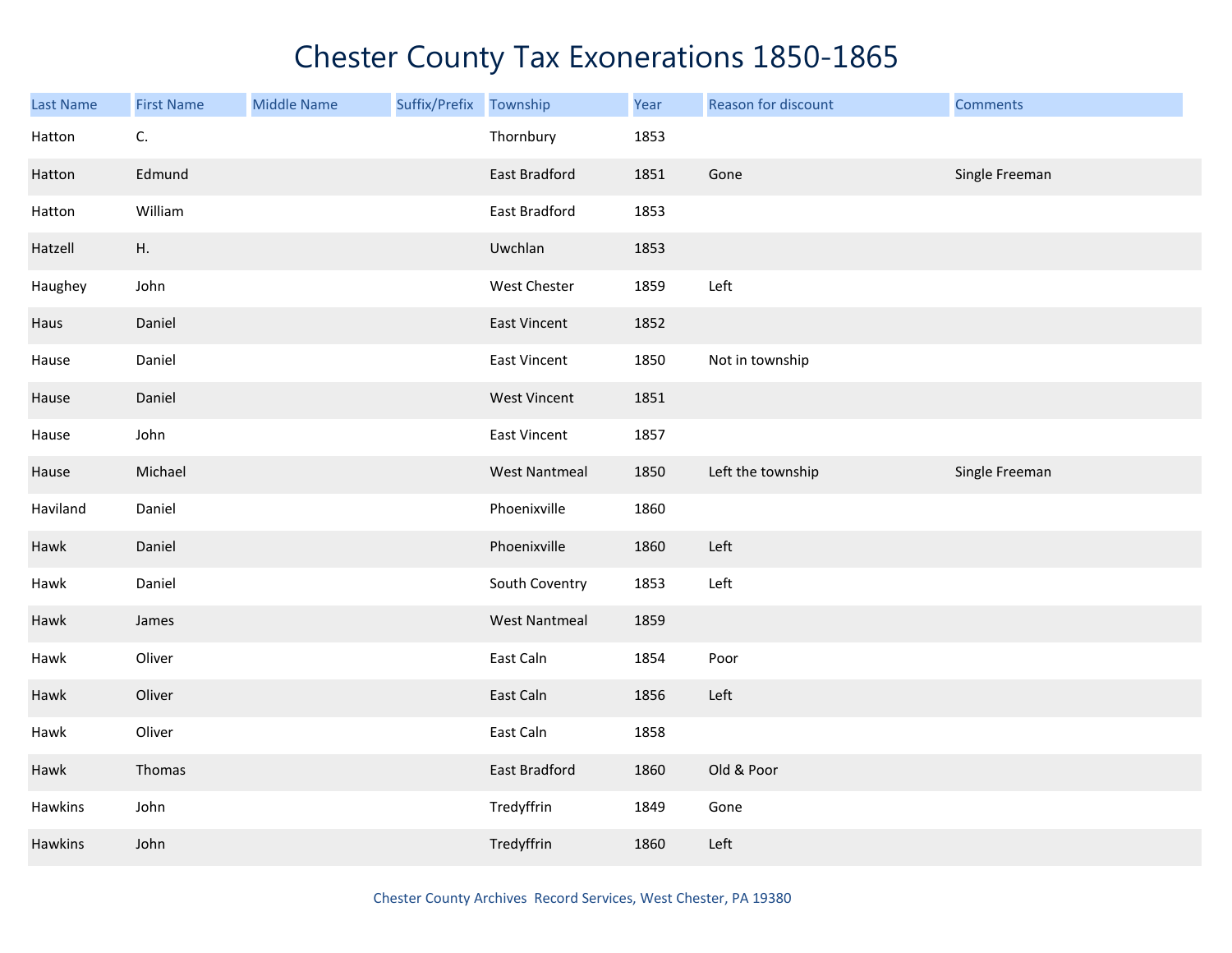| <b>Last Name</b> | <b>First Name</b> | <b>Middle Name</b> | Suffix/Prefix | Township          | Year | Reason for discount | <b>Comments</b> |
|------------------|-------------------|--------------------|---------------|-------------------|------|---------------------|-----------------|
| Hawkins          | Stanford          |                    |               | Downingtown, East | 1898 | Removed             |                 |
| Hawley           | Joseph            | W.                 |               | West Chester      | 1859 | Error               |                 |
| Hawley           | Rebecca           |                    |               | East Bradford     | 1857 | Left                |                 |
| Hawley           | Samuel            |                    |               | West Bradford     | 1850 |                     |                 |
| Haws             | Charles           |                    |               | West Goshen       | 1857 | Poor                |                 |
| Haws             | Charles           |                    |               | West Goshen       | 1859 | Left                |                 |
| Haws             | John              |                    |               | Sadsbury          | 1865 | Left                |                 |
| Haws             | John              |                    |               | Warwick           | 1857 |                     |                 |
| Haws             | Samuel            |                    |               | Warwick           | 1856 |                     |                 |
| Haws             | Samuel            |                    | Jr.           | Warwick           | 1857 |                     |                 |
| Haybrook         | Frederick         |                    |               | Warwick           | 1850 | Left                |                 |
| Hayden           | John              |                    |               | London Grove      | 1853 |                     |                 |
| Hayden           | Matthew           |                    |               | West Marlborough  | 1851 |                     |                 |
| Hayden           | Matthew           |                    |               | West Marlborough  | 1853 | Poor                |                 |
| Hayden           | Patrick           |                    |               | West Marlborough  | 1853 | Poor                |                 |
| Hayes            | Charles           | S.                 |               | Highland          | 1865 | Left                |                 |
| Hayes            | David             | S.                 |               | Lower Oxford      | 1860 | Error               |                 |
| Hayes            | J.                | ${\sf R}.$         |               | West Chester      | 1865 | Left                |                 |
| Hayes            | James             |                    |               | Downingtown, East | 1898 | Removed             |                 |
| Hayes            | Maris             |                    |               | Valley            | 1865 | Poor                |                 |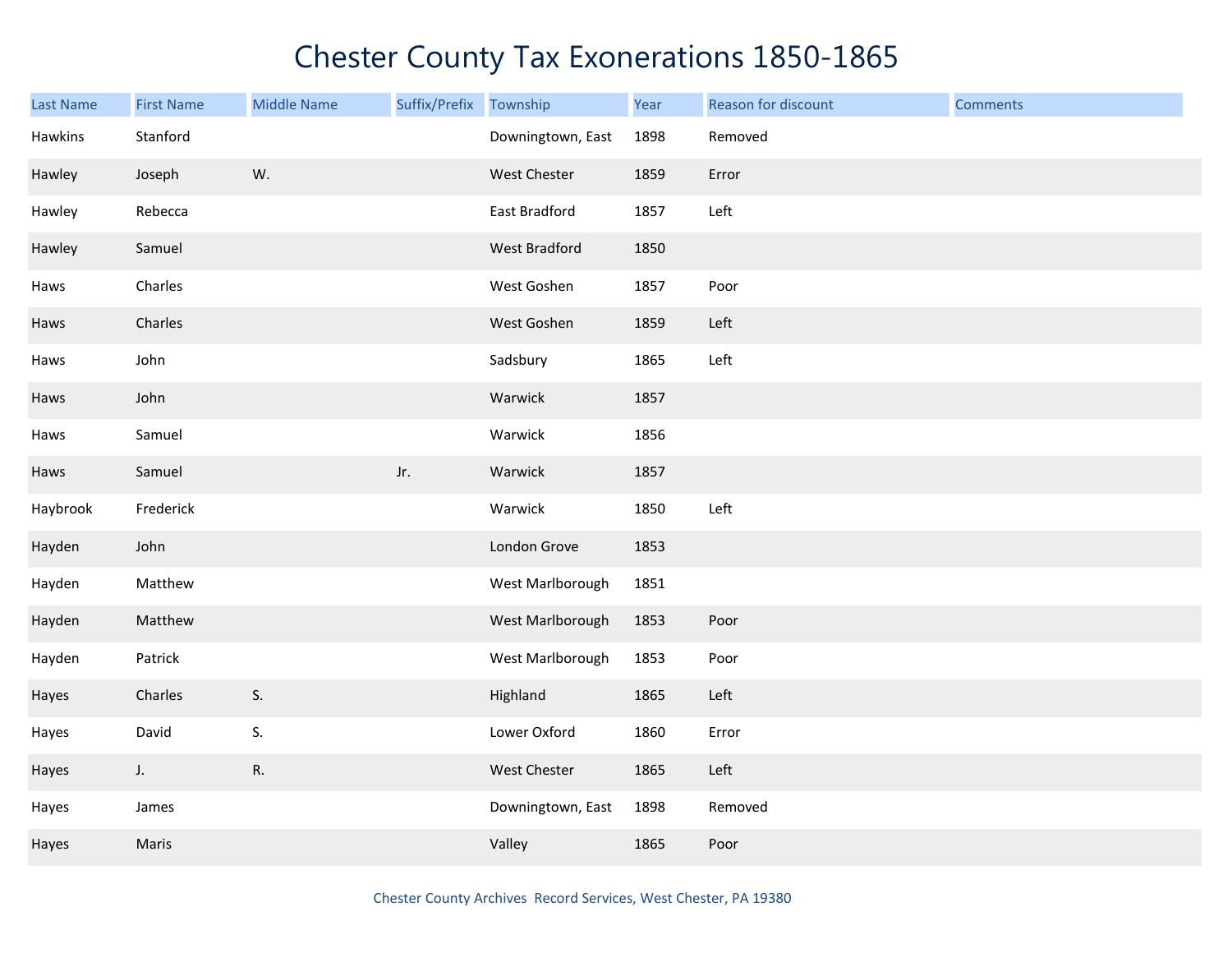| <b>Last Name</b> | <b>First Name</b> | <b>Middle Name</b> | Suffix/Prefix Township |                      | Year | Reason for discount | <b>Comments</b> |
|------------------|-------------------|--------------------|------------------------|----------------------|------|---------------------|-----------------|
| Hayes            | Michael           |                    |                        | New Garden           | 1853 | Left                |                 |
| Hayes            | Nathan            |                    |                        | Newlin               | 1854 | Dead                |                 |
| Hayes            | Patrick           |                    |                        | East Nottingham      | 1857 | Left                |                 |
| Hayes            | William           |                    |                        | West Caln            | 1850 | Unseated land       |                 |
| Hayman           | Charles           |                    |                        | Willistown           | 1865 | Left                |                 |
| Hayman           | John              | W.                 |                        | Easttown             | 1854 |                     |                 |
| Hayman           | John              | W.                 |                        | Tredyffrin           | 1856 | Left                |                 |
| Hays             | Joshua            |                    |                        | West Chester         | 1852 |                     |                 |
| Hays             | William           |                    |                        | Easttown             | 1857 | Left                |                 |
| Hayse            | M.                |                    |                        | New Garden           | 1852 |                     |                 |
| Heading          | Andrew            |                    |                        | Birmingham           | 1860 | Poor                |                 |
| Heald            | John              |                    |                        | East Marlborough     | 1857 | Left                |                 |
| Healy            | Martin            |                    |                        | Westtown             | 1851 | Poor                |                 |
| Heartend         | Harry             |                    |                        | South Coventry       | 1898 | Wood Lot            |                 |
| Heast            | Benjamin          | W.                 |                        | <b>West Vincent</b>  | 1857 | Left                |                 |
| Heavner          | Jacob             |                    |                        | Valley               | 1856 | Left                |                 |
| Heavner          | John              | N.                 |                        | Tredyffrin           | 1859 | Left                |                 |
| Heck             | Andrew            |                    |                        | East Whiteland       | 1850 |                     |                 |
| Heck             | Andrew            |                    |                        | East Whiteland       | 1855 |                     |                 |
| Heck             | John              |                    |                        | <b>East Nantmeal</b> | 1853 | Dead                |                 |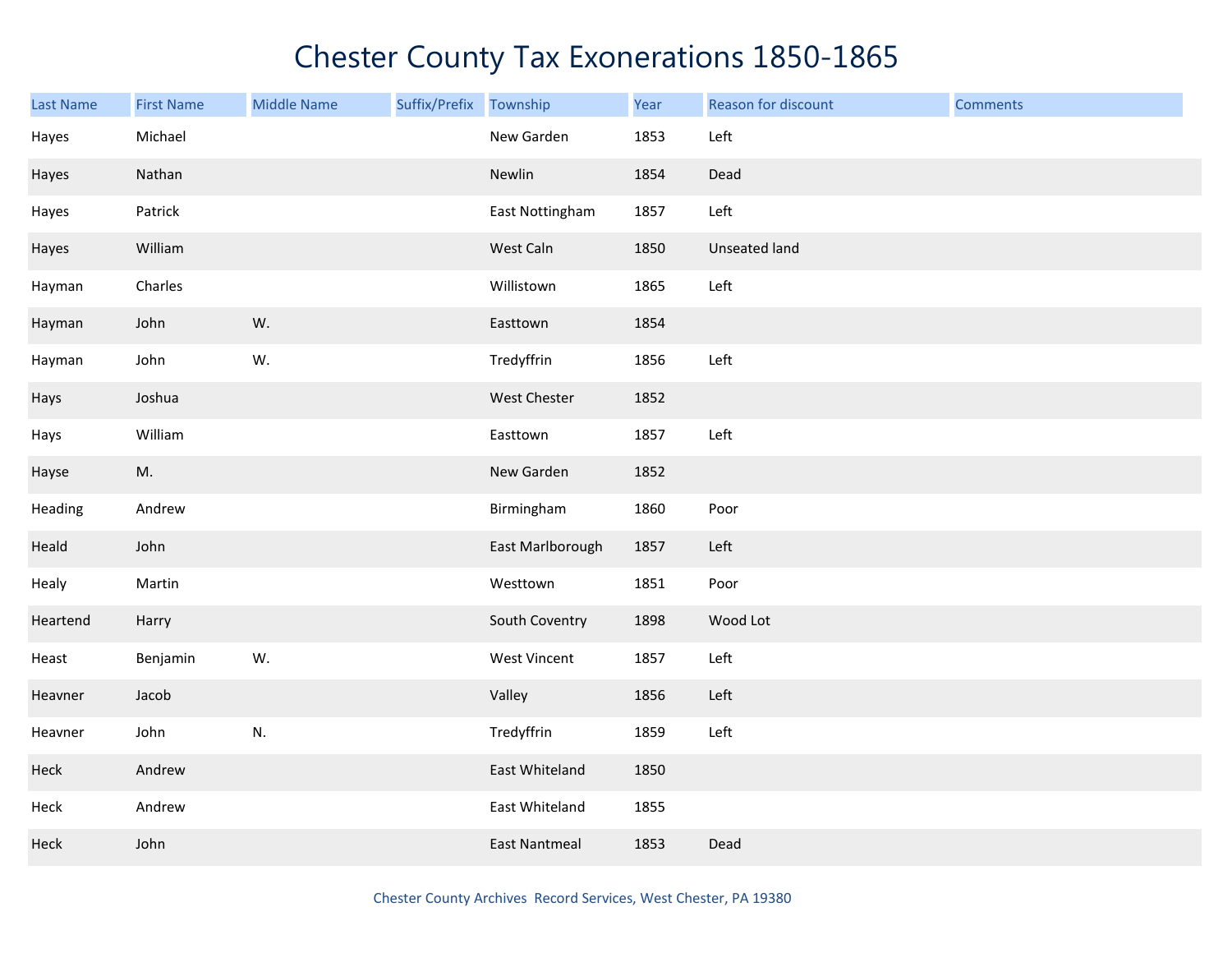| Last Name  | <b>First Name</b> | <b>Middle Name</b> | Suffix/Prefix | Township             | Year | Reason for discount | <b>Comments</b> |
|------------|-------------------|--------------------|---------------|----------------------|------|---------------------|-----------------|
| Heck       | John              |                    |               | <b>West Vincent</b>  | 1855 |                     |                 |
| Heckel     |                   |                    | Estate        | South Coventry       | 1898 | Wood Lot            |                 |
| Heckman    | Hayard            |                    |               | West Goshen          | 1855 | Left                |                 |
| Heden      | Andrew            |                    |               | Birmingham           | 1857 | Poor                |                 |
| Heden      | Wayne             |                    |               | Franklin             | 1854 |                     |                 |
| Hedrick    | Daniel            |                    |               | <b>East Nantmeal</b> | 1856 | Left                | Single Freeman  |
| Hedricks   | John              |                    |               | Downingtown, East    | 1898 | Removed             |                 |
| Hedricks   | Steven            |                    |               | Sadsbury             | 1855 |                     |                 |
| Heeden     | Michael           |                    |               | West Fallowfield     | 1857 | Left                |                 |
| Heidelson  | Milton            |                    |               | West Chester         | 1865 | Left                |                 |
| Heidlbaugh | Η.                |                    |               | New London           | 1898 |                     |                 |
| Heifernon  | Patrick           |                    |               | Pennsbury            | 1850 | Out                 |                 |
| Heirs      | Milton            |                    |               | West Fallowfield     | 1859 | Left                |                 |
| Heist      | Ezra              |                    |               | <b>East Vincent</b>  | 1856 | Left                |                 |
| Heistand   | Henry             |                    |               | <b>East Coventry</b> | 1857 | Error               |                 |
| Heister    | Samuel            |                    |               | <b>East Coventry</b> | 1856 | Error               |                 |
| Held       | James             |                    |               | Charlestown          | 1857 | Left                |                 |
| Helms      | Edward            |                    |               | Honey Brook          | 1859 | Left                |                 |
| Hemelright | Joseph            |                    |               | Uwchlan              | 1850 | Left                |                 |
| Hemilnick  | Joseph            |                    |               | <b>West Vincent</b>  | 1865 | Left                |                 |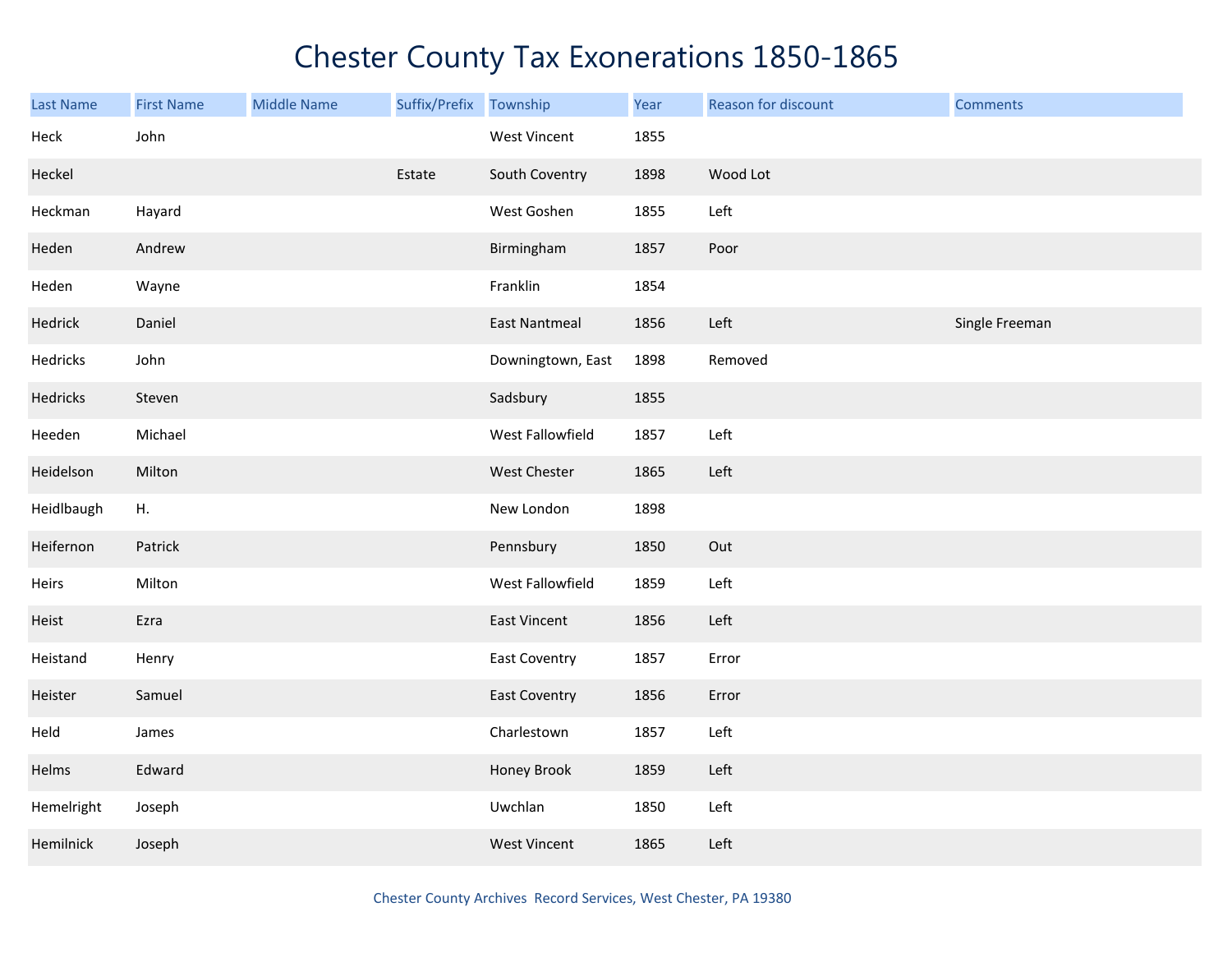| <b>Last Name</b> | <b>First Name</b> | <b>Middle Name</b> | Suffix/Prefix | Township             | Year | Reason for discount | <b>Comments</b>            |
|------------------|-------------------|--------------------|---------------|----------------------|------|---------------------|----------------------------|
| Hemmings         | Charles           |                    |               | Sadsbury             | 1865 | Left                |                            |
| Hempfield        | James             |                    |               | <b>East Nantmeal</b> | 1855 | Left                |                            |
| Hemphill         | James             | А.                 |               | <b>West Chester</b>  | 1850 |                     |                            |
| Hemphill         | James             | Α.                 |               | <b>West Chester</b>  | 1865 | Poor                |                            |
| Hemphill         | R.                | Coleman            |               | West Chester         | 1854 | Error               |                            |
| Henderson        | George            |                    |               | Warwick              | 1857 |                     |                            |
| Henderson        | Henry             |                    |               | London Britain       | 1857 | Colored             |                            |
| Henderson        | James             |                    | Estate        | Phoenixville         | 1897 |                     | 1st & 2nd & 4th & 6th Ward |
| Henderson        | John              |                    |               | Charlestown          | 1860 | Left                |                            |
| Henderson        | John              |                    |               | East Bradford        | 1851 | Gone                | Inmate                     |
| Henderson        | John              |                    |               | East Bradford        | 1853 |                     |                            |
| Henderson        | John              |                    |               | West Bradford        | 1856 | Left                |                            |
| Henderson        | Joseph            |                    |               | East Nottingham      | 1834 | Dog Dead            |                            |
| Henderson        | Matthew           |                    |               | West Caln            | 1850 | Unseated land       |                            |
| Henderson        | R.                | $\mathsf{F}.$      |               | West Chester         | 1856 | Left                |                            |
| Henderson        | William           |                    |               | East Nottingham      | 1857 | Left                |                            |
| Hendricks        | Noah              |                    |               | Tredyffrin           | 1849 | Poor                |                            |
| Hendricks        | Noah              |                    |               | Tredyffrin           | 1849 |                     | Delinquent Militia Men     |
| Hendrickson      | Joseph            |                    |               | New Garden           | 1860 | Poor                |                            |
| Hendrickson      | Justice           | T.                 |               | Lower Oxford         | 1865 | Left                |                            |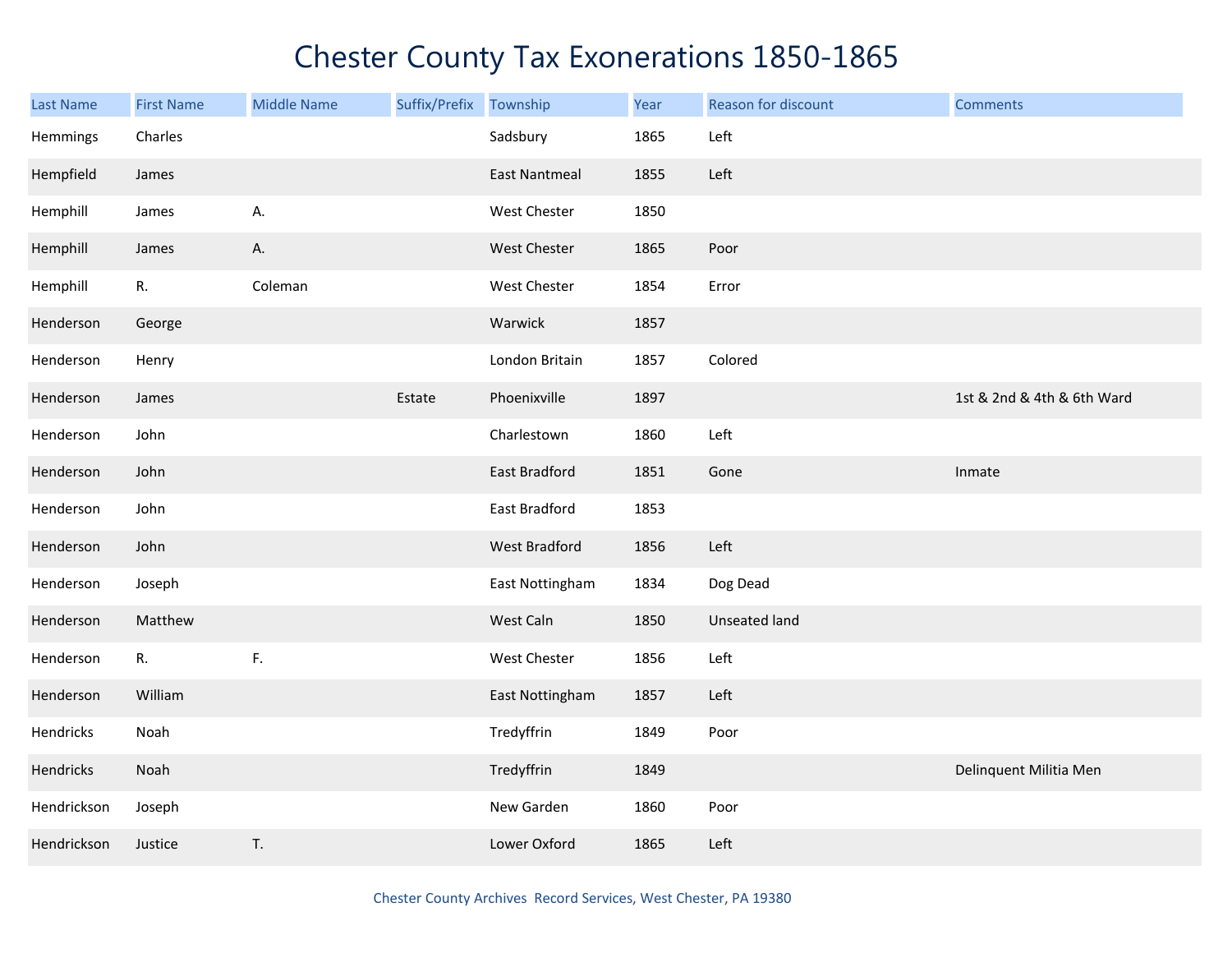| <b>Last Name</b> | <b>First Name</b> | <b>Middle Name</b> | Suffix/Prefix Township |                      | Year | Reason for discount | <b>Comments</b> |
|------------------|-------------------|--------------------|------------------------|----------------------|------|---------------------|-----------------|
| Hendring         | George            |                    |                        | Tredyffrin           | 1850 | Gone                |                 |
| Henesey          | Henry             |                    |                        | West Marlborough     | 1851 |                     |                 |
| Henesey          | William           |                    |                        | East Bradford        | 1865 | Left                |                 |
| Henesse          | Henry             |                    |                        | London Grove         | 1853 |                     |                 |
| Henessey         | Pat               |                    | Estate                 | Phoenixville         | 1897 |                     | 4th & 5th Ward  |
| Henessey         | William           |                    |                        | Phoenixville         | 1897 | Can't be collected  | 4th & 5th Ward  |
| Henesy           | Henry             |                    |                        | London Grove         | 1857 | Left                |                 |
| Hennacy          | Jeremiah          |                    |                        | West Chester         | 1860 | In Army             |                 |
| Hennesey         | Michael           |                    |                        | West Chester         | 1855 | Left                |                 |
| Hennesey         | Thomas            |                    |                        | West Chester         | 1859 | Dead                |                 |
| Henry            | J.                | C.                 |                        | Newlin               | 1860 | Left                |                 |
| Henry            | Jacob             | C.                 |                        | Valley               | 1855 | Left                |                 |
| Henry            | James             |                    |                        | London Grove         | 1856 | Left                | Inmate          |
| Henry            | James             |                    |                        | Sadsbury             | 1865 | Left                |                 |
| Henry            | John              |                    |                        | East Brandywine      | 1855 | Poor                |                 |
| Henry            | John              |                    |                        | Phoenixville         | 1860 | Error               |                 |
| Henry            | John              | C.                 |                        | West Caln            | 1855 | Poor                |                 |
| Henry            | Lewis             | J.                 |                        | East Whiteland       | 1854 |                     |                 |
| Henry            | Michael           |                    |                        | London Grove         | 1850 |                     |                 |
| Henry            | Patrick           |                    |                        | <b>East Bradford</b> | 1851 | Gone                | Inmate          |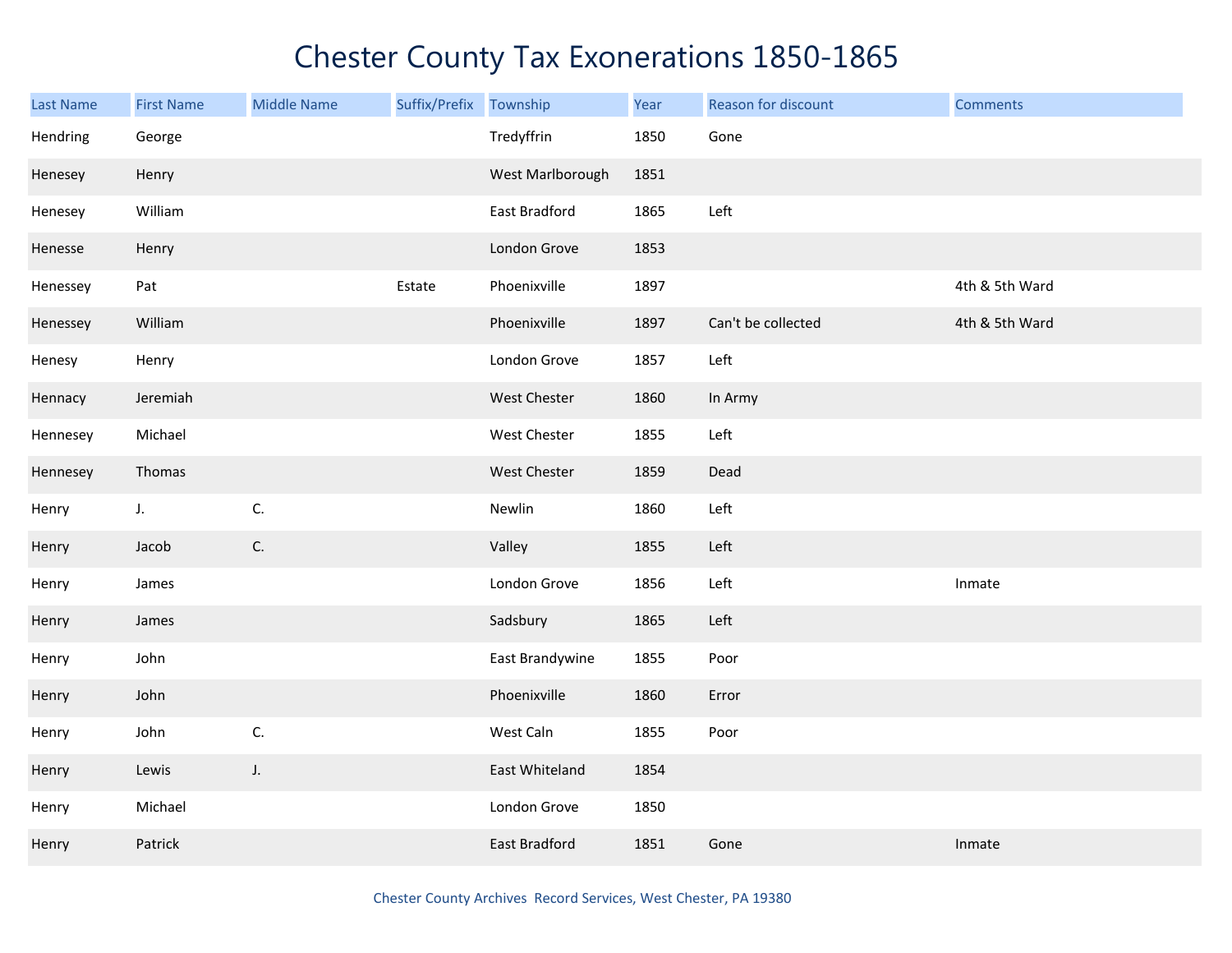| <b>Last Name</b> | <b>First Name</b> | <b>Middle Name</b> | Suffix/Prefix | Township            | Year | Reason for discount | <b>Comments</b> |
|------------------|-------------------|--------------------|---------------|---------------------|------|---------------------|-----------------|
| Henry            | Thomas            |                    |               | <b>East Vincent</b> | 1856 | Not found           |                 |
| Henry            | Thomas            |                    |               | West Brandywine     | 1853 | Left                |                 |
| Henry            | Thomas            |                    |               | West Caln           | 1853 | Poor                |                 |
| Henry            | William           |                    |               | East Brandywine     | 1855 | Poor                |                 |
| Henry            | William           |                    |               | Valley              | 1857 | Left                |                 |
| Henry            | William           |                    |               | West Brandywine     | 1853 | Left                |                 |
| Henson           | Ezekiel           |                    |               | <b>East Vincent</b> | 1860 | Left                |                 |
| Henson           | James             |                    |               | London Grove        | 1856 | Left                | Inmate          |
| Henthorn         | Isaac             |                    |               | <b>Upper Oxford</b> | 1860 | Left                |                 |
| Herbert          | Joseph            |                    |               | Franklin            | 1859 | Left                |                 |
| Herd             | William           |                    |               | Sadsbury            | 1865 | Deceased            |                 |
| Heron            | Dominick          |                    |               | Pennsbury           | 1856 | Left                |                 |
| Herring          | John              |                    |               | Downingtown         | 1860 |                     |                 |
| Herron           | John              |                    |               | London Britain      | 1898 |                     |                 |
| Herron           | William           |                    |               | London Britain      | 1898 |                     |                 |
| Hersh            | Samuel            |                    |               | East Vincent        | 1850 | Not in township     |                 |
| Hersh            | Samuel            |                    |               | <b>East Vincent</b> | 1851 | Worthless           |                 |
| Hersh            | Samuel            |                    |               | <b>East Vincent</b> | 1852 |                     |                 |
| Hersh            | Samuel            |                    |               | <b>East Vincent</b> | 1856 | Left                |                 |
| Hersh            | Samuel            |                    |               | <b>East Vincent</b> | 1857 |                     |                 |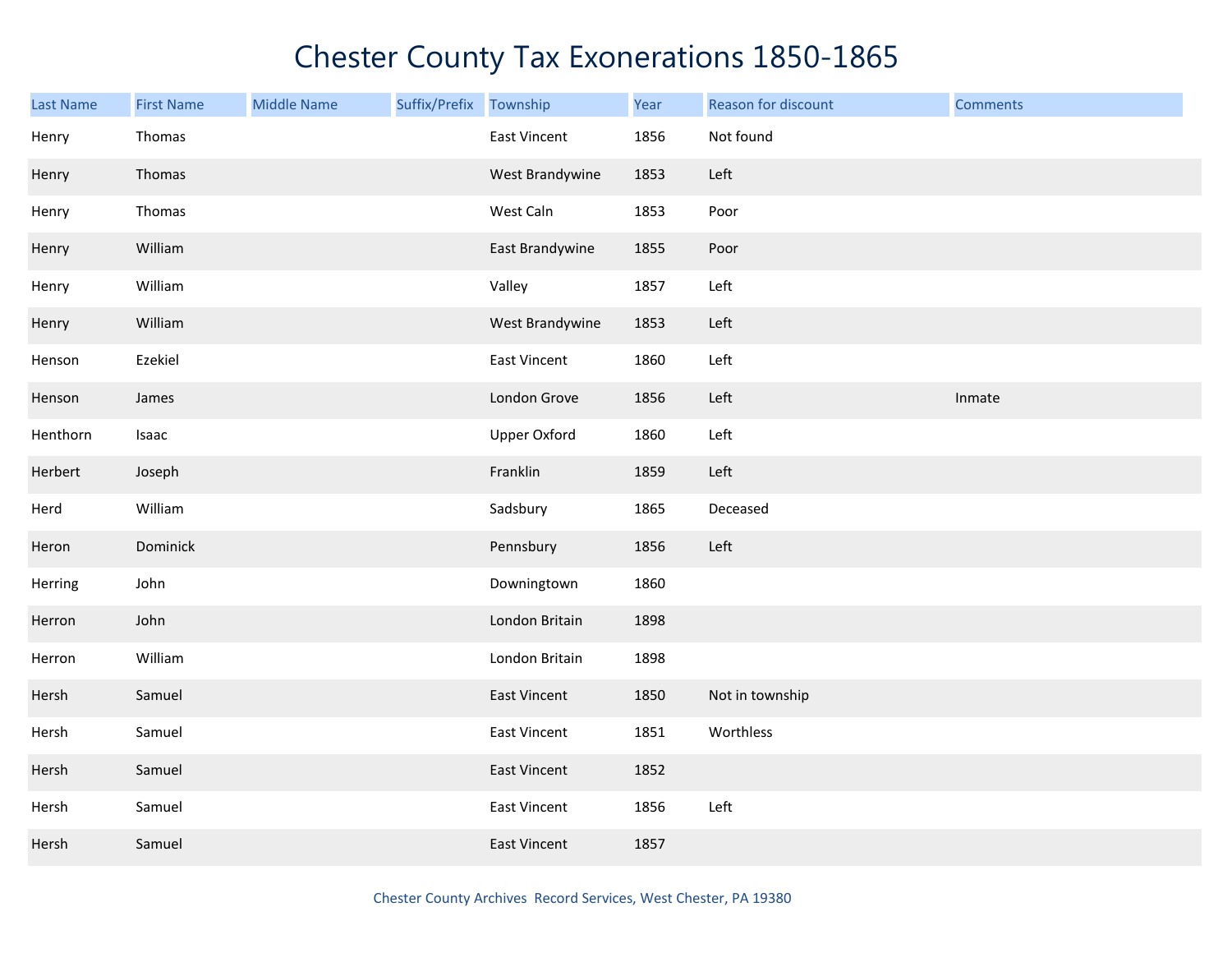| <b>Last Name</b> | <b>First Name</b> | <b>Middle Name</b> | Suffix/Prefix Township |                     | Year | Reason for discount  | <b>Comments</b>            |
|------------------|-------------------|--------------------|------------------------|---------------------|------|----------------------|----------------------------|
| Hersh            | Samuel            |                    |                        | <b>East Vincent</b> | 1859 | Poor                 |                            |
| Hersh            | Samuel            |                    |                        | East Vincent        | 1860 | Poor                 |                            |
| Hertzel          | Henry             |                    |                        | Phoenixville        | 1897 | Sheriff sale         | 1st & 2nd & 4th & 6th Ward |
| Hervey           | Robert            |                    |                        | Sadsbury            | 1850 | Poor                 | Single Freeman             |
| Heserich         | Joseph            |                    |                        | North Coventry      | 1857 | Alien                |                            |
| Hess             | Christopher       |                    |                        | Lower Oxford        | 1850 | Dog Dead             |                            |
| Hess             | David             |                    |                        | Tredyffrin          | 1900 | Sold by Sheriff      |                            |
| Hess             | William           |                    |                        | East Marlborough    | 1857 | Left                 |                            |
| Hess             | William           |                    |                        | Sadsbury            | 1855 |                      |                            |
| Hesson           | Horatio           |                    |                        | Sadsbury            | 1865 | Left                 |                            |
| Heston           | George            |                    |                        | Phoenixville        | 1860 | Left                 |                            |
| Heston           | Isaiah            |                    |                        | Charlestown         | 1850 | <b>Unseated land</b> |                            |
| Heston           | Isaiah            |                    |                        | Charlestown         | 1857 | Left                 |                            |
| Heston           | Isaiah            |                    |                        | East Whiteland      | 1859 | Poor                 |                            |
| Heston           | Patrick           |                    |                        | Phoenixville        | 1860 | Left                 |                            |
| Hestor           | Albert            |                    |                        | London Grove        | 1857 | Left                 |                            |
| Hetherington     | George            |                    |                        | London Britain      | 1898 |                      |                            |
| Heuston          | Henry             |                    |                        | Honey Brook         | 1859 | Left                 |                            |
| Hewes            | George            | W.                 |                        | Honey Brook         | 1865 | Dead                 |                            |
| Heyden           | Andrew            |                    |                        | Birmingham          | 1859 | Poor                 |                            |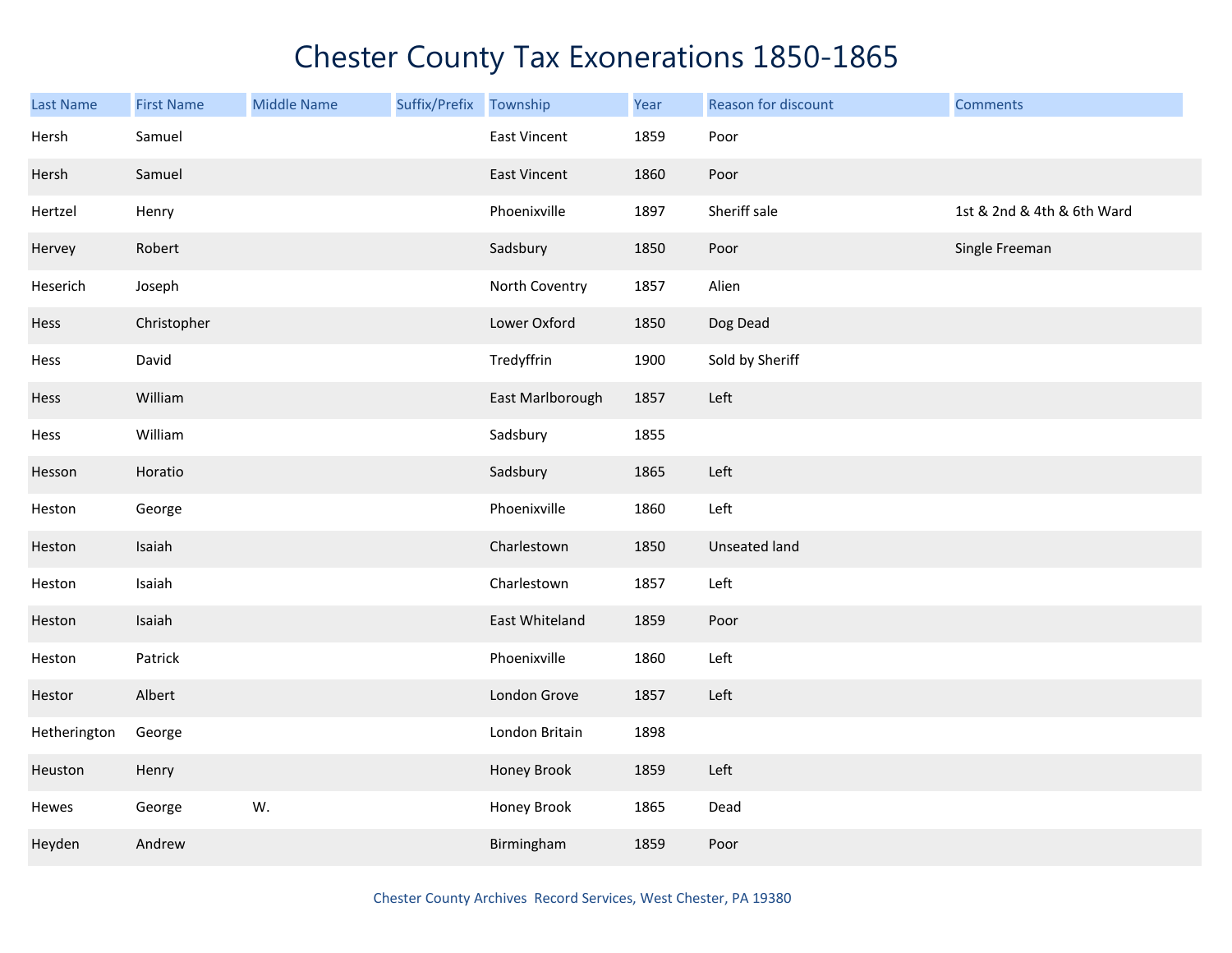| Last Name | <b>First Name</b> | <b>Middle Name</b> | Suffix/Prefix | Township             | Year | Reason for discount | <b>Comments</b> |
|-----------|-------------------|--------------------|---------------|----------------------|------|---------------------|-----------------|
| Hibbard   | David             |                    |               | East Caln            | 1853 |                     |                 |
| Hibbard   | Josiah            |                    |               | Willistown           | 1865 | Left                |                 |
| Hibbard   | Walter            |                    | Jr.           | West Chester         | 1860 | Soldier             |                 |
| Hick      | Elisha            | W.                 |               | <b>West Nantmeal</b> | 1865 | Left                |                 |
| Hickey    | Benjamin          |                    |               | New London           | 1898 |                     |                 |
| Hickey    | David             |                    |               | Thornbury            | 1862 | Deceased            |                 |
| Hickey    | Dennis            |                    |               | New London           | 1860 | No Dog              |                 |
| Hickey    | James             |                    |               | New Garden           | 1852 |                     |                 |
| Hickey    | James             |                    |               | New Garden           | 1853 | Left                |                 |
| Hickey    | John              |                    |               | New Garden           | 1852 |                     |                 |
| Hickey    | John              |                    |               | Penn                 | 1857 | Poor                |                 |
| Hickey    | Luke              |                    |               | New London           | 1859 |                     |                 |
| Hickey    | Michael           |                    |               | New Garden           | 1855 |                     |                 |
| Hickey    | Michael           |                    |               | New Garden           | 1856 | Left                |                 |
| Hickey    | Michael           |                    |               | New Garden           | 1857 | Left                |                 |
| Hickey    | Pat               |                    |               | Penn                 | 1857 | Not in township     |                 |
| Hickey    | T.                | J.                 |               | New London           | 1898 |                     |                 |
| Hickey    | Tim               |                    | Estate        | Phoenixville         | 1897 | No good             | 4th & 5th Ward  |
| Hickey    | W.                | Η.                 |               | New London           | 1898 |                     |                 |
| Hickman   | Caleb             |                    |               | Uwchlan              | 1852 | Left                |                 |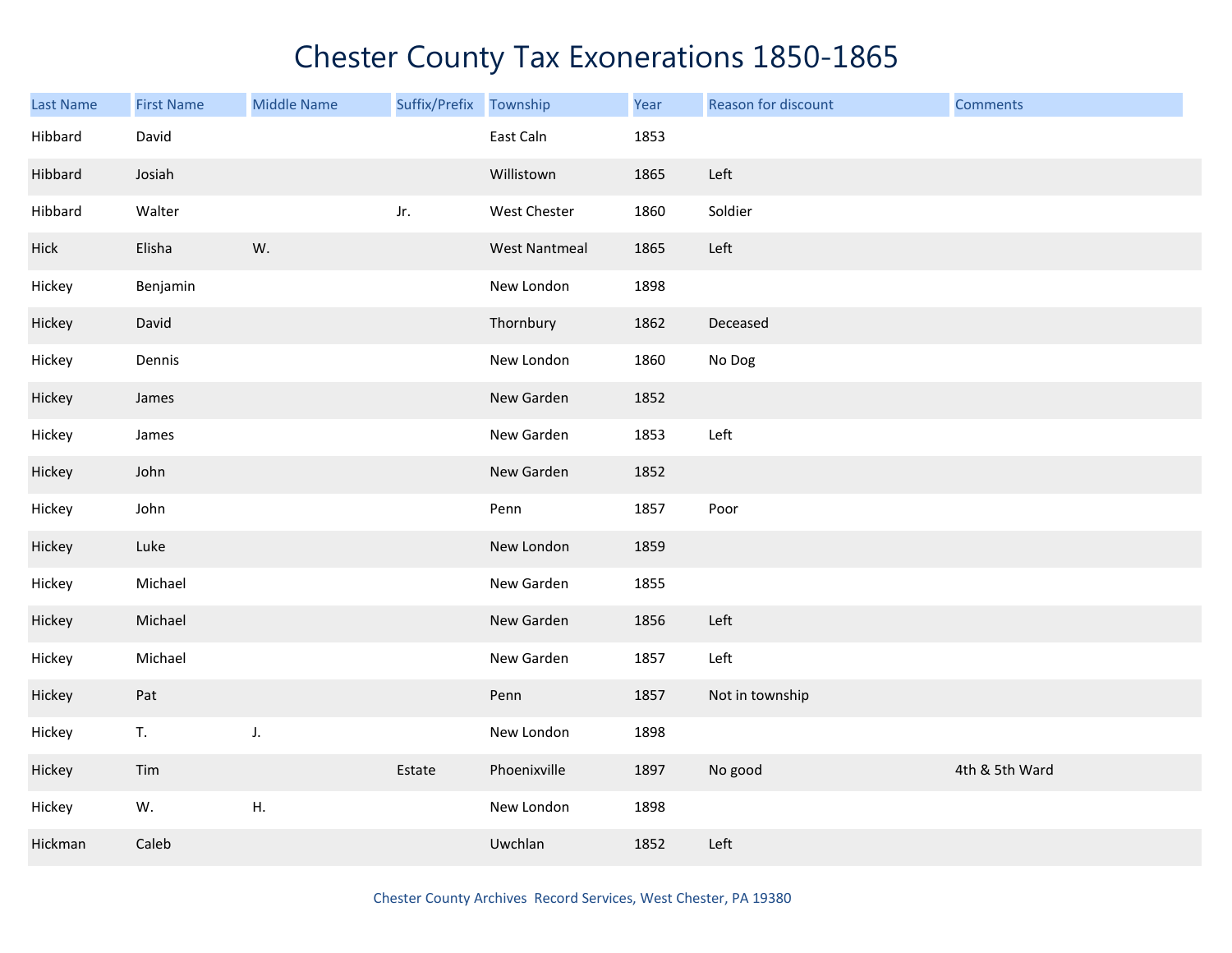| Last Name | <b>First Name</b> | <b>Middle Name</b> | Suffix/Prefix | Township             | Year | Reason for discount | <b>Comments</b> |
|-----------|-------------------|--------------------|---------------|----------------------|------|---------------------|-----------------|
| Hickman   | Caleb             |                    |               | Warwick              | 1857 |                     |                 |
| Hickman   | Caleb             |                    |               | Warwick              | 1865 | Left                |                 |
| Hickman   | Charles           |                    |               | West Bradford        | 1860 | In Camp             |                 |
| Hickman   | Charles           | Η.                 |               | West Chester         | 1865 | Left                |                 |
| Hickman   | Daniel            |                    |               | <b>West Nantmeal</b> | 1857 | Left                |                 |
| Hickman   | Edward            |                    |               | Willistown           | 1860 |                     |                 |
| Hickman   | Gibons            |                    |               | Londonderry          | 1857 | Left                |                 |
| Hickman   | Gilpin            |                    |               | <b>East Bradford</b> | 1853 |                     |                 |
| Hickman   | $J_{\star}$       | Η.                 |               | London Grove         | 1856 | Twice taxed         |                 |
| Hickman   | John              | G.                 |               | Uwchlan              | 1865 | Poor                |                 |
| Hickman   | Welling           | C.                 |               | Westtown             | 1860 | Error               |                 |
| Hickman   | Wellington        |                    |               | Thornbury            | 1862 | Error               |                 |
| Hickman   | William           |                    | Jr.           | Kennett              | 1859 | Left                |                 |
| Hicks     | Mary              |                    |               | Tredyffrin           | 1900 | Sold                |                 |
| Hickson   | William           | M.                 |               | West Chester         | 1860 | Soldier             |                 |
| Hicky     | Dennis            |                    |               | East Nottingham      | 1857 | Left                |                 |
| Hicky     | John              |                    |               | Franklin             | 1854 |                     |                 |
| Hicky     | Luke              |                    |               | East Nottingham      | 1857 | Left                |                 |
| Higgans   | Michael           |                    |               | West Chester         | 1853 |                     |                 |
| Higgens   | James             |                    |               | Pocopson             | 1855 | Left                |                 |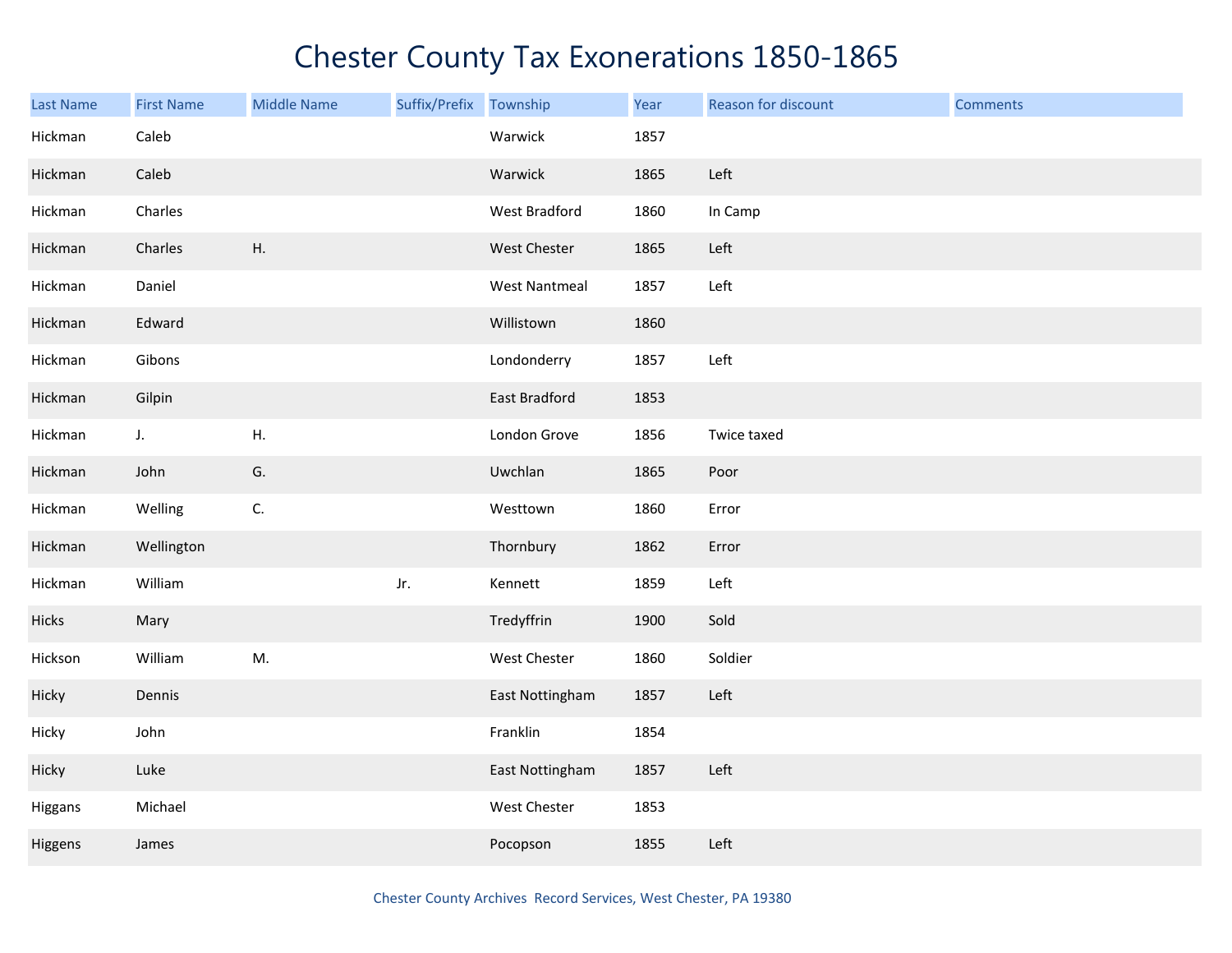| <b>Last Name</b> | <b>First Name</b> | <b>Middle Name</b> | Suffix/Prefix | Township             | Year | Reason for discount  | <b>Comments</b> |
|------------------|-------------------|--------------------|---------------|----------------------|------|----------------------|-----------------|
| Higgens          | Thomas            |                    |               | Uwchlan              | 1857 | Unnaturalized        |                 |
| Higgins          | David             |                    |               | Birmingham           | 1860 | Left                 |                 |
| Higgins          | Ε.                | <b>B.H.</b>        |               | Oxford Borough       | 1856 |                      |                 |
| Higgins          | Elizabeth         |                    |               | Phoenixville         | 1897 |                      | 4th & 5th Ward  |
| Higgs            | David             |                    |               | Tredyffrin           | 1856 | Left                 |                 |
| Higgs            | David             |                    |               | Tredyffrin           | 1859 | Left                 |                 |
| High             | Davis             |                    |               | West Vincent         | 1853 | Unseated land        | Crossed out     |
| High             | Davis             |                    |               | <b>West Vincent</b>  | 1855 | Unseated land        |                 |
| High             | Jacob             |                    |               | South Coventry       | 1850 | Poor                 | Inmate          |
| High             | Joseph            | L.                 |               | Phoenixville         | 1860 | Minor                |                 |
| High             | Mathias           |                    | Estate        | Charlestown          | 1850 | Unseated land        |                 |
| High             | Tolbert           |                    |               | East Brandywine      | 1857 | Left                 | Crossed out     |
| High             | William           |                    |               | Honey Brook          | 1853 |                      |                 |
| High             | William           |                    |               | <b>Upper Uwchlan</b> | 1860 | Poor & Sick          |                 |
| High             | William           |                    |               | West Brandywine      | 1850 | Unable to pay        | Inmate          |
| Highfield        | Lorenzo           |                    |               | Westtown             | 1855 | Left                 |                 |
| Highland         | Richard           |                    |               | Phoenixville         | 1897 |                      | 4th & 5th Ward  |
| Hilaman          | Jacob             |                    |               | East Nottingham      | 1834 | Dog killed           |                 |
| Hilaman          | John              |                    |               | Franklin             | 1854 |                      |                 |
| Hilaman          | Samuel            |                    |               | East Nottingham      | 1834 | <b>Unseated land</b> |                 |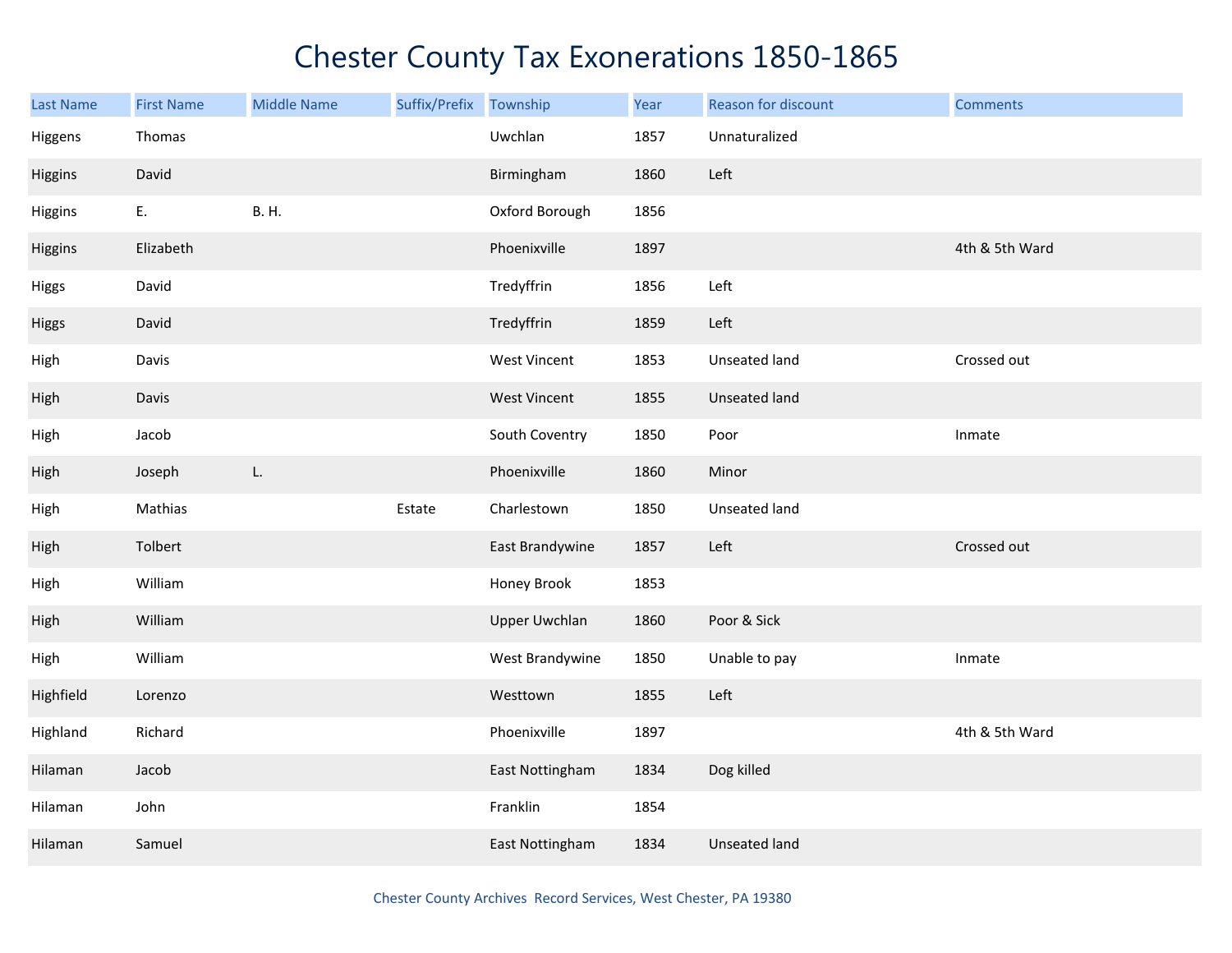| Last Name | <b>First Name</b> | <b>Middle Name</b> | Suffix/Prefix Township |                 | Year | Reason for discount | <b>Comments</b> |
|-----------|-------------------|--------------------|------------------------|-----------------|------|---------------------|-----------------|
| Hilderman | Alfred            |                    |                        | West Goshen     | 1851 |                     |                 |
| Hilderman | Jacob             |                    |                        | West Goshen     | 1851 |                     |                 |
| Hileman   | Albert            |                    |                        | East Nottingham | 1850 | No Dog              |                 |
| Hileman   | John              |                    |                        | New London      | 1850 | Left township       | Inmate          |
| Hill      | Charles           |                    |                        | London Britain  | 1859 | Poor                |                 |
| Hill      | E.                | R.                 |                        | West Chester    | 1855 | Left                |                 |
| Hill      | Ebenezer          | R.                 |                        | West Chester    | 1852 |                     |                 |
| Hill      | Humphrey          |                    |                        | Tredyffrin      | 1850 | Gone                |                 |
| Hill      | James             |                    |                        | East Nottingham | 1859 | Left                |                 |
| Hill      | James             |                    |                        | Valley          | 1855 | Left                |                 |
| Hill      | John              |                    |                        | East Caln       | 1854 | Left                |                 |
| Hill      | John              | Η.                 |                        | West Whiteland  | 1855 | Dead                |                 |
| Hill      | Newlin            |                    |                        | Willistown      | 1859 |                     |                 |
| Hill      | Robert            |                    |                        | West Brandywine | 1853 | Left                |                 |
| Hill      | Robert            |                    |                        | West Brandywine | 1856 | Left                |                 |
| Hill      | Sulavan           |                    |                        | Easttown        | 1854 | Unseated land       |                 |
| Hill      | Sulivan           |                    |                        | Easttown        | 1850 | Unseated land       |                 |
| Hill      | Sulivan           |                    |                        | Easttown        | 1855 | Unseated land       |                 |
| Hill      | Thomas            |                    |                        | New London      | 1850 | Unable to pay       | Inmate          |
| Hill      | William           |                    |                        | Valley          | 1855 | Left                |                 |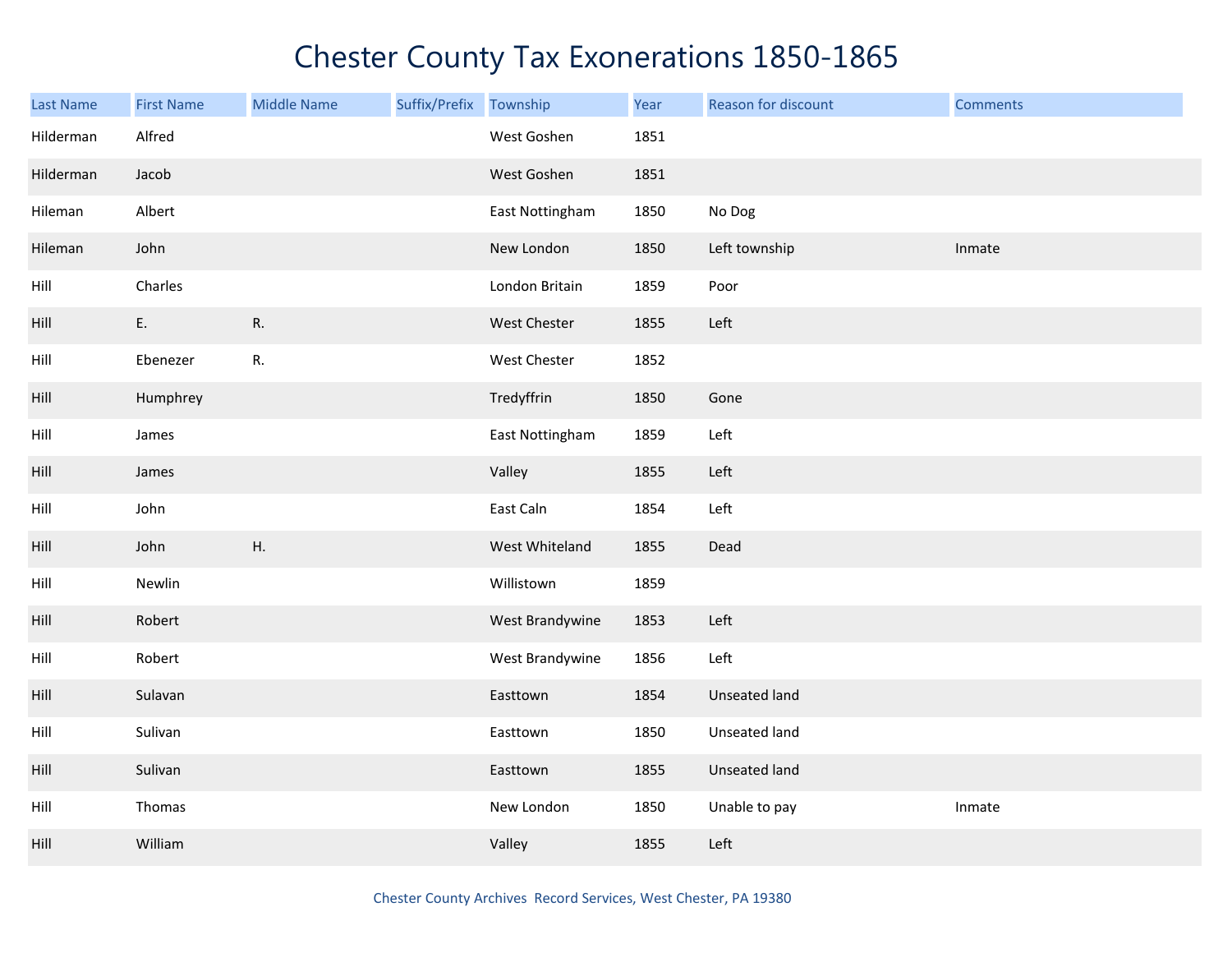| <b>Last Name</b> | <b>First Name</b> | <b>Middle Name</b> | Suffix/Prefix | Township            | Year | Reason for discount | <b>Comments</b> |
|------------------|-------------------|--------------------|---------------|---------------------|------|---------------------|-----------------|
| Hilles           | James             |                    |               | East Whiteland      | 1865 | Left                |                 |
| Hillis           | James             |                    |               | East Whiteland      | 1857 | Left                |                 |
| Hillis           | William           |                    |               | West Bradford       | 1855 | Left                |                 |
| <b>Hills</b>     | James             | <b>B.</b>          | Estate        | Tredyffrin          | 1900 | Sold by Sheriff     |                 |
| Hillsbe          | John              |                    |               | Highland            | 1857 | Left                |                 |
| Hilt             | Joel              |                    |               | <b>West Chester</b> | 1859 | Left                |                 |
| Hilton           | George            | А.                 |               | West Fallowfield    | 1855 | Poor                |                 |
| Hilton           | George            | A.                 |               | West Fallowfield    | 1857 | Poor                |                 |
| Hilton           | George            |                    |               | West Fallowfield    | 1860 | Left                |                 |
| Hilton           | James             |                    |               | <b>Upper Oxford</b> | 1865 | Poor                |                 |
| Hilton           | Michael           |                    |               | Valley              | 1859 | Poor                |                 |
| Hilton           | Michael           |                    |               | Valley              | 1860 | Poor                |                 |
| Hilton           | Miller            |                    |               | Highland            | 1857 | Left                |                 |
| Hilton           | Robert            |                    |               | Highland            | 1857 | Left                |                 |
| Hilton           | Robert            |                    |               | Highland            | 1865 | Left                |                 |
| Hilton           | Robert            |                    |               | West Fallowfield    | 1850 | Poor                | Inmate          |
| Hilton           | Simon             |                    |               | Sadsbury            | 1850 | Gone                | Inmate          |
| Himes            | Christ            |                    |               | East Whiteland      | 1857 | Left                |                 |
| Himes            | Christopher       |                    |               | East Whiteland      | 1856 | Left                |                 |
| Himes            | Jesse             |                    |               | West Pikeland       | 1854 | Dead                |                 |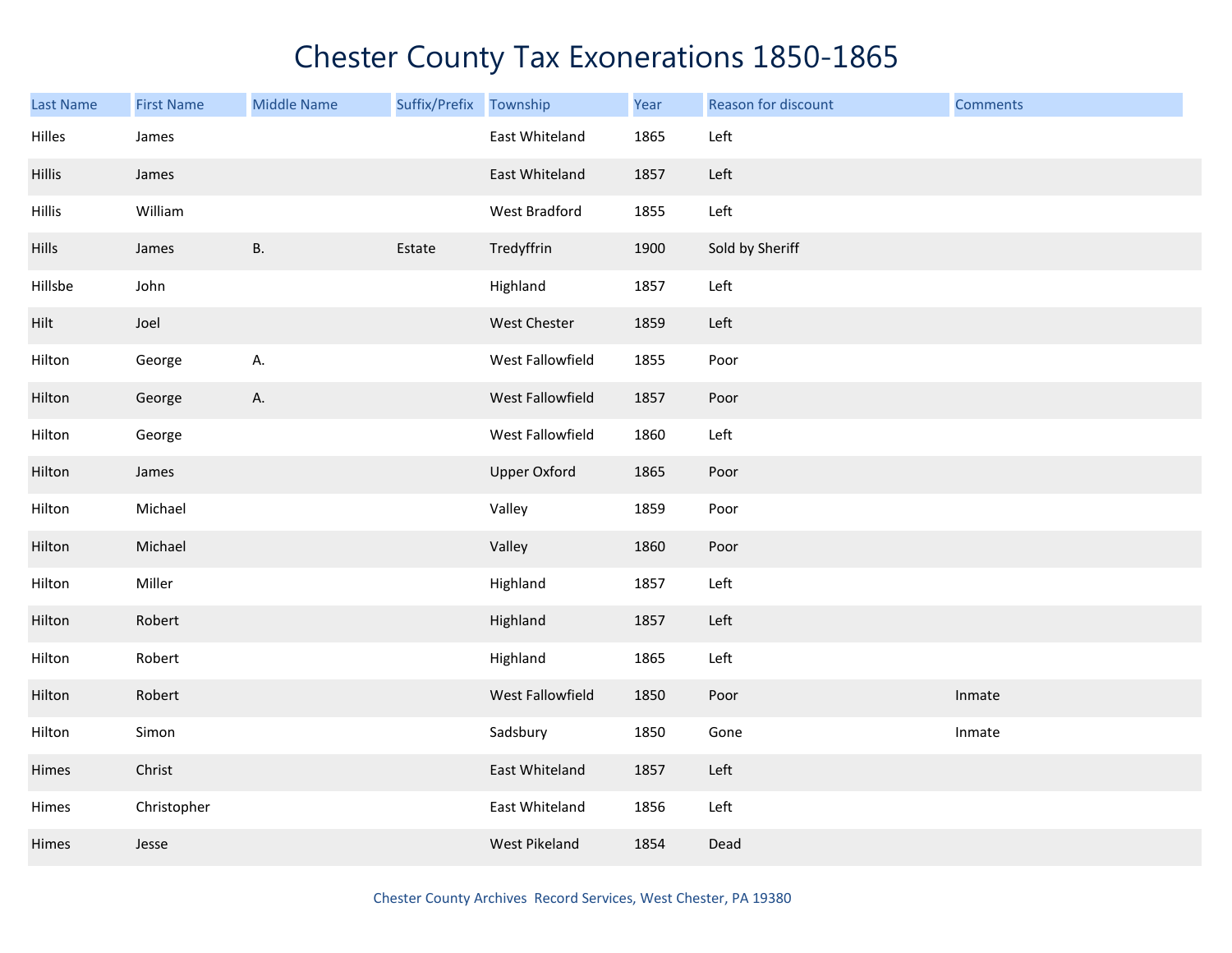| <b>Last Name</b> | <b>First Name</b> | <b>Middle Name</b> | Suffix/Prefix Township |                      | Year | Reason for discount          | <b>Comments</b> |
|------------------|-------------------|--------------------|------------------------|----------------------|------|------------------------------|-----------------|
| Hindman          | James             |                    |                        | Sadsbury             | 1854 | Left                         |                 |
| Hindman          | John              |                    |                        | East Nottingham      | 1850 | Lives in Lancaster County    | Inmate          |
| Hindman          | Robert            |                    |                        | East Nottingham      | 1850 | Sick & unable to work or pay | Single Freeman  |
| Hindman          | Thomas            |                    |                        | London Grove         | 1857 | Left                         |                 |
| Hindman          | William           |                    |                        | London Grove         | 1857 | Left                         |                 |
| Hineman          | Robert            |                    |                        | New London           | 1852 | Left                         |                 |
| Hiner            | David             |                    |                        | Lower Oxford         | 1850 | Left for west                | Inmate          |
| Hines            | Allen             |                    |                        | West Nottingham      | 1859 | Left                         |                 |
| Hines            | Charles           |                    |                        | <b>East Coventry</b> | 1865 | Left                         |                 |
| Hinkson          | Emery             |                    |                        | <b>Upper Oxford</b>  | 1853 | Left                         |                 |
| Hinkson          | $J_{\star}$       | S.                 |                        | Sadsbury             | 1856 | Left                         |                 |
| Hinkson          | Jesse             |                    |                        | <b>Upper Oxford</b>  | 1853 | Poor                         |                 |
| Hinkson          | Joseph            | <b>B.</b>          |                        | Highland             | 1865 | Left                         |                 |
| Hinson           | Ezekiel           |                    |                        | East Vincent         | 1859 | Left                         |                 |
| Hinton           | Isaac             |                    |                        | East Caln            | 1860 | Left                         |                 |
| Hipple           | Davis             | M.                 |                        | East Vincent         | 1851 | Error                        |                 |
| Hipple           | Henry             |                    |                        | East Pikeland        | 1865 | Left                         |                 |
| Hipple           | John              |                    |                        | East Vincent         | 1852 |                              |                 |
| Hipple           | John              |                    |                        | Sadsbury             | 1853 | Left                         |                 |
| Hoar             | James             |                    |                        | West Caln            | 1854 | Left                         |                 |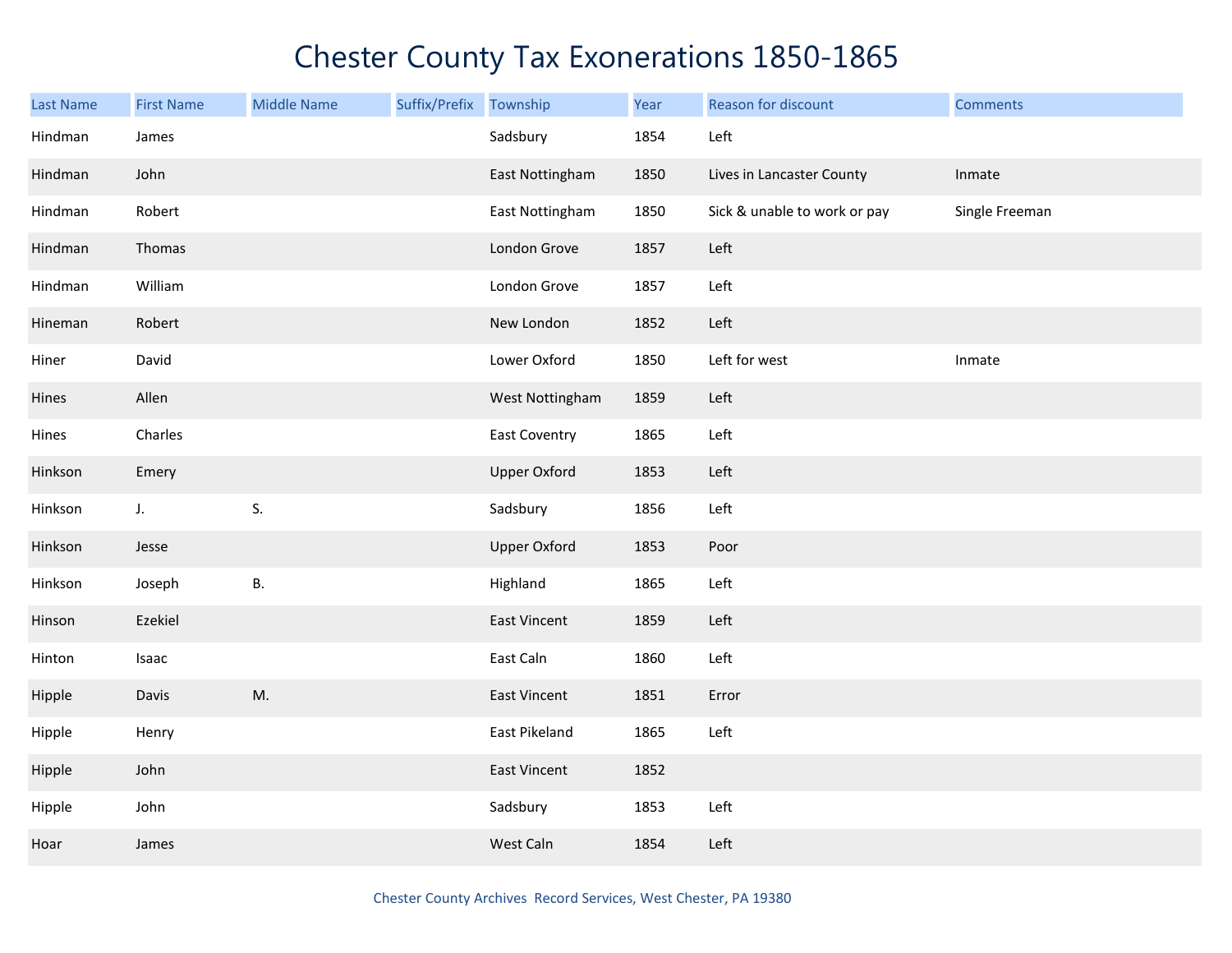| Last Name | <b>First Name</b> | <b>Middle Name</b> | Suffix/Prefix | Township            | Year | Reason for discount     | <b>Comments</b> |
|-----------|-------------------|--------------------|---------------|---------------------|------|-------------------------|-----------------|
| Hoben     | Michael           |                    |               | Downingtown, East   | 1898 | Removed                 |                 |
| Hobson    | Elizabeth         |                    |               | New Garden          | 1865 | Property not returnable |                 |
| Hodge     | Thomas            |                    |               | Sadsbury            | 1850 | Gone                    | Inmate          |
| Hodgkin   | Edward            |                    |               | Oxford Borough      | 1865 | Left                    |                 |
| Hodgson   | Charles           | H <sub>r</sub>     |               | West Chester        | 1860 | Left                    |                 |
| Hodgson   | John              |                    | Jr.           | West Chester        | 1860 | Left                    |                 |
| Hodgson   | Samuel            |                    |               | West Fallowfield    | 1865 | Not in township         |                 |
| Hodgson   | William           |                    |               | West Chester        | 1853 |                         |                 |
| Hoeber    | F.                |                    |               | West Chester        | 1856 | Left                    |                 |
| Hoeber    | F.                |                    |               | West Chester        | 1856 | Left                    |                 |
| Hoffecker | Levi              |                    |               | East Vincent        | 1857 |                         |                 |
| Hoffecker | Reuben            |                    |               | North Coventry      | 1860 | Left                    |                 |
| Hoffman   | Alexander         |                    |               | <b>East Vincent</b> | 1855 | Error                   |                 |
| Hoffman   | George            |                    |               | West Whiteland      | 1850 | No Dog                  |                 |
| Hoffman   | Jacob             |                    |               | East Vincent        | 1853 | Left                    |                 |
| Hoffman   | Levi              | J.                 |               | West Whiteland      | 1850 |                         | Single Freeman  |
| Hoffman   | Vernon            |                    |               | West Whiteland      | 1850 | No Dog                  |                 |
| Hoffman   | William           |                    |               | Lower Oxford        | 1859 | Left                    |                 |
| Hogan     | Dennis            |                    |               | East Bradford       | 1857 | Left                    |                 |
| Hogan     | Dennis            |                    |               | <b>West Chester</b> | 1859 | Left                    |                 |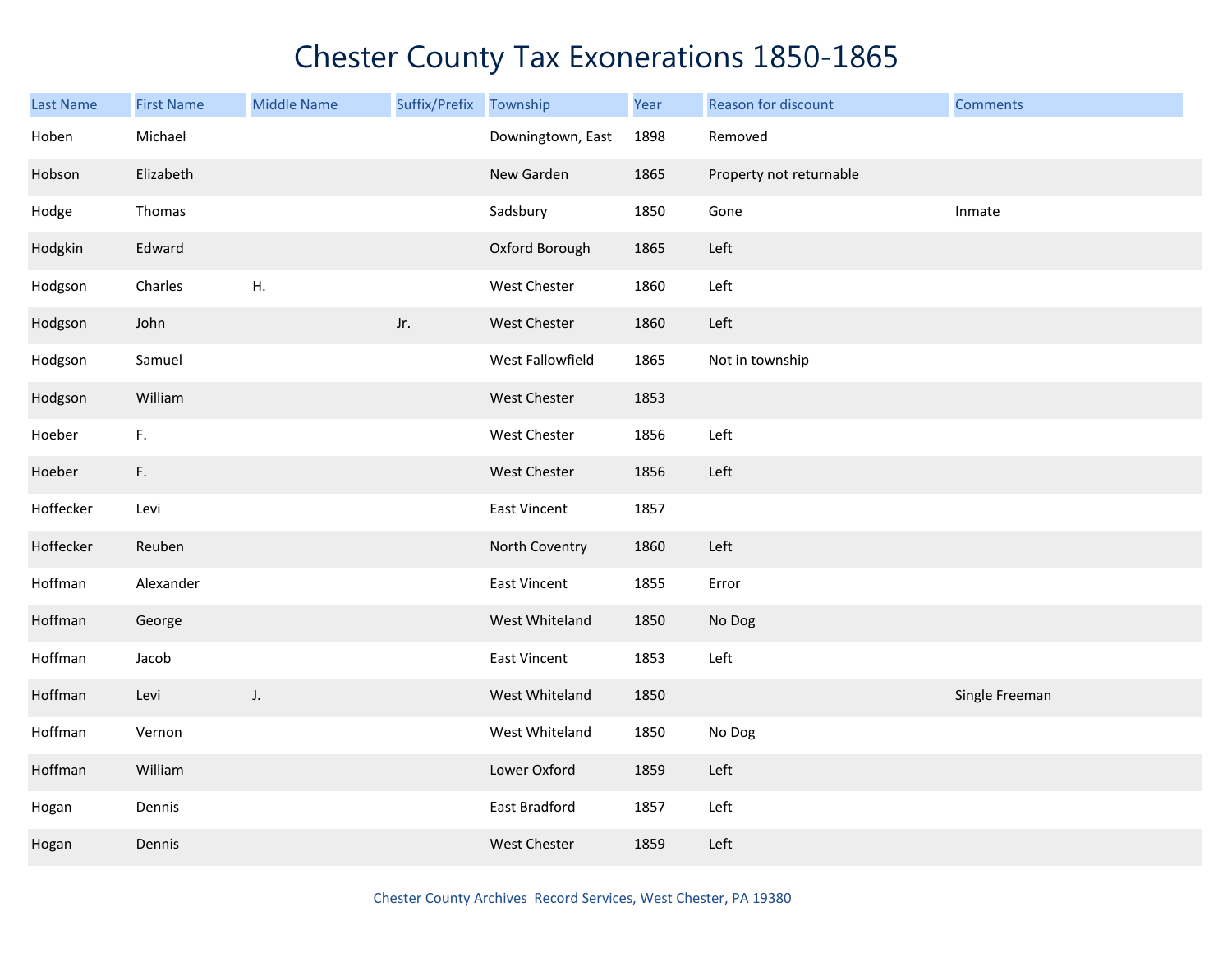| <b>Last Name</b> | <b>First Name</b> | <b>Middle Name</b> | Suffix/Prefix | Township        | Year | Reason for discount | <b>Comments</b> |
|------------------|-------------------|--------------------|---------------|-----------------|------|---------------------|-----------------|
| Hogan            | John              |                    |               | Phoenixville    | 1860 | Left                |                 |
| Hogan            | Patrick           |                    |               | Phoenixville    | 1860 | Left                |                 |
| Hogan            | William           |                    |               | Phoenixville    | 1860 |                     |                 |
| Hogarth          | Joseph            |                    | Jr.           | Sadsbury        | 1857 | Left                |                 |
| Holahan          | D.                |                    |               | Thornbury       | 1853 |                     |                 |
| Holburn          | William           |                    |               | East Whiteland  | 1857 | Left                |                 |
| Hold             | John              |                    |               | Honey Brook     | 1853 |                     |                 |
| Holdeman         | Henry             |                    |               | West Vincent    | 1860 | Left                |                 |
| Holden           | William           |                    |               | Londonderry     | 1860 | Left                |                 |
| Holderman        | Job               |                    |               | West Vincent    | 1851 |                     |                 |
| Holderman        | John              |                    |               | West Vincent    | 1855 |                     | Inmate          |
| Holding          | E.                | <b>B.</b>          |               | West Chester    | 1856 | Left                |                 |
| Holern           | John              |                    |               | Phoenixville    | 1860 | Left                |                 |
| Holiday          | John              |                    |               | East Caln       | 1851 | Gone                |                 |
| Holland          | John              |                    |               | Highland        | 1855 | Under age           |                 |
| Holland          | John              |                    |               | Honey Brook     | 1850 | Poor                | Inmate          |
| Holland          | William           |                    |               | West Whiteland  | 1850 | Colored             |                 |
| Hollander        | George            |                    |               | East Nottingham | 1834 | Gone                |                 |
| Hollaway         | James             |                    |               | Sadsbury        | 1856 | Left                |                 |
| Hollender        | George            |                    |               | East Nottingham | 1834 | Gone                | Inmate          |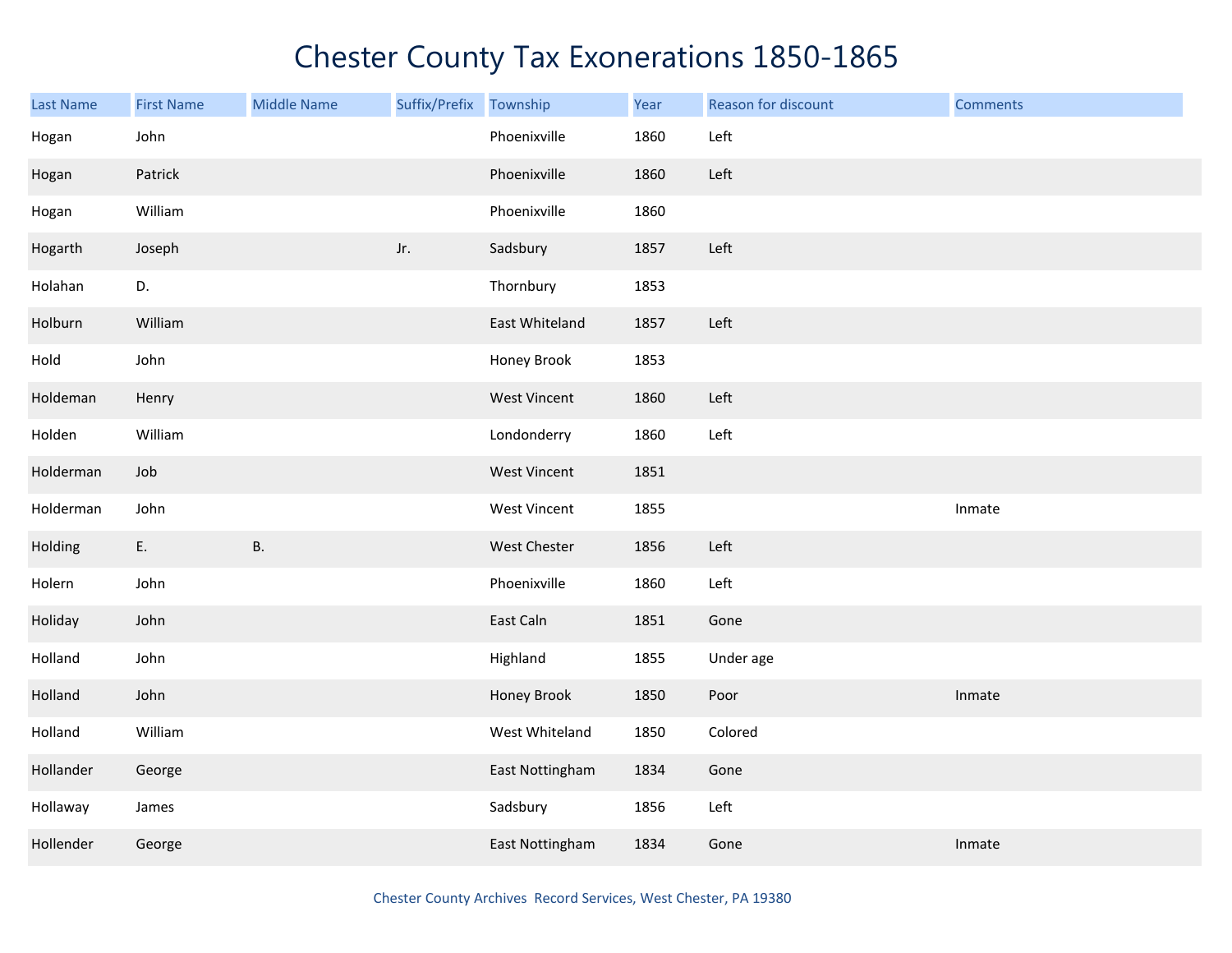| <b>Last Name</b>      | <b>First Name</b> | <b>Middle Name</b> | Suffix/Prefix | Township             | Year | Reason for discount | <b>Comments</b> |
|-----------------------|-------------------|--------------------|---------------|----------------------|------|---------------------|-----------------|
| Hollingsowrth         | James             |                    |               | London Britain       | 1850 | Under age           | Inmate          |
| Hollingsworth S.      |                   | G.                 |               | East Nottingham      | 1855 | Left                |                 |
| Hollingsworth Stephen |                   |                    |               | West Chester         | 1852 |                     |                 |
| Hollingsworth Steven  |                   |                    |               | Franklin             | 1856 | Poor                |                 |
| Hollingworth          | Stephen           |                    |               | Kennett              | 1850 | Out of township     | Inmate          |
| Hollowell             | Elwood            |                    |               | New London           | 1850 | Left township       | Single Freeman  |
| Holman                | Samuel            |                    |               | West Pikeland        | 1859 |                     |                 |
| Holmes                | Enoch             |                    |               | Franklin             | 1855 | Left                |                 |
| Holmes                | Ρ.                | R.                 |               | West Chester         | 1865 | Poor & Left         |                 |
| Holstein              | James             |                    |               | Highland             | 1857 | Poor                |                 |
| Holstein              | James             | T.                 |               | Highland             | 1865 | Poor                |                 |
| Holstein              | John              |                    |               | Highland             | 1865 | Left                |                 |
| Holstein              | Lewis             |                    |               | <b>East Nantmeal</b> | 1852 |                     |                 |
| Holston               | Israel            |                    |               | West Marlborough     | 1857 | Left                |                 |
| Holt                  | Abner             |                    |               | London Grove         | 1865 | Left                |                 |
| Holt                  | Ezra              |                    |               | London Grove         | 1856 | Left                | Inmate          |
| Holt                  | James             |                    |               | Franklin             | 1860 | Sold by Sheriff     |                 |
| Holt                  | Thomas            |                    |               | New Garden           | 1855 |                     |                 |
| Holt                  | Thomas            |                    |               | New Garden           | 1859 | Foreigner           |                 |
| Holt                  | Thomas            |                    |               | Pocopson             | 1857 | Left                |                 |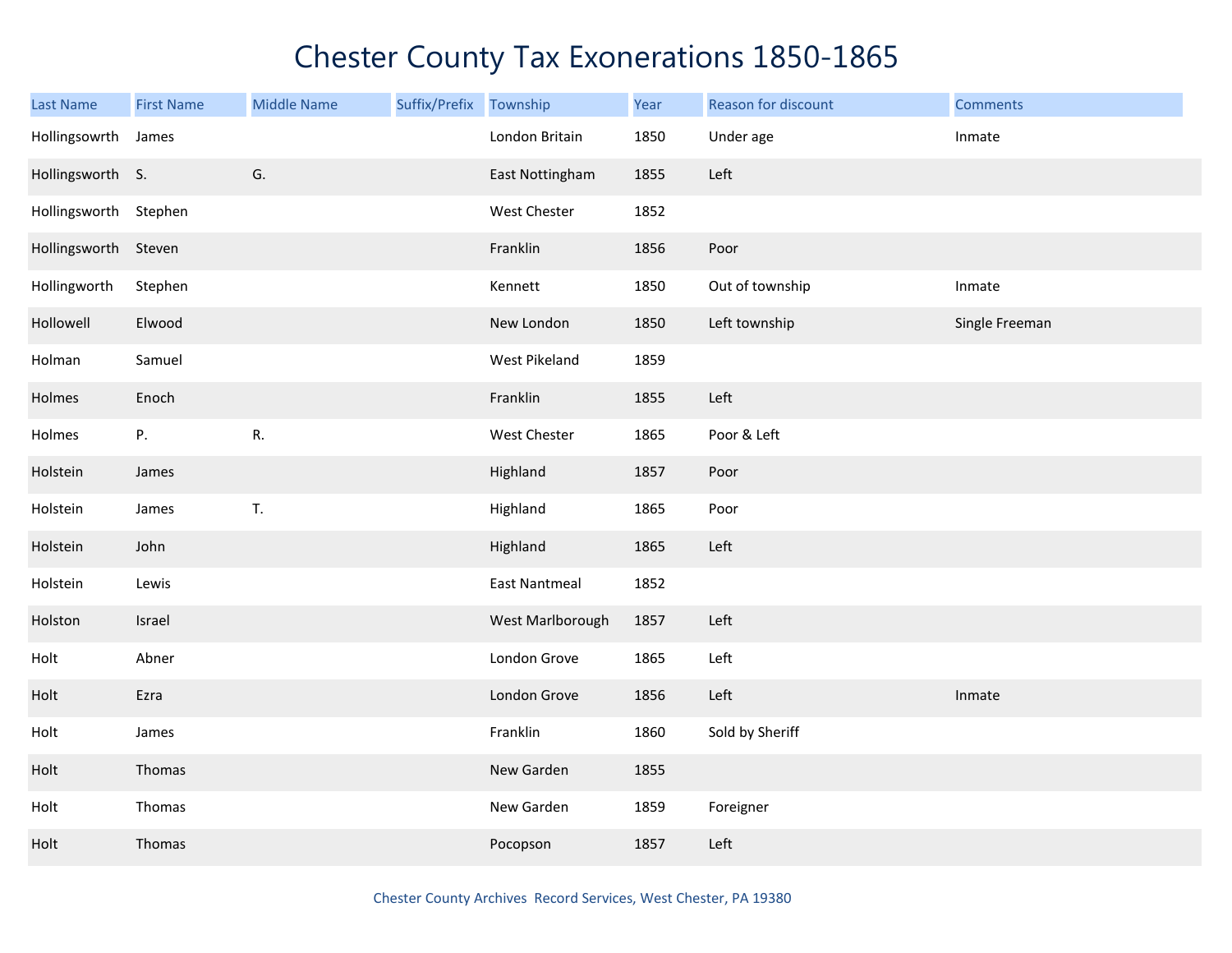| Last Name | <b>First Name</b> | <b>Middle Name</b> | Suffix/Prefix | Township            | Year | Reason for discount | <b>Comments</b> |
|-----------|-------------------|--------------------|---------------|---------------------|------|---------------------|-----------------|
| Holt      | William           |                    |               | Honey Brook         | 1865 | Left                |                 |
| Holten    | Η.                | Benton             |               | Lower Oxford        | 1860 | Left                |                 |
| Holten    | Thomas            |                    |               | <b>Upper Oxford</b> | 1850 |                     |                 |
| Holton    | Benjamin          | Η.                 |               | <b>Upper Oxford</b> | 1857 | Poor                |                 |
| Holton    | Benjamin          | ${\sf H}.$         |               | <b>Upper Oxford</b> | 1865 | Poor                |                 |
| Holton    | James             |                    |               | <b>Upper Oxford</b> | 1860 | Poor                |                 |
| Holton    | John              |                    |               | <b>Upper Oxford</b> | 1856 |                     | Crossed out     |
| Holton    | Samuel            | M.                 |               | <b>Upper Oxford</b> | 1857 |                     |                 |
| Holtz     | Samuel            |                    |               | East Caln           | 1853 |                     |                 |
| Hones     | Jacob             |                    |               | East Pikeland       | 1865 | Left                |                 |
| Hood      | В.                |                    |               | West Chester        | 1859 |                     |                 |
| Hood      | F.                |                    |               | East Nottingham     | 1855 | Left                |                 |
| Hood      | James             |                    |               | Tredyffrin          | 1860 |                     |                 |
| Hood      | John              |                    |               | East Brandywine     | 1853 | Deceased            |                 |
| Hood      | John              |                    |               | Franklin            | 1855 | Left                |                 |
| Hood      | John              | W.                 |               | Lower Oxford        | 1850 | Left the township   | Single Freeman  |
| Hood      | John              |                    |               | West Brandywine     | 1851 |                     |                 |
| Hood      | Phineas           |                    |               | Lower Oxford        | 1850 |                     | Crossed out     |
| Hood      | Phineas           |                    |               | Lower Oxford        | 1851 |                     |                 |
| Hood      | Samuel            |                    |               | East Nottingham     | 1855 | Left                |                 |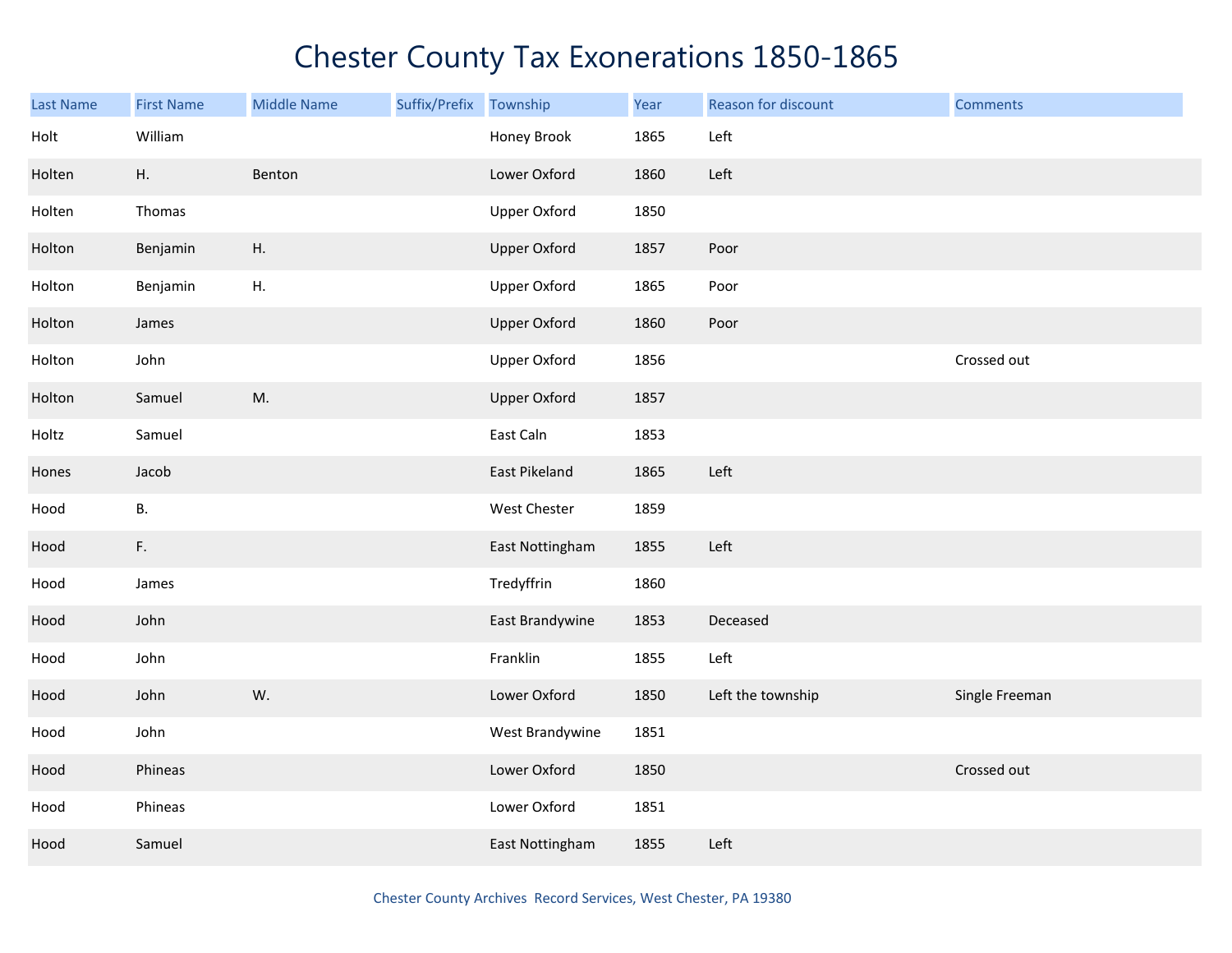| Last Name | <b>First Name</b> | <b>Middle Name</b> | Suffix/Prefix | Township            | Year | Reason for discount | <b>Comments</b> |
|-----------|-------------------|--------------------|---------------|---------------------|------|---------------------|-----------------|
| Hood      | Samuel            | L.                 |               | Lower Oxford        | 1850 | Left the township   | Single Freeman  |
| Hood      | Samuel            |                    |               | Lower Oxford        | 1851 |                     |                 |
| Hood      | Thomas            |                    |               | <b>Upper Oxford</b> | 1856 |                     |                 |
| Hood      | Thomas            |                    |               | <b>Upper Oxford</b> | 1857 |                     |                 |
| Hoofman   | Jacob             |                    |               | <b>East Vincent</b> | 1852 |                     |                 |
| Hook      | Alban             |                    |               | West Brandywine     | 1856 | Gone                |                 |
| Hook      | John              |                    |               | <b>East Vincent</b> | 1851 | Error               |                 |
| Hook      | John              |                    |               | <b>East Vincent</b> | 1860 | Poor                |                 |
| Hook      | Orpha             | W.                 |               | Easttown            | 1856 | Error               |                 |
| Hooker    | John              |                    |               | East Nottingham     | 1853 |                     |                 |
| Hooper    | John              | C.                 |               | <b>West Vincent</b> | 1853 |                     |                 |
| Hooper    | Richard           |                    |               | Honey Brook         | 1853 |                     |                 |
| Hooper    | Sarah             |                    |               | East Whiteland      | 1859 |                     |                 |
| Hoopes    | Abiah             |                    |               | West Chester        | 1855 | Left                |                 |
| Hoopes    | Albert            |                    |               | West Goshen         | 1850 | Error               |                 |
| Hoopes    | Amos              | D.                 |               | East Caln           | 1858 |                     |                 |
| Hoopes    | Amos              | G.                 |               | Kennett Square      | 1856 | Left                |                 |
| Hoopes    | Benjamin          |                    |               | East Marlborough    | 1849 | Poor                | Inmate          |
| Hoopes    | Benjamin          |                    |               | Pocopson            | 1853 |                     |                 |
| Hoopes    | Benjamin          | F.                 |               | <b>West Vincent</b> | 1857 | Left                |                 |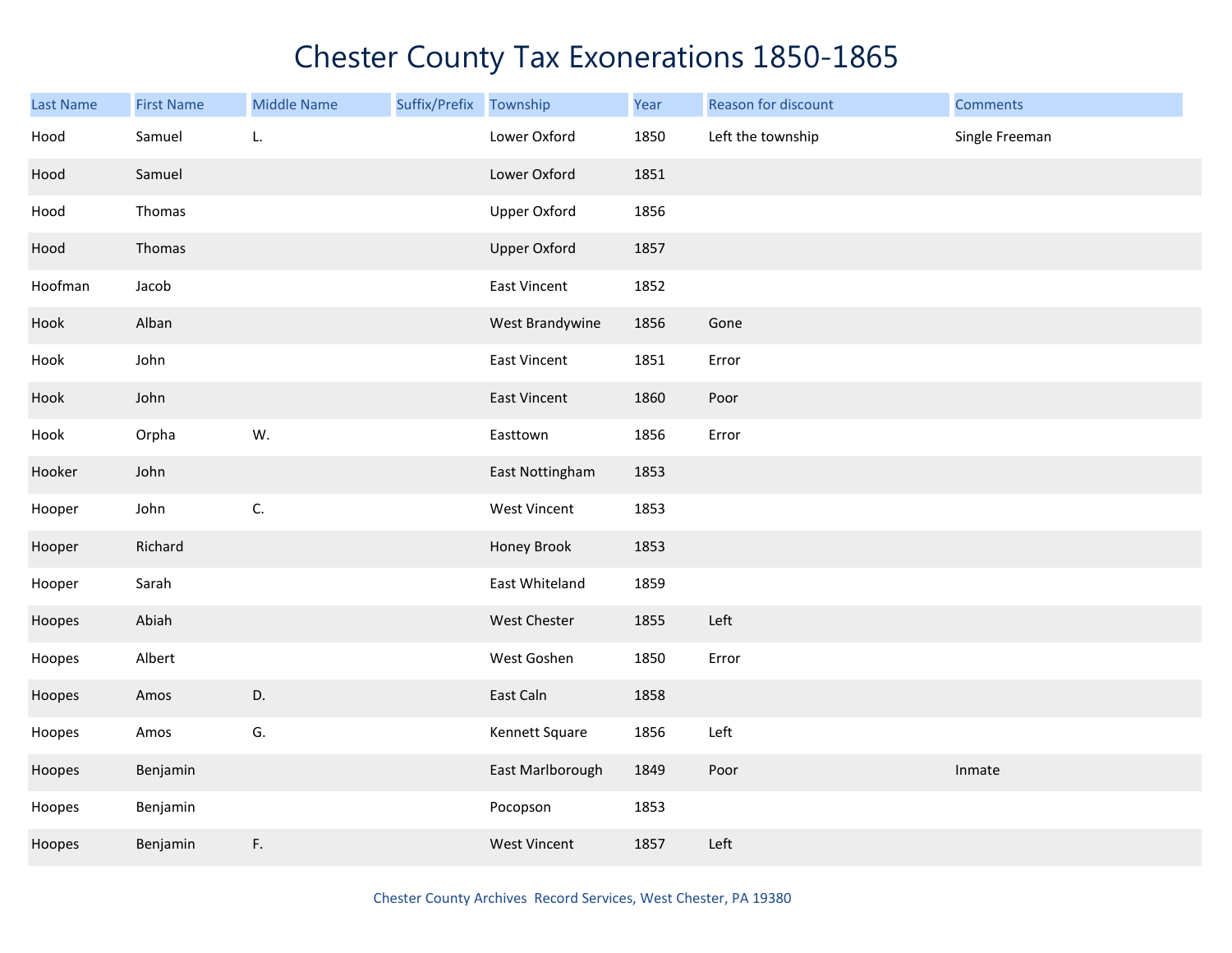| <b>Last Name</b> | <b>First Name</b> | <b>Middle Name</b> | Suffix/Prefix Township |                      | Year | Reason for discount | <b>Comments</b> |
|------------------|-------------------|--------------------|------------------------|----------------------|------|---------------------|-----------------|
| Hoopes           | Coleman           |                    |                        | West Fallowfield     | 1850 | Left the township   | Inmate          |
| Hoopes           | Cyrus             |                    |                        | West Chester         | 1860 | Gone to the War     |                 |
| Hoopes           | David             | J.                 |                        | Willistown           | 1865 | Left                |                 |
| Hoopes           | Edwin             |                    |                        | Westtown             | 1850 | Error               |                 |
| Hoopes           | Eli               | Υ.                 |                        | East Brandywine      | 1855 | Poor                |                 |
| Hoopes           | Eli               | Υ.                 |                        | East Brandywine      | 1856 | Poor                |                 |
| Hoopes           | Eli               | Υ.                 |                        | East Brandywine      | 1857 | Poor                |                 |
| Hoopes           | Eli               | Υ.                 |                        | East Brandywine      | 1860 |                     |                 |
| Hoopes           | Emor              |                    |                        | Londonderry          | 1850 | Poor & old          |                 |
| Hoopes           | Enos              |                    |                        | Kennett              | 1850 | Left township       | Single Freeman  |
| Hoopes           | Enos              |                    |                        | Kennett              | 1853 |                     |                 |
| Hoopes           | Frank             | T.                 |                        | Downingtown, East    | 1898 | Removed             |                 |
| Hoopes           | Garret            |                    |                        | <b>West Nantmeal</b> | 1860 | Left                |                 |
| Hoopes           | George            | W.                 |                        | East Caln            | 1854 | Error               |                 |
| Hoopes           | George            |                    |                        | East Marlborough     | 1852 |                     |                 |
| Hoopes           | George            | G.                 |                        | Pennsbury            | 1854 | Gone                |                 |
| Hoopes           | Hadley            |                    |                        | New Garden           | 1853 | Left                |                 |
| Hoopes           | Henry             |                    |                        | East Caln            | 1854 | Error               |                 |
| Hoopes           | Henry             |                    |                        | London Grove         | 1856 | Left                | Single Freeman  |
| Hoopes           | Holeday           |                    |                        | New Garden           | 1850 |                     |                 |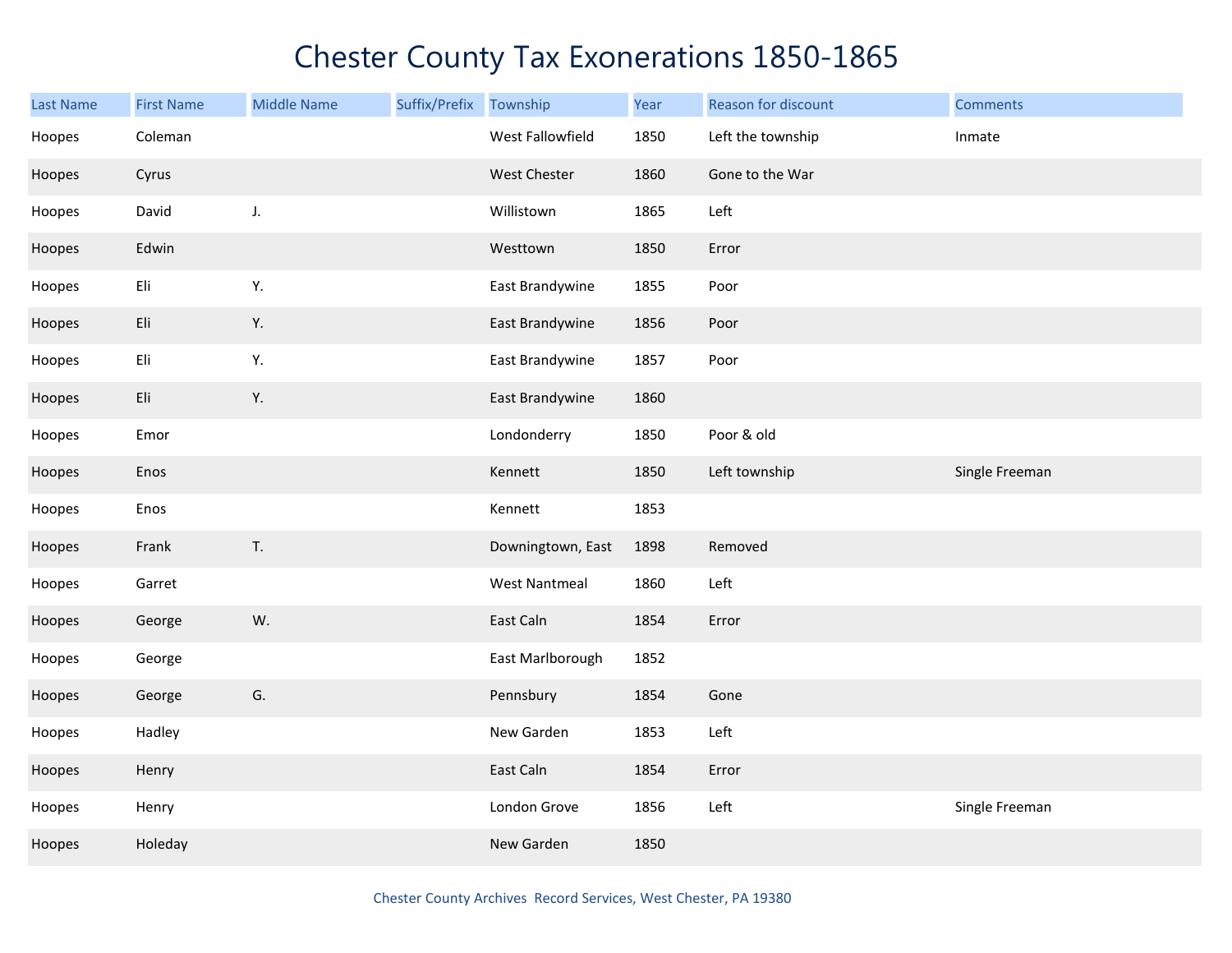| Last Name | <b>First Name</b> | <b>Middle Name</b> | Suffix/Prefix | Township          | Year | Reason for discount | <b>Comments</b> |
|-----------|-------------------|--------------------|---------------|-------------------|------|---------------------|-----------------|
| Hoopes    | Howard            |                    |               | East Caln         | 1858 |                     |                 |
| Hoopes    | Howard            | L.                 |               | Kennett Square    | 1857 | Error               |                 |
| Hoopes    | Isaac             |                    |               | East Marlborough  | 1852 |                     |                 |
| Hoopes    | Isaac             |                    |               | East Marlborough  | 1857 | Poor                |                 |
| Hoopes    | Isaac             |                    |               | East Marlborough  | 1859 | Poor                |                 |
| Hoopes    | Isaac             |                    |               | East Marlborough  | 1860 | Left                |                 |
| Hoopes    | Jacob             |                    |               | Newlin            | 1854 | Left                |                 |
| Hoopes    | Jacob             |                    |               | Pennsbury         | 1850 |                     |                 |
| Hoopes    | Jacob             |                    |               | Pocopson          | 1853 |                     |                 |
| Hoopes    | Jacob             |                    |               | Pocopson          | 1855 | Poor                |                 |
| Hoopes    | Jacob             |                    |               | Pocopson          | 1856 | Left                |                 |
| Hoopes    | James             |                    |               | Uwchlan           | 1857 | Left                |                 |
| Hoopes    | James             |                    |               | West Whiteland    | 1853 | Left                |                 |
| Hoopes    | Jefferis          |                    |               | Sadsbury          | 1853 | Left                |                 |
| Hoopes    | Jefferson         |                    |               | East Whiteland    | 1865 | Old & Poor          |                 |
| Hoopes    | John              |                    |               | East Caln         | 1853 |                     |                 |
| Hoopes    | Joseph            | D.                 |               | Downingtown, East | 1898 | Removed             |                 |
| Hoopes    | Joseph            |                    |               | East Caln         | 1853 |                     |                 |
| Hoopes    | Joseph            |                    |               | Honey Brook       | 1857 | Mistake             |                 |
| Hoopes    | Joseph            | Η.                 |               | West Chester      | 1860 | Left                |                 |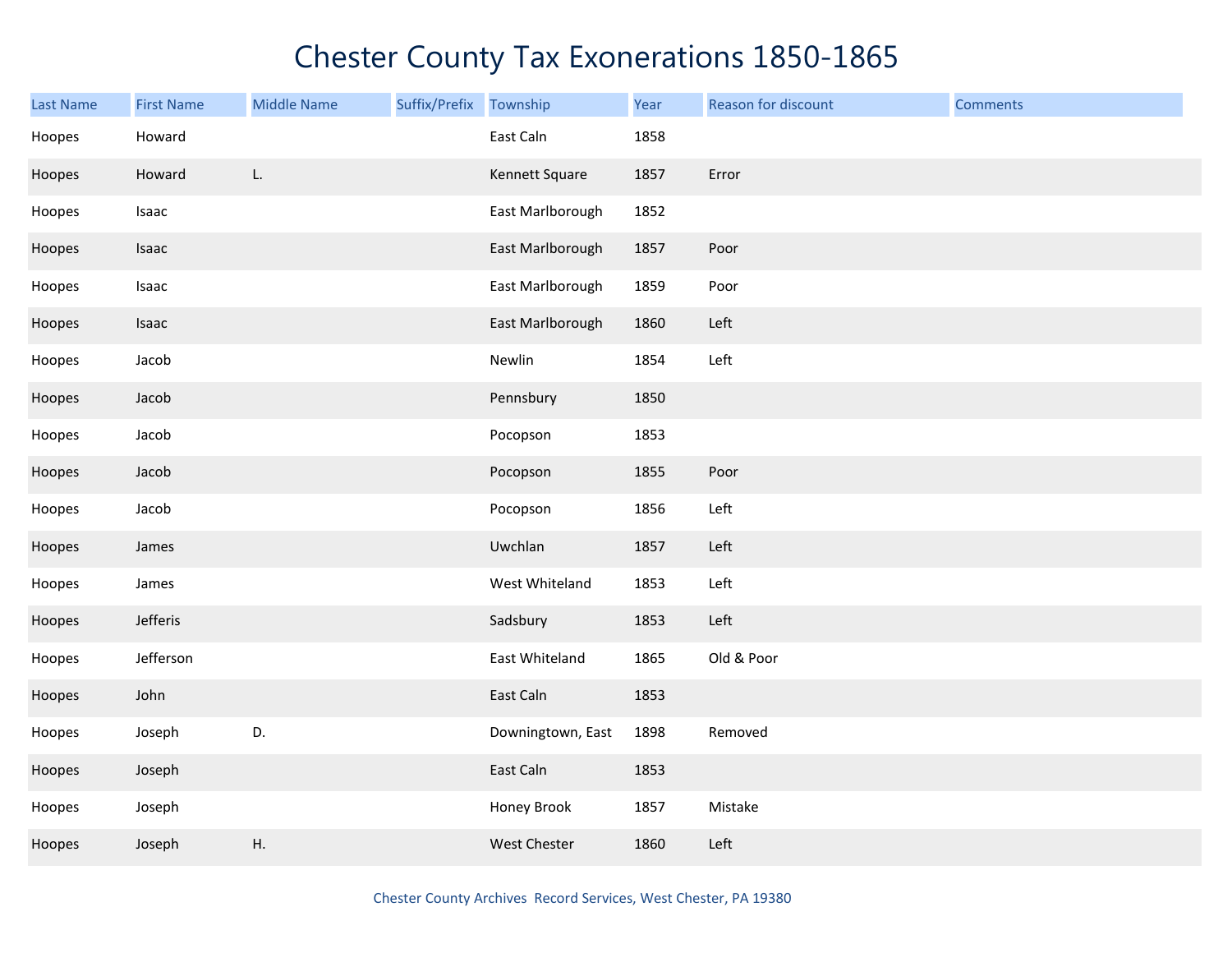| <b>Last Name</b> | <b>First Name</b> | <b>Middle Name</b> | Suffix/Prefix | Township         | Year | Reason for discount | <b>Comments</b> |
|------------------|-------------------|--------------------|---------------|------------------|------|---------------------|-----------------|
| Hoopes           | Joshua            |                    |               | West Whiteland   | 1850 | Unseated land       |                 |
| Hoopes           | Joshua            |                    |               | West Whiteland   | 1853 | Unseated land       |                 |
| Hoopes           | Joshua            |                    |               | West Whiteland   | 1860 | Unseated land       |                 |
| Hoopes           | Joshua            |                    |               | West Whiteland   | 1865 | Unseated land       |                 |
| Hoopes           | Kersey            |                    |               | London Grove     | 1853 | Error               |                 |
| Hoopes           | M.                |                    |               | Pennsbury        | 1856 |                     |                 |
| Hoopes           | Marshall          |                    |               | East Bradford    | 1851 | Cannot be found     | Inmate          |
| Hoopes           | Marshall          |                    |               | Pocopson         | 1853 |                     |                 |
| Hoopes           | Nelson            |                    |               | Pocopson         | 1850 | Left the township   | Single Freeman  |
| Hoopes           | Nelson            |                    |               | Pocopson         | 1854 | Poor                |                 |
| Hoopes           | Nelson            |                    |               | Pocopson         | 1855 | Sick                |                 |
| Hoopes           | Nelson            |                    |               | Pocopson         | 1856 | Deceased            |                 |
| Hoopes           | Ρ.                | W.                 |               | West Chester     | 1865 | Left                |                 |
| Hoopes           | Phineas           |                    |               | East Marlborough | 1850 | Left                | Inmate          |
| Hoopes           | Phinehas          | L.                 |               | East Bradford    | 1851 | Cannot be found     | Inmate          |
| Hoopes           | Pierce            |                    | Jr.           | West Chester     | 1865 | Left                |                 |
| Hoopes           | S.                |                    |               | West Chester     | 1857 | Left                |                 |
| Hoopes           | Samuel            |                    |               | London Grove     | 1856 | Mistake             |                 |
| Hoopes           | Sandwith          |                    |               | East Bradford    | 1859 | Left                |                 |
| Hoopes           | Stephen           |                    |               | East Bradford    | 1853 |                     |                 |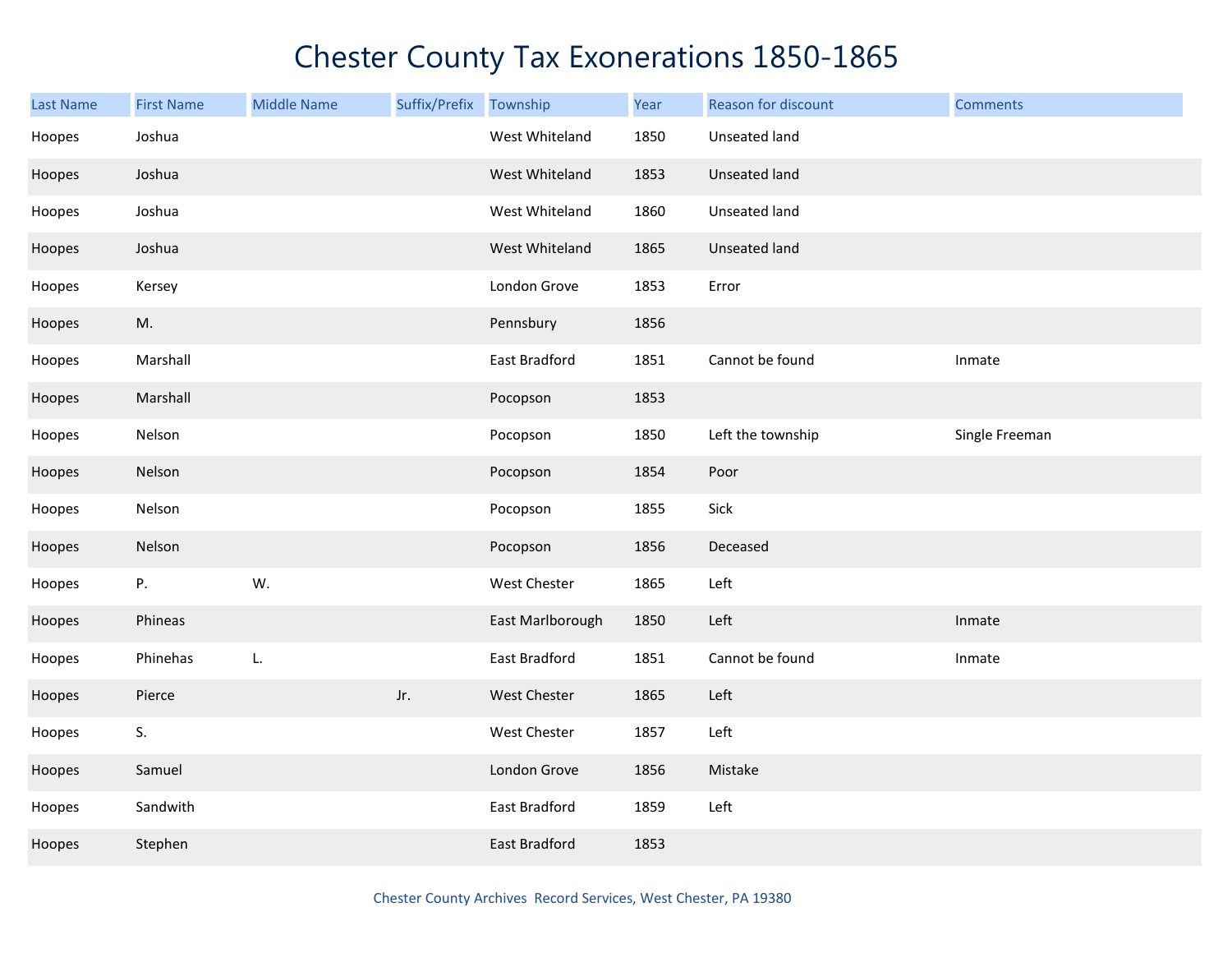| <b>Last Name</b> | <b>First Name</b> | <b>Middle Name</b> | Suffix/Prefix | Township         | Year | Reason for discount | <b>Comments</b> |
|------------------|-------------------|--------------------|---------------|------------------|------|---------------------|-----------------|
| Hoopes           | Stephen           |                    |               | East Bradford    | 1857 | Poor                |                 |
| Hoopes           | Thomas            |                    |               | Tredyffrin       | 1855 | Left                |                 |
| Hoopes           | William           | В.                 |               | Downingtown      | 1860 | Error               |                 |
| Hoopes           | William           |                    |               | West Marlborough | 1850 | Poor                |                 |
| Hoops            | Amos              |                    |               | London Grove     | 1859 | Left                |                 |
| Hoops            | William           |                    |               | West Marlborough | 1851 |                     |                 |
| Hoover           | Davis             |                    |               | Highland         | 1857 | Left                |                 |
| Hoover           | Davis             |                    |               | Sadsbury         | 1853 | Left                |                 |
| Hoover           | Davis             |                    |               | Sadsbury         | 1857 | Left                |                 |
| Hoover           | James             |                    |               | Sadsbury         | 1856 | Under age           |                 |
| Hoover           | John              |                    |               | West Whiteland   | 1853 | Not found           |                 |
| Hoover           | Mathias           |                    |               | Sadsbury         | 1853 | Left                |                 |
| Hoover           | Tican             |                    |               | Sadsbury         | 1850 |                     | Inmate          |
| Hope             | John              | S.                 |               | Valley           | 1857 | Left                |                 |
| Hopkins          | E.                |                    |               | New London       | 1850 | Left township       | Inmate          |
| Hopkins          | Ezekiel           |                    |               | East Nottingham  | 1853 | Left                |                 |
| Hopkins          | Mathew            | M.                 |               | West Goshen      | 1860 | Left                |                 |
| Hopkins          | Matthew           |                    |               | Valley           | 1856 | In Jail             |                 |
| Hopkins          | Nicholas          |                    |               | Kennett          | 1850 |                     | Crossed out     |
| Hopkins          | Thomas            |                    |               | East Whiteland   | 1850 |                     |                 |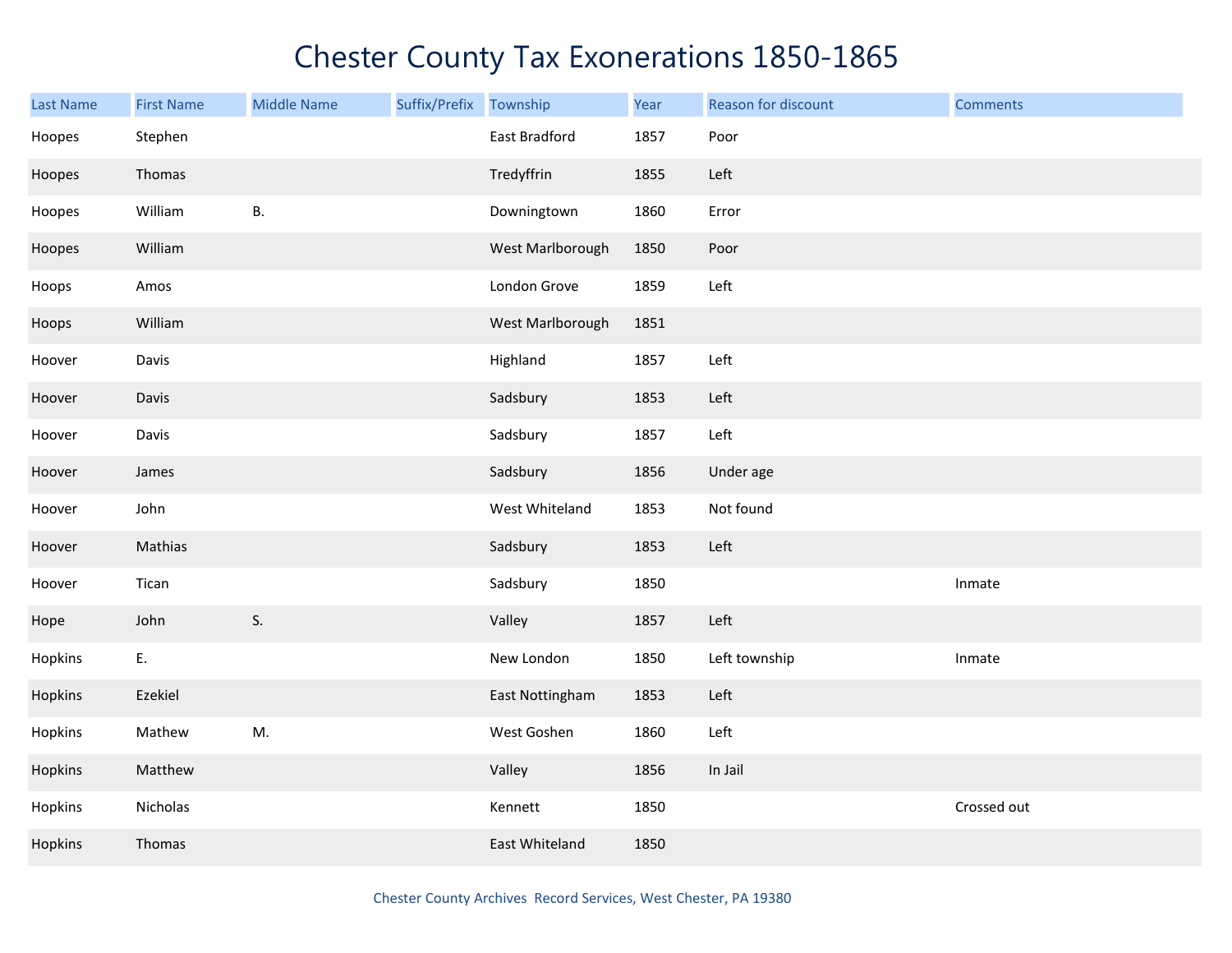| <b>Last Name</b> | <b>First Name</b> | <b>Middle Name</b> | Suffix/Prefix | Township            | Year | Reason for discount | <b>Comments</b> |
|------------------|-------------------|--------------------|---------------|---------------------|------|---------------------|-----------------|
| Hopkins          | Thomas            |                    |               | East Whiteland      | 1854 |                     |                 |
| Hopkins          | Thomas            |                    |               | East Whiteland      | 1855 |                     |                 |
| Hopkins          | Thomas            |                    |               | East Whiteland      | 1856 | Poor                |                 |
| Hopkins          | Thomas            |                    |               | East Whiteland      | 1857 | Poor                |                 |
| Hopkins          | Wash              |                    |               | Londonderry         | 1856 | Left                |                 |
| Hopkins          | William           |                    |               | Londonderry         | 1856 | Left                |                 |
| Hopper           | George            |                    |               | Lower Oxford        | 1857 | Poor                | Inmate          |
| Hopple           | George            |                    |               | <b>Upper Oxford</b> | 1857 | Left                |                 |
| Hopps            | James             |                    |               | West Chester        | 1859 | Left                |                 |
| Hopton           | Washington        |                    |               | Londonderry         | 1857 | Left                |                 |
| Hopton           | William           |                    |               | Londonderry         | 1857 | Left                |                 |
| Horn             | William           |                    |               | Phoenixville        | 1860 | Left                |                 |
| Horne            | David             | А.                 |               | New Garden          | 1856 | Poor                |                 |
| Horner           | Michael           |                    |               | East Whiteland      | 1850 |                     |                 |
| Horner           | Michael           |                    |               | East Whiteland      | 1857 | Poor                |                 |
| Horner           | Michael           |                    |               | East Whiteland      | 1859 | Poor                |                 |
| Hortey           | Patrick           |                    |               | Pennsbury           | 1854 | Poor                |                 |
| Hoskins          | Robert            |                    |               | West Goshen         | 1850 | Pays freehold tax   |                 |
| Hoster           | Edwin             |                    |               | Sadsbury            | 1850 | Gone                | Inmate          |
| Hostler          | John              |                    |               | East Brandywine     | 1853 | Left                |                 |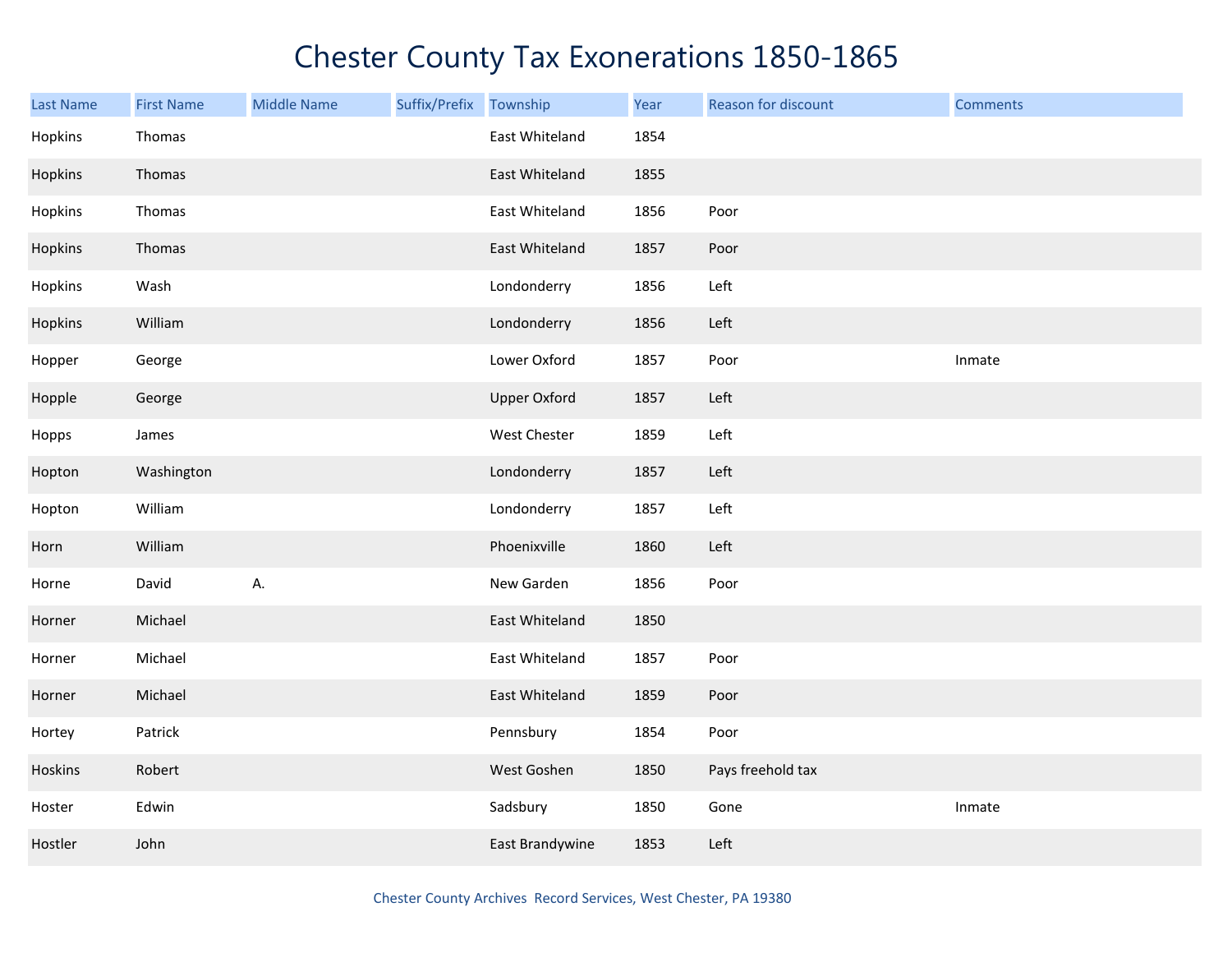| Last Name | <b>First Name</b> | <b>Middle Name</b> | Suffix/Prefix | Township        | Year | Reason for discount | <b>Comments</b> |
|-----------|-------------------|--------------------|---------------|-----------------|------|---------------------|-----------------|
| Hostler   | John              |                    |               | East Brandywine | 1856 | Left                |                 |
| Hotchkins | В.                | Β.                 |               | Wallace         | 1859 | Left                |                 |
| Houck     | Frank             |                    |               | South Coventry  | 1898 |                     | Single Freeman  |
| Houck     | Frederick         |                    |               | Warwick         | 1853 | Left                |                 |
| Houck     | Frederick         |                    | Jr.           | Warwick         | 1859 | Left                |                 |
| Houck     | Frederick         |                    | Sr.           | Warwick         | 1859 | Left                |                 |
| Houck     | Frederick         |                    | Sr.           | Warwick         | 1860 |                     |                 |
| Houck     | Henry             |                    |               | Warwick         | 1853 | Left                |                 |
| Houck     | Isaac             |                    |               | Franklin        | 1857 | Left                |                 |
| Houck     | Jacob             |                    | Jr.           | Warwick         | 1860 | Poor                |                 |
| Houck     | Jesse             | Η.                 |               | Warwick         | 1856 |                     |                 |
| Houck     | Jesse             | J.                 |               | Warwick         | 1856 |                     |                 |
| Houck     | Jesse             | Η.                 |               | Warwick         | 1860 | Left                |                 |
| Houck     | Jesse             | $J_{\star}$        |               | Warwick         | 1865 | Error               |                 |
| Houck     | John              |                    | Jr.           | Warwick         | 1853 | Gone                |                 |
| Houck     | John              |                    |               | Warwick         | 1856 |                     |                 |
| Houck     | Philip            |                    |               | East Pikeland   | 1860 | Left                |                 |
| Houck     | Phillip           |                    |               | Warwick         | 1853 | Left                |                 |
| Houck     | Phillip           |                    |               | Warwick         | 1857 |                     |                 |
| Houck     | William           | Η.                 |               | Warwick         | 1865 | Left                |                 |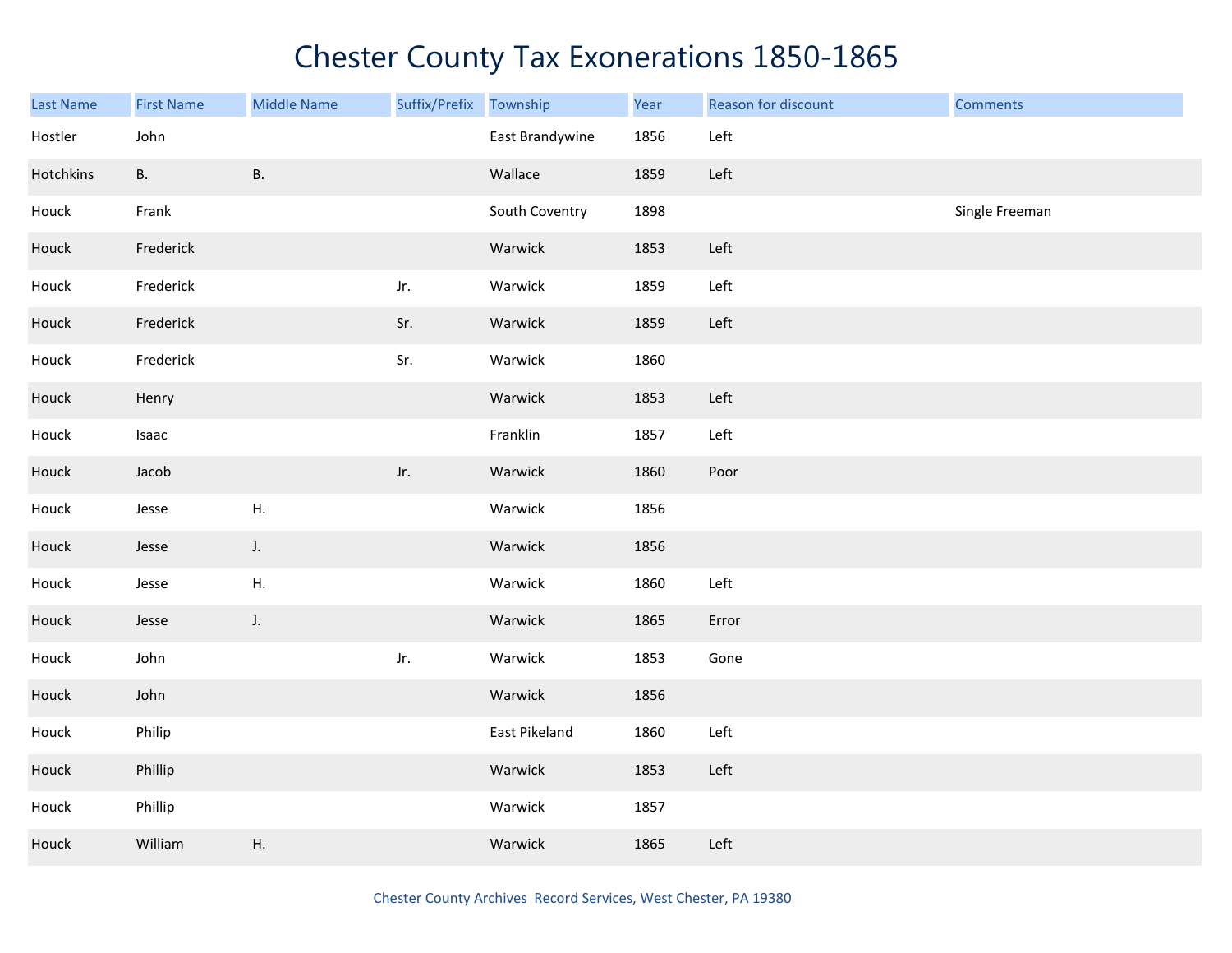| Last Name | <b>First Name</b> | <b>Middle Name</b> | Suffix/Prefix Township |                      | Year | Reason for discount | <b>Comments</b> |
|-----------|-------------------|--------------------|------------------------|----------------------|------|---------------------|-----------------|
| Houghten  | William           |                    |                        | West Chester         | 1857 | Error               |                 |
| Houke     | Franklin          |                    |                        | West Pikeland        | 1865 | Left                |                 |
| Hoult     | Ezar              |                    |                        | West Fallowfield     | 1855 | Moved               |                 |
| Houpt     | Anthony           |                    |                        | East Nottingham      | 1855 |                     |                 |
| Houpt     | Isaac             |                    |                        | Franklin             | 1856 | Left                |                 |
| House     | Daniel            |                    |                        | East Vincent         | 1850 | Error               |                 |
| House     | Daniel            |                    |                        | South Coventry       | 1855 | Poor                |                 |
| House     | Jacob             |                    |                        | North Coventry       | 1850 | Refuses to pay      | Single Freeman  |
| House     | Samuel            |                    |                        | West Nottingham      | 1853 |                     |                 |
| House     | Samuel            |                    |                        | West Nottingham      | 1857 | No Dog              |                 |
| Houseman  | Daniel            |                    |                        | East Caln            | 1853 |                     |                 |
| Houseman  | Davis             | <b>B.</b>          |                        | Wallace              | 1859 | Left                |                 |
| Houseman  | Isaac             |                    |                        | South Coventry       | 1853 | Left                |                 |
| Housman   | John              |                    |                        | <b>East Nantmeal</b> | 1850 | Left                |                 |
| Howard    | Andrew            |                    |                        | New Garden           | 1860 | Poor                |                 |
| Howard    | James             |                    |                        | Wallace              | 1860 | Left the township   |                 |
| Howard    | John              |                    |                        | East Nottingham      | 1859 | Very poor           |                 |
| Howard    | John              | T.                 |                        | London Grove         | 1865 | Left                |                 |
| Howard    | John              |                    |                        | New Garden           | 1857 | Poor                |                 |
| Howard    | John              |                    |                        | New Garden           | 1859 | Poor                |                 |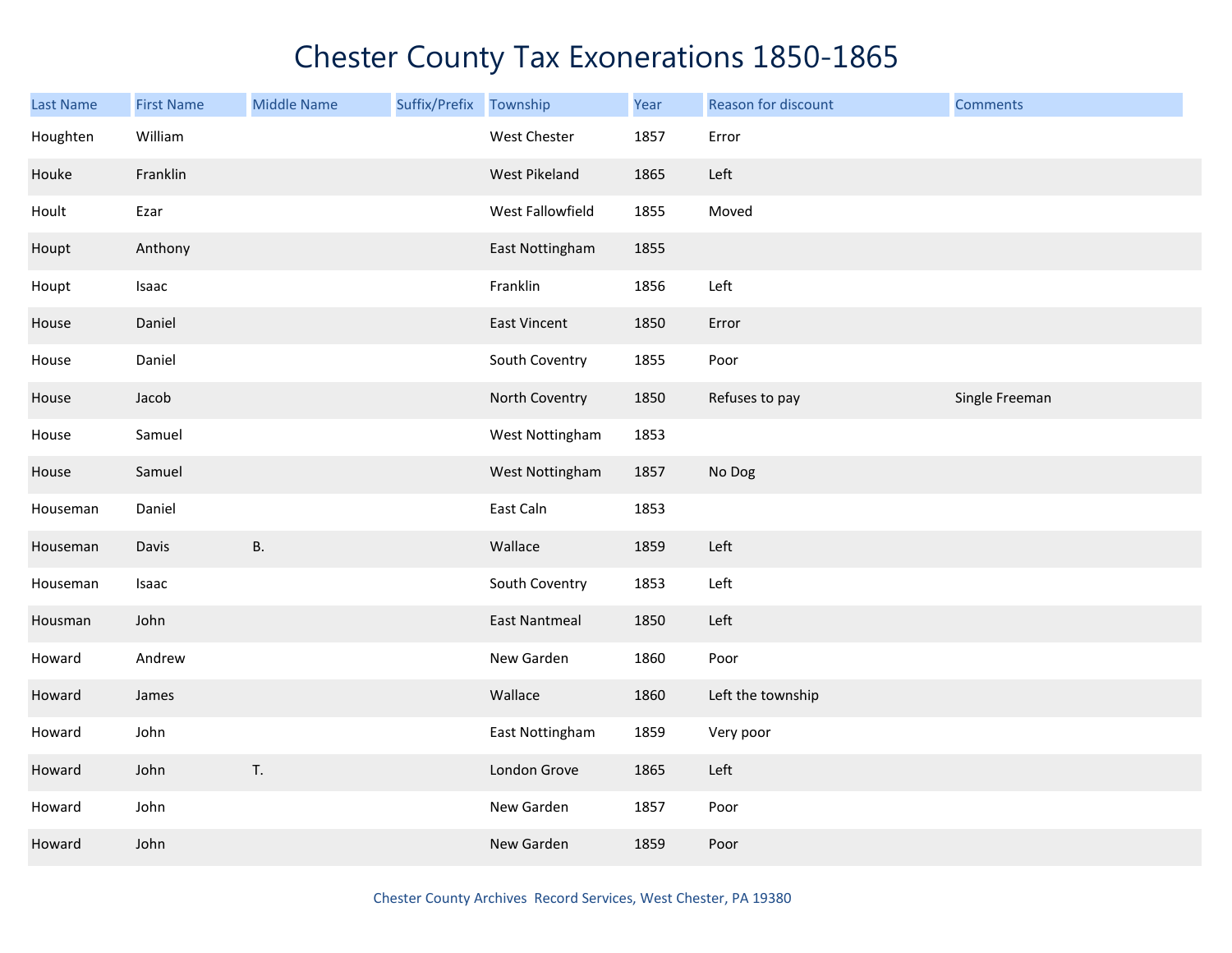| <b>Last Name</b> | <b>First Name</b> | <b>Middle Name</b> | Suffix/Prefix | Township          | Year | Reason for discount | <b>Comments</b>            |
|------------------|-------------------|--------------------|---------------|-------------------|------|---------------------|----------------------------|
| Howard           | Oscar             |                    |               | Tredyffrin        | 1859 | Left                |                            |
| Howe             | Thomas            |                    |               | Phoenixville      | 1860 | Left                |                            |
| Howell           |                   |                    | & Lyle        | Franklin          | 1856 | Taxed too much      |                            |
| Howell           | Edwin             |                    |               | Franklin          | 1857 | Left                |                            |
| Howell           | Edwin             |                    |               | Kennett           | 1860 | Left                |                            |
| Howell           | Harriet           | Ε.                 |               | Phoenixville      | 1897 | Can't be collected  | 1st & 2nd & 4th & 6th Ward |
| Howell           | John              | W.                 |               | Downingtown       | 1860 |                     |                            |
| Howell           | Matthew           |                    |               | Sadsbury          | 1857 | Left                |                            |
| Howerd           | Cesar             |                    |               | Pennsbury         | 1853 |                     |                            |
| Howett           | Amos              |                    |               | West Nottingham   | 1859 | Left                |                            |
| Howett           | John              |                    |               | West Nottingham   | 1857 | Poor                |                            |
| Hoy              | John              |                    |               | West Chester      | 1857 | Left                |                            |
| Hoyle            | John              |                    |               | Downingtown, East | 1898 | Not a citizen       |                            |
| Hudder           | Martha            |                    |               | East Nottingham   | 1834 | No Dog              |                            |
| Hudders          | Joseph            |                    | Heirs of      | East Nottingham   | 1853 |                     |                            |
| Hudders          | Thomas            | S.                 |               | Oxford Borough    | 1856 | Poor                |                            |
| Hudders          | Thomas            |                    |               | Oxford Borough    | 1865 | Not in township     |                            |
| Hudson           | Benjamin          |                    |               | East Nottingham   | 1834 | No Dog              |                            |
| Hudson           | Robert            |                    |               | Charlestown       | 1850 | Left                | Inmate                     |
| Hues             | Henry             |                    |               | North Coventry    | 1850 | Left the township   | Single Freeman             |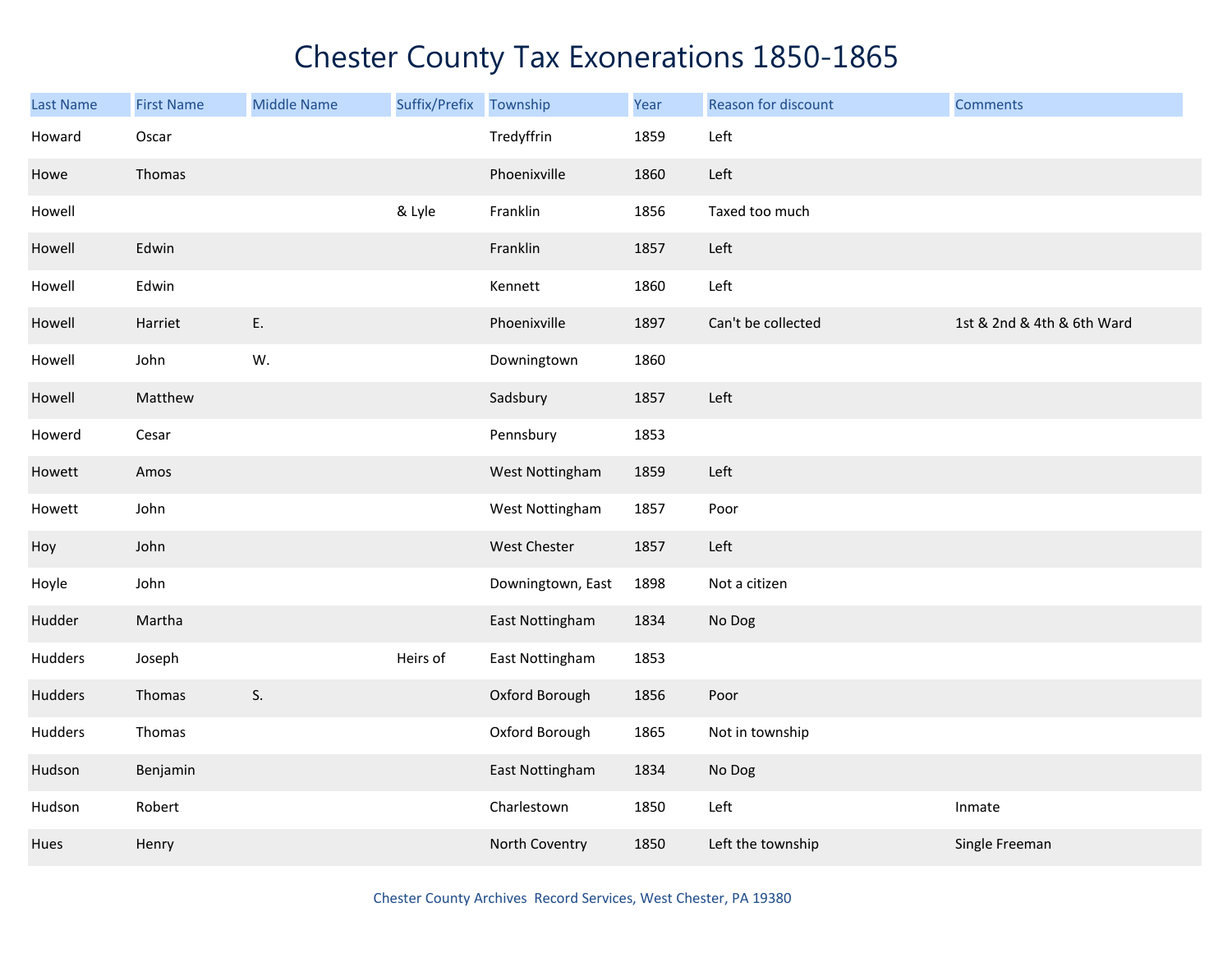| <b>Last Name</b> | <b>First Name</b> | <b>Middle Name</b> | Suffix/Prefix | Township             | Year | Reason for discount | <b>Comments</b> |
|------------------|-------------------|--------------------|---------------|----------------------|------|---------------------|-----------------|
| Hues             | John              |                    |               | West Vincent         | 1853 |                     |                 |
| Huey             | Samuel            |                    |               | Willistown           | 1857 | Unable to pay       |                 |
| Hufnell          | Peter             |                    |               | New Garden           | 1850 |                     |                 |
| Hufty            | Joseph            |                    |               | <b>East Nantmeal</b> | 1857 |                     |                 |
| Hufty            | Samuel            |                    |               | <b>East Nantmeal</b> | 1855 | Error               |                 |
| Huggans          | David             |                    |               | East Bradford        | 1857 | Left                |                 |
| Huggins          | David             |                    |               | West Goshen          | 1857 | Left                |                 |
| Huggins          | David             |                    |               | West Whiteland       | 1860 | Left                |                 |
| Huggins          | Josiah            |                    |               | East Bradford        | 1860 | Left                |                 |
| Hughes           | Alexander         |                    |               | East Nottingham      | 1850 | No Dog              |                 |
| Hughes           | Alexander         |                    |               | East Nottingham      | 1853 | Not in township     |                 |
| Hughes           | Alexander         |                    |               | New London           | 1852 | Left                |                 |
| Hughes           | Baldwin           |                    |               | Thornbury            | 1857 | Left                |                 |
| Hughes           | Benjamin          |                    |               | Uwchlan              | 1857 | Left                |                 |
| Hughes           | Charles           | V.                 |               | Downingtown, East    | 1898 | Removed             |                 |
| Hughes           | Charles           | M.                 |               | East Marlborough     | 1849 | Left                | Single Freeman  |
| Hughes           | David             |                    |               | Lower Oxford         | 1859 |                     |                 |
| Hughes           | David             |                    |               | Sadsbury             | 1865 | Left                |                 |
| Hughes           | David             |                    |               | Uwchlan              | 1852 | Left                |                 |
| Hughes           | Edward            |                    |               | Warwick              | 1860 | Left                |                 |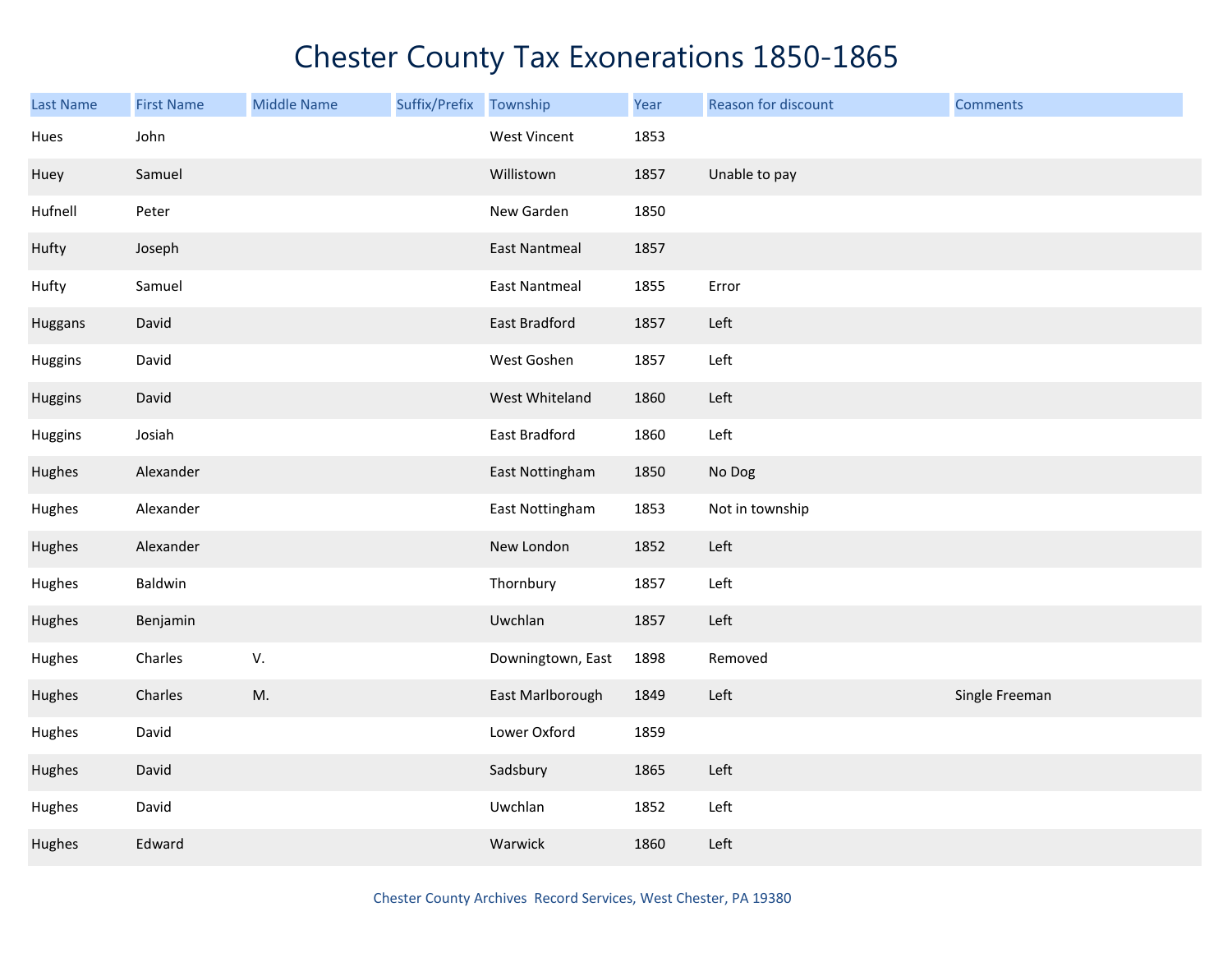| <b>Last Name</b> | <b>First Name</b> | <b>Middle Name</b> | Suffix/Prefix | Township            | Year | Reason for discount | <b>Comments</b> |
|------------------|-------------------|--------------------|---------------|---------------------|------|---------------------|-----------------|
| Hughes           | Elias             |                    |               | South Coventry      | 1850 | Volunteer (Militia) |                 |
| Hughes           | Elias             |                    |               | South Coventry      | 1850 | Poor                | Inmate          |
| Hughes           | Elias             |                    |               | Warwick             | 1853 | Gone                |                 |
| Hughes           | Isaac             |                    |               | Warwick             | 1850 | Left                |                 |
| Hughes           | Jacob             |                    |               | Warwick             | 1857 |                     |                 |
| Hughes           | James             | $\mathsf{C}.$      |               | Phoenixville        | 1897 | Can't collect       | 4th & 5th Ward  |
| Hughes           | James             |                    |               | West Chester        | 1860 | Left                |                 |
| Hughes           | John              | U.                 |               | Charlestown         | 1855 | Poor                |                 |
| Hughes           | John              | V.                 |               | Charlestown         | 1860 | Crazy               |                 |
| Hughes           | John              |                    |               | East Brandywine     | 1853 | Left                |                 |
| Hughes           | John              |                    |               | Phoenixville        | 1860 | Left                |                 |
| Hughes           | John              |                    |               | Sadsbury            | 1850 | Too poor to pay     | Inmate          |
| Hughes           | John              |                    |               | Valley              | 1855 | Left                |                 |
| Hughes           | John              |                    |               | Warwick             | 1853 | Gone                |                 |
| Hughes           | John              |                    |               | Warwick             | 1860 | Left                |                 |
| Hughes           | John              |                    |               | <b>West Vincent</b> | 1860 | Poor                |                 |
| Hughes           | John              | G.                 |               | <b>West Vincent</b> | 1865 | Left                |                 |
| Hughes           | Joseph            |                    |               | East Bradford       | 1857 | Left                |                 |
| Hughes           | Joseph            |                    |               | West Whiteland      | 1865 | Left                |                 |
| Hughes           | Martin            |                    |               | Sadsbury            | 1850 | Poor                | Single Freeman  |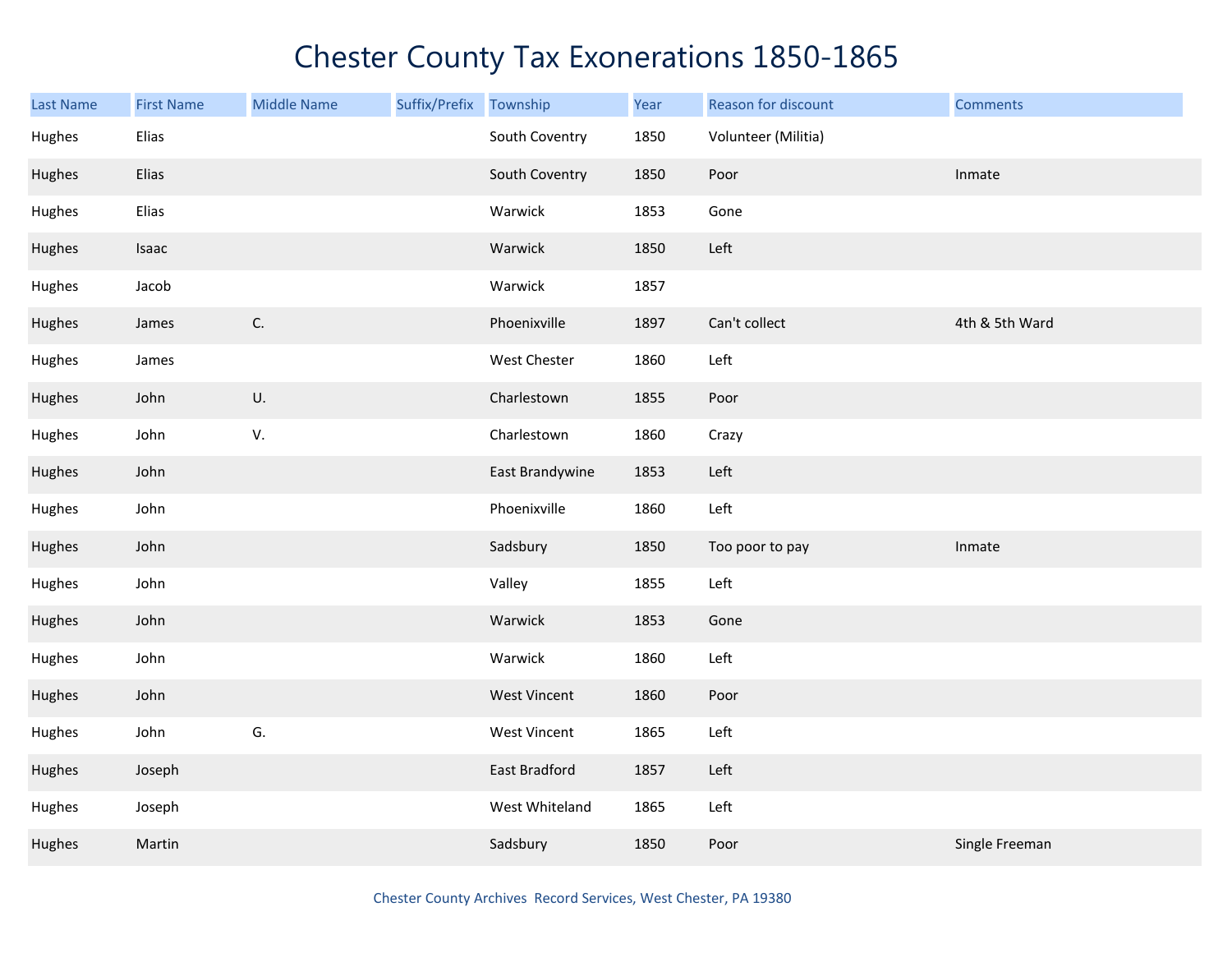| Last Name | <b>First Name</b> | <b>Middle Name</b> | Suffix/Prefix Township |                      | Year | Reason for discount | <b>Comments</b> |
|-----------|-------------------|--------------------|------------------------|----------------------|------|---------------------|-----------------|
| Hughes    | Mary              | А.                 |                        | London Grove         | 1856 | Mistake             |                 |
| Hughes    | Owen              |                    |                        | East Marlborough     | 1859 | "I don't know"      |                 |
| Hughes    | Owen              |                    |                        | Warwick              | 1860 | Dead                |                 |
| Hughes    | Thomas            |                    |                        | Phoenixville         | 1860 | Poor                |                 |
| Hughes    | Thomas            |                    |                        | Phoenixville         | 1860 | Left                |                 |
| Hughes    | William           |                    |                        | West Whiteland       | 1865 | Left                |                 |
| Hughs     | Alexander         |                    |                        | East Nottingham      | 1857 | Left                |                 |
| Hughs     | Barney            |                    |                        | Phoenixville         | 1860 | Left                |                 |
| Hughs     | David             |                    | Jr.                    | East Brandywine      | 1855 | Left                |                 |
| Hughs     | Edward            |                    |                        | Warwick              | 1859 | Not found           |                 |
| Hughs     | Elias             |                    |                        | South Coventry       | 1851 |                     |                 |
| Hughs     | Isaac             |                    |                        | Warwick              | 1859 | Left                |                 |
| Hughs     | John              |                    |                        | Warwick              | 1859 | Poor                |                 |
| Hughs     | John              |                    |                        | Warwick              | 1865 | Poor                |                 |
| Hughston  | William           |                    |                        | Penn                 | 1852 | Left                |                 |
| Hugins    | David             |                    |                        | East Bradford        | 1853 |                     |                 |
| Hulford   | Jesse             |                    |                        | Kennett Square       | 1859 | Left                |                 |
| Hulley    | Joseph            |                    |                        | Warwick              | 1859 | Not found           |                 |
| Hully     | Joseph            |                    |                        | <b>East Nantmeal</b> | 1853 | Gone                |                 |
| Humes     | David             |                    |                        | London Grove         | 1855 | New Garden          |                 |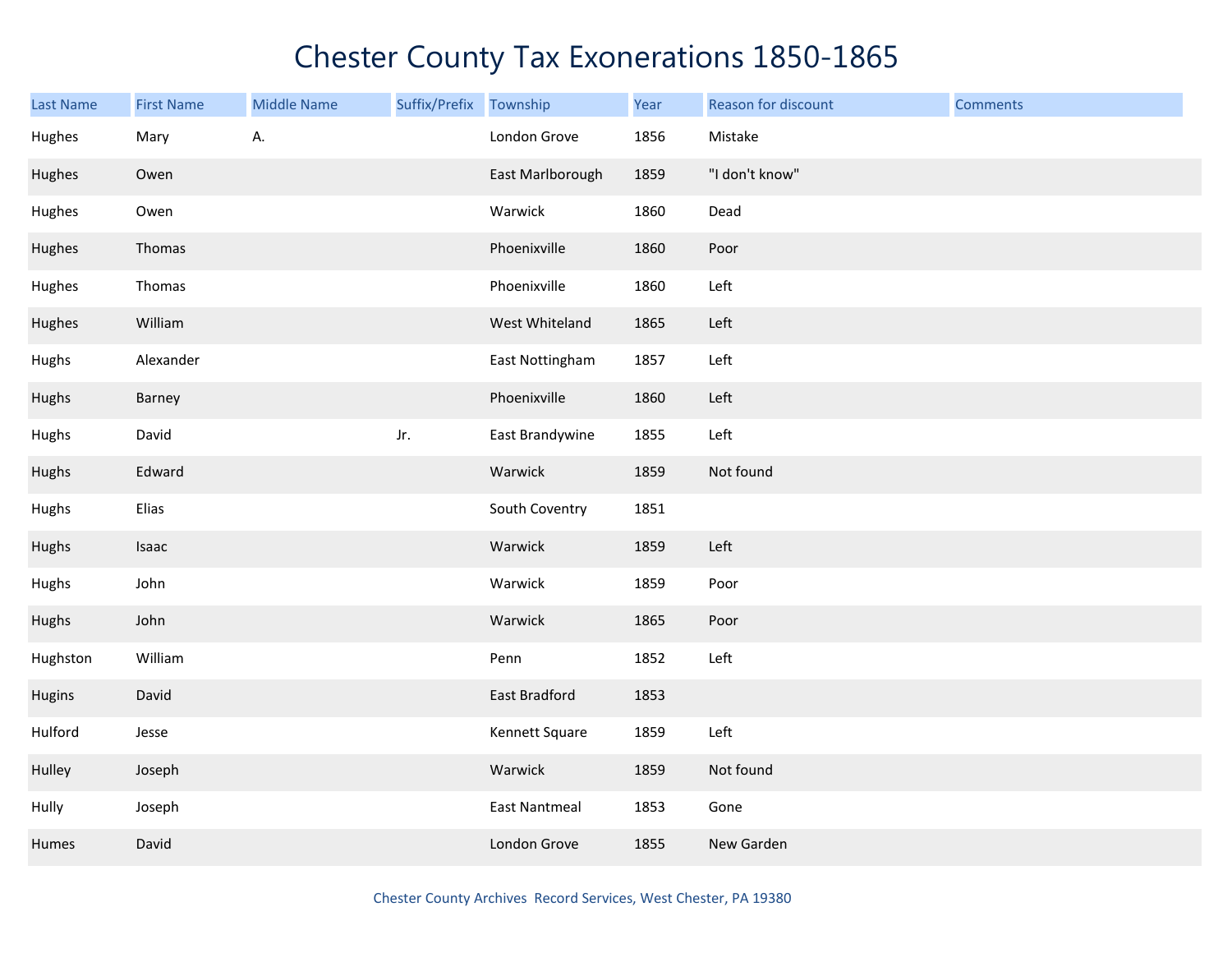| Last Name    | <b>First Name</b> | <b>Middle Name</b> | Suffix/Prefix Township |                     | Year | Reason for discount | <b>Comments</b> |
|--------------|-------------------|--------------------|------------------------|---------------------|------|---------------------|-----------------|
| Humes        | James             |                    |                        | Easttown            | 1857 | Poor                |                 |
| Humes        | Samuel            |                    |                        | Franklin            | 1857 | Poor                |                 |
| Humes        | Thomas            |                    |                        | Franklin            | 1854 | Left                |                 |
| Hummel       | Jacob             |                    |                        | West Chester        | 1854 | Left                |                 |
| Hummel       | John              |                    |                        | <b>East Vincent</b> | 1850 | Not found           |                 |
| Hummell      | Isaac             |                    |                        | Tredyffrin          | 1860 | Left                |                 |
| Humphreville | Benjamin          |                    |                        | Easttown            | 1860 | Left                |                 |
| Humphrey     | George            |                    |                        | Lower Oxford        | 1865 | Left                |                 |
| Humphrey     | Harvey            |                    |                        | Downingtown         | 1860 |                     |                 |
| Humphrey     | Samuel            |                    |                        | West Pikeland       | 1865 | Not in township     |                 |
| Humphreys    | Isaac             |                    |                        | West Bradford       | 1859 | Left                |                 |
| Humphry      | George            |                    |                        | West Caln           | 1857 |                     |                 |
| Humpton      | Hanford           |                    |                        | Sadsbury            | 1856 | Left                |                 |
| Humpton      | Lewis             |                    |                        | Sadsbury            | 1853 | Left                |                 |
| Humpton      | Lewis             |                    |                        | Sadsbury            | 1854 | Dead                |                 |
| Hunchbager   | Joseph            |                    |                        | East Vincent        | 1852 |                     |                 |
| Hunsberger   | Joseph            |                    |                        | East Vincent        | 1853 | Left                |                 |
| Hunsberry    | Martin            | В.                 |                        | East Vincent        | 1859 | Left                |                 |
| Hunsicker    | James             | W.                 |                        | Phoenixville        | 1897 |                     | 4th & 5th Ward  |
| Hunsicker    | Joshua            |                    |                        | Valley              | 1859 | Left                |                 |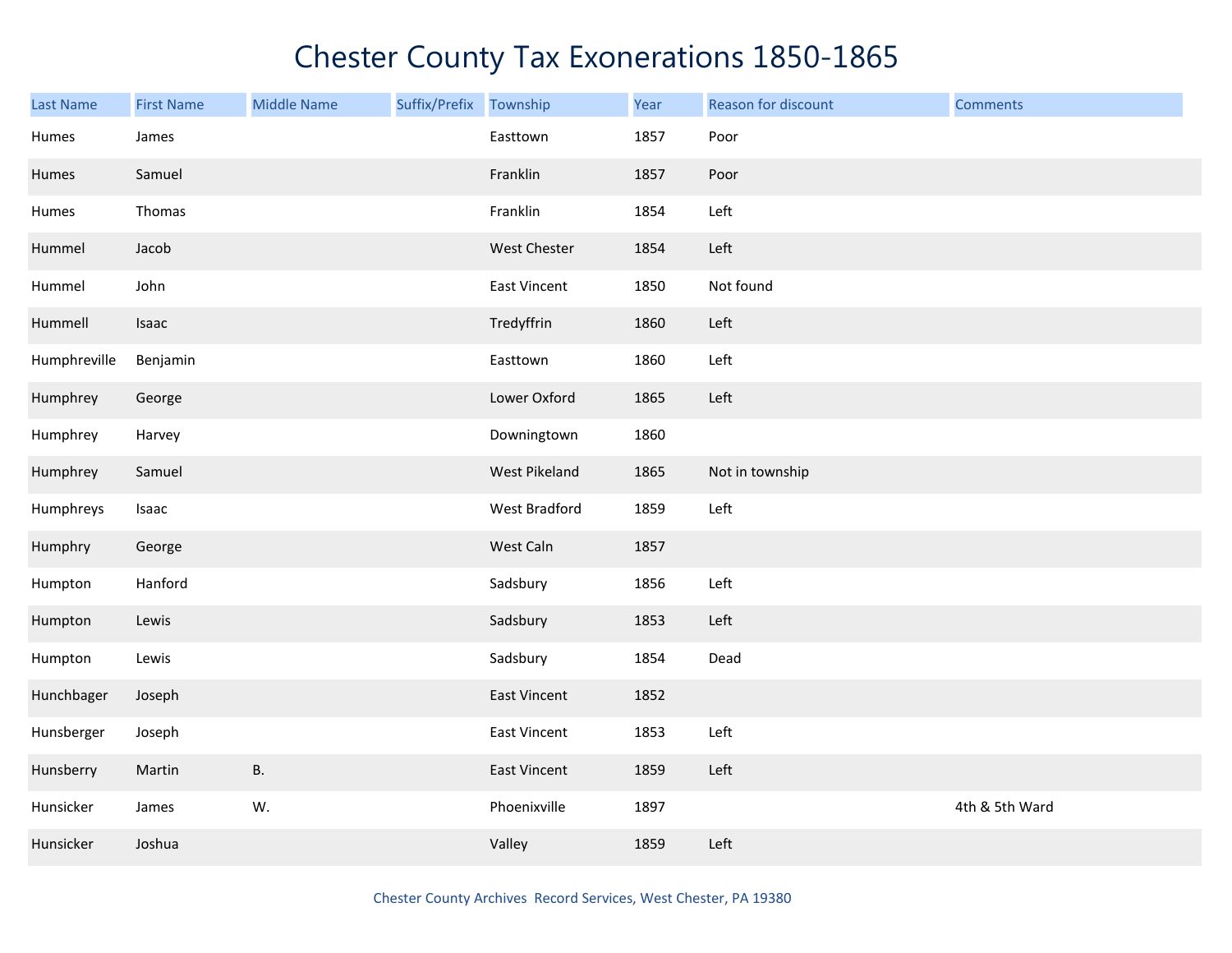| <b>Last Name</b> | <b>First Name</b> | <b>Middle Name</b> | Suffix/Prefix Township |                      | Year | Reason for discount         | <b>Comments</b>            |
|------------------|-------------------|--------------------|------------------------|----------------------|------|-----------------------------|----------------------------|
| Hunt             | Charles           | J.                 |                        | West Chester         | 1865 | Left                        |                            |
| Hunter           | <b>B.</b>         |                    |                        | West Fallowfield     | 1860 | Paid in West Chester        |                            |
| Hunter           | Cyrus             |                    |                        | West Caln            | 1850 |                             |                            |
| Hunter           | George            | W.                 |                        | <b>West Nantmeal</b> | 1853 | Deceased                    |                            |
| Hunter           | Harriet           | Ε.                 |                        | Phoenixville         | 1897 | Removed, can't be collected | 1st & 2nd & 4th & 6th Ward |
| Hunter           | Isaac             |                    |                        | West Whiteland       | 1860 | Land                        |                            |
| Hunter           | James             | J.                 |                        | Uwchlan              | 1853 |                             |                            |
| Hunter           | John              | А.                 |                        | Kennett Square       | 1860 | Left                        |                            |
| Hunter           | John              |                    |                        | West Bradford        | 1850 |                             |                            |
| Hunter           | John              |                    |                        | West Chester         | 1853 |                             |                            |
| Hunter           | Richard           |                    |                        | East Whiteland       | 1860 | Left                        |                            |
| Hunter           | Richard           |                    |                        | West Pikeland        | 1857 | Left the township           |                            |
| Hunter           | Samuel            |                    |                        | East Caln            | 1853 |                             |                            |
| Hunter           | Samuel            |                    |                        | East Marlborough     | 1857 | Left                        |                            |
| Hunter           | Samuel            |                    |                        | Uwchlan              | 1855 | Left                        |                            |
| Hunter           | W.                | C.                 |                        | London Grove         | 1859 | Left                        |                            |
| Hunter           | William           |                    |                        | East Whiteland       | 1856 | Left                        |                            |
| Hunter           | William           |                    |                        | London Grove         | 1857 | Poor                        |                            |
| Hunter           | William           | C.                 |                        | West Marlborough     | 1860 | Left                        |                            |
| Hunter           | William           |                    |                        | Willistown           | 1859 |                             |                            |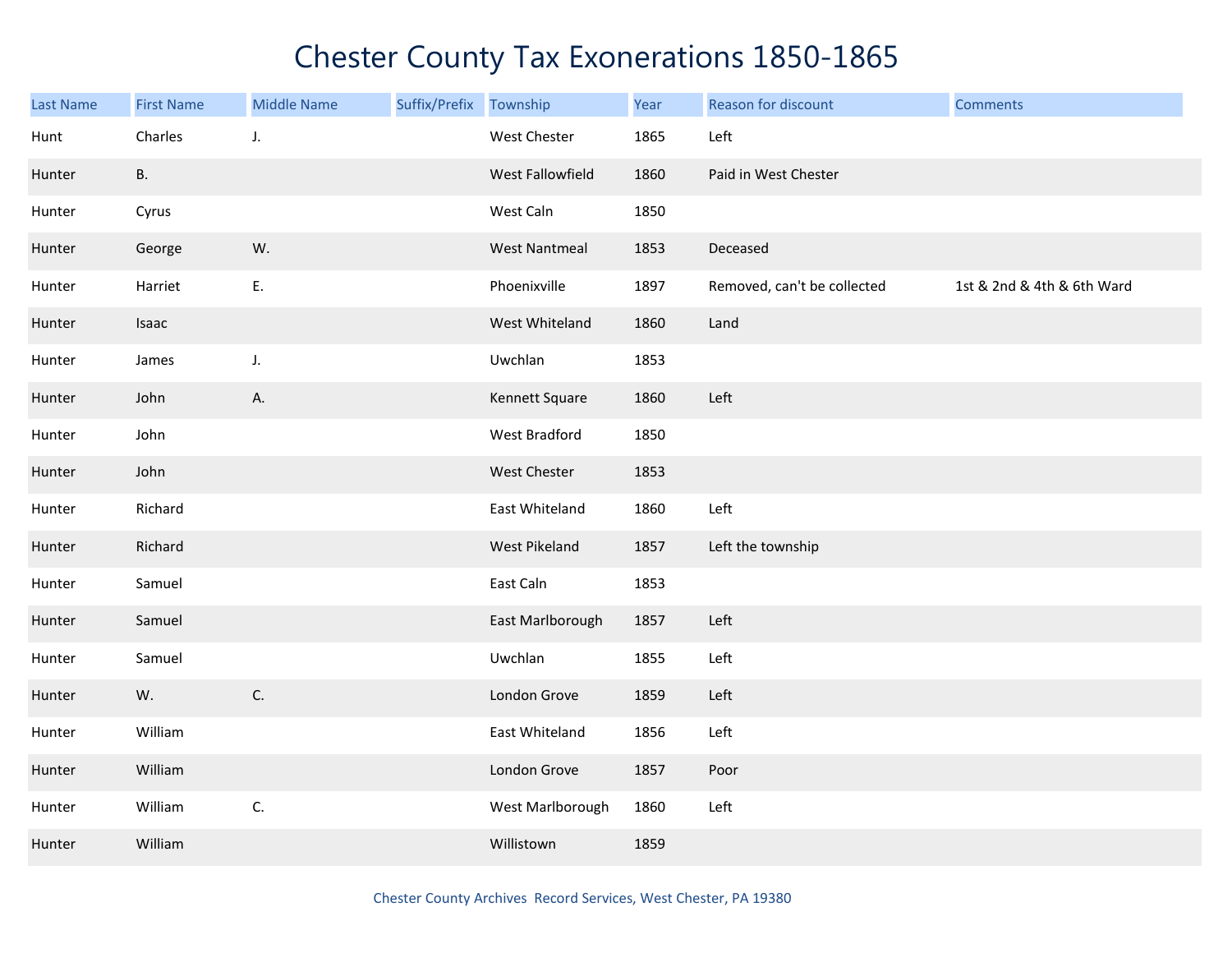| <b>Last Name</b> | <b>First Name</b> | <b>Middle Name</b> | Suffix/Prefix Township |                     | Year | Reason for discount | <b>Comments</b> |
|------------------|-------------------|--------------------|------------------------|---------------------|------|---------------------|-----------------|
| Huntsberger      | Hannah            | F.                 |                        | <b>East Vincent</b> | 1855 | Exempt              |                 |
| Huntsburger      | Josiah            |                    |                        | Phoenixville        | 1860 | Left                |                 |
| Hurford          | Jesse             |                    |                        | East Marlborough    | 1857 | Left                |                 |
| Hurford          | Jesse             |                    |                        | New Garden          | 1856 | Left                |                 |
| Hurford          | Thomas            | E.                 |                        | West Fallowfield    | 1855 | Left                |                 |
| Hurley           | John              |                    |                        | Sadsbury            | 1865 | Alien               |                 |
| Hurley           | John              |                    |                        | Valley              | 1857 | Left                |                 |
| Hurley           | John              |                    |                        | West Fallowfield    | 1855 | Error               |                 |
| Hurst            | George            |                    |                        | Phoenixville        | 1860 | Left                |                 |
| Hus              | John              |                    |                        | Highland            | 1855 | Dead                |                 |
| Husler           | John              |                    |                        | New Garden          | 1859 | Foreigner           |                 |
| Huson            | John              |                    |                        | West Marlborough    | 1850 | Under age           | Single Freeman  |
| Huss             | Jacob             |                    |                        | West Nottingham     | 1850 | Left the township   | Inmate          |
| Huss             | Jacob             |                    |                        | West Nottingham     | 1853 |                     |                 |
| Huss             | John              |                    |                        | Lower Oxford        | 1857 | Left                | Single Freeman  |
| Huss             | John              |                    |                        | West Fallowfield    | 1850 | Left the township   | Inmate          |
| Huston           | George            |                    |                        | Sadsbury            | 1865 | Left                |                 |
| Huston           | James             |                    |                        | Sadsbury            | 1865 | Not in township     |                 |
| Huston           | John              |                    |                        | West Vincent        | 1853 |                     |                 |
| Huston           | William           |                    |                        | New London          | 1859 |                     |                 |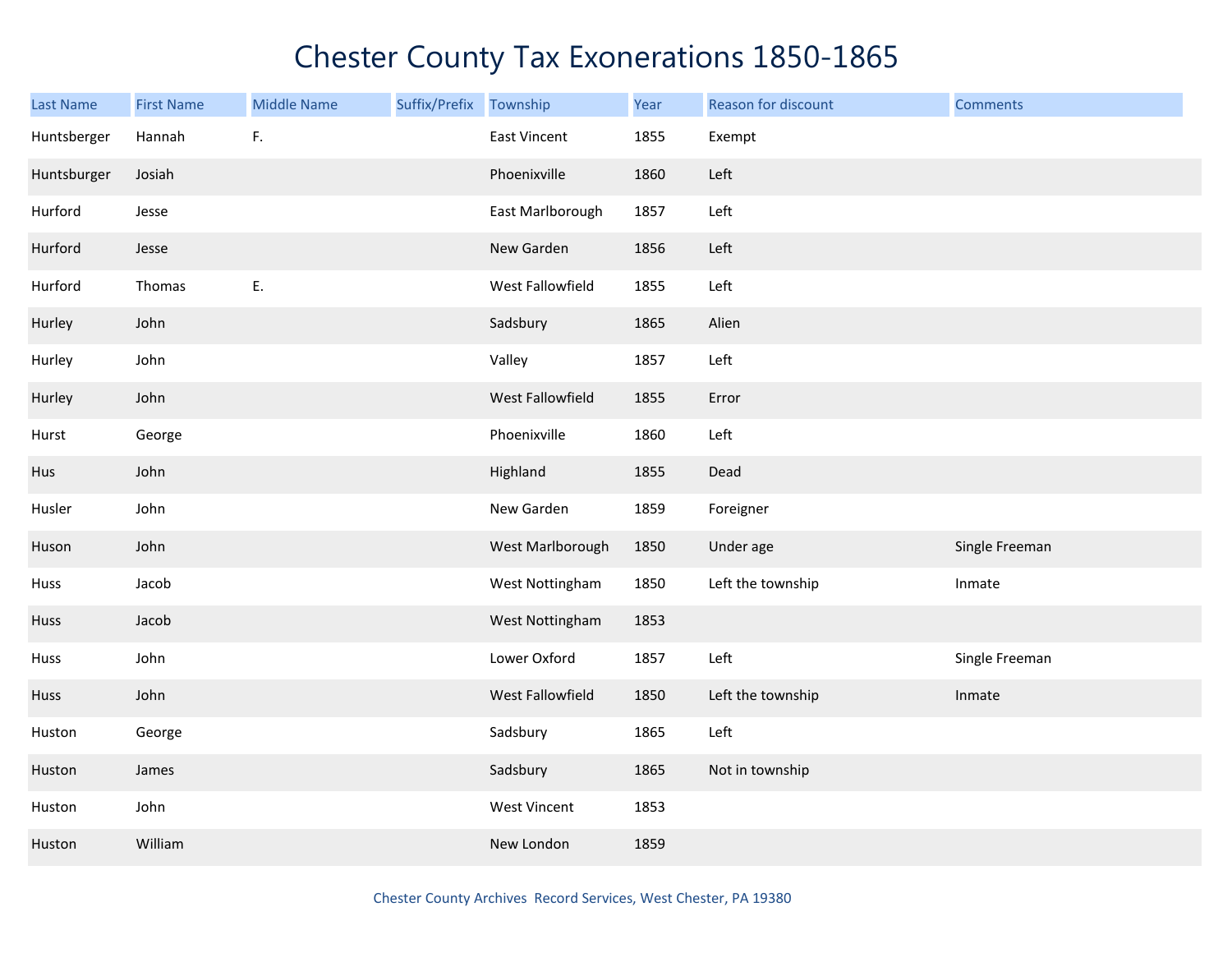| <b>Last Name</b> | <b>First Name</b> | <b>Middle Name</b> | Suffix/Prefix Township |                  | Year | Reason for discount | <b>Comments</b> |
|------------------|-------------------|--------------------|------------------------|------------------|------|---------------------|-----------------|
| Hutcheson        | Joseph            | M.                 |                        | East Nottingham  | 1850 | No Dog              |                 |
| Hutchinson       | William           |                    |                        | East Caln        | 1851 | Gone                |                 |
| Hutchinson       | William           | ${\sf R}.$         |                        | East Nottingham  | 1855 | Left                |                 |
| Hutchison        | Fulton            |                    |                        | New London       | 1859 |                     |                 |
| Hutchison        | Fulton            |                    |                        | New London       | 1860 | No Dog              |                 |
| Hutchison        | James             |                    |                        | New London       | 1860 | Left the township   |                 |
| Hutchison        | Joseph            | S.                 |                        | New London       | 1850 | Left township       | Single Freeman  |
| Hutin            | Caleb             |                    |                        | New Garden       | 1850 |                     |                 |
| Huton            | Isaac             |                    |                        | West Fallowfield | 1855 | Poor                |                 |
| Hutten           | Benjamin          |                    |                        | Kennett          | 1850 | Unable to pay       | Inmate          |
| Hutton           | Forgus            |                    |                        | New London       | 1852 | Left                |                 |
| Hutton           | George            | W.                 |                        | West Fallowfield | 1850 | Left the township   | Single Freeman  |
| Hutton           | Isaac             |                    |                        | West Fallowfield | 1857 | Poor                |                 |
| Hutton           | John              | C.                 |                        | East Brandywine  | 1860 | Left                |                 |
| Hutton           | John              | L.                 |                        | London Britain   | 1898 |                     |                 |
| Hutton           | Nehemiah          |                    |                        | Uwchlan          | 1852 | Left                |                 |
| Hutton           | William           |                    |                        | Newlin           | 1850 | Left                |                 |
| Hutton           | William           |                    |                        | Pennsbury        | 1857 | Left                |                 |
| Hutz             | Abraham           |                    |                        | Sadsbury         | 1850 | Gone                | Inmate          |
| Huzzard          | Anthony           |                    |                        | East Vincent     | 1855 | Left                |                 |